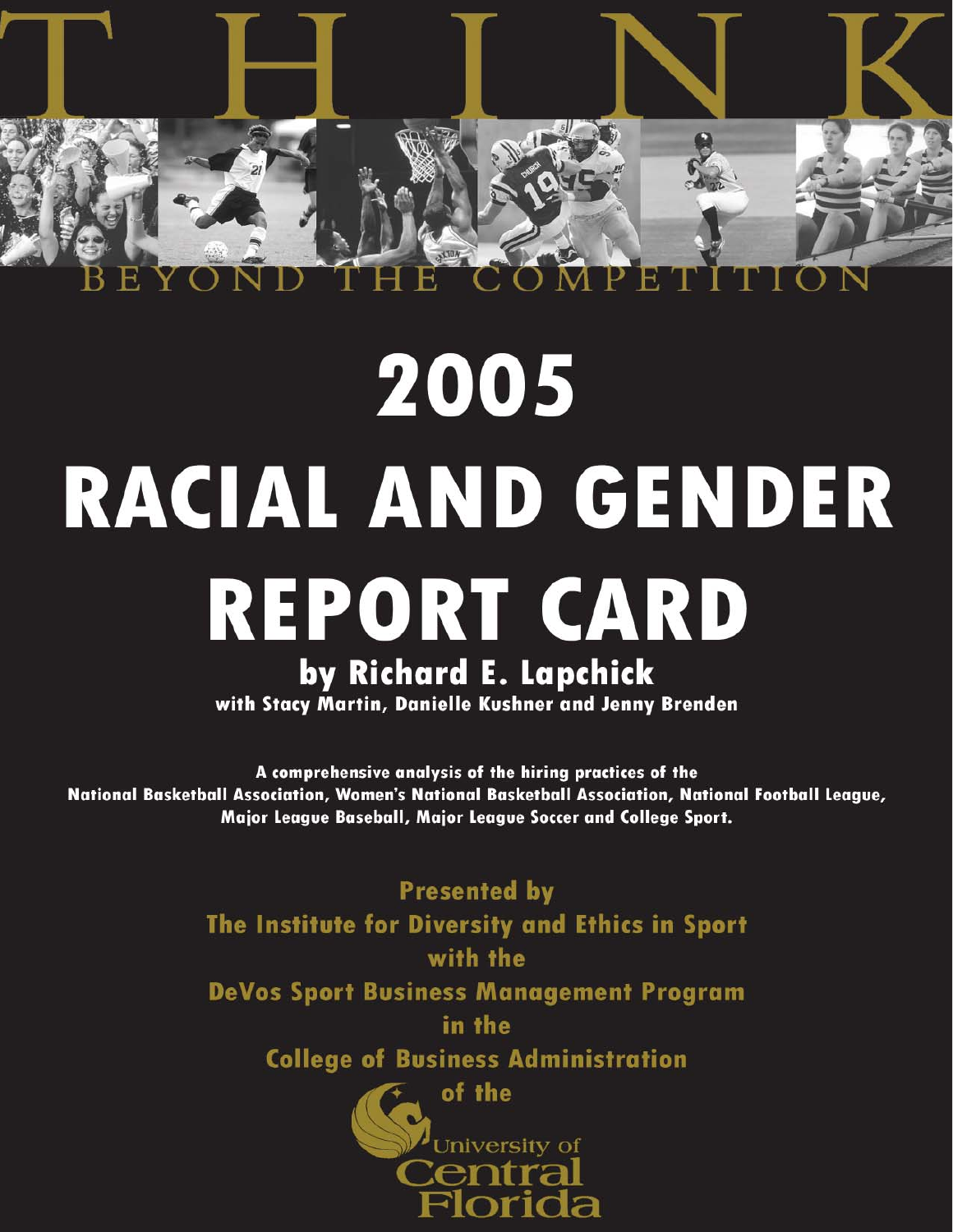# **The Racial and Gender Report Card**

This is the 14th issue of the Racial and Gender Report Card (RGRC), which is the definitive assessment of hiring practices of women and people of color in most of the leading professional and amateur sports and sporting organizations in the United Sates. The report considers the composition – assessed by racial and gender makeup – of players, coaches and front office/athletic department employees in our country's leading sports organizations, including the National Basketball Association (NBA), National Football League (NFL), Major League Baseball (MLB), Major League Soccer (MLS) and Women's National Basketball Association (WNBA), as well as in collegiate athletics departments.

The Racial and Gender Report Card is published by The Institute for Diversity and Ethics in Sport (TIDES), which is part of the College of Business Administration at the University of Central Florida (UCF) in Orlando. Dr. Richard E. Lapchick has authored all reports, first at Northeastern and now at UCF. (Until 1998 the report was known as the Racial Report Card.) Funding has been provided by the John Thompson Foundation.



The Institute for Diversity and Ethics in Sport serves as a comprehensive resource for issues related to gender and race in amateur, collegiate and professional sports.

The Institute researches and publishes annual studies on hiring practices in coaching and sport management, student-athlete graduation rates and racial attitudes in sports. Additionally, The Institute conducts diversity management training. The Institute also monitors some of the critical ethical issues in college and professional sport, including the potential for the exploitation of student-athletes, gambling, performance-enhancing drugs and violence in sport.

The Institute's founder and director, Dr. Richard E. Lapchick, is a scholar, author and internationally recognized human rights activist and pioneer for racial equality who is acknowledged as an expert on sports issues. Described as "the racial conscience of sport," Lapchick also serves as director of the DeVos Sport Business Management Program in the College of Business Administration at the University of Central Florida (UCF) and is president and CEO of the National Consortium for Academics and Sports (NCAS), a group of more than 220 colleges and universities that helps student-athletes complete their college degrees while serving their communities on issues such as diversity, conflict resolution and men's violence against women. The Institute for Diversity and Ethics in Sport is part of the DeVos Sport Business Management Graduate Program.



The DeVos Sport Business Management Program is a landmark program focusing on business skills necessary for graduates to conduct successful careers in the rapidly changing and dynamic sports industry while emphasizing diversity, community service, and sport and social issues. It is the only program in a business college to offer a two degree option, allowing students to earn a master's of business administration (MBA) degree in addition to the master's of sport business management (MSBM) degree.

The program, located in the College of Business Administration at the University of Central Florida, was funded by a gift from the Richard and Helen DeVos Foundation and RDV Sports, with matching funds from the State of Florida.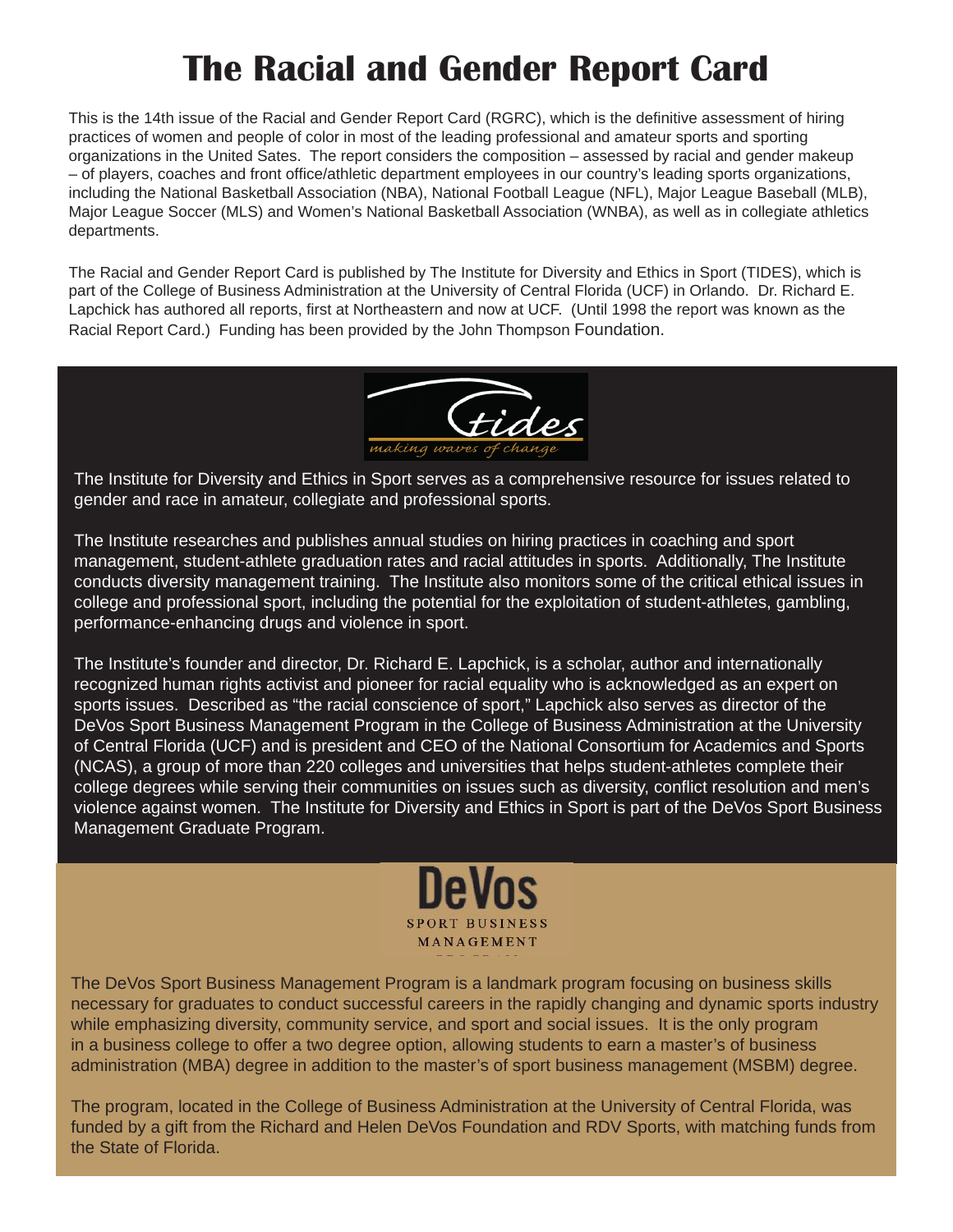| <b>List of Tables</b>                                     | $\overline{\mathbf{2}}$ |
|-----------------------------------------------------------|-------------------------|
| <b>Executive Summary</b>                                  | $\blacktriangleleft$    |
| <b>Detailed Highlights</b>                                | 7                       |
| <b>Chapter 1: 2005 Grades</b>                             | 13                      |
| <b>Chapter 2: Major League Baseball</b>                   | 18                      |
| <b>Chapter 3: National Basketball Association</b>         | 28                      |
| <b>Chapter 4: Women's National Basketball Association</b> | 42                      |
| <b>Chapter 5: National Football League</b>                | 48                      |
| <b>Chapter 6: Major League Soccer</b>                     | 57                      |
| <b>Chapter 7: College Sport</b>                           | 63                      |
| <b>Chapter 8: Conclusion</b>                              | 87                      |
| <b>Chapter 9: Diversity Initiatives</b>                   | 89                      |
| <b>Chapter 10: Terms of Diversity</b>                     | 96                      |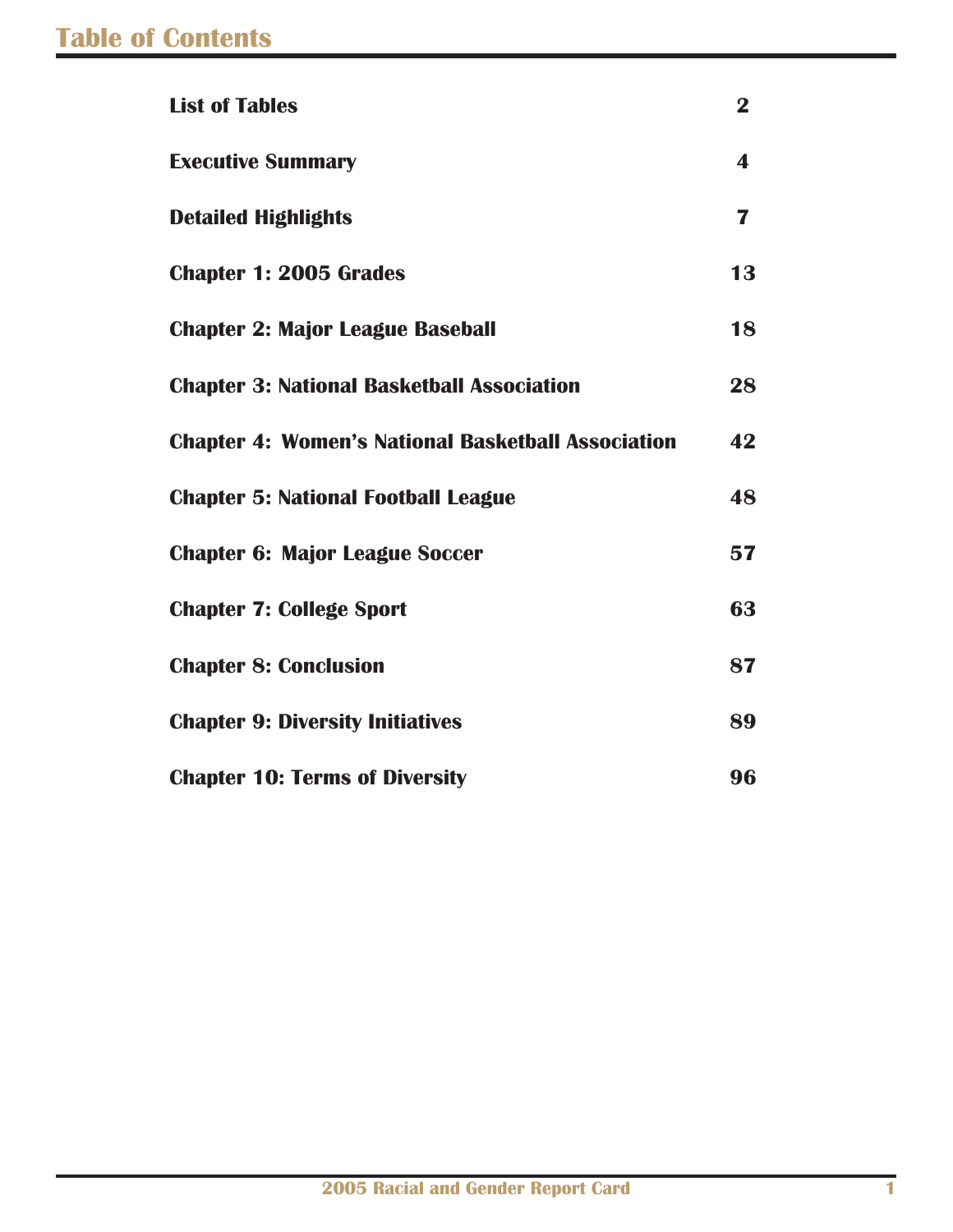# **List of Tables**

| <b>2005 Report Card Grades</b>                 | 13 | <b>Player Personnel</b>                        | 34 |
|------------------------------------------------|----|------------------------------------------------|----|
|                                                |    | <b>Vice Presidents</b>                         | 36 |
| <b>Professional Weighted Grades</b>            |    | <b>Senior Administrators</b>                   | 37 |
| <b>MLB, NBA and NFL</b>                        | 14 | <b>Professional Administration</b>             | 38 |
| <b>WNBA</b>                                    | 15 | <b>Physicians</b>                              | 39 |
| <b>NCAA/College Sport</b>                      | 16 | <b>Head Trainers</b>                           | 40 |
| <b>College Sport Grades</b>                    | 17 | <b>Radio and TV Announcers</b>                 | 41 |
| <b>MAJOR LEAGUE BASEBALL</b>                   |    | <b>WOMEN'S NATIONAL BASKETBALL ASSOCIATION</b> |    |
| <b>Players</b>                                 | 18 | <b>Players</b>                                 | 42 |
| <b>MLB Central Office</b>                      | 19 | <b>League Office:</b>                          |    |
| <b>Majority Owners</b>                         | 20 | <b>Professional Employees</b>                  | 43 |
| <b>Managers</b>                                | 20 | <b>Majority Owners</b>                         | 43 |
| <b>Historical Listing of Managers of</b>       |    | <b>Head Coaches</b>                            | 44 |
| <b>Color: MLB</b>                              | 21 | <b>Assistant Coaches</b>                       | 44 |
| <b>Coaches</b>                                 | 22 | <b>CEO/President</b>                           | 45 |
| <b>CEO/Presidents</b>                          | 22 | <b>General Manager/Director of</b>             |    |
| <b>General Manager/Director of</b>             |    | <b>Player Personnel</b>                        | 45 |
| <b>Player Personnel</b>                        | 23 | <b>Vice Presidents</b>                         | 46 |
| <b>Vice Presidents</b>                         | 24 | <b>Senior Administrators</b>                   | 46 |
| <b>Senior Administrators</b>                   | 25 | <b>Professional Administration</b>             | 46 |
| <b>Team Professional Administration</b>        | 25 | <b>Physicians</b>                              | 47 |
| <b>Physicians</b>                              | 26 | <b>Head Trainers</b>                           | 47 |
| <b>Head Trainers</b>                           | 26 |                                                |    |
| <b>Radio and TV Announcers</b>                 | 27 | <b>NATIONAL FOOTBALL LEAGUE</b>                |    |
| <b>MLB by Position</b>                         | 27 | <b>Players</b>                                 | 48 |
|                                                |    | <b>League Office: NFL</b>                      | 48 |
| <b>NATIONAL BASKETBALL ASSOCIATION</b>         |    | <b>Majority Owners</b>                         | 49 |
| <b>Players</b>                                 | 28 | <b>Head Coaches</b>                            | 49 |
| <b>League Office:</b>                          |    | <b>Historical Listing of African-American</b>  |    |
| <b>Professional Employees</b>                  | 29 | <b>Professional Head Coaches in the NFI 50</b> |    |
| <b>Majority Owners</b>                         | 30 | <b>Assistant Coaches</b>                       | 51 |
| <b>Head Coaches</b>                            | 31 | <b>CEO/Presidents</b>                          | 51 |
| <b>Historical Listing of African-American</b>  |    | <b>General Manager/Director of</b>             |    |
| <b>Professional Head Coaches in the NBA 32</b> |    | <b>Player Personnel</b>                        | 52 |
| <b>Assistant Coaches</b>                       | 33 | <b>Vice Presidents</b>                         | 53 |
| <b>CEO/Presidents</b>                          | 34 | <b>Senior Administrators</b>                   | 54 |
| <b>General Manager/Director of</b>             |    | <b>Professional Administration</b>             | 54 |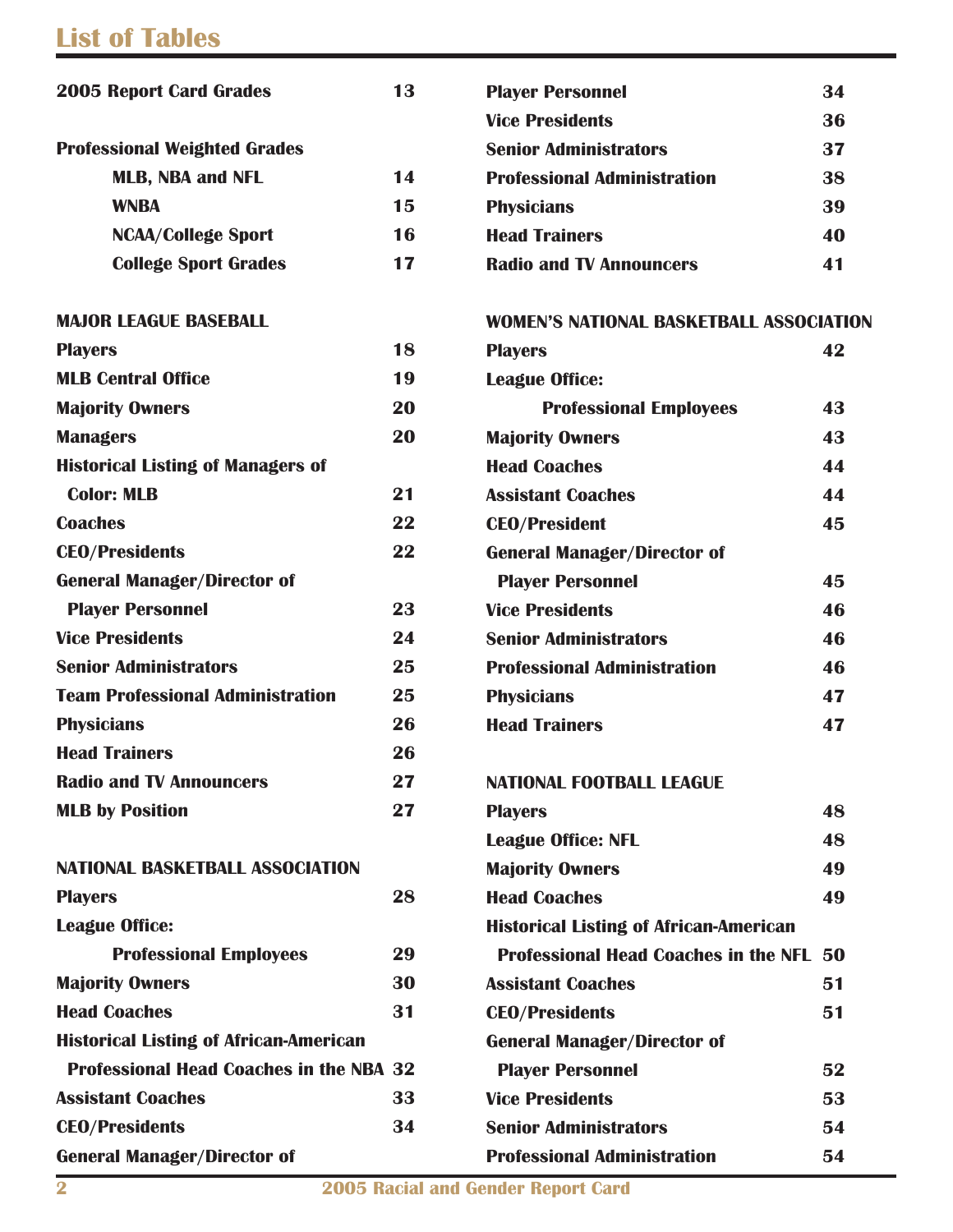| <b>Physicians</b>                             | 55 | <b>College Head Coaches:</b>                   |    |
|-----------------------------------------------|----|------------------------------------------------|----|
| <b>Head Trainers</b>                          | 55 | <b>Division I</b>                              | 72 |
| <b>Radio and TV Announcers</b>                | 55 | <b>Division II</b>                             | 73 |
| <b>NFL Offense</b>                            | 56 | <b>Division III</b>                            | 74 |
| <b>NFL Defense</b>                            | 56 | <b>College Head Coaches: Division I</b>        |    |
|                                               |    | <b>Women's Teams</b>                           | 75 |
| <b>MAJOR LEAGUE SOCCER</b>                    |    | <b>College Assistant Coaches:</b>              |    |
| <b>Players</b>                                | 57 | <b>Division I</b>                              | 76 |
| <b>League Office:</b>                         |    | <b>Division II</b>                             | 77 |
| <b>Professional Employees</b>                 | 58 | <b>Division III</b>                            | 77 |
| <b>Head Coaches</b>                           | 58 | <b>College Assistant Coaches:</b>              |    |
| <b>Assistant Coaches</b>                      | 59 | <b>Division I: Men's Teams</b>                 | 78 |
| <b>CEO/Presidents</b>                         | 59 | <b>Men's Teams: Divisions I, II, III</b>       | 78 |
| <b>General Manager/Director of</b>            |    | <b>College Assistant Coaches:</b>              |    |
| <b>Player Personnel</b>                       | 60 | <b>Women's Teams</b>                           | 79 |
| <b>Vice Presidents</b>                        | 60 | <b>College Athletics Directors:</b>            |    |
| <b>Senior Administrators</b>                  | 61 | <b>Division I</b>                              | 80 |
| <b>Professional Administration</b>            | 61 | <b>Division II</b>                             | 80 |
| <b>Physicians</b>                             | 62 | <b>Division III</b>                            | 81 |
| <b>Head Trainers</b>                          | 62 | <b>College Senior Athletic Administrators:</b> |    |
| <b>Radio and TV Announcers</b>                | 62 | <b>Associate and Assistant Athletics</b>       |    |
|                                               |    | <b>Director</b>                                | 83 |
| <b>COLLEGE SPORT</b>                          |    | <b>NCAA Senior Woman Administrators</b>        | 84 |
| <b>NCAA Vice President/Chief of Staff</b>     | 63 | <b>NCAA Faculty Athletics Representative</b>   | 85 |
| <b>NCAA Chief Aides/Directors</b>             | 64 | <b>College Professional Administration</b>     |    |
| <b>NCAA:</b>                                  |    | by Division                                    | 86 |
| <b>Administrators</b>                         | 65 | by Position                                    | 86 |
| <b>Support Staff</b>                          | 66 |                                                |    |
| <b>Conference Commissioners</b>               | 67 |                                                |    |
| <b>Associate Conference Commissioners</b>     | 67 |                                                |    |
| <b>Male Student-Athletes Division I</b>       | 67 |                                                |    |
| <b>Female Student-Athletes Division I</b>     | 68 |                                                |    |
| <b>Student-Athletes: Division I</b>           | 69 |                                                |    |
| <b>Historical Listing of African-American</b> |    |                                                |    |
| and Latino Division IA Head Football          |    |                                                |    |
| <b>Coaches</b>                                | 70 |                                                |    |
| <b>College Head Coaches: Men's Teams</b>      | 71 |                                                |    |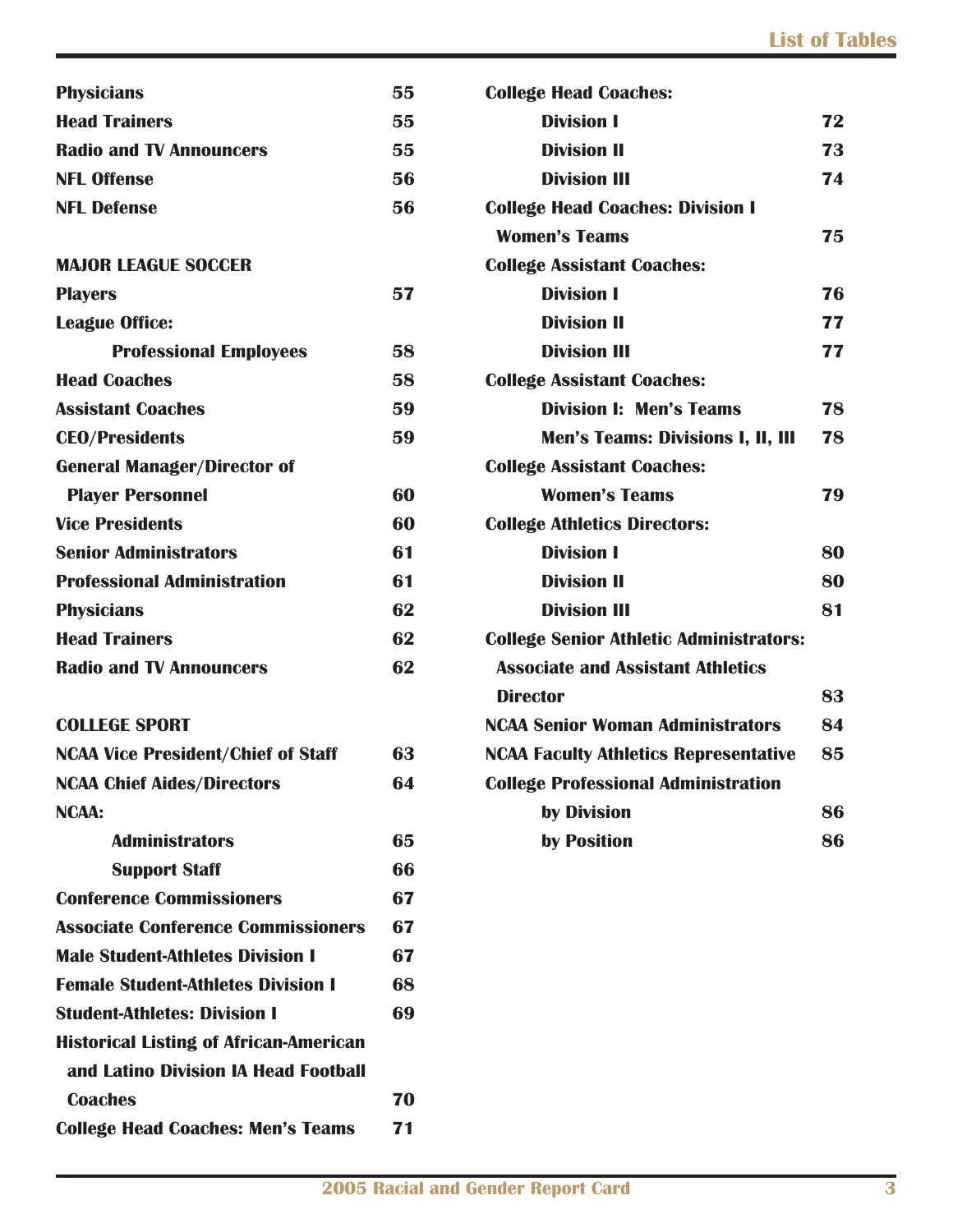# **Executive Summary**

How do race and gender affect sports? Are we playing fair on and off the field when it comes to race and gender?

The 2005 Racial and Gender Report Card marked the first time that all the leagues and colleges received a grade for race of a **B-** or better. That is indeed a landmark.

**"The 2005 Racial and Gender Report Card marked the first time that all the leagues and colleges received a grade for race of a B- or better. That is indeed a landmark.**



the Series with a person of color in both positions of manager (Ozzie Guillen) and general manager (Ken Williams). The New York Mets missed the 2006 Series by a game after their own combination of Willie Randolph and Omara Minaya led the revamped team to game seven of the National League Championship Series.

When I started writing the Racial and Gender Report Card in the 1980's, Major League Baseball and the NFL were far behind the NBA among the men's leagues regarding race. While the NBA is still the best for creating leadership opportunities for people of color, MLB and the NFL have closed the gap. MLB and the NFL tied for the second best grade among the men's leagues for race with a **B+**.

Baseball received an **A** or better for player opportunities, managers and coaches as well as for the MLB Central Office. Arturo Moreno, who purchased the then Anaheim Angels became the first Latino owner in a major pro sports league. MLB had four African-American



**Dr. Richard Lapchick**

**"When I started writing the Racial and Gender Report Card in the 1980's, Major League Baseball and the NFL were far behind the NBA among the men's leagues regarding race. While the NBA is still the best for creating leadership opportunities for people of color, MLB and the NFL have closed the gap. MLB and the NFL tied for the second best grade among the men's leagues for race with a B+ ."**

and three Latinos managers while the NFL had six head coaches of color, second and third only to the NBA; 29 percent of the professional staff in MLB's Central Office were people of color, a close second to the NBA's 30 percent; and 11 percent of team vice presidents were people of color. MLB had the most Latino and Asian vice presidents in the professional sports covered in this Report. Among the men's leagues, MLB had the best record for people of color (17 percent) in the ranks of senior administrators. Thirty-seven percent of the players were Latino (26 percent), African-American (9 percent) or Asian (2 percent).

In the midst of the growth of the NFL, the issue of race has barely been mentioned as Commissioner Tagliabue's tenure came to a close. But it is the issue I write and speak about among other social issues in sport, so I watched the decades of his work as commissioner more than just as a fan. When he took over Nov. 5, 1989, more than 50 percent of players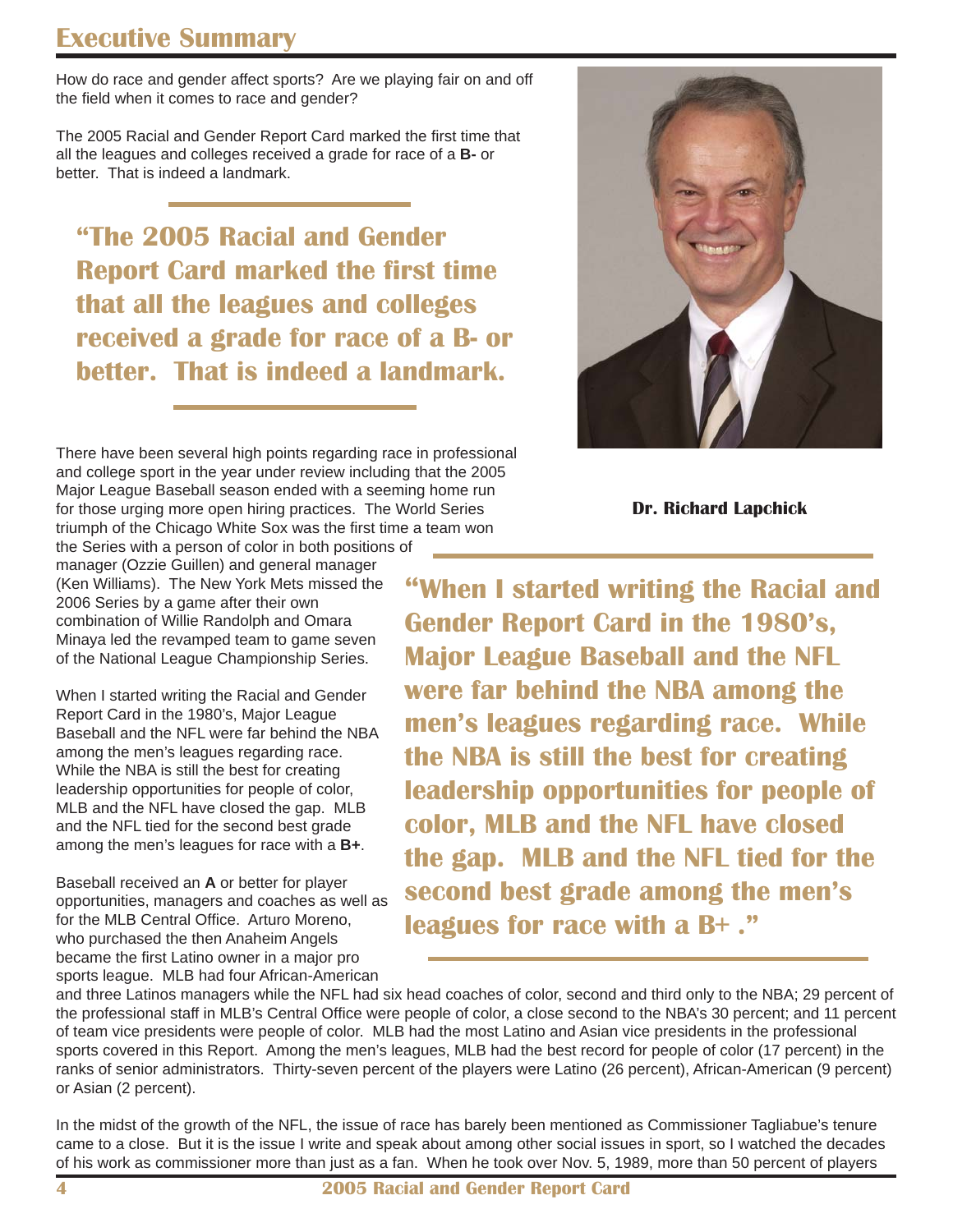**"When [Tagliabue] took over Nov. 5, 1989, more than 50 percent of players were African-American, but there had been no African-American head coaches or general managers in the modern history of the game. New Commissioner Roger Goodell inherited a league with a record seven African-American head coaches and five African-Americans in the role of general manager."**

were African-American, but there had been no African-American head coaches or general managers in the modern history of the game. New Commissioner Roger Goodell inherited a league with a record seven African-American head coaches and five African-Americans in the role of general manager. By then end of his tenure, the NFL had circulated a memo leaguewide, urging all its teams to interview at least one person of color for any front-office vacancy.

There was a different climate in the NFL leading the NFL to an overall **B+** grade for race, improving from a **B** in the previous Racial and Gender Report Card.

But the NBA is still ahead of the game and has been ever since David Stern became Commissioner. The NBA earned its highest combined grade for race and gender ever

with an **A** for race and a **B-** for gender for a combined **B+**. For the 2005-06 season, the NBA earned an **A+** for race in the categories of players, league office professionals, head

and assistant coaches. It earned an **A** for race for team senior and professional administrators, an **A-** for general managers, and a **B** for team vice presidents. For gender, the NBA earned an A in the league office and for professional administrators. Already the best, the NBA set historic high marks for race in the following categories: League Office, team senior and professional administrators, president/CEOs, physicians, trainers and radio TV broadcasters. It equaled the high for team vice-presidents of color.

Having completed its 10th season, the WNBA got an **A** for race, gender and as a combined grade for the third time. It had received the same sweep of **A**'s in the 2001 and 2004 Racial and Gender Report Cards. No other professional sports league has achieved that even once.

It was discovered during the 2005 Report Card collection process that MLS had in fact supplied The Institute with real time information that referencedtheir racial and gender percentages as of April 2005, when the

**"But the NBA is still ahead of the game and has been ever since David Stern became Commissioner."**

Institute was only collecting 2004 data from the other teams and leagues. We felt it would be unfair to assign grades this year so the MLS 2005 Racial and Gender Report Card will only describe their results.

The University of Miami's hiring of Randy Shannon as its head football coach made headlines at the end of the 2006 season, but it was not enough to improve the grade that college football received for its hiring practices. College sports received a **B-** for race and a **B** for gender hiring practices, but it received an **F** in the area of hiring college football coaches, with only five percent of the Division IA head coaches being African-American, compared to 45 percent of the players. While college sport set a new record for people of color as head men's basketball coaches, it received **F**'s for university presidents, athletics directors and conference commissioners. NCAA President Dr. Myles Brand has made opportunities for people of color and women a top priority of his administration.

One of the most striking find in the 2005 Racial and Gender Report Card is that there were no improvements for gender. The WNBA managed to maintain its **A** and the NFL was not able to improve, but the NBA dropped from a **B** to a **B-** and MLB slipped from a **C** to a **D+**. College sport declined from a **B+** to a **B**.

It is imperative that sports teams play the best athletes they have available to win games. The Institute strives to emphasize the value of diversity to sports organizations when they choose their team on the field and in the office.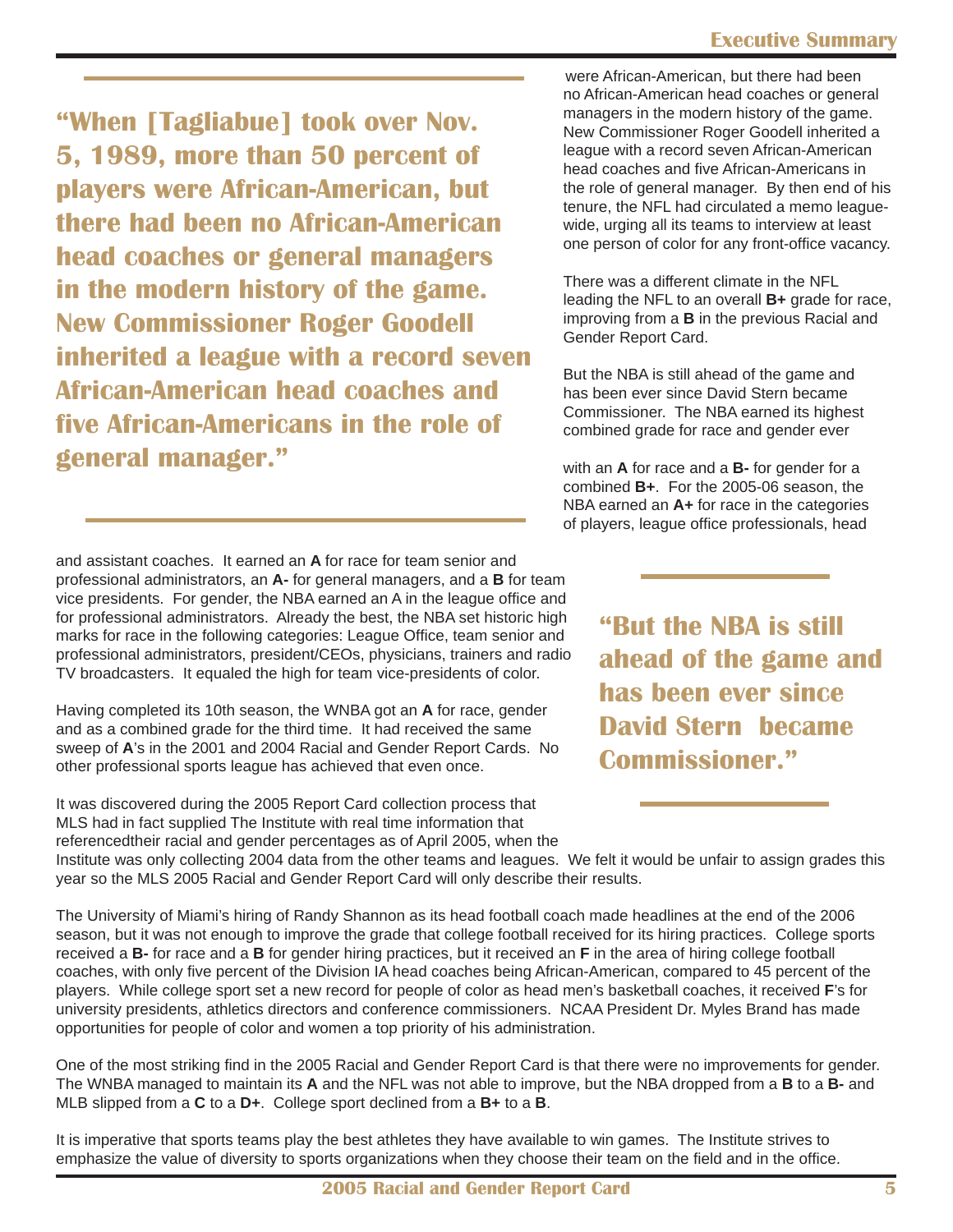**"Having completed its 10th season, the WNBA got an A for race, gender and as a combined grade for the third time. It had received the same sweep of As in the 2001 and 2004 Racial and Gender Report Cards. No other professional sports league has achieved that even once."**

continue to ask until such equity is achieved. For 17 years, we have documented the gains and losses of women and people of color in the world of sport. What we find is that while greater equal opportunity has been achieved over the years, the world of sport remains far from equal. As we saw in the 2004 Report, gains and losses can be dramatic. Usually such gains and losses come one at a time. Issues of race and gender continue to be a concern for sport in America. While the leadership at top levels of the professional leagues and NCAA remains committed to diversity, the results continue to filter down to teams and colleges and universities at a slow pace.

The Institute for Diversity and Ethics in Sport at the University of Central Florida publishes the Racial and Gender Report Card to indicate areas of improvement, stagnation and regression in the racial and gender composition of professional and college sports personnel and to contribute to the improvement of integration in front office and college athletics department positions.

Diversity initiatives such as diversity management training can help change attitudes and increase the applicant pool for open positions. It is clearly the choice of the organization regarding which applicant is the best fit for their ball club, but The Institute wants to illustrate how important it is to have a diverse organization involving individuals who happen to be of a different race or gender. This element of diversity can provide a different perspective, and possibly a competitive advantage for a win in the boardroom as well as on the field.

The question we persistently and insistently ask in the Racial and Gender Report Card is, "Can we achieve equal opportunity when it comes to gender and racial equity in the world of college and professional sports?" This is the question at the heart of the Racial and Gender Report Card and it is a question we will

**"One of the most striking find in the 2005 Racial and Gender Report Card is that there were no improvements for gender. The WNBA managed to maintain its A and the NFL was not able to improve, but the NBA dropped from a B to a B- and MLB slipped from a C to a D+. College sport declined from a B+ to a B.**

Again, I ask, "Are we playing fair when it comes to sports? Does everyone, regardless of race or gender, have a chance to make and run the team?" Clearly, there is room for improvement in all sports, but I remain optimistic. With continued emphasis on diversity, not only by changing numbers but also by changing attitudes through diversity management training and other diversity initiatives, I believe sports organizations can be as dedicated in their hiring practices as they are on the playing field, committed to playing the best people they have available.

Fish Lapitul

*Richard E. Lapchick is the Chair of the DeVos Sport Business Management Graduate Program in the College of Business Administration at the University of Central Florida (http://www.bus.ucf.edu/sport/). He is President of the National Consortium for Academics and Sports. The author of 12 books, Lapchick also directs UCF's Institute for Diversity and Ethics in Sport. He has joined ESPN.com as a regular commentator on issues of diversity in sport and is a regular columnist for the Sports Business Journal.*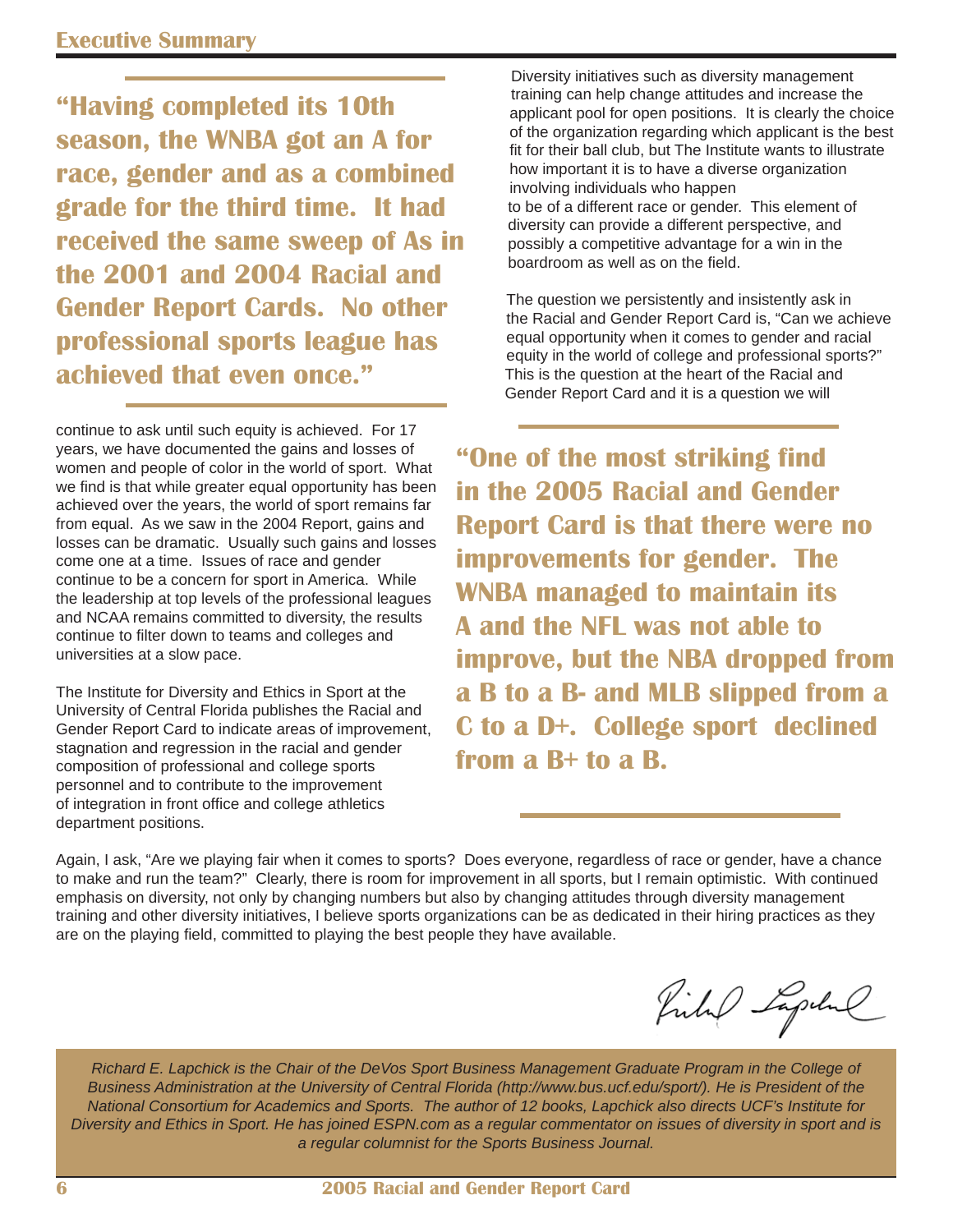# **MLB HIGHLIGHTS**

Arturo Moreno who purchased the then Anaheim Angels remains the only person of color to own a Major League Baseball team and the only Latino in all professional sports to be a majority owner.

**"The Chicago White Sox won the 2005 World Series led by Ozzie Guillen, a Latino manager, and Ken Williams, the only African-American general manager in MLB."**

- As of the end of the 2006 season, MLB has five Major League managers of color (three African-Americans and two Latinos).
- 30 percent of the coaches in MLB were either African-American or Latino.
- A total of 39.7 percent of the players were Latino (28.7 percent), African-American (8.5 percent) or Asian (2.5 percent).

**"The 8.5 percent African-American player total was the lowest percentage since the Report was initiated in the mid-1980s."**

- 27 percent of the staff in MLB's Central Office were people of color.
- At the senior administration level, 24 percent of MLB Central Office employees were people of color, while women occupied 26 percent of the positions.
- At the director and managerial level, 20 percent of Central Office employees were people of color, while women occupied 34 percent of the posts.
- People of color comprised 24 percent of all MLB professionals, technicians and supervisors; 27 percent were women, as reported by the Central Office.
	- At the team level, MLB had two general managers who were people of color.
- 12 percent of team vice presidents were people of color and 13 percent were women, indicating an increase in people of color and a decrease for female representation in the vice president positions.
- The percent of senior administrators who were people of color increased to 16 percent in 2005. Women in senior administration, who suffered a sharp decline between 2003 and 2004 from 24 percent to 14 percent, rose back to 18 percent in 2005.
- Only 10 percent of professional administrators were people of color. The percentage of women in these positions has risen steadily in recent years and in 2005 increased to 30 percent from 28 percent the previous year.
- As of December 2006, Major League Baseball has six managers of color. They were Lou Piniella, Chicago Cubs, Fredi Gonzalez, Florida Marlins, Ron Washington, Texas Rangers, Willie Randolph, New York Mets, Ozzie Guillen, Chicago White Sox and Manny Acta, Washington Nationals. Prior to this year, Pinella had not been listed as being Latino but an incident with a journalist in 2006 brought out his heritage.

## **NBA HIGHLIGHTS**

- Based on the total points used in the weighted scales, the NBA earned its highest grade ever for race and its highest combined grade for race and gender ever with an A for race and a B- for gender for a combined B+.
- For the 2005-06 season, the NBA earned an A+ for race in the categories of players, league office professionals, head and assistant coaches. It earned an A for race for team senior and professional administrators, an Afor general managers, and a B for team vice-presidents. For gender, the NBA earned an A in the league office and for professional administrators.
- The NBA set historic high marks for race in the following categories: League Office, team senior and professional administrators, president/CEOs, physicians, trainers and radio/TV broadcasters. It equaled the high for team vice-presidents of color.
- In the NBA, almost 78 percent of the players were people of color. The percentage of African-American players decreased to 73 percent since the last Report Card and was the lowest percentage of African-Americans since the 1990-91 season when it was 72 percent. The percentage of Latino and international players continue to increase.
- Women held 41 percent of the professional positions in the NBA League Office. This declined by two percentage points from the previous Report Card but still was higher than any other men's professional league in any previous Report Card.
- Robert Johnson, who owns the NBA Charlotte Bobcats, remains men's pro sports only African-American team majority owner.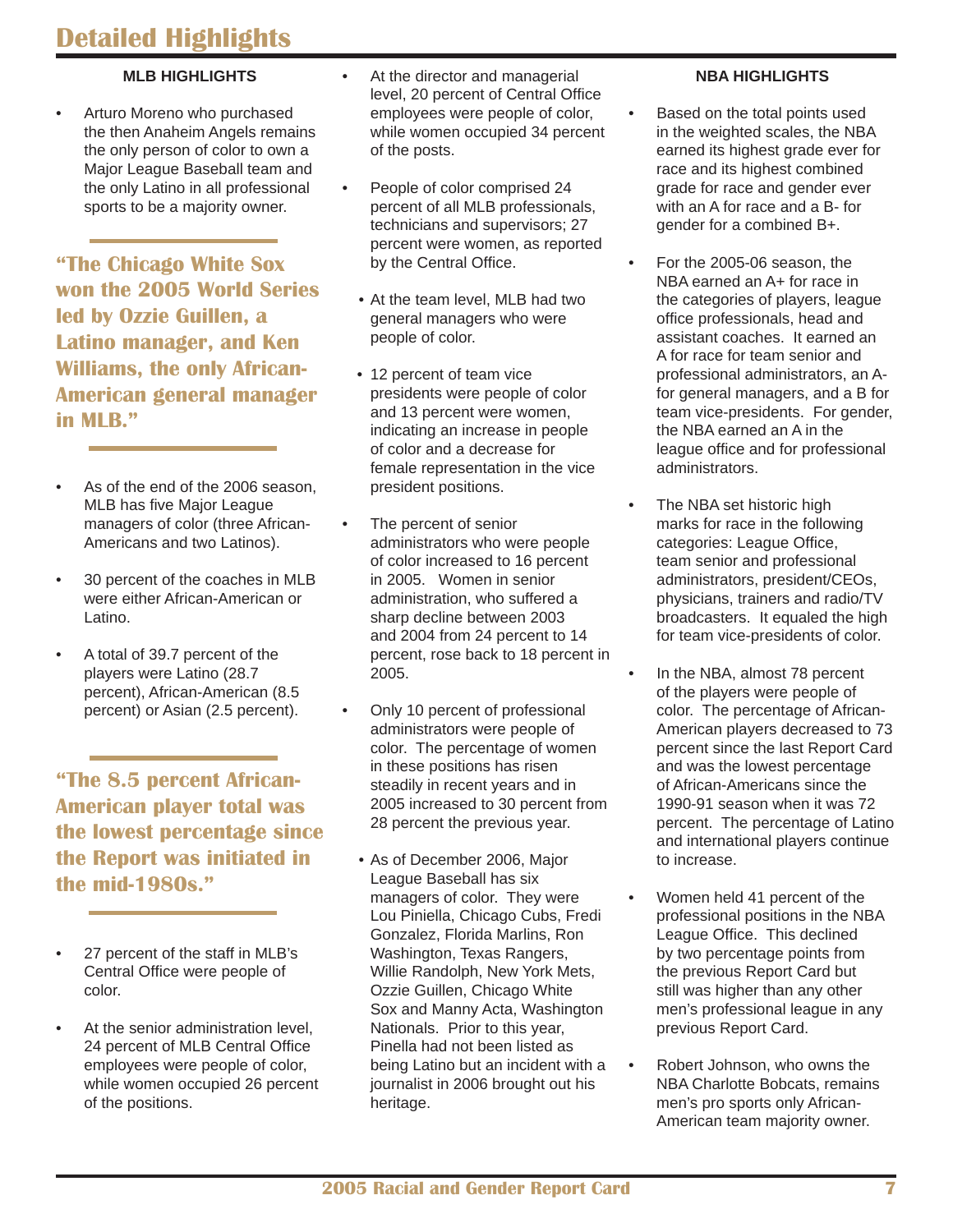**"Professional opportunities for people of color in the NBA League Offices - at 33 percent - increased by four percentage points from the previous report card. This was the highest percentage in NBA's history and was higher than any other men's professional league in any previous Report Card."**

- In the NBA, there were 11 African-American head coaches during the 2005-06 season. While this number decreased by one since the 2004-05 season, the NBA continues to have the highest percentages in all pro sports history at 37 percent of the total.
- There were four African-American CEO/presidents in the NBA and two additional African-American presidents of basketball operations during the 2005-06 seasons, an all-time high. They are the only African-American CEO/presidents in the history of men's professional sports. Susan O'Malley remains the only female president in the NBA.
- In the season under review, the NBA had seven African-American general managers, raising their percentage of African-Americans to 23 percent, the highest since the 1997-98 season. This was also higher than any other men's professional league in any previous Report Card.
- The NBA had 12 percent of its team vice president positions occupied by people of color, equaling the previous high in 1997-98, 1994-95 and 1993-94.
- In the 2003-04 season, the NBA posted the highest percentage among the men's leagues of female team vice presidents at 17 percent. They improved the percentage of women to 18 percent of total team vice president positions during the 2005-06 season.
- At the start of the 2006-07 NBA season, there were 12 African-American head coaches, back up to the all-time record of 40 percent.

#### **WNBA HIGHLIGHTS**

- The WNBA continued to have professional sports best record for gender with the only A and tied the NBA with an A for race.
- It had received the same sweep of As in the 2001 and 2004 Racial and Gender Report Cards. No other professional sports league has achieved that even once.

# **"There were three women who were owners of a WNBA franchise in 2005."**

- In February 2005, Donna Orender, previously a senior vice president of the PGA Tour, was announced as the new president of the WNBA replacing Val Ackerman. Orender remains the only woman president of a professional sports league.
- The number of African-American WNBA players in 2005 decreased by three percentage points since the 2004 season. International players increased by three percentage points to 19 percent.
- Females employed in the league office decreased from 90 percent in 2004 to 70 percent in 2005. This number represents the lowest percentage since 1998.
- Bob Johnson, who currently owns the Charlotte Sting, was the only African-American owner of both a WNBA and NBA team.
- In 2005, the WNBA had the lowest percentage of head coaches of color since 1998 at 15 percent. This was a 16 percentage point decrease from 31 percent in 2004.
- The 2005 season represented the highest percentage of women assistant coaches in Report Card history at 65 percent.
- The WNBA had two women President/CEO's, Susan O'Malley and Jay L. Parry in 2005. This was the highest number in WNBA Report Card history. In 2006, this number doubled to four.
- There were three African-American women general managers during the WNBA 2005 season.
- Women in positions of vice president on the team level nearly doubled from 13 in 2004 to 23 in 2005. African-American vice presidents increased from five in 2004 to seven in 2005. There was one Asian vice president.
- In 2005, the percentage of African-American team physicians increased by six percentage points, and Latino team physicians increased by 12 percentage points. The percentage of African-American head trainers increased by seven percentage points and Latino head trainers increased by nine percentage points.
- As of December 2006, there were two coaches of color in the WNBA: Muggsy Bogues, Charlotte Sting and Joe Bryant, Los Angeles Sparks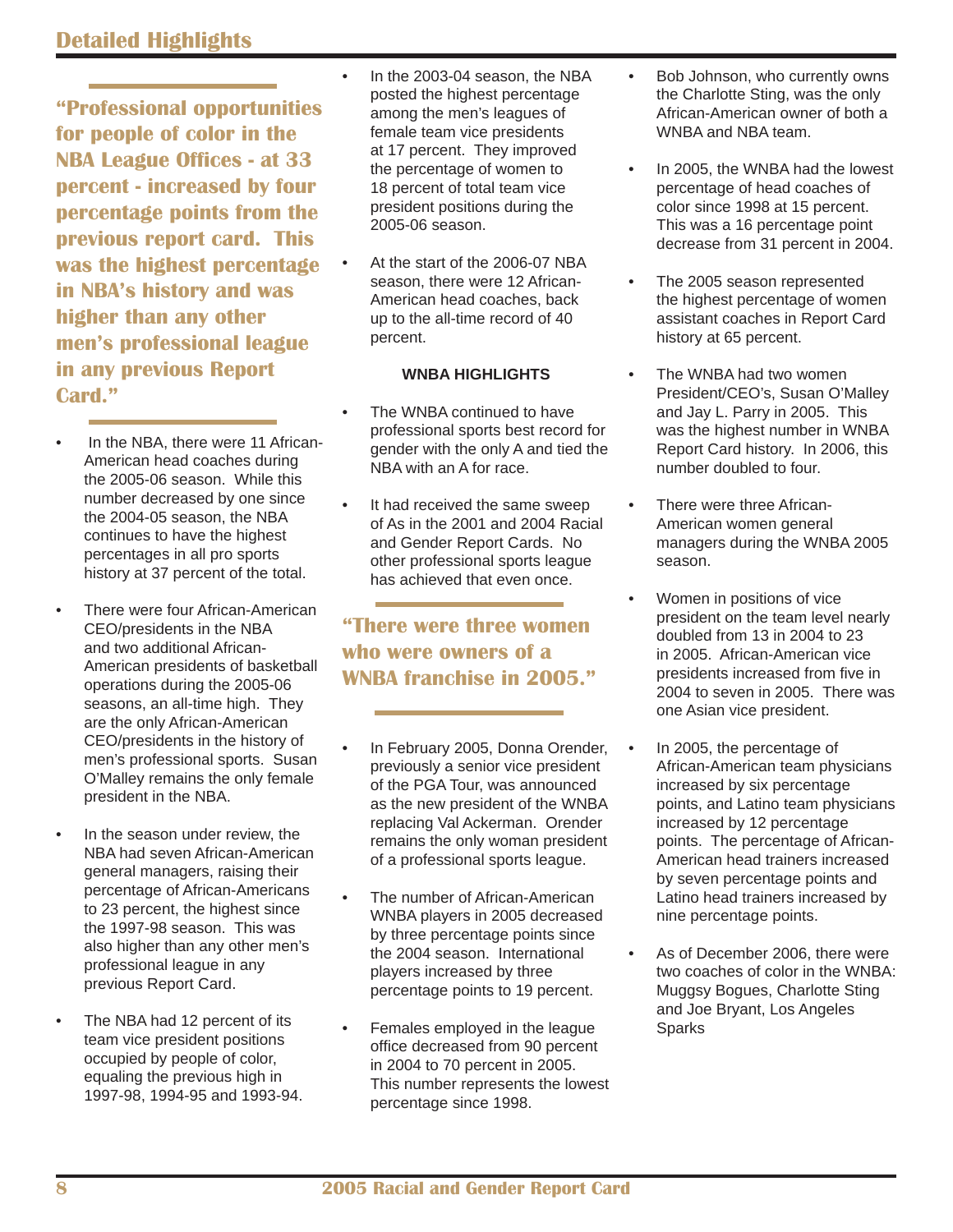# **NFL HIGHLIGHTS**

The Rooney Rule has helped the NFL to double the number of African-American head coaches from three in 2003 to six in 2005.

**"The NFL has continued to increase the number of African-American coaches as Art Shell was hired by the Oakland Raiders for the 2006 season, bringing the total to an all-time record of seven African-American** 

- African-American general managers increased from two in 2003 to four in 2005. As of July 2006, the NFL reached a record high of five African-American general managers with the hiring of Rick Smith by the Houston Texans.
- The 2005 season saw a record percentage of people of color in assistant coaching positions in the NFL. In the 2005 season, there were 162 assistant coaches of color, or 34 percent. This is up from 33 percent in the last Report Card.
- In the 2005 NFL season, the percentage of white players increased from 29 to 32 percent, while the percentage of African-American players decreased from an all-time high of 69 percent to 66 percent.
- In February 2005, it was announced that Red McCombs was selling the Minnesota Vikings to Reggie Fowler, an African-American. The sale was not approved as originally announced, but Fowler instead became a minority owner of the Vikings.
- Amy Trask of the Oakland Raiders remained the only female President/CEO of a team in the NFL for the 2005 season. There were no people of color serving as presidents or CEOs for the 2005 season.
- NFL teams hired two more African-Americans and three more women in vice president positions during the 2005 season.
- In general, the record of NFL teams regarding gender hiring practices remained poor although the percentage of women did increase slightly in the categories of team vice presidents and professional administration. It decreased slightly in team senior administration positions. Overall, it was close to the results in the previous Racial and Gender Report Card. **head coaches." Comment of the professional administration. It <b>4t 23 percent of the total** 
	- The percentage of women physicians increased significantly from two percent in 2003 to nine percent in 2005. People of color held six percent of these positions.
	- During the 2005 season, the percentages of African-American and Latino broadcasters increased while white radio and TV broadcasters decreased from 94 to 74 percent. In the previous Report Card African-Americans held three percent while Latinos had no representation. However, African-Americans and Latinos held 12 and 14 percent respectively of the total radio and TV broadcaster positions.

## **MLS HIGHLIGHTS**

The MLS League Office had its biggest increase in the history of the Racial and Gender Report Card with people of color increasing from 24 to 34 percent of professional level positions since the last RGRC.

- 24 percent of MLS League Office professional staff were women, a three percentage point increase for women since the 2004 RGRC.
- At 42 percent, there were more players of color in the 2005 MLS season than in any previous season reviewed in the Racial and Gender Report Card.
- Fernando Clavijo, coach of the Colorado Rapids during the 2005 season, was the only coach who was a person of color in the MLS. There has never been an African-American head coach.

**for the 2005 season, MLS had the highest percentage of people of color as CEO/ team presidents in the history of professional sport."**

- MLS had no people of color as general managers since the 2002 season.
- There were two women and no people of color among the 24 vice presidents for MLS teams.
- MLS, which had shown tremendous improvement for gender in the ranks of team senior administrators in the 2004 Racial and Gender Report Card at 42 percent, had declined significantly to 21 percent in 2005. This change is likely explained by varying methodologies as related to position categorization.
- There was a slight overall increase for Latinos to 13 percent, Asian employees maintained two percent, but there were no African-American employees in senior administrative positions.
- In professional team positions,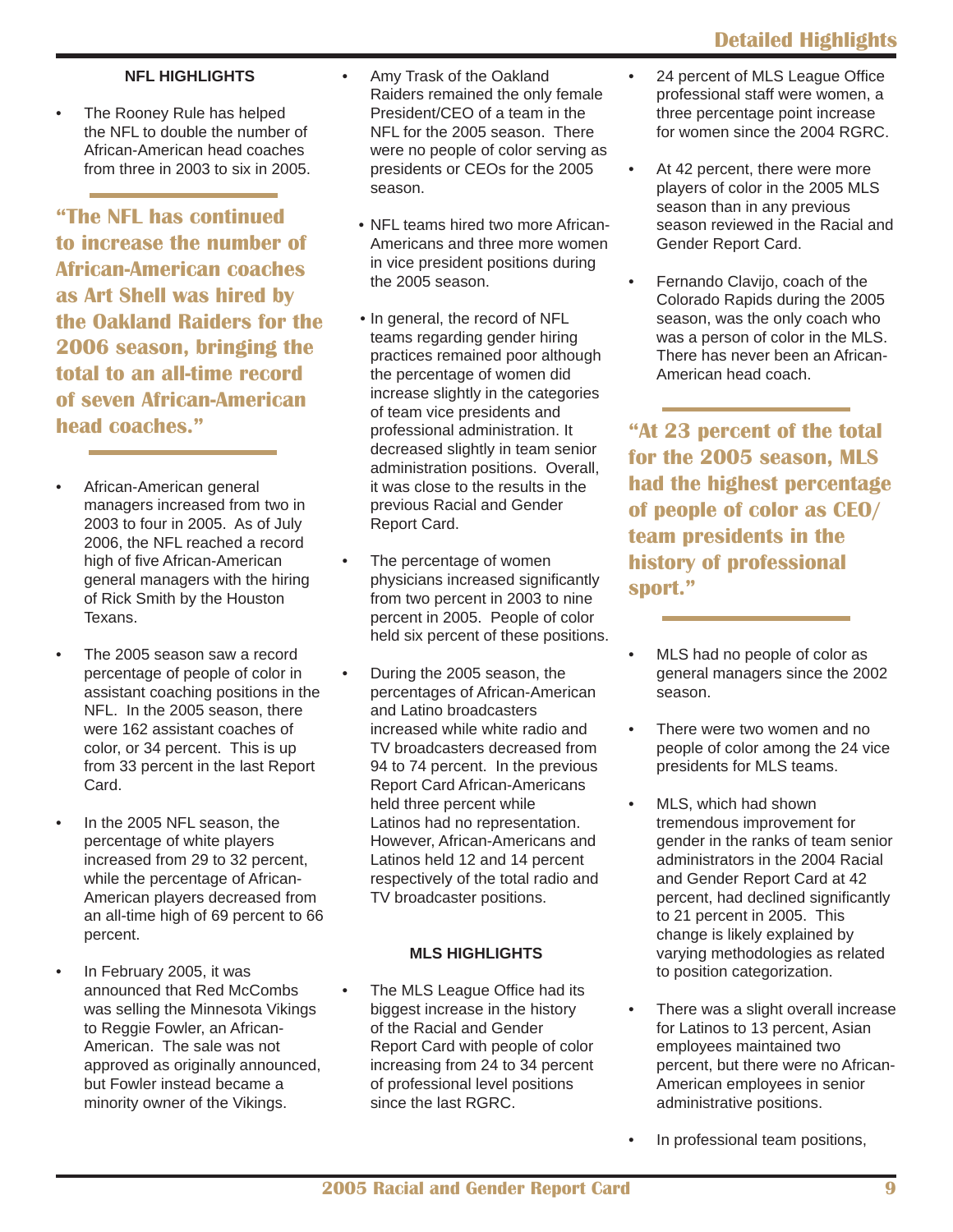Latinos also experienced a substantial increase going from 15 percent to 30 percent. The percentage of African-Americans, which had been continually declining over the past three seasons to only one percent during 2004, increased in 2005 to four percent. The percentage of whites filling professional team administration posts decreased from 81 to 66 percent. Again, these changes are likely explained by varying methodologies as related to position categorization.

- Women decreased dramatically in professional team administrative positions from 42 percent in 2004 to 28 percent in 2005. This change is probably a result of increasing staff and a change in methodology from the previous year.
- For the first time in the last four Report Cards, Latinos held 20 percent of head trainer positions.

# **NCAA HIGHLIGHTS**

## **Student-athletes**

- The percentage of white student-athletes at the Division I, II and III levels were 65.9 percent, 70.7 percent and 83.9 percent respectively, while the percentages for African-American student-athletes were 20.6 percent, 18.1 percent and 7.3 percent in Divisions I, II and III, respectively.
- The percentage of African-American male basketball players in Division I was 57.8 percent. It was 45.4 percent in football and 6.5 percent in baseball.
- The percentage of African-American female basketball student-athletes was 43.7 percent while 26 percent of the female track and field/cross country student-athletes were African-American.
- In Division I, African-American

male student-athletes make up 24.8 percent of the total male student-athletes. In Division II, they comprise 22.3 percent and in Division III, 8.9 percent. In Division I, African-American female student-athletes comprise 15.4 percent of the total female student-athletes. In Division II, they make up 12.1 percent and in Division III, only 5.1 percent.

- The percentages of Division I African-American male studentathletes decreased for basketball for the first time in five years.
- For the second year in a row, African-American women reached some all-time high percentages, with 43.7 percent in Division I college basketball and 15.4 percent in Division I college sports overall.
- African-American women represented 26 percent of the track and field/cross country population, the highest that number has been since 1996, when it reached a high of 27.3 percent.
- In Division I college sport, the percentages of white male student-athletes went up slightly in basketball, and decreased slightly in football and baseball. In all sports combined, white male student-athletes comprised 62.2 percent of total male studentathlete population.
- Latinos increased NCAA baseball participation and in all sports combined.
- The percent of Latinas decreased in basketball, track and field/cross country but increased in all other Division I sports combined.
- The percentages of white women decreased slightly in all Division I sports combined, as well as in track and field/cross country and basketball.

#### **Conference Commissioners**

**"All Division IA conference commissioners were white men."**

• All Division I conference commissioners were white. Two conference commissioners were women and four other women were commissioners of sportspecific conferences.

#### **NCAA Headquarters**

- The NCAA made a major commitment to the issue of diversity by creating a new position for a vice president for Diversity and Inclusion. In May 2005, the NCAA hired Charlotte Westerhaus for this position. Today, the NCAA headquarters has three African-American vice presidents and three women vice presidents. Westerhaus reports directly to NCAA President Myles Brand and co-chairs the NCAA's Diversity Leadership Strategic Planning Committee.
- Representation of women and people of color at the high levels of NCAA headquarters increased this year at the vice president/chief of staff position. At the vp/chief of staff position, the number of people of color increased from two to three, up 6.3 percentage points to 18.8 percent. The number of women increased from three to four and jumped 6.2 percentage points to 25 percent.
- Within the chief aides/director level, which includes the managing director position as well, people of color increased by 5.4 percentage points, and women increased in numbers from 20 to 24, but the percentage decreased by 6.6 percent because of the increase in total numbers.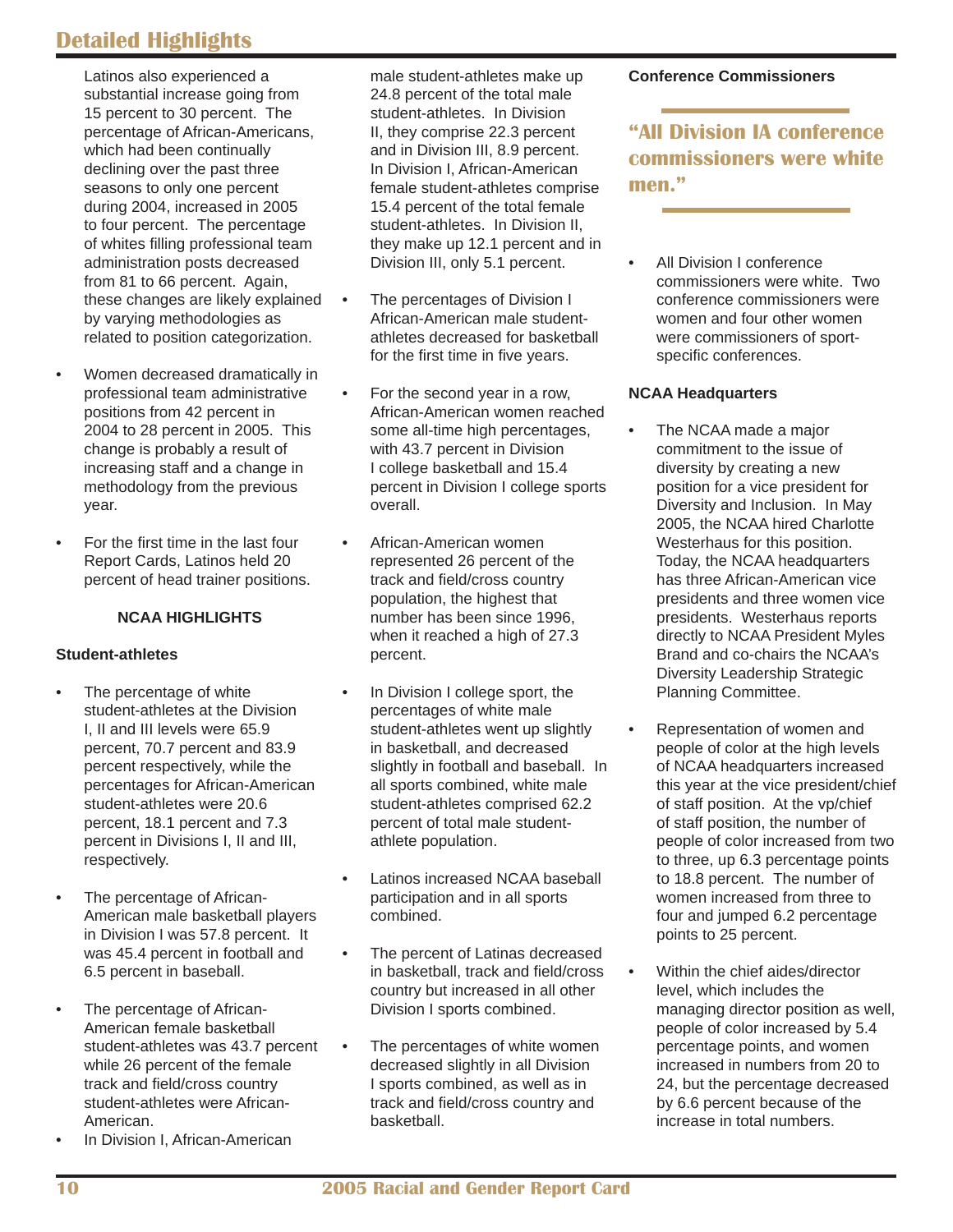At the administrator level, the percentage of people of color increased by 0.2 percentage points while women increased by 0.9 percentage points.

**"In men's Division I basketball, 25.2 percent (up two percent) of all head coaches were African-American, an all-time high percentage."**

## **Coaching**

- Opportunities for people of color in men's sports other than basketball remained poor.
- Only three of 119 Division IA head coaches were African-American during the 2005 collegiate football season. The 2006 season had five African-Americans leading Division IA football programs. Randy Shannon was hired by the University of Miami after the 2006 season making the 6th African-American head football coach as of December 10, 2006.
- Barry Alvarez at the University of Wisconsin, Madison, stepped down from the position of head football coach after the 2005 football season to focus solely on being athletic director. There are no Latino head coaches in Division IA football.
- Only 4.1 percent of Division I head baseball coaches were people of color, with 2.6 percent Latino.
- More than three decades after the passage of Title IX, women coaching women's teams still do not represent the majority of coaches in the women's game. In addition, this year's numbers show a decrease in women coaching

women's sports in several different sports. Women continue to lose ground when coaching their own gender, as women head coaches in Division I basketball dropped to 64.3 percent, from the 67.5 percent that was reported in the last report card. Head coaches of Division I Track/Cross Country, which combines the head coaches of Cross Country, Indoor Track and Outdoor Track, saw a decrease in female head coaches from 21.7 percent down to 20.6 percent.

**"In fact, African-Americans were so underrepresented as head coaches, that once again, the percent of women coaching men's teams actually exceeded that of African-Americans in Division III (4.3 percent versus 3.7 percent.) In Division II, the percentage of women coaching men's teams almost matched the percentage of African-Americans (3.5 percent versus 4.2 percent)."**

The percentage of African-American women head coaches of women's Division I basketball teams was 9.3 percent, a 1.6 percent jump from 7.7 percent. Nonetheless, the 9.3 percent stood in stark contrast to the 43.7 percent of the student-athletes playing women's basketball who were African-American. The disparity is what compelled the BCA to initiate a women's basketball hiring report card for 2007.

- Whites held the overwhelming percentage of the head coaching positions on the women's teams in each division.
- Whites held 89.6 percent, 89.9 percent and 92.9 percent of all head coaching positions in Divisions I, II and III, respectively.
- African-Americans held 6.6 percent, 4.3 percent and 4.2 percent of the women's head coaching positions in the three NCAA divisions, respectively.
- Latinos held 1.6 percent, 2.9 percent and 1.3 percent of head coaching positions for women's teams in the respective divisions.
- Asians held 1.1, 1.2 and 1.2 percent of head coaching positions for women's teams in the respective divisions.
- Native American representation was very minimal.
- These figures accounted for male and female head coaches of women's teams. It should be noted that the high percentage of whites coaching women's teams decreased at every level.
- Whites dominated the head coaching positions held on men's teams at each level.
- Whites held 90.6, 89.5 and 93.4 percent of all head coaching positions in Divisions I, II and III respectively.
- African-Americans accounted for 7.3, 4.4 and 4.1 percent respectively in each division.
- Asians represented 0.4, 0.7 and 0.6 percent at each level.
- Latinos held 1.1, 3.6 and 1.5 percent of the positions in each division.
- Native Americans accounted for less that 1 percent of total head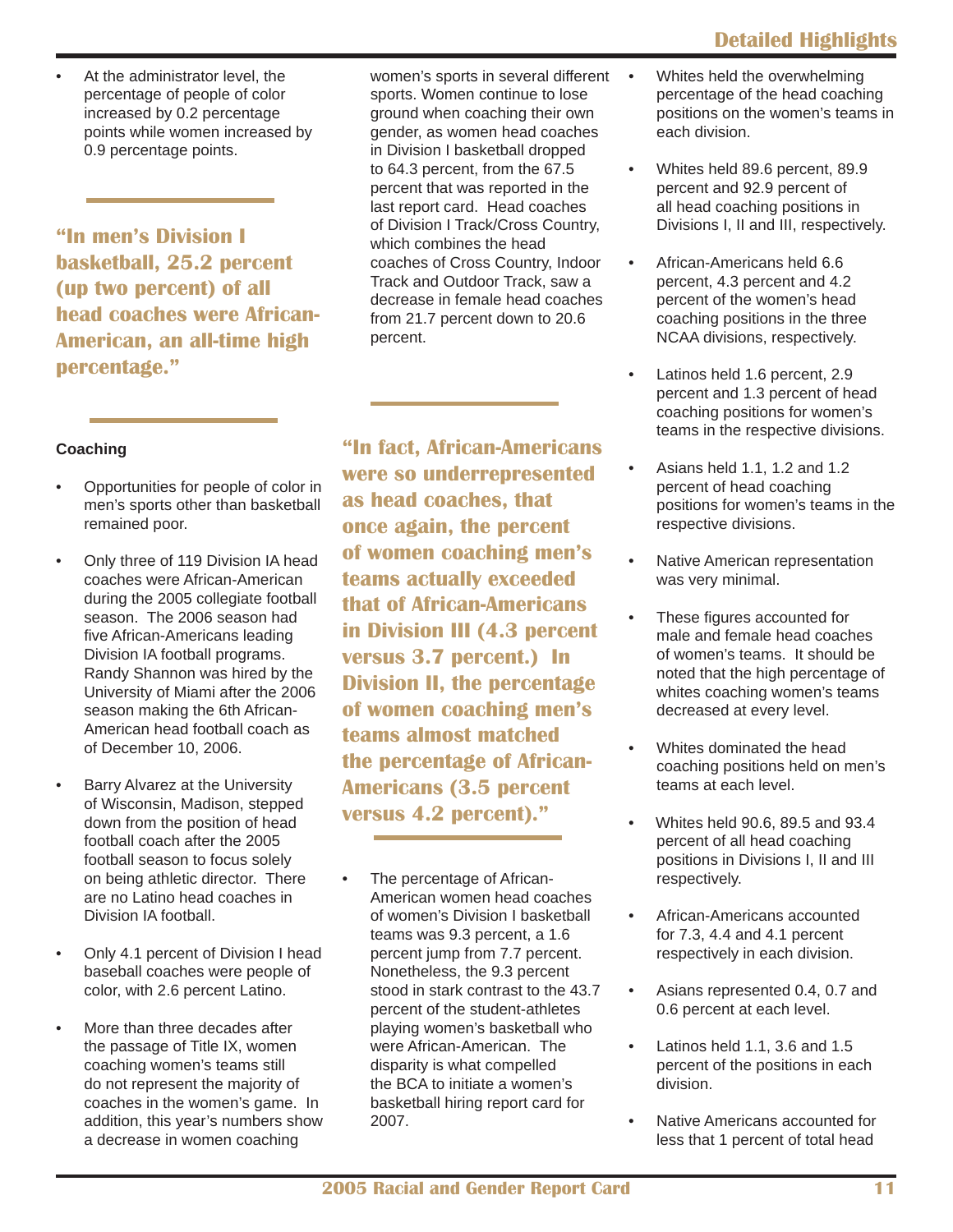coaches at each level.

- These figures included male and female head coaches for men's teams.
- On the men's teams, whites held 79.2, 82.7, and 88.5 percent of the assistant coaching positions in the three divisions, respectively. African-Americans held 17.6, 11.6, and 8.3 percent, respectively.
- Among the women's teams, whites held 81.6, 82.4 and 90.5 percent of the assistant coaching positions in Divisions I, II and III, respectively. African-Americans had 13.2, 9.4, and 6.5 percent, respectively.
- As assistants, women held slightly more than half of the jobs on women's teams with 51.5 in Division I, 51.4 in Division II and 54 percent in Division III.

#### **University Leadership Positions**

- In Division IA, 94.1 percent of university presidents were white, 3.4 percent were African-American and 2.5 percent were Latino. There were no Asian or Native American university presidents. There were 15 females in this position, which is 12.6 percent, an increase of 1.1 percent.
- Whites held the overwhelming percentage of positions of athletics directors in all three divisions
- Whites held 93.3, 92.3 and 96.1 percent of the athletic director jobs in Divisions I, II and III, respectively.
- African-Americans held 5.5 percent, 3.8 percent and 1.9 percent, respectively in Divisions I, II and III.
- Latinos accounted for 0.9, 2.7 and 0.3 percent of the ADs at Division I, II and III.
- Asians and Native Americans had

very minimal representation at each level.

- As of November 2006, in the Division IA athletic director position, there were 12 African-American men, three Latino men, one Native American man and six women heading departments with Division IA football.
- Women gained ground as athletics directors in all three divisions since the last Report Card. In Division I there was an increase from 7.3 to 7.8 percent, in Division II there was an increase from to 16.2 to 18.7 percent and in Division III there was an increase from 27.1 to 27.3 percent.

**"The level of diversity within the athletic director position at Division IA Institutions has continued to grow and is far better than each of the three Divisions. Currently, there are 16 (13.4 percent) people of color in that position, which is more than a three percentage point increase."**

• Women held 97.7, 99.4 and 98.9 percent of the Senior Woman Administrator titles in Division I, II and III, respectively. White women continued to dominate the SWA position holding 84.3, 90.6 and 95.7 percent in Division I, II and III, respectively. African-American women represented 10.2, 5.3 and 2.2 percent at each respective level.

Whites filled the majority of the FAR positions with 92.4, 92.2, and 95.5 percent in Divisions I, II and III, respectively.

**"At the associate athletic director position, whites comprised 89.5 percent, 94.0 percent, and 95.3 percent of the total population at Division I, II, and III respectively. African-Americans held 8.2 percent, 4.0 percent and 3.6 percent of the positions at each level. The percentage of women filling associate athletic director positions was 48.7 percent in Division I, 48.7 percent in Division II and 49.7 percent in Division III."**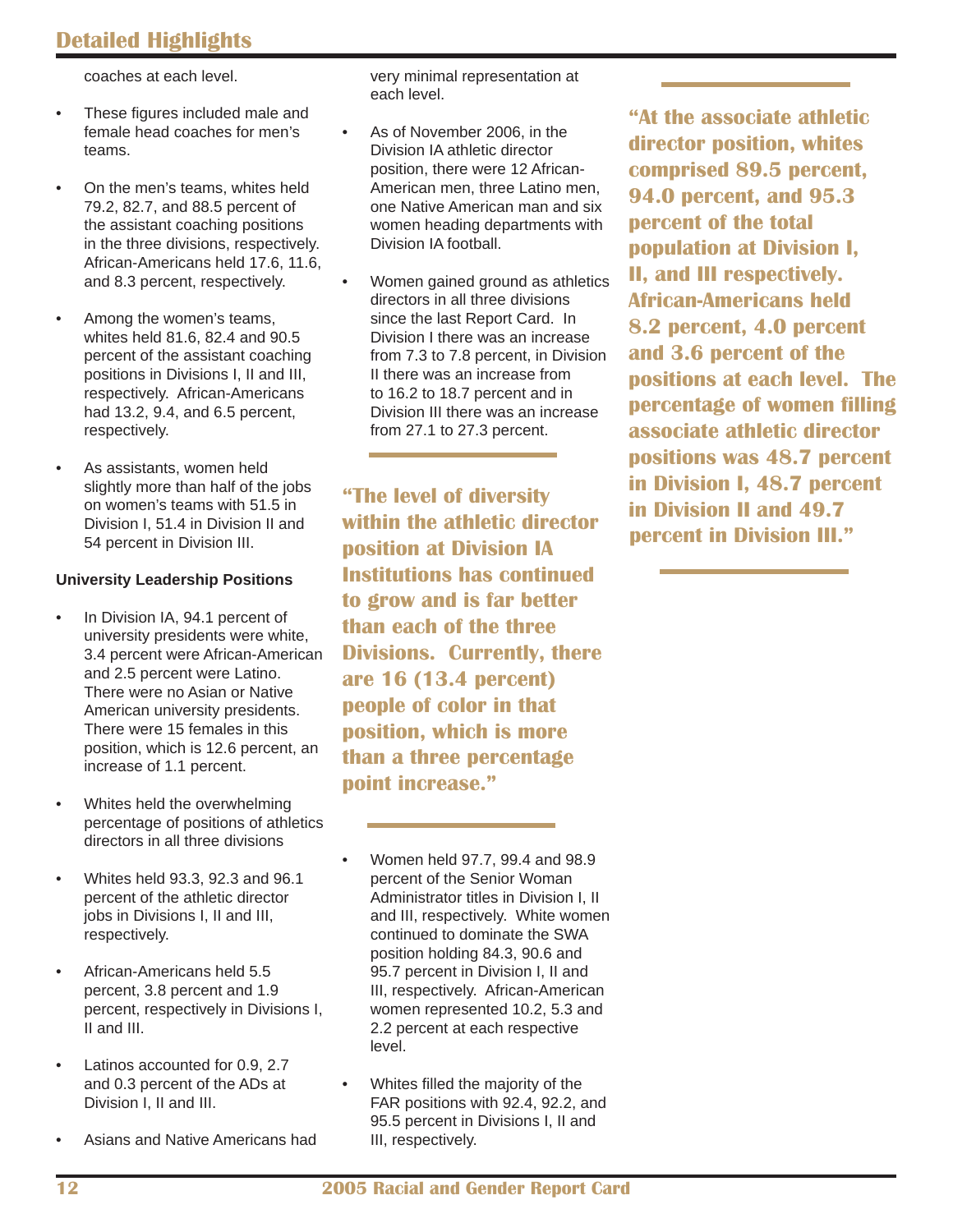# **Chapter 1: 2005 Grades**

| <b>2005 REPORT CARD</b>        |                |                 |              |             |               |                |  |  |
|--------------------------------|----------------|-----------------|--------------|-------------|---------------|----------------|--|--|
|                                |                | <b>COMBINED</b> |              | <b>RACE</b> | <b>GENDER</b> |                |  |  |
|                                | <b>GRADE</b>   | <b>PTS</b>      | <b>GRADE</b> | <b>PTS</b>  | <b>GRADE</b>  | <b>PTS</b>     |  |  |
| <b>NBA</b>                     | $B+$           | 86.7            | A            | 94.4        | <b>B-</b>     | 79             |  |  |
| <b>NFL</b>                     | N/A            | X               | $B+$         | 88          | N/A           | X              |  |  |
| <b>MLB</b>                     | $C+$           | 77.45           | $B+$         | 87.9        | D+            | 67             |  |  |
| <b>MLS</b>                     | N/A            | X               | N/A          | X           | N/A           | $\mathsf{x}$   |  |  |
| <b>WNBA</b>                    | $\overline{A}$ | 91.15           | A            | 89.5        | A             | 92.8           |  |  |
| <b>College</b><br><b>Sport</b> | B              | 81.7            | <b>B-</b>    | 79.2        | B             | 84.1           |  |  |
| Note: $N/A = Not Applicable$   |                |                 |              |             |               | <b>TABLE I</b> |  |  |

# **GRADE KEY (RACE)**

Grades for race are determined in relation to overall American demographics. Federal affirmative action policies state that a workplace should reflect the percentages of people in different racial groups, as found in the general population. Approximately 24 percent of the U.S. population are people of color; therefore, if 24 percent of an organization's employees are people of color, the group received an employment grade of "A" for race, and so on, as noted in the table.

# **GRADE KEY (GENDER)**

Grades for gender also are related to the general population. An organization earned an employment grade of "A" for gender if 40 percent of its employees were women. Please see the table for additional breakdowns.

# **KEY FOR WEIGHTED GRADES**

Each category was assigned a category weight according to its relative importance regarding opportunities for women and people of color. The subsequent point allocation was determined, as follows:

The employment percentage (percentage of women or people of color) determines an organization's employment grade, which earns it a specified amount of graded points (see table). The weighted score is calculated by multiplying the category weight by the graded points. When the weighted scores are added together, the final tally determines an organization's final grade.

For example, if 12 percent of an organization's employees were people of color, it would earn a B for its employment grade, which is 8.0 graded points.

When necessary, a minimum score was given in order to ensure fair final grade tabulation.

| <b>GRADE KEY (RACE)</b> |     |     |  |  |  |  |
|-------------------------|-----|-----|--|--|--|--|
| A                       | =   | 24% |  |  |  |  |
| B                       | $=$ | 12% |  |  |  |  |
| C                       | $=$ | 9%  |  |  |  |  |
| D                       | =   | 6%  |  |  |  |  |
| F                       |     | 5%  |  |  |  |  |

| <b>GRADE KEY (GENDER)</b> |     |         |  |  |  |  |
|---------------------------|-----|---------|--|--|--|--|
| Α                         | $=$ | 40%     |  |  |  |  |
| в                         | $=$ | 35%     |  |  |  |  |
| C                         | $=$ | 30%     |  |  |  |  |
| D                         | $=$ | 25%     |  |  |  |  |
| F                         | $=$ | $<$ 25% |  |  |  |  |

| <b>KEY FOR WEIGHTED GRADES</b> |     |                  |  |  |  |  |
|--------------------------------|-----|------------------|--|--|--|--|
| A+                             | $=$ | $9.5 - 10.0$ PTS |  |  |  |  |
| A                              | $=$ | 9.0              |  |  |  |  |
| А-                             | $=$ | 8.9              |  |  |  |  |
| B+                             | $=$ | 8.5              |  |  |  |  |
| B                              | $=$ | 8.0              |  |  |  |  |
| В-                             | $=$ | 7.9              |  |  |  |  |
| C+                             | $=$ | 7.5              |  |  |  |  |
| $C+$                           | $=$ | 7.0              |  |  |  |  |
| $C -$                          | $=$ | 6.9              |  |  |  |  |
| D                              | $=$ | 6.0              |  |  |  |  |
| F                              | $=$ | 5.0              |  |  |  |  |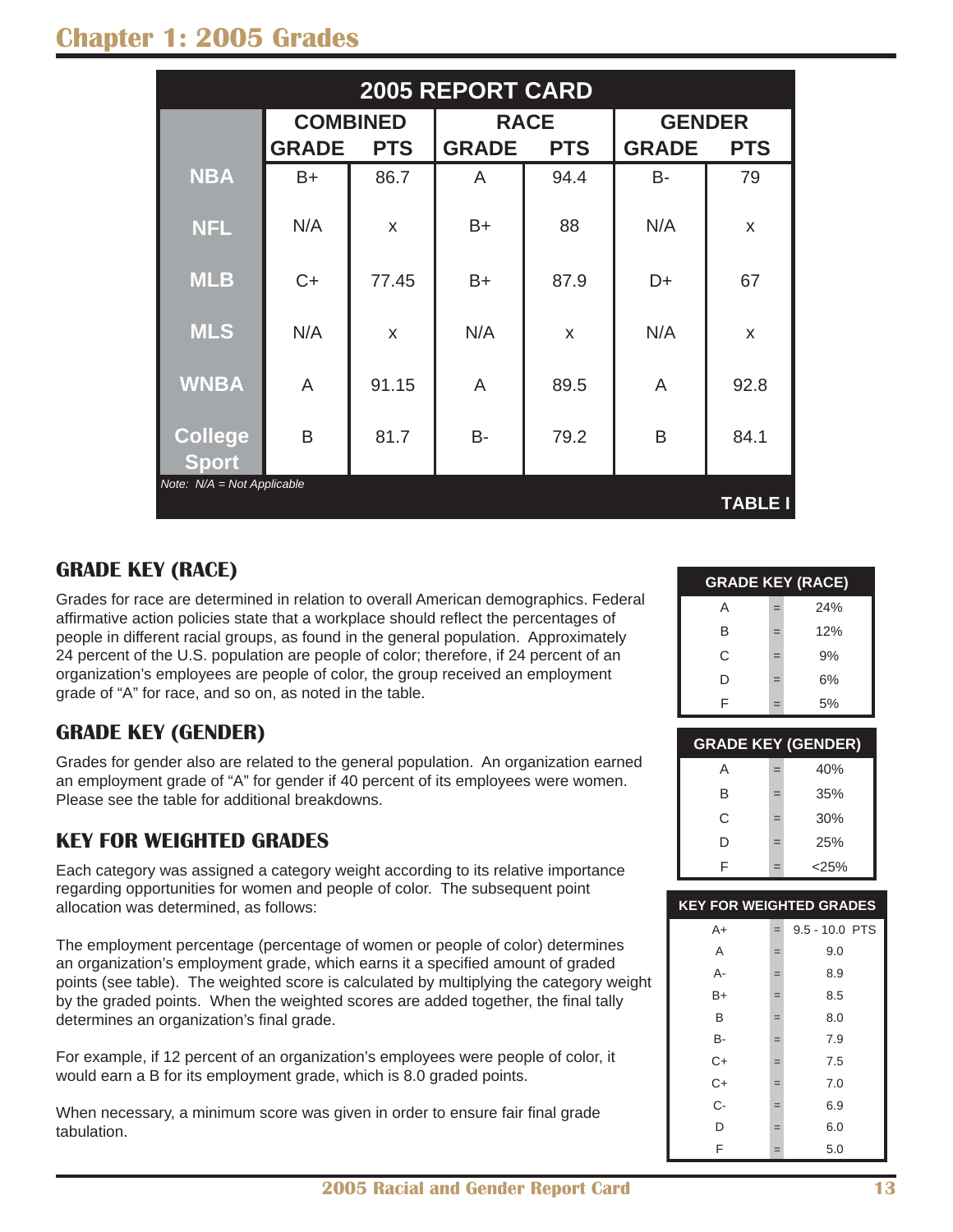# **Chapter 1: 2005 Grades**

Issues of race and gender continue to be a concern for sport in America. When all categories were combined for the men's leagues, the NBA continued to be the best. The NBA earned its highest grade ever for race and its highest combined grade for race and gender ever with an A for race and a B- for gender which combined for a high B+ overall. The NBA has had the top grade among the men's leagues for race for all 13 previous reports over nearly two

**"...The NBA remains an industry leader on issues related to race and gender hiring practices."**

decades. Based on the total points used in the weighted scales, the NBA remains an industry leader on issues related to race and gender hiring practices. The NBA showed improvement in almost all areas for race in both the league office and at the team levels.

MLB also made strides for race earning a B+. Major League Baseball did very well in the areas over which Commissioner Selig had the most influence, including MLB's Central Office and the manager's positions on each club. Baseball received an A or better for player opportunities, managers and coaches as well as for the MLB Central Office. The area Commissioner Selig had influence on that did poorly was the general manager where MLB got a D.

The Report Card asks, "Are we playing fair when it comes to sports? Does everyone, regardless of race or gender, have a chance to score a basket and run the team?" The answer for the WNBA is a resounding "yes." Among all the professional leagues, the WNBA continued its reign

# **"The NFL raised its grade for race to a solid B+."**

on top with an A for race, gender and as a combined grade for the third time. It had received the same sweep of As in the 2001 and 2004 Racial and Gender Report Cards. No other professional sports league has achieved that even once.

The National Football League recorded continued progress on racial hiring practices including some dramatic changes in the 2005 Racial and Gender Report Card. The NFL raised its grade for race to a solid B+.

| <b>MEN'S PROFESSIONAL LEAGUES WEIGHTED GRADES</b>                                                                                                                                                                                                                                     |          |                |               |       |        |                           |                           |                           |        |                           |               |                 |
|---------------------------------------------------------------------------------------------------------------------------------------------------------------------------------------------------------------------------------------------------------------------------------------|----------|----------------|---------------|-------|--------|---------------------------|---------------------------|---------------------------|--------|---------------------------|---------------|-----------------|
|                                                                                                                                                                                                                                                                                       |          |                | <b>MLB</b>    |       |        |                           | <b>NBA</b>                |                           |        |                           | <b>NFL</b>    |                 |
| <b>Overall Grades</b>                                                                                                                                                                                                                                                                 | Weight   | <b>Points</b>  | $\frac{9}{6}$ | Grade | Weight | <b>Points</b>             | $\frac{0}{0}$             | Grade                     | Weight | Points                    | $\frac{0}{0}$ | Grade           |
| Race                                                                                                                                                                                                                                                                                  | x        | 87.9           | x             | $B+$  | X      | 94.4                      | $\boldsymbol{\mathsf{X}}$ | Α                         | X      | 88                        | X             | $B+/A-$         |
| Gende                                                                                                                                                                                                                                                                                 | $\times$ | 67             | x             | $D+$  | X      | 79                        | X                         | B-                        | Х      | X                         | x             | X               |
| <b>Hiring Practices</b>                                                                                                                                                                                                                                                               |          |                |               |       |        |                           |                           |                           |        |                           |               |                 |
| <b>Commissioner/League Office</b>                                                                                                                                                                                                                                                     |          |                |               |       |        |                           |                           |                           |        |                           |               |                 |
| Race                                                                                                                                                                                                                                                                                  | 20%      | 19.5           | 27%           | A+    | 20%    | 20                        | 37%                       | $A+$                      | N/A    | x                         | <b>NA</b>     | х               |
| Gende                                                                                                                                                                                                                                                                                 | 40%      | 30             | 34%           | $C+$  | 40%    | 38                        | 41%                       | $\overline{A}$            | N/A    | X                         | <b>NA</b>     | X               |
| Coaches<br>lead Coach/Manager                                                                                                                                                                                                                                                         |          |                |               |       |        |                           |                           |                           |        |                           |               |                 |
| Race                                                                                                                                                                                                                                                                                  | 20%      | 18             | 23%           | Α     | 20%    | 19                        | 37%                       | $A+$                      | 30%    | 26.5                      | 19%           | $B+$            |
| Gende                                                                                                                                                                                                                                                                                 | N/A      | $\pmb{\times}$ | x             | X     | N/A    | $\boldsymbol{\mathsf{x}}$ | $\boldsymbol{\mathsf{x}}$ | $\boldsymbol{\mathsf{x}}$ | N/A    | $\boldsymbol{\mathsf{x}}$ | X             | X               |
| <b>Assistant Coach</b>                                                                                                                                                                                                                                                                |          |                |               |       |        |                           |                           |                           |        |                           |               |                 |
| Race                                                                                                                                                                                                                                                                                  | 5%       | 4.9            | 29%           | $A+$  | 5%     | 5                         | 38%                       | $A+$                      | 10%    | 9.5                       | 34%           | $A+$            |
| Gende                                                                                                                                                                                                                                                                                 | N/A      | $\pmb{\times}$ | x             | x     | N/A    | $\pmb{\times}$            | x                         | x                         | N/A    | X                         | х             | х               |
| <b>Front Office</b><br><b>Principal-In-Charge</b>                                                                                                                                                                                                                                     |          |                |               |       |        |                           |                           |                           |        |                           |               |                 |
| Race                                                                                                                                                                                                                                                                                  | 10%      | 6              | 6%            | D     | 10%    | 8.9                       | 23%                       | А-                        | 10%    | 8                         | 13%           | B               |
| Gende                                                                                                                                                                                                                                                                                 | N/A      | X              | x             | X     | N/A    | $\mathsf X$               | x                         | $\boldsymbol{\mathsf{x}}$ | N/A    | $\mathsf{x}$              | X             | x               |
| <b>Team Vice Presidents</b>                                                                                                                                                                                                                                                           |          |                |               |       |        |                           |                           |                           |        |                           |               |                 |
| Race                                                                                                                                                                                                                                                                                  | 5%       | 4              | 12%           | B     | 5%     | $\overline{4}$            | 13%                       | B                         | 5%     | 3.5                       | 10%           | C               |
| Gende                                                                                                                                                                                                                                                                                 | 5%       | 2.5            | 13%           | F     | 5%     | 2.5                       | 18%                       | F                         | 5%     | $\mathsf{x}$              | 8%            | x               |
| <b>Senior Administration</b>                                                                                                                                                                                                                                                          |          |                |               |       |        |                           |                           |                           |        |                           |               |                 |
| Race                                                                                                                                                                                                                                                                                  | 10%      | 8.5            | 16%           | $B+$  | 10%    | 8.5                       | 20%                       | $B+$                      | 10%    | 8.2                       | 14%           | B               |
| Gende                                                                                                                                                                                                                                                                                 | 20%      | 10             | 18%           | F     | 20%    | 5                         | 23%                       | F                         | 30%    | $\mathsf{x}$              | 16%           | $\mathsf{x}$    |
| <b>Professional Administration</b>                                                                                                                                                                                                                                                    |          |                |               |       |        |                           |                           |                           |        |                           |               |                 |
| Race                                                                                                                                                                                                                                                                                  | 10%      | $\overline{7}$ | 10%           | C     | 10%    | $\overline{9}$            | 26%                       | Α                         | 15%    | 12                        | 11%           | <b>B-</b>       |
| Gende                                                                                                                                                                                                                                                                                 | 35%      | 24.5           | 30%           | C     | 35%    | 33.5                      | 42%                       | A                         | 30%    | $\pmb{\times}$            | 32%           | x               |
| <b>Player Opportunities</b><br>Race                                                                                                                                                                                                                                                   |          |                |               |       |        |                           |                           |                           |        |                           |               |                 |
|                                                                                                                                                                                                                                                                                       | 20%      | 20             | 40%           | $A+$  | 20%    | 20                        | 78%                       | $A+$                      | 20%    | 20                        | 66%           | A+              |
| Note: The percentage under each league is the actual percentage of people of color for race and women for gender for the league in that category.<br>% for Race=People of Color; % for Gender=Women. N/A=Not Applicable.<br>*WNBA grades for Gender have the same weight as for race. |          |                |               |       |        |                           |                           |                           |        |                           |               | <b>TABLE II</b> |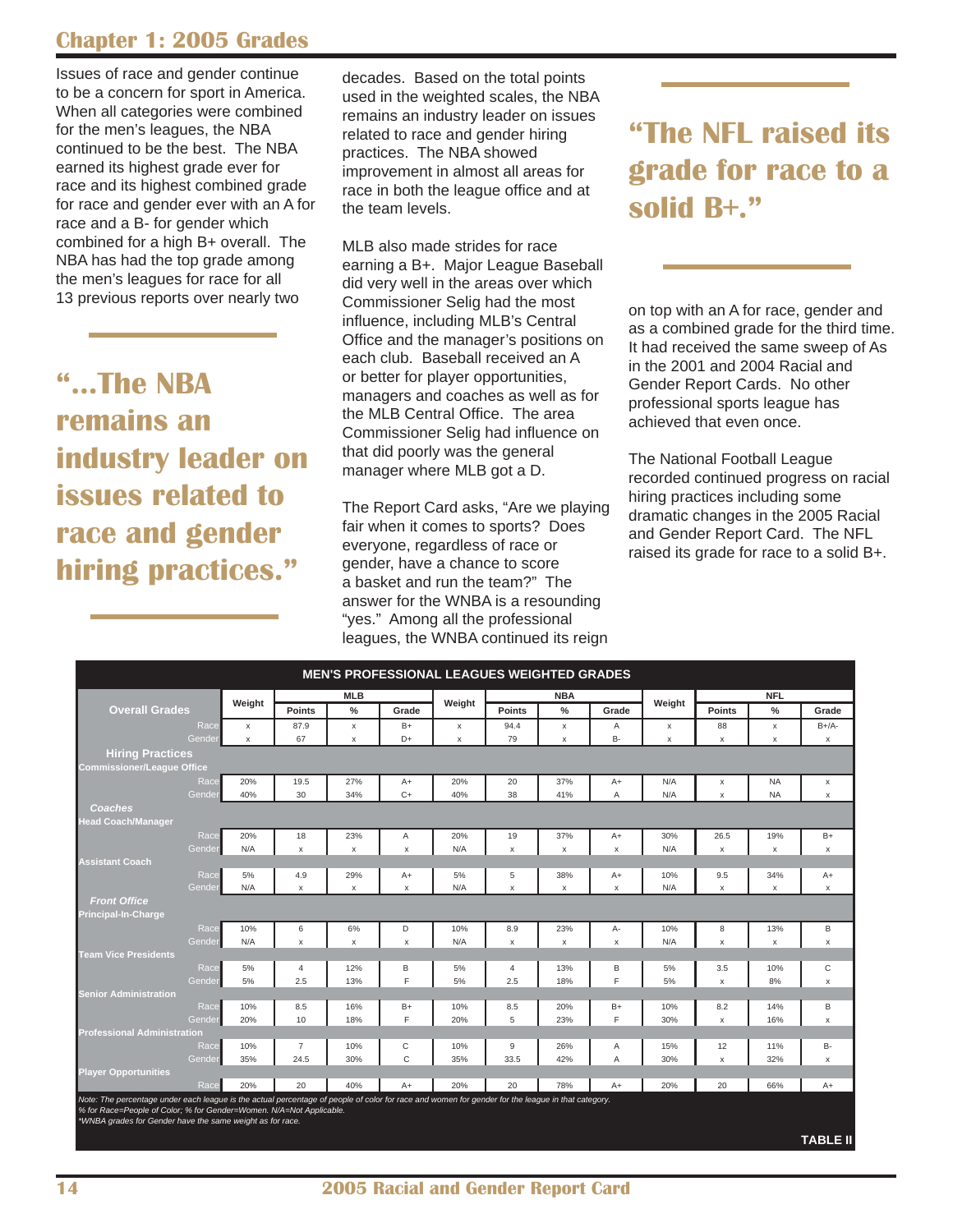| <b>WNBA WEIGHTED GRADES</b>        |        |               |               |        |  |  |  |
|------------------------------------|--------|---------------|---------------|--------|--|--|--|
|                                    |        | <b>WNBA</b>   |               |        |  |  |  |
| <b>Overall Grades</b>              | Weight | <b>Points</b> | $\frac{0}{0}$ | Grade  |  |  |  |
| Race                               | x      | 89.5          | X             | A      |  |  |  |
| Gender                             | X      | 92.8          | X             | A      |  |  |  |
| <b>Hiring Practices</b>            |        |               |               |        |  |  |  |
| <b>Commissioner/League Office</b>  |        |               |               |        |  |  |  |
| Race                               | 20%    | 19            | 35%           | $A+$   |  |  |  |
| Gender                             | 20%    | 20            | 70%           | A      |  |  |  |
| <b>Coaches</b>                     |        |               |               |        |  |  |  |
| <b>Head Coach/Manager</b>          |        |               |               |        |  |  |  |
| Race                               | 20%    | 15            | 15%           | $B/B+$ |  |  |  |
| Gender                             | 20%    | 18            | 38%           | А-     |  |  |  |
| <b>Assistant Coach</b>             |        |               |               |        |  |  |  |
| Race                               | 5%     | 5             | 35%           | A      |  |  |  |
| Gender                             | 5%     | 5             | 65%           | A      |  |  |  |
| <b>Front Office</b>                |        |               |               |        |  |  |  |
| Principal-In-Charge                |        |               |               |        |  |  |  |
| Race                               | 10%    | $9\,$         | 25%           | A      |  |  |  |
| Gender                             | 10     | 10            | 67%           | A      |  |  |  |
| <b>Team Vice Presidents</b>        |        |               |               |        |  |  |  |
| Race                               | 5%     | 3.5           | 9%            | C      |  |  |  |
| Gender                             | 5%     | 3.3           | 27%           | D+     |  |  |  |
| <b>Senior Administration</b>       |        |               |               |        |  |  |  |
| Race<br>Gender                     | 10%    | 8.5<br>17     | 19%<br>37%    | $B+$   |  |  |  |
| <b>Professional Administration</b> | 20%    |               |               | $B+$   |  |  |  |
| Race                               | 10%    | 9.5           | 29%           | A      |  |  |  |
| Gender                             | 20%    | 19.5          | 50%           | A      |  |  |  |
| <b>Player Opportunities</b>        |        |               |               |        |  |  |  |
|                                    |        |               |               |        |  |  |  |
| Race<br>TL                         | 20%    | 20            | 65%<br>٠.     | $A+$   |  |  |  |

*Note: The percentage under each league is the actual percentage of people of color for race and women for gender for the league in that category.*

*% for Race=People of Color; % for Gender=Women. N/A=Not Applicable.* 

*\*WNBA grades for Gender have the same weight as for race.*

**TABLE III**

The Report shows the significant progress made in the NFL, especially in the key positions of head coach, general manager and assistant coach where the NFL reached all-time highs. This has been a priority issue for NFL Commissioner Paul Tagliabue and the results are part of his legacy after stepping down.

In 2004, The Institute for Diversity and Ethics in Sport reported that Major League Soccer had gone from the industry's first-ever F for gender in 2003 to score a B for gender in 2004. This tied the NBA for gender as the best among the men's professional leagues.

Because of the sheer quantity of data that must be collected from 118 teams across five professional sports leagues, the Racial and Gender

Report Card is typically issued a year after the data it references. After the MLS received the F in 2003, MLS leadership sought The Institute's advice as to what they could do to improve and never fail again. Richard Lapchick, the Report's author, conferred with league executives about their endeavor to dramatically alter their hiring guidelines and adopting several other initiatives aimed at improving diversity.

It was impressive that when asked in 2005 to supply their data for the 2004 Racial and Gender Report Card, MLS posted an extraordinary improvement in gender and produced their results in Equal Employment Opportunity Report format. The 2004 Racial and Gender Report Card gave MLS tremendous praise for how highly

they value diversity and for their commitment to self-monitoring techniques, such as EEO Reporting mechanisms.

**"...for College Sport showed that NCAA member institutions' grade for gender hiring practices declined while hiring practices by race remained virtually the same."**

It was discovered during the 2005 Report Card collection process that MLS had in fact supplied The Institute with real time information that referenced their racial and gender percentages as of April 2005, when The Institute was only collecting 2004 data from the other teams and leagues. The Institute commends MLS for its priorities and pro-active involvement in diversity, and congratulates them on their turnaround from 2003 to April 2005. Because the previously published data referenced 2004 and part of 2005 and organized positions by EEO standards, The Institute has chosen to publish our recordings from the 2005 MLS Season Media Guides and organize the findings into the categories common to the other professional leagues' data. It would be unfair to assign grades for a comparison of two different data sets, so the MLS 2005 Racial and Gender Report Card will only describe their results. We thank MLS for their participation, support, and leadership in diversity.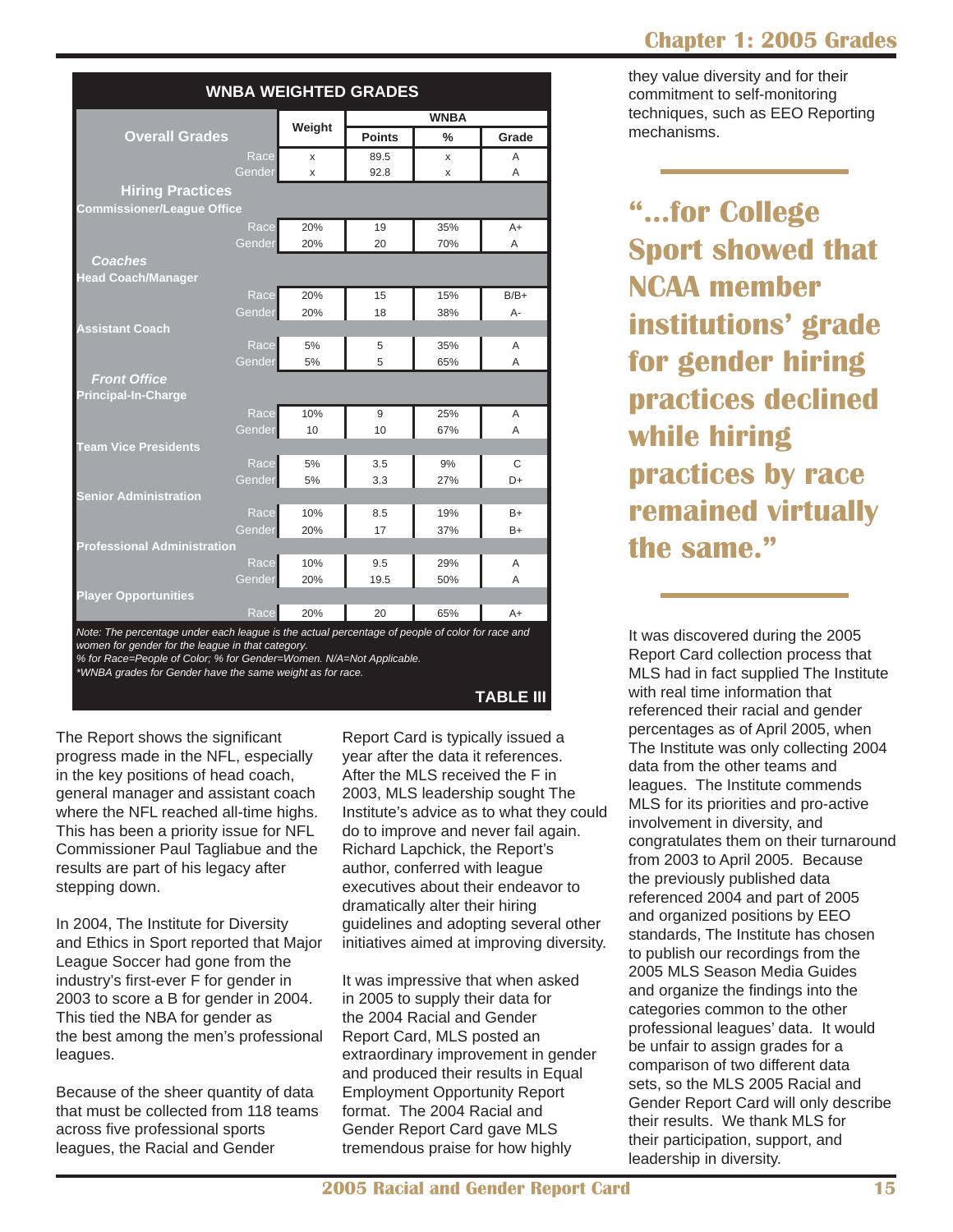# **Chapter 1: 2005 Grades**

The 2005 Racial and Gender Report Card for College Sport showed that NCAA member institutions' grade for gender hiring practices declined while hiring practices by race remained virtually the same.

When all categories were combined,

College Sport received a B- for race and a B for gender giving it a combined B overall. That compared to the 2004 Racial and Gender Report Card when college sport earned a B- for race and B+ for gender. When compared to the grades for the professional sports leagues, the B- for race was last among the grades given. However, its B for gender was better than all the men's leagues and only followed the WNBA's A for gender. The college sport combined grade of B was third behind the NBA (B+) and WNBA (A).

**TABLE IV**

| <b>Overall Grades</b>                               |                | Weight    | <b>Points</b> | $\%$           | Grade  |
|-----------------------------------------------------|----------------|-----------|---------------|----------------|--------|
|                                                     | Race           | x         | 79.2          | X              | B-     |
|                                                     | Gender         | х         | 84.1          | х              | B+     |
| <b>Hiring Practices</b>                             |                |           |               |                |        |
| <b>NCAA Headquarters</b>                            |                |           |               |                |        |
|                                                     | Race           | 10%       | 8.9           | 22.1%          | А-     |
| <b>Coaches</b>                                      | Gender         | 10%       | 9             | 40.5%          | Α      |
| Head Coach - All Men's Teams (Div. 1)               |                |           |               |                |        |
|                                                     | Race           | 5%        | 3.95          | 12.5%          | B-     |
|                                                     | Gender         | N/A       | X             | X              | X      |
| Head Coach - All Women's Teams (Div. 1)             |                |           |               |                |        |
|                                                     | Race           | 5%        | 3.5           | 14.9%          | С      |
|                                                     | Gender         | 10%       | 8.9           | 42.5%          | А-     |
| <b>Head Coach - Men's Basketball</b>                |                |           |               |                |        |
|                                                     | Race           | 5%        | 4.5           | 26.1%          | Α      |
|                                                     | Gender         | N/A       | х             | X              | X      |
| <b>Head Coach - Women's Basketball</b>              | Race           | 5%        | 4             | 13.4%          | В      |
|                                                     | Gender         | 10%       | 10            | 35.7%          | A+     |
| Head Coach - Football (Div. 1)                      |                |           |               |                |        |
|                                                     | Race           | 5%        | 2.5           | 7.3%           | F      |
|                                                     | Gender         | N/A       | х             | X              | X      |
| <b>Assistant Coach - All Men's Teams (Div. 1)</b>   |                |           |               |                |        |
|                                                     | Race           | 5%        | 4.5           | 20.8%          | Α      |
|                                                     | Gender         | N/A       | х             | X              | X      |
| <b>Assistant Coach - All Women's Teams (Div. 1)</b> |                |           |               |                |        |
|                                                     | Race<br>Gender | 5%<br>10% | 4<br>9        | 18.4%<br>51.5% | B      |
| <b>Athletic Department</b>                          |                |           |               |                | Α      |
| <b>Athletic Director (Div. 1)</b>                   |                |           |               |                |        |
|                                                     | Race           | 10%       | 5             | 6.9%           | F      |
|                                                     | Gender         | 10%       | 5             | 7.8%           | F      |
| Assistant/Associate Athletic Director (Div. 1)      |                |           |               |                |        |
|                                                     | Race           | 5%        | 3.75          | 10.5%          | C+     |
|                                                     | Gender         | 10%       | 6.9           | 28.4%          | $C-$   |
| Senior Women's Administrator (Div. 1)               |                |           |               |                |        |
|                                                     | Race           | 5%        | 4.35          | 14.3%          | $B/B+$ |
| <b>Faculty Athletic Representative (Div. 1)</b>     | Gender         | 5%        | b             | 97.7%          | $A+$   |
|                                                     | Race           | 5%        | 3             | 7.6%           | D      |
|                                                     | Gender         | 5%        | 2.5           | 22.6%          | F      |
| <b>Professional Administration (Div. 1)</b>         |                |           |               |                |        |
|                                                     | Race           | 10%       | 8             | 26.4%          | B      |
|                                                     | Gender         | 10%       | 8             | 50.5%          | B      |
| <b>Student-Athlete Opportunities</b>                |                |           |               |                |        |
|                                                     | Race (Men)     | 20%       | 19.5          | 37.8%          | $A/A+$ |
|                                                     | Gender         | 20%       | 18            | 43.0%          | Α      |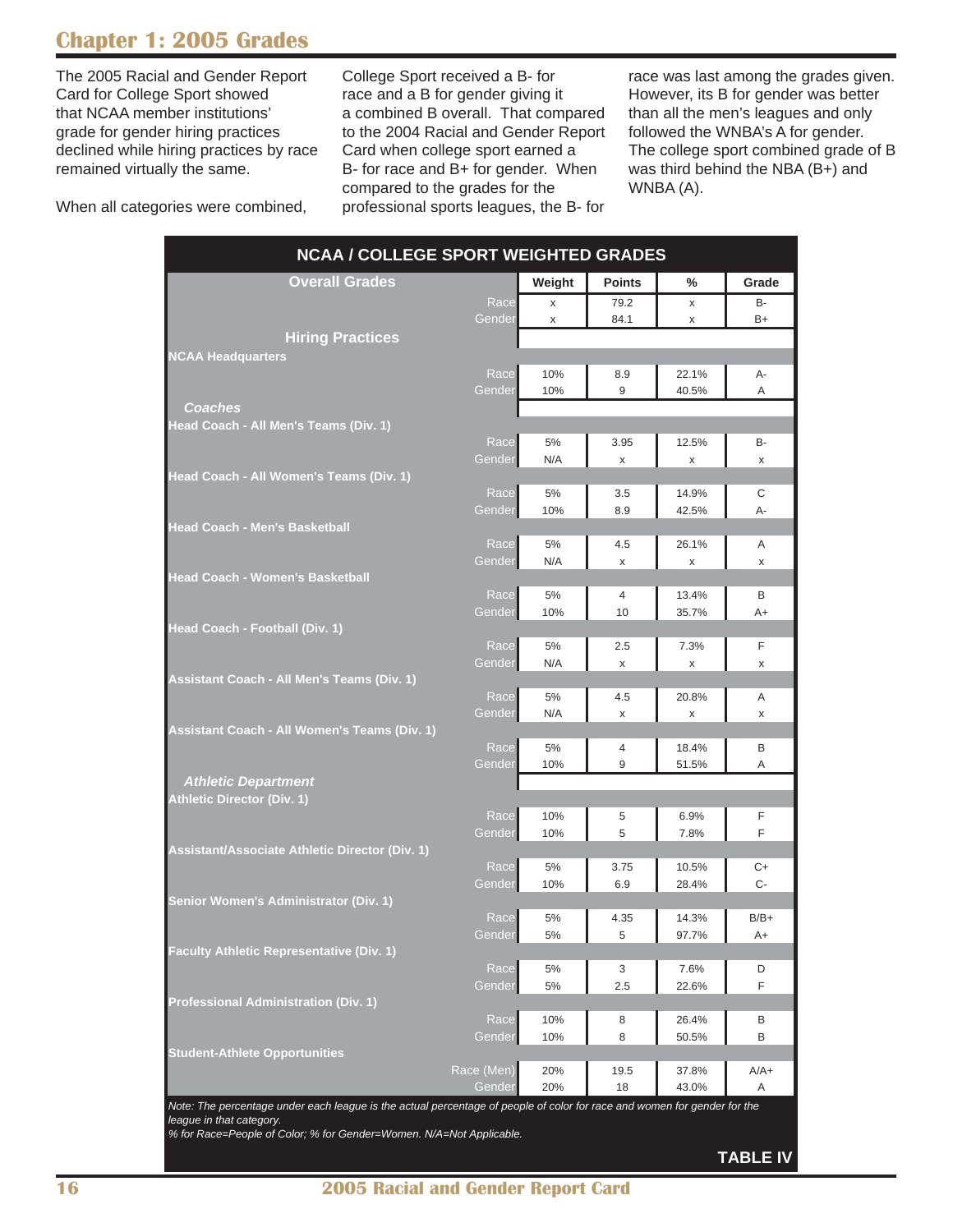# **Chapter 1: 2005 Grades**

College sport received A's for race in Division I men's head basketball coaching positions, all Division I men's assistant coaching positions, and opportunities for male and female student-athletes. It received A's for gender at the NCAA Headquarters, Division I women's head basketball coaching positions, all Division I women's assistant coaching positions, senior woman administrator positions and opportunities for female studentathletes.

College sport received F's for race in Division I head football coaching positions and for gender in faculty athletics reps positions. It received F's for race and gender in the key positions of athletics director, conference commissioner and university president.

While Commissioners Stern, Tagliabue and Selig, and Presidents Orender and Brand regularly worked to improve hiring practices for people of color and women in the front office and minorities in the coaching and managerial ranks, the results at the team levels still clearly showed the limits of their powers. The league and NCAA leaders set an important tone but do not have the authority to mandate change at the team or college level.

The NBA's historic record has led to progress year-by-year. In Major League Baseball and the NFL, it took dramatic actions by Commissioners Selig and then Tagliabue (the Rooney Rule) to mandate diverse pools of candidates for the top jobs. MLS mandated a league-wide version of that after it received an F for gender in the 2003 season. The NCAA and college sport have had no such mechanism in place. As of the publication of the 2005 Racial and Gender Report Card, there are discussions about adopting something like a Rooney Rule for colleges. The Black Coaches Association is also contemplating legal actions against colleges using Title VII regulations.

#### **COLLEGE SPORT GRADES**



Currently on the table is the BCA's Football Hiring Report Card published for the third time in 2006 by the BCA. When the BCA started the report, there were three African-American head coaches. In year one, there was no change. Presidents and athletic directors did not know how to react to the fact that a vocal and influential organization was watching. In the second year of the report, the number of African-American head coaches went from three to five with the hiring of Turner Gill at Buffalo and Ron Prince at Kansas State, who joined African-American head coaches at UCLA, Mississippi State and Washington.

When the report was first published there was only one I-AA African-American head coach. Today, there are six in the I-AA head coaching ranks - at Valparaiso, Southeast Missouri State, Northern Arizona, St. Peter's College, Indiana State and Columbia.

Noting the grudging but real success that has followed the Football Hiring Report Card, the BCA will launch a hiring report card in 2007 in women's basketball and athletic director positions. The records in both areas were as bad as that for football, where 45.4 percent of college football players are African-American and there is such a low percentage of coaches.

This year's Racial and Gender Report Card showed an all-time high in the percentage of African-American women playing college basketball (43.7 percent), yet only 9.3 percent of the women's head coaches were

African-American women.

For athletic directors, there was significant progress at the Division I-A level, where 12 African-Americans and three Latinos were ADs in the 2006-07 academic year. When you go deep and look at Division I, II and III, AD posts are overwhelmingly held by whites at 93.1 percent, 92.3 percent and 96.1 percent, respectively.

**"For athletic directors, there was significant progress at the Division I-A level, where 12 African-Americans and three Latinos were ADs in the 2006- 07 academic year."**

Starting in 2007, the BCA will have hiring report cards for Division I women's basketball and Division I athletic directors. Many are hopeful this will lead to real change.

Chapter 9 includes a listing of the diversity initiatives of the NBA, MLB, MLS and the NCAA. The initiatives have been added to the report card in recognition of the importance of these efforts and in acknowledgement that changing hiring practices and creating a truly diverse workplace are goals that cannot be quickly achieved.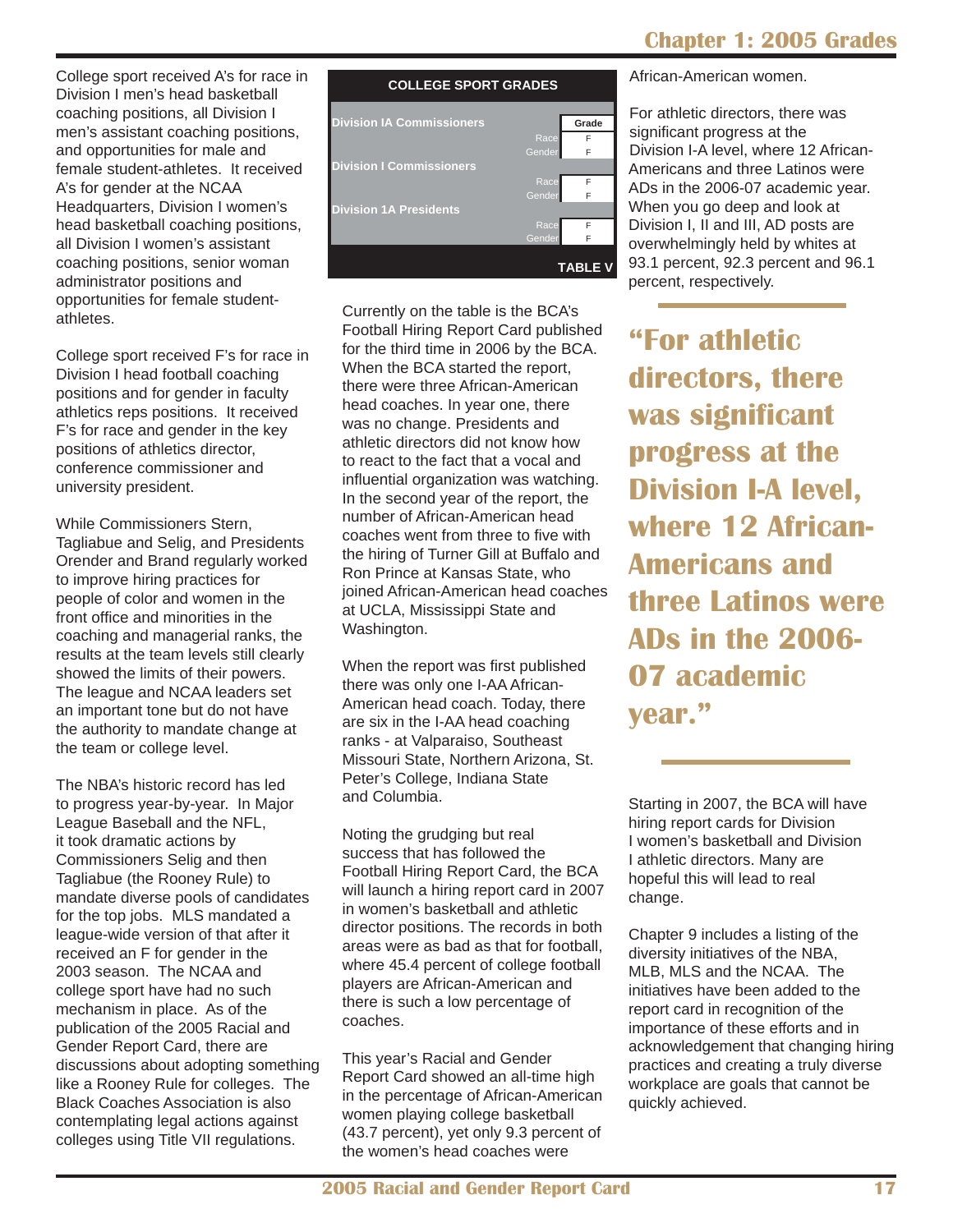# **OVERALL GRADES**

Overall, MLB earned a slightly higher **B+** for race and a **D+** for gender, which was lower than the **C** in the 2004 Report. This gave it a combined **C+**, the same as in the 2004 Report Card.

# **GRADES BY CATEGORY**

# **Players**

In the 2005 MLB season, 59.9 percent of the players were white, 8.5 percent were African-American, 28.7 percent were Latino and 2.5 percent were of Asian descent. This was a three percentage point decrease for white players and a three percentage point increase for Latinos. The percentage of African-American players is the lowest it has been in 26 years. There were 30 Asian baseball players in the entire league, which is four more than last season. The percentage of international players in MLB was 30.3 percent, up three percentage points. According to MLB, players born outside of the 50 United States represent 27.4 percent of those surveyed on the 2006 Opening Day rosters of Major League Baseball.

#### **MLB Grade for Players: A+**

*See Table 1.*

**"The percentage of international players in MLB was 30.3 percent, up three percentage points."**

|                      |               | <b>Players</b>    |                  |               |                |
|----------------------|---------------|-------------------|------------------|---------------|----------------|
|                      | $\frac{0}{0}$ | #                 |                  | $\frac{0}{0}$ | #              |
| 2005                 |               |                   | 1998             |               |                |
| <b>White</b>         | 60%           | 709               | <b>White</b>     | 59%           | X              |
| African-American     | 9%            | 101               | African-American | 15%           | X              |
| Latino               | 29%           | 339               | Latino           | 25%           | x              |
| Asian                | 3%            | 30                | Other            | 1%            | x              |
| Other                | 0%            | $\overline{4}$    | 1997             |               |                |
| International        | 30%           | 358               | <b>White</b>     | 58%           | x              |
| 2004                 |               |                   | African-American | 17%           | X              |
| <b>White</b>         | 63%           | 789               | Latino           | 24%           | x              |
| African-American     | 9%            | 111               | Other            | 1%            | X              |
| Latino               | 26%           | 326               | 1996             |               |                |
| Asian                | 2%            | 26                | <b>White</b>     | 62%           | X              |
| Other                | 0%            | $\mathbf{1}$      | African-American | 17%           | x              |
| International        | 27%           | 338               | Latino           | 20%           | x              |
| 2003                 |               |                   | <b>Other</b>     | 1%            | X              |
|                      |               | Data Not Recorded | 1995             |               |                |
| 2002                 |               |                   | <b>White</b>     | 62%           | X              |
| <b>White</b>         | 60%           | x                 | African-American | 19%           | x              |
| African-American     | 10%           | X                 | Latino           | 19%           | x              |
| Latino               | 28%           | X                 | Other            | 0%            | X              |
| Asian                | 2%            | X                 | 1994             |               |                |
| Other                | 0%            | X                 | <b>White</b>     | 64%           | X              |
| International        | 25%           | X                 | African-American | 18%           | X              |
| 2001                 |               |                   | Latino           | 18%           | X              |
| <b>White</b>         | 59%           | X                 | 1993             |               |                |
| African-American     | 13%           | X                 | <b>White</b>     | 67%           | X              |
| Latino               | 26%           | X                 | African-American | 16%           | х              |
| Other                | 1%            | X                 | Latino           | 16%           | х              |
| 2000                 |               |                   | Other            | $< 1\%$       | X              |
| <b>White</b>         | 60%           | X                 | 1992             |               |                |
| African-American     | 13%           | X                 | <b>White</b>     | 68%           | X              |
| Latino               | 26%           | X                 | African-American | 17%           | x              |
| Other                | 1%            | X                 | Latino           | 14%           | x              |
| 1999                 |               |                   | 1991             |               |                |
| <b>White</b>         | 60%           | X                 | <b>White</b>     | 68%           | X              |
| African-American     | 13%           | X                 | African-American | 18%           | X              |
| Latino               | 26%           | x                 | Latino           | 14%           | X              |
| Other                | < 1%          | X                 |                  |               |                |
| x= Data not recorded |               |                   |                  |               | <b>Table 1</b> |

## **Major League Central Office**

According to Major League Baseball, of the 462 Central Office employees, 10.4 percent were African-American, 13.2 percent were Latino, 3.0 percent were Asian and less than one percent was Native American. More than 70 percent of the people working in the Central Office of MLB were white. Women made up 33.9 percent of the entire staff.

At the senior executive level 24 percent of the 42 employees were people of color, while women occupied 26 percent of the positions. At the director and managerial level, 20 percent of the 82 employees were people of color, while women occupied 34 percent of the posts. People of color comprised 24 percent of all MLB professionals, technicians and supervisors, and 27 percent were women.

The following people of color are executive - vice presidents in the MLB Central office:

- Jonathan Mariner, Executive Vice-President and Chief Financial Officer
- Jimmie Lee Soloman, Executive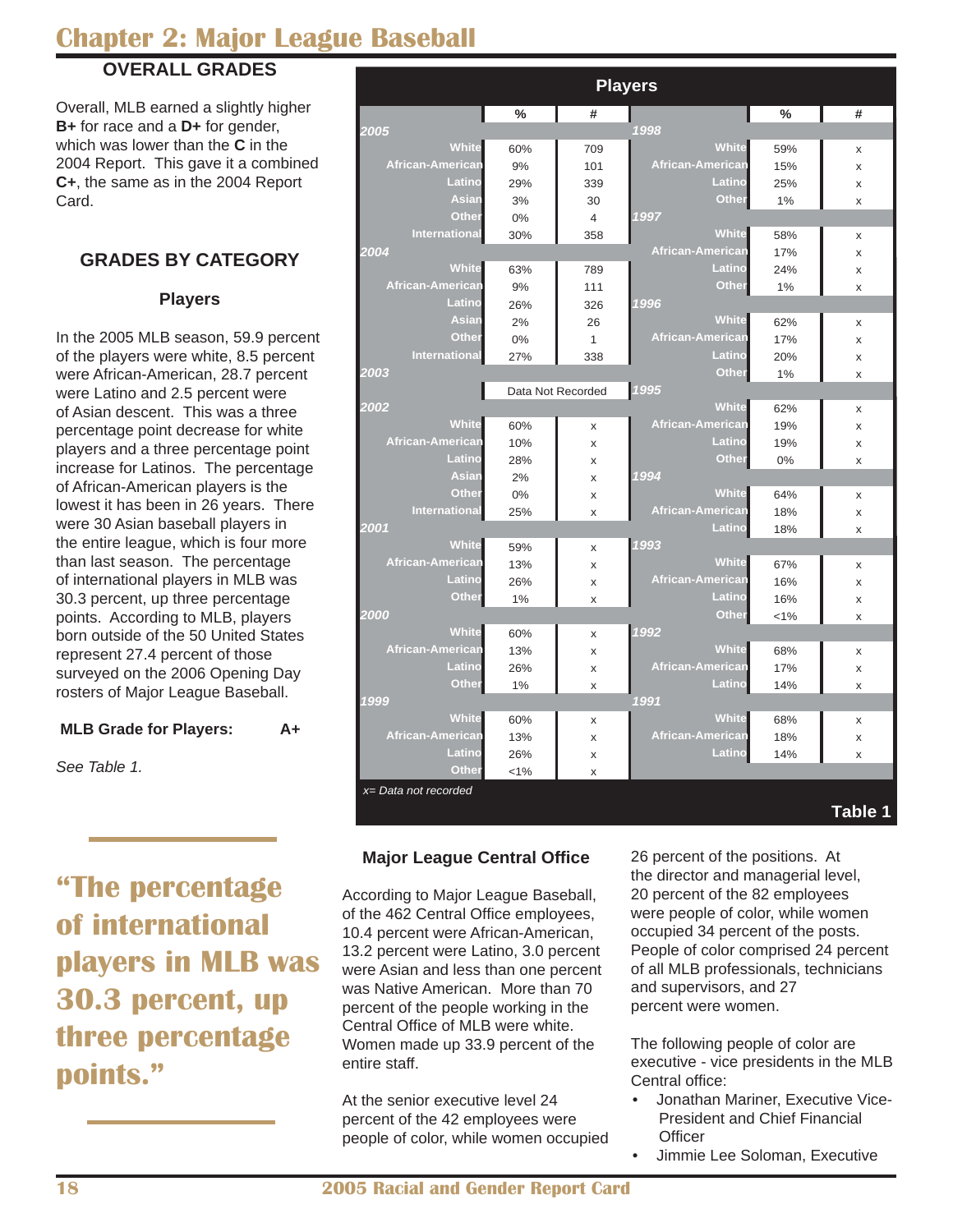Vice-President of Baseball **Operations** 

The following women were senior vice presidents in the MLB League Office:

- Phyllis Merhige, vice president, Club Relations
- Marla Miller, senior vice president, Special Events
- Jacqueline Parkes, vice president, Marketing and Advertising
- Katy Feeney, vice president, Scheduling and Club Relations

The following people of color are Vice Presidents in the MLB Central Office

- Tom Brasuell, vice president, Community Affairs
- Julio Carbonell, vice president, Information Technology
- Shawn Lawson-Cummings, vice president, International Licensing/ Sponsorship
- Wendy Lewis, vice president, Strategic Planning, Recruitment and Diversity
- Lou Melendez, vice president, Baseball Operations, International

| <b>MLB Central Office</b>                     |                   |                |                       |     |                   |  |  |  |
|-----------------------------------------------|-------------------|----------------|-----------------------|-----|-------------------|--|--|--|
|                                               | %                 | #              |                       | %   | #                 |  |  |  |
| 2005                                          |                   |                | 1998 - 1999           |     |                   |  |  |  |
| White                                         | 73%               | 336            |                       |     | Data Not Recorded |  |  |  |
| African-American                              | 10%               | 48             | 1997                  |     |                   |  |  |  |
| Asian                                         | 3%                | 14             | <b>White</b>          | 78% | X                 |  |  |  |
| Latino                                        | 13%               | 61             | African-American      | 13% | X                 |  |  |  |
| <b>Native American</b>                        | $< 1\%$           | $\overline{2}$ | Asian                 | 1%  | X                 |  |  |  |
| Women                                         | 34%               | 157            | Latino                | 8%  | X                 |  |  |  |
| Total                                         |                   | 462            | Women                 | 53% | X                 |  |  |  |
| <b>Minority Total</b>                         | 27%               | 125            | Total                 | 215 | X                 |  |  |  |
| 2004                                          |                   |                | <b>Minority Total</b> | 22% | X                 |  |  |  |
| <b>White</b>                                  | 71%               | 252            | 1996                  |     |                   |  |  |  |
| African-American                              | 11%               | 40             |                       |     | Data Not Recorded |  |  |  |
| Asian                                         | 4%                | 14             | 1995                  |     |                   |  |  |  |
| Latino                                        | 13%               | 48             | <b>White</b>          | 72% | X                 |  |  |  |
| <b>Native American</b>                        | $< 1\%$           | $\overline{2}$ | African-American      | 18% | X                 |  |  |  |
| Women                                         | 40%               | 144            | Asian                 | 1%  | X                 |  |  |  |
| <b>Total</b>                                  |                   | 356            | Latino                | 9%  | X                 |  |  |  |
| <b>Minority Total</b>                         | 29%               | 104            | Women                 | 54% | X                 |  |  |  |
| 2003                                          |                   |                | Total                 | 141 | X                 |  |  |  |
|                                               | Data Not Recorded |                | <b>Minority Total</b> | 28% | X                 |  |  |  |
| 2002                                          |                   |                | 1994                  |     |                   |  |  |  |
| White                                         | 68%               | 250            | <b>White</b>          | 78% | X                 |  |  |  |
| African-American                              | 13%               | 48             | African-American      | 16% | X                 |  |  |  |
| Asian                                         | 4%                | 15             | Asian                 | 0%  | X                 |  |  |  |
| Latino                                        | 15%               | 54             | Latino                | 6%  | X                 |  |  |  |
| <b>Native American</b>                        | 1%                | $\mathbf{1}$   | Women                 | 56% | X                 |  |  |  |
| Women                                         | 46%               | 169            | Total                 | 188 | X                 |  |  |  |
| <b>Total</b>                                  |                   | 368            | <b>Minority Total</b> | 22% | x                 |  |  |  |
| <b>Minority Total</b>                         | 32%               | 118            | 1991 - 1993           |     |                   |  |  |  |
| 2001                                          |                   |                |                       |     | Data Not Recorded |  |  |  |
|                                               | Data Not Recorded |                | 1990                  |     |                   |  |  |  |
| 2000                                          |                   |                | <b>White</b>          | 79% | X                 |  |  |  |
| White                                         | 74%               | X              | African-American      | 14% | x                 |  |  |  |
| African-American                              | 14%               | Χ              | Asian                 | 0%  | x                 |  |  |  |
| <b>Asian</b>                                  | 2%                | х              | Latino                | 7%  | X                 |  |  |  |
| Latino                                        | 14%               | X              | Women                 | 55% | X                 |  |  |  |
| <b>Native American</b>                        | 1%                | х              | Total                 | 116 | X                 |  |  |  |
| Women                                         | 47%               | X              | <b>Minority Total</b> | 21% | x                 |  |  |  |
| <b>Total</b>                                  | 314               | X              |                       |     |                   |  |  |  |
| <b>Minority Total</b><br>x= Data not recorded | 26%               | X              |                       |     |                   |  |  |  |
| Note: Data provided by MLB league office      |                   |                |                       |     | Table 2           |  |  |  |

- Italo Zanzi, vice president, International Broadcasting
- Ray Scott, vice president, Human Resources

Including Lewis and Lawson-Cummings, the following women were vice presidents:

- Bernadette McDonald, vice president, Broadcast Administration and Operations
- Kathleen Torres, vice president, Finance
- Elizabeth Scott, vice president, Programming
- Susan Goodenow, vice president of Business Communications
- Anne Occi, vice president, Design **Services**

#### **MLB Grade for League Central Offi ces:**

| Race:   | A+ |
|---------|----|
| Gender: | C+ |

*See Table 2.*

**"Arturo Moreno is the first Latino majority owner in MLB, as well as the only person of color to own a Major League Baseball team."**

## **Ownership**

Arturo Moreno is the first Latino majority owner in MLB, as well as the only person of color to own a Major League Baseball team. There are no women who hold a majority ownership.

*See Table 3.*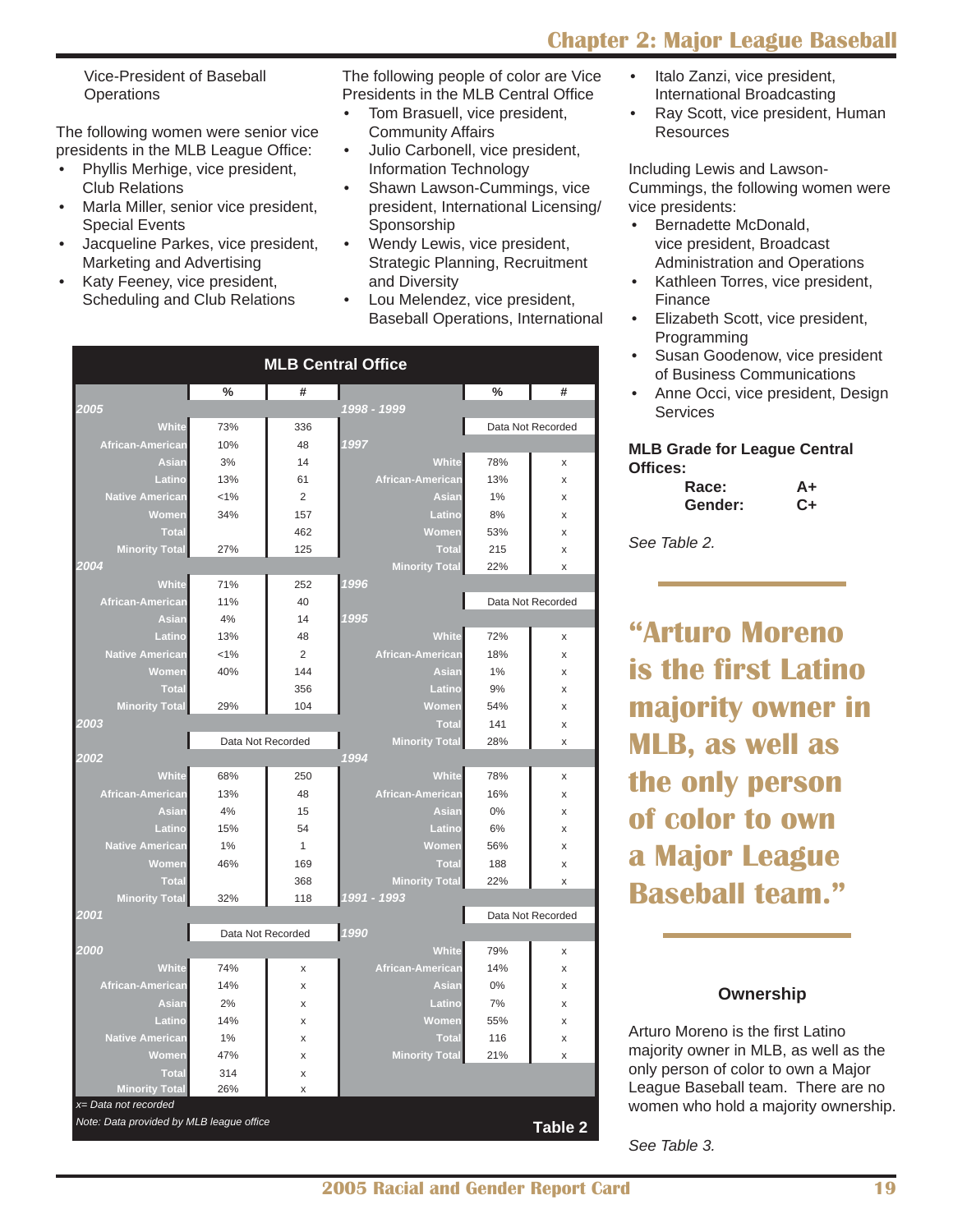#### **Managers**

During the 2005 MLB season, there were seven managers (23 percent) who were people of color at some point:

|                      | <b>Majority Owners</b> |                    |
|----------------------|------------------------|--------------------|
|                      | %                      | #                  |
| 2005                 |                        |                    |
| <b>White</b>         | 97%                    | 31                 |
| African-American     | 0%                     | 0                  |
| Latino               | 3%                     | 1                  |
| Asian                | 0%                     | 0                  |
| Other                | 0%                     | 0                  |
| Women                | 0%                     | 0                  |
| 2004                 |                        |                    |
| White                | 96%                    | 29                 |
| African-American     | 0%                     | 0                  |
| Latino               | 3%                     | 1                  |
| Asian                | 0%                     | 0                  |
| Other                | 0%                     | 0                  |
| Women                | 0%                     | 0                  |
| 2003                 |                        |                    |
| 2002                 |                        | Data Not Recorded  |
| <b>White</b>         |                        |                    |
| African-American     | 100%                   | X                  |
| Latino               | 0%                     | X                  |
| Asian                | 0%                     | X                  |
| Women                | 0%                     | X                  |
| 2001                 | 0%                     | X                  |
| White                | 100%                   | X                  |
| African-American     | 0%                     | X                  |
| Latino               | 0%                     | X                  |
| Asian                | 0%                     | X                  |
| Women                | 0%                     | X                  |
| 2000                 |                        |                    |
| White                | 100%                   | X                  |
| African-American     | 0%                     | X                  |
| Latino               | 0%                     | X                  |
| Asian                | 0%                     | X                  |
| Women                | 0%                     | X                  |
| 1999                 |                        |                    |
| White                | 97%                    | х                  |
| African-American     | 0%                     | X                  |
| Latino               | 0%                     | X                  |
| Asian                | 3%                     | X                  |
| Women                | 3%                     | X                  |
| 1998                 |                        |                    |
| White                | 97%                    | X                  |
| African-American     | 0%                     | X                  |
| Latino               | $0\%$                  | X                  |
| Asian                | 3%                     | X                  |
| Women                | 3%                     | X                  |
| x= Data not recorded |                        |                    |
|                      |                        | Table <sub>3</sub> |
|                      |                        |                    |

- Dusty Baker, Chicago Cubs (African-American)
- Ozzie Guillen, Chicago White Sox (Latino)
- Tony Pena, Kansas City Royals (Latino)
- Willie Randolph, New York Mets (African-American)
- Lloyd McClendon, Pittsburgh Pirates (African-American)
- Felipe Alou, San Francisco Giants (Latino)
- Frank Robinson, Washington Nationals (African-American)

At the start of the 2006 season, all of the above individuals listed for 2005 still led their teams, with the exception of Tony Pena and Lloyd McClendon,

dropping the percentage to 16.6 percent. The grade is based on the 2005 season.

In the 2005 MLB season, 23 percent of the managers were either African-American (13 percent) or Latino (10 percent). In the 2004 season, 10 percent were African-American and 13 percent were Latino at the Major League level. According to MLB, people of color constitute 22 percent of the manager positions within the Minor Leagues.

#### **MLB Grade for Managers: A**

*See Table 4 and 5.*

| <b>Managers</b>         |      |                   |                         |        |                |
|-------------------------|------|-------------------|-------------------------|--------|----------------|
|                         | $\%$ | #                 |                         | $\%$   | #              |
| 2005                    |      |                   | 1998                    |        |                |
| <b>White</b>            | 77%  | 23                | <b>White</b>            | 87%    | 26             |
| African-American        | 13%  | $\overline{4}$    | African-American        | 10%    | 3              |
| Asian                   | 0%   | $\mathbf 0$       | Asian                   | 0%     | 0              |
| Latino                  | 10%  | 3                 | Latino                  | 3%     | 1              |
| Women                   | 0%   | $\Omega$          | Women                   | 0%     | $\mathbf 0$    |
| 2004                    |      |                   | 1997                    |        |                |
| <b>White</b>            | 77%  | 23                | <b>White</b>            | 86%    | 24             |
| African-American        | 10%  | 3                 | African-American        | 11%    | 3              |
| Asian                   | 0%   | 0                 | Latino                  | 3%     | 1              |
| Latino                  | 13%  | 4                 | 1996                    |        |                |
| Women                   | 0%   | $\Omega$          | <b>White</b>            | 86%    | 24             |
| 2003                    |      |                   | <b>African-American</b> | 11%    | 3              |
|                         |      | Data Not Recorded | Latino                  | 3%     | 1              |
| 2002                    |      |                   | 1995                    |        |                |
| <b>White</b>            | 68%  | 21                | <b>White</b>            | 86%    | 24             |
| African-American        | 26%  | 8                 | African-American        | 11%    | 3              |
| Asian                   | 0%   | 0                 | Latino                  | 3%     | 1              |
| Latino                  | 6%   | $\overline{c}$    | 1994                    |        |                |
| Women                   | 0%   | $\mathbf 0$       | <b>White</b>            | 82%    | 23             |
| 2001                    |      |                   | African-American        | 14%    | $\overline{4}$ |
| <b>White</b>            | 77%  | 25                | Latino                  | 3%     | 1              |
| African-American        | 20%  | 6                 | 1993                    |        |                |
| Asian                   | 0%   | 0                 | <b>White</b>            | 79%    | 22             |
| Latino                  | 3%   | 1                 | African-American        | 14%    | $\overline{4}$ |
| Women                   | 0%   | $\mathbf 0$       | Latino                  | 7%     | $\overline{2}$ |
| 2000                    |      |                   | 1992                    |        |                |
| <b>White</b>            | 83%  | 25                | <b>White</b>            | 89%    | 23             |
| <b>African-American</b> | 13%  | $\overline{4}$    | <b>African-American</b> | 7%     | 2              |
| Asian                   | 0%   | 0                 | Latino                  | $<$ 4% | $\mathbf{1}$   |
| Latino                  | 3%   | 1                 | 1991                    |        |                |
| Women                   | 0%   | $\mathbf 0$       | <b>White</b>            | 89%    | 23             |
| 1999                    |      |                   | African-American        | 7%     | 2              |
| <b>White</b>            | 90%  | 27                | Latino                  | $<$ 4% | $\mathbf{1}$   |
| African-American        | 7%   | 2                 |                         |        |                |
| Asian                   | 0%   | $\mathbf 0$       |                         |        |                |
| Latino                  | 3%   | 1                 |                         |        |                |
| Women                   | 0%   | $\Omega$          |                         |        |                |
|                         |      |                   |                         |        | Table 4        |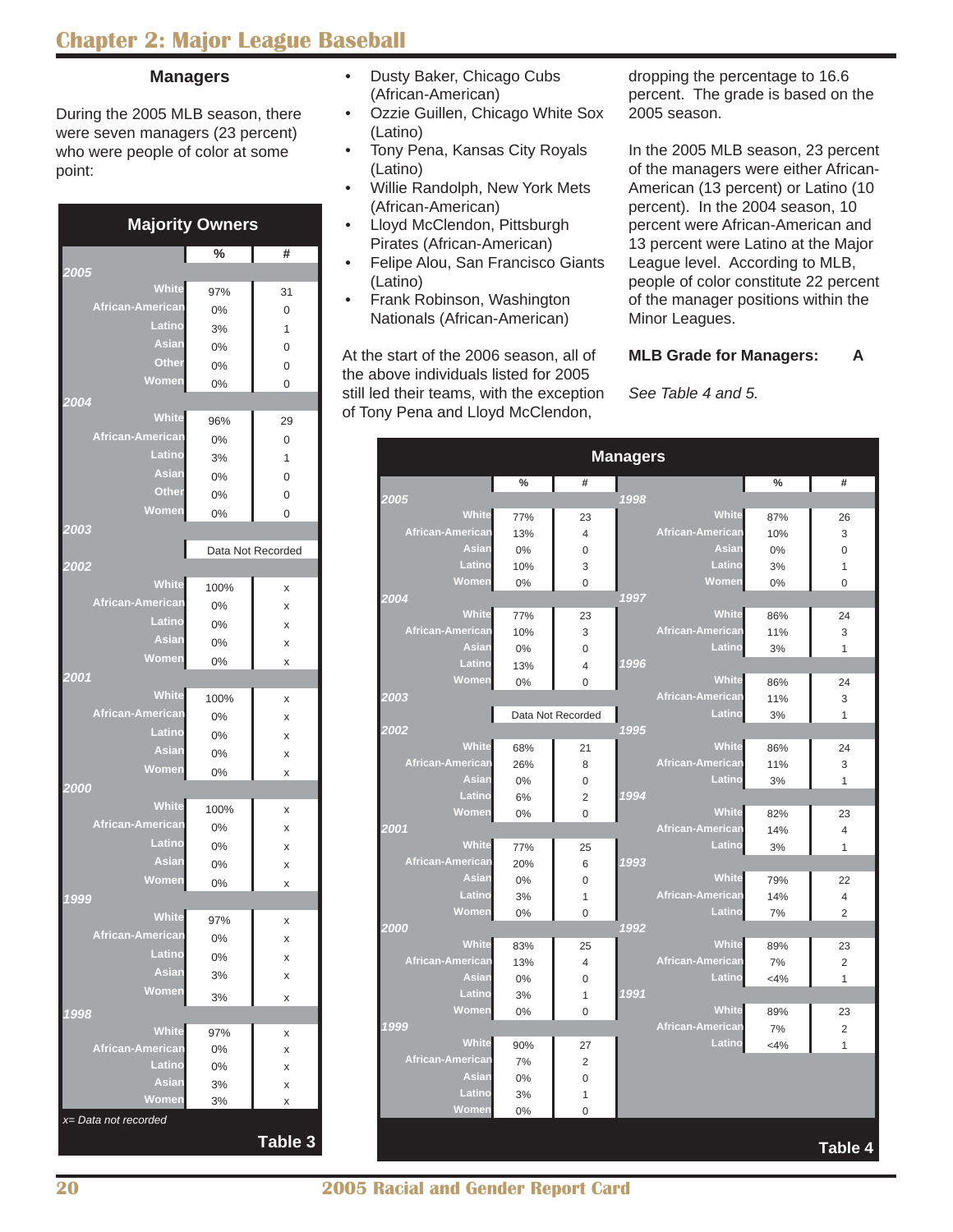# **Historical Listing of Managers of Color Major League Baseball**

| wajer<br>Luaguu Dasupan<br>(21 managers) |                    |                 |          |  |  |
|------------------------------------------|--------------------|-----------------|----------|--|--|
|                                          | <b>Team</b>        | Year(s)         | Record   |  |  |
|                                          |                    |                 |          |  |  |
| <b>Mike Gonzalez</b>                     | St. Louis          | 1938, 1940      | $9 - 13$ |  |  |
| <b>Preston Gomez</b>                     | San Diego          | 1969-72         | 180-316  |  |  |
|                                          | Houston            | 1974-75         | 128-161  |  |  |
|                                          | Chicago Cubs       | 1980            | 38-52    |  |  |
| <b>Larry Doby</b>                        | Chicago White Sox  | 1978            | 37-50    |  |  |
| <b>Maury Wills</b>                       | Seattle            | 1980            | 26-56    |  |  |
| <b>Cookie Rojas</b>                      | California         | 1988            | 76-79    |  |  |
| <b>Cito Gaston</b>                       | Toronto            | 1989-97         | 683-616  |  |  |
| <b>Hal McRae</b>                         | <b>Kansas City</b> | 1991-94         | 286-277  |  |  |
|                                          | Tampa Bay          | 2001-02         | 113-196  |  |  |
| <b>Felipe Alou</b>                       | Montreal           | 1992-01         | 691-717  |  |  |
|                                          | San Francisco      | 2003-present    | 266-219  |  |  |
| <b>Don Baylor</b>                        | Colorado           | 1993-98         | 439-469  |  |  |
|                                          | Chicago Cubs       | 2000-02         | 187-220  |  |  |
| <b>Dusty Baker</b>                       | San Francisco      | 1992-02         | 840-715  |  |  |
|                                          | Chicago Cubs       | 2003-present    | 256-230  |  |  |
| <b>Tony Perez</b>                        | Cincinnati         | 1993            | 20-24    |  |  |
|                                          | Florida            | 2001            | 54-60    |  |  |
| <b>Jerry Manuel</b>                      | Chicago White Sox  | 1997-2003       | 500-471  |  |  |
| <b>Davey Lopes</b>                       | Milwaukee          | 2000-02         | 141-189  |  |  |
| <b>Lloyd McClendon</b>                   | Pittsburgh         | 2001-Sept. 2005 | 336-446  |  |  |
| <b>Luis Pujols</b>                       | Detroit            | 2002            | 55-100   |  |  |
| <b>Tony Pena</b>                         | Kansas City        | 2002-2005       | 259-389  |  |  |
| <b>Jerry Royster</b>                     | Milwaukee          | 2002            | 53-94    |  |  |
| <b>Carlos Tosca</b>                      | Toronto            | 2002-04         | 144-127  |  |  |
| <b>Ozzie Guillen</b>                     | Chicago White Sox  | 2004-present    | 184-142  |  |  |
| <b>Frank Robinson</b>                    | Cleveland          | 1975-77         | 186-189  |  |  |
|                                          | San Francisco      | 1981-84         | 264-277  |  |  |
|                                          | <b>Baltimore</b>   | 1988-91         | 230-285  |  |  |
|                                          | Montreal           | 2002-present    | 166-158  |  |  |
|                                          | Washington         | 2002-present    | 314-334  |  |  |
| <b>Willie Randolph</b>                   | <b>NY Mets</b>     | 2005-present    | 83-76    |  |  |

**Table 5**

**"...23 percent of the managers were either African-American...or Latino."**

# **Coaches**

In the 2005 MLB season, people of color held 30 percent of the MLB coaching positions for the 30 major league teams. According to MLB, 39 percent of the combined Major and Minor league coaching staffs are people of color. This was an increase over the 35 percent for 2004.

**MLB Grade for Coaches: A+** 

*See Table 6.*

# **Top Management**

This category includes team CEOs/ presidents, general managers and vice presidents.

#### **CEOs/Presidents**

During the 2004 MLB season, Wendy Selig-Prieb had been president and CEO of the Milwaukee Brewers and was the only woman chief executive officer in MLB. After the sale of the Brewers, there were no women chief executives. Since then two other women moved into the CEO/President leadership group for MLB. Jamie McCourt has assumed an integral role in the business functions of the Los Angeles Dodgers in the position of Vice Chairman and President. She is the wife of Frank McCourt, the owner of the Dodgers. Pam Gardner has also since begun serving as President of Business Operations for the Houston Astros. Women now fill six percent of the CEOs/Presidents positions in MLB.

*See Table 7.*

**"After the sale of the Brewers, there were no women chief executives. Since then two other women moved into the CEO/President leadership group for MLB."**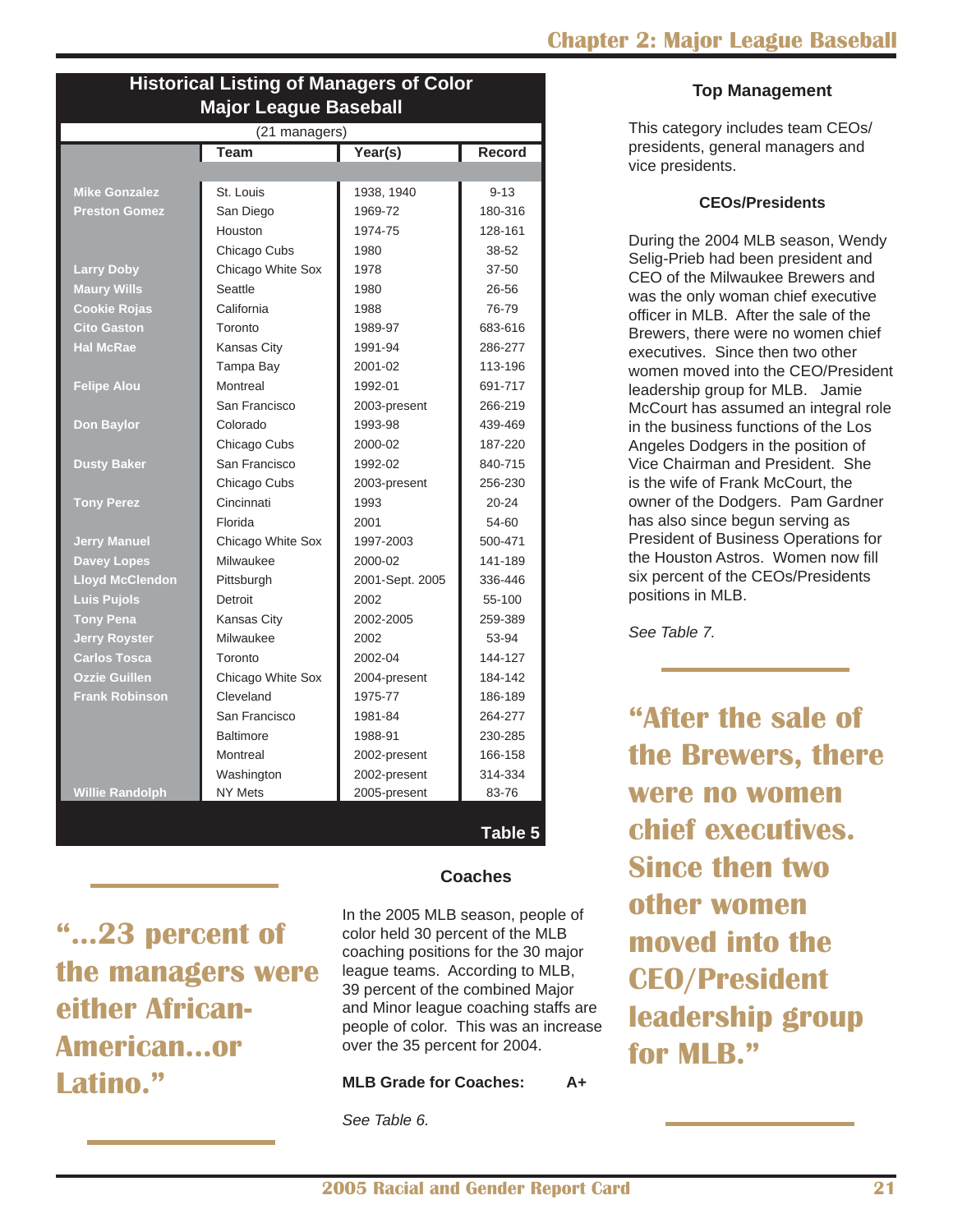| <b>Coaches</b>          |      |                   |                         |               |                |
|-------------------------|------|-------------------|-------------------------|---------------|----------------|
|                         | $\%$ | #                 |                         | $\frac{0}{0}$ | #              |
| 2005                    |      |                   | 1998                    |               |                |
| <b>White</b>            | 71%  | 154               | <b>White</b>            | 75%           | 151            |
| African-American        | 15%  | 33                | African-American        | 17%           | 34             |
| Latino                  | 14%  | 30                | Latino                  | 8%            | 16             |
| Asian                   | 1%   | 1                 | Asian                   | $< 1\%$       | 1              |
| Other                   | 0%   | 0                 | Other                   | 0%            | 0              |
| Women                   | 0%   | $\overline{0}$    | Women                   | 0%            | 0              |
| 2004                    |      |                   | 1997                    |               |                |
| <b>White</b>            | 73%  | 165               | <b>White</b>            | 75%           | 120            |
| African-American        | 12%  | 28                | African-American        | 14%           | 23             |
| Latino                  | 13%  | 31                | Latino                  | 11%           | 18             |
| Asian                   | 1%   | $\overline{2}$    | Asian                   | 0%            | 0              |
| Other                   | 0%   | $\overline{0}$    | Other                   | 0%            | 0              |
| Women                   | 0%   | $\Omega$          | 1996                    |               |                |
| 2003                    |      |                   | White                   | 74%           | 119            |
|                         |      | Data Not Recorded | <b>African-American</b> | 18%           | 29             |
| 2002                    |      |                   | Latino                  | 7%            | 12             |
| <b>White</b>            | 72%  | 150               | Asian                   | $< 1\%$       | 1              |
| <b>African-American</b> | 16%  | 34                | Other                   | 0%            | 0              |
| Latino                  | 11%  | 23                | 1995                    |               |                |
| Asian                   | 1%   | $\overline{2}$    | <b>White</b>            | 72%           | 114            |
| Other                   | 0%   | $\mathbf 0$       | <b>African-American</b> | 18%           | 29             |
| Women                   | 0%   | $\Omega$          | Latino                  | 9%            | 14             |
| 2001                    |      |                   | Asian                   | 0%            | 0              |
|                         |      | Data Not Recorded | Other                   | $< 1\%$       | 1              |
| 2000                    |      |                   | 1994                    |               |                |
| White                   | 70%  | 139               | <b>White</b>            | 78%           | 126            |
| African-American        | 19%  | 38                | African-American        | 14%           | 22             |
| Latino                  | 11%  | 21                | Latino                  | 8%            | 13             |
| Asian                   | 0%   | 0                 | Other                   | $< 1\%$       | 1              |
| Other                   | 0%   | $\mathbf 0$       | 1993                    |               |                |
| Women                   | 0%   | $\Omega$          | <b>White</b>            | 80%           | 133            |
| 1999                    |      |                   | African-American        | 13%           | 22             |
| <b>White</b>            | 71%  | 129               | Latino                  | 6%            | 10             |
| African-American        | 18%  | 33                | Other                   | 1%            | 2              |
| Latino                  | 10%  | 19                |                         |               |                |
| Asian                   | 1%   | 1                 |                         |               |                |
| Other                   | 0%   | 0                 |                         |               |                |
| Women                   | 0%   | 0                 |                         |               |                |
|                         |      |                   |                         |               | <b>Table 6</b> |

# **General Manager/Principal-in-Charge**

Ken Williams, senior vice president/ general manager of the Chicago White Sox, is MLB's only African-American general manager. Omar Minaya was appointed by MLB in 2001 to run the day-to-day operations of the Montreal Expos, thus becoming the first Latino general manager in MLB history.

He was hired in the same position for the New York Mets at the end of the

2004 season. As the 2006 MLB season opened, they remained as MLB's two people of color holding the general manager position.

#### **MLB Grade for General Manager/ Principal-in-Charge: D**

*See Table 8.*

| $\frac{0}{0}$<br>#<br>2005<br><b>White</b><br>100%<br>33<br>African-American<br>$0\%$<br>0<br>Latino<br>$0\%$<br>0<br><b>Asian</b><br>$0\%$<br>0<br>Women<br>6%<br>$\overline{2}$<br>2004<br><b>White</b><br>100%<br>31<br>African-American<br>$0\%$<br>0<br>Latino<br>$0\%$<br>0<br><b>Asian</b><br>$0\%$<br>0<br>Women<br>3%<br>1<br>2003<br>Data Not Recorded<br>2002<br><b>White</b><br>100%<br>X<br>African-American<br>$0\%$<br>X<br>Latino<br>$0\%$<br>X<br><b>Asian</b><br>$0\%$<br>Χ<br>3%<br>Women<br>X<br>2001<br>100%<br><b>White</b><br>Χ<br>African-American<br>$0\%$<br>X<br>Latino<br>$0\%$<br>X |  |
|------------------------------------------------------------------------------------------------------------------------------------------------------------------------------------------------------------------------------------------------------------------------------------------------------------------------------------------------------------------------------------------------------------------------------------------------------------------------------------------------------------------------------------------------------------------------------------------------------------------|--|
|                                                                                                                                                                                                                                                                                                                                                                                                                                                                                                                                                                                                                  |  |
|                                                                                                                                                                                                                                                                                                                                                                                                                                                                                                                                                                                                                  |  |
|                                                                                                                                                                                                                                                                                                                                                                                                                                                                                                                                                                                                                  |  |
|                                                                                                                                                                                                                                                                                                                                                                                                                                                                                                                                                                                                                  |  |
|                                                                                                                                                                                                                                                                                                                                                                                                                                                                                                                                                                                                                  |  |
|                                                                                                                                                                                                                                                                                                                                                                                                                                                                                                                                                                                                                  |  |
|                                                                                                                                                                                                                                                                                                                                                                                                                                                                                                                                                                                                                  |  |
|                                                                                                                                                                                                                                                                                                                                                                                                                                                                                                                                                                                                                  |  |
|                                                                                                                                                                                                                                                                                                                                                                                                                                                                                                                                                                                                                  |  |
|                                                                                                                                                                                                                                                                                                                                                                                                                                                                                                                                                                                                                  |  |
|                                                                                                                                                                                                                                                                                                                                                                                                                                                                                                                                                                                                                  |  |
|                                                                                                                                                                                                                                                                                                                                                                                                                                                                                                                                                                                                                  |  |
|                                                                                                                                                                                                                                                                                                                                                                                                                                                                                                                                                                                                                  |  |
|                                                                                                                                                                                                                                                                                                                                                                                                                                                                                                                                                                                                                  |  |
|                                                                                                                                                                                                                                                                                                                                                                                                                                                                                                                                                                                                                  |  |
|                                                                                                                                                                                                                                                                                                                                                                                                                                                                                                                                                                                                                  |  |
|                                                                                                                                                                                                                                                                                                                                                                                                                                                                                                                                                                                                                  |  |
|                                                                                                                                                                                                                                                                                                                                                                                                                                                                                                                                                                                                                  |  |
|                                                                                                                                                                                                                                                                                                                                                                                                                                                                                                                                                                                                                  |  |
|                                                                                                                                                                                                                                                                                                                                                                                                                                                                                                                                                                                                                  |  |
|                                                                                                                                                                                                                                                                                                                                                                                                                                                                                                                                                                                                                  |  |
|                                                                                                                                                                                                                                                                                                                                                                                                                                                                                                                                                                                                                  |  |
|                                                                                                                                                                                                                                                                                                                                                                                                                                                                                                                                                                                                                  |  |
|                                                                                                                                                                                                                                                                                                                                                                                                                                                                                                                                                                                                                  |  |
|                                                                                                                                                                                                                                                                                                                                                                                                                                                                                                                                                                                                                  |  |
| <b>Asian</b><br>0%<br>Χ                                                                                                                                                                                                                                                                                                                                                                                                                                                                                                                                                                                          |  |
| Women<br>3%<br>X                                                                                                                                                                                                                                                                                                                                                                                                                                                                                                                                                                                                 |  |
| 2000<br>100%                                                                                                                                                                                                                                                                                                                                                                                                                                                                                                                                                                                                     |  |
| <b>White</b><br>Χ<br>African-American<br>0%<br>X                                                                                                                                                                                                                                                                                                                                                                                                                                                                                                                                                                 |  |
| Latino<br>$0\%$<br>x                                                                                                                                                                                                                                                                                                                                                                                                                                                                                                                                                                                             |  |
| Asian<br>0%<br>Χ                                                                                                                                                                                                                                                                                                                                                                                                                                                                                                                                                                                                 |  |
| 3%<br>Women<br>X                                                                                                                                                                                                                                                                                                                                                                                                                                                                                                                                                                                                 |  |
| 1999                                                                                                                                                                                                                                                                                                                                                                                                                                                                                                                                                                                                             |  |
| <b>White</b><br>100%<br>Χ                                                                                                                                                                                                                                                                                                                                                                                                                                                                                                                                                                                        |  |
| African-American<br>$0\%$<br>X                                                                                                                                                                                                                                                                                                                                                                                                                                                                                                                                                                                   |  |
| Latino<br>0%<br>X                                                                                                                                                                                                                                                                                                                                                                                                                                                                                                                                                                                                |  |
| Asian<br>0%<br>X                                                                                                                                                                                                                                                                                                                                                                                                                                                                                                                                                                                                 |  |
| Women<br>3%<br>X                                                                                                                                                                                                                                                                                                                                                                                                                                                                                                                                                                                                 |  |
| 1998                                                                                                                                                                                                                                                                                                                                                                                                                                                                                                                                                                                                             |  |
| <b>White</b><br>100%<br>X                                                                                                                                                                                                                                                                                                                                                                                                                                                                                                                                                                                        |  |
| <b>African-American</b><br>$0\%$<br>X                                                                                                                                                                                                                                                                                                                                                                                                                                                                                                                                                                            |  |
| Latino<br>$0\%$<br>X                                                                                                                                                                                                                                                                                                                                                                                                                                                                                                                                                                                             |  |
| $0\%$<br>Other<br>Χ                                                                                                                                                                                                                                                                                                                                                                                                                                                                                                                                                                                              |  |
| Women<br>3%<br>X                                                                                                                                                                                                                                                                                                                                                                                                                                                                                                                                                                                                 |  |

**Table 7**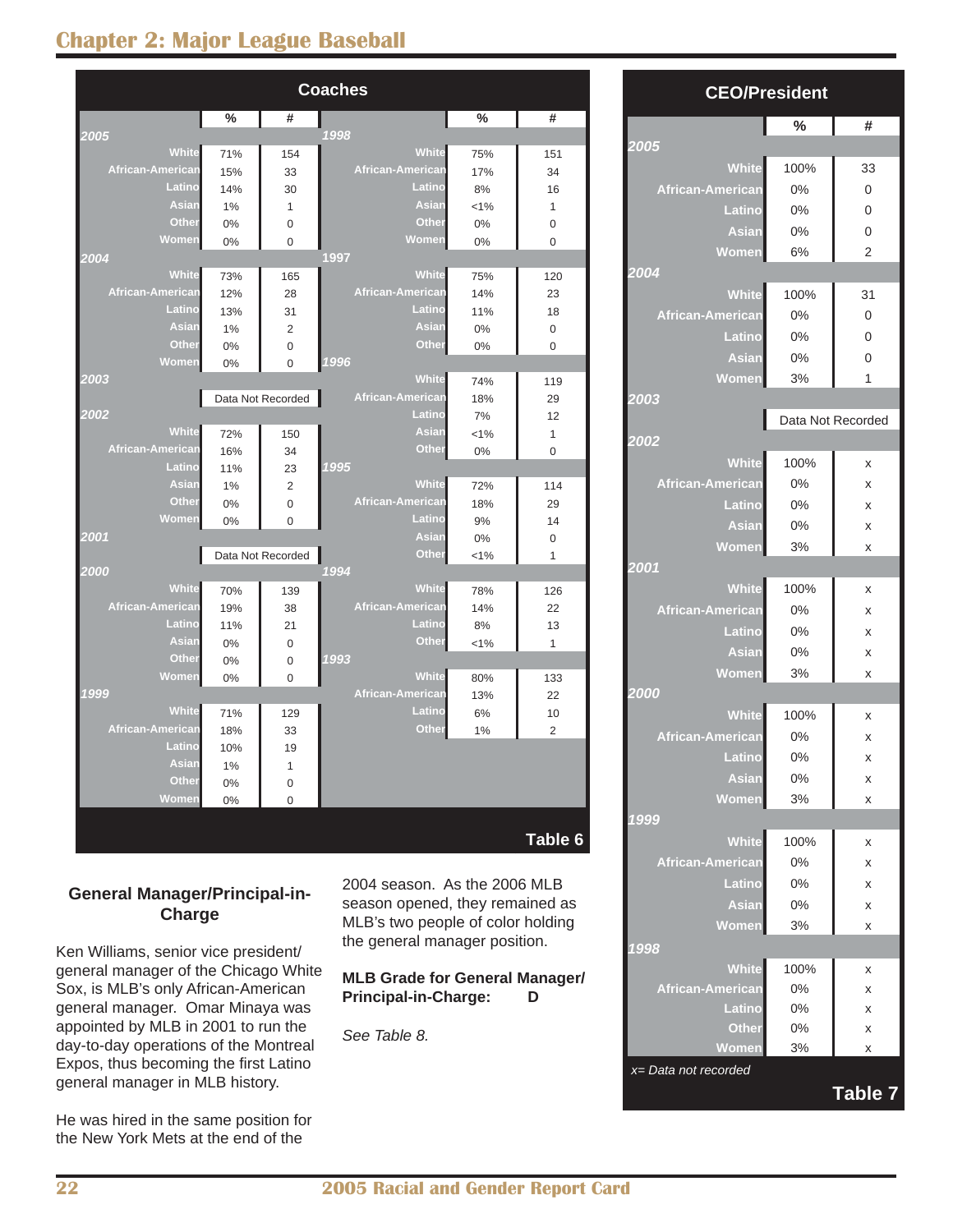| <b>General Manager/Director of</b><br><b>Player Personnel</b> |           |                   |
|---------------------------------------------------------------|-----------|-------------------|
|                                                               | %         | #                 |
| 2005                                                          |           |                   |
| <b>White</b>                                                  | 93%       | 28                |
| African-American                                              | 3%        | 1                 |
| Latino                                                        | 3%        | 1                 |
| Asian                                                         | 0%        | 0                 |
| <b>Women</b>                                                  | 0%        | 0                 |
| 2004                                                          |           |                   |
| White                                                         | 94%       | 28                |
| African-American                                              | 3%        | 1                 |
| Latino                                                        | 3%        | 1                 |
| Asian                                                         | 0%        | 0                 |
| Women                                                         | 0%        | 0                 |
| 2003                                                          |           |                   |
|                                                               |           | Data Not Recorded |
| 2002                                                          |           |                   |
| <b>White</b>                                                  | 94%       | 28                |
| African-American                                              | 3%<br>3%  | 1<br>1            |
| Latino<br><b>Asian</b>                                        |           |                   |
|                                                               | 0%<br>0%  | 0<br>0            |
| Women<br>2001                                                 |           |                   |
| <b>White</b>                                                  | 97%       | 29                |
| African-American                                              | 3%        | 1                 |
| Latino                                                        | 0%        | 0                 |
| Asian                                                         | 0%        | 0                 |
| <b>Women</b>                                                  | 0%        | 0                 |
| 2000                                                          |           |                   |
| <b>White</b>                                                  | 100%      | 30                |
| African-American                                              | 0%        | 0                 |
| Latino                                                        | 0%        | 0                 |
| Asian                                                         | 0%        | 0                 |
| Women                                                         | 0%        | 0                 |
| 1999                                                          |           |                   |
| White                                                         | 100%      | 30                |
| African-American                                              | 0%        | 0                 |
| Latino                                                        | 0%        | 0                 |
| Asian                                                         | 0%        | 0                 |
| Women                                                         | 0%        | 0                 |
| 1998                                                          |           |                   |
| White                                                         | 100%      | 30                |
| African-American                                              | 0%        | 0                 |
| Latino                                                        | 0%        | 0                 |
| Asian                                                         | 0%        | 0                 |
| Women                                                         | 0%        | 0                 |
| 1997                                                          |           |                   |
| White                                                         | 97%       | 29                |
| <b>African-American</b>                                       | 3%        | 1                 |
| Latino                                                        | 0%        | 0                 |
| 1996                                                          |           |                   |
| <b>White</b>                                                  | 96%       | 27                |
| African-Americar                                              | 3%        | 1                 |
| Latino                                                        | 0%        | 0                 |
| 1995                                                          |           |                   |
| White                                                         | 96%<br>4% | 27<br>1           |
| African-American<br>Latino                                    | 0%        | 0                 |
| 1994                                                          |           |                   |
| White                                                         | 96%       | 27                |
| African-American                                              | 4%        | 1                 |
| Latino                                                        | 0%        | 0                 |
|                                                               |           | <b>Table</b>      |

#### **Team Vice Presidents**

During the 2005 MLB season, 12 percent of vice presidents were people of color: 10 are African-American; 12 are Latino; and eight are Asian. Women held 13 percent of these team vice president positions.

The 10 African-American team vice presidents in MLB were:

- Henry Aaron, senior vice president and assistant to the president, Atlanta Braves
- Elaine Weddington Steward, vice president and club counsel, Boston Red Sox
- Ken Williams, senior vice president and general manager, Chicago White Sox
- Elaine Lewis, vice president, Public Affairs/Strategic Planning, Detroit Tigers
- Chartese Berry, vice president, Communications, Washington **Nationals**
- Marian Harper, vice president, Community Development, Houston Astros
- Muzzy Jackson, vice president and assistant general manager, Baseball Operations, Kansas City Royals
- David Winfield, vice president/ senior advisor, San Diego Padres
- Norm Lyons, vice president, Player/Community Relations, Texas Rangers
- Mike Hill, vice president and assistant General Manager, Florida Marlins

The Boston Red Sox was the only MLB team with more than one African-American vice president.

There were 12 Latino vice presidents during the 2005 MLB season:

- Diane Aguilar, senior vice president, Ticket Operations and Special Services, Arizona **Diamondbacks**
- Mark Fernandez, vice president, Sales and Marketing, Arizona **Diamondbacks**
- Russ Amaral, vice president, Event Services, Arizona Diamondbacks
- Al Avila, vice president/assistant
- general manager, Detroit Tigers • Rosi Hernandez, vice president,
- Market Development, Houston Astros
- Sam Fernandez, senior vice president and general counsel, Los Angeles Dodgers
- Sergio del Prado, vice president, Sales, Los Angeles Dodgers
- Omar Minaya, vice president and general manager, New York Mets
- Jorge Costa, senior vice president, Ballpark Operations, San Francisco Giants
- Jose Travez, vice president, Employee Relations, Tampa Bay Devil Rays
- Felix M. Lopez, Jr., vice president, New York Yankees
- Fred Ferreira, senior vice president and director, International Operations, Florida **Marlins**

The Arizona Diamondbacks, with three Latino vice presidents, were at the top of the list in MLB. The Los Angeles Dodgers, with two Latino vice presidents, was the only other team with more than one Latino vice president.

**"The Arizona Diamondbacks, with three Latino vice presidents, were at the top of the list in MLB."**

MLB also had eight vice presidents of Asian descent:

- Andrew Huang, vice president, Marketing, Houston Astros
- Kim Ng, vice president and assistant general manager, Los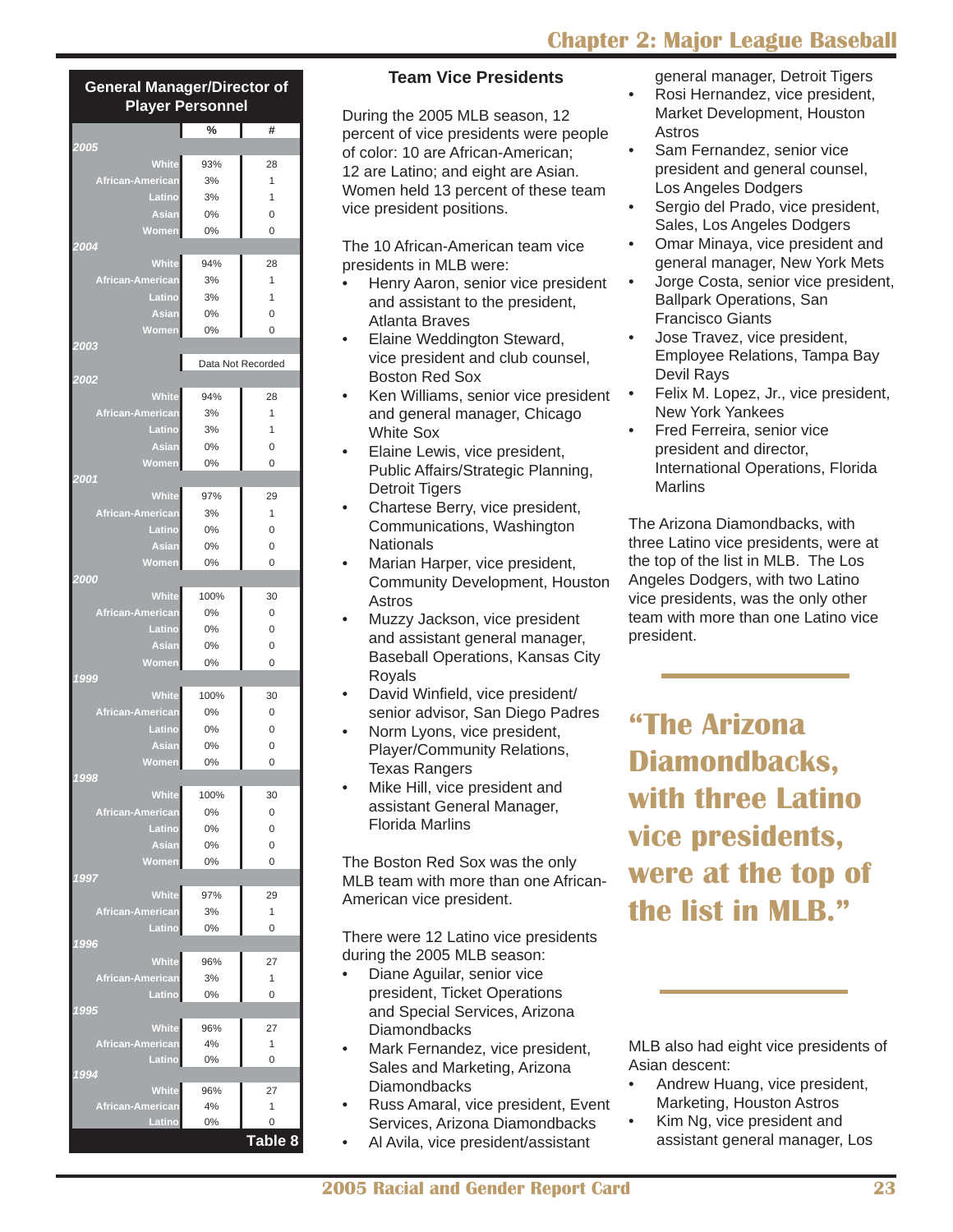Angeles Dodgers

- Paul Wong, vice president, Finance, Oakland Athletics
- John Yee, senior vice president and chief financial officer, San Francisco Giants
- Richard Wong, senior vice president, Finance, Toronto Blue Jays
- Susan Jaison, vice president, Finance, Florida Marlins
- Jonathan Gilula, vice president, Business Operations, Boston Red Sox
- Bill Geivett, vice president and assistant general manager, Baseball Operations, Colorado Rockies

The percentage of women vice presidents declined to 13 percent. Including Jaison, Ng, Hernandez, Aguilar, Barry, Harper, Lewis and Weddington Steward, there were 31 women holding team vice president positions in MLB:

- Molly Taylor, vice president of Finance and Administration, Los Angeles Angels of Anaheim
- Meg Vaillancourt, senior vice president, Corporate Relations, Boston Red Sox
- Janet Marie Smith, senior vice president, Planning and Development, Boston Red Sox
- Jayne Churchmack, vice president, Merchandising and Food Services, Cleveland Indians
- Sue Ann McClaren, vice president, Ticket Operations, Sales and Services, Colorado Rockies
- Jackie Traywick, senior vice president, Finance & Administration, Houston Astros
- Kala Sorenson, vice president, Special Events, Houston Astros
- Christine Hurley, vice president, Finance, Los Angeles Dodgers
- Raenell Dorn, vice president, Human Resources and Diversity, Minnesota Twins
- Jean Afterman, vice president and assistant general manager, New York Yankees
- Patty Paytas, vice president, Communications, Pittsburgh Pirates
- Katie Pothier, vice president/

general counsel, San Diego Padres

- Michelle Anderson, vice president, Community Relations, San Diego Padres
- Elizabeth Murphy, vice president & deputy general counsel, San Francisco Giants
- Lisa Pantages, vice president, Finance, San Francisco Giants
- Nancy Donati, vice president, Publications and Creative Services, San Francisco Giants
- Connie Kullberg, vice president, Retail/Tours, San Francisco Giants
- Staci Slaughter, vice president, Communications, San Francisco **Giants**
- Joyce Thomas, vice president, Human Resources, San Francisco **Giants**
- Marianne Short, vice president, Human Resources, Seattle **Mariners**
- Veronica Costello, vice president, Community Relations and Business Affairs, Tampa Bay Devil Rays
- Kellie Fischer, vice president, Finance, Texas Rangers
- Lisa Novak, senior vice president, Operations & Corporate Development, Toronto Blue Jays

The San Francisco Giants led MLB with six women in vice president positions. The Houston Astros had four, while the Boston Red Sox had three. The rest of the teams listed above had only one or two women in vice president positions.

In its own internal calculations, MLB's Vice President group consists of Vice Presidents as well as Executive Vice Presidents, Senior Vice Presidents, and some Senior Directors depending on the management level and organizational structure of the Club. Using that method, 15 percent of their Vice Presidents are women and 13.2 percent are people of color.

#### **MLB Grade for Team Vice Presidents:**

| Race:   | в  |
|---------|----|
| Gender: | F. |

*See Table 9.*

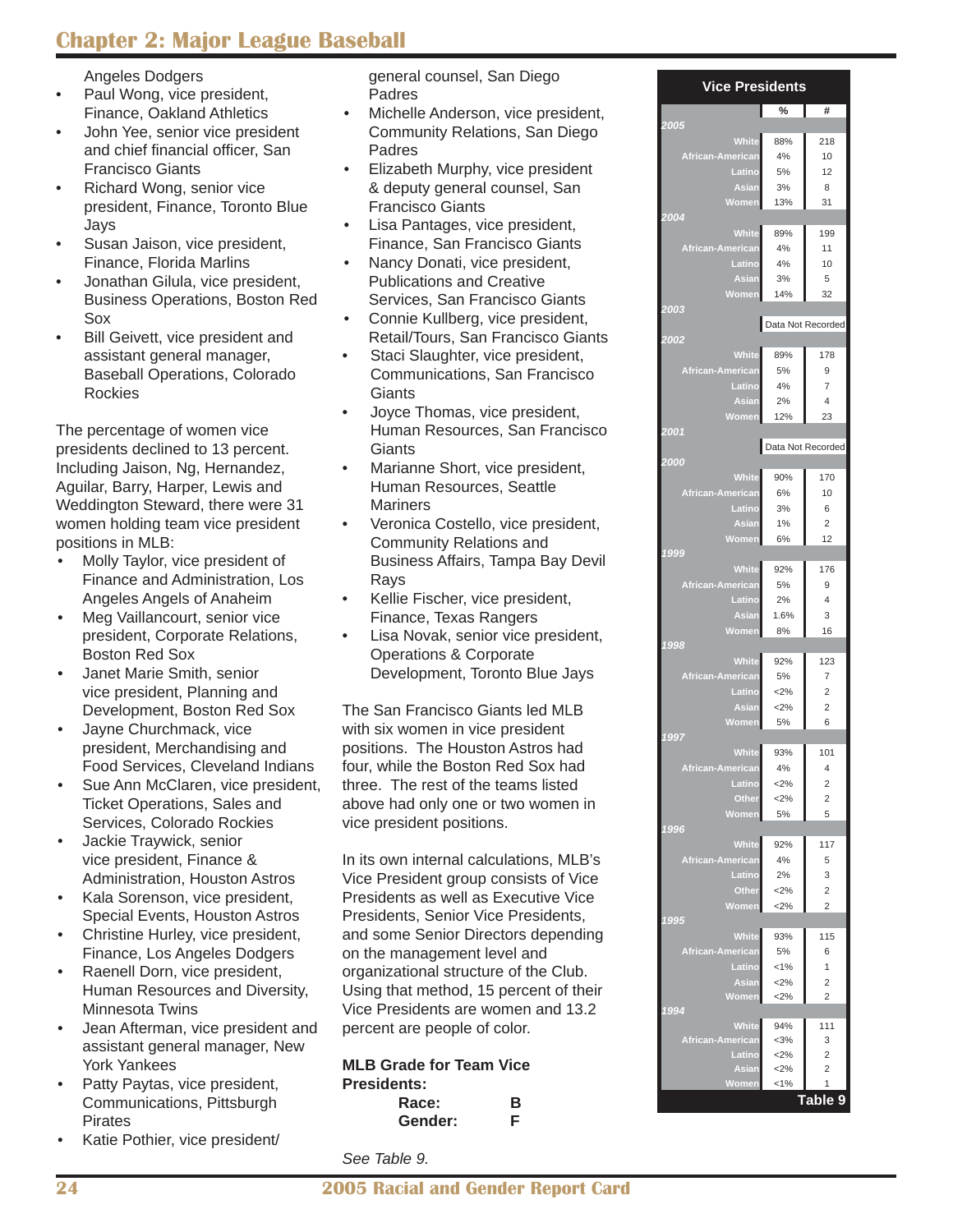# **Senior Administration**

This category includes the following titles but is not restricted to: directors, assistant general managers, chief legal counsel, chief operating officer, chief financial officer, public relations director and director of community relations.

In the 2005 MLB season, almost 16 percent of senior team administrators were people of color, which surpasses the 2001 level of 14 percent. Eight percent were African-American, six percent Latino, and two percent were of Asian descent resulting in a decline among African-Americans and a small increase in the Latino representation. Whites held 84 percent of the MLB team senior administration positions, up one percent from last year. Women saw an increase of four percentage points and held 18 percent of senior administration positions.

According to MLB's internal records, in the 2005 MLB season, almost 17.25 percent of senior team administrators were people of color. According to MLB, women held 27.7 percent of senior administration positions.

#### **MLB Grade for Senior Administration:**

| Race:   | B+ |
|---------|----|
| Gender: | F. |

*See Table 10.*

# **Professional Administration**

Positions categorized as professional administration include, but are not restricted to, professionals who hold titles similar to manager, coordinator, supervisor, or administrator in business operations, marketing, promotions, publications and various other departments. The category excludes the traditional support staff positions such as secretaries, administrative assistants, staff assistants and receptionists.

In 2005, 90 percent of professional administrators were white and 10

| <b>Senior Administrators</b> |         |                         |  |
|------------------------------|---------|-------------------------|--|
|                              | %       | #                       |  |
| 2005                         |         |                         |  |
| <b>White</b>                 | 84%     | 246                     |  |
| African-American             | 8%      | 22                      |  |
| Latino                       | 6%      | 18                      |  |
| <b>Asian</b>                 | 2%      | 6                       |  |
| Other                        | 0%      | $\Omega$                |  |
| Women                        | 18%     | 52                      |  |
| 2004                         |         |                         |  |
| <b>White</b>                 | 83%     | 217                     |  |
| African-American             | 10%     | 25                      |  |
| Latino                       | 5%      | 12                      |  |
| <b>Asian</b>                 | 2%      | 6                       |  |
| Other                        | 0%      | 0                       |  |
| Women                        | 14%     | 36                      |  |
| 2002 - 2003                  |         |                         |  |
|                              |         | Data Not Recorded       |  |
| 2001                         |         |                         |  |
| <b>White</b>                 | 86%     | Χ                       |  |
| African-American             | 10%     | X                       |  |
| Latino                       | 4%      | X                       |  |
| <b>Asian</b>                 | $< 1\%$ | X                       |  |
| Women                        | 24%     | X                       |  |
| 2000                         |         |                         |  |
| <b>White</b>                 | 84%     | X                       |  |
| African-American             | 8%      | X                       |  |
| Latino                       | 6%      | X                       |  |
| <b>Asian</b>                 | 3%      | X                       |  |
| Women<br>1998 - 1999         | 24%     | X                       |  |
|                              |         | Data Not Recorded       |  |
| 1997                         |         |                         |  |
| White                        | 85%     | X                       |  |
| African-American             | 8%      | X                       |  |
|                              | 5%      | Χ                       |  |
|                              |         |                         |  |
| Other<br>Women               | 2%      | $\overline{\mathsf{x}}$ |  |

percent of these positions were held by people of color. African-Americans and Latinos both declined from seven percent in 2004 to four and five percent, respectively in 2005. Those of Asian descent occupied one percent of team professional administration. The percentage of women continued to increase to 30 percent, up from 28 percent in 2004.

According to internal calculations at MLB, the percentage of white professional administrators is 75 percent while people of color held 25 percent of these same positions. The MLB also listed the percentage of women holding team professional administration positions at 30 percent.

| <b>Team Professional</b> |                       |                   |  |
|--------------------------|-----------------------|-------------------|--|
|                          | <b>Administration</b> |                   |  |
|                          | $\frac{0}{0}$         | #                 |  |
| 2005                     |                       |                   |  |
| <b>White</b>             | 90%                   | 243               |  |
| African-American         | 4%                    | 10                |  |
| Latino                   | 5%                    | 14                |  |
| Asian                    | 1%                    | 3                 |  |
| Other                    | 0%                    | 0                 |  |
| Women                    | 30%                   | 80                |  |
| 2004                     |                       |                   |  |
| <b>White</b>             | 85%                   | 537               |  |
| African-American         | 7%                    | 42                |  |
| Latino                   | 7%                    | 41                |  |
| Asian                    | 1%                    | 9                 |  |
| Other                    | 0%                    | $\Omega$          |  |
| Women                    | 28%                   | 174               |  |
| 2003                     |                       |                   |  |
|                          |                       | Data Not Recorded |  |
| 2002                     |                       |                   |  |
| <b>White</b>             | 87%                   | X                 |  |
| African-American         | 7%                    | X                 |  |
| Latino                   | 4%                    | X                 |  |
| Asian                    | 1%                    | X                 |  |
| Other                    | 1%                    | X                 |  |
| Women                    | 22%                   | X                 |  |
| 2001                     |                       |                   |  |
|                          |                       | Data Not Recorded |  |
| 2000                     |                       |                   |  |
| <b>Minorities</b>        | 23%                   | X                 |  |
| Women                    | 32%                   | X                 |  |
| 1999                     |                       |                   |  |
| <b>Minorities</b>        | 21%                   | X                 |  |
| Women                    | 32%                   | X                 |  |
| x= Data not recorded     |                       |                   |  |
|                          |                       | Table 11          |  |
|                          |                       |                   |  |

| <b>MLB Grade for Professional</b> |   |  |
|-----------------------------------|---|--|
| <b>Administration:</b>            |   |  |
| Race:                             | C |  |
| Gender:                           | C |  |

*See Table 11.*

# **Physicians and Head Trainers**

The percentage of white team physicians decreased from 98 to 93 percent, while people of color held seven percent of these positions in MLB. African-Americans increased from two to four percent and Asians were represented with two percent. Previously there were no women physicians, but the number improved to two percent this year.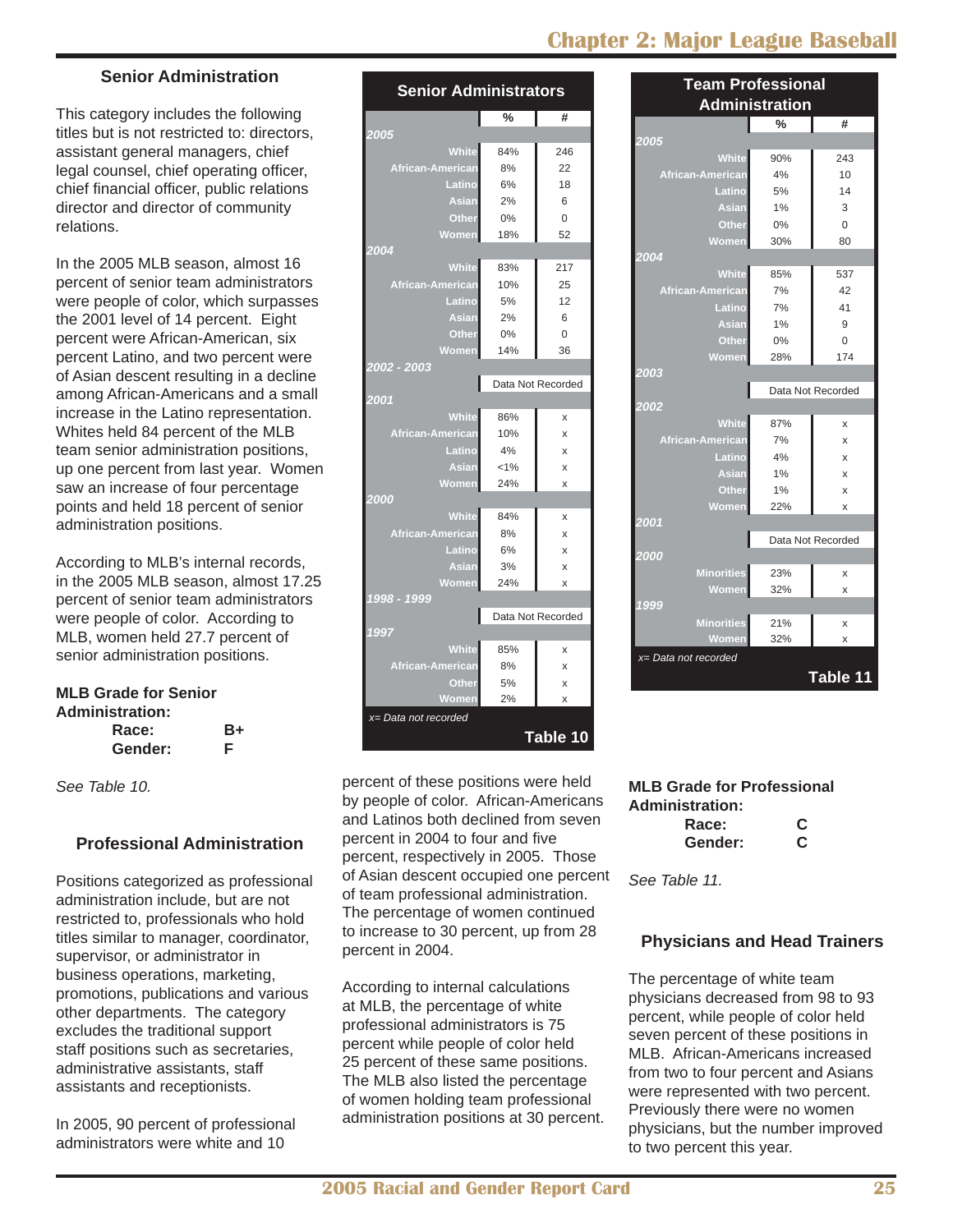There had been no people of color or women as head trainers in 2004, but in 2005 people of color held 15 percent of these positions (four percent African-American, nine percent Latino, and two percent Asian). This category included both head athletic trainers and head strength and conditioning coaches/trainers. There were still no women.

*See Tables 12 and 13.*

**"Previously there were no women physicians, but the number improved to two percent this year."**

| <b>Physicians</b>     |        |                        |                  |               |                   |  |
|-----------------------|--------|------------------------|------------------|---------------|-------------------|--|
|                       | %      | #                      |                  | $\frac{0}{0}$ | #                 |  |
| 2005                  |        |                        | 1999             |               |                   |  |
| <b>White</b>          | 93%    | 77                     | <b>White</b>     | 93%           | 41                |  |
| African-American      | 4%     | 3                      | African-American | 5%            | 2                 |  |
| Latino                | 0%     | 0                      | Latino           | 0%            | 0                 |  |
| Asian                 | 2%     | $\overline{2}$         | Asian            | 2%            | 1                 |  |
| Other                 | 1%     | 1                      | Women            | 0%            | $\Omega$          |  |
| <b>Women</b>          | 2%     | $\overline{2}$         | 1998             |               |                   |  |
| 2004                  |        |                        | <b>White</b>     | 87%           | 34                |  |
| <b>White</b>          | 98%    | 55                     | African-American | 5%            | $\overline{2}$    |  |
| African-American      | 2%     | 1                      | Latino           | 3%            | 1                 |  |
| Latino                | 0%     | 0                      | Asian            | 5%            | $\overline{2}$    |  |
| Asian                 | $0\%$  | 0                      | Women            | 0%            | $\Omega$          |  |
| Other                 | 0%     | 0                      | 1997             |               |                   |  |
| Women                 | 0%     | $\Omega$               | <b>White</b>     | 91%           | 32                |  |
| 2003                  |        |                        | African-American | 3%            | 1                 |  |
|                       |        | Data Not Recorded      | Latino           | 3%            | 1                 |  |
| 2002                  |        |                        | Other            | 3%            | 1                 |  |
| <b>White</b>          | 96%    | 66                     | Women            | 0%            | $\Omega$          |  |
| African-American      | 1%     | 1                      | 1996             |               |                   |  |
| Latino                | 0%     | 0                      | <b>White</b>     | 94%           | 32                |  |
| Asian                 | 3%     | 2                      | African-American | 3%            | $\mathbf{1}$      |  |
| Other                 | 0%     | 0                      | Latino           | 0%            | 0                 |  |
| Women                 | 6%     | 4                      | Other            | 3%            | 1                 |  |
| 2001                  |        |                        | Women            | 0%            | $\Omega$          |  |
|                       |        | Data Not Recorded 1995 |                  |               |                   |  |
| 2000                  |        |                        |                  |               | Data Not Recorded |  |
| <b>White</b>          | 93%    | 42                     | 1994             |               |                   |  |
| African-American      | 4%     | $\overline{2}$         | <b>White</b>     | 95%           | 36                |  |
| Latino                | 0%     | 0                      | African-American | $<$ 3%        | $\mathbf{1}$      |  |
| Asian                 | $<$ 3% | 1                      | Latino           | $<$ 3%        | 1                 |  |
| Women                 | 0%     | 0                      | Other            | 0%            | $\Omega$          |  |
|                       |        |                        | 1993             |               |                   |  |
|                       |        |                        | <b>White</b>     | 94%           | 32                |  |
|                       |        |                        | African-American | 3%            | 1                 |  |
|                       |        |                        | Latino           | 3%            | 1                 |  |
| $x=Data$ not recorded |        |                        |                  |               |                   |  |
|                       |        |                        |                  |               | Table 12          |  |

| %<br>#<br>2005<br><b>White</b><br>86%<br>49<br>4%<br>African-American<br>2<br>Latino<br>9%<br>5<br>Asian<br>1<br>2%<br>Other<br>0%<br>0<br>0%<br><b>Women</b><br>0<br>2004<br><b>White</b><br>100%<br>30<br>African-American<br>0%<br>0<br>Latino<br>0%<br>0<br>Asian<br>0%<br>0<br>0%<br>Other<br>0<br>0%<br>Women<br>$\Omega$<br>2003<br>Data Not Recorded<br>2002<br>White<br>97%<br>27<br>African-American<br>0%<br>0<br>1<br>Latino<br>3%<br>Asian<br>0%<br>0<br>Other<br>0%<br>0<br>0%<br>Women<br>0<br>2001<br>Data Not Recorded<br>2000<br>White<br>97%<br>29<br>African-American<br>0%<br>0<br>Latino<br>3%<br>1<br>Other<br>0%<br>0<br>0<br>Women<br>0%<br>1999<br>97%<br><b>White</b><br>29<br>African-American<br>0%<br>0<br>Latino<br>3%<br>1<br>0%<br>Other<br>0<br>$\overline{0}$<br>Women<br>0%<br>1998<br><b>White</b><br>97%<br>29<br>African-American<br>0%<br>0<br>3%<br>1<br>Latino<br>Other<br>0%<br>0<br>Women<br>0%<br>0<br>1997<br>White<br>88%<br>22<br>African-American<br>0%<br>0<br>Other<br>12%<br>3<br>1996<br><b>White</b><br>100%<br>23<br>African-American<br>0%<br>0<br>Other<br>0%<br>0<br>1995<br><b>White</b><br>100%<br>21<br>African-American<br>0%<br>0<br>0%<br>Other<br>0<br>1994<br><b>White</b><br>100%<br>23<br>African-Americar<br>0%<br>0<br>Other<br>0%<br>0<br>1993<br>100%<br>White<br>23<br>African-American<br>0%<br>0<br>0%<br>0<br>Other | <b>Head Trainers</b> |  |
|-------------------------------------------------------------------------------------------------------------------------------------------------------------------------------------------------------------------------------------------------------------------------------------------------------------------------------------------------------------------------------------------------------------------------------------------------------------------------------------------------------------------------------------------------------------------------------------------------------------------------------------------------------------------------------------------------------------------------------------------------------------------------------------------------------------------------------------------------------------------------------------------------------------------------------------------------------------------------------------------------------------------------------------------------------------------------------------------------------------------------------------------------------------------------------------------------------------------------------------------------------------------------------------------------------------------------------------------------------------------------------------------------|----------------------|--|
|                                                                                                                                                                                                                                                                                                                                                                                                                                                                                                                                                                                                                                                                                                                                                                                                                                                                                                                                                                                                                                                                                                                                                                                                                                                                                                                                                                                                 |                      |  |
|                                                                                                                                                                                                                                                                                                                                                                                                                                                                                                                                                                                                                                                                                                                                                                                                                                                                                                                                                                                                                                                                                                                                                                                                                                                                                                                                                                                                 |                      |  |
|                                                                                                                                                                                                                                                                                                                                                                                                                                                                                                                                                                                                                                                                                                                                                                                                                                                                                                                                                                                                                                                                                                                                                                                                                                                                                                                                                                                                 |                      |  |
|                                                                                                                                                                                                                                                                                                                                                                                                                                                                                                                                                                                                                                                                                                                                                                                                                                                                                                                                                                                                                                                                                                                                                                                                                                                                                                                                                                                                 |                      |  |
|                                                                                                                                                                                                                                                                                                                                                                                                                                                                                                                                                                                                                                                                                                                                                                                                                                                                                                                                                                                                                                                                                                                                                                                                                                                                                                                                                                                                 |                      |  |
|                                                                                                                                                                                                                                                                                                                                                                                                                                                                                                                                                                                                                                                                                                                                                                                                                                                                                                                                                                                                                                                                                                                                                                                                                                                                                                                                                                                                 |                      |  |
|                                                                                                                                                                                                                                                                                                                                                                                                                                                                                                                                                                                                                                                                                                                                                                                                                                                                                                                                                                                                                                                                                                                                                                                                                                                                                                                                                                                                 |                      |  |
|                                                                                                                                                                                                                                                                                                                                                                                                                                                                                                                                                                                                                                                                                                                                                                                                                                                                                                                                                                                                                                                                                                                                                                                                                                                                                                                                                                                                 |                      |  |
|                                                                                                                                                                                                                                                                                                                                                                                                                                                                                                                                                                                                                                                                                                                                                                                                                                                                                                                                                                                                                                                                                                                                                                                                                                                                                                                                                                                                 |                      |  |
|                                                                                                                                                                                                                                                                                                                                                                                                                                                                                                                                                                                                                                                                                                                                                                                                                                                                                                                                                                                                                                                                                                                                                                                                                                                                                                                                                                                                 |                      |  |
|                                                                                                                                                                                                                                                                                                                                                                                                                                                                                                                                                                                                                                                                                                                                                                                                                                                                                                                                                                                                                                                                                                                                                                                                                                                                                                                                                                                                 |                      |  |
|                                                                                                                                                                                                                                                                                                                                                                                                                                                                                                                                                                                                                                                                                                                                                                                                                                                                                                                                                                                                                                                                                                                                                                                                                                                                                                                                                                                                 |                      |  |
|                                                                                                                                                                                                                                                                                                                                                                                                                                                                                                                                                                                                                                                                                                                                                                                                                                                                                                                                                                                                                                                                                                                                                                                                                                                                                                                                                                                                 |                      |  |
|                                                                                                                                                                                                                                                                                                                                                                                                                                                                                                                                                                                                                                                                                                                                                                                                                                                                                                                                                                                                                                                                                                                                                                                                                                                                                                                                                                                                 |                      |  |
|                                                                                                                                                                                                                                                                                                                                                                                                                                                                                                                                                                                                                                                                                                                                                                                                                                                                                                                                                                                                                                                                                                                                                                                                                                                                                                                                                                                                 |                      |  |
|                                                                                                                                                                                                                                                                                                                                                                                                                                                                                                                                                                                                                                                                                                                                                                                                                                                                                                                                                                                                                                                                                                                                                                                                                                                                                                                                                                                                 |                      |  |
|                                                                                                                                                                                                                                                                                                                                                                                                                                                                                                                                                                                                                                                                                                                                                                                                                                                                                                                                                                                                                                                                                                                                                                                                                                                                                                                                                                                                 |                      |  |
|                                                                                                                                                                                                                                                                                                                                                                                                                                                                                                                                                                                                                                                                                                                                                                                                                                                                                                                                                                                                                                                                                                                                                                                                                                                                                                                                                                                                 |                      |  |
|                                                                                                                                                                                                                                                                                                                                                                                                                                                                                                                                                                                                                                                                                                                                                                                                                                                                                                                                                                                                                                                                                                                                                                                                                                                                                                                                                                                                 |                      |  |
|                                                                                                                                                                                                                                                                                                                                                                                                                                                                                                                                                                                                                                                                                                                                                                                                                                                                                                                                                                                                                                                                                                                                                                                                                                                                                                                                                                                                 |                      |  |
|                                                                                                                                                                                                                                                                                                                                                                                                                                                                                                                                                                                                                                                                                                                                                                                                                                                                                                                                                                                                                                                                                                                                                                                                                                                                                                                                                                                                 |                      |  |
|                                                                                                                                                                                                                                                                                                                                                                                                                                                                                                                                                                                                                                                                                                                                                                                                                                                                                                                                                                                                                                                                                                                                                                                                                                                                                                                                                                                                 |                      |  |
|                                                                                                                                                                                                                                                                                                                                                                                                                                                                                                                                                                                                                                                                                                                                                                                                                                                                                                                                                                                                                                                                                                                                                                                                                                                                                                                                                                                                 |                      |  |
|                                                                                                                                                                                                                                                                                                                                                                                                                                                                                                                                                                                                                                                                                                                                                                                                                                                                                                                                                                                                                                                                                                                                                                                                                                                                                                                                                                                                 |                      |  |
|                                                                                                                                                                                                                                                                                                                                                                                                                                                                                                                                                                                                                                                                                                                                                                                                                                                                                                                                                                                                                                                                                                                                                                                                                                                                                                                                                                                                 |                      |  |
|                                                                                                                                                                                                                                                                                                                                                                                                                                                                                                                                                                                                                                                                                                                                                                                                                                                                                                                                                                                                                                                                                                                                                                                                                                                                                                                                                                                                 |                      |  |
|                                                                                                                                                                                                                                                                                                                                                                                                                                                                                                                                                                                                                                                                                                                                                                                                                                                                                                                                                                                                                                                                                                                                                                                                                                                                                                                                                                                                 |                      |  |
|                                                                                                                                                                                                                                                                                                                                                                                                                                                                                                                                                                                                                                                                                                                                                                                                                                                                                                                                                                                                                                                                                                                                                                                                                                                                                                                                                                                                 |                      |  |
|                                                                                                                                                                                                                                                                                                                                                                                                                                                                                                                                                                                                                                                                                                                                                                                                                                                                                                                                                                                                                                                                                                                                                                                                                                                                                                                                                                                                 |                      |  |
|                                                                                                                                                                                                                                                                                                                                                                                                                                                                                                                                                                                                                                                                                                                                                                                                                                                                                                                                                                                                                                                                                                                                                                                                                                                                                                                                                                                                 |                      |  |
|                                                                                                                                                                                                                                                                                                                                                                                                                                                                                                                                                                                                                                                                                                                                                                                                                                                                                                                                                                                                                                                                                                                                                                                                                                                                                                                                                                                                 |                      |  |
|                                                                                                                                                                                                                                                                                                                                                                                                                                                                                                                                                                                                                                                                                                                                                                                                                                                                                                                                                                                                                                                                                                                                                                                                                                                                                                                                                                                                 |                      |  |
|                                                                                                                                                                                                                                                                                                                                                                                                                                                                                                                                                                                                                                                                                                                                                                                                                                                                                                                                                                                                                                                                                                                                                                                                                                                                                                                                                                                                 |                      |  |
|                                                                                                                                                                                                                                                                                                                                                                                                                                                                                                                                                                                                                                                                                                                                                                                                                                                                                                                                                                                                                                                                                                                                                                                                                                                                                                                                                                                                 |                      |  |
|                                                                                                                                                                                                                                                                                                                                                                                                                                                                                                                                                                                                                                                                                                                                                                                                                                                                                                                                                                                                                                                                                                                                                                                                                                                                                                                                                                                                 |                      |  |
|                                                                                                                                                                                                                                                                                                                                                                                                                                                                                                                                                                                                                                                                                                                                                                                                                                                                                                                                                                                                                                                                                                                                                                                                                                                                                                                                                                                                 |                      |  |
|                                                                                                                                                                                                                                                                                                                                                                                                                                                                                                                                                                                                                                                                                                                                                                                                                                                                                                                                                                                                                                                                                                                                                                                                                                                                                                                                                                                                 |                      |  |
|                                                                                                                                                                                                                                                                                                                                                                                                                                                                                                                                                                                                                                                                                                                                                                                                                                                                                                                                                                                                                                                                                                                                                                                                                                                                                                                                                                                                 |                      |  |
|                                                                                                                                                                                                                                                                                                                                                                                                                                                                                                                                                                                                                                                                                                                                                                                                                                                                                                                                                                                                                                                                                                                                                                                                                                                                                                                                                                                                 |                      |  |
|                                                                                                                                                                                                                                                                                                                                                                                                                                                                                                                                                                                                                                                                                                                                                                                                                                                                                                                                                                                                                                                                                                                                                                                                                                                                                                                                                                                                 |                      |  |
|                                                                                                                                                                                                                                                                                                                                                                                                                                                                                                                                                                                                                                                                                                                                                                                                                                                                                                                                                                                                                                                                                                                                                                                                                                                                                                                                                                                                 |                      |  |
|                                                                                                                                                                                                                                                                                                                                                                                                                                                                                                                                                                                                                                                                                                                                                                                                                                                                                                                                                                                                                                                                                                                                                                                                                                                                                                                                                                                                 |                      |  |
|                                                                                                                                                                                                                                                                                                                                                                                                                                                                                                                                                                                                                                                                                                                                                                                                                                                                                                                                                                                                                                                                                                                                                                                                                                                                                                                                                                                                 |                      |  |
|                                                                                                                                                                                                                                                                                                                                                                                                                                                                                                                                                                                                                                                                                                                                                                                                                                                                                                                                                                                                                                                                                                                                                                                                                                                                                                                                                                                                 |                      |  |
|                                                                                                                                                                                                                                                                                                                                                                                                                                                                                                                                                                                                                                                                                                                                                                                                                                                                                                                                                                                                                                                                                                                                                                                                                                                                                                                                                                                                 |                      |  |
|                                                                                                                                                                                                                                                                                                                                                                                                                                                                                                                                                                                                                                                                                                                                                                                                                                                                                                                                                                                                                                                                                                                                                                                                                                                                                                                                                                                                 |                      |  |
|                                                                                                                                                                                                                                                                                                                                                                                                                                                                                                                                                                                                                                                                                                                                                                                                                                                                                                                                                                                                                                                                                                                                                                                                                                                                                                                                                                                                 |                      |  |
|                                                                                                                                                                                                                                                                                                                                                                                                                                                                                                                                                                                                                                                                                                                                                                                                                                                                                                                                                                                                                                                                                                                                                                                                                                                                                                                                                                                                 |                      |  |
|                                                                                                                                                                                                                                                                                                                                                                                                                                                                                                                                                                                                                                                                                                                                                                                                                                                                                                                                                                                                                                                                                                                                                                                                                                                                                                                                                                                                 |                      |  |
|                                                                                                                                                                                                                                                                                                                                                                                                                                                                                                                                                                                                                                                                                                                                                                                                                                                                                                                                                                                                                                                                                                                                                                                                                                                                                                                                                                                                 |                      |  |
|                                                                                                                                                                                                                                                                                                                                                                                                                                                                                                                                                                                                                                                                                                                                                                                                                                                                                                                                                                                                                                                                                                                                                                                                                                                                                                                                                                                                 |                      |  |
|                                                                                                                                                                                                                                                                                                                                                                                                                                                                                                                                                                                                                                                                                                                                                                                                                                                                                                                                                                                                                                                                                                                                                                                                                                                                                                                                                                                                 |                      |  |
|                                                                                                                                                                                                                                                                                                                                                                                                                                                                                                                                                                                                                                                                                                                                                                                                                                                                                                                                                                                                                                                                                                                                                                                                                                                                                                                                                                                                 |                      |  |
|                                                                                                                                                                                                                                                                                                                                                                                                                                                                                                                                                                                                                                                                                                                                                                                                                                                                                                                                                                                                                                                                                                                                                                                                                                                                                                                                                                                                 |                      |  |
|                                                                                                                                                                                                                                                                                                                                                                                                                                                                                                                                                                                                                                                                                                                                                                                                                                                                                                                                                                                                                                                                                                                                                                                                                                                                                                                                                                                                 |                      |  |
|                                                                                                                                                                                                                                                                                                                                                                                                                                                                                                                                                                                                                                                                                                                                                                                                                                                                                                                                                                                                                                                                                                                                                                                                                                                                                                                                                                                                 |                      |  |
|                                                                                                                                                                                                                                                                                                                                                                                                                                                                                                                                                                                                                                                                                                                                                                                                                                                                                                                                                                                                                                                                                                                                                                                                                                                                                                                                                                                                 |                      |  |
|                                                                                                                                                                                                                                                                                                                                                                                                                                                                                                                                                                                                                                                                                                                                                                                                                                                                                                                                                                                                                                                                                                                                                                                                                                                                                                                                                                                                 |                      |  |
|                                                                                                                                                                                                                                                                                                                                                                                                                                                                                                                                                                                                                                                                                                                                                                                                                                                                                                                                                                                                                                                                                                                                                                                                                                                                                                                                                                                                 |                      |  |
|                                                                                                                                                                                                                                                                                                                                                                                                                                                                                                                                                                                                                                                                                                                                                                                                                                                                                                                                                                                                                                                                                                                                                                                                                                                                                                                                                                                                 |                      |  |
|                                                                                                                                                                                                                                                                                                                                                                                                                                                                                                                                                                                                                                                                                                                                                                                                                                                                                                                                                                                                                                                                                                                                                                                                                                                                                                                                                                                                 |                      |  |
| Table 13                                                                                                                                                                                                                                                                                                                                                                                                                                                                                                                                                                                                                                                                                                                                                                                                                                                                                                                                                                                                                                                                                                                                                                                                                                                                                                                                                                                        |                      |  |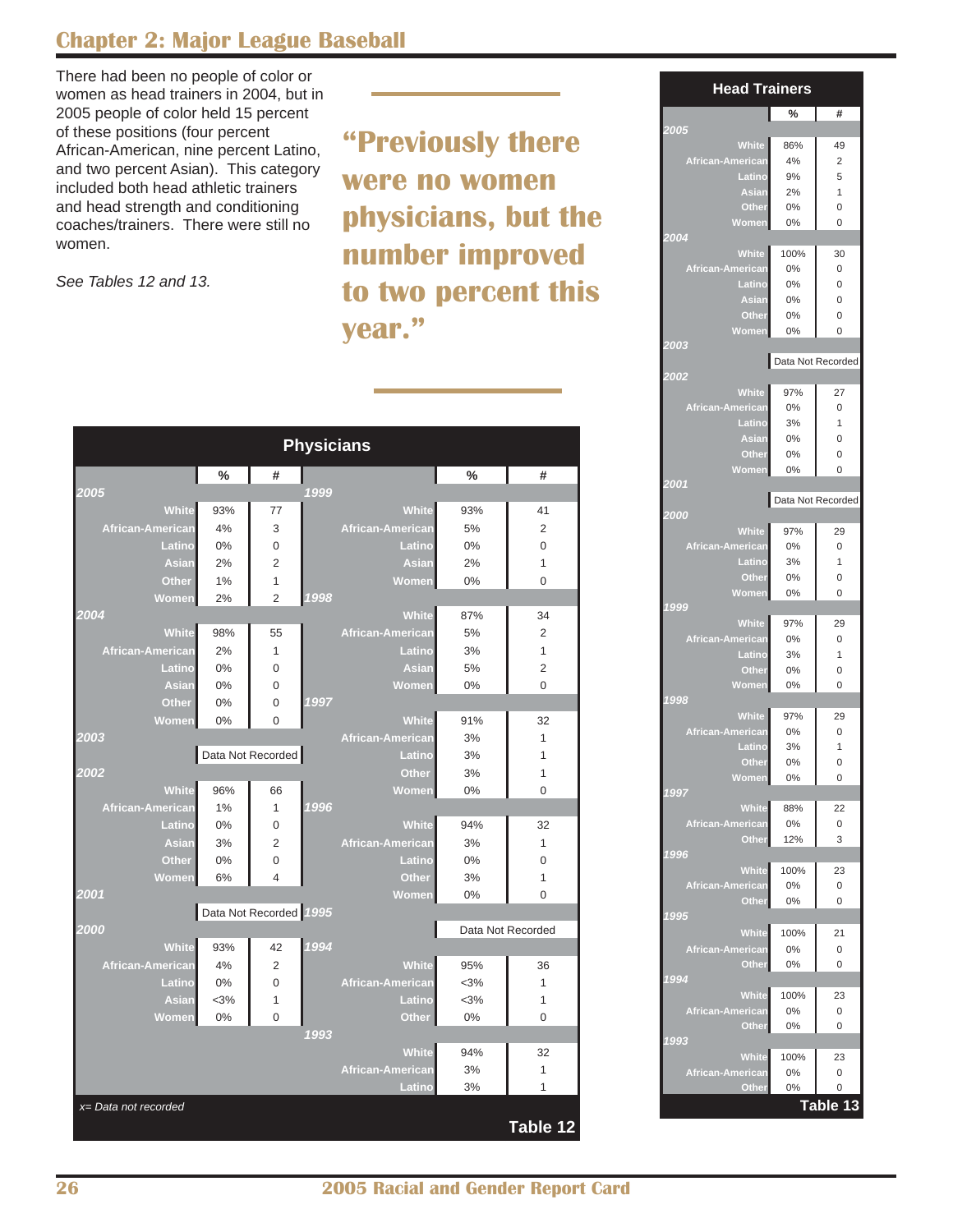*\*2005 Combines categories due to a change in terminology by MLB.* **Table 15**

*Note: Some totals do not equal 100% due to the 1.4% Asian players.*

# **Radio/TV Broadcasters**

During the 2005 MLB season, whites held 79 percent of the broadcasting positions, down from 83 percent

| <b>Radio and TV Announcers</b> |                   |
|--------------------------------|-------------------|
| 2005                           |                   |
| White                          | 79%               |
| African-American               | 4%                |
| Latino                         | 17%               |
| Asian                          | 1%                |
| Other                          | 0%                |
| Women                          | 2%                |
| 2004                           |                   |
| White                          | 81%               |
| African-American               | 3%                |
| Latino                         | 15%               |
| Asian                          | 1%                |
| Other                          | 0%                |
| Women                          | 2%                |
| 2003                           |                   |
|                                | Data Not Recorded |
| 2002                           |                   |
| White                          | 83%               |
| African-American               | 4%                |
| Latino                         | 12%               |
| Asian                          | 1%                |
| Other                          | 0%                |
| Women                          | 1%                |
| 2001                           |                   |
|                                | Data Not Recorded |
| 2000                           |                   |
| White                          | 81%               |
| African-American               | 4%                |
| Latino                         | 15%               |
| Asian                          | 0%                |
| Other                          | 0%<br>2%          |
| Women<br>1999                  |                   |
|                                | 79%               |
| White<br>African-American      | 4%                |
| Latino                         | 17%               |
| Asian                          | 0%                |
| Other                          | 0%                |
| Women                          | 1%                |
| 1998                           |                   |
| <b>White</b>                   | 78%               |
| African-American               | 3%                |
| Latino                         | 19%               |
| Asiar                          | $0\%$             |
| Other                          | 0%                |
| Women                          | 1%                |
| 1997                           |                   |
| White                          | 87%               |
| African-American               | 0%                |
| Latino                         | 16%               |
| Asian                          | 0%                |
| Other                          | 0%                |
| Women                          | 0%                |
| 1996                           |                   |
| White                          | 85%               |
| African-American               | 3%                |
| Latino                         | 12%               |
| Asian                          | 0%                |
| Other                          | 0%                |
|                                |                   |
| <u>Women</u>                   | 0%                |

in 2002. African-Americans held four percent, while the percentage of Latinos increased from 15 to 17 percent. There was still only one Asian broadcaster in MLB. The percentage of broadcasters who were women remained the same at two percent.

> **MLB by Position P C IF OF**

**P | C | 1B | 2B | 3B | SS | OF** 

Data Not Recorded

Data Not Recorded

**White** 72% 65% 64% 53% 75% 28% 46% **African-American** 3% 2% 15% 15% 5% 7% 26% **Latino** 22% 33% 20% 32% 19% 64% 25% **Asian** 3% 0% 2% 0% 0% 1% 3%

**White** 72% 61% 61% 65% 71% 29% 41% **African-American** 3% 1% 14% 21% 0% 11% 31% **Latino** 22% 37% 23% 14% 29% 60% 25% **Asian** 3% 1% 1% 0% 0% 0% 2%

**White** 72% 63% 68% 48% 79% 28% 35% **African-American** 4% 4% 13% 25% 2% 12% 40% **Latino** 21% 33% 19% 27% 20% 60% 24%

**White** 73% 69% 71% 52% 68% 25% 33% **African-American** 3% 5% 16% 13% 2% 18% 40% **Latino** 21% 26% 14% 35% 30% 57% 27%

**White** 74% 66% 67% 41% 70% 53% 30% **African-American** 5% 4% 16% 15% 7% 13% 48% **Latino** 20% 30% 17% 44% 23% 34% 22%

**White** 73% 74% 67% 55% 68% 40% 29% **African-American** 6% 2% 21% 16% 10% 16% 50% **Latino** 20% 24% 12% 29% 22% 44% 21%

**White** 76% 73% 70% 51% 70% 39% 28% **African-American** 7% 1% 21% 11% 13% 17% 54% **Latino** 17% 25% 9% 37% 17% 43% 18%

**White** 75% 79% 65% 51% 66% 40% 30% **African-American** 8% 2% 24% 21% 13% 13% 55% **Latino** 17% 19% 11% 28% 21% 47% 15%

**White** 82% 87% 69% 58% 75% 42% 33% **African-American** 5% 1% 19% 13% 12% 8% 50% **Latino** 12% 12% 11% 26% 12% 50% 17%

**White** 86% 93% 55% 65% 82% 73% 45% **African-American** 7% 0% 38% 21% 5% 11% 46% **Latino** 7% 7% 7% 14% 13% 9% 9%

Data Not Recorded

**White** 69% 62% 48% 48% **African-American** 3% 1% 11% 26%

> **Latino** 26% 36% 39% 22% **Asian** 3% 1% 2% 3%

*See Table 14*.

*2005*

*2004*

*2003*

*2002*

*2001*

*2000*

*1999*

*1998*

*1997*

*1996*

*1995*

*1994*

*1993*

*1983*

#### **Stacking**

**Chapter 2: Major League Baseball**

The Racial and Gender Report Card previously examined the issue of stacking for the positions of pitcher, catcher, and third baseman filled by African-Americans. The question still remains, but takes into account the three positions specifically identified by MLB as pitcher, catcher, and now "infielder." While the terminology has changed slightly, the concerns remain the same. These are baseball's primary "thinking positions." Only three percent of pitchers, one percent

of catchers and 11 percent of infielders were African-American. It is worth noting that in 2004 when the Report Card looked at the isolated position of third baseman versus the entire infield, the percent of African-Americans was only five percent. The percentage of African-American pitchers is less than one half of what it was in 1983. Twenty-six percent of outfielders, who rely on speed and reactive ability, were African-American during the 2005 MLB season. This was nearly three times the percentage of African-Americans in MLB.

*See Table 15.*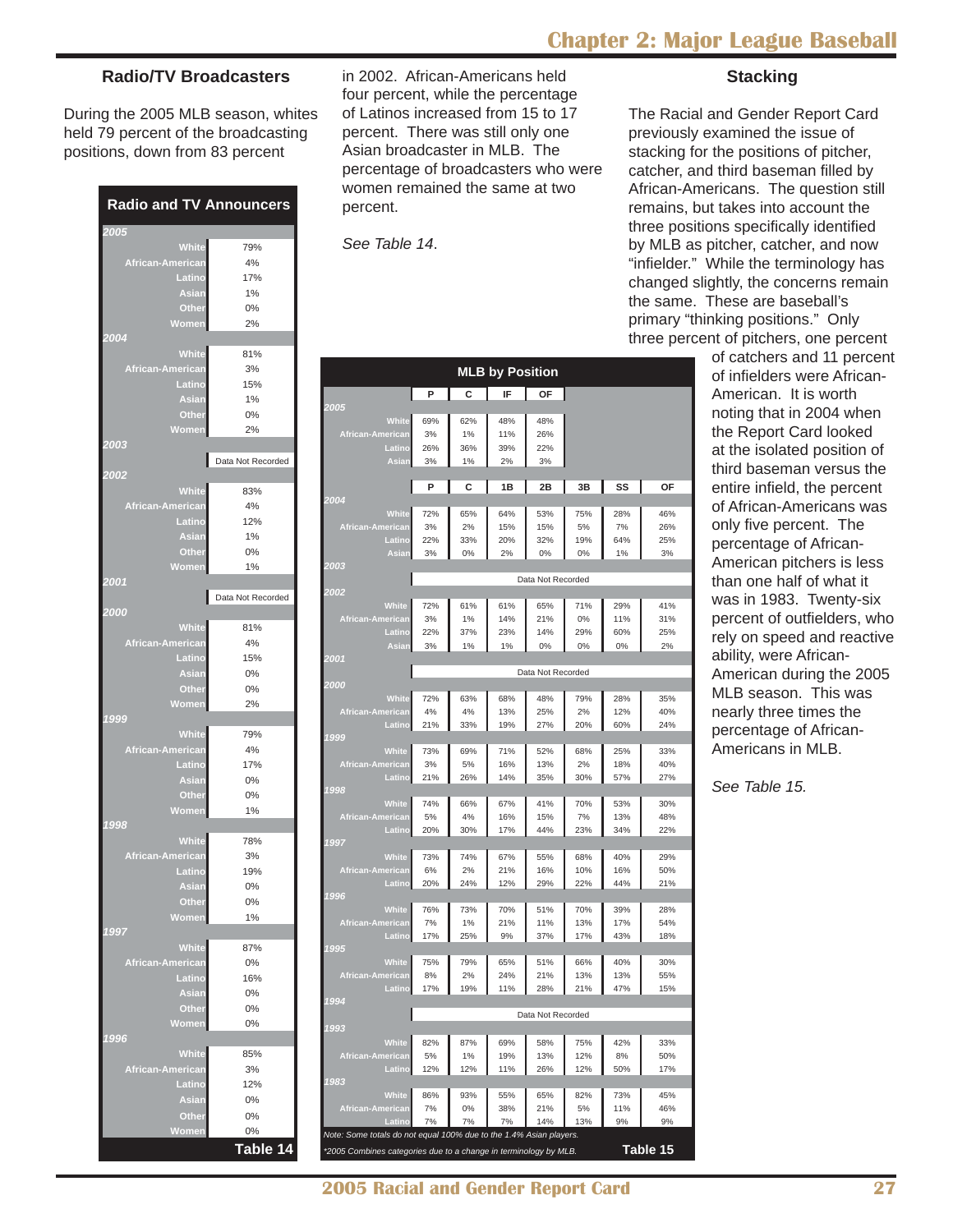# **OVERALL GRADES**

The NBA earned its highest grade ever for race and its highest combined grade for race and gender ever with an **A** for race with 94.4 points (up 0.4 points from the 2004 report) out of a possible 100 and a **B-** for gender with 79 points (down from 80) for a combined **B+**. In the 2004 Racial and Gender Report Card, the NBA had an **A** for race and **B** for gender, which combined to give the league an overall grade of **B+**. This overall grade was by far the best out of all the professional men's leagues in 2004.

**"The NBA earned its highest grade ever...an A for race with 94.4 points out of a possible 100."**

For the 2005-06 season, the NBA earned an **A+** for race in the categories of players, league office professionals, head and assistant coaches. It earned an **A** for race for team senior and professional administrators, an **A-** for general managers, and a **B** for team vice presidents. For gender, the NBA earned an A in the league office and for professional administrators. It got an **F** for team vice presidents and senior team administrators.

# **GRADES BY CATEGORY**

## **Players**

In the NBA's 2005-06 season, 73 percent of the players were African-American, 22 percent were white,

| <b>Players</b>      |         |                   |                  |         |                           |  |  |
|---------------------|---------|-------------------|------------------|---------|---------------------------|--|--|
|                     | %       | #                 |                  | $\%$    | #                         |  |  |
| 2005-06             |         |                   | 1998-99          |         |                           |  |  |
| White               | 22%     | 97                | White            | 21%     | $\boldsymbol{\mathsf{x}}$ |  |  |
| African-American    | 73%     | 315               | African-American | 78%     | $\boldsymbol{\mathsf{x}}$ |  |  |
| Latino              | 3%      | 13                | Latino           | 1%      | x                         |  |  |
| Asian               | $< 1\%$ | $\overline{2}$    | Other            | 0%      | X                         |  |  |
| Other               | 1%      | 5                 | 1997-98          |         |                           |  |  |
| International       | 19%     | 82                | White            | 23%     | х                         |  |  |
| 2004-05             |         |                   | African-American | 77%     | X                         |  |  |
| White               | 23%     | 98                | Latino           | $<$ 1   | X                         |  |  |
| African-American    | 73%     | 313               | Other            | 0%      | $\mathsf{x}$              |  |  |
| Latino              | 2%      | 9                 | 1996-97          |         |                           |  |  |
| Asian               | $< 1\%$ | 3                 | White            | 20%     | x                         |  |  |
| Other               | 1%      | 6                 | African-American | 79%     | X                         |  |  |
| International       | 19%     | 81                | Latino           | $< 1\%$ | X                         |  |  |
| 2003-04             |         |                   | Other            | $< 1\%$ | x                         |  |  |
| White               | 22%     | 91                | 1995-96          |         |                           |  |  |
| African-American    | 76%     | 311               | White            | 20%     | $\boldsymbol{\mathsf{x}}$ |  |  |
| Latino              | 1%      | 5                 | African-American | 80%     | X                         |  |  |
| Asian               | $< 1\%$ | 3                 | Latino           | 0%      | X                         |  |  |
| Other               | 0%      | $\mathbf 0$       | Other            | $< 1\%$ | X                         |  |  |
| International       | 17%     | 68                | 1994-95          |         |                           |  |  |
| 2002-03             |         |                   | White            | 18%     | X                         |  |  |
|                     |         | Data Not Recorded | African-America  | 82%     | X                         |  |  |
| 2001-02             |         |                   | Latino           | 0%      | X                         |  |  |
| White               | 20%     | х                 | Other            | 0%      | $\mathsf{x}$              |  |  |
| African-American    | 78%     | x                 | 1993-94          |         |                           |  |  |
| Latino              | 1%      | x                 | White            | 21%     | X                         |  |  |
| Asian               | $< 1\%$ | x                 | African-American | 79%     | X                         |  |  |
| Other               | 0%      | X                 | Latino           | 0%      | $\mathsf{x}$              |  |  |
| 2000-01             |         |                   | 1992-93          |         |                           |  |  |
| White               | 21%     | x                 | White            | 23%     | X                         |  |  |
| African-American    | 78%     | x                 | African-American | 77%     | х                         |  |  |
| Latino              | 1%      | x                 | Latino           | 0%      | х                         |  |  |
| Other               | 0%      | X                 | Other            | 0%      | x                         |  |  |
| 1999-2000           |         |                   | 1991-92          |         |                           |  |  |
| White               | 22%     | x                 | White            | 25%     | X                         |  |  |
| African-American    | 78%     | x                 | African-American | 75%     | x                         |  |  |
| Latino              | $< 1\%$ | х                 | Latino           | 0%      | X                         |  |  |
| Other               | 0%      | X                 | 1990-91          |         |                           |  |  |
|                     |         |                   | White            | 28%     | х                         |  |  |
|                     |         |                   | African-American | 72%     | x                         |  |  |
|                     |         |                   | Latino           | 0%      | X                         |  |  |
| x=Data not recorded |         |                   |                  |         |                           |  |  |
|                     |         |                   |                  |         | <b>TABLE 16</b>           |  |  |

and three percent were Latino. Asians still comprised less than one percent of NBA rosters, and an additional one percent of people of color are categorized as "other." The percentage of Latino players has steadily increased over the last two seasons while the percentage of white players was the same in 2005-06 as in the 2004 Report Card. The percentage of African-American players decreased by three percentage points since the last Report Card; it was the lowest percentage of African-American players since the 1990-91 season, when it was 72 percent.

**"The percentage of African-American players decreased...the lowest percentage since the 1990-91 season."**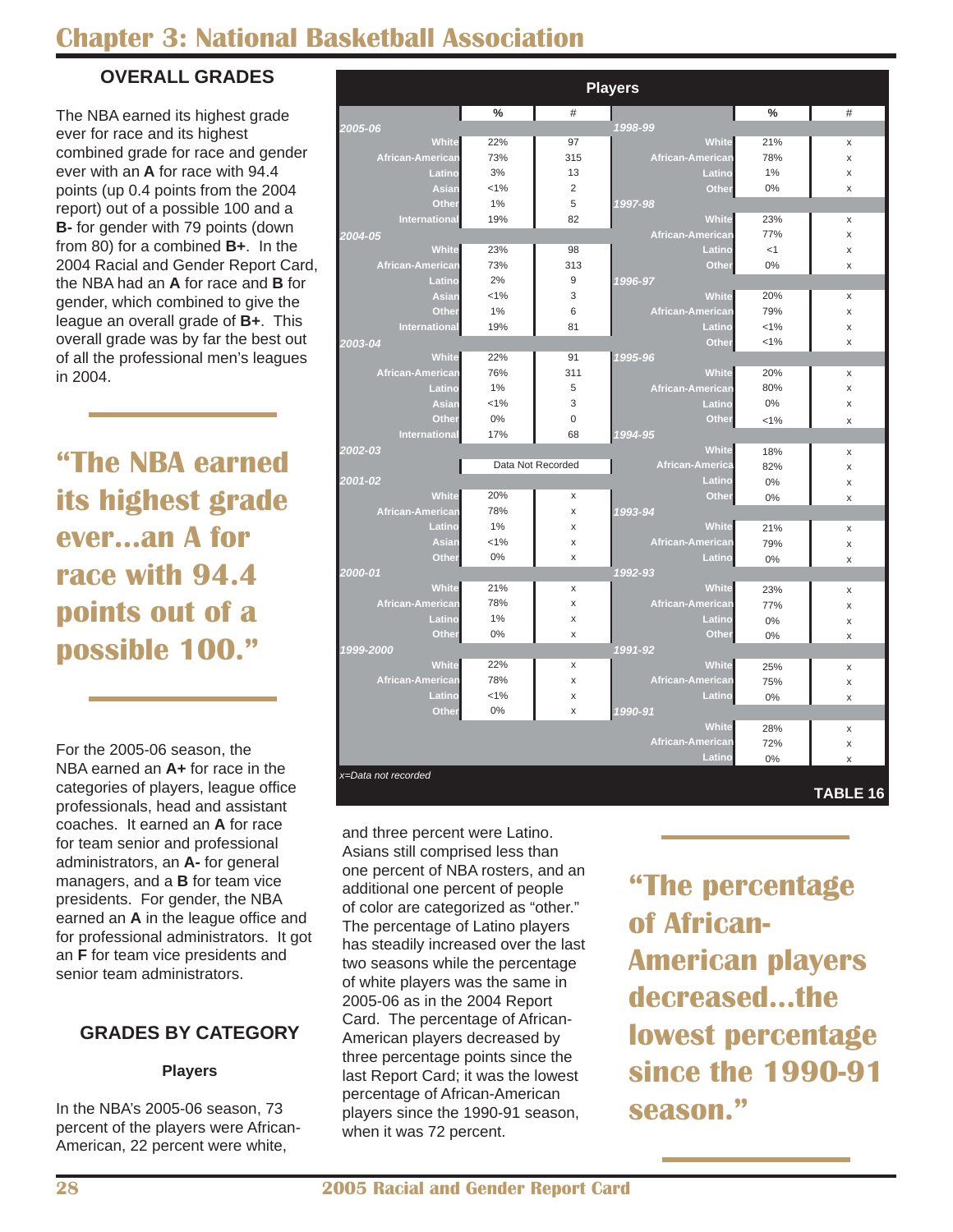Nineteen percent of the players were international, which was an increase of two percentage points from last season and continued to be an important trend. Since the 2004 Report Card, the number of international players increased by 14 players. Most of the additional white players in the NBA are from Eastern Europe, not the United States.

#### **NBA Grade for Players: A+**

*See Table 16.*

#### **NBA League Offi ce**

In the NBA's League Office, as of April 21, 2006, 33 percent of all professional positions were held by people of

| <b>League Office: Professional Employees</b> |           |                   |                                                                                                                   |         |                   |  |  |
|----------------------------------------------|-----------|-------------------|-------------------------------------------------------------------------------------------------------------------|---------|-------------------|--|--|
|                                              | %         | #                 |                                                                                                                   | %       | #                 |  |  |
| 2005-06                                      |           |                   | 1998-99                                                                                                           |         |                   |  |  |
| <b>White</b>                                 | 67%       | 492               |                                                                                                                   |         | Data Not Recorded |  |  |
| African-American                             | 19%       | 143               | 1997-98                                                                                                           |         |                   |  |  |
| Latino                                       | 7%        | 52                | White                                                                                                             | 78%     | 415               |  |  |
| Asian                                        | 6%        | 46                | African-American                                                                                                  | 16%     | 86                |  |  |
| Other                                        | $< 1\%$   | $\mathbf{1}$      | Latino                                                                                                            | 4%      | 19                |  |  |
| Women                                        | 41%       | 298               | Asian                                                                                                             | 2%      | 13                |  |  |
| Total                                        | x         | 734               | Other                                                                                                             | 0%      | $\mathbf 0$       |  |  |
| 2004-05                                      |           |                   | Women                                                                                                             | 45%     | 239               |  |  |
| <b>White</b>                                 | 68%       | 474               | <b>Total</b>                                                                                                      | X       | 533               |  |  |
| African-American                             | 18%       | 127               | 1996-97                                                                                                           |         |                   |  |  |
| Latino                                       | 7%        | 48                | <b>White</b>                                                                                                      | 77%     | 377               |  |  |
| Asian                                        | 6%        | 44                | African-American                                                                                                  | 17%     | 83                |  |  |
| Other                                        | $< 1\%$   | $\mathbf{1}$      | Latino                                                                                                            | 3%      | 14                |  |  |
| Women                                        | 42%       | 291               | Asian                                                                                                             | 3%      | 12                |  |  |
| Total                                        | x         | 694               | Other                                                                                                             | 0%      | $\mathbf 0$       |  |  |
| 2003-04                                      |           |                   | Women                                                                                                             | 44%     | 214               |  |  |
| <b>White</b>                                 | 71%       | 484               | Total                                                                                                             | Х       | 486               |  |  |
| African-American                             | 18%       | 129               | 1995-96                                                                                                           |         |                   |  |  |
| Latino                                       | 6%        | 39                | <b>White</b>                                                                                                      | 79%     | 306               |  |  |
| Asian                                        | 5%        | 33                | African-American                                                                                                  | 16%     | 61                |  |  |
| Other                                        | 0%        | 0                 | Latino                                                                                                            | $2.0\%$ | $\overline{7}$    |  |  |
| Women                                        | 43%       | 303               | Asian                                                                                                             | 3%      | 10                |  |  |
| <b>Total</b>                                 | x         | 685               | Other                                                                                                             | < 1.0%  | 3                 |  |  |
| 2002-03                                      |           |                   | Women                                                                                                             | 49%     | 188               |  |  |
|                                              |           | Data Not Recorded | <b>Total</b>                                                                                                      | X       | 387               |  |  |
| 2001-02                                      |           |                   | 1994-95                                                                                                           |         |                   |  |  |
| <b>White</b>                                 | 72%       | 459               | <b>White</b>                                                                                                      | 77%     | 251               |  |  |
| African-American                             | 17%       | 11                | African-American                                                                                                  | 19%     | 52                |  |  |
| Latino                                       | 6%        | 39                | Latino                                                                                                            | <2%     | 6                 |  |  |
| Asian                                        | 5%        | 30                | Asian                                                                                                             | $2.0\%$ | 5                 |  |  |
| Other                                        | 0%        | $\mathbf{1}$      | Other                                                                                                             | < 1.0%  | 1                 |  |  |
| Women                                        | 40%       | 259               | Women                                                                                                             | 46%     | 151               |  |  |
| <b>Total</b>                                 | X         | 640               | <b>Total</b>                                                                                                      | X       | 325               |  |  |
| 2000-01                                      |           |                   |                                                                                                                   |         |                   |  |  |
|                                              |           | Data Not Recorded |                                                                                                                   |         |                   |  |  |
| 1999-2000                                    |           |                   |                                                                                                                   |         |                   |  |  |
| <b>White</b>                                 | 75%       | 434               |                                                                                                                   |         |                   |  |  |
| African-American                             | 18%       | 105               |                                                                                                                   |         |                   |  |  |
| Latino                                       | 4%        | 25                |                                                                                                                   |         |                   |  |  |
| Asian                                        | 3%        | 15                |                                                                                                                   |         |                   |  |  |
| Other                                        | $< 1.0\%$ | $\mathbf{1}$      |                                                                                                                   |         |                   |  |  |
| Women                                        | 42%       | 246               |                                                                                                                   |         |                   |  |  |
| Total                                        | x         | 580               |                                                                                                                   |         |                   |  |  |
|                                              |           |                   | Note: The NBA League data includes the league office, NBA Properties, and NBA Entertainment. Data provided by the |         |                   |  |  |

*NBA league offices. x= Data not recorded*

color, an increase of four percentage points since the last report card that covered the 2003-04 season. Of all professional employees, 67 percent were white, 19 percent were African-American, seven percent were Latino and six percent were Asian. Since the previous RGRC, the percentages of Latinos, and Asians and African-Americans each increased by one percentage point. Women made up 41 percent of professional employees, a decline of two percentage points from the 2004 Report Card.

There were 18 people of color in vice president positions at the NBA during the 2005-06 season:

- Michael Bantom, senior vice president, Player and Basketball Development
- Linda L. Choong, vice president, Retail Group
- Stuart Jackson, senior vice president, Basketball Operations
- Stephen O. Richard, senior vice president, Finance
- Gail Hunter, vice president, Events and Attractions
- Robert Jamieson, vice president, Financial Planning and Analysis
- Stephanie A. Murphy, vice president for Retail Sales
- Kenneth J. Payne, vice president, Events and Attractions
- Thomas Sanders, vice president, Player Programs
- Bernard Tolbert, senior vice president, Security
- Mark Tatum, vice president, Marketing and Media
- Leah M. Wilcox, vice president, Player and Talent Relations
- Bob Lanier, special assistant to the Commissioner
- Arturas Nunez, vice president, NBA Latin America
- Jared Bartie, vice president, Team Business Development
- Michael Curry, vice president, NBA Development League – Player Development
- Emilio Collins, vice president, Marketing Partnerships
- Rory Sparrow, vice president, Community and Player Programs

Including Choong, Hunter, Murphy

**TABLE 17**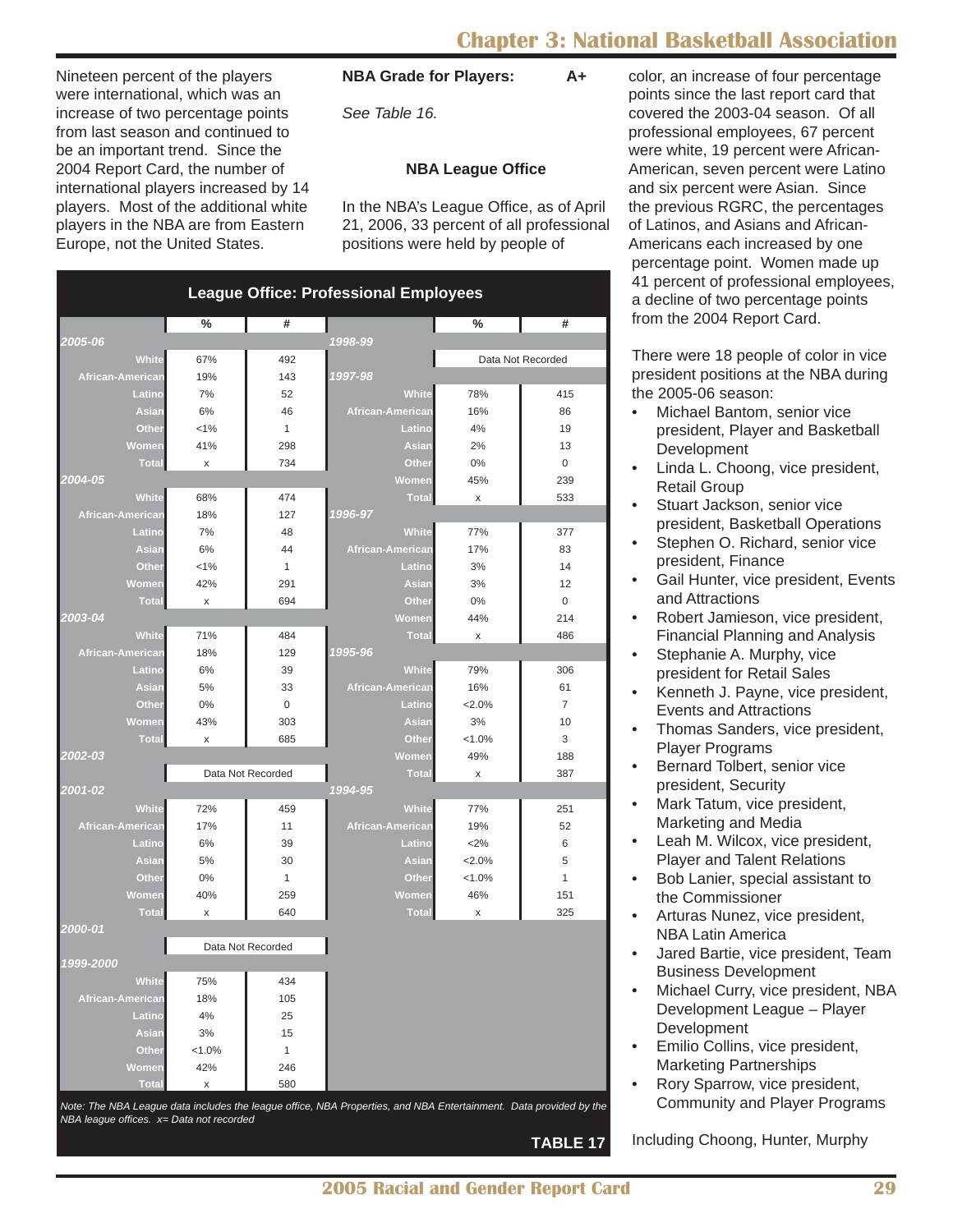and Wilcox, there were 16 women at this level:

- Carol Albert, vice president, Production Management and Marketing Integration
- Kathleen Behrens, senior vice president, Community and Player Programs
- Donna Daniels, vice president, Marketing and Strategic Planning
- Kimberly Bohuny, vice president, Basketball Operations-International
- Ayala Deutsch, vice president and Senior Intellectual Property Counsel
- Noreen Reilly, vice president, Administration
- Brenda Spoonemore, senior vice president, Interactive Services
- Heidi Ueberroth, executive vice president, Global Media Properties and Marketing Partnerships
- Carolyn Blitz, vice president, Commissioner's Office
- Mary Pat Gillin, vice president, Marketing Services
- Leslie Julich, vice president, Employee Relations
- Nancy Zellner, vice president, **Benefits**

#### **NBA Grade for League Central Offi ces:**

| Race:   | $A+$ |
|---------|------|
| Gender: | A    |

*See Table 17.*

**"Robert L. Johnson, the owner of the Charlotte Bobcats, is the NBA's only African-American owner."**

| <b>Majority Owners</b> |               |                   |                  |               |                 |  |
|------------------------|---------------|-------------------|------------------|---------------|-----------------|--|
|                        | $\frac{0}{0}$ | #                 |                  | $\frac{0}{0}$ | #               |  |
| 2005-06                |               |                   | 2000-01          |               |                 |  |
| White                  | 98%           | 44                | White            | 100%          | X               |  |
| African-American       | 2%            | 1                 | African-American | 0%            | X               |  |
| Latino                 | 0%            | $\mathbf 0$       | Latino           | 0%            | X               |  |
| Asian                  | 0%            | $\mathbf 0$       | Asian            | 0%            | X               |  |
| Other                  | 0%            | 0                 | Women            | $0\%$         | X               |  |
| Women                  | 6%            | 3                 | 1999-2000        |               |                 |  |
| 2004-05                |               |                   | <b>White</b>     | 100%          | x               |  |
| White                  | 91%           | 50                | African-American | 0%            | X               |  |
| African-American       | 9%            | 1                 | Latino           | 0%            | X               |  |
| Latino                 | 0%            | 0                 | Asian            | 0%            | X               |  |
| Asian                  | 0%            | $\mathbf 0$       | Women            | 0%            | X               |  |
| Other                  | 0%            | 0                 | 1998-99          |               |                 |  |
| Women                  | 5%            | 3                 | <b>White</b>     | 100%          | x               |  |
| 2003-04                |               |                   | African-American | $0\%$         | X               |  |
| White                  | 96%           | 25                | Latino           | $0\%$         | X               |  |
| African-American       | 4%            | 1                 | Asian            | $0\%$         | X               |  |
| Latino                 | 0%            | 0                 | Women            | 0%            | X               |  |
| Asian                  | 0%            | 0                 | 1997-98          |               |                 |  |
| Other                  | 0%            | 0                 | White            | 100%          | X               |  |
| Women                  | 12%           | 3                 | African-American | 0%            | x               |  |
| 2002-03                |               |                   | Latino           | 0%            | x               |  |
|                        |               | Data Not Recorded | Asian            | 0%            | x               |  |
| $2001 - 02$            |               |                   | Women            | 0%            | x               |  |
| White                  | 100%          | X                 |                  |               |                 |  |
| African-American       | 0%            | X                 |                  |               |                 |  |
| Latino                 | 0%            | X                 |                  |               |                 |  |
| Asian                  | 0%            | X                 |                  |               |                 |  |
| Women                  | 0%            | X                 |                  |               |                 |  |
| x= Data not recorded   |               |                   |                  |               | <b>TABLE 18</b> |  |

#### **Ownership**

There were three women who had majority ownership of NBA franchises. Colleen J. Maloof and Adrienne Maloof-Nassif were part of the Maloof family ownership of the NBA's Sacramento Kings. Irene Pollin was co-owner of the NBA's Washington Wizards and WNBA's Washington Mystics with her husband Abe.

Robert L. Johnson, the owner of the Charlotte Bobcats, is the NBA's only African-American owner. He is also the only African-American majority owner in men's professional sport.

*See Table 18.*

#### **Head Coaches**

African-Americans held 11 head coaching jobs at the start of the 2005- 06 NBA season, which represented 37 percent of the total. While this

was a decrease from the 2004-05 season, it was still one of the highest percentages throughout the years. The 2001-02 season recorded the highest percentage of African-American head coaches (48 percent) in the history of any sport– collegiate or professional. However, the 2004- 05 season's percentage of African-American head coaches in the NBA was the second-highest in history (40 percent). There were 19 white head coaches (63 percent) and no Asian or Latino NBA head coaches during the 2005-06 season.

For the 2005-06 season, there were 11 African-American head coaches in the NBA:

- Mike Woodson, Atlanta Hawks
- Doc Rivers, Boston Celtics
- Bernie Bickerstaff, Charlotte **Bobcats**
- Mike Brown, Cleveland Cavaliers
- Avery Johnson, Dallas Mavericks
- Byron Scott, New Orleans Hornets
- Dwayne Casey, Minnesota **Timberwolves**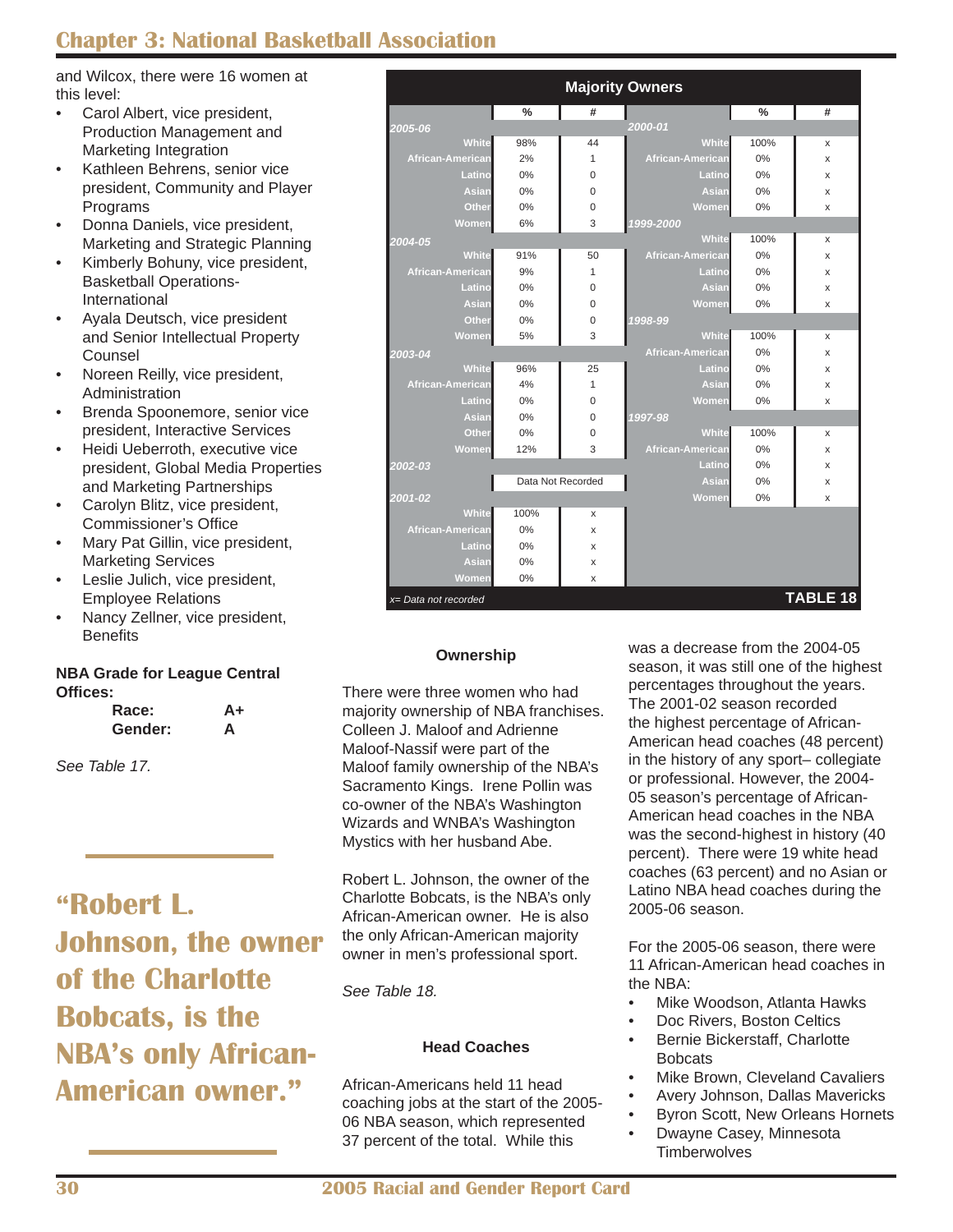| <b>Head Coaches</b>  |               |                   |                  |               |                 |  |
|----------------------|---------------|-------------------|------------------|---------------|-----------------|--|
|                      | $\frac{9}{6}$ | #                 |                  | $\frac{0}{0}$ | #               |  |
| 2005-06              |               |                   | 1998-99          |               |                 |  |
| White                | 63%           | 19                | White            | 86%           | 25              |  |
| African-American     | 37%           | 11                | African-American | 14%           | $\overline{4}$  |  |
| Asian                | 0%            | $\mathbf 0$       | Asian            | 0%            | $\Omega$        |  |
| Latino               | 0%            | $\mathbf 0$       | Latino           | 0%            | 0               |  |
| Women                | 0%            | 0                 | Women            | 0%            | 0               |  |
| 2004-05              |               |                   | 1997-98          |               |                 |  |
| <b>White</b>         | 60%           | 18                | White            | 83%           | 24              |  |
| African-American     | 40%           | 12                | African-American | 17%           | 5               |  |
| Asian                | 0%            | 0                 | Asian            | 0%            | $\mathbf 0$     |  |
| Latino               | 0%            | 0                 | Latino           | 0%            | 0               |  |
| Women                | 0%            | 0                 | Women            | $0\%$         | $\Omega$        |  |
| 2003-04              |               |                   | 1996-97          |               |                 |  |
| <b>White</b>         | 63%           | 19                | <b>White</b>     | 76%           | 22              |  |
| African-American     | 37%           | 11                | African-American | 24%           | $\overline{7}$  |  |
| Asian                | 0%            | $\mathbf 0$       | Latino           | 0%            | $\Omega$        |  |
| Latino               | 0%            | $\mathbf 0$       | 1995-96          |               |                 |  |
| Women                | 0%            | 0                 | <b>White</b>     | 81%           | 23              |  |
| 2002-03              |               |                   | African-American | 19%           | 6               |  |
|                      |               | Data Not Recorded | Latino           | 0%            | $\Omega$        |  |
| 2001-02              |               |                   | 1994-95          |               |                 |  |
| <b>White</b>         | 52%           | 15                | <b>White</b>     | 81%           | 22              |  |
| African-American     | 48%           | 14                | African-American | 19%           | 5               |  |
| Asian                | 0%            | $\mathbf 0$       | Latino           | 0%            | 0               |  |
| Latino               | 0%            | 0                 | 1993-94          |               |                 |  |
| Women                | 0%            | $\Omega$          | <b>White</b>     | 81%           | 22              |  |
| 2000-01              |               |                   | African-American | 19%           | 5               |  |
| White                | 66%           | 19                | Latino           | 0%            | 0               |  |
| African-American     | 34%           | 10                | 1992-93          |               |                 |  |
| Asian                | 0%            | $\mathbf 0$       | White            | 74%           | 20              |  |
| Latino               | 0%            | $\mathbf 0$       | African-American | 26%           | 7               |  |
| Women                | 0%            | 0                 | Latino           | $0\%$         | $\mathbf 0$     |  |
| 1999-2000            |               |                   | 1991-92          |               |                 |  |
| <b>White</b>         | 79%           | 23                | <b>White</b>     | 93%           | 25              |  |
| African-American     | 21%           | 6                 | African-American | 7%            | 2               |  |
| Asian                | 0%            | 0                 | Latino           | 0%            | 0               |  |
| Latino               | 0%            | 0                 |                  |               |                 |  |
| Women                | 0%            | $\Omega$          |                  |               |                 |  |
|                      |               |                   |                  |               |                 |  |
| x= Data not recorded |               |                   |                  |               | <b>TABLE 19</b> |  |

**"African-Americans held 11 head coaching positions...one of the highest percentages throughout the years."**

- Nate McMillan, Portland Trail **Blazers** •
- Maurice Cheeks, Philadelphia 76ers •
- Sam Mitchell, Toronto Raptors
- Eddie Jordan, Washington Wizards

There were 12 African-American head coaches during the 2004-05 season. Paul Silas of the Cleveland Cavaliers and Johnny Davis of the Orlando Magic were no longer coaching at the end of that season, so there were only 10 African-American head coaches remaining after the close of the 2004- 05 season.

**NBA Grade for Head Coaches: A+**

*See Tables 19 and 20.*

#### **Assistant Coaches**

The percentage of African-Americans in assistant coaching positions in the National Basketball Association during the 2005-06 season increased from 29 percent in the 2003-04 season to 38 percent. The percentage of assistant coaching positions held by whites in the NBA has steadily declined since the 2003-04 season from 71 percent to 62 percent in the 2005-06 season.

#### **NBA Grade for Assistant Coaches: A+**

*See Table 21.*

#### **Top Management**

## **Chief Executive Officer**

As of the end of the 2005-06 regular season, there were four African-American CEOs/presidents in the NBA, an all-time high:

- Terdema Ussery, Dallas Mavericks
- Ed Tapscott, Charlotte Bobcats
- Steve Mills, New York Knicks and New York Liberty
- Billy King, Philadelphia 76ers

There also were two African-American presidents of basketball operations in the NBA:

- Joe Dumars, Detroit Pistons
- Isiah Thomas, New York Knicks

**"The NBA has the most CEOs/ presidents of color in all of the major professional sports."**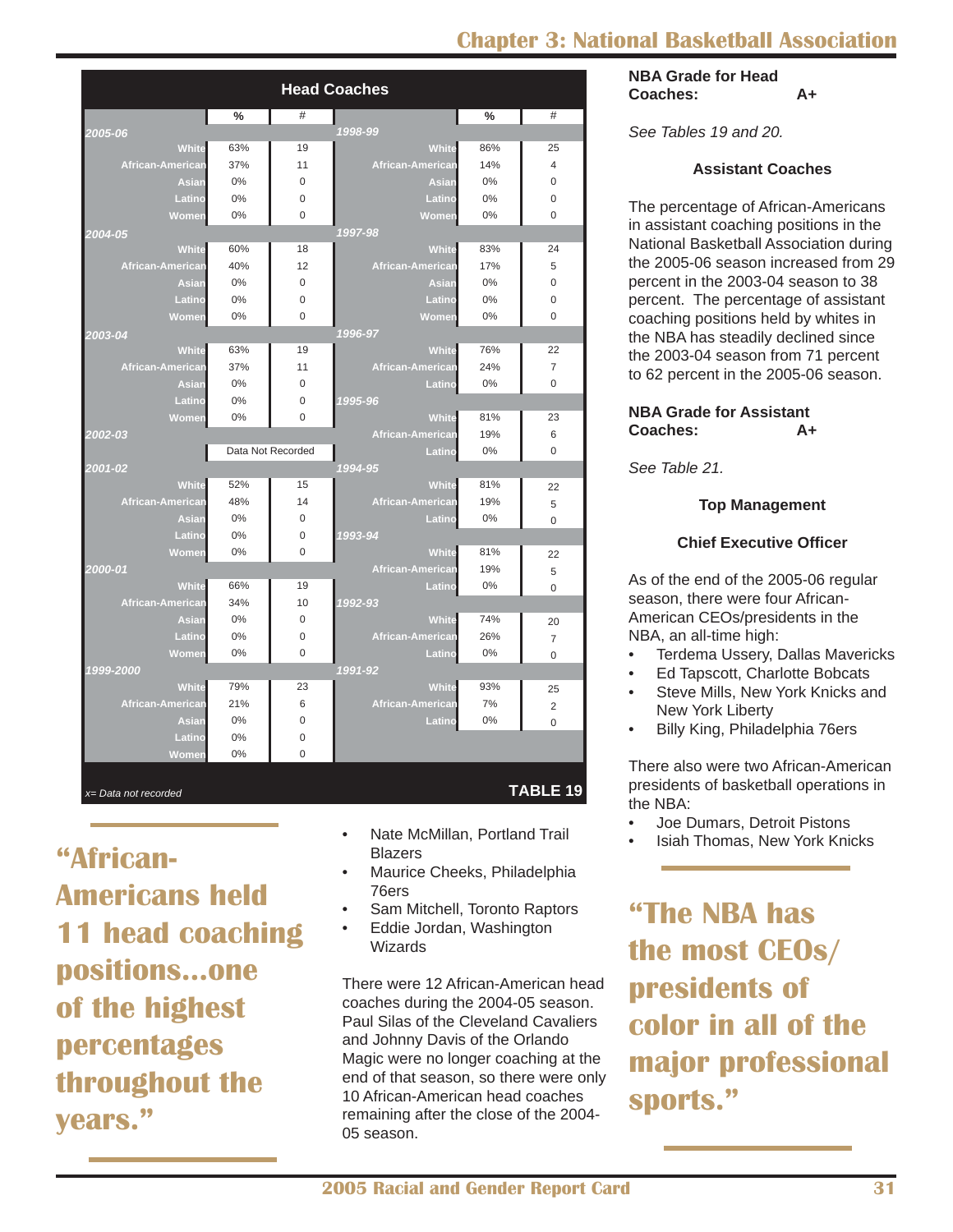| Historical Listing of African-American Professional Head Coaches in the NBA |                                              |              |           |                         |                    |              |                 |  |  |  |
|-----------------------------------------------------------------------------|----------------------------------------------|--------------|-----------|-------------------------|--------------------|--------------|-----------------|--|--|--|
|                                                                             | NBA (52 coaches as of end of 2005-06 season) |              |           |                         |                    |              |                 |  |  |  |
|                                                                             | <b>Team</b>                                  | Year(s)      | Record    |                         | Team               | Year(s)      | Record          |  |  |  |
|                                                                             |                                              |              |           |                         |                    |              |                 |  |  |  |
| <b>Bill Russell</b>                                                         | <b>Boston</b>                                | 1966-69      | 162-123   | <b>Sidney Lowe</b>      | Minnesota          | 1993-94      | 33-102          |  |  |  |
|                                                                             | Seattle                                      | 1973-77      | 162-166   |                         | Vancouver/Memphis  | 2001-03      | 46-126          |  |  |  |
|                                                                             | Sacramento                                   | 1987-88      | $17 - 41$ | <b>John Lucas</b>       | San Antonio        | 1992-94      | 94-49           |  |  |  |
| <b>Al Attles</b>                                                            | San Fran/Golden State                        | 1969-83      | 557-518   |                         | Philadelphia       | 1994-96      | 42-122          |  |  |  |
| <b>Lenny Wilkens</b>                                                        | Seattle                                      | 1969-72      | 121-125   |                         | Cleveland          | 2001-03      | 37-87           |  |  |  |
|                                                                             | Portland                                     | 1974-76      | 75-89     | <b>Quinn Buckner</b>    | Dallas             | 1993-94      | 13-69           |  |  |  |
|                                                                             | Seattle                                      | 1977-85      | 357-277   | <b>Magic Johnson</b>    | L.A. Lakers        | 1993-94      | 11-May          |  |  |  |
|                                                                             | Cleveland                                    | 1986-93      | 316-258   | <b>Butch Beard</b>      | New Jersey         | 1994-96      | 60-104          |  |  |  |
|                                                                             | Atlanta                                      | 1993-00      | 310-232   | <b>Alvin Gentry</b>     | Miami              | 1994-95      | $15 - 21$       |  |  |  |
|                                                                             | Toronto                                      | 2000-02      | 121-142   |                         | Detroit            | 1997-2000    | 73-72           |  |  |  |
|                                                                             | New York                                     | 2004-2005    | 40-45     |                         | L.A. Clippers      | 2000-03      | 89-133          |  |  |  |
| Earl Loyd                                                                   | Detroit                                      | 1971-72      | 22-53     | <b>Bob Lanier</b>       | Golden State       | 1994-95      | 25-Dec          |  |  |  |
| <b>Ray Scott</b>                                                            | Detroit                                      | 1972-76      | 147-134   | M.L. Carr               | <b>Boston</b>      | 1995-97      | 48-116          |  |  |  |
| K.C. Jones                                                                  | Capital/Washington                           | 1973-76      | 155-91    | <b>Jim Cleamons</b>     | Dallas             | 1996-98      | 28-70           |  |  |  |
|                                                                             | <b>Boston</b>                                | 1983-88      | 308-102   | <b>Johnny Davis</b>     | Philadelphia       | 1996-97      | $22 - 60$       |  |  |  |
|                                                                             | Seattle                                      | 1990-92      | 59-59     |                         | Orlando            | 2003-2005    | 51-84           |  |  |  |
| <b>Draff Young</b>                                                          | Kansas City/Omaha                            | 1973-74      | $0 - 3$   | <b>Eddie Jordan</b>     | Sacramento         | 1996-98      | 33-64           |  |  |  |
| <b>Elgin Baylor</b>                                                         | New Orleans                                  | 1974-75      | $0 - 1$   |                         | Washington         | 2003-present | 118-143         |  |  |  |
|                                                                             | New Orleans                                  | 1976-79      | 64-98     | <b>Darrell Walker</b>   | Toronto            | 1996-98      | 41-90           |  |  |  |
| <b>Bob Hopkins</b>                                                          | Seattle                                      | 1977-78      | 17-May    |                         | Washington         | 1999-00      | $15 - 23$       |  |  |  |
| <b>Willis Reed</b>                                                          | New York                                     | 1977-79      | 49-47     | <b>Butch Carter</b>     | Toronto            | 1998-00      | 68-64           |  |  |  |
|                                                                             | New Jersey                                   | 1987-89      | 33-77     | <b>Lionel Hollins</b>   | Vancouver          | 1999-00      | 18-42           |  |  |  |
| <b>Tom Sanders</b>                                                          | <b>Boston</b>                                | 1977-79      | 23-39     | <b>Doc Rivers</b>       | Orlando            | 1999-03      | 176-178         |  |  |  |
| <b>Paul Silas</b>                                                           | San Diego                                    | 1980-83      | 78-168    |                         | <b>Boston</b>      | 2004-present | 81-90           |  |  |  |
|                                                                             | <b>Charlotte/New Orleans</b>                 | 1998-2002    | 221-171   | <b>Leonard Hamilton</b> | Washington         | 2000-01      | 19-63           |  |  |  |
|                                                                             | Cleveland                                    | 2003-05      | 69-77     | <b>Nate McMillan</b>    | Seattle            | 2000-2005    | 220-191         |  |  |  |
| <b>Don Chaney</b>                                                           | L.A. Clippers                                | 1984-87      | 53-132    |                         | Portland           | 2005-present | $21 - 61$       |  |  |  |
|                                                                             | Houston                                      | 1988-92      | 164-134   | <b>Byron Scott</b>      | New Jersey         | 2000-2003    | 174-154         |  |  |  |
|                                                                             | Detroit                                      | 1993-95      | 48-116    |                         | <b>New Orleans</b> | 2004-present | 56-108          |  |  |  |
|                                                                             | New York                                     | 2001-2003    | 72-112    | <b>Isiah Thomas</b>     | Indiana            | 2000-03      | 136-125         |  |  |  |
| <b>Bernie Bickerstaff</b>                                                   | Seattle                                      | 1985-90      | 202-208   | <b>Bill Cartwright</b>  | Chicago            | 2001-04      | 51-100          |  |  |  |
|                                                                             | Denver                                       | 1994-96      | 59-68     | <b>Maurice Cheeks</b>   | Portland           | 2001-05      | 165-146         |  |  |  |
|                                                                             | Washington                                   | 1997-99      | 77-72     |                         | Philadelphia       | 2005-present | 38-44           |  |  |  |
|                                                                             | <b>Charlotte Bobcats</b>                     | 2004-present | 44-120    | <b>Mike Evans</b>       | Denver             | 2001-02      | 18-38           |  |  |  |
| <b>Gene Littles</b>                                                         | Cleveland                                    | 1985-86      | 11-Apr    | <b>Frank Johnson</b>    | Phoenix            | 2001-04      | 65-75           |  |  |  |
|                                                                             | Charlotte                                    | 1989-91      | 37-87     | <b>Keith Smart</b>      | Cleveland          | 2003         | Sep-31          |  |  |  |
|                                                                             | Denver                                       | 1994-95      | 13-Mar    | <b>Mike Woodson</b>     | Atlanta            | 2004-present | 39-125          |  |  |  |
| <b>Wes Unseld</b>                                                           | Washington                                   | 1987-94      | 202-345   | <b>Terry Porter</b>     | Milwaukee          | 2003-2005    | 72-97           |  |  |  |
| <b>Mel Daniels</b>                                                          | Indiana                                      | 1988-89      | $0 - 2$   | <b>Sam Mitchell</b>     | Toronto            | 2004-present | 60-104          |  |  |  |
| <b>Stu Jackson</b>                                                          | New York                                     | 1989-91      | 52-45     | <b>Randy Ayers</b>      | Philadelphia       | 2003-04      | $21 - 31$       |  |  |  |
|                                                                             | Vancouver                                    | 1996-97      | $Jun-33$  | <b>Herb Williams</b>    | New York           | 2005-present |                 |  |  |  |
| <b>Mack Calvin</b>                                                          | L.A. Clippers                                | 1991-92      | 1-Jan     | <b>Avery Johnson</b>    | Dallas             | 2005-present | 86-31           |  |  |  |
| <b>Fred Carter</b>                                                          | Philadelphia                                 | 1992-94      | 32-76     | <b>Mike Brown</b>       | Cleveland          | 2005-present | 53-31           |  |  |  |
| <b>Gar Heard</b>                                                            | Dallas                                       | 1992-93      | Sep-44    |                         |                    |              |                 |  |  |  |
|                                                                             | Washington                                   | 1999-00      | 14-30     |                         |                    |              |                 |  |  |  |
|                                                                             |                                              |              |           |                         |                    |              | <b>TABLE 20</b> |  |  |  |

The NBA has the most CEOs/ presidents of color in all of the major professional sports.

Susan O'Malley is the Washington Sports & Entertainment president, overseeing all business operations for the Washington Wizards and Washington Mystics.

It is important to note that Steve Mills is the president of all team operations at Madison Square Garden, making

him the CEO of three franchises: the New York Knicks, New York Rangers and New York Liberty.

*See Table 22.*

#### **General Manager**

During the 2005-06 season, there were seven African-American (23 percent) principals in charge of day-today operations/general managers in

the NBA:

- Billy Knight, general manager, Atlanta Hawks
- Bernie Bickerstaff, head coach and general manager, Charlotte Bobcats
- Elgin Baylor, vice president of Basketball Operations, Los Angeles Clippers
- Joe Dumars, president of Basketball Operations, Detroit Pistons
- Isiah Thomas, president and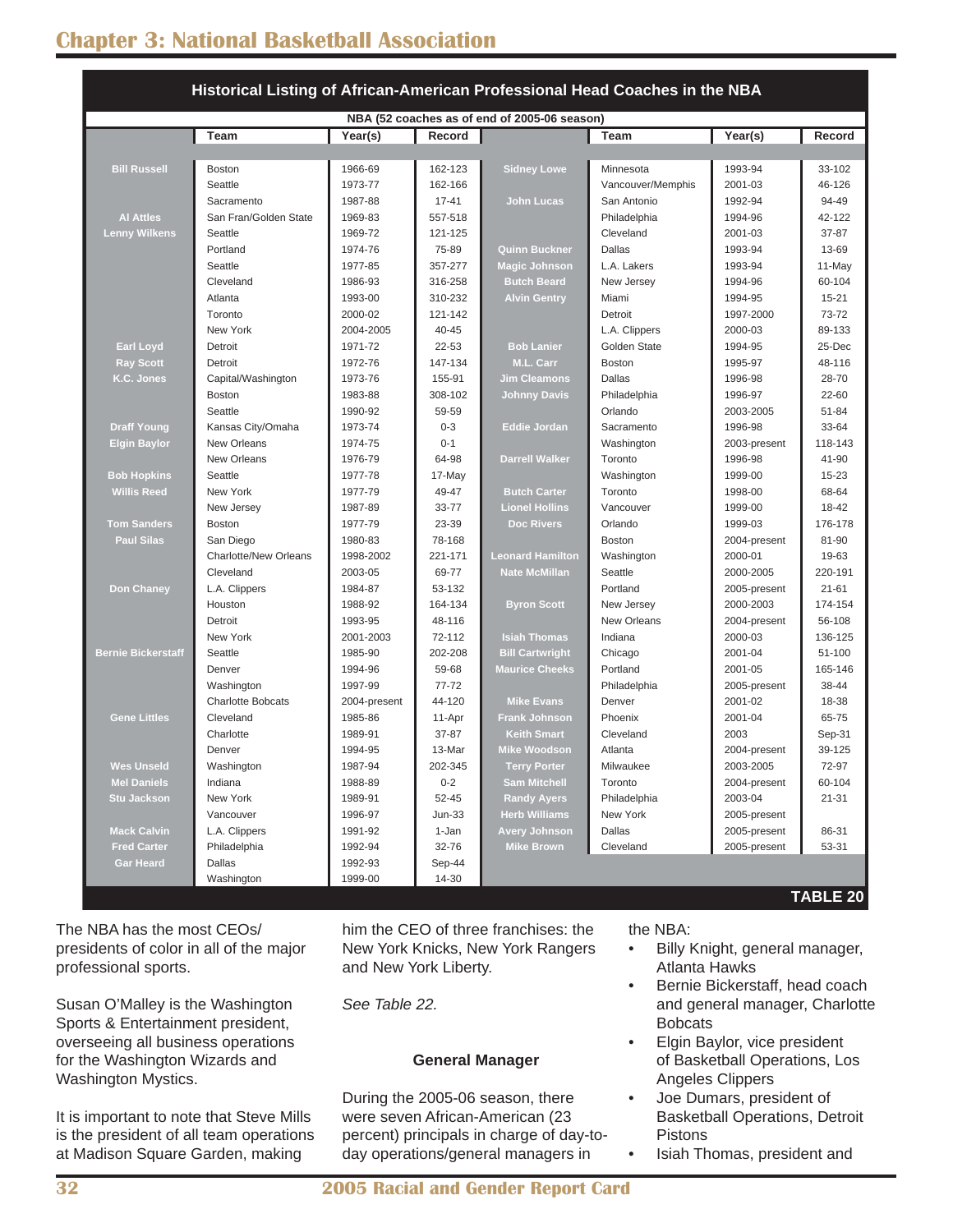| <b>Assistant Coaches</b> |               |                   |                  |       |                 |  |  |
|--------------------------|---------------|-------------------|------------------|-------|-----------------|--|--|
|                          | $\frac{0}{0}$ | #                 |                  | $\%$  | #               |  |  |
| 2005-06                  |               |                   | 1997-98          |       |                 |  |  |
| White                    | 62%           | 96                | White            | 66%   | 76              |  |  |
| African-American         | 38%           | 59                | African-American | 34%   | 39              |  |  |
| Latino                   | 1%            | 1                 | Latino           | 0%    | 0               |  |  |
| Asian                    | 0%            | 0                 | Asiar            | 0%    | 0               |  |  |
| Other                    | 0%            | 0                 | Other            | 0%    | 0               |  |  |
| <b>Women</b>             | 0%            | $\Omega$          | Women            | 0%    | $\Omega$        |  |  |
| 2004-05                  |               |                   | 1996-97          |       |                 |  |  |
| White                    | 66%           | 100               | White            | 66%   | 61              |  |  |
| African-American         | 33%           | 50                | African-American | 34%   | 32              |  |  |
| Latino                   | 0%            | 0                 | Latino           | 0%    | 0               |  |  |
| Asian                    | 1%            | 1                 | Asiar            | $0\%$ | $\mathbf 0$     |  |  |
| Other                    | 0%            | $\mathbf 0$       | Other            | 0%    | 0               |  |  |
| Women                    | 0%            | $\overline{0}$    | 1995-96          |       |                 |  |  |
| 2003-04                  |               |                   | <b>White</b>     | 59%   | 51              |  |  |
| <b>White</b>             | 71%           | 98                | African-American | 41%   | 35              |  |  |
| African-American         | 29%           | 40                | Latino           | 0%    | 0               |  |  |
| Latino                   | 0%            | 0                 | Asiar            | 0%    | 0               |  |  |
| Asian                    | 0%            | $\mathbf 0$       | Other            | 0%    | $\mathbf 0$     |  |  |
| Other                    | 0%            | $\mathbf 0$       | 1994-95          |       |                 |  |  |
|                          | 0%            | $\mathbf 0$       |                  | 60%   | 45              |  |  |
| Womer                    |               |                   | <b>White</b>     | 40%   |                 |  |  |
| 2002-03                  |               |                   | African-American |       | 30              |  |  |
|                          |               | Data Not Recorded | Latino           | 0%    | 0               |  |  |
| 2001-02                  |               |                   | Asiar            | 0%    | 0               |  |  |
| White                    | 67%           | 79                | Othe             | 0%    | $\mathbf 0$     |  |  |
| African-American         | 33%           | 39                | 1993-94          |       |                 |  |  |
| Latino                   | 0%            | 0                 | White            | 68%   | 48              |  |  |
| Asian                    | 0%            | $\mathbf 0$       | African-American | 32%   | 30              |  |  |
| Other                    | 0%            | $\mathbf 0$       | Latino           | 0%    | 0               |  |  |
| Womer                    | 0%            | $\mathbf 0$       | Other            | 0%    | 0               |  |  |
| 2000-01                  |               |                   | 1992-93          |       |                 |  |  |
|                          |               | Data Not Recorded | White            | 73%   | 49              |  |  |
| 1999-2000                |               |                   | African-American | 27%   | 18              |  |  |
| White                    | 64%           | 74                | Latino           | 0%    | 0               |  |  |
| African-American         | 36%           | 41                | Other            | 0%    | $\overline{0}$  |  |  |
| Latino                   | 0%            | 0                 | 1991-92          |       |                 |  |  |
| Asiar                    | 0%            | 0                 | White            | 67%   | 51              |  |  |
| Othe                     | 0%            | 0                 | African-American | 33%   | 25              |  |  |
| Womer                    | 0%            | 0                 |                  |       |                 |  |  |
| 1998-99                  |               |                   |                  |       |                 |  |  |
| White                    | 67%           | 77                |                  |       |                 |  |  |
| African-American         | 33%           | 38                |                  |       |                 |  |  |
| Latino                   | 0%            | 0                 |                  |       |                 |  |  |
| Asian                    | 0%            | $\mathbf 0$       |                  |       |                 |  |  |
| Other                    | 0%            | 0                 |                  |       |                 |  |  |
| Nomer                    | 0%            | $\mathbf 0$       |                  |       |                 |  |  |
| x= Data not recorded     |               |                   |                  |       |                 |  |  |
|                          |               |                   |                  |       | <b>TABLE 21</b> |  |  |

general manager, New York Knicks

- Otis Smith, co-general manager, Orlando Magic
- Rod Higgins, general manager, Golden State Warriors

The percentage of African-Americans has increased over the last two seasons to the highest percentage since the 1997-98 season. In the 2004 Report Card, reflecting the 2003-04 season, 17 percent of the GM positions were held by AfricanAmericans. There were no Latinos as general managers. Following the 2005-06 season on May 3, 2006, Otis Smith of the Orlando Magic was named general manager. He formerly shared the position with Dave Twardzik, who remains the assistant general manager.

#### **NBA Grade for General Manager: A-**

*See Table 23.*

**"...the NBA had seven African-American general managers...higher than any other men's professional league..."**

## **Team Vice Presidents**

In the NBA, eight percent of the team vice president positions were held by African-Americans (down one percentage point since the last report card) while Latinos held three percent, up one percent. Whites held 87 percent of the vice president positions, up one percent from the 2004 Report Card. The percentage of Asian vice presidents increased to one percent after there were none previously. With 12 percent of its team vice president positions occupied by people of color, the NBA equaled its previous highs in 1997-98, 1994-95 and 1993-94.

**"With 12 percent of its team vice president positions occupied by people of color, the NBA equaled its previous highs in 1997-98, 1994-95 and 1993-94."**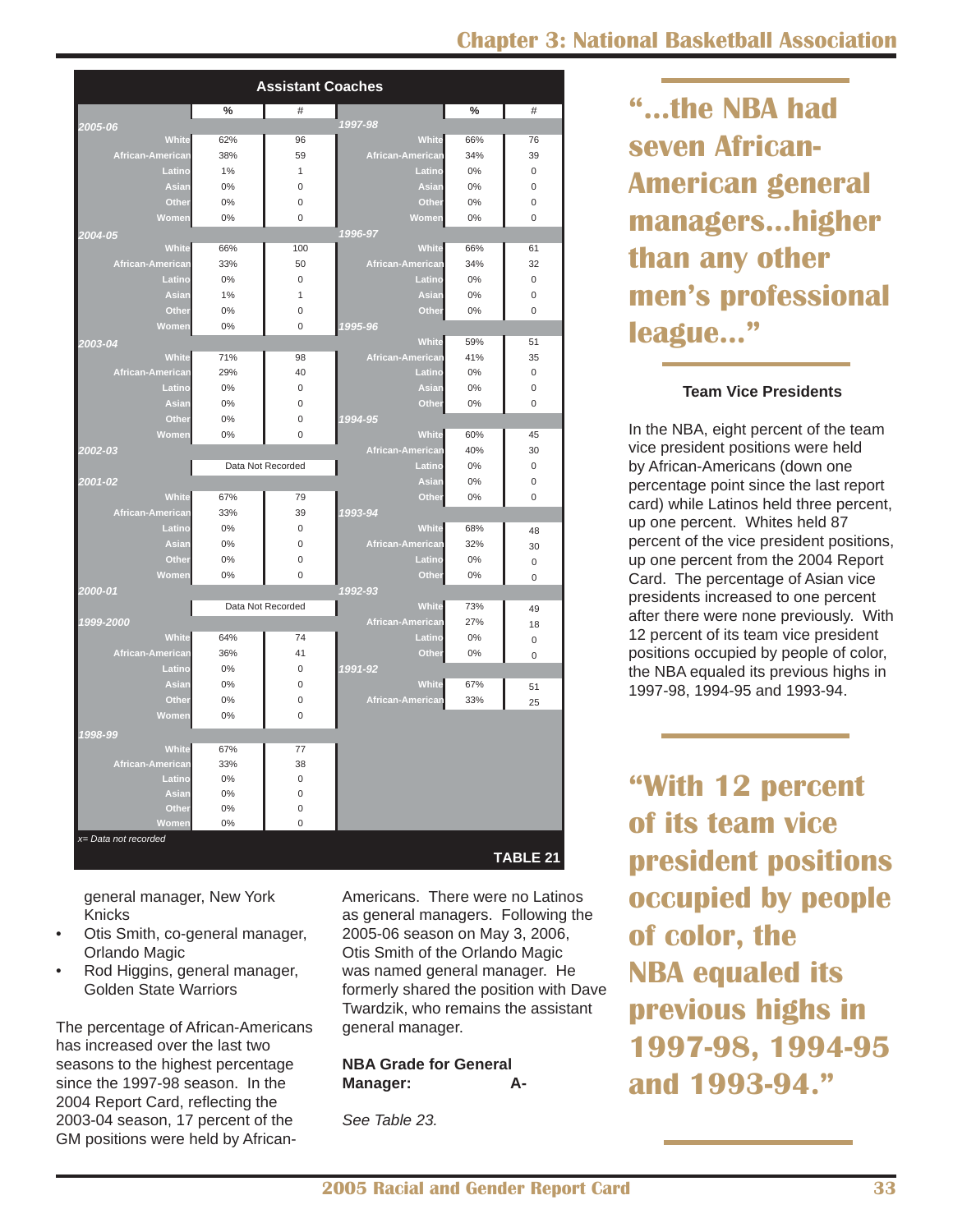| <b>CEO/President</b>   |               |                   |                  |               |                 |  |
|------------------------|---------------|-------------------|------------------|---------------|-----------------|--|
|                        | $\frac{9}{6}$ | #                 |                  | $\frac{0}{0}$ | #               |  |
| 2005-06                |               |                   | 2000-01          |               |                 |  |
| White                  | 88%           | 35                | White            | 90%           | X               |  |
| African-American       | 13%           | 4                 | African-American | 10%           | X               |  |
| Latino                 | 0%            | $\mathbf 0$       | Latino           | 0%            | X               |  |
| Asian                  | 0%            | $\mathbf 0$       | <b>Asian</b>     | $0\%$         | X               |  |
| Women                  | 3%            | 1                 | Women            | 3%            | X               |  |
| 2004-05                |               |                   | 1999-2000        |               |                 |  |
| White                  | 92%           | 33                | White            | 90%           | X               |  |
| African-American       | 8%            | 3                 | African-American | 10%           | X               |  |
| Latino                 | 0%            | $\mathbf 0$       | Latino           | 0%            | X               |  |
| Asian                  | 0%            | $\mathbf 0$       | Asian            | 0%            | X               |  |
| Women                  | 3%            | 1                 | Women            | 3%            | X               |  |
| 2003-04                |               |                   | 1998-99          |               |                 |  |
| White                  | 90%           | 27                | White            | 90%           | X               |  |
| African-American       | 10%           | 3                 | African-American | 10%           | X               |  |
| Latino                 | 0%            | $\mathbf 0$       | Latino           | 0%            | X               |  |
| Asian                  | 0%            | 0                 | Asian            | 0%            | X               |  |
| Women                  | 3%            | 1                 | Women            | 3%            | X               |  |
| 2002-03                |               |                   | 1997-98          |               |                 |  |
|                        |               | Data Not Recorded | White            | 90%           | X               |  |
| 2001-02                |               |                   | African-American | 10%           | X               |  |
| White                  | 96%           | X                 | Latino           | 0%            | X               |  |
| African-American       | 4%            | X                 | Other            | 0%            | X               |  |
| Latino                 | 0%            | X                 | Women            | 7%            | X               |  |
| Asian                  | 0%            | х                 |                  |               |                 |  |
| Women                  | 4%            | X                 |                  |               |                 |  |
| $x=$ Data not recorded |               |                   |                  |               | <b>TABLE 22</b> |  |

**"Women occupied 18 percent of [vice president] posts in each of the last two seasons reported."**

Women occupied 18 percent of these posts in each of the last two seasons reported. Prior to the most recent years, women had made steady increases as team vice-presidents since the Racial and Gender Report Card first kept this data in the 1993-94 season when they held only three percent of these positions.

There were 24 African-American NBA team vice presidents, nine of whom were female.

Male African-American vice presidents on NBA teams included:

- Quinn Buckner, vice president, Communications, Indiana Pacers
- Arthur Triche, vice president, Communications, Atlanta Hawks
- Dominique Wilkens, vice president, Basketball Operations, Atlanta Hawks
- David Lee, vice president, Business Development, Atlanta **Hawks**
- Ed Lewis, vice president, Government Relations, Charlotte **Bobcats**
- Steve Martin, senior vice president, Community and Public

| ГΑ | RШ |  |  |
|----|----|--|--|
|    |    |  |  |

| <b>General Manager/</b><br><b>Director of Player Personnel</b> |                   |                |                  |               |                 |
|----------------------------------------------------------------|-------------------|----------------|------------------|---------------|-----------------|
|                                                                | $\frac{0}{0}$     | #              |                  | $\frac{0}{0}$ | #               |
| 2005-06                                                        |                   |                | 1999-2000        |               |                 |
| White                                                          | 77%               | 24             | White            | 84%           | 25              |
| African-American                                               | 23%               | $\overline{7}$ | African-American | 16%           | $\overline{4}$  |
| Latino                                                         | 0%                | 0              | Latino           | 0%            | $\mathbf 0$     |
| Asian                                                          | 0%                | $\mathbf 0$    | Asian            | 0%            | 0               |
| Women                                                          | 0%                | $\mathbf 0$    | Women            | 0%            | $\mathbf 0$     |
| 2004-05<br>1998-99                                             |                   |                |                  |               |                 |
| White                                                          | 77%               | 24             | White            | 79%           | 23              |
| African-American                                               | 23%               | $\overline{7}$ | African-American | 21%           | 6               |
| Latino                                                         | 0%                | $\mathbf 0$    | Latino           | 0%            | $\mathbf 0$     |
| Asian                                                          | 0%                | 0              | Asian            | 0%            | 0               |
| Women                                                          | 0%                | $\mathbf 0$    | Women            | 0%            | $\mathbf 0$     |
| 2003-04<br>1997-98                                             |                   |                |                  |               |                 |
| <b>White</b>                                                   | 83%               | 25             | <b>White</b>     | 72%           | 21              |
| African-American                                               | 17%               | 5              | African-American | 28%           | 8               |
| Latino                                                         | 0%                | 0              | Latino           | 0%            | 0               |
| Asian                                                          | 0%                | $\mathbf 0$    | Asian            | 0%            | 0               |
| Women                                                          | 0%                | 0              | Women            | 0%            | $\mathbf 0$     |
| 2002-03<br>1996-97                                             |                   |                |                  |               |                 |
|                                                                | Data Not Recorded |                | White            | 72%           | 21              |
| 2001-02                                                        |                   |                | African-American | 28%           | 8               |
| White                                                          | 83%               | 25             | Latino           | 0%            | $\Omega$        |
| African-American                                               | 17%               | 5              | 1995-96          |               |                 |
| Latino                                                         | 0%                | 0              | <b>White</b>     | 72%           | 20              |
| Asian                                                          | 0%                | 0              | African-American | 28%           | 9               |
| Women                                                          | 0%                | 0              | Latino           | 0%            | $\Omega$        |
| 2000-01                                                        |                   |                | 1994-95          |               |                 |
| <b>White</b>                                                   | 79%               | 23             | White            | 69%           | 20              |
| African-American                                               | 21%               | 6              | African-American | 31%           | 9               |
| Latino                                                         | 0%                | 0              | <b>Latino</b>    | 0%            | $\mathbf 0$     |
| Asian                                                          | 0%                | 0              |                  |               |                 |
| Women                                                          | 0%                | $\Omega$       |                  |               |                 |
| $x=$ Data not recorded                                         |                   |                |                  |               |                 |
|                                                                |                   |                |                  |               | <b>TABLE 23</b> |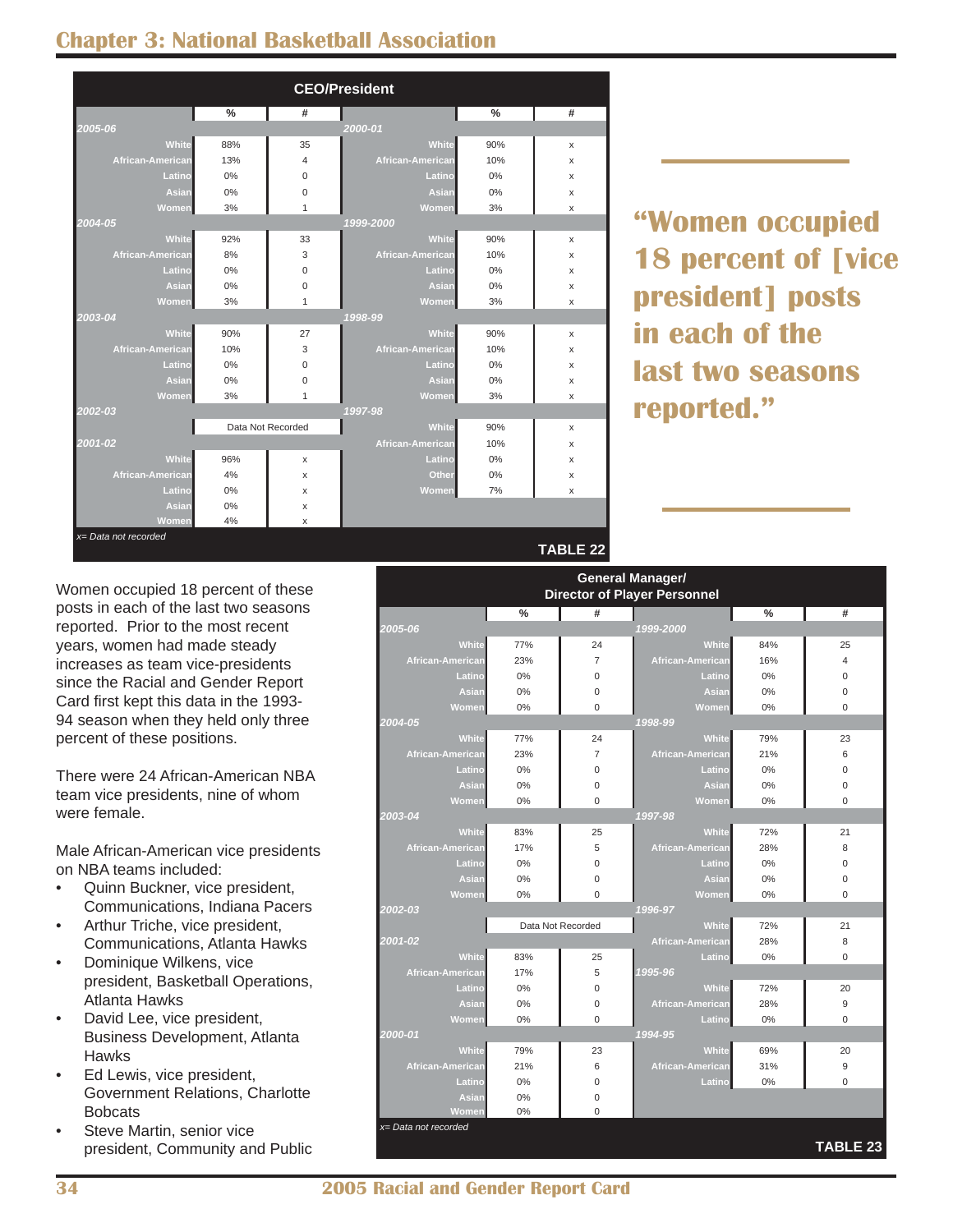# **Chapter 3: National Basketball Association**

Affairs, New Orleans Hornets

- Dwayne Redmon, vice president, Finance, Golden State Warriors
- Travis Stanley, executive vice president, Team Marketing, Golden State Warriors
- Keith Jones, vice president, Basketball Operations, Houston Rockets
- Elgin Baylor, vice president, Basketball Operations, Los Angeles Clippers
- Earvin "Magic" Johnson, vice president, Los Angeles Lakers
- Michael McCullough, executive vice president/chief marketing officer, Miami Heat
- Willis Reed, vice president, Basketball Operations, New Orleans Hornets
- Wayne Cooper, vice president, Basketball Operations, Sacramento Kings
- lan Clarke, senior vice president/ chief financial officer, Toronto **Raptors**

Female African-American vice presidents on NBA teams included:

- LaVerne Henderson, vice president, Community Development, Atlanta Hawks
- Sheryl Allen, vice president, Finance/Controller, Charlotte Bobcats
- LaRita Barber, vice president, Community Relations and Players Programs, Charlotte Bobcats
- Kathryn Jordan, vice president, Communications, Indiana Pacers
- Vivian L. Mora, vice president, Human Resources, Houston Rockets
- Anucha Browne-Sanders, senior vice president, Marketing and Business Operations, New York Knicks
- Sarah Mensah, vice president, Sponsor Sales & Services, Portland Trail Blazers
- Judy Holland-Burton, vice president, Community Relations, Washington Wizards
- Karin Buchholz, vice president, Community Relations and Fan Development, New York Knicks

There were six Latino vice-presidents

on NBA teams, including:

- Mario Etemad, senior vice president, Detroit Pistons
- Tony Coba, vice president and chief information officer, Miami **Heat**
- Alex Diaz, vice president, Facilities and general manager of American Airlines Arena, Miami Heat
- Leo Gomez, vice president, External Affairs, San Antonio Spurs
- Joe Favorito, vice president, Public Relations, New York Knicks
- Diego Rocca Salva, vice president, Operations, Toronto Raptors

**"The Philadelphia 76ers, Charlotte Bobcats, and Indiana Pacers led the league in total number of female vice presidents with eight, six, and four, respectively."**

The two Latina vice presidents were:

- Sandy Tacas, vice president, Business Systems and Technology, Golden State Warriors
- Lorisse Garcia, vice president, Human Resources, Orlando Magic

There were three Asian men serving as vice-presidents on NBA teams, including:

- Peter Wong, vice president, Human Resources, Phoenix Suns
- Rich Cho, vice president, Legal

and Assistant General Manager, Seattle Supersonics

• Kevin Nonomura, vice president, Finance, Toronto Raptors

There was one Asian female vice president:

• Naomi Travers, vice president, Media Rights and Entertainment, Charlotte Bobcats

There were five teams with more than one African-American vice president: the Atlanta Hawks, Golden State Warriors, Indiana Pacers, Charlotte Bobcats and New York Knicks. The Golden State Warriors and Miami Heat both had Latino and African-American vice presidents.

Including Henderson, Allen, Jordan, Barber, Mora, Browne-Sanders, Buchholz, Holland-Burton, Mensah, Garcia, Tacas, and Travers there were 52 (18 percent) women vice presidents during the 2005-06 NBA season:

- Rena Dershowitz, vice president, Legal and Business Affairs, New York Knicks
- Polly Pearce, vice president, Special Events, Charlotte Bobcats
- Kay Lowery, vice president, Human Resources, Charlotte **Bobcats**
- Colleen Millsap, executive vice president, Administration, Charlotte Bobcats
- Ailey Penningroth, vice president, Strategic Planning, Atlanta Hawks
- Ellen Gahagan, vice president, OG Marketing, Detroit Pistons
- Susan Greenfield, vice president, Legal, Detroit Pistons
- Marilyn Hauser, senior vice president, Bookings/Marketing, Detroit Pistons
- Deb Dowling-Canino, vice president, Community Relations, Denver Nuggets
- Kellie Krauskopf, senior vice president, Fever Basketball, Indiana Pacers
- Jane Wardle, vice president, Budgeting, Indiana Pacers
- Donna Wilkinson, vice president, Human Resources, Indiana Pacers
- Donna Johnson, vice president,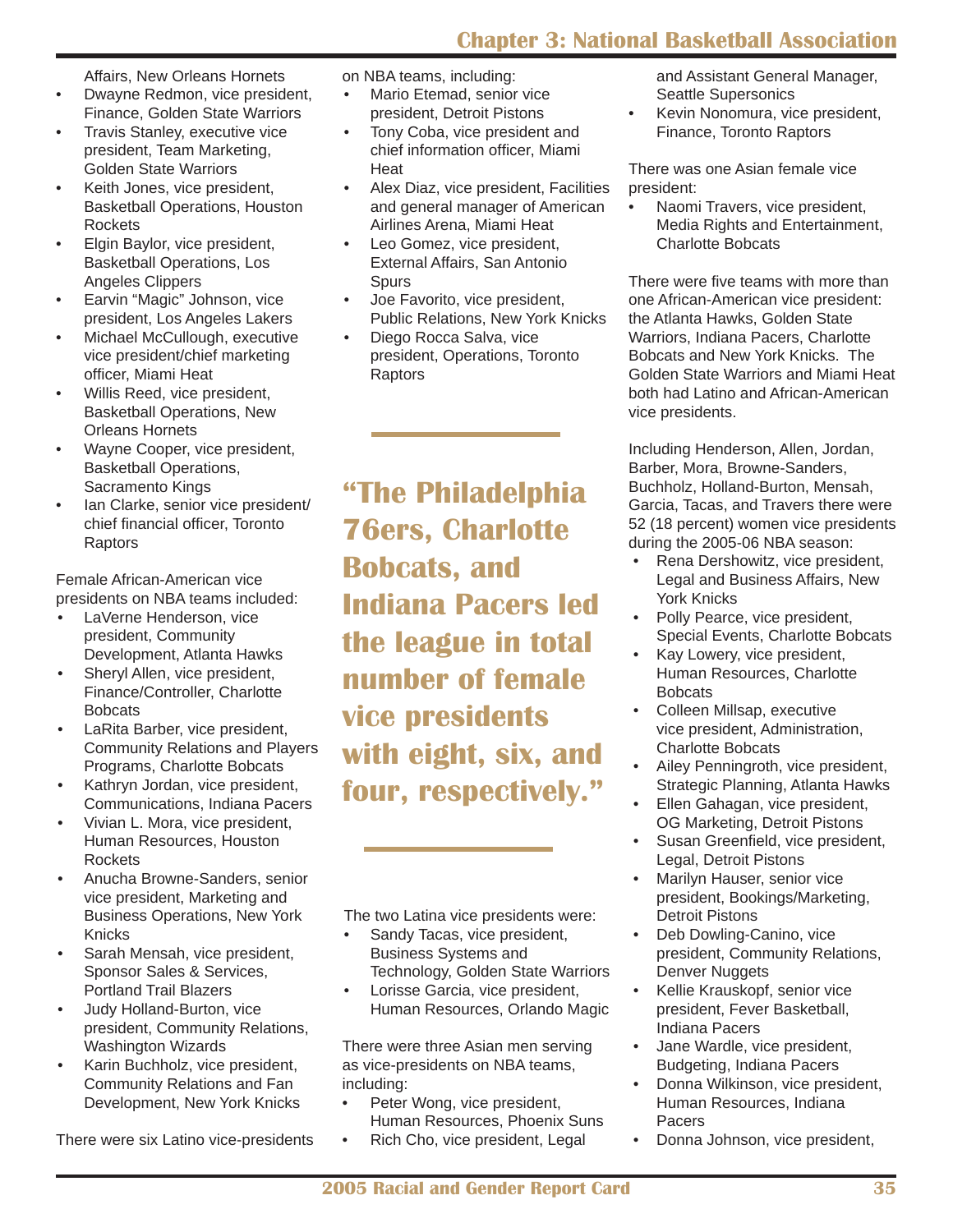# **Chapter 3: National Basketball Association**

Finance, Los Angeles Clippers

- Jeanie Buss, executive vice president, Business Operations, Los Angeles Lakers
- Kim Stone, chief of staff and vice president, Business Development, Miami Heat
- Lorraine Mondich, vice president, Fan Experience, Miami Heat
- Mary Ann Saleski, senior vice president, Comcast Spectator Foundation, Philadelphia 76ers
- Amy Cohen, vice president, Associate General Counsel, Philadelphia 76ers
- Alice Marini, vice president, Human Resources, Philadelphia 76ers
- Peggy Moroz, vice president, 3601 Creative Group, Philadelphia 76ers
- Stephanie Smith, vice president, Comcast Sportsnet, Philadelphia 76ers
- Cynthia Weiss, vice president, Comcast Sportsnet Marketing, Philadelphia 76ers
- Karen Frascona, vice president, Communications, Philadelphia 76ers
- Lara Price, senior vice president, Business Operations, Philadelphia 76ers
- Suzanne Werdann, vice president of Community Relations, New Orleans Hornets
- Lynn Agnello, vice president, Corporate Sales, Phoenix Suns
- Julie Fie, vice president, Basketball Communications, Phoenix Suns
- Cathey Moses, vice president, Marketing, Phoenix Suns
- Danette Leighton, vice president, Marketing, Brand Development, and Monarchs Business Operations, Sacramento Kings
- Donna Ruiz, vice president, Human Resources, Sacramento Kings
- Marta Monetti, vice president, Marketing & Communications, Portland Trail Blazers
- Alison Fox, executive vice president, Community Relations, Spurs Sports and Entertainment, San Antonio Spurs
- Lori Warren, vice president,

Finance, San Antonio Spurs

- Paula Winslow, vice president, Human Resources, San Antonio Spurs
- Beth Robertson, vice president, Marketing, Toronto Raptors
- Robin Brudner, vice president and general counsel, Toronto Raptors
- Mardi Walker, vice president, People, Toronto Raptors
- Rhonda Ballute, vice president, Customer Service and Ticket Operations, Washington Wizards
- Ann Nicholaides, vice president, Marketing, Washington Wizards
- Neda Kia (Barrie), executive vice president, Business Development, Golden State Warriors

The Philadelphia 76ers, Charlotte Bobcats and Indiana Pacers led the league in total number of female vice presidents with eight, six and four respectively. The Detroit Pistons, Washington Wizards, San Antonio Spurs, Toronto Raptors, Phoenix Suns, and New York Knicks were close behind with three each.

# **NBA Grade for Team Vice Presidents:**

| Race:   | в |
|---------|---|
| Gender: | F |

*See Table 24.* 

|                      |                   | <b>Vice Presidents</b> |                  |         |                 |
|----------------------|-------------------|------------------------|------------------|---------|-----------------|
|                      | $\frac{0}{0}$     | #                      |                  | %       | #               |
| 2005-06              |                   |                        | 1998-99          |         |                 |
| <b>White</b>         | 87%               | 252                    | <b>White</b>     | 90%     | 170             |
| African-American     | 8%                | 24                     | African-American | 9%      | 17              |
| Latino               | 3%                | 8                      | Latino           | 1%      | $\overline{2}$  |
| Asian                | 1%                | $\overline{4}$         | Asian            | 0%      | 0               |
| Women                | 18%               | 52                     | Women            | 12%     | 22              |
| 2004-05              |                   |                        | 1997-98          |         |                 |
| <b>White</b>         | 86%               | 232                    | <b>White</b>     | 87%     | 138             |
| African-American     | 10%               | 28                     | African-American | 12%     | 19              |
| Latino               | 2%                | 6                      | Latino           | 1%      | 2               |
| <b>Asian</b>         | 1%                | 3                      | Asian            | 0%      | 0               |
| Women                | 18%               | 48                     | Women            | 12%     | 16              |
| 2003-04              |                   |                        | 1996-97          |         |                 |
| <b>White</b>         | 88%               | 192                    | <b>White</b>     | 90%     | 140             |
| African-American     | 9%                | 19                     | African-American | 10%     | 15              |
| Latino               | 3%                | $\overline{7}$         | Latino           | $< 1\%$ | 1               |
| Asian                | 0%                | 0                      | Other            | 0%      | 0               |
| Women                | 17%               | 39                     | Women            | 8%      | 13              |
| 2002-03              |                   |                        | 1995-96          |         |                 |
|                      | Data Not Recorded |                        | White            | 92%     | 132             |
| $2001 - 02$          |                   |                        | African-American | 8%      | 12              |
| <b>White</b>         | 90%               | 175                    | Latino           | 0%      | $\Omega$        |
| African-American     | 7%                | 13                     | Other            | 0%      | 0               |
| Latino               | 3%                | 5                      | Women            | 7%      | 10              |
| <b>Asian</b>         | 0%                | 0                      | 1994-95          |         |                 |
| Women                | 15%               | 29                     | <b>White</b>     | 87%     | 109             |
| 2000-01              |                   |                        | African-American | 12%     | 15              |
|                      | Data Not Recorded |                        | Latino           | 0%      | 0               |
| 1999-2000            |                   |                        | Asian            | $< 1\%$ | 1               |
| <b>White</b>         | 89%               | 164                    | Women            | 6%      | 8               |
| African-American     | 10%               | 18                     | 1993-94          |         |                 |
| Latino               | 1%                | 1                      | <b>White</b>     | 87%     | 97              |
| Asian                | 0%                | 0                      | African-American | 12%     | 14              |
| <b>Women</b>         | 13%               | 24                     | Latino           | 0%      | 0               |
|                      |                   |                        | <b>Asian</b>     | $< 1\%$ | 1               |
|                      |                   |                        | Women            | 3%      | 4               |
| x= Data not recorded |                   |                        |                  |         | <b>TABLE 24</b> |
|                      |                   |                        |                  |         |                 |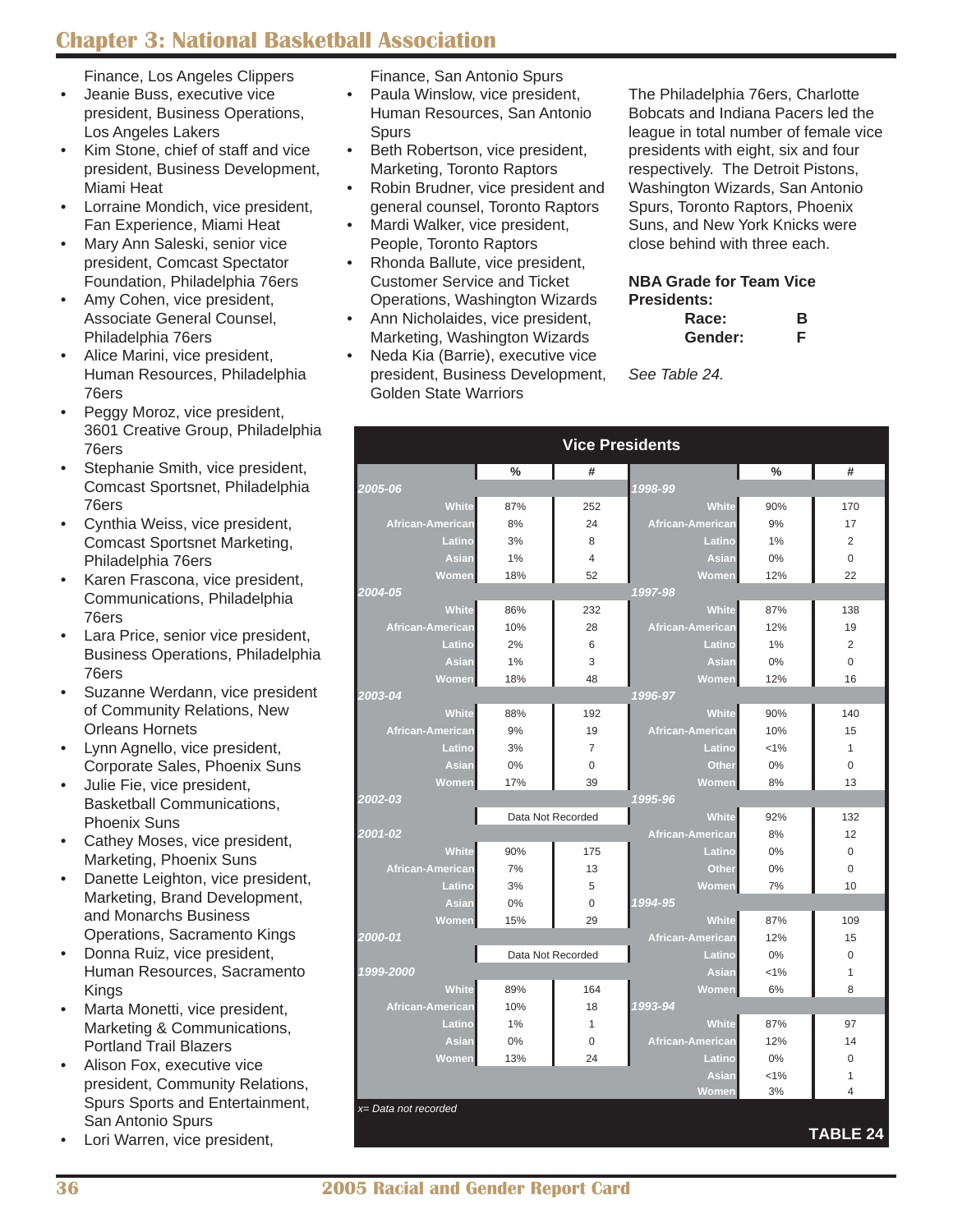### **Senior Administrators**

This category includes the following titles but is not restricted to: directors, assistant general managers, chief legal counsel, chief operating officer, chief financial officer, public relations director and director of community relations.

**" The percentage of people of color holding senior administrative positions...was an all-time record for the NBA."**

The percentage of people of color holding senior administrative positions on NBA teams increased from 15 to 20 percent since the 2004 Racial and Gender Report Card. This was an all-time record for the NBA. In 2005- 06, 80 percent of senior administrators were white, 13 percent were African-American, five percent were Latino and two percent were Asian.

The percentages of African-Americans, Asians and Latinos have all increased since the last Report Card was published by one, two and three percent respectively. The percentage of women in senior administrative positions however, decreased from 26 percent in the last Report Card to 23 percent.

#### **NBA Grade for Senior Administration: Race: A- Gender: F**

*See Table 25.* **Senior Administrators % # %#** *2005-06 2000-01* **White** 80% 367 **White** 83% x **African-American** 13% 58 **African-American** 12% x **Latino** 5% 25 **Latino** 3% x **Asian** 2% 7 **Asian** 2% x **Other** 0% 0 **Women** 36% x **Women** 23% 107 *1999-2000 2004-05* **White** 85% x **White** 84% 370 **African-American** 10% x **African-American** 12% 52 **Latino** 3% x **Latino** 3% 15 **Asian** 2% x **Asian** 1% 6 **Women** 40% x **Other** 0% 0 *1998-99* **Women** 24% 108 **White** 86% x *2003-04* **African-American** 11% x **White** 84% 283 **Latino** <2% x **African-American** 12% 42 **Asian** <2% x **Latino** 2% 4 **Women** 41% x **Asian** <1% 4 *1997-98* **Other** 0% 0 **White** 87% x **Women** 26% 84 **African-American** 11% x *2002-03* **Other** 2% x Data Not Recorded **Not All Accorded Women** 31% x *2001-02 1996-97* **White** 83% x **White** 88% x **African-American** 14% x **African-American** 11% x **Latino** 3% x **Other** 1% x **Asian** 2% x **Women** 23% x **Women** 29% x *x= Data not recorded* **TABLE 25**

### **Professional Administration**

Positions categorized as professional administration include, but are not restricted to, professionals who hold titles similar to manager, coordinator, supervisor, or administrator in business operations, marketing, promotions, publications and various other departments. The category excludes the traditional support staff positions such as secretaries, administrative assistants, staff assistants and receptionists.

The percentage of people of color holding professional positions on NBA teams also increased from 24 to 26 percent since the 2004 Racial and Gender Report Card. This was an all-time record for the NBA for race. During the 2005-06 NBA season whites holding professional administration positions decreased two percentage points from 76 percent in the 2004 Report to 74 percent. African-Americans holding professional administrative positions remained at 14 percent in the 2005- 06 season. Latinos and Asians both increased one percentage point to eight percent and three percent, respectively. The percentage of

**"Women occupied 42 percent of [professional administration] positions in the 2005-06 season, a three percent increase."**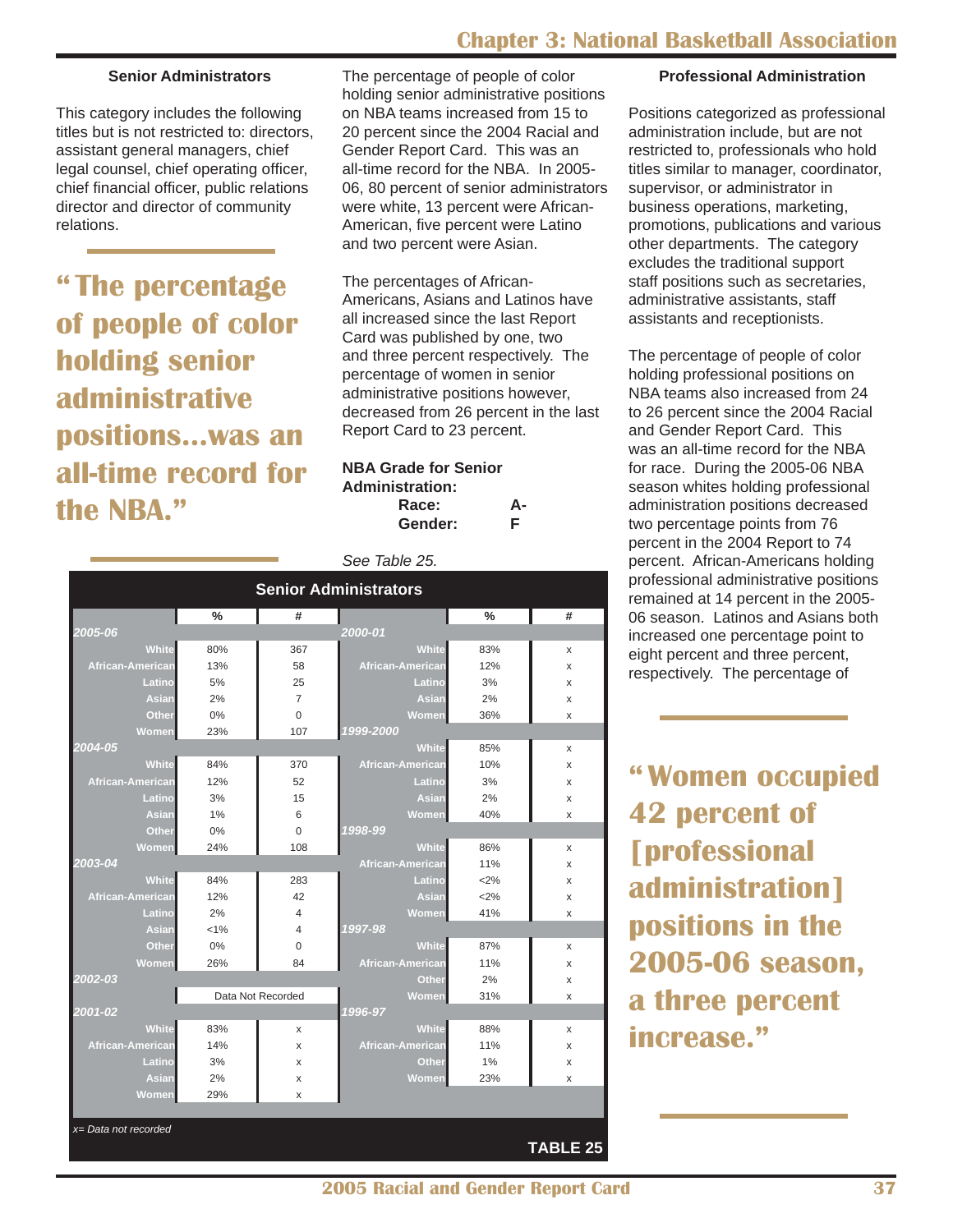# **Chapter 3: National Basketball Association**

| <b>Professional Administration</b> |               |                   |                  |         |                 |  |  |
|------------------------------------|---------------|-------------------|------------------|---------|-----------------|--|--|
|                                    | $\frac{0}{0}$ | #                 |                  | %       | #               |  |  |
| 2005-06                            | 1998-99       |                   |                  |         |                 |  |  |
| <b>White</b>                       | 74%           | 672               | White            | 83%     | X               |  |  |
| African-American                   | 14%           | 130               | African-American | 12%     | X               |  |  |
| Latino                             | 8%            | 76                | Latino           | 4%      | X               |  |  |
| Asian                              | 3%            | 28                | <b>Asian</b>     | 1%      | X               |  |  |
| Other                              | 1%            | 5                 | Women            | 39%     | X               |  |  |
| Women                              | 42%           | 380               | 1997-98          |         |                 |  |  |
| 2004-05                            |               |                   | <b>White</b>     | 83%     | x               |  |  |
| <b>White</b>                       | 77%           | 684               | African-American | 13%     | X               |  |  |
| African-American                   | 13%           | 112               | Latino           | 3%      | X               |  |  |
| Latino                             | 7%            | 60                | Asian            | 1%      | X               |  |  |
| Asian                              | 3%            | 25                | Women            | 39%     | X               |  |  |
| Other                              | 0%            | 3                 | 1996-97          |         |                 |  |  |
| Women                              | 43%           | 381               | <b>White</b>     | 83%     | х               |  |  |
| 2003-04                            |               |                   | African-American | 14%     | X               |  |  |
| <b>White</b>                       | 76%           | 1192              | Other            | 3%      | X               |  |  |
| African-American                   | 14%           | 222               | Women            | 38%     | X               |  |  |
| Latino                             | 7%            | 108               | 1995-96          |         |                 |  |  |
| Asian                              | 2%            | 30                | <b>White</b>     | 84%     | X               |  |  |
| Other                              | 1%            | 9                 | African-American | 13%     | X               |  |  |
| Women                              | 39%           | 602               | Other            | $<$ 3%  | X               |  |  |
| 2002-03                            |               |                   | Women            | 45%     | X               |  |  |
|                                    |               | Data Not Recorded | 1994-95          |         |                 |  |  |
| 2001-02                            |               |                   | <b>White</b>     | 87%     | X               |  |  |
| White                              | 79%           | x                 | African-American | 10%     | X               |  |  |
| African-American                   | 13%           | X                 | Latino           | $< 1\%$ | X               |  |  |
| Latino                             | 6%            | X                 | Asian            | $< 1\%$ | X               |  |  |
| Asian                              | 2%            | X                 | Other            | 1%      | X               |  |  |
| Other                              | $< 1\%$       | X                 | Women            | 32%     | X               |  |  |
| Women                              | 48%           | $\mathbf{x}$      | 1993-94          |         |                 |  |  |
| 2000-01                            |               |                   | <b>White</b>     | 84%     | X               |  |  |
|                                    |               | Data Not Recorded | African-American | 13%     | X               |  |  |
| 1999-2000                          |               |                   | Latino           | 2%      | X               |  |  |
| <b>White</b>                       | 77%           | x                 | Asian            | $< 1\%$ | X               |  |  |
| African-American                   | 15%           | X                 | Other            | $< 1\%$ | X               |  |  |
| Latino                             | 6%            | х                 | 1992-93          |         |                 |  |  |
| Asian                              | 2%            | X                 | White            | 86%     | X               |  |  |
| Women                              | 52%           | X                 | African-American | 11%     | X               |  |  |
|                                    |               |                   | Latino           | 2%      | X               |  |  |
|                                    |               |                   | Asian            | 1%      | X               |  |  |
|                                    |               |                   | Other            | $< 1\%$ | X               |  |  |
| x= Data not recorded               |               |                   |                  |         | <b>TABLE 26</b> |  |  |

"other" people of color remained the same at one percent.

The percentage of women in these professional positions climbed since the 2004 Report Card when we noted a major decline to 39 percent from 48 percent in the 2003 Racial and Gender Report Card. Women occupied 42 percent of these positions in the 2005- 06 season, a three percent increase.

# **NBA Grade for Professional Administration:**

| Race:   | A |
|---------|---|
| Gender: | А |

*See Table 26.*

# **Physicians and Head Trainers**

In the NBA, people of color held 12 percent of the team physician positions, up from approximately three percent in the 2004 Report Card. White team physicians decreased

from 97 percent to 89 percent in the last two seasons while the percentage of physicians who were people of color rose from less than four percent in the last report card to 12 percent. This was an all-time record for the NBA for race. There was one woman serving in this position in the 2005-06 season, while there had been none in the last Report Card.

# *See Table 27.*

In the 2005-06 season, whites held 76 percent of the head trainers positions and African-Americans held 20 percent of these positions which represented a three percent increase since the 2004 Report Card. Among the trainers in 2005-06, there was one Latino, one Asian and one woman. This was an all-time record for the NBA for race.

*See Table 28.*

# **Radio/TV Broadcasters**

In the 2005-06 NBA season, whites filled 74 percent of the radio/TV broadcast posts (down one percent), African-Americans held 18 percent (up one percent), Latinos continued to hold eight percent, and women held six percent. There were no Asian broadcasters. This was another alltime record for the NBA for race. The percentage of women increased by three percent.

*See Table 29.*

## **Referees**

As of the end of the 2005-06 season, 62 percent of the NBA's referees were white, 34 percent were African-American, and three percent were Latino. One of the 61 referees was a woman.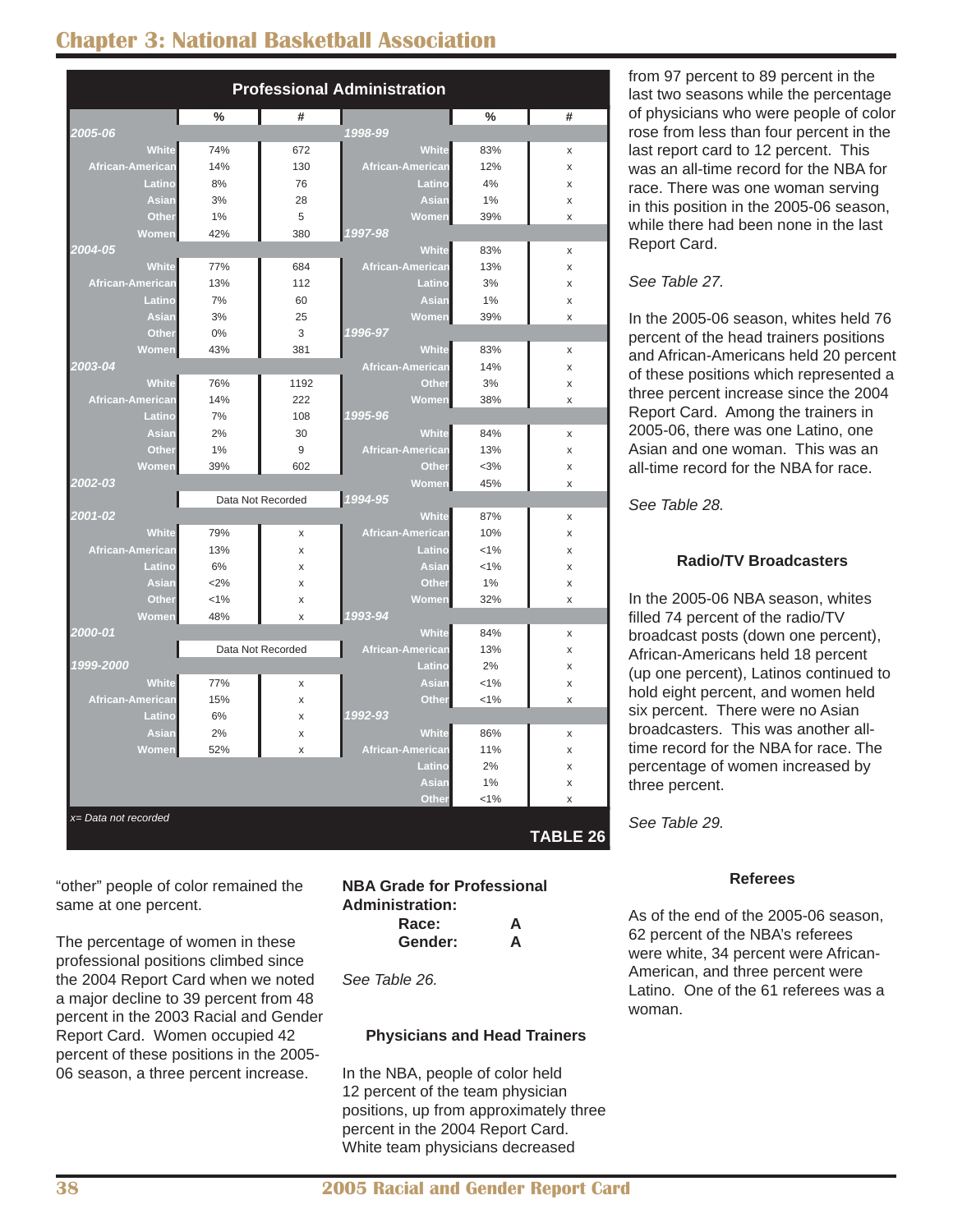| <b>Physicians</b>    |                            |                   |                  |               |                 |
|----------------------|----------------------------|-------------------|------------------|---------------|-----------------|
|                      | $\frac{0}{0}$              | #                 |                  | $\frac{0}{0}$ | #               |
| 2005-06              |                            |                   | 1998-99          |               |                 |
| <b>White</b>         | 89%                        | 50                | <b>White</b>     | 92%           | 65              |
| African-American     | 4%                         | $\overline{2}$    | African-American | 3%            | 2               |
| Latino               | 2%                         | 1                 | Latino           | 1%            | 1               |
| Asian                | 4%                         | $\overline{2}$    | Asian            | 3%            | $\overline{2}$  |
| Other                | 2%                         | 1                 | Women            | 1%            | 1               |
| Women                | 2%                         | 1                 | 1997-98          |               |                 |
| 2004-05              |                            |                   | <b>White</b>     | 95%           | 96              |
| <b>White</b>         | 89%                        | 56                | African-American | 2%            | 2               |
| African-American     | 3%                         | $\overline{2}$    | Latino           | 1%            | 1               |
| Latino               | 2%                         | $\mathbf{1}$      | Asian            | 2%            | $\overline{2}$  |
| <b>Asian</b>         | 3%                         | $\overline{2}$    | Women            | 2%            | $\overline{2}$  |
| Other                | 3%                         | $\overline{2}$    | 1996-97          |               |                 |
| Women                | 3%                         | $\overline{2}$    | <b>White</b>     | 92%           | 45              |
| 2003-04              |                            |                   | African-American | 2%            | 1               |
| <b>White</b>         | 97%                        | 60                | Latino           | 2%            | 1               |
| African-American     | 0%                         | $\mathbf 0$       | <b>Other</b>     | 4%            | $\overline{2}$  |
| Latino               | 0%                         | $\mathbf 0$       | Women            | 0%            | $\mathbf 0$     |
| Asian                | <2%                        | 1                 | 1995-96          |               |                 |
| Other                | 2%                         | 1                 | <b>White</b>     | 94%           | 45              |
| Women                | 0%                         | $\Omega$          | African-American | 0%            | $\mathbf 0$     |
| 2002-03<br>Latino    |                            | 0%                | $\mathbf 0$      |               |                 |
|                      | Data Not Recorded<br>Other |                   | 6%               | 3             |                 |
| 2001-02              |                            |                   | Women            | 0%            | $\Omega$        |
| <b>White</b>         | 98%                        | 65                | 1994-95          |               |                 |
| African-American     | 0%                         | $\mathbf 0$       | <b>White</b>     | 97%           | 109             |
| Latino               | 0%                         | $\mathbf 0$       | African-American | 0%            | $\mathbf 0$     |
| Asian                | 2%                         | 1                 | Latino           | 2%            | 1               |
| Other                | 0%                         | 0                 | Other            | 2%            | 1               |
| Women                | 0%                         | $\Omega$          | Women            | <2%           | 1               |
| 2000-01              |                            |                   | 1993-94          |               |                 |
|                      |                            | Data Not Recorded | <b>White</b>     | 95%           | 59              |
| 1999-2000            |                            |                   | African-American | 2%            | 1               |
| <b>White</b>         | 96%                        | 48                | Latino           | 2%            | 1               |
| African-American     | 2%                         | $\mathbf{1}$      | Other            | 2%            | 1               |
| Latino               | 0%                         | $\mathbf 0$       | 1992-93          |               |                 |
| Asian                | 2%                         | 1                 | <b>White</b>     | 99%           | 66              |
| Women                | 2%                         | 1                 | African-American | 2%            | 1               |
|                      |                            |                   | Latino           | 0%            | $\mathbf 0$     |
| x= Data not recorded |                            |                   |                  |               | <b>TABLE 27</b> |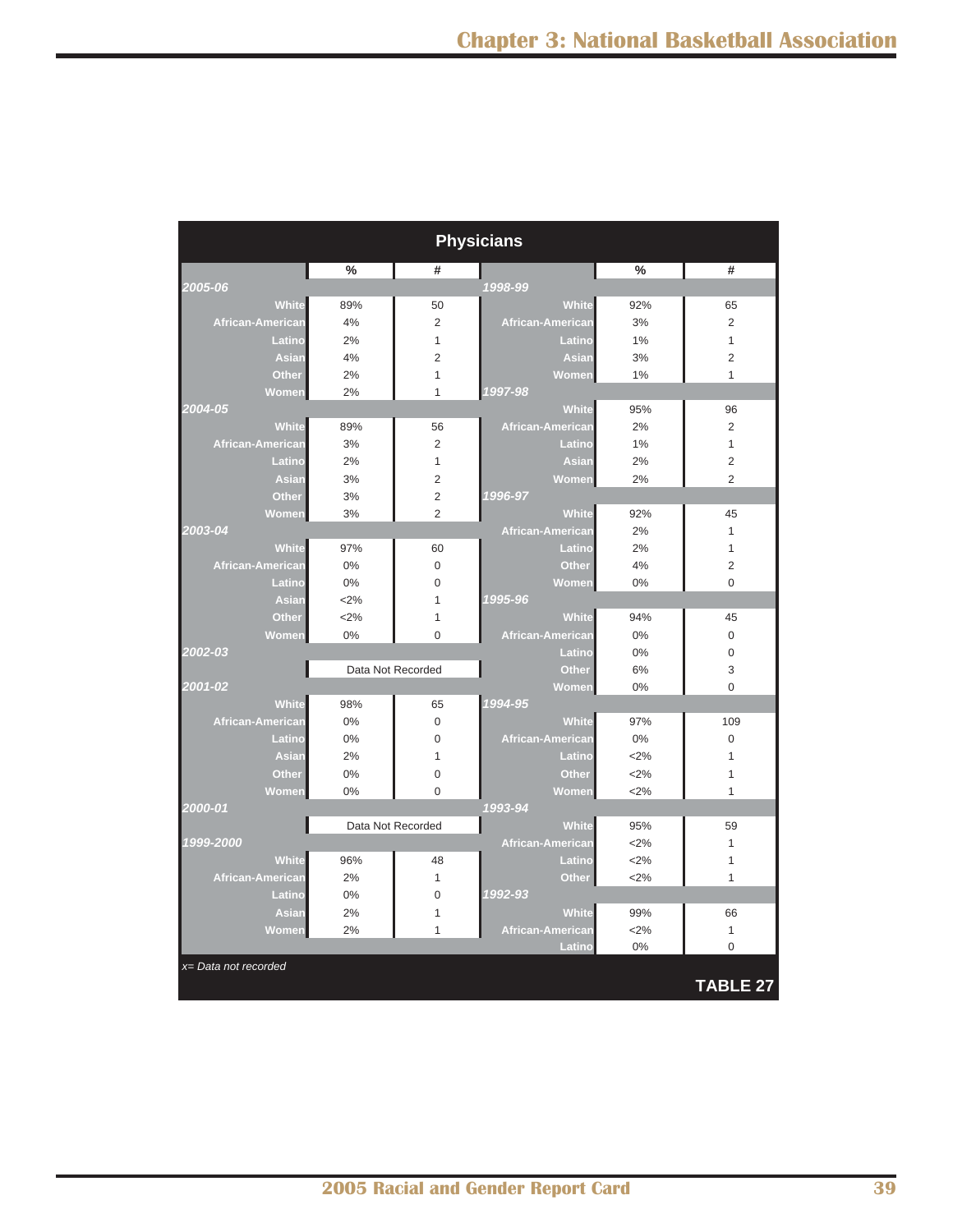|                         |       |                   | <b>Head Trainers</b>    |       |                         |
|-------------------------|-------|-------------------|-------------------------|-------|-------------------------|
|                         | $\%$  | #                 |                         | $\%$  | #                       |
| 2005-06                 |       |                   | 1998-99                 |       |                         |
| <b>White</b>            | 76%   | 39                | <b>White</b>            | 90%   | 26                      |
| <b>African-American</b> | 20%   | 10                | African-American        | 10%   | 3                       |
| Latino                  | 2%    | 1                 | Latino                  | 0%    | $\mathbf 0$             |
| Asian                   | 2%    | 1                 | Other                   | 0%    | 0                       |
| Other                   | 0%    | $\boldsymbol{0}$  | Women                   | 0%    | 0                       |
| Women                   | 2%    | 1                 | 1997-98                 |       |                         |
| 2004-05                 |       |                   | <b>White</b>            | 87%   | 25                      |
| <b>White</b>            | 77%   | 40                | African-American        | 13%   | 4                       |
| African-American        | 21%   | 11                | Latino                  | $0\%$ | 0                       |
| Latino                  | 0%    | $\mathbf 0$       | Other                   | 0%    | 0                       |
| Asian                   | 2%    | 1                 | Women                   | 0%    | 0                       |
| Other                   | 0%    | $\mathbf 0$       | 1996-97                 |       |                         |
| Women                   | 0%    | 0                 | <b>White</b>            | 86%   | 25                      |
| 2003-04                 |       |                   | African-American        | 14%   | $\overline{4}$          |
| <b>White</b>            | 83%   | 25                | Other                   | 0%    | $\Omega$                |
| <b>African-American</b> | 17%   | 5                 | 1995-96                 |       |                         |
| Latino                  | 0%    | $\mathbf 0$       | White                   | 89%   | 25                      |
| Asian                   | 0%    | $\boldsymbol{0}$  | African-American        | 11%   | 3                       |
| Other                   | 0%    | 0                 | Other                   | 0%    | 0                       |
| Women                   | 0%    | 0                 | 1994-95                 |       |                         |
| 2002-03                 |       |                   | White                   | 93%   | 25                      |
|                         |       | Data Not Recorded | African-American        | 7%    | $\overline{\mathbf{c}}$ |
| 2001-02                 |       |                   | Other                   | 0%    | $\Omega$                |
| <b>White</b>            | 85%   | 24                | 1993-94                 |       |                         |
| African-American        | 11%   | 3                 | White                   | 89%   | 25                      |
| Latino                  | 0%    | 0                 | African-American        | 7%    | 1                       |
| <b>Asian</b>            | 4%    | 1                 | Other                   | 4%    | $\mathbf{1}$            |
| Other                   | 0%    | $\boldsymbol{0}$  | 1992-93                 |       |                         |
| Women                   | $0\%$ | 0                 | <b>White</b>            | 92%   | 25                      |
| $2000 - 01$             |       |                   | <b>African-American</b> | 4%    | $\overline{2}$          |
|                         |       | Data Not Recorded | Other                   | 4%    | $\mathbf 0$             |
| 1999-2000               |       |                   |                         |       |                         |
| <b>White</b>            | 86%   | 25                |                         |       |                         |
| African-American        | 14%   | $\overline{4}$    |                         |       |                         |
| Latino                  | 0%    | 0                 |                         |       |                         |
| Other                   | 0%    | $\boldsymbol{0}$  |                         |       |                         |
| Women                   | 0%    | 0                 |                         |       |                         |
| x= Data not recorded    |       |                   |                         |       |                         |
|                         |       |                   |                         |       | <b>TABLE 28</b>         |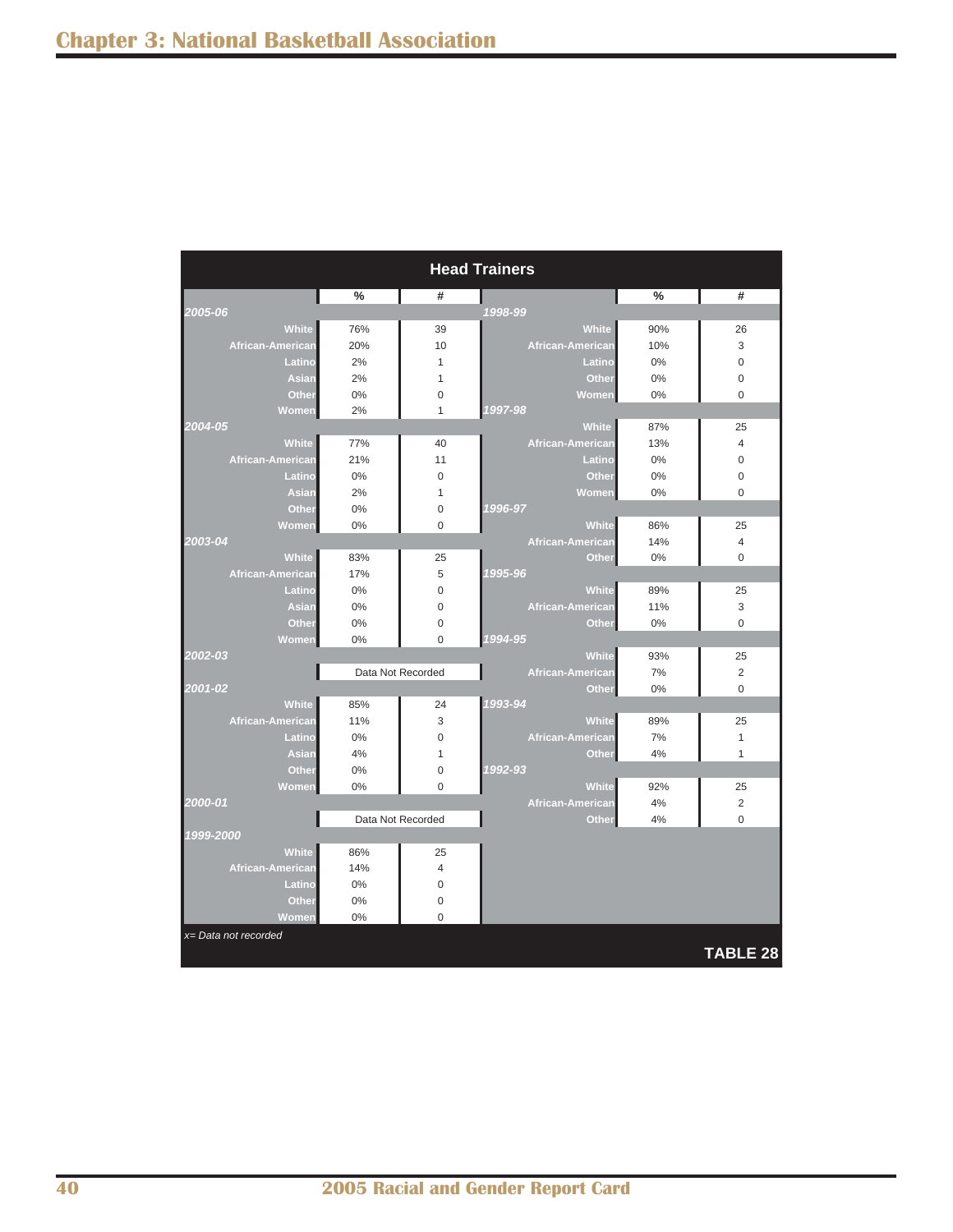| <b>Radio and TV Announcers</b> |                   |                            |                   |  |
|--------------------------------|-------------------|----------------------------|-------------------|--|
| 2005-06                        |                   | 1998-99                    |                   |  |
| <b>White</b>                   | 74%               | <b>White</b>               | 78%               |  |
| African-American               | 18%               | African-American           | 18%               |  |
| Latino                         | 8%                | Latino                     | 4%                |  |
| <b>Asian</b>                   | 0%                | Asian                      | 0%                |  |
| Other                          | 0%                | Other                      | 0%                |  |
| Women                          | 6%                | Women                      | 2%                |  |
| 2004-05                        |                   | 1997-98                    |                   |  |
| <b>White</b>                   | 74%               | <b>White</b>               | 77%               |  |
| African-American               | 16%               | African-American           | 18%               |  |
| Latino                         | 10%               | Latino                     | 5%                |  |
| Asian                          | 0%                | Asian                      | 0%                |  |
| Other                          | 0%                | Other                      | 0%                |  |
| <b>Women</b>                   | 5%                | Women                      | 0%                |  |
| 2003-04                        |                   | 1996-97                    |                   |  |
| <b>White</b>                   | 75%               | <b>White</b>               | 80%               |  |
| African-American               | 17%               | African-American           | 16%               |  |
| Latino                         | 8%                | Latino                     | 3%                |  |
| <b>Asian</b>                   | 0%                | Asian                      | 0%                |  |
| Other                          | $< 1\%$           | Other                      | 0%                |  |
| Women                          | 3%                | Women                      | 0%                |  |
| 2002-03                        |                   | 1995-96                    |                   |  |
|                                | Data Not Recorded | <b>White</b>               | 78%               |  |
| 2001-02                        |                   | African-American           | 18%               |  |
| <b>White</b>                   | 77%               | Latino                     | 3%                |  |
| African-American               | 16%               | Asian                      | 0%                |  |
| Latino                         | 7%                | Other                      | 0%                |  |
| Asian                          | 0%                | Women                      | 3%                |  |
| Other                          | 0%                | 1994-95                    |                   |  |
| Women                          | 3%                |                            | Data Not Recorded |  |
| 2000-01                        |                   | 1993-94                    |                   |  |
| 1999-2000                      | Data Not Recorded | <b>White</b>               | 81%               |  |
|                                | 76%               | African-American           | 12%<br>7%         |  |
| <b>White</b>                   | 16%               | Latino<br>1992-93          |                   |  |
| African-American               | 8%                |                            | 81%               |  |
| Latino                         |                   | <b>White</b>               | 12%               |  |
| Asian                          | 0%<br>0%          | African-American<br>Latino | 7%                |  |
| Other<br>Women                 | 2%                |                            |                   |  |
| x= Data not recorded           |                   |                            |                   |  |
|                                |                   |                            | <b>TABLE 29</b>   |  |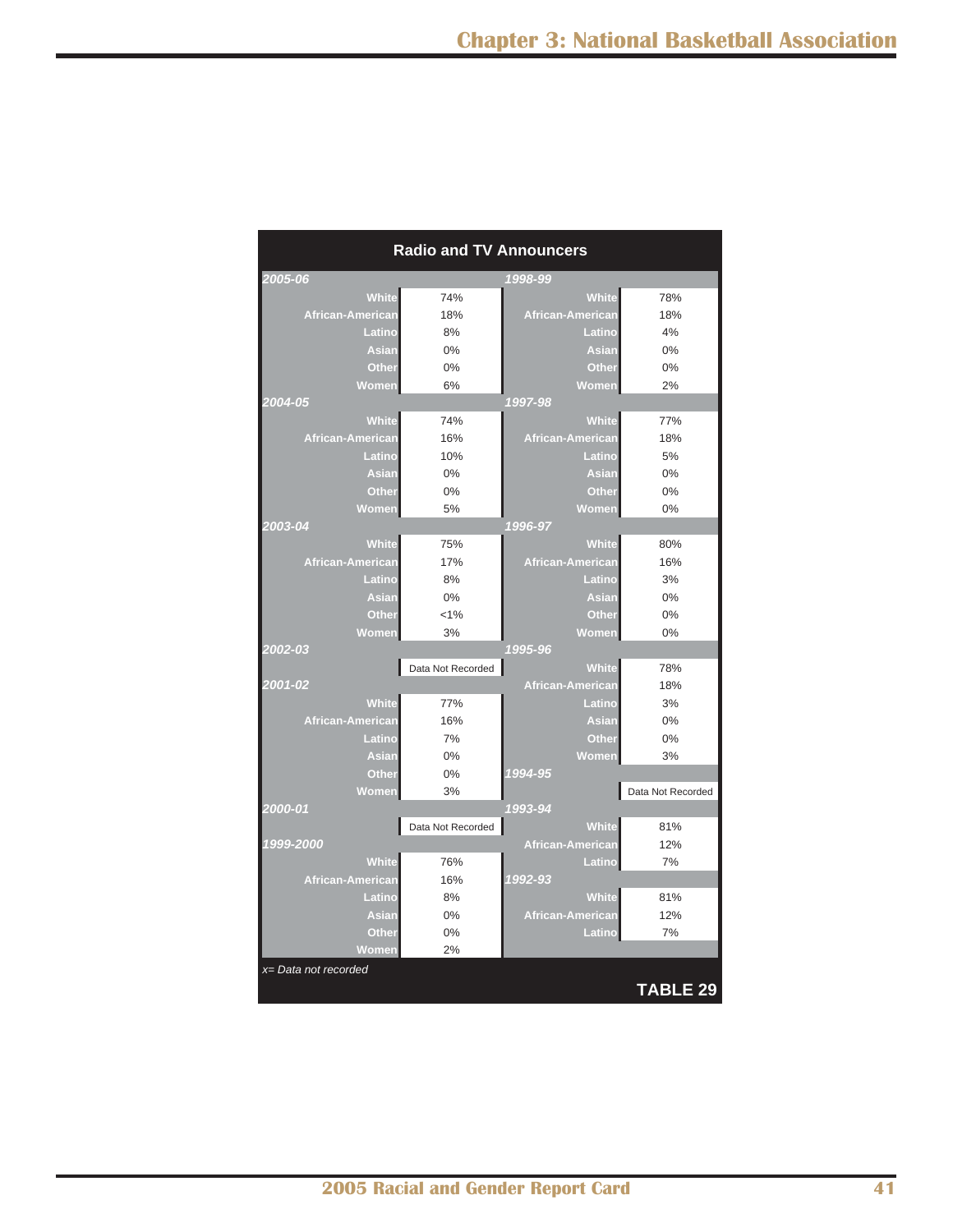# **OVERALL GRADES**

The WNBA received an **A** for gender and an **A** for race. In the combined grade for race and gender, the WNBA earned an **A**. The WNBA earned the only **A** for gender in pro sport and the only combined **A** for race and gender in professional sport. The WNBA received **As** for race in the WNBA League Office, assistant coaches, general manager, team professional administration and player opportunities. It received **As** for gender in the WNBA League Office, head and assistant coaches, general manager and team professional administration. The team vice president position was the only one where the WNBA received below a **B** for race and gender.

**"The WNBA earned the only A for gender in pro sport and the only combined A for race and gender in professional sport."**

# **GRADES BY CATEGORY**

## **Players**

In the 2005 WNBA season, 34 percent of the players were white, 63 percent were African-American, one percent Latina, and one percent of other people of color. Nineteen percent of the players were international, up three percentage points from the

| <b>Players</b>      |         |                   |  |
|---------------------|---------|-------------------|--|
|                     | $\%$    | #                 |  |
| 2005                |         |                   |  |
| <b>White</b>        | 34%     | 69                |  |
| African-American    | 63%     | 130               |  |
| Latina              | 1%      | $\overline{2}$    |  |
| <b>Asian</b>        | 0%      | 1                 |  |
| Other               | 1%      | 3                 |  |
| International       | 19%     | 39                |  |
| 2004                |         |                   |  |
| <b>White</b>        | 33%     | 66                |  |
| African-American    | 66%     | 134               |  |
| Latina              | 1%      | $\overline{2}$    |  |
| <b>Asian</b>        | 0%      | $\mathbf 0$       |  |
| Other               | 0%      | $\mathbf 0$       |  |
| International       | 16%     | 33                |  |
| 2003                |         |                   |  |
|                     |         | Data Not Recorded |  |
| 2002                |         |                   |  |
| <b>White</b>        | 35%     | X                 |  |
| African-American    | 61%     | X                 |  |
| Latina              | $<$ 3%  | X                 |  |
| <b>Asian</b>        | $< 1\%$ | X                 |  |
| Other               | < 1%    | X                 |  |
| 2001                |         |                   |  |
| <b>White</b>        | 34%     | X                 |  |
| African-American    | 63%     | X                 |  |
| Latina              | 3%      | X                 |  |
| Other               | X       | X                 |  |
| 2000                |         |                   |  |
| <b>White</b>        | 33%     | X                 |  |
| African-American    | 65%     | X                 |  |
| Latina              | 2%      | X                 |  |
| Other               | 0%      | X                 |  |
| 1999                |         |                   |  |
| <b>White</b>        | 32%     | X                 |  |
| African-American    | 64%     | X                 |  |
| Latina              | 2%      | X                 |  |
| Other               | 0%      | X                 |  |
| x=Data not recorded |         | Table 30          |  |

2004 RGRC. There was a three percentage point decrease in African-American players, while white players increased by one percentage point. Latina players stayed the same at one percent, and there were three players reported as other people of color, an increase of one percentage point since the last report card was published.

## **WNBA Grade for Players: A+**

*See Table 30.*

## **WNBA League Offi ce**

The WNBA is the only professional league reviewed in the RGRC in which a woman has always served as president. From the League's launch through the end of the 2004 season, Valerie B. Ackerman was president. After the 2004 season, Ackerman announced her resignation and her successor was named in February 2005. Donna Orender, former senior vice president of the PGA Tour, is the current WNBA President.

The WNBA is operated as a separate and independent league from the NBA. According to information provided by the league, the WNBA League Office has a dedicated staff that includes full-time personnel in basketball and business operations, player personnel, marketing partnership, sales and services, and public relations. However, with respect to other staff services, the league decided there would be significant cost saving opportunities arising from common ownership and related functions that must be performed by both leagues. As a result, WNBA staffing needs with respect to administration, advertising, product licensing, legal services, broadcasting, international development, event management, team operations, internet/technology services and general services are performed on a "shared" basis by personnel who perform the same or similar functions for the National Basketball Association.

With the exception of the Connecticut Sun, all WNBA teams are located in NBA cities. NBA team front offices in those cities are responsible for many of the day-to-day operations of the WNBA teams. Each WNBA team employs dedicated coaches, trainers and public relations representatives and, like the League Office, "shares" most of its common non-player personnel with the NBA team operator.

At the professional staff level in the WNBA League Office, African-Americans occupied 26 percent of the posts, Asians held nine percent, while whites held 65 percent. This was the lowest percentage of African-American professional league staff since 1998. Asians increased by nine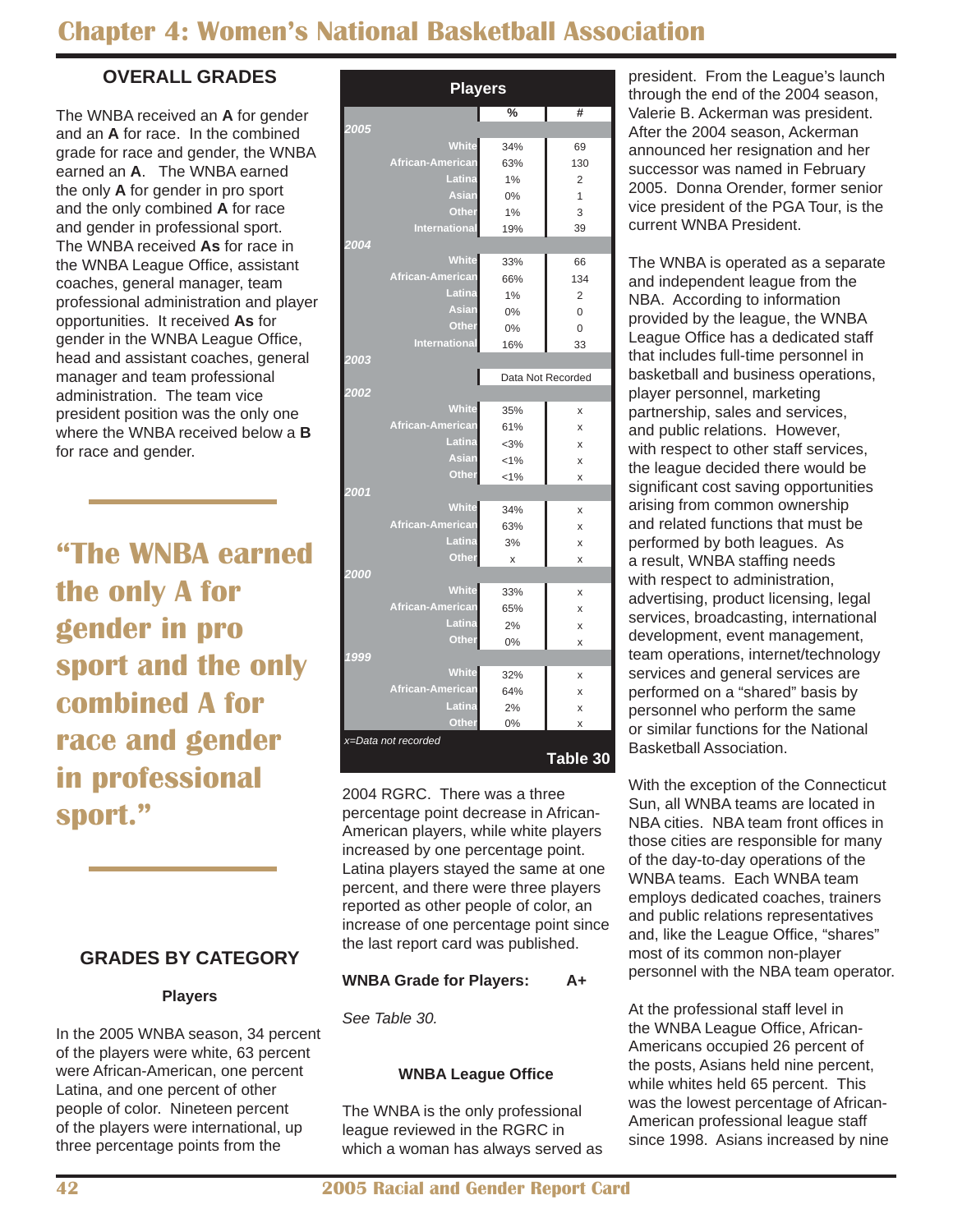percentage points, while there was a five percentage point increase for whites. No Latinos held professional positions in the League Office.

Women filled 70 percent of WNBA professional staff positions in 2005, which was a 20 percentage point decrease from the last report. Renee Brown, Senior Vice President of Player Personnel and an African-American woman, was the only person of color in a vice president position. Paula Hanson, senior vice president, Team Business Development, and Mary Reiling Spencer, vice president, Marketing Partnerships, were the other female executives at the vice president level in the WNBA League Office. Renee Brown, Paula Hanson and Mary Reiling Spencer represented all of the vice president positions at the league office in 2005.

In May of 2005, Renee Brown was promoted to Chief of Basketball Operations and Player Relations.

### **Grade for WNBA League Office: Race: A+ Gender: A**

*See Table 31.*

**"The WNBA is the only professional league reviewed in the RGRC in which a woman has always served as president."**

| League Office: Professional<br><b>Employees</b> |               |                   |  |
|-------------------------------------------------|---------------|-------------------|--|
|                                                 | $\frac{0}{0}$ | #                 |  |
| 2005                                            |               |                   |  |
| White                                           | 65%           | 15                |  |
| African-American                                | 26%           | 6                 |  |
| Latino                                          | 0%            | $\mathbf 0$       |  |
| Asian                                           | 9%            | $\overline{2}$    |  |
| Other                                           | 0%            | $\mathbf 0$       |  |
| Women                                           | 70%           | 16                |  |
| Total                                           | X             | 23                |  |
| 2004                                            |               |                   |  |
| <b>White</b>                                    | 60%           | 6                 |  |
| African-American                                | 40%           | $\overline{4}$    |  |
| Latino                                          | 0%            | $\overline{0}$    |  |
| Asian                                           | 0%            | $\mathbf 0$       |  |
| Other                                           | 0%            | 0                 |  |
| Womer                                           | 90%           | 9                 |  |
| Tota                                            | X             | 10                |  |
| 2003                                            |               |                   |  |
|                                                 |               | Data Not Recorded |  |
| 2002                                            |               |                   |  |
| <b>White</b>                                    | 55%           | 12                |  |
| African-American                                | 36%           | 8                 |  |
| Latino                                          | 9%            | $\overline{2}$    |  |
| Asian                                           | 0%            | $\mathbf 0$       |  |
| Other                                           | 0%            | 0                 |  |
| Women                                           | 95%           | 21                |  |
| <b>Tota</b>                                     | X             | 22                |  |
| 2000                                            |               |                   |  |
| <b>White</b>                                    | 55%           | 11                |  |
| African-American                                | 35%           | $\overline{7}$    |  |
| Latino                                          | 5%            | 1                 |  |
| Asian                                           | 0%            | 0                 |  |
| Other                                           | 5%            | 1                 |  |
| Women                                           | 85%           | 17                |  |
| Total<br>1998                                   | X             | 20                |  |
|                                                 | 69%           | 9                 |  |
| White<br>African-American                       | 23%           | 3                 |  |
| Latino                                          | 0%            | 0                 |  |
| Asian                                           | 8%            | 1                 |  |
| Other                                           | 0%            | 0                 |  |
| Women                                           | 69%           | 9                 |  |
| Tota                                            | x             | 13                |  |
| x= Data not recorded                            |               |                   |  |
|                                                 |               | Table 31          |  |

#### **Owners**

For the 2005 season, there was one African-American owner, Robert Johnson of the Charlotte Sting. In addition there were three women who held ownership in a WNBA franchise:

- Colleen J. Maloof, Sacramento **Monarchs**
- Adrienne Maloof-Nassif, Sacramento Monarchs
- Irene Pollin, Washington Mystics

In 2006, Sheila Johnson became the first African-American woman to hold any ownership in a WNBA team. Ms. Johnson was named managing

**"...Sheila Johnson became the first African-American woman to hold ownership in a WNBA team."**

partner of the Washington Mystics when Lincoln Holdings, LLC acquired the team from Abe and Irene Pollin. Ms. Johnson owns approximately 6-7 percent of Lincoln Holdings.

*See Table 32.*

| <b>Majority Owners</b> |     |                   |  |  |
|------------------------|-----|-------------------|--|--|
|                        | %   | #                 |  |  |
| 2005                   |     |                   |  |  |
| <b>White</b>           | 92% | 21                |  |  |
| African-American       | 8%  | $\overline{2}$    |  |  |
| Latino                 | 0%  | $\Omega$          |  |  |
| Asian                  | 0%  | $\Omega$          |  |  |
| Other                  | 0%  | $\Omega$          |  |  |
| Women                  | 16% | 4                 |  |  |
| 2004                   |     |                   |  |  |
| White                  | 94% | 16                |  |  |
| African-American       | 6%  | 1                 |  |  |
| Latino                 | 0%  | $\Omega$          |  |  |
| <b>Asian</b>           | 0%  | $\Omega$          |  |  |
| Other                  | 0%  | $\Omega$          |  |  |
| Women                  | 18% | 3                 |  |  |
| 2001 - 2003            |     |                   |  |  |
|                        |     | Data Not Recorded |  |  |
| x= Data not recorded   |     |                   |  |  |
|                        |     | Table 32          |  |  |

# **Head Coaches**

At the start of the 2005 WNBA season, the number of African-American head coaches dropped from four to two resulting in a 16 percentage point decrease. White head coaches increased 16 percentage points, from 69 to 85. There were no Asian or Latino(a) head coaches in the WNBA. The percentage of female head coaches remained the same since the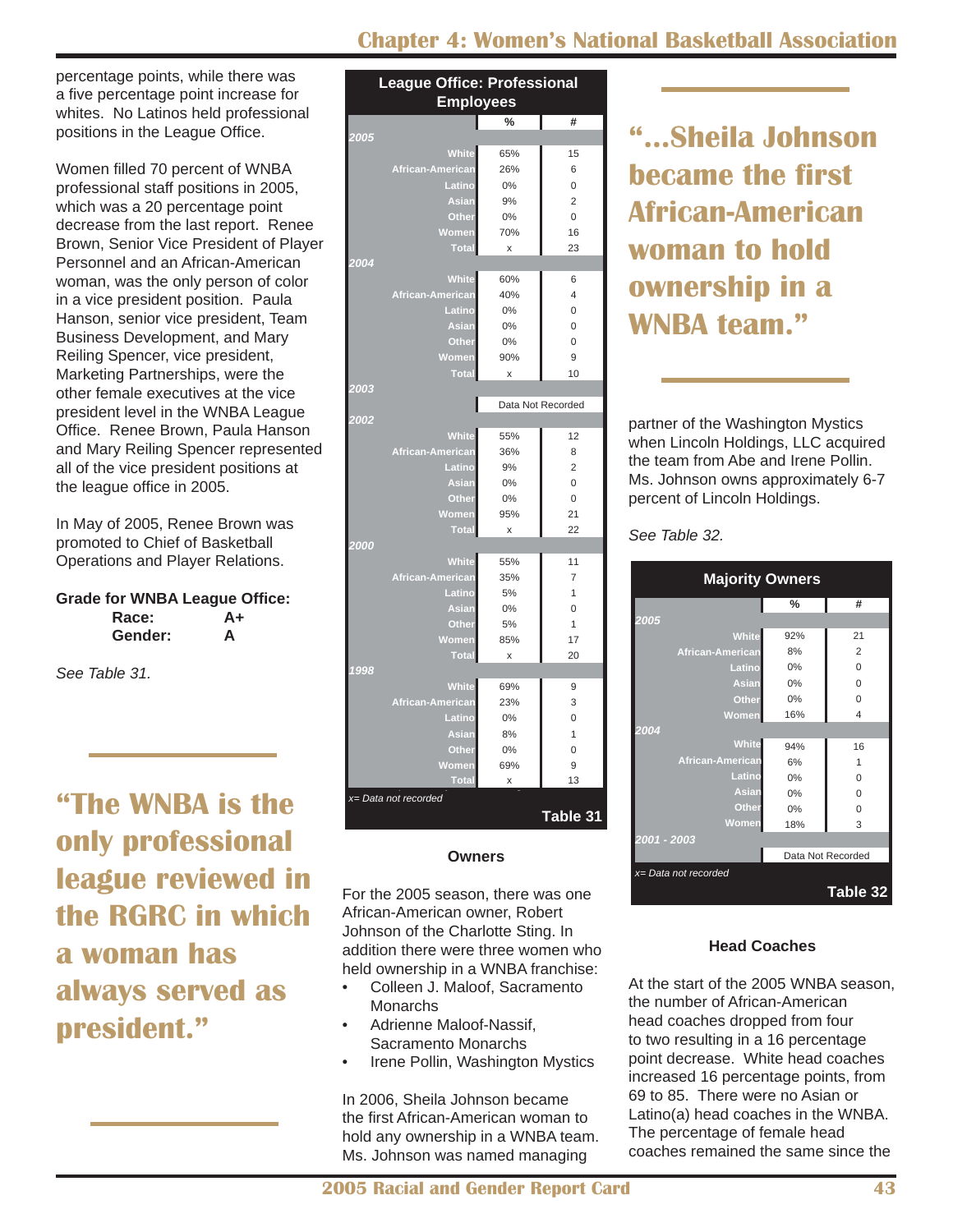last RGRC at 38 percent.

There were two African-American head coaches during the 2005 WNBA season:

- Trudi Lacey, Charlotte Sting
- Henry Bibby, Los Angeles Sparks

Along with Lacey, there were four more women head coaches at the helm at the start of the 2005 season:

- Susie McConnell-Serio, Minnesota Lynx
- Patty Coyle, New York Liberty
- Carrie Graf, Phoenix Mercury
- Anne Donovan, Seattle Storm

At the start of the 2006 season, Muggsy Bogues replaced Trudi Lacey, and Joe Bryant replaced Henry Bibby, keeping the number of African-American head coaches at two. Paul Westhead replaced Carrie Graf for the Phoenix Mercury, leaving three women as head coaches at the start of the 2006 season.

### **WNBA Grade for Head Coaches: Race: B/B+ Gender: A-**

*See Table 33.*

**"At the start of the 2005 WNBA season, the number of African-American head coaches dropped from four to two resulting in a 16 percentage point decrease."**

|      |                  | %     | #                 |
|------|------------------|-------|-------------------|
| 2005 |                  |       |                   |
|      | <b>White</b>     | 85%   | 11                |
|      | African-American | 15%   | $\overline{2}$    |
|      | Asian            | 0%    | 0                 |
|      | Latino           | 0%    | 0                 |
|      | Other            | 0%    | 0                 |
|      | Women            | 38%   | 5                 |
| 2004 |                  |       |                   |
|      | White            | 69%   | 9                 |
|      | African-American | 31%   | $\overline{4}$    |
|      | Asian            | 0%    | 0                 |
|      | Latino           | 0%    | 0                 |
|      | Women            | 38%   | 5                 |
| 2003 |                  |       |                   |
|      |                  |       | Data Not Recorded |
| 2002 |                  |       |                   |
|      | <b>White</b>     | 82%   | 14                |
|      | African-American | 18%   | 3                 |
|      | <b>Asian</b>     | 0%    | 0                 |
|      | Latino           | 0%    | 0                 |
|      | Women            | 41%   | 7                 |
| 2001 |                  |       |                   |
|      | <b>White</b>     | 75%   | 12                |
|      | African-American | 25%   | $\overline{4}$    |
|      | Asian            | 0%    | 0                 |
|      | Latino           | 0%    | 0                 |
|      | Women            | 44%   | $\overline{7}$    |
| 2000 |                  |       |                   |
|      | <b>White</b>     | 69%   | 11                |
|      | African-American | 31%   | 5                 |
|      | Asian            | 0%    | 0                 |
|      | Latino           | 0%    | 0                 |
|      | Women            | 44%   | 7                 |
| 1999 |                  |       |                   |
|      | <b>White</b>     | 75%   | 9                 |
|      | African-American | 25%   | 3                 |
|      | Asian            | 0%    | 0                 |
|      | Latino           | 0%    | 0                 |
|      | Women            | 50%   | 6                 |
| 1998 |                  |       |                   |
|      | White            | 60%   | 3                 |
|      | African-Americar | 40%   | 4                 |
|      | Asian            | $0\%$ | 0                 |
|      | Latino           | $0\%$ | 0                 |
|      | Women            | 70%   | 7                 |
|      |                  |       |                   |

## **Assistant Coaches**

There was a 10 percent decrease for African-American assistant coaches dropping from 45 percent to 35 percent. There were no Latinos or Asian assistant coaches. The percentage of white assistant coaches increased from 55 to 65 percent. At 65 percent, the 2005 season represented the highest percent of women as assistant coaches in WNBA history, a

|                      |              | <b>Assistant Coaches</b> |                |
|----------------------|--------------|--------------------------|----------------|
|                      |              | %                        | #              |
| 2005                 |              |                          |                |
|                      | <b>White</b> | 65%                      | 17             |
| African-American     |              | 35%                      | 9              |
|                      | Latino       | 0%                       | $\mathbf 0$    |
|                      | Asian        | 0%                       | 0              |
|                      | Other        | 0%                       | 0              |
|                      | Women        | 65%                      | 17             |
| 2004                 |              |                          |                |
|                      | White        | 55%                      | 18             |
| African-American     |              | 45%                      | 15             |
|                      | Latino       | 0%                       | 0              |
|                      | Asian        | 0%                       | 0              |
|                      | Other        | 0%                       | 0              |
|                      | Women        | 58%                      | 19             |
| 2003                 |              |                          |                |
|                      |              | Data Not Recorded        |                |
| 2002                 |              |                          |                |
|                      | <b>White</b> | 68%                      | 27             |
| African-American     |              | 33%                      | 13             |
|                      | Latino       | 0%                       | 0              |
|                      | Asian        | 0%                       | 0              |
|                      | Other        | 0%                       | 0              |
|                      | Women        | 55%                      | 22             |
| 2000                 |              |                          |                |
|                      | <b>White</b> | 75%                      | 27             |
| African-American     |              | 22%                      | 8              |
|                      | Latino       | 3%                       | $\mathbf{1}$   |
|                      | Asian        | 0%                       | $\mathbf 0$    |
|                      | Other        | 0%                       | 0              |
|                      | Women        | 61%                      | 22             |
| 1999                 |              |                          |                |
|                      | White        | 74%                      | 17             |
| African-American     |              | 22%                      | 5              |
|                      | Latino       | 0%                       | $\mathbf 0$    |
|                      | Asian        | 4%                       | 1              |
|                      | Other        | 0%                       | 0              |
|                      | Women        | 52%                      | 12             |
| 1998                 |              |                          |                |
|                      | White        | 63%                      | $\overline{2}$ |
| African-American     |              | 31%                      | 5              |
|                      | Latino       | 0%                       | 0              |
|                      | Asian        | 6%                       | 1              |
|                      | Other        | 0%                       | 0              |
|                      | Women        | 50%                      | 8              |
| x= Data not recorded |              |                          |                |
|                      |              |                          | Table 34       |

seven percent increase from the 2004 Report Card.

| <b>WNBA Grade for Assistant</b> |   |
|---------------------------------|---|
| <b>Coaches:</b>                 |   |
| Race:                           | A |
| Gender:                         | А |

*See Table 34.*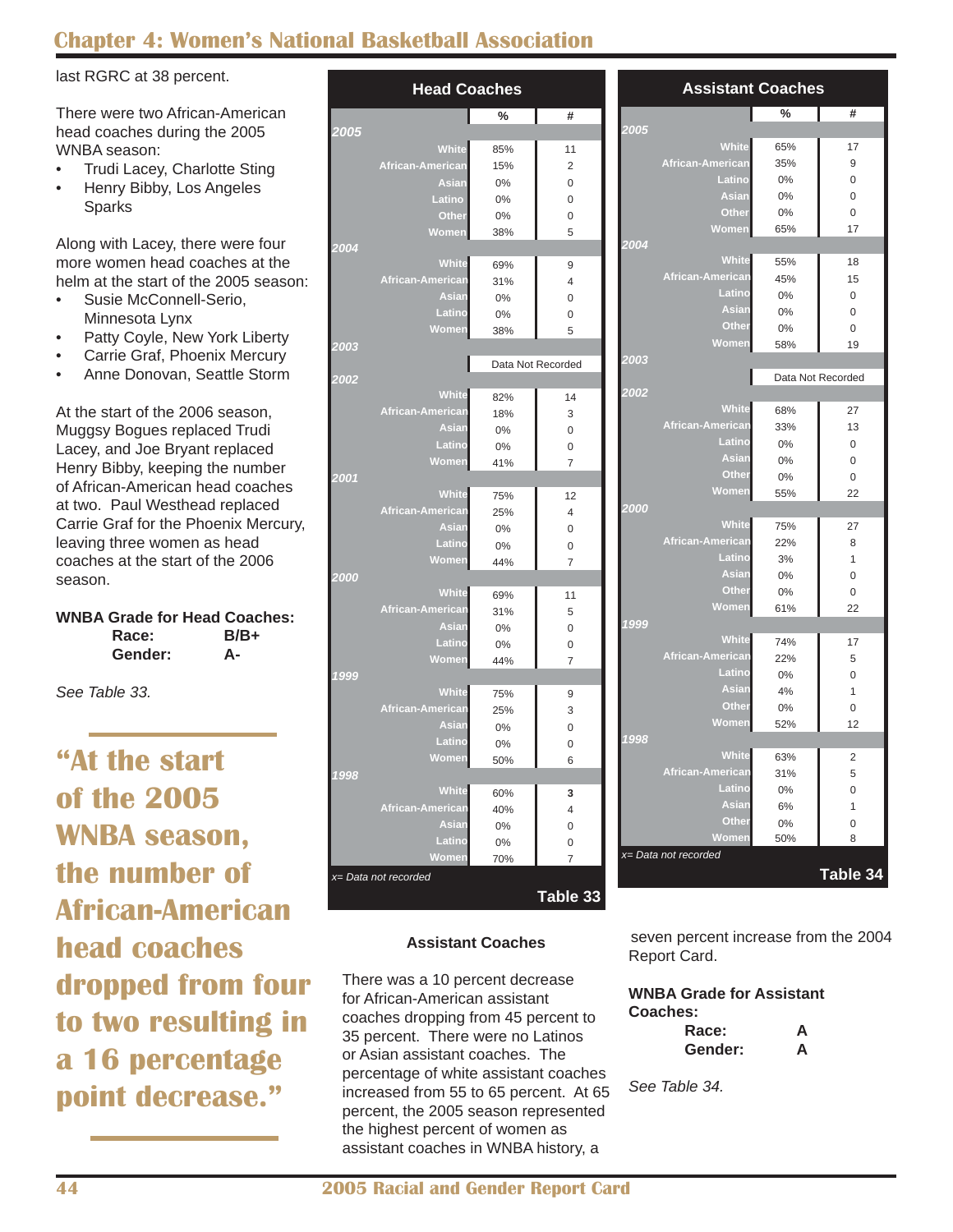# **Top Management**

# **CEOs/Presidents**

There was an increase in the number of women in a top management role from one in 2004 to two in 2005. Susan O'Malley was president of the Washington Wizards/Mystics and Jay L. Parry was president of the Phoenix Mercury.

Steve Mills, president of the New York Knicks and New York Liberty, and Ed Tapscott, president of the Charlotte Sting, were the only African-Americans who were presidents of both NBA and WNBA teams in 2005.

In 2006, two additional women were appointed to the President/CEO position, Andrea Bouchey Young of the Houston Comets, and Margaret Stender of the Chicago Sky. In addition, Sheila Johnson, an African-American woman, replaced Susan O'Malley as the President of the Washington Mystics. As of July 2006, Ed Tapscott was no longer President of the Sting.

## *See Table 35.*

| <b>CEO/President</b>    |               |                |
|-------------------------|---------------|----------------|
|                         | $\frac{0}{2}$ | #              |
| 2005                    |               |                |
| White                   | 90%           | 14             |
| African-American        | 10%           | $\overline{2}$ |
| Latino                  | 0%            | $\Omega$       |
| <b>Asian</b>            | 0%            | $\Omega$       |
| <b>Other</b>            | 0%            | $\Omega$       |
| Women                   | 10%           | $\overline{2}$ |
| 2004                    |               |                |
| White                   | 85%           | 11             |
| <b>African-American</b> | 15%           | $\overline{2}$ |
| Latino                  | 0%            | $\Omega$       |
| <b>Asian</b>            | 0%            | $\Omega$       |
| Women                   | 8%            |                |
| x= Data not recorded    |               |                |
|                         |               | Table 35       |

## **General Manager/Principal-in-Charge**

The WNBA had three African-American women general managers in 2005, the same number as in 2004, representing 27 percent of the total in

this role. They were:

- Penny Toler, general manager, Los Angeles Sparks
- Clarissa Davis-Wrightsil, chief operating officer, San Antonio Silver Stars
- Trudi Lacey, general manager, Charlotte Sting

Including Toler, Davis-Wrightsil, and Lacey, there were eight women in this post in the WNBA in 2005. These eight women account for 67 percent of the individuals in this position. The other five women were:

- Carol Blazejowski, senior vice president and general manager, New York Liberty
- Karen Bryant, chief operating officer, Seattle Storm
- Kelly Krauskopf, general manager, Indiana Fever
- Kristin Bernert, vice president of operations, Detroit Shock
- Linda Hargrove, general manager, Washington Mystics

At the start of the 2006 season, there were eight women general managers, three of whom were African-American. Their names are listed above for the 2005 WNBA season.

| <b>WNBA Grade for Top</b> |   |
|---------------------------|---|
| <b>Management:</b>        |   |
| Race:                     | A |
| Gender:                   | A |

*See Table 36.*

| <b>General Manager/</b><br><b>Director of Player Personnel</b> |     |          |
|----------------------------------------------------------------|-----|----------|
|                                                                | %   | #        |
| 2005                                                           |     |          |
| <b>White</b>                                                   | 73% | 9        |
| African-American                                               | 27% | 3        |
| Latino                                                         | 0%  | $\Omega$ |
| <b>Asian</b>                                                   | 0%  | $\Omega$ |
| Other                                                          | 0%  | $\Omega$ |
| Women                                                          | 67% | 8        |
| 2004                                                           |     |          |
| <b>White</b>                                                   | 77% | 10       |
| African-American                                               | 23% | 3        |
| Latino                                                         | 0%  | $\Omega$ |
| <b>Asian</b>                                                   | 0%  | $\Omega$ |
| Women                                                          | 77% | 10       |
| x= Data not recorded                                           |     |          |
|                                                                |     | Table 36 |

### **Team Vice Presidents**

The WNBA increased its number of African-American vice presidents from five during the 2004 season to seven at the start of the 2005 season. The seven were:

- Ed Lewis, vice president, Government Relations, Charlotte **Sting**
- LaRita Barber, vice president, Community Relations, Charlotte **Sting**
- Vivian Mora, vice president, Human Resources, Houston **Comets**
- Quinn Buckner, vice president, Communications, Indiana Fever
- Kathryn Jordan, vice president, Team Development, Indiana Fever
- Wayne Cooper, vice president, Operations, Sacramento Monarchs
- Judy Holland Burton, senior vice president, Business and Basketball Operations, Washington Mystics

There was one Asian vice president, Naomi Travers, executive vice president of Media Rights and Entertainment for the Charlotte Sting.

The number of female vice presidents also increased from 13 in 2004 to 23 in 2005. Along with Travers, Barber, Mora, Jordan and Holland Burton, the other female vice presidents are:

- Colleen Millsap, executive vice president, Administration, Charlotte Sting
- Kelly Chopus, vice president, Sting Business Operations, Charlotte Sting
- Kay Lowery, vice president, Human Resources, Charlotte **Sting**
- Polly Pearce, vice president, Special Events, Charlotte Sting
- Kristin Bernert, vice president, Operations, Detroit Shock
- Marilyn Hauser, executive vice president, Detroit Shock
- Ellen Gahagan, vice president, Marketing, Detroit Shock
- Susan Greenfield, vice president, Legal, Detroit Shock
- Wendy McCauley, vice president,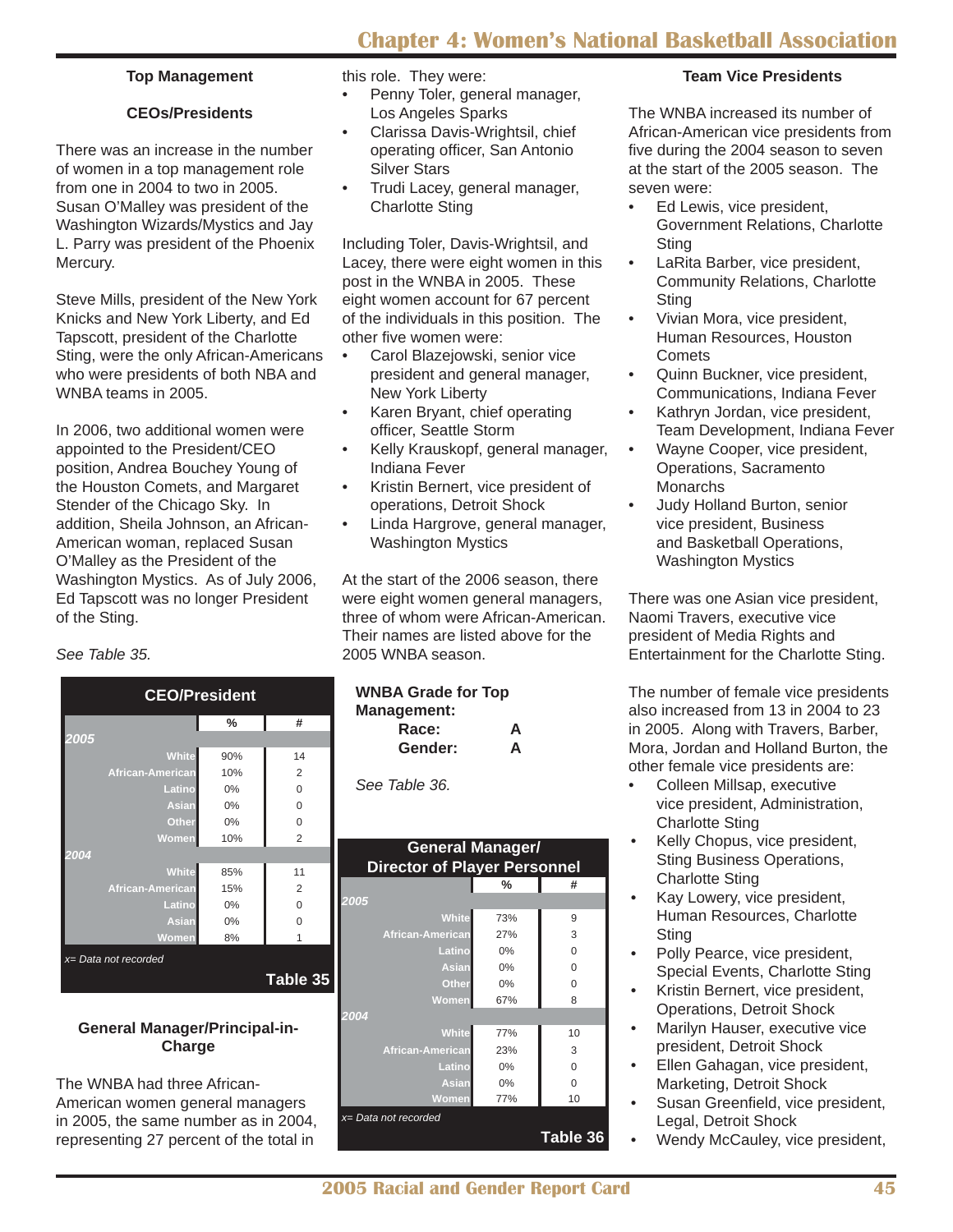Comets Business Operations, Houston Comets

- Jane Wardle, vice president, Budgeting, Indiana Fever
- Donna Wilkinson, vice president, Human Resources, Indiana Fever
- Carol Blazejowski, senior vice president, New York Liberty
- Donna Ruiz, vice president, Human Resources, Sacramento Monarchs
- Alison Fox, vice president, Community Relations, San Antonio Silver Stars
- Lori Warren, vice president, Finance, San Antonio Silver Stars
- Paula Winslow, vice president, Human Resources, San Antonio Silver Stars
- Rhonda Ballute, vice president, Customer Service, Ticket Operations, Washington **Mystics**
- Ann Nicolaides, vice president, Marketing and Game Operations, Washington Mystics

#### **WNBA Grade for Team Vice Presidents:**

| .       |    |
|---------|----|
| Race:   | C  |
| Gender: | D+ |

*See Table 37.*



## **Senior Administration**

This category includes the following titles but is not restricted to: directors, assistant general managers, chief legal counsel, chief operating officer, chief financial officer, public relations director and director of community relations.

During the 2005 WNBA season, 19 percent of team senior administrators were people of color including 11 percent African-American, six percent Latino (up three percentage points) and two percent Asian. Whites held 80 percent of the senior team administrative positions. Thirty-seven percent of senior team administrators in the WNBA were women, down from 42 percent in 2004.

#### **WNBA Grade for Senior Administration:**

| лчшное честн |      |
|--------------|------|
| Race:        | B+   |
| Gender:      | $B+$ |

*See Table 38.*

| <b>Senior Administrators</b> |     |                |
|------------------------------|-----|----------------|
|                              | %   | #              |
| 2005                         |     |                |
| <b>White</b>                 | 80% | 99             |
| African-American             | 11% | 14             |
| Latino                       | 6%  | $\overline{7}$ |
| Asian                        | 2%  | 3              |
| <b>Other</b>                 | 0%  | $\Omega$       |
| Women                        | 37% | 45             |
| 2004                         |     |                |
| <b>White</b>                 | 81% | 74             |
| African-American             | 12% | 11             |
| Latino                       | 3%  | 3              |
| <b>Asian</b>                 | 2%  | $\overline{2}$ |
| <b>Other</b>                 | 1%  | 1              |
| Women                        | 42% | 38             |
| x= Data not recorded         |     |                |
|                              |     | Table 38       |

**"37 percent of senior team administrators in the WNBA were women."**

### **Professional Administration**

Positions categorized as professional team administration include, but are not restricted to, professionals who hold titles similar to manager, coordinator, supervisor, or administrator in business operations, marketing, promotions, publications and various other departments. The category excludes the traditional support staff positions such as secretaries, administrative assistants, staff assistants and receptionists.

In team professional administrative positions in the 2005 season, whites increased by one percentage point to 70 percent while African-Americans decreased by five percentage points to 17 percent. Latinos and Asians increased from 2004 by three percentage points and one percentage point, respectively. The percentage of women holding team professional administrative positions increased from 44 to 50 percent.

# **WNBA Grade for Professional Administration:**

| Race:   | A |
|---------|---|
| Gender: | A |

*See Table 39.*

| <b>Professional Administration</b> |         |     |
|------------------------------------|---------|-----|
|                                    | $\%$    | #   |
| 2005                               |         |     |
| <b>White</b>                       | 70%     | 165 |
| African-American                   | 17%     | 41  |
| Latino                             | 8%      | 19  |
| Asian                              | 4%      | 10  |
| Other                              | 0%      | 1   |
| Women                              | 50%     | 118 |
| 2004                               |         |     |
| <b>White</b>                       | 69%     | 268 |
| African-American                   | 22%     | 86  |
| Latino                             | 5%      | 18  |
| Asian                              | 3%      | 14  |
| Other                              | $< 1\%$ | 3   |
| Women                              | 44%     | 170 |
| x= Data not recorded               |         |     |

# **Table 39**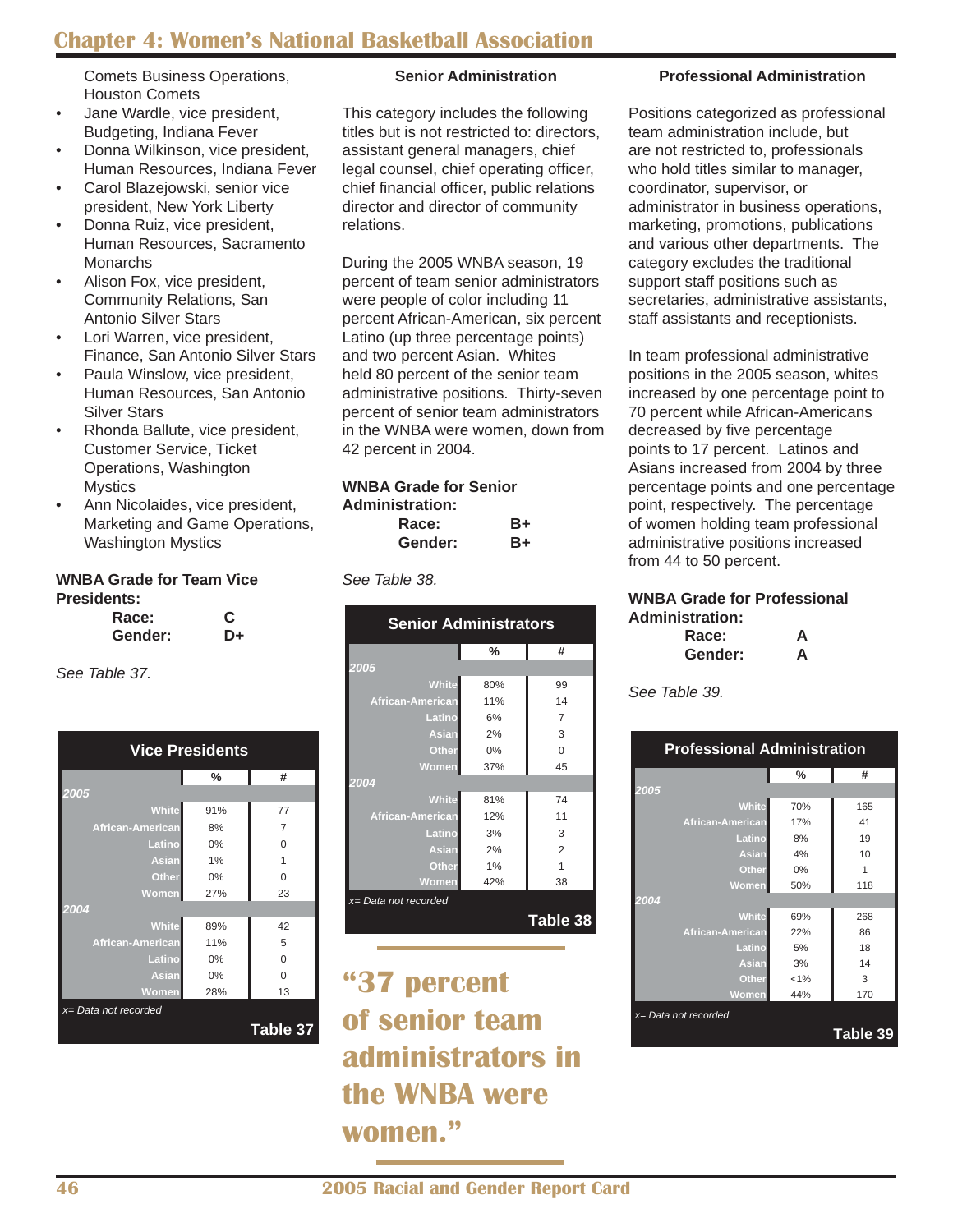### **Physicians and Head Trainers**

In 2005, there was a six percentage point increase in African-American physicians and a 12 percentage point increase of Latino physicians. There were no Asian physicians. Women in these positions increased from eight percent to 18 percent in 2005.



| <b>Physicians</b>    |               |                   |
|----------------------|---------------|-------------------|
|                      | $\frac{0}{0}$ | #                 |
| 2005                 |               |                   |
| <b>White</b>         | 82%           | 14                |
| African-American     | 6%            | 1                 |
| Latino               | 12%           | $\overline{2}$    |
| <b>Asian</b>         | 0%            | $\Omega$          |
| Other                | 0%            | $\Omega$          |
| Women                | 18%           | 3                 |
| 2004                 |               |                   |
| <b>White</b>         | 100%          | 13                |
| African-American     | 0%            | 0                 |
| Latino               | 0%            | $\Omega$          |
| Asian                | 0%            | $\Omega$          |
| <b>Other</b>         | 0%            | $\Omega$          |
| Women                | 8%            | 1                 |
| 2003                 |               |                   |
|                      |               | Data Not Recorded |
| 2002                 |               |                   |
| <b>White</b>         | 88%           | x                 |
| African-American     | 6%            | X                 |
| Latino               | $\mathbf 0$   | X                 |
| Asian                | 6%            | X                 |
| <b>Other</b>         | $\Omega$      | X                 |
| <b>Women</b>         | 22%           | X                 |
| x= Data not recorded |               |                   |
|                      |               | Table 40          |

In the WNBA, African-American head trainers increased seven percentage points from 15 to 22 percent during the 2005 season. Latino head trainers increased to nine percentage points in 2005. There were none in 2004. There were no Asian head trainers in 2005. Whites fell seven percentage points from 77 to 70 percent; and the percentage of women decreased 22 percentage points, going from 92 percent in 2004 to 70 percent in 2005.

*See Table 41.*

| <b>Head Trainers</b>             |            |                      |
|----------------------------------|------------|----------------------|
|                                  | %          | #                    |
| 2005                             |            |                      |
| <b>White</b>                     | 70%        | 16                   |
| African-American                 | 22%        | 5                    |
| Latino                           | 9%         | $\overline{2}$       |
| Asian                            | 0%         | $\overline{0}$       |
| Other                            | 0%         | 0                    |
| Women                            | 70%        | 16                   |
| 2004                             |            |                      |
| White                            | 77%        | 10                   |
| African-American                 | 15%        | $\overline{2}$       |
| Latino                           | 0%         | $\overline{0}$       |
| Asian                            | 8%         | 1                    |
| Other                            | 0%         | 0                    |
| Women                            | 92%        | 12                   |
| 2003                             |            |                      |
| 2002                             |            | Data Not Recorded    |
| <b>White</b>                     | 86%        | 12                   |
| African-American                 | 7%         | 1                    |
| Latino                           | 0%         | $\overline{0}$       |
| Asian                            | 7%         | 1                    |
| Other                            | 0%         | 0                    |
| Women                            | 88%        | 14                   |
| 2000                             |            |                      |
| <b>White</b>                     | 88%        | 1                    |
| African-American                 | 6%         | 1                    |
| Latino                           | 0%         | 0                    |
| Other                            | 6%         | 1                    |
| Women                            | 88%        | 10                   |
| 1999                             |            |                      |
| <b>White</b>                     | 92%        | 11                   |
| African-American                 | 0%         | $\overline{0}$       |
| Latino                           | 1%         | 0                    |
| Other                            | 1%         | $\overline{0}$       |
| Women                            | 83%        | 11                   |
| 1998                             |            |                      |
| <b>White</b><br>African-American | 100%<br>0% | 10<br>$\overline{0}$ |
| Latino                           | 0%         | $\overline{0}$       |
| Other                            | 0%         | 0                    |
| Women                            | 100%       | 10                   |
|                                  |            |                      |
| x= Data not recorded             |            |                      |
|                                  |            | Table 41             |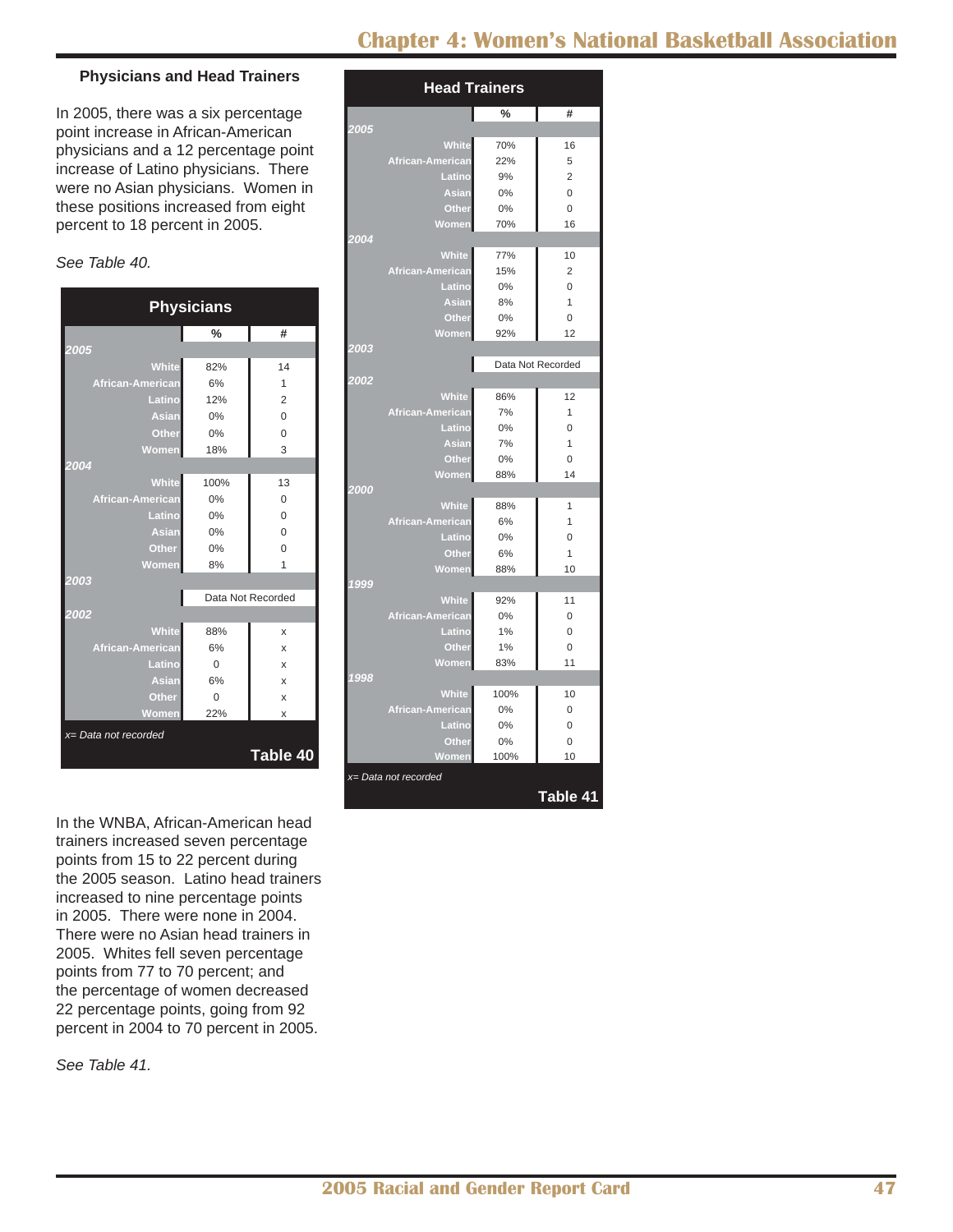# **OVERALL GRADES**

The NFL received an overall **B+** grade for race, improving from a **B** in the previous Racial and Gender Report Card. No grade was issued for gender. The NFL had received a **D+** in the 2004 Report. The percentage of women did increase slightly in the categories of team vice presidents and professional administration but decreased slightly in team senior administration positions. Overall, there was little change on gender between the two reports.

# **GRADES BY CATEGORY**

# **Players**

In the NFL's 2005 season, the percentage of African-Americans decreased three percentage points to 66 percent from a historic high of 69 percent in 2003. The percentage of whites increased to 32 percent, up from 29 percent in 2003. The percentages of Latinos and Asians in the NFL increased slightly, to one percent and two percent, respectively. Of all professional leagues in the United States, the NFL continues to have the smallest percentage of international players at one percent in 2005. This was a decrease of three percentage points since 2003.

## **NFL Grade for Players: A+**

*See Table 42*

**"The NFL continues to have the smallest percentage of international players at one percent in 2005."** 

| <b>Players</b>                   |                   |                   |
|----------------------------------|-------------------|-------------------|
|                                  | %                 | #                 |
| 2005                             |                   |                   |
| White                            | 31.5%             | 537               |
| African-American                 | 65.5%             | 1116              |
| Latino                           | $< 1\%$           | 10                |
| Asian                            | 2%<br>$< 1\%$     | 34<br>1           |
| Other<br>International           | 1%                | 18                |
| 2004                             |                   |                   |
|                                  | Data Not Recorded |                   |
| 2003                             |                   |                   |
| <b>White</b>                     | 29%               | 516               |
| African-American                 | 69%               | 1228              |
| Latino                           | 1%                | 9                 |
| Asian                            | 1%                | 22                |
| Other                            | 0%                | 0                 |
| International                    | 4%                | 67                |
| 2002                             |                   |                   |
| 2001                             |                   | Data Not Recorded |
| <b>White</b>                     | 33%               | X                 |
| African-American                 | 65%               | X                 |
| Latino                           | $< 1\%$           | X                 |
| Asian                            | 1%                | X                 |
| Other                            | $< 1\%$           | X                 |
| 2000                             |                   |                   |
|                                  |                   | Data Not Recorded |
| 1999                             |                   |                   |
| White                            | 32%               | X                 |
| African-American                 | 67%               | X                 |
| Latino                           | $< 1\%$           | X                 |
| Other                            | 1%                | X                 |
| 1998                             | 32%               |                   |
| <b>White</b><br>African-American | 66%               | X<br>X            |
| Latino                           | 1%                | X                 |
| Other                            | 1%                | X                 |
| 1997                             |                   |                   |
| White                            | 33%               | X                 |
| African-American                 | 65%               | X                 |
| Latino                           | $< 1\%$           | X                 |
| Other                            | 1%                | X                 |
| 1996                             |                   |                   |
| <b>White</b>                     | 31%               | x                 |
| African-American                 | 66%               | x                 |
| Latino                           | $< 1\%$           | X                 |
| Other                            | 2%                | X                 |
| 1995                             |                   |                   |
| White                            | 31%               | X                 |
| African-American                 | 67%               | X                 |
| Latino                           | 0%                | X                 |
| Other<br>1994                    | 2%                | X                 |
| <b>White</b>                     | 31%               | X                 |
| African-America                  | 68%               | X                 |
| Latino                           | 0%                | X                 |
| Other                            | 1%                | X                 |
| 1993                             |                   |                   |
| White                            | 35%               | X                 |
| African-American                 | 65%               | X                 |
| Latino                           | 0%                | X                 |
| 1992                             |                   |                   |
| White                            | 30%               | x                 |
| African-American                 | 68%               | X                 |
| Latino                           | 1%                | X                 |
| Other<br>1991                    | 1%                | X                 |
| White                            | 36%               | X                 |
| African-American                 | 62%               | X                 |
| Latino                           | 2%                | X                 |
| 1990                             |                   |                   |
| White                            | 39%               | X                 |
| African-American                 | 61%               | X                 |
| Latino                           | 0%                | X                 |
|                                  |                   |                   |
| x=Data not recorded              |                   |                   |
|                                  |                   | Table 42          |

# **NFL League Offi ce**

The NFL did not report league office data so it could not be evaluated.

| NFL Grade for League |                    |
|----------------------|--------------------|
| Office:              | <b>None Issued</b> |

*See Table 43.*

| League Office: NFL                            |                      |                |                   |                                   |
|-----------------------------------------------|----------------------|----------------|-------------------|-----------------------------------|
|                                               | Office<br>Management |                |                   | <b>Support Staff</b><br>Personnel |
|                                               | $\%$                 | #              | $\frac{9}{6}$     | #                                 |
| 2003 - 2005                                   |                      |                |                   |                                   |
|                                               |                      |                | Data Not Recorded |                                   |
| 2002<br>White                                 | 74%                  | 150            | 51%               | 42                                |
| African-American                              | 14%                  | 28             | 25%               | 21                                |
| Latino                                        | 4%                   | 9              | 19%               | 16                                |
| Asian                                         | 8%                   | 16             | 5%                | 4                                 |
| Other                                         | 0%                   | 0              | 0%                | 0                                 |
| Women                                         | 26%                  | 53             | 54%               | 45                                |
| <b>Total</b><br>2001                          |                      | 203            |                   | 83                                |
|                                               |                      |                | Data Not Recorded |                                   |
| 2000                                          |                      |                |                   |                                   |
| <b>White</b>                                  | 77%                  | 140            | 57%               | 31                                |
| African-American                              | 14%                  | 25             | 22%               | 12                                |
| Latino                                        | $<3\%$<br>7%         | 5<br>12        | 19%               | 10                                |
| Asian<br>Other                                | 0%                   | 0              | 2%<br>0%          | 1<br>0                            |
| Women                                         | 29%                  | 53             | 56%               | 30                                |
| <b>Total</b>                                  |                      | 182            |                   | 54                                |
| 1999                                          |                      |                |                   |                                   |
|                                               |                      |                | Data Not Recorded |                                   |
| 1998<br><b>White</b>                          | 79%                  | 131            | 70%               | 40                                |
| African-American                              | 15%                  | 25             | 19%               | 11                                |
| Latino                                        | 2%                   | 3              | 9%                | 5                                 |
| Asian                                         | 4%                   | 6              | 2%                | 1                                 |
| Other                                         | 0%                   | 0              | X                 | X                                 |
| Women                                         | 26%                  | 43             | 75%               | 43                                |
| <b>Total</b><br>1997                          |                      | 165            |                   | 57                                |
| <b>White</b>                                  | 80%                  | 119            | 68%               | 34                                |
| African-American                              | 15%                  | 22             | 22%               | 11                                |
| Latino                                        | 2%                   | 3              | 8%                | 4                                 |
| Asian                                         | 3%                   | $\overline{4}$ | 2%                | 1                                 |
| Other                                         | 0%                   | 0              | X                 | X                                 |
| Women<br><b>Total</b>                         | 26%                  | 39<br>148      | 84%               | 42<br>50                          |
| 1996                                          |                      |                |                   |                                   |
| White                                         | 82%                  | 93             | 81%               | 56                                |
| African-American                              | 14%                  | 16             | 12%               | 8                                 |
| Latino                                        | < 1.0%               | 1              | 4%                | 3                                 |
| Asian                                         | 2%                   | $\overline{2}$ | 3%                | $\overline{2}$                    |
| Other<br>Women                                | $<1.0\%$<br>22%      | 1<br>25        | X<br>64%          | X<br>44                           |
| Total                                         |                      | 113            |                   | 69                                |
| 1995                                          |                      |                |                   |                                   |
| White                                         | 79%                  | 62             | 85%               | 68                                |
| African-Americar                              | 15%                  | 12             | 8%                | 6                                 |
| Latino                                        | 2%<br>3%             | 1<br>2         | 5%<br>3%          | 4                                 |
| Asian<br>Other                                | 2.0%                 | 1              | X                 | 2<br>Χ                            |
| Women                                         | 21%                  | 16             | 58%               | 46                                |
| Tota                                          |                      | 78             |                   | 80                                |
| Note: Data provided by the NFL league office. |                      |                |                   |                                   |
| x= Data not recorded                          |                      |                |                   | Table 43                          |
|                                               |                      |                |                   |                                   |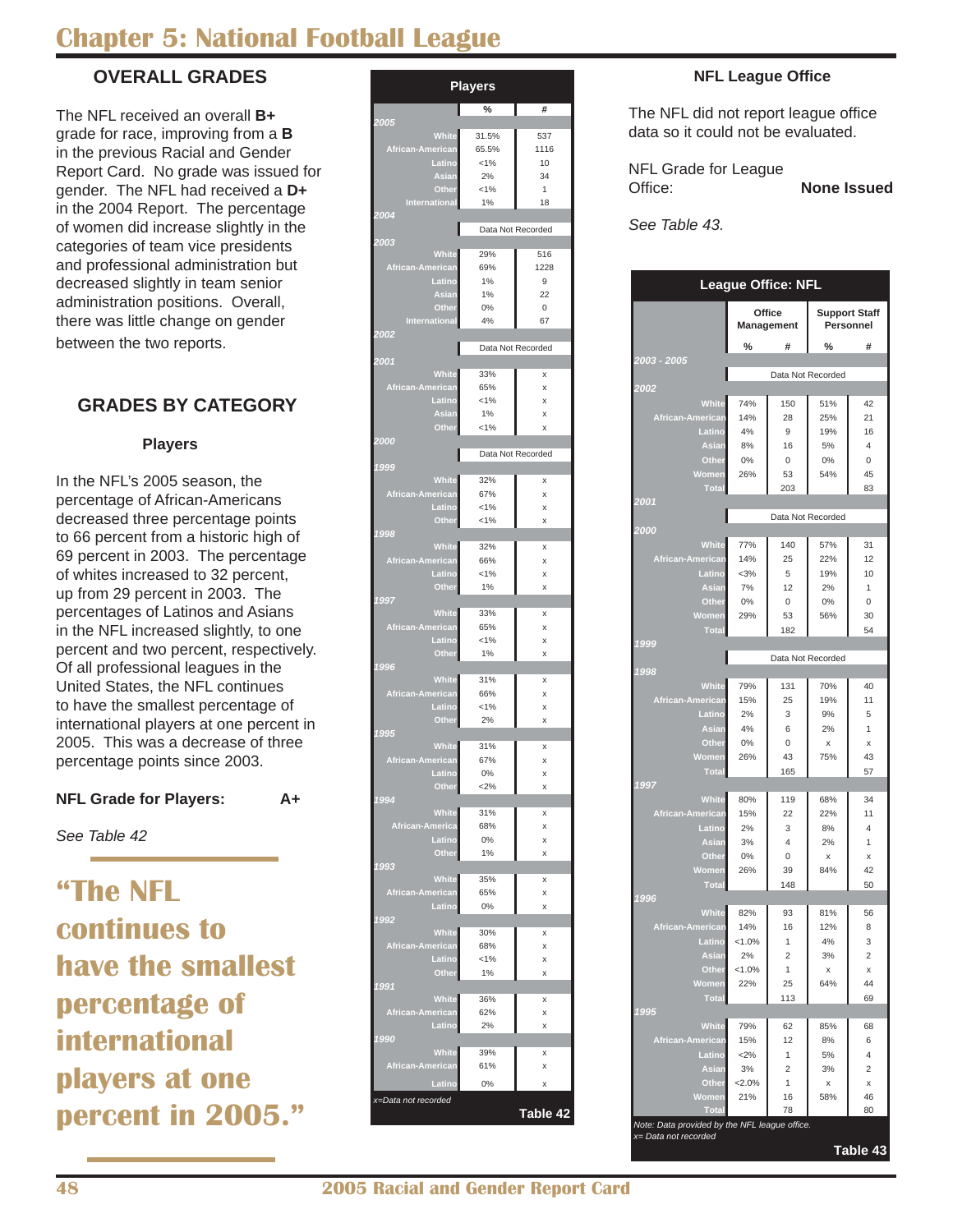# **Ownership**

The NFL, which made progress in the past year in terms of hiring African-American head coaches and general managers, appeared to take a giant step in 2005 when it was announced

| <b>Majority Owners</b>     |                   |
|----------------------------|-------------------|
|                            | %                 |
| 2005                       |                   |
| <b>White</b>               | 100%              |
| African-American           | 0%                |
| Latino                     | 0%                |
| Asian                      | 0%                |
| Other                      | 0%                |
| Women                      | 11%               |
| 2004                       |                   |
|                            | Data Not Recorded |
| 2003                       |                   |
| <b>White</b>               | 100%              |
| African-American           | 0%                |
| Latino                     | 0%                |
| Asian                      | 0%                |
| Other                      | 0%                |
| Women                      | 10%               |
| 2002                       |                   |
|                            | Data Not Recorded |
| 2001                       |                   |
| <b>White</b>               | 100%              |
| African-American           | 0%                |
| <u>Latino</u>              | 0%                |
| Asian                      | 0%                |
| Women                      | 9%                |
| 2000                       |                   |
| White                      | 100%              |
| African-American           | 0%                |
| Latino                     | 0%                |
| Asian                      | 0%                |
| Women                      | 6%                |
| 1999                       | 100%              |
| <b>White</b>               | 0%                |
| African-American<br>Latino | 0%                |
| Asian                      | 0%                |
| Women                      | 6%                |
| 1998                       |                   |
| <b>White</b>               | 100%              |
| African-American           | 0%                |
| Latino                     | 0%                |
| Asian                      | 0%                |
| Women                      | 6%                |
| 1997                       |                   |
| White                      | 100%              |
| African-American           | 0%                |
| Latino                     | 0%                |
| Asian                      | 0%                |
| Women                      | 7%                |
| x= Data not recorded       |                   |
|                            | Table 44          |
|                            |                   |

that Red McCombs was selling the Minnesota Vikings to Reggie Fowler, an African-American.

However, the sale was not approved. That would have meant that, for the first time, all four major sports in the United States had a majority owner of color. However, Fowler became a minority owner of the Vikings.

In the 2005 season, there were no majority owners of color. There were four women who held ownership of an NFL team:

- Delores Barr Weaver, Jacksonville Jaguars
- Rita Benson LeBlanc, New Orleans Saints
- Denise Debartolo York, San Francisco 49ers
- Georgia Frontiere, Saint Louis Rams

*See Table 44.*

| <b>Head Coaches</b> |               |                   |                  |        |                |
|---------------------|---------------|-------------------|------------------|--------|----------------|
|                     | $\frac{0}{0}$ | #                 |                  | %      | #              |
| 2005                |               |                   | 1997             |        |                |
| <b>White</b>        | 81%           | 26                | White            | 90%    | 27             |
| African-American    | 19%           | 6                 | African-American | 10%    | 3              |
| Asian               | 0%            | $\Omega$          | Asian            | 0%     | $\mathbf 0$    |
| Latino              | 0%            | 0                 | Latino           | 0%     | $\mathbf 0$    |
| Other               | 0%            | 0                 | Women            | 0%     | 0              |
| Women               | 0%            | 0                 | 1996             |        |                |
| 2004                |               |                   | <b>White</b>     | 90%    | 27             |
|                     |               | Data Not Recorded | African-American | 10%    | 3              |
| 2003                |               |                   | Latino           | $0\%$  | $\mathbf 0$    |
| <b>White</b>        | 91%           | 29                | 1995             |        |                |
| African-American    | 9%            | 3                 | <b>White</b>     | 90%    | 27             |
| Asian               | 0%            | 0                 | African-American | 10%    | 3              |
| Latino              | 0%            | 0                 | Latino           | 3%     | $\mathbf{1}$   |
| Women               | 0%            | 0                 | 994              |        |                |
| 2002                |               |                   | <b>White</b>     | 93%    | 28             |
|                     |               | Data Not Recorded | African-American | 7%     | $\overline{2}$ |
| 2001                |               |                   | Latino           | 0%     | $\Omega$       |
| White               | 94%           | 30                | 1993             |        |                |
| African-American    | 6%            | $\overline{2}$    | <b>White</b>     | 89%    | 25             |
| <b>Asian</b>        | 0%            | 0                 | African-American | 7%     | $\overline{2}$ |
| Latino              | 0%            | 0                 | Latino           | $<$ 4% | 1              |
| Women               | 0%            | $\mathbf 0$       | 1992             |        |                |
| 2000                |               |                   | <b>White</b>     | 89%    | 25             |
| <b>White</b>        | 90%           | 28                | African-American | 7%     | $\overline{2}$ |
| African-American    | 10%           | 3                 | Latino           | $<$ 4% | 1              |
| Asian               | 0%            | 0                 | 1991             |        |                |
| Latino              | 0%            | 0                 | <b>White</b>     | 93%    | 26             |
| Women               | 0%            | 0                 | African-American | 7%     | $\overline{2}$ |
| 1999                |               |                   | Latino           | 0%     | $\mathbf 0$    |
| <b>White</b>        | 94%           | 29                | 1990             |        |                |
| African-American    | 6%            | 2                 | <b>White</b>     | 96%    | 27             |
| Asian               | 0%            | 0                 | African-American | 4%     | 1              |
| Latino              | 0%            | 0                 | Latino           | 0%     | $\Omega$       |
| Women               | 0%            | 0                 |                  |        |                |
| 1998                |               |                   |                  |        |                |
| White               | 90%           | 28                |                  |        |                |
| African-American    | 10%           | 3                 |                  |        |                |
| Asian               | 0%            | 0                 |                  |        |                |
| Latino              | 0%            | 0                 |                  |        |                |
| Women               | 0%            | $\mathbf 0$       |                  |        |                |
|                     |               |                   |                  |        | Table 45       |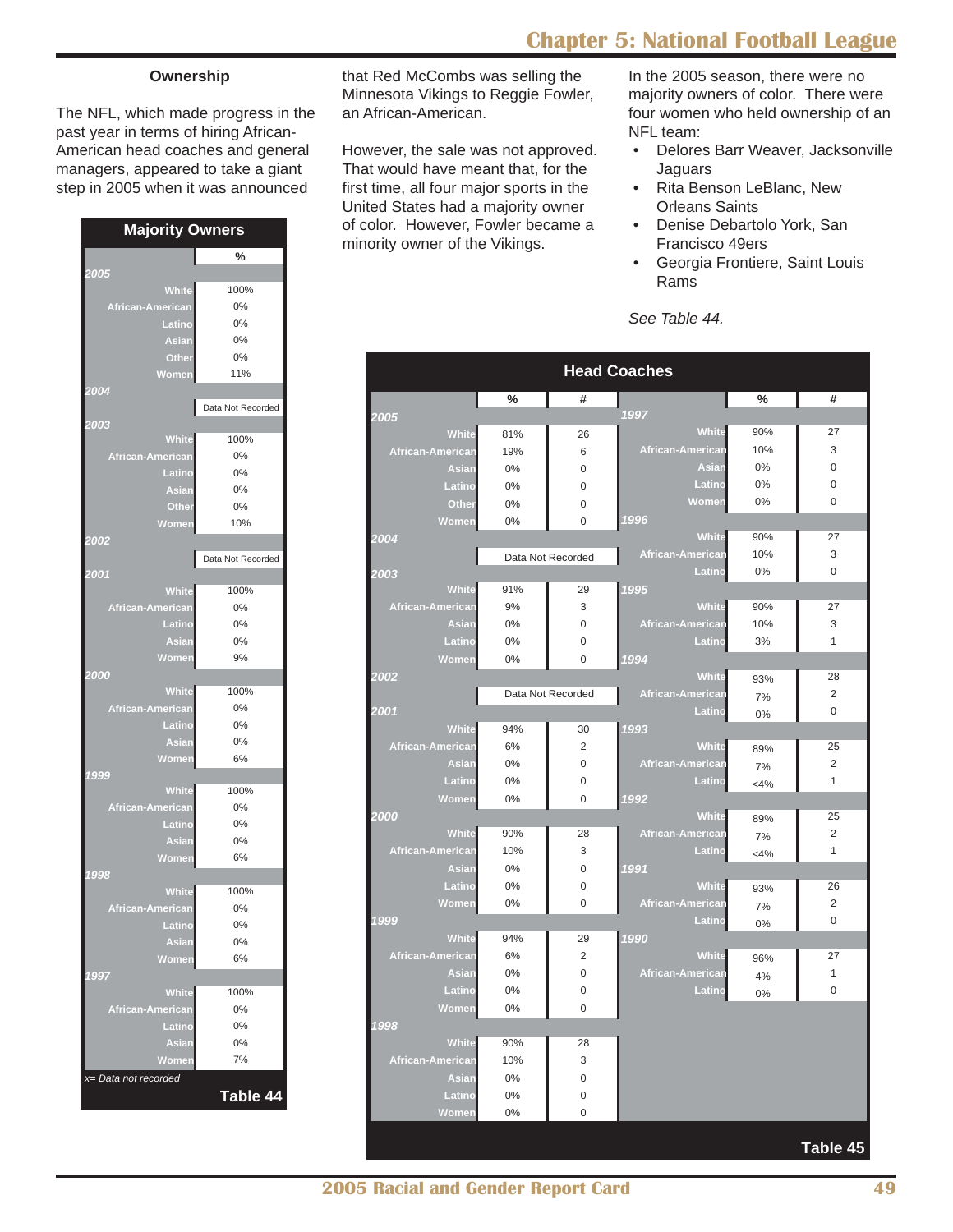# **Head Coaches**

The efforts of the Commissioner's Office, as well as the diversity groups appointed by the NFL in the last four years, have brought about a dramatic change in head coaches. The Rooney Rule, which requires that people of color be interviewed as part of the search process for head coaches, has helped to more than double the number of African-American head coaches in the NFL from three in 2003 to seven in 2006. The Rooney Rule was named after Steelers' owner Dan Rooney, who is the head of the league's diversity committee. The NFL's policy is similar to the approach adopted earlier by Major League Baseball under Bud Selig, which helped triple the number of managers of color in MLB in the first few years after implementation.

The NFL discouraged teams searching for a coach from tampering with the staffs of teams in the playoffs or in the Super Bowl. That has often restricted the advancement opportunities for some coordinators and top assistant coaches, including people of color, who might have been considered for head coaching jobs. In 2005, Cleveland was willing to wait to hire Romeo Crennel until the conclusion of the Super Bowl.

In 2003, with the hiring of Marvin Lewis by the Cincinnati Bengals, the number of head coaches of color

**"This brought the total number of African-American head coaches to seven before the start of the 2006 season."**

| <b>Historical Listing of African American Head Coaches</b> |                                                   |              |                          |  |
|------------------------------------------------------------|---------------------------------------------------|--------------|--------------------------|--|
|                                                            | (*8 permanent head coaches, 1 interim head coach) |              |                          |  |
|                                                            | Team                                              | Year(s)      | Record                   |  |
|                                                            |                                                   |              |                          |  |
| <b>Art Shell</b>                                           | L.A. Raiders                                      | 1989-94      | 54-38                    |  |
|                                                            | Oakland Raiders                                   | 2006         | First season             |  |
| <b>Dennis Green</b>                                        | Minnesota                                         | 1992-01      | 97-62                    |  |
|                                                            | Arizona                                           | 2004-present | 38878                    |  |
| <b>Ray Rhodes</b>                                          | Philadelphia                                      | 1995-98      | $29 - 34 - 1$            |  |
|                                                            | Green Bay                                         | 1999         | 38937                    |  |
| <b>Tony Dungy</b>                                          | Tampa Bay                                         | 1996-2001    | 54-42                    |  |
|                                                            | Indianapolis                                      | 2002-present | 49-21                    |  |
| <b>Terry Robiskie</b>                                      | Washington                                        | 2000         | 1-2 (interim head coach) |  |
|                                                            | Cleveland                                         | 2004         | 1-4 (interim head coach) |  |
| Herman Edwards                                             | N.Y. Jets                                         | 2001-2005    | $41 - 43$                |  |
|                                                            | Kansas City Chiefs                                | 2006         | First season             |  |
| <b>Marvin Lewis</b>                                        | Cincinnati                                        | 2003-present | $27 - 21$                |  |
| <b>Lovie Smith</b>                                         | Chicago                                           | 2004-present | $16 - 16$                |  |
| <b>Romeo Crennel</b>                                       | Cleveland                                         | 2005-present | $6 - 10$                 |  |
|                                                            |                                                   |              |                          |  |
|                                                            |                                                   |              | Table 46                 |  |

in the NFL increased from two (six percent) to three (nine percent). The percentage of African-American head coaches grew to 16 percent before the start of the 2004 season when the NFL added two more African-American head coaches; Dennis Green of the Arizona Cardinals and Lovie Smith of the Chicago Bears. After the 2005 Super Bowl, Romeo Crennel was hired as head coach of the Cleveland Browns, giving the NFL six African-American head coaches, two times the previous high of three African-American NFL head coaches.

After the 2005 NFL season, there were 10 head coach openings for teams to fill. Eight of the new coaches hired were white, two were African-American. Herman Edwards was released of his contract with the New York Jets and subsequently hired by the Kansas City Chiefs. Art Shell was hired as the head coach of the Oakland Raiders. Shell was the first African-American coach hired by the Raiders in 1989, and continued in this position until 1994. This brought the total number of African-American head coaches to seven before the start of the 2006 season

The seven NFL head coaches are as follows:

• Dennis Green, Arizona Cardinals

- Lovie Smith, Chicago Bears
- Marvin Lewis, Cincinnati Bengals
- Romeo Crennel, Cleveland **Browns**
- Tony Dungy, Indianapolis Colts
- Herman Edwards, Kansas City **Chiefs**
- Art Shell, Oakland Raiders

### **NFL Grade for Head Coaches: Race: B+**

*See Tables 45 and 46.* 

### **Assistant Coaches**

The 2005 season saw a record percentage of people of color in assistant coaching positions in the NFL. In the 2005 season, there were 162 assistant coaches of color, or 34 percent. This is up from 33 percent in the last report card.

In the assistant coaching category for the 2005 NFL season, the number of white assistant coaches dropped from 67 to 66 percent, while African-Americans increased by two percentage points. Latinos dropped one percentage point and Asian assistant coaches increased by one percentage point. Seven African-Americans held coordinator positions in the NFL.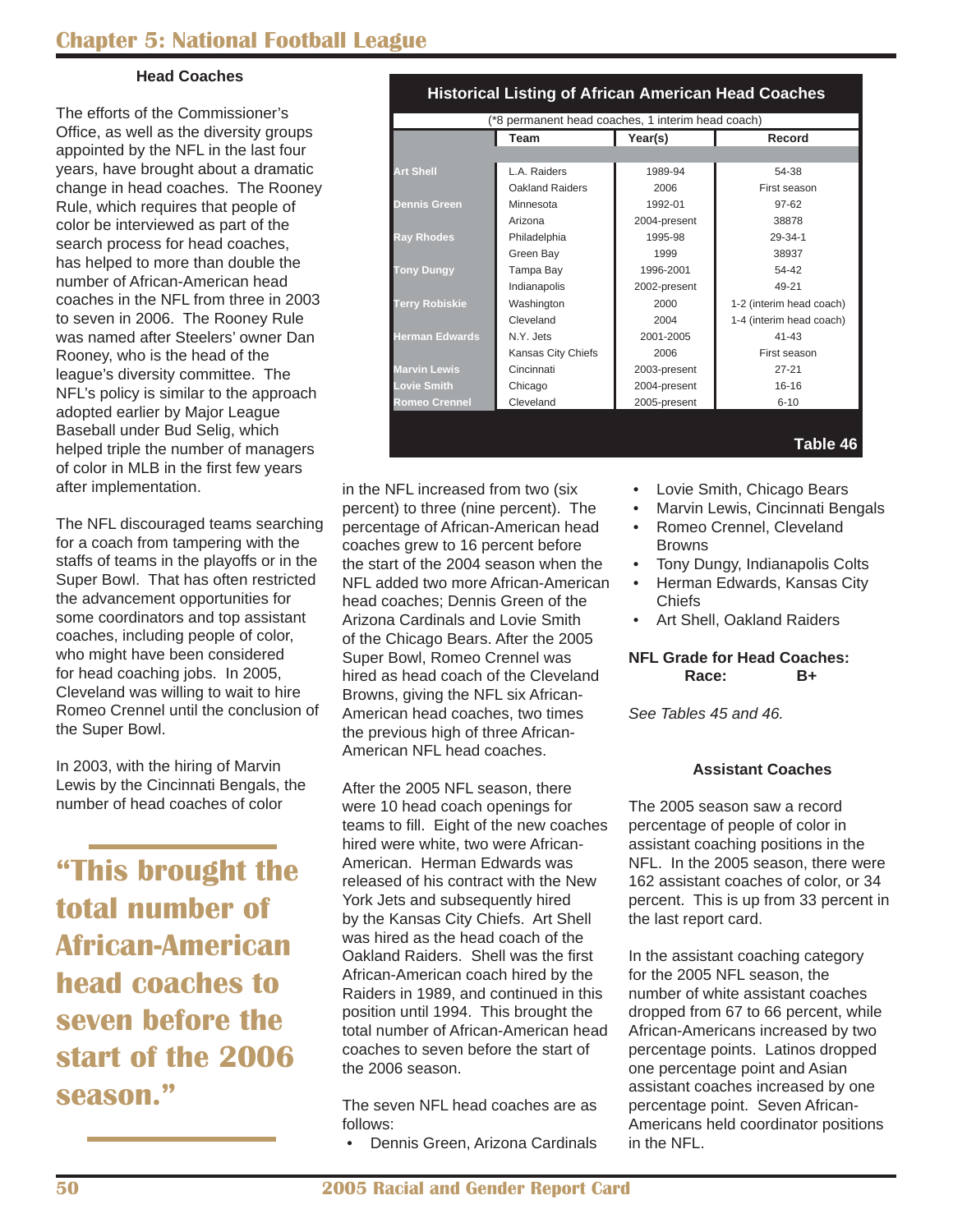#### **NFL Grade for Assistant Coaches: Race: A+**

*See Table 47.*

**"In the 2005 season, there were 162 assistant coaches of color, or 34 percent."**

# **Top Management**

# **CEOs/Presidents**

Amy Trask of the Oakland Raiders was the only woman president/CEO in the NFL in 2005 and 2006.

There has never been a president/ CEO of color in the NFL.

*See Table 48.*

|                      | <b>CEO/President</b> |                   |
|----------------------|----------------------|-------------------|
|                      |                      |                   |
|                      | %                    | #                 |
| 2005                 |                      |                   |
| <b>White</b>         | 100%                 | 41                |
| African-American     | 0%                   | 0                 |
| Latino               | 0%                   | 0                 |
| Asian                | 0%                   | 0                 |
| Other                | 0%                   | 0                 |
| Women                | 2%                   | 1                 |
| 2004                 |                      |                   |
|                      |                      | Data Not Recorded |
| 2003                 |                      |                   |
| <b>White</b>         | 100%                 | 32                |
| African-American     | 0%                   | 0                 |
| Latino               | 0%                   | 0                 |
| Asian                | 0%                   | 0                 |
| Women                | 9%                   | 3                 |
| 2002                 |                      |                   |
|                      |                      | Data Not Recorded |
| 2001                 |                      |                   |
| <b>White</b>         | 97%                  | X                 |
| African-American     | 3%                   | x                 |
| Latino               | 0%                   | X                 |
| Asian                | 0%                   | X                 |
| Women                | 3%                   | X                 |
| 2000                 |                      |                   |
| <b>White</b>         | 100%                 | x                 |
| African-American     | 0%                   | X                 |
| Latino               | 0%                   | X                 |
| Asian                | 0%                   | X                 |
| Women                | 3%                   | X                 |
| 1999                 |                      |                   |
| <b>White</b>         | 100%                 | X                 |
| African-American     | 0%                   | X                 |
| Latino               | 0%                   | x                 |
| Asian                | 0%                   | X                 |
| Women                | 3%                   | X                 |
| 1998                 |                      |                   |
| <b>White</b>         | 100%                 | X                 |
| African-American     | 0%                   | X                 |
| Latino               | 0%                   | X                 |
| Asian                | 0%                   | X                 |
| Women<br>1997        | 3%                   | X                 |
|                      |                      |                   |
| White                | 100%                 | x                 |
| African-American     | 0%                   | X                 |
| Latino               | 0%                   | x                 |
| Other                | 0%                   | X                 |
| Vomen                | 0%                   | x                 |
| x= Data not recorded |                      |                   |
|                      |                      | Table 48          |

|                         |               |                   | <b>Assistant Coaches</b> |         |          |
|-------------------------|---------------|-------------------|--------------------------|---------|----------|
|                         | $\frac{0}{0}$ | #                 |                          | $\%$    | #        |
| 2005                    |               |                   | 1997                     |         |          |
| <b>White</b>            | 66%           | 316               | <b>White</b>             | 73%     | 311      |
| African-American        | 32%           | 154               | African-American         | 26%     | 113      |
| Latino                  | 1%            | 5                 | Latino                   | 1%      | 3        |
| Asian                   | 1%            | 3                 | Asian                    | $< 1\%$ | 1        |
| Other                   | 0%            | 0                 | Other                    | 0%      | 0        |
| Women                   | 0%            | 0                 | Women                    | 0%      | 0        |
| 2004                    |               |                   | 1996                     |         |          |
|                         |               | Data Not Recorded | <b>White</b>             | 74%     | 307      |
| 2003                    |               |                   | African-American         | 25%     | 102      |
| <b>White</b>            | 67%           | 341               | Latino                   | $< 1\%$ | 3        |
| African-American        | 30%           | 153               | Asian                    | < 1%    | 1        |
| Latino                  | 2%            | 8                 | Other                    | 0%      | 0        |
| Asian                   | 0%            | 1                 | 1995                     |         |          |
| Other                   | 1%            | $\overline{7}$    | <b>White</b>             | 76%     | 289      |
| Women                   | 0%            | 0                 | African-American         | 23%     | 88       |
| 2002                    |               |                   | Latino                   | 0%      | 0        |
|                         |               | Data Not Recorded | Asian                    | 0%      | 0        |
| 2001                    |               |                   | Other                    | $< 1\%$ | 4        |
| <b>White</b>            | 71%           | 333               | 1994                     |         |          |
| <b>African-American</b> | 28%           | 132               | <b>White</b>             | 77%     | 249      |
| Latino                  | $< 1\%$       | 6                 | African-American         | 23%     | 73       |
| Asian                   | $< 1\%$       | 1                 | Latino                   | < 1%    | 1        |
| Other                   | 0%            | 0                 | Asian                    | $< 1\%$ | 1        |
| Women                   | 0%            | 0                 | Other                    | 0%      | 0        |
| 2000                    |               |                   | 1993                     |         |          |
|                         |               | Data Not Recorded | <b>White</b>             | 76%     | 217      |
| 1999                    |               |                   | African-American         | 23%     | 73       |
| <b>White</b>            | 72%           | 330               | Latino                   | < 1%    | 1        |
| African-American        | 28%           | 127               | Other                    | 0%      | 0        |
| Latino                  | 0%            | 0                 | 1992                     |         |          |
| Asian                   | 0%            | 0                 | <b>White</b>             | 80%     | 264      |
| Other                   | 0%            | 0                 | African-American         | 20%     | 65       |
| Women                   | 0%            | 0                 | Latino                   | 0%      | 0        |
| 1998                    |               |                   | Other                    | 0%      | 0        |
| <b>White</b>            | 72%           | 313               | 1991                     |         |          |
| African-American        | 27%           | 118               | <b>White</b>             | 84%     | 289      |
| Latino                  | 0%            | 2                 | African-American         | 16%     | 54       |
| Asian                   | 0%            | 1                 |                          |         |          |
| Other                   | 0%            | 0                 |                          |         |          |
| Women                   | 0%            | 0                 |                          |         |          |
|                         |               |                   |                          |         | Table 47 |
|                         |               |                   |                          |         |          |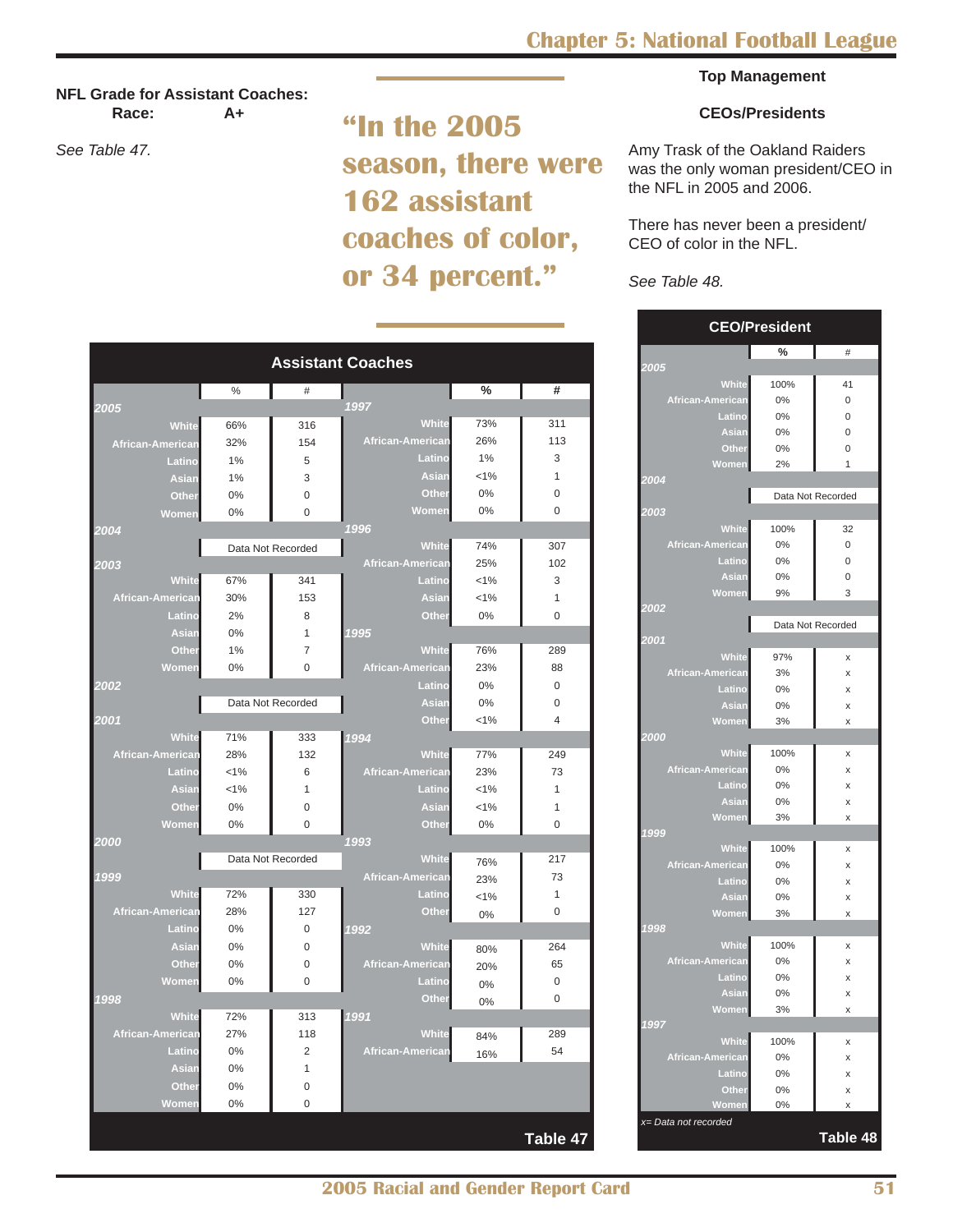### **General Manager/Principal-in-Charge**

In what the NFL defined as the position equivalent to a general manager, whites held 87 percent of the posts in the 2005 season with the remaining 13 percent being African-American. This was an increase of seven percentage points since the last Report Card. The four African-Americans in this position during the 2005 season were:

- Ozzie Newsome, general manager and executive vice president, Baltimore Ravens
- Rod Graves, vice president, Football Operations, Arizona **Cardinals**
- Martin Mayhew, senior vice president/GM, Detroit Lions
- James Harris, vice president of Player Personnel, Jacksonville Jaguars

In 2006, the Houston Texans hired

Rick Smith, making the number of African-American General Managers a record high of five.

### **NFL Grade for General Manager/ Principal-in-Charge: Race: B**

*See Table 49.*

# **Team Vice Presidents**

In the 2005 NFL season, 90 percent of all vice presidents were white while 10 percent were African-American. There were 16 African-American vice presidents in 2005, two more than reported in the last report card. There were no Latinos or Asians represented.

The following are the African-Americans who held vice president

| <b>General Manager/Director of Player Personnel</b> |     |                   |                  |       |                |
|-----------------------------------------------------|-----|-------------------|------------------|-------|----------------|
|                                                     | %   | #                 |                  | %     | #              |
| 2005                                                |     |                   | 1998             |       |                |
| White                                               | 87% | 27                | <b>White</b>     | 87%   | 27             |
| African-American                                    | 13% | 4                 | African-American | 13%   | 4              |
| Latino                                              | 0%  | 0                 | Latino           | 0%    | 0              |
| Asian                                               | 0%  | 0                 | <b>Asian</b>     | 0%    | 0              |
| Other                                               | 0%  | 0                 | Women            | $0\%$ | $\Omega$       |
| Women                                               | 0%  | 0                 | 1997             |       |                |
| 2004                                                |     |                   | <b>White</b>     | 87%   | 26             |
|                                                     |     | Data Not Recorded | African-American | 13%   | $\overline{4}$ |
| 2003                                                |     |                   | Latino           | 0%    | 0              |
| White                                               | 94% | 30                | Asian            | 0%    | 0              |
| African-American                                    | 6%  | 2                 | Women            | 0%    | $\Omega$       |
| Latino                                              | 0%  | 0                 | 1996             |       |                |
| Asian                                               | 0%  | 0                 | <b>White</b>     | 83%   | 25             |
| Women                                               | 0%  | $\mathbf 0$       | African-American | 17%   | 5              |
| 2002                                                |     |                   | Latino           | 0%    | $\mathbf 0$    |
|                                                     |     | Data Not Recorded | 1995             |       |                |
| 2001                                                |     |                   | <b>White</b>     | 87%   | 26             |
| <b>White</b>                                        | 94% | 30                | African-American | 13%   | 4              |
| African-American                                    | 6%  | $\overline{2}$    | Latino           | 0%    | $\Omega$       |
| Latino                                              | 0%  | $\mathbf 0$       | 1994             |       |                |
| Asian                                               | 0%  | 0                 | <b>White</b>     | 86%   | 25             |
| Women                                               | 0%  | $\Omega$          | African-American | 14%   | 4              |
| 2000                                                |     |                   | Latino           | 0%    | $\Omega$       |
|                                                     |     | Data Not Recorded | 1993             |       |                |
| 1999                                                |     |                   | <b>White</b>     | 86%   | 25             |
| <b>White</b>                                        | 87% | 27                | African-American | 10%   | 3              |
| African-American                                    | 13% | 4                 | Latino           | 4%    | 1              |
| Latino                                              | 0%  | 0                 |                  |       |                |
| <b>Asian</b>                                        | 0%  | 0                 |                  |       |                |
| Women                                               | 0%  | $\mathbf 0$       |                  |       |                |
|                                                     |     |                   |                  |       | Table 49       |
|                                                     |     |                   |                  |       |                |

positions in 2005:

- Rod Graves, vice president, Football Operations, Arizona **Cardinals**
- Ray Anderson, executive vice president and chief administrative officer, Atlanta Falcons
- Susan Bass, vice president, Communications & Community Relations, Atlanta Falcons
- Reggie Roberts, vice president, Football Communications, Atlanta **Falcons**
- Ozzie Newsome, executive vice president, Baltimore Ravens
- Greg Carney, vice president of Marketing, Denver Broncos
- Martin Mayhew, senior vice president, Football Administration & Legal Affairs, Detroit Lions
- Tony Willie, vice president, Communications, Houston Texans
- James Harris, vice president, Player Personnel, Jacksonville **Jaguars**
- Kevin Warren, vice president, Operations and Legal Counsel, Minnesota Vikings
- Rena Clark, vice president, Community Affairs & Corporate Philanthropy, New England **Patriots**
- Kevin Winston, vice president, Player Development, New York Jets
- Ronnie Barnes, vice president, Medical Services, New York **Giants**
- Ed Goines, vice president, Business Affairs and general counsel, San Francisco 49ers
- Bob Wallace, senior vice president, Administration, St. Louis Rams
- Adrian Bracy, vice president, Finance, St. Louis Rams

The Atlanta Falcons and St. Louis Rams were the only NFL teams with more than one African-American vice president.

Women held eight percent of the vice president positions during the 2005 season, which was a one percentage point increase since last year's report card. In addition to Susan Bass,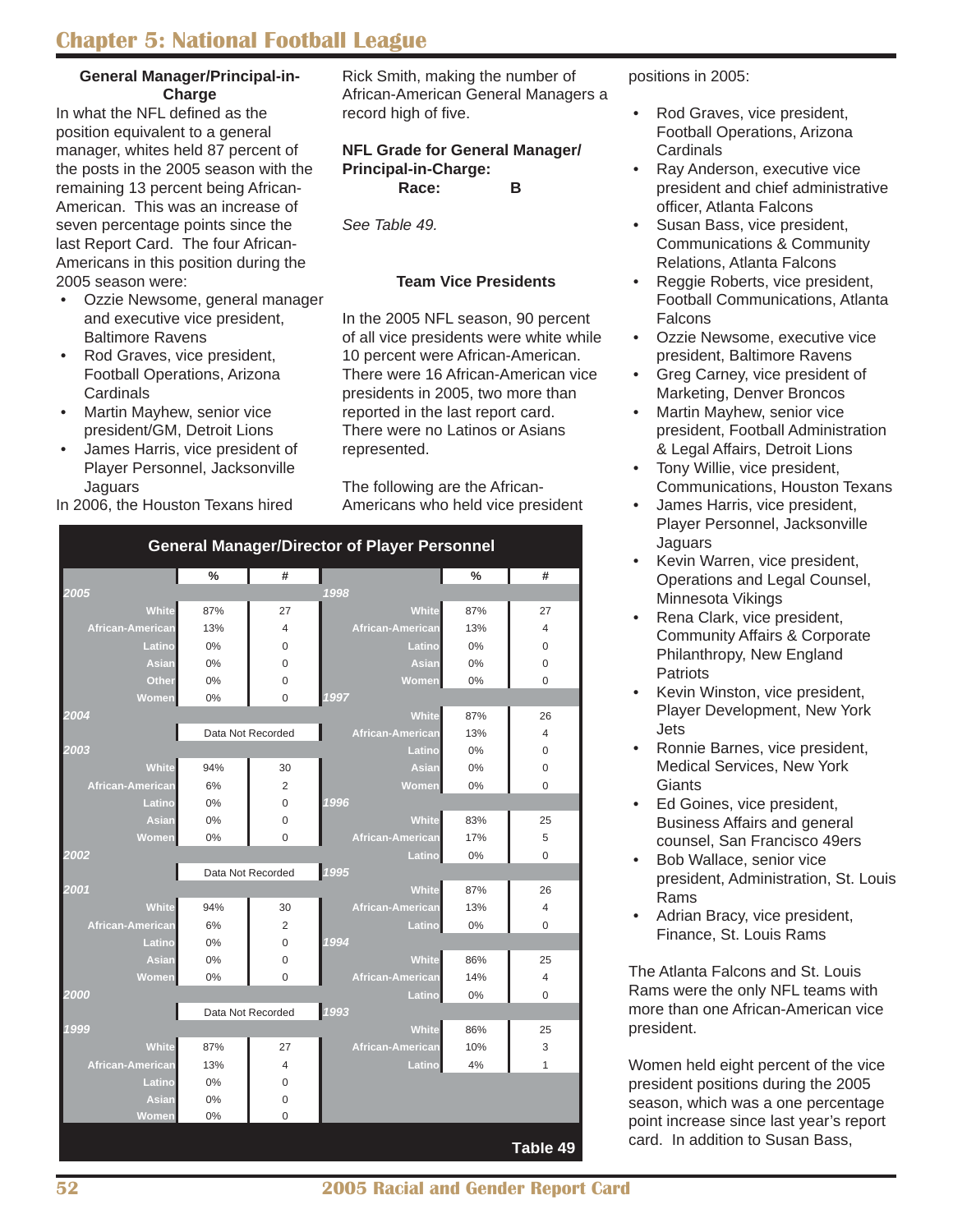Adrian Bracy and Rena Clark, the 10 other women in these posts were:

- Kim Shreckengost, executive vice president, Operations, Atlanta Falcons
- Linda Bogdan, corporate vice president, Buffalo Bills
- Diane Downing, vice president, Administration, Cleveland Browns
- Cindy Galloway Kellogg, vice president, Community Relations, Denver Broncos
- Suzie Thomas, senior vice president/chief administrative officer, Houston Texans
- Kim Babiak Phillips, vice president, Marketing, Houston **Texans**
- Jill Strafaci, senior vice president, Finance and Administration, Miami **Dolphins**
- Christine Procops, vice president/ chief financial officer, New York **Giants**
- Jeanne Bonk, vice president/chief financial and administrative officer, San Diego Chargers
- Susan Darrington, vice president, Facility Operations and Services, Seattle Seahawks

The Houston Texans were the only team in the NFL with more than one woman as a vice president.

# **NFL Grade for Team Vice Presidents:**

| Race:   | C                  |
|---------|--------------------|
| Gender: | <b>None Issued</b> |

*See Table 50.*

**"There were 16 African-American vice presidents in 2005, two more reported than in the last report card."** 

|                  | <b>Vice Presidents</b> |                   |
|------------------|------------------------|-------------------|
|                  | $\%$                   | #                 |
| 2005             | 90%                    | 143               |
| White            |                        |                   |
| Afrian-American  | 10%                    | 16                |
| Latino           | 0%                     | 0                 |
| Asian            | 0%                     | $\mathbf 0$       |
| Other            | 0%                     | 0                 |
| Women            | 8%                     | 13                |
| 2004             |                        |                   |
| 2003             |                        | Data Not Recorded |
| <b>White</b>     | 89%                    | 131               |
|                  |                        |                   |
| African-American | 10%                    | 14                |
| Latino           | 1%                     | $\overline{2}$    |
| Asian            | 0%                     | 0                 |
| Women            | 7%                     | 10                |
| 2002             |                        | Data Not Recorded |
| 2001             |                        |                   |
| <b>White</b>     | 92%                    | 118               |
| African-American | 7%                     | 9                 |
| Latino           | 1%                     | 1                 |
| Asian            | 0%                     | 0                 |
| Women            | 9%                     | 11                |
| 2000             |                        |                   |
|                  |                        | Data Not Recorded |
| 1999<br>White    | 92%                    | 130               |
| African-American | 8%                     | 11                |
| Latino           | 0%                     | 0                 |
|                  |                        |                   |
| Asian            | 0%                     | 0                 |
| Women            | 7%                     | 10                |
| 1998             |                        |                   |
| White            | 89%                    | 107               |
| African-American | 10%                    | 13                |
| Latino           | 0%                     | 0                 |
| Asian            | 0%                     | 0                 |
| Women            | 4%                     | 5                 |
| 1997             |                        |                   |
| White            | 90%                    | 97                |
| African-American | 10%                    | 11                |
| Latino           | 0%                     | 0                 |
| Asian            | 0%                     | 0                 |
|                  |                        |                   |
| Women            | 7%                     | 8                 |
| 1996             |                        |                   |
| White            | 88%                    | 76                |
| African-American | 12%                    | 10                |
| Latino           | 0%                     | 0                 |
| Other            | 0%                     | 0                 |
| Women            | 12%                    | 10                |
| 1995             |                        |                   |
| White            | 95%                    | 70                |
| African-American | 5%                     | $\overline{4}$    |
| Latino           | 0%                     | 0                 |
| Other            | 0%                     | 0                 |
| Women            | 6%                     | 5                 |
| 1994             |                        |                   |
| White            | 96%                    | 64                |
| African-American | 4%                     | 3                 |
|                  | 0%                     | 0                 |
| Latino           |                        | 0                 |
| Asian            | 0%                     |                   |
| Women            | 4%                     | 3                 |
| 1993             |                        |                   |
| White            | 93%                    | 56                |
| African-Americar | 7%                     | 4                 |
| Latino           | 0%                     | 0                 |
| Asian<br>Women   | 0%<br>6%               | 0<br>4            |

# **Senior Administration**

This category includes the following titles but is not restricted to: directors, assistant general managers, chief legal counsel, chief operating officer, chief financial officer, public relations director and director of community relations.

During the 2005 season, people of color occupied 14 percent of all NFL senior administration positions. African-Americans held 12 percent, a decrease of one percentage point since the last Report Card. Latinos held one percent with six positions, while Asians and other people of color held two positions each. Sixteen percent of the senior administrators in the NFL were women, which is a one percentage point decrease from the last report card. Whites held 86 percent of these positions, up two percentage points.

#### **NFL Grade for Senior Administration: Race: B**

| Race:   | в                  |
|---------|--------------------|
| Gender: | <b>None Issued</b> |

*See Table 51.*

## **Professional Administration**

Positions categorized as professional team administration include, but are not restricted to, professionals who hold titles similar to manager, coordinator, supervisor, or administrator in business operations, marketing, promotions, publications and various other departments. The category excludes the traditional support staff positions such as secretaries, administrative assistants, staff assistants and receptionists.

In the NFL, white professional administrators increased two percentage points to 89 percent of the total. African-Americans dropped one percentage point to eight percent, the lowest since the 1996 NFL season. Latinos and Asians stayed the same at two percent and one percent respectively, while other people of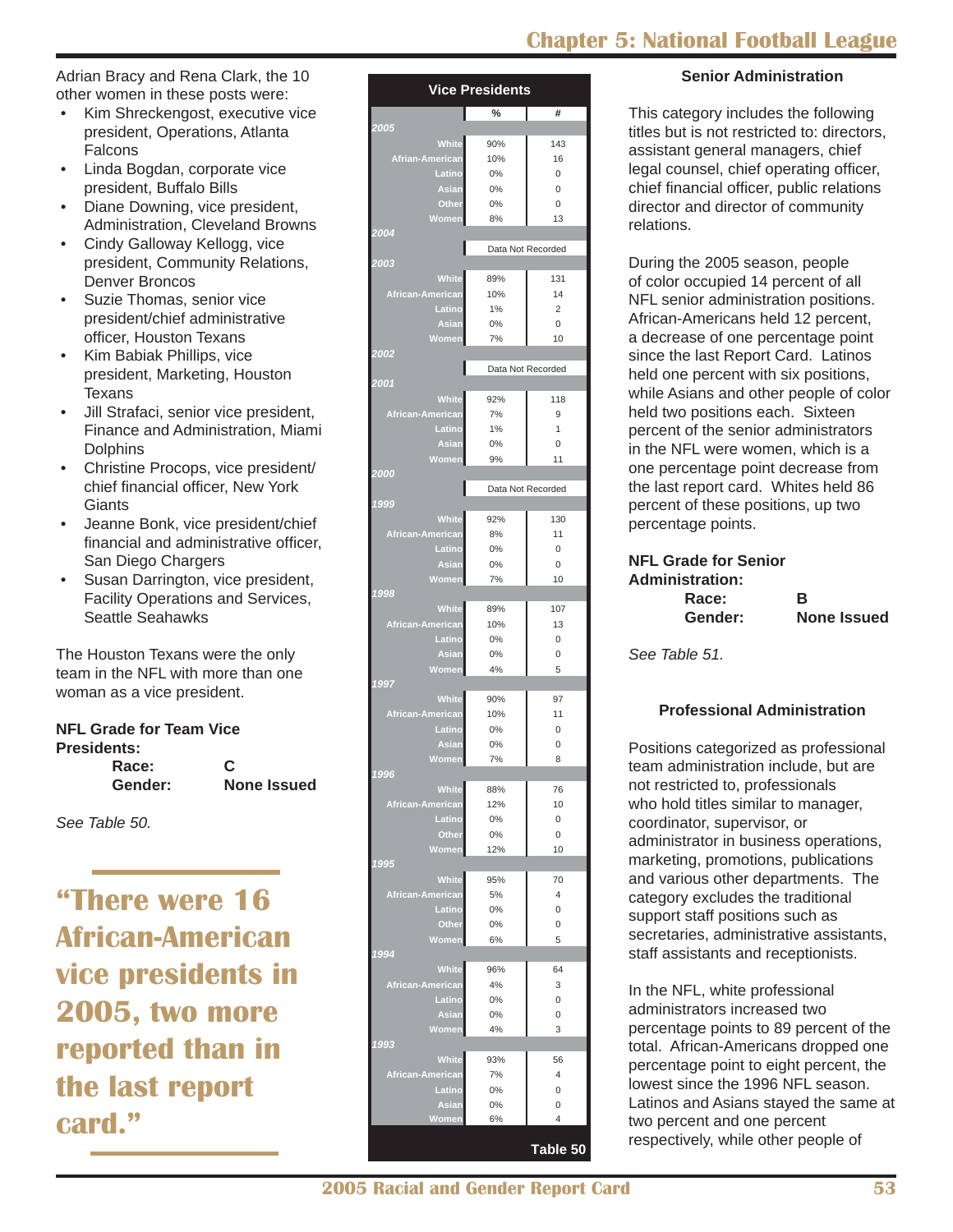| <b>Senior Administrators</b>     |               |                         |  |
|----------------------------------|---------------|-------------------------|--|
|                                  | $\frac{0}{6}$ | #                       |  |
| 2005                             |               |                         |  |
| White                            | 86%           | 424                     |  |
| African-American                 | 12%           | 60                      |  |
| Latino                           | 1%            | 6                       |  |
| Asian                            | 1%            | $\overline{c}$          |  |
| Other                            | $< 1\%$       | $\overline{c}$          |  |
| Women                            | 16%           | 80                      |  |
| 2004                             |               |                         |  |
|                                  |               | Data Not Recorded       |  |
| 2003                             |               |                         |  |
| White                            | 84%           | 351                     |  |
| African-American                 | 13%           | 52                      |  |
| Latino                           | $< 1\%$       | 3                       |  |
| Asian                            | $< 1\%$       | 4                       |  |
| Other                            | $< 1\%$       | $\overline{4}$          |  |
| Women                            | 17%           | 70                      |  |
| 2002                             |               |                         |  |
| 2001                             |               | Data Not Recorded       |  |
|                                  | 83%           | x                       |  |
| <b>White</b><br>African-American | 15%           |                         |  |
| Latino                           | 1%            | X<br>x                  |  |
| Asian                            | 1%            | X                       |  |
| Women                            | 15%           | X                       |  |
| 2000                             |               |                         |  |
| White                            | 90%           | x                       |  |
| African-American                 | 9%            | x                       |  |
| Latino                           | 1%            | x                       |  |
| Asian                            | 1%            | x                       |  |
| <b>Jomer</b>                     | 28%           | X                       |  |
| 1999                             |               |                         |  |
| White                            | 8%            | x                       |  |
| African-American                 | 14%           | $\mathsf{x}$            |  |
| Latino                           | 0%            | $\overline{\mathsf{x}}$ |  |
| Asian                            | 0%            | x                       |  |
| Vomer                            | 14%           | X                       |  |
| 1998                             |               |                         |  |
| White                            | 88%           | x                       |  |
| African-American                 | 9%            | $\mathsf{x}$            |  |
| Latino                           | 2%            | X                       |  |
| Asian                            | 1%            | x                       |  |
| Women                            | 27%           | x                       |  |
| 1997                             |               |                         |  |
| White                            | 91%           | x                       |  |
| African-American                 | 9%            | x                       |  |
| Other                            | 0%            | x                       |  |
| <b>/omer</b>                     | 16%           | X                       |  |
| 1996                             |               |                         |  |
| White                            | 89%           | x                       |  |
| African-American                 | 9%            | x                       |  |
| Other                            | 2%            | x                       |  |
| Womer                            | 9%            | x                       |  |
| x= Data not recorded<br>Table 51 |               |                         |  |

color decreased by one percentage point. This makes the total percentage of people of color in professional administration positions at 11 percent of the total. Women gained one percentage point bringing them to 32 percent. If grades for gender had been issued in the last three categories as has been historically the case, the ranks of women in team professional positions would have been the only one where a grade of C would have been earned.

| <b>NFL Grade for Professional</b><br>Administration: |             |
|------------------------------------------------------|-------------|
| Race:                                                | R-          |
| Gender:                                              | None Issued |
|                                                      |             |

*See Table 52.*

#### **Physicians and Head Trainers**

#### **Physicians**

In the NFL, white team physicians remained the same as the last report card at 94 percent, while African-Americans decreased by one percentage point. Latinos increased by two percentage points to a total of two percent, while Asians stayed the same and other people of color decreased by one percentage point. The percentage of women physicians increased significantly from two percent in 2003 to seven percent in 2005.

*See Table 53.*

#### **Head Trainers**

In 2005, white head trainers increased from 81 to 88 percent, while African-Americans decreased by four percentage points to 12 percent of the total in the NFL. There were no Asian, Latino, or women head trainers in 2005.

*See Table 54.*

#### **Radio/TV Broadcasters**

For NFL teams, white broadcasters decreased 20 percentage points from 94 to 74 percent of the total. African-Americans increased from three percent to 12 percent. While there were no Latino broadcasters in the last report card, they represented 14 percent of the total for 2005. There were no Asian broadcasters. While women previously held three percent of the team broadcasting jobs, there were none in 2005.

*See Table 55.*

|                                  |               | <b>Professional Administration</b> |
|----------------------------------|---------------|------------------------------------|
|                                  | $\%$          | #                                  |
| 2005<br>White                    | 89%           | 873                                |
| African-American                 | 8%            | 79                                 |
| Latino                           | 2%            | 21                                 |
| Asian                            | 1%            | 10                                 |
| Other                            | $< 1\%$       | 3                                  |
| Women                            | 32%           | 311                                |
| 2004                             |               |                                    |
|                                  |               | Data Not Recorded                  |
| 2003<br><b>White</b>             | 87%           | 1024                               |
| African-American                 | 9%            | 101                                |
| Latino                           | 2%            | 20                                 |
| Asian                            | 1%            | 6                                  |
| Other                            | 2%            | 20                                 |
| Women                            | 31%           | 362                                |
| 2002                             |               |                                    |
| 2001                             |               | Data Not Recorded                  |
| <b>White</b>                     | 87%           | x                                  |
| African-American                 | 10%           | X                                  |
| Latino                           | 2%            | X                                  |
| Asian                            | $< 1\%$       | x                                  |
| Other                            | $< 1\%$       | X                                  |
| Women                            | 29%           | X                                  |
| 2000                             |               |                                    |
| 1999                             |               | Data Not Recorded                  |
| White                            | 84%           | X                                  |
| African-American                 | 15%           | x                                  |
| Latino                           | $< 1\%$       | x                                  |
| Asian                            | $< 1\%$       | X                                  |
| Women                            | 19%           | X                                  |
| 1998<br>White                    | 87%           | x                                  |
| African-American                 | 10%           | x                                  |
| Latino                           | 2%            | X                                  |
| Asian                            | 1%            | X                                  |
| Women                            | 24%           | X                                  |
| 1997                             |               |                                    |
| <b>White</b>                     | 87%           | x                                  |
| African-American                 | 10%           | x                                  |
| Latino                           | 2%<br>1%      | x                                  |
| Asian<br>Women                   | 34%           | X<br>X                             |
| 1996                             |               |                                    |
| White                            | 90%           | x                                  |
| African-American                 | 8%            | x                                  |
| Other                            | 2%            | X                                  |
| Women                            | 18%           | X                                  |
| 1995                             |               |                                    |
| <b>White</b><br>African-American | 88%<br>11%    | X<br>X                             |
| Other                            | 1%            | x                                  |
| Women                            | 15%           | X                                  |
| 1994                             |               |                                    |
| <b>White</b>                     | 89%           | X                                  |
| African-American                 | 11%           | x                                  |
| Latino                           | $< 1\%$       | X                                  |
| Asian                            | 0%            | X                                  |
| Other                            | $< 1\%$       | X                                  |
| <b>Women</b>                     | 12%           | x                                  |
| 1993<br>White                    | 88%           | X                                  |
| African-American                 | 9%            | X                                  |
| Latino                           | 1%            | x                                  |
| Asian                            | $< 1\%$       | x                                  |
| Other                            | $< 1\%$       | X                                  |
|                                  |               |                                    |
| 1992                             |               |                                    |
| White                            | 90%           | X                                  |
| African-American                 | 6%            | x                                  |
| Latino                           | 3%            | X                                  |
| Asian<br>Other                   | $< 1\%$<br>0% | x<br>X                             |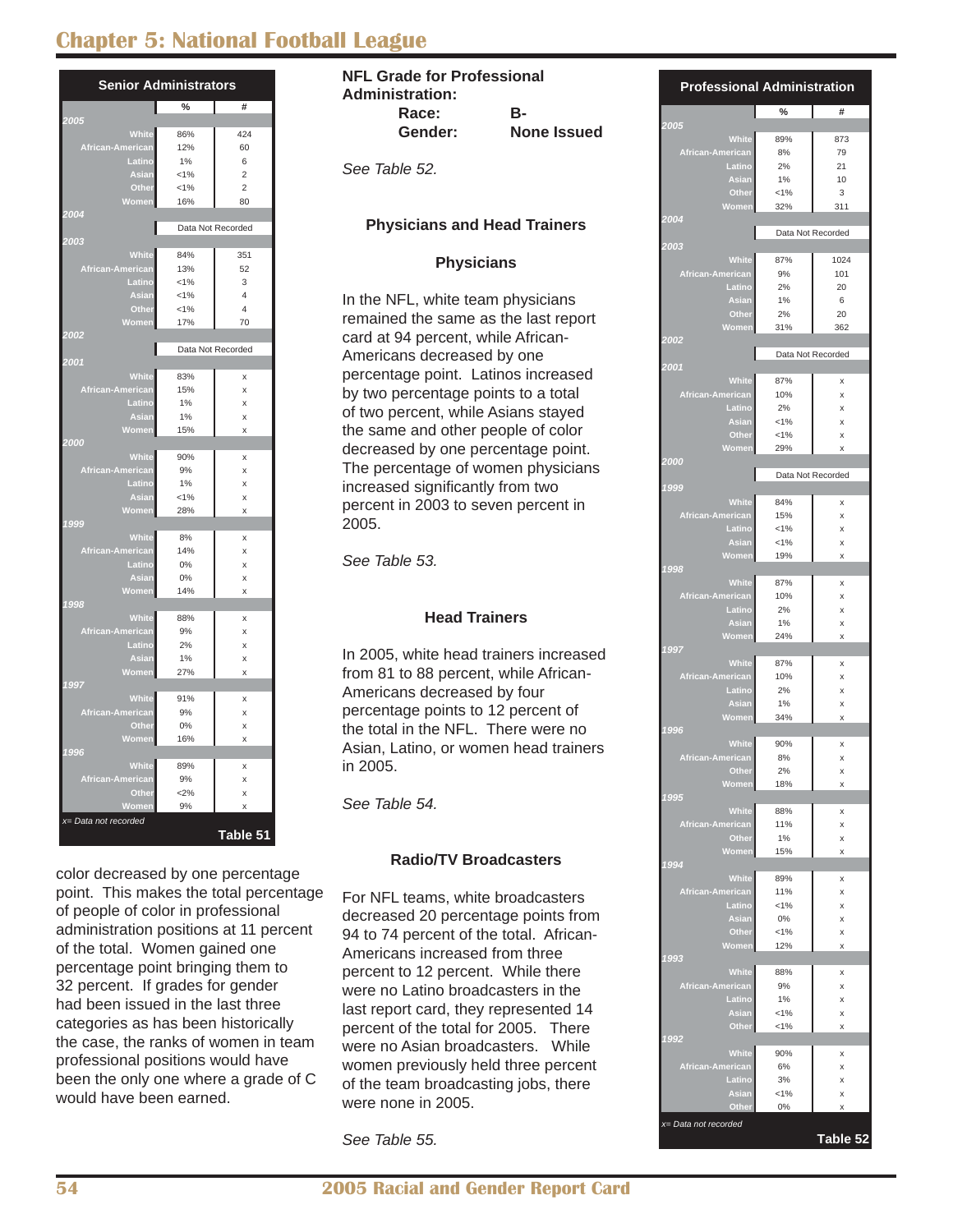| $\frac{1}{6}$<br>94%<br>1%<br>2%<br>2%<br>1%<br>7%<br>94%<br>2%<br>0%<br>2%<br>2%<br>2%<br>96%<br>1%<br>1%<br>1%<br>1%<br>2%<br>97%<br>0%<br>2%<br>2%<br>0%<br>95%<br>0%<br>400%<br>100%<br>0% | #<br>117<br>1<br>$\overline{2}$<br>3<br>1<br>9<br>Data Not Recorded<br>118<br>$\overline{2}$<br>0<br>3<br>3<br>$\overline{2}$<br>Data Not Recorded<br>94<br>1<br>1<br>1<br>1<br>$\overline{2}$<br>Data Not Recorded<br>58<br>0<br>1<br>1<br>$\overline{0}$<br>52<br>0<br>$\overline{2}$<br>1 |
|------------------------------------------------------------------------------------------------------------------------------------------------------------------------------------------------|----------------------------------------------------------------------------------------------------------------------------------------------------------------------------------------------------------------------------------------------------------------------------------------------|
|                                                                                                                                                                                                |                                                                                                                                                                                                                                                                                              |
|                                                                                                                                                                                                |                                                                                                                                                                                                                                                                                              |
|                                                                                                                                                                                                |                                                                                                                                                                                                                                                                                              |
|                                                                                                                                                                                                |                                                                                                                                                                                                                                                                                              |
|                                                                                                                                                                                                |                                                                                                                                                                                                                                                                                              |
|                                                                                                                                                                                                |                                                                                                                                                                                                                                                                                              |
|                                                                                                                                                                                                |                                                                                                                                                                                                                                                                                              |
|                                                                                                                                                                                                |                                                                                                                                                                                                                                                                                              |
|                                                                                                                                                                                                |                                                                                                                                                                                                                                                                                              |
|                                                                                                                                                                                                |                                                                                                                                                                                                                                                                                              |
|                                                                                                                                                                                                |                                                                                                                                                                                                                                                                                              |
|                                                                                                                                                                                                |                                                                                                                                                                                                                                                                                              |
|                                                                                                                                                                                                |                                                                                                                                                                                                                                                                                              |
|                                                                                                                                                                                                |                                                                                                                                                                                                                                                                                              |
|                                                                                                                                                                                                |                                                                                                                                                                                                                                                                                              |
|                                                                                                                                                                                                |                                                                                                                                                                                                                                                                                              |
|                                                                                                                                                                                                |                                                                                                                                                                                                                                                                                              |
|                                                                                                                                                                                                |                                                                                                                                                                                                                                                                                              |
|                                                                                                                                                                                                |                                                                                                                                                                                                                                                                                              |
|                                                                                                                                                                                                |                                                                                                                                                                                                                                                                                              |
|                                                                                                                                                                                                |                                                                                                                                                                                                                                                                                              |
|                                                                                                                                                                                                |                                                                                                                                                                                                                                                                                              |
|                                                                                                                                                                                                |                                                                                                                                                                                                                                                                                              |
|                                                                                                                                                                                                |                                                                                                                                                                                                                                                                                              |
|                                                                                                                                                                                                |                                                                                                                                                                                                                                                                                              |
|                                                                                                                                                                                                |                                                                                                                                                                                                                                                                                              |
|                                                                                                                                                                                                |                                                                                                                                                                                                                                                                                              |
|                                                                                                                                                                                                |                                                                                                                                                                                                                                                                                              |
|                                                                                                                                                                                                |                                                                                                                                                                                                                                                                                              |
|                                                                                                                                                                                                |                                                                                                                                                                                                                                                                                              |
|                                                                                                                                                                                                |                                                                                                                                                                                                                                                                                              |
|                                                                                                                                                                                                |                                                                                                                                                                                                                                                                                              |
|                                                                                                                                                                                                |                                                                                                                                                                                                                                                                                              |
|                                                                                                                                                                                                | 0                                                                                                                                                                                                                                                                                            |
|                                                                                                                                                                                                |                                                                                                                                                                                                                                                                                              |
| 91%<br>2%                                                                                                                                                                                      | 38<br>1                                                                                                                                                                                                                                                                                      |
| 7%                                                                                                                                                                                             | 3                                                                                                                                                                                                                                                                                            |
| 0%                                                                                                                                                                                             | 0                                                                                                                                                                                                                                                                                            |
| 0%                                                                                                                                                                                             | 0                                                                                                                                                                                                                                                                                            |
|                                                                                                                                                                                                |                                                                                                                                                                                                                                                                                              |
|                                                                                                                                                                                                | 45<br>1                                                                                                                                                                                                                                                                                      |
| 2%                                                                                                                                                                                             | $\overline{2}$                                                                                                                                                                                                                                                                               |
| 0%                                                                                                                                                                                             | 0                                                                                                                                                                                                                                                                                            |
| 0%                                                                                                                                                                                             | $\mathbf 0$                                                                                                                                                                                                                                                                                  |
|                                                                                                                                                                                                |                                                                                                                                                                                                                                                                                              |
|                                                                                                                                                                                                | 44<br>0                                                                                                                                                                                                                                                                                      |
| 0%                                                                                                                                                                                             | 0                                                                                                                                                                                                                                                                                            |
| 0%                                                                                                                                                                                             | 0                                                                                                                                                                                                                                                                                            |
| 0%                                                                                                                                                                                             | 0                                                                                                                                                                                                                                                                                            |
|                                                                                                                                                                                                | 72                                                                                                                                                                                                                                                                                           |
| 0%                                                                                                                                                                                             | 0                                                                                                                                                                                                                                                                                            |
| 0%                                                                                                                                                                                             | 0                                                                                                                                                                                                                                                                                            |
| 0%                                                                                                                                                                                             | 0                                                                                                                                                                                                                                                                                            |
| 0%                                                                                                                                                                                             | 0                                                                                                                                                                                                                                                                                            |
|                                                                                                                                                                                                | 71                                                                                                                                                                                                                                                                                           |
|                                                                                                                                                                                                | 1                                                                                                                                                                                                                                                                                            |
| 2%                                                                                                                                                                                             | 1                                                                                                                                                                                                                                                                                            |
| 0%                                                                                                                                                                                             | $\mathbf 0$                                                                                                                                                                                                                                                                                  |
|                                                                                                                                                                                                |                                                                                                                                                                                                                                                                                              |
| 98%                                                                                                                                                                                            | 66                                                                                                                                                                                                                                                                                           |
|                                                                                                                                                                                                | 1<br>0                                                                                                                                                                                                                                                                                       |
|                                                                                                                                                                                                |                                                                                                                                                                                                                                                                                              |
|                                                                                                                                                                                                |                                                                                                                                                                                                                                                                                              |
|                                                                                                                                                                                                | 96%<br>2%<br>100%<br>0%<br>100%<br>97%<br>2%<br>2%<br>0%                                                                                                                                                                                                                                     |

|                           | <b>Head Trainers</b> |                   |
|---------------------------|----------------------|-------------------|
|                           | %                    | #                 |
| $\frac{1}{2005}$          |                      |                   |
| <b>White</b>              | 88%                  | 52                |
| African-American          | 12%                  | 7                 |
| Latino                    | 0%                   | 0                 |
| Asian                     | 0%                   | 0                 |
| Other                     | 0%                   | 0                 |
| Women<br>2004             | 0%                   | 0                 |
|                           |                      | Data Not Recorded |
| 2003                      |                      |                   |
| <b>White</b>              | 81%                  | 26                |
| African-American          | 16%                  | 5                 |
| Latino                    | 3%                   | 1                 |
| Asian                     | 0%                   | 0                 |
| Other                     | 0%                   | 0                 |
| Women<br>2002             | 0%                   | 0                 |
|                           |                      | Data Not Recorded |
| 2001                      |                      |                   |
| <b>White</b>              | 88%                  | 28                |
| African-American          | 13%                  | 4                 |
| Latino                    | 0%                   | 0                 |
| Asian                     | 0%                   | 0                 |
| Other                     | 0%                   | 0                 |
| Women<br>2000             | 0%                   | 0                 |
|                           |                      | Data Not Recorded |
| 1999                      |                      |                   |
| <b>White</b>              | 90%                  | 28                |
| African-American          | 10%                  | 3                 |
| Latino                    | 0%                   | 0                 |
| Other                     | 0%                   | 0                 |
| Women                     | 0%                   | 0                 |
| 1998                      |                      | 27                |
| <b>White</b>              | 87%<br>13%           | $\overline{4}$    |
| African-American          |                      |                   |
| Latino                    | 0%<br>0%             | 0<br>0            |
| Other<br>Women            | 0%                   | 0                 |
| 1997                      |                      |                   |
| <b>White</b>              | 87%                  | 26                |
| African-American          | 10%                  | 3                 |
| Latino                    | 0%                   | 0                 |
| Other                     | 3%                   | 1                 |
| Women                     | 0%                   | 0                 |
| 1996                      |                      |                   |
| White                     | 90%                  | 27                |
| African-American          | 10%                  | 3                 |
| Other                     | 0%                   | 0                 |
| 1995                      |                      |                   |
| <b>White</b>              | 89%<br>7%            | 25                |
| African-American<br>Other | 4%                   | 2<br>1            |
| 1994                      |                      |                   |
| <b>White</b>              | 89%                  | 25                |
| African-American          | 7%                   | 2                 |
| Other                     | 4%                   | 1                 |
| 1993                      |                      |                   |
| White                     | 92%                  | 26                |
| African-American          | 4%                   | 1                 |
| Other<br>1992             | 4%                   | 1                 |
| White                     | 92%                  | 26                |
| African-American          | 4%                   | 1                 |
| Other                     | 4%                   | 1                 |
|                           |                      |                   |
|                           |                      | Table 54          |

|      | <b>Radio and TV Announcers</b> |                   |
|------|--------------------------------|-------------------|
| 2005 |                                |                   |
|      | <b>White</b>                   | 74%               |
|      | African-American               | 12%               |
|      | Latino                         | 14%               |
|      | Asian                          | 0%                |
|      |                                |                   |
|      | Other                          | 0%                |
|      | Women                          | 0%                |
| 2004 |                                | Data Not Recorded |
| 2003 |                                |                   |
|      | White                          | 94%               |
|      | African-American               | 3%                |
|      | Latino                         | 0%                |
|      | Asian                          | 0%                |
|      | Other                          | 0%                |
|      | Women                          | 3%                |
| 2002 |                                |                   |
|      |                                | Data Not Recorded |
| 2001 |                                |                   |
|      | <b>White</b>                   | 87%               |
|      | African-American               | 10%               |
|      | Latino                         | 3%                |
|      | Asian                          | 0%                |
|      | Other                          | 0%                |
|      | <b>Women</b>                   | 2%                |
| 2000 |                                |                   |
|      |                                | Data Not Recorded |
| 1999 |                                |                   |
|      | White                          | 89%               |
|      | African-American               | 2%                |
|      | Latino                         | 8%                |
|      | Asian                          | 0%                |
|      | Other                          | 0%                |
|      | Women                          | 3%                |
| 1998 |                                |                   |
|      | White                          | 89%               |
|      | African-American               | 5%                |
|      | Latino                         | 5%                |
|      | Asian                          | 0%                |
|      | Other                          | 0%                |
|      | Women                          | 3%                |
| 1997 |                                |                   |
|      | White                          | 82%               |
|      | African-American               | 15%               |
|      | Latino                         | 3%                |
|      | Asian                          | 0%                |
|      | Other                          | 0%                |
|      | Women                          | 3%                |
| 1996 |                                |                   |
|      | White                          | 80%               |
|      | African-American               | 15%               |
|      | Latino                         | 5%                |
|      | Asian                          | 0%                |
|      | Other                          | 0%                |
|      | Women                          | 3%                |
| 1995 |                                |                   |
|      | White                          | 79%               |
|      | African-American               | 7%                |
|      | Latino                         | 9%                |
|      | Asian                          | 0%                |
|      | Other                          | 5%                |
|      | Women                          | 2%                |
| 1994 |                                | Data Not Recorded |
| 1993 |                                |                   |
|      | White                          | 85%               |
|      | African-American               | 2%                |
|      | Latino                         | 13%               |
| 1992 |                                |                   |
|      | White                          | 86%               |
|      | African-American<br>Latino     | 2%<br>12%         |
|      |                                |                   |
|      |                                | Table 55          |
|      |                                |                   |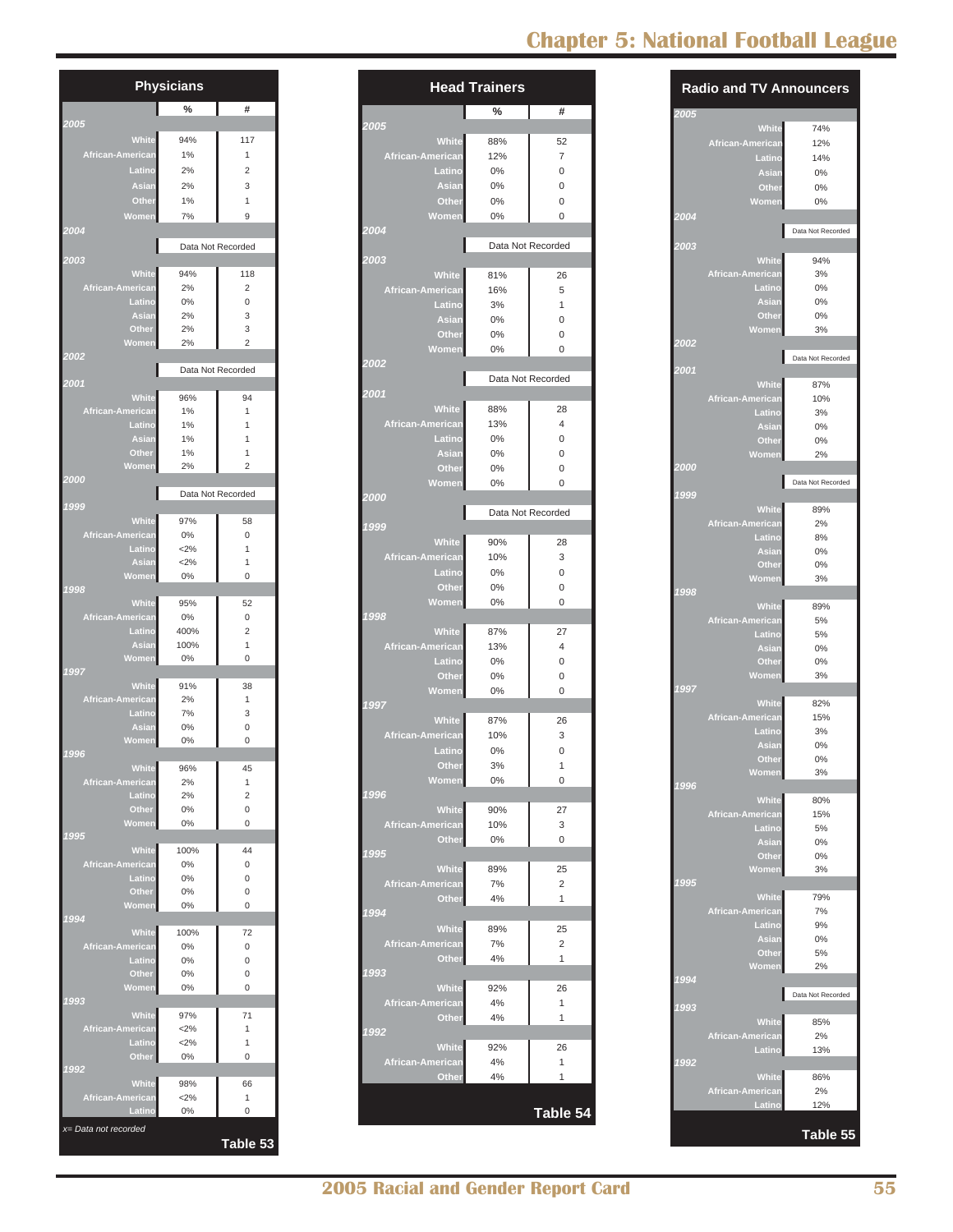#### **Stacking**

Most observers agree that the issue of stacking in the NFL is no longer a major concern. In the 2005 NFL season, the percentage of African-American quarterbacks was 16 percent, down six percentage points from 2003. The quarterback is football's central "thinking" position.

Historically, the positions of running back, wide receiver, cornerback and safety have had disproportionately high percentages of African-Americans. The latter positions rely a great deal on speed and reactive ability. The quarterback position was the primary concern since it was so central to the game and now that African-Americans have broken down that barrier, concern about other positions has been greatly diminished.

While the positions of running back (89 percent), wide receiver (91 percent), cornerback (95 percent) and safety (83 percent) continued to be disproportionately held by African-Americans, these are of less concern. That is also true for the position of center, considered to be the anchor of the offensive line, which was still dominated (69 percent) by whites.

**"In the 2005 NFL season, the percentage of African-American quarterbacks was 16 percent..."**

|                                                                                                        |     |           | <b>NFL Offense</b> |                   |     |     |             |                                                                                                                                                             |     | <b>NFL Defense</b> |                   |     |     |
|--------------------------------------------------------------------------------------------------------|-----|-----------|--------------------|-------------------|-----|-----|-------------|-------------------------------------------------------------------------------------------------------------------------------------------------------------|-----|--------------------|-------------------|-----|-----|
|                                                                                                        | QB  | <b>RB</b> | <b>WR</b>          | <b>TE</b>         | OT  | OG  | $\mathbf c$ |                                                                                                                                                             | CВ  | S                  | LB                | DE  | DT  |
| 2005                                                                                                   |     |           |                    |                   |     |     |             | 2005                                                                                                                                                        |     |                    |                   |     |     |
| White                                                                                                  | 82% | 9%        | 9%                 | 57%               | 44% | 54% | 69%         | White                                                                                                                                                       | 5%  | 14%                | 26%               | 24% | 20% |
| African-American                                                                                       | 16% | 89%       | 91%                | 40%               | 55% | 39% | 24%         | African-American                                                                                                                                            | 95% | 83%                | 71%               | 75% | 75% |
| 2004                                                                                                   |     |           |                    |                   |     |     |             | 2004                                                                                                                                                        |     |                    |                   |     |     |
| 2003                                                                                                   |     |           |                    | Data Not Recorded |     |     |             |                                                                                                                                                             |     |                    | Data Not Recorded |     |     |
| White                                                                                                  | 77% | 13%       | 14%                | 55%               | 44% | 56% | 85%         | 2003                                                                                                                                                        |     |                    |                   |     |     |
| African-American                                                                                       | 22% | 86%       | 86%                | 42%               | 55% | 41% | 12%         | White                                                                                                                                                       | 2%  | 19%                | 17%               | 22% | 20% |
| 2002                                                                                                   |     |           |                    |                   |     |     |             | African-American                                                                                                                                            | 98% | 81%                | 80%               | 77% | 76% |
| White                                                                                                  | 76% | 16%       | 12%                | 56%               | 45% | 56% | 83%         | 2002                                                                                                                                                        |     |                    |                   |     |     |
| African-American                                                                                       | 24% | 82%       | 88%                | 41%               | 53% | 41% | 14%         | White                                                                                                                                                       | 1%  | 13%                | 19%               | 20% | 23% |
| 2001                                                                                                   |     |           |                    |                   |     |     |             | African-American                                                                                                                                            | 98% | 87%                | 78%               | 78% | 78% |
|                                                                                                        |     |           |                    | Data Not Recorded |     |     |             | 2001                                                                                                                                                        |     |                    |                   |     |     |
| 2000                                                                                                   |     |           |                    |                   |     |     |             |                                                                                                                                                             |     |                    | Data Not Recorded |     |     |
| White                                                                                                  | 78% | 13%       | 10%                | 56%               | 48% | 48% | 70%         | 2000                                                                                                                                                        |     |                    |                   |     |     |
| African-American<br>1999                                                                               | 21% | 86%       | 90%                | 41%               | 30% | 50% | 25%         | White                                                                                                                                                       | 7%  | 13%                | 22%               | 25% | 26% |
| White                                                                                                  | 81% | 13%       | 9%                 | 55%               | 42% | 55% | 75%         | African-American                                                                                                                                            | 93% | 87%                | 76%               | 73% | 73% |
| African-American                                                                                       | 18% | 86%       | 91%                | 42%               | 55% | 42% | 20%         | 1999                                                                                                                                                        |     |                    |                   |     |     |
| 1998                                                                                                   |     |           |                    |                   |     |     |             | White                                                                                                                                                       | 4%  | 10%                | 23%               | 21% | 20% |
| <b>White</b>                                                                                           | 91% | 13%       | 8%                 | 55%               | 39% | 67% | 83%         | African-American                                                                                                                                            | 96% | 90%                | 74%               | 77% | 68% |
| African-American                                                                                       | 8%  | 87%       | 92%                | 42%               | 55% | 29% | 17%         | 1998                                                                                                                                                        |     |                    |                   |     |     |
| 1997                                                                                                   |     |           |                    |                   |     |     |             | <b>White</b>                                                                                                                                                | 1%  | 9%                 | 24%               | 19% | 31% |
| White                                                                                                  | 91% | 7%        | 8%                 | 52%               | 49% | 72% | 72%         | African-American                                                                                                                                            | 99% | 91%                | 75%               | 79% | 63% |
| African-American<br>1994 - 1996                                                                        | 7%  | 90%       | 89%                | 48%               | 47% | 23% | 20%         | 1997                                                                                                                                                        |     |                    |                   |     |     |
|                                                                                                        |     |           |                    | Data Not Recorded |     |     |             | <b>White</b>                                                                                                                                                | 2%  | 10%                | 24%               | 15% | 24% |
| 1993                                                                                                   |     |           |                    |                   |     |     |             | African-American                                                                                                                                            | 98% | 89%                | 74%               | 8%  | 71% |
| White                                                                                                  | 93% | 8%        | 10%                | 39%               | 51% | 64% | 79%         | 1994 - 1996                                                                                                                                                 |     |                    |                   |     |     |
| African-American                                                                                       | 7%  | 92%       | 90%                | 60%               | 47% | 32% | 18%         |                                                                                                                                                             |     |                    | Data Not Recorded |     |     |
| 1984 - 1992                                                                                            |     |           |                    |                   |     |     |             | 1993                                                                                                                                                        |     |                    |                   |     |     |
|                                                                                                        |     |           |                    | Data Not Recorded |     |     |             | White                                                                                                                                                       | 1%  | 18%                | 27%               | 27% | 30% |
| 1983                                                                                                   |     |           |                    |                   |     |     |             | African-American                                                                                                                                            | 99% | 80%                | 72%               | 71% | 53% |
| White                                                                                                  | 99% | 12%       | 23%                | 52%               | 68% | 77% | 97%         | 1984 - 1992                                                                                                                                                 |     |                    |                   |     |     |
| African-American                                                                                       | 1%  | 88%       | 77%                | 48%               | 32% | 23% | 3%          |                                                                                                                                                             |     |                    | Data Not Recorded |     |     |
| Note: 37 % of all players in the NFL are Black. 32% of all players are White. 1% of all players in the |     |           |                    |                   |     |     |             | 1983                                                                                                                                                        |     |                    |                   |     |     |
| NFL are either Pacific Islander, Latino, or Asian American. Any totals of less than 100% are due to    |     |           |                    |                   |     |     |             | <b>White</b>                                                                                                                                                | 8%  | 43%                | 53%               | 31% | 47% |
| the third category of other.                                                                           |     |           |                    |                   |     |     | Table 56    | African-American                                                                                                                                            | 92% | 57%                | 47%               | 36% | 53% |
|                                                                                                        |     |           |                    |                   |     |     |             |                                                                                                                                                             |     |                    |                   |     |     |
|                                                                                                        |     |           |                    |                   |     |     |             | Note: 37 % of all players in the NFL are Black. 32% of all players are White.<br>1% of all players in the NFL are either Pacific Islander, Latino, or Asian |     |                    |                   |     |     |

*See Tables 56 and 57.*

*American. Any totals of less than 100% are due to the third category of other.*

**Table 57**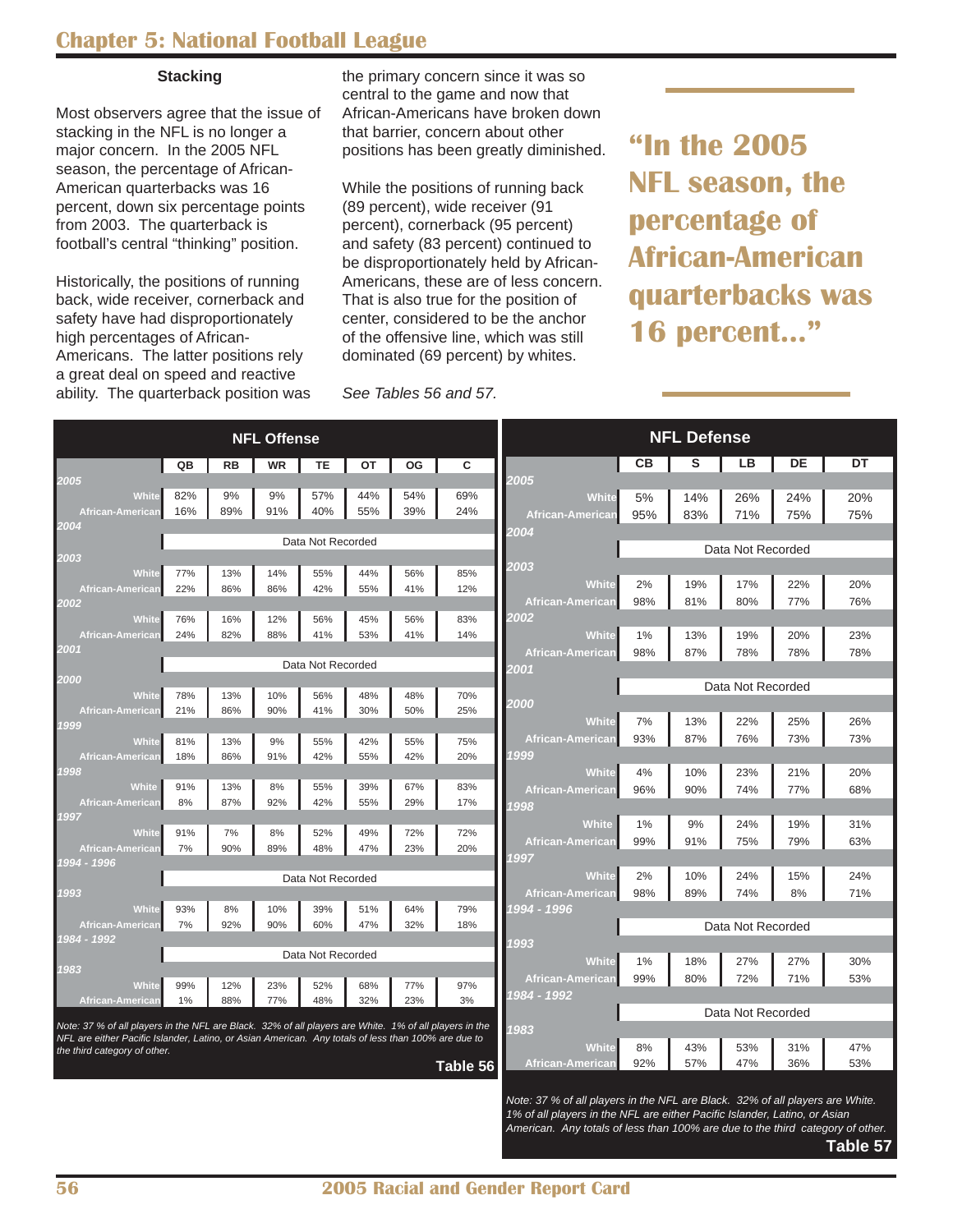# **OVERALL GRADES**

One of the top stories for the 2004 Racial and Gender Report Card was that MLS went from last to a tie for first place in gender for the men's professional leagues. In 2004 it achieved its impressive gender turnaround by adopting the most dramatic hiring guidelines in the history of professional sport. Those guidelines seemed to have a positive impact on race this year.

It was recently discovered during the 2005 Report Card collection process that MLS had in fact supplied The Institute with real time information that referenced their racial and gender percentages as of April 2005, when The Institute was only collecting 2004 data from the other teams and leagues. Because the previously published data referenced 2004 and part of 2005 and organized positions by EEO standards, The Institute has chosen to publish our recordings from the 2005 MLS Season Media Guides and organize the findings into the categories common to the other professional leagues' data.

It would be unfair to assign grades for a comparison of two different data sets, so the MLS 2005 Racial and Gender Report Card will only describe their results.

**"...MLS went from last to a tie for first place in gender for the men's professional leagues [in 2004]."**

# **Players**

There were more players of color in the 2005 MLS season than in any previous season reviewed in the Racial and Gender Report Card. Twenty percent of the players were Latino, 18 percent were African-American, one percent was Asian, three percent were of another race and 58 percent were white. This was a six percentage point increase for Latinos and a one percentage point increase for African-Americans, while the percentage of white players decreased by six percentage points and other people of color decreased by one percentage point to three percent since the 2004 season. There were 87 international players in MLS, an increase of 41 players from the 2004 season.

*See Table 58.*

# **MLS League Offi ce**

In 2006, the MLS League Office matched its biggest increase in the history of the Racial and Gender Report Card with people of color increasing from 24 to 34 percent of professional level positions since the last RGRC. Sixty-five percent of MLS professionals were white, while six percent were African-American, 22 percent were Latino and two percent were Asian. Other people of color increased from zero to four percent. When compared to the 2004 Report Card, there was a seven percentage point increase for Latinos, a one percentage point decrease for Asians, an 11 percentage point decrease for whites, and no change for African-Americans. In 2006, 24 percent of MLS League Office professional staff were women, a three percentage point increase for women since the 2004 RGRC.

Nelson Rodriguez, senior vice president, International Business, was the only Latino vice president. Geoff Hayes was promoted to vice president of Special Events in 2005 and is the only African-American vice

| <b>Players</b>                                    |                     |                   |  |  |  |  |
|---------------------------------------------------|---------------------|-------------------|--|--|--|--|
|                                                   | $\frac{1}{2}$       | #                 |  |  |  |  |
| 2005                                              |                     |                   |  |  |  |  |
| <b>White</b>                                      | 58%                 | 182               |  |  |  |  |
| African-Americar                                  | 18%                 | 56                |  |  |  |  |
| Latino                                            | 20%                 | 63                |  |  |  |  |
| Asian                                             | 1%                  | $\overline{4}$    |  |  |  |  |
| Other                                             | 3%                  | 8                 |  |  |  |  |
| International                                     | 28%                 | 87                |  |  |  |  |
| $2004*$                                           |                     |                   |  |  |  |  |
| White                                             | 64%                 | 147               |  |  |  |  |
| African-American                                  | 17%                 | 40                |  |  |  |  |
| Latino                                            | 14%                 | 32                |  |  |  |  |
| Asian                                             | 1%                  | 3                 |  |  |  |  |
| Other                                             | 4%                  | 9                 |  |  |  |  |
| International                                     | 20%                 | 46                |  |  |  |  |
| 2003                                              |                     |                   |  |  |  |  |
|                                                   |                     | Data Not Recorded |  |  |  |  |
| 2002                                              |                     |                   |  |  |  |  |
| <b>White</b>                                      | 60%                 | X                 |  |  |  |  |
| African-American                                  | 16%                 | X                 |  |  |  |  |
| Latino                                            | 22%                 | X                 |  |  |  |  |
| Asian                                             | 1%                  | X                 |  |  |  |  |
| Other                                             | 1%                  | X                 |  |  |  |  |
| 2001                                              |                     |                   |  |  |  |  |
| White                                             | 59%                 | X                 |  |  |  |  |
| African-American                                  | 19%                 | X                 |  |  |  |  |
| Latino                                            | 20%                 | X                 |  |  |  |  |
| Other                                             | 2%                  | X                 |  |  |  |  |
| 2000                                              |                     |                   |  |  |  |  |
| <b>White</b>                                      | 63%                 | X                 |  |  |  |  |
| African-American                                  | 15%                 | X                 |  |  |  |  |
| Latino                                            | 21%                 | X                 |  |  |  |  |
| Other                                             | 1%                  | X                 |  |  |  |  |
| 1999                                              |                     |                   |  |  |  |  |
| White                                             | 65%                 | X                 |  |  |  |  |
| African-American                                  | 16%                 | X                 |  |  |  |  |
| Latino                                            | 18%                 | X                 |  |  |  |  |
| Other                                             | 1%                  | X                 |  |  |  |  |
| 1998                                              |                     |                   |  |  |  |  |
| White                                             | 62%                 | X                 |  |  |  |  |
| African-American                                  | 16%                 | X                 |  |  |  |  |
| Latino                                            |                     |                   |  |  |  |  |
| Other                                             | 21%<br>1%           | X                 |  |  |  |  |
|                                                   |                     | X                 |  |  |  |  |
| x= Data not recorded<br>MLS self report Apr. 2005 | *=Received from EEO |                   |  |  |  |  |
|                                                   |                     | Table 58          |  |  |  |  |

president. JoAnn Neale, senior vice president for Business Affairs and general counsel, and Kathryn Carter, executive vice president of Soccer United Marketing, were the only two female vice presidents in MLS. The MLS League Office has a total of eight vice presidents including senior vice presidents and executive vice presidents. Thus, half of the vice presidents in the MLS League Office were either women or people of color.

One of MLS' strategies to increase opportunities for women and people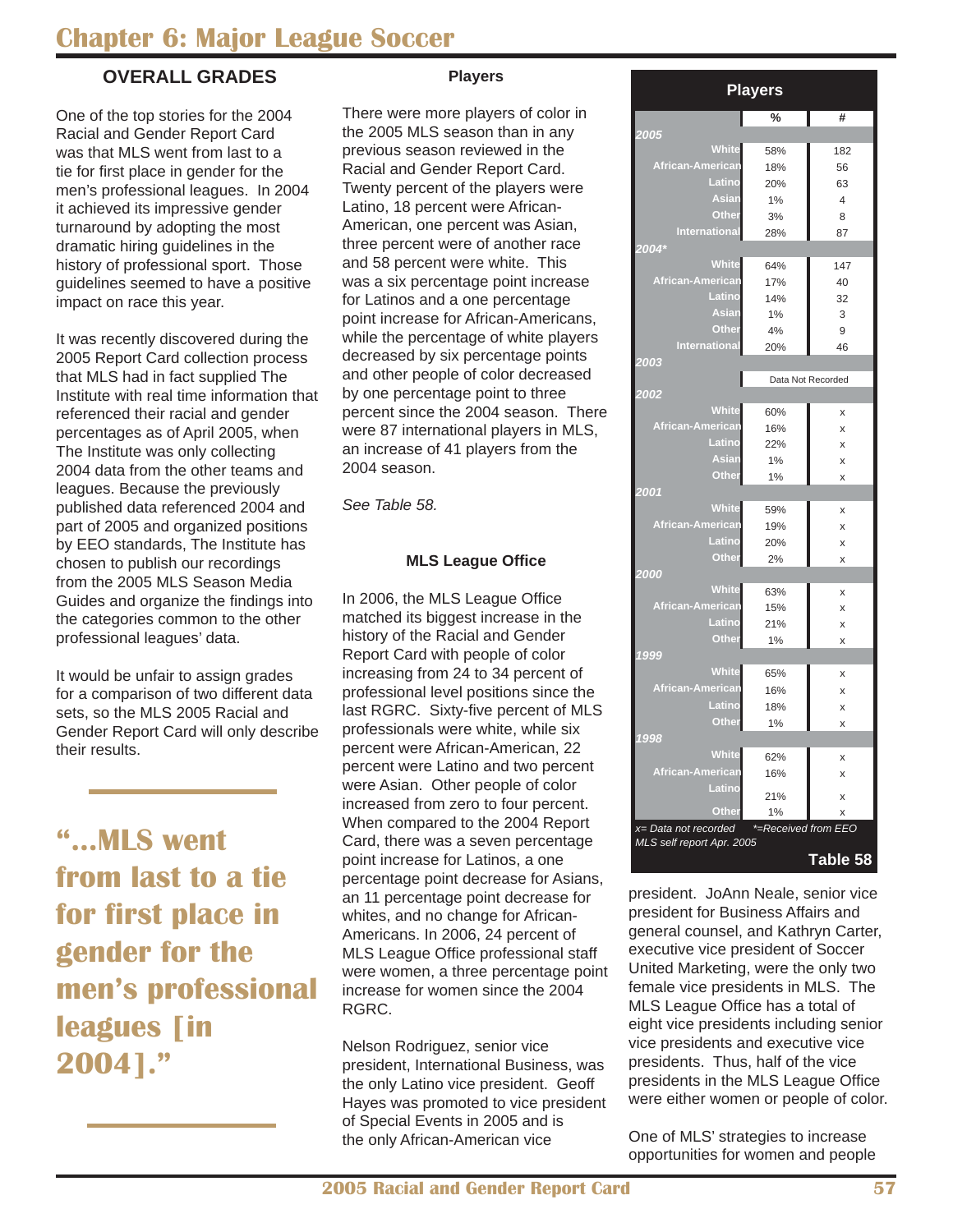of color is through its internship program. During the summer of 2006, MLS recruited women or people of color into 15 of their 20 available positions. Additionally, there was one international intern hired. There were nine women, four Asians, two Latinos and four Latinas.

*See Table 59.*

### **Ownership**

It is worth noting that MLS is quite different than other professional leagues in its corporate structure. The "owners" are all investors in a single entity league. There is a great deal of autonomy given to each investor and the teams they manage, but ultimately they are investors in the league.

The MLS Board of Governors is comparable to a corporation's board of directors. There were no women investors, but four people of color are on the MLS board of governors: Sunil Gulati (India), Haruyuki Takahashi (Japan), and Jorge Vergara Madrigal and Antonio Sanchez-Navarro who are both Latino were listed as co-owners for the Chivas.

#### **Head Coaches**

Fernando Clavijo, coach of the Colorado Rapids during the 2005 season, was the only coach who was a person of color in MLS. There were none in the 2003 or 2004 seasons. In the nine years MLS has been included in the Racial and Gender Report Card, there has never been an African-American head coach. The highest

| <b>League Office: Professional Employees</b>  |               |                   |                  |               |                   |  |  |
|-----------------------------------------------|---------------|-------------------|------------------|---------------|-------------------|--|--|
|                                               | $\frac{0}{0}$ | #                 |                  | $\frac{0}{0}$ | #                 |  |  |
| 2006                                          |               |                   | 2001             |               |                   |  |  |
| White                                         | 65%           | 32                |                  |               | Data Not Recorded |  |  |
| African-American                              | 6%            | 3                 | 2000             |               |                   |  |  |
| Latino                                        | 22%           | 11                | <b>White</b>     | 74%           | 42                |  |  |
| Asian                                         | 2%            | 1                 | African-American | 5%            | 3                 |  |  |
| Other                                         | 4%            | $\overline{2}$    | Latino           | 19%           | 11                |  |  |
| Women                                         | 24%           | 12                | Asian            | 2%            | 1                 |  |  |
| 2005                                          |               |                   | Other            | 0%            | $\mathbf 0$       |  |  |
| <b>White</b>                                  | 76%           | 25                | Women            | 30%           | 17                |  |  |
| African-American                              | 6%            | $\overline{2}$    | 1999             |               |                   |  |  |
| Latino                                        | 15%           | 5                 | <b>White</b>     | 84%           | 36                |  |  |
| Asian                                         | 3%            | 1                 | African-American | 0%            | 0                 |  |  |
| Other                                         | 0%            | 0                 | Latino           | 14%           | 6                 |  |  |
| Women                                         | 21%           | $\overline{7}$    | Asian            | 2%            | 1                 |  |  |
| 2004*                                         |               |                   | Women            | 40%           | 17                |  |  |
| <b>White</b>                                  | 76%           | 41                | 1998             |               |                   |  |  |
| African-American                              | 6%            | 3                 | <b>White</b>     | 81%           | 43                |  |  |
| Latino                                        | 15%           | 8                 | African-American | 0%            | $\boldsymbol{0}$  |  |  |
| Asian                                         | 3%            | 1                 | Latino           | 17%           | 9                 |  |  |
| Other                                         | 0%            | 0                 | Asian            | 2%            | $\mathbf{1}$      |  |  |
| Women                                         | 21%           | 11                | Women            | 47%           | 25                |  |  |
| 2003                                          |               |                   |                  |               |                   |  |  |
|                                               |               | Data Not Recorded |                  |               |                   |  |  |
| 2002                                          |               |                   |                  |               |                   |  |  |
| <b>White</b>                                  | 79%           | 19                |                  |               |                   |  |  |
| African-American                              | 8%            | $\overline{2}$    |                  |               |                   |  |  |
| Latino                                        | 13%           | 3                 |                  |               |                   |  |  |
| Asian                                         | 0%            | 0                 |                  |               |                   |  |  |
| Other                                         | 0%            | 0                 |                  |               |                   |  |  |
| Women                                         | 17%           | 4                 |                  |               |                   |  |  |
| Note: Data provided by the MLS league office. |               |                   |                  |               |                   |  |  |
| *=Received from EEO MLS self report Apr. 2005 |               |                   |                  |               | Table 59          |  |  |

percentage of coaches who were people of color was in 1998 when 33 percent of MLS head coaches were Latino.

*See Table 60.*

| <b>Head Coaches</b>           |      |                   |
|-------------------------------|------|-------------------|
|                               | %    | #                 |
| 2005                          |      |                   |
| White                         | 92%  | 11                |
| African-American              | 0%   | 0                 |
| Asian                         | 0%   | 0                 |
| Latino                        | 8%   | 1                 |
| Women                         | 0%   | 0                 |
| 2004*                         |      |                   |
| <b>White</b>                  | 100% | 9                 |
| African-American              | 0%   | 0                 |
| Asian                         | 0%   | 0                 |
| Latino                        | 0%   | 0                 |
| Women                         | 0%   | 0                 |
| 2003                          |      |                   |
|                               |      | Data Not Recorded |
| 2002                          |      |                   |
| White                         | 80%  | 8                 |
| African-American              | 0%   | 0                 |
| Asian                         | 0%   | 0                 |
| Latino                        | 20%  | 2                 |
| Women                         | 0%   | 0                 |
| 2001                          |      |                   |
| White                         | 75%  | 9                 |
| African-American              | 0%   | 0                 |
| Asian                         | 0%   | 0                 |
| Latino                        | 25%  | 3                 |
| Women                         | 0%   | 0                 |
| 2000                          |      |                   |
| White                         | 83%  | 10                |
| African-American              | 0%   | 0                 |
| Asian                         | 0%   |                   |
| Latino                        | 17%  | 0                 |
| Women                         |      | 2                 |
| 1999                          | 0%   | 0                 |
| White                         | 83%  |                   |
| African-American              |      | 10                |
| Asian                         | 0%   | 0                 |
| Latino                        | 0%   | 0                 |
| <u>Womer</u>                  | 17%  | 2                 |
| 1998                          | 0%   | 0                 |
| White                         |      |                   |
| <b>African-American</b>       | 67%  | 8                 |
| Asian                         | 0%   | 0                 |
| Latino                        | 0%   | 0                 |
| Women                         | 33%  | 4                 |
|                               | 0%   | 0                 |
| x= Data not recorded          |      | *=Received from   |
| EEO MLS self report Apr. 2005 |      |                   |
|                               |      |                   |
|                               |      | Table 60          |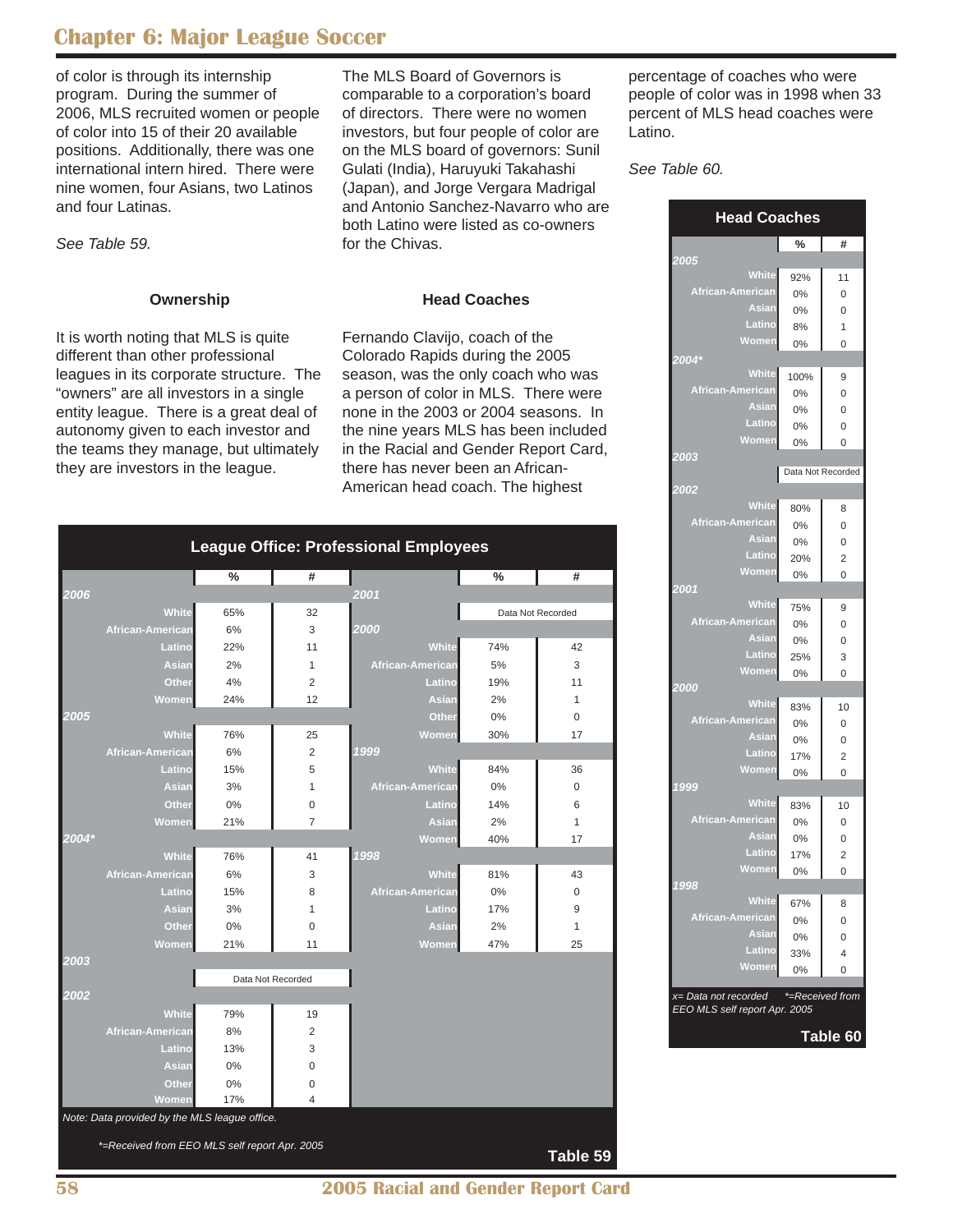#### **Assistant Coaches**

There was a substantial increase in opportunities for Latinos to be assistant coaches in the 2005 MLS season as the percentage of Latinos increased from five percent in the last report card to 18 percent in 2005. The

| <b>Assistant Coaches</b>      |                   |                |  |  |  |
|-------------------------------|-------------------|----------------|--|--|--|
|                               | $\%$              | #              |  |  |  |
| 2005                          |                   |                |  |  |  |
| <b>White</b>                  | 73%               | 24             |  |  |  |
| African-American              | 6%                | 2              |  |  |  |
| Latino                        | 18%               | 6              |  |  |  |
| Asian                         | 0%                | 0              |  |  |  |
| Other                         | 3%                | 1              |  |  |  |
| Women                         | 0%                | $\overline{0}$ |  |  |  |
| 2004*                         |                   |                |  |  |  |
| White                         | 84%               | 16             |  |  |  |
| African-American              | 11%               | 2              |  |  |  |
| Latino                        | 5%                | 1              |  |  |  |
| Asian                         | 0%                | 0              |  |  |  |
| Other                         | 0%                | $\overline{0}$ |  |  |  |
| Women                         | 0%                | 0              |  |  |  |
| 2003                          |                   |                |  |  |  |
|                               | Data Not Recorded |                |  |  |  |
| 2002                          |                   |                |  |  |  |
| <b>White</b>                  | 76%               | 22             |  |  |  |
| African-American              | 10%               | 3              |  |  |  |
| Latino                        | 10%               | 3              |  |  |  |
| Asian                         | 0%                | 0              |  |  |  |
| Other                         | 4%                | 1              |  |  |  |
| Women                         | 0%                | $\overline{0}$ |  |  |  |
| 2001                          |                   |                |  |  |  |
| 2000                          | Data Not Recorded |                |  |  |  |
| <b>White</b>                  | 69%               | 22             |  |  |  |
| African-American              | 0%                | 0              |  |  |  |
| Latino                        | 28%               | 9              |  |  |  |
| Asian                         | 0%                | $\overline{0}$ |  |  |  |
| Other                         | 3%                | 1              |  |  |  |
| Women                         | 0%                | $\overline{0}$ |  |  |  |
| 1999                          |                   |                |  |  |  |
| <b>White</b>                  | 69%               | 20             |  |  |  |
| African-American              | 0%                | 0              |  |  |  |
| Latino                        | 28%               | 8              |  |  |  |
| Asian                         | 3%                | 1              |  |  |  |
| Other                         | $0\%$             | 0              |  |  |  |
| Women                         | 0%                | $\overline{0}$ |  |  |  |
| 1998                          |                   |                |  |  |  |
| White                         | 58%               | 14             |  |  |  |
| African-American              | 13%               | 3              |  |  |  |
| Latino                        | 29%               | 7              |  |  |  |
| Asian                         | 0%                | $\overline{0}$ |  |  |  |
| Other                         | 0%                | 0              |  |  |  |
| Women                         | 0%                | 0              |  |  |  |
| x= Data not recorded          | *=Received from   |                |  |  |  |
| EEO MLS self report Apr. 2005 |                   |                |  |  |  |

**Table 61**

percentages of white and African-American assistant coaches both decreased to 73 percent and six percent, respectively.

*See Table 61.*

#### **Top Management**

This category includes team CEOs/ presidents, general managers and vice presidents.

#### **CEO/President**

At 23 percent of the total for the 2005 season, MLS had the highest percentage of people of color as CEO/team presidents in the history of professional sport. No team in MLS had a person of color as president, CEO or chairman of the board since 1998. In 2005, Javier León was CEO and Antonio Cue Sanchez-Navarro was president for the Chivas USA. Both are Latino. Sunil Gulati, president for Kraft Soccer and the New England Revolution, is from India.

*See Table 62.*

**"At 23 percent of the total for the 2005 season, MLS had the highest percentage of people of color as CEO/team presidents in the history of professional sport."**

| <b>CEO/President</b> |               |                         |  |  |  |
|----------------------|---------------|-------------------------|--|--|--|
| ı                    | $\frac{0}{0}$ | #                       |  |  |  |
| 2005                 |               |                         |  |  |  |
| White                | 77%           | 10                      |  |  |  |
| African-American     | 0%            | 0                       |  |  |  |
| Latino               | 15%           | $\overline{2}$          |  |  |  |
| Asian                | 8%            | $\overline{1}$          |  |  |  |
| Women                | 0%            | 0                       |  |  |  |
| $2004*$              |               |                         |  |  |  |
| White                | 100%          | 7                       |  |  |  |
| African-American     | 0%            | 0                       |  |  |  |
| Latino               | 0%            | $\Omega$                |  |  |  |
| Asian                | 0%            | 0                       |  |  |  |
| Women                | 0%            | 0                       |  |  |  |
| 2003                 |               |                         |  |  |  |
|                      |               | Data Not Recorded       |  |  |  |
| 2002                 |               |                         |  |  |  |
| <b>White</b>         | 100%          | x                       |  |  |  |
| African-American     | 0%            | X                       |  |  |  |
| Latino               | 0%            | X                       |  |  |  |
| Asian                | 0%            | X                       |  |  |  |
| Women                | 0%            | $\overline{\mathsf{x}}$ |  |  |  |
| 2001                 |               |                         |  |  |  |
| White                | 100%          | X                       |  |  |  |
| African-American     | 0%            | X                       |  |  |  |
| Latino               | 0%            | $\overline{\mathsf{x}}$ |  |  |  |
| Asian                | 0%            | X                       |  |  |  |
| Women                | 0%            | $\overline{\mathsf{x}}$ |  |  |  |
| 2000                 |               |                         |  |  |  |
| White                | 100%          | X                       |  |  |  |
| African-American     | 0%            | X                       |  |  |  |
| <u>Latino</u>        | 0%            | X                       |  |  |  |
| Asian                | 0%            | X                       |  |  |  |
| Women                | 0%            | $\overline{\mathsf{x}}$ |  |  |  |
| 1999                 |               |                         |  |  |  |
| White                | 100%          | X                       |  |  |  |
| African-American     | 0%            |                         |  |  |  |
| Latino               | 0%            | X<br>X                  |  |  |  |
| Asian                | 0%            | x                       |  |  |  |
|                      | 0%            |                         |  |  |  |
| Women<br>1998        |               | $\overline{\mathsf{x}}$ |  |  |  |
| White                | 93%           | X                       |  |  |  |
| African-American     | 0%            | x                       |  |  |  |
| <u>Latino</u>        | 7%            | X                       |  |  |  |
| Other                | 0%            | X                       |  |  |  |
|                      | 0%            | x                       |  |  |  |
| ome                  |               |                         |  |  |  |

### **General Manager/ Principal-in-Charge**

There has not been a person of color in the general manager/principal in charge of day-to-day operations position in MLS since 2002 when there was a Latino general manager. There has never been an African-American general manager in the history of the coverage of MLS in the Racial and Gender Report Card.

*See Table 63.*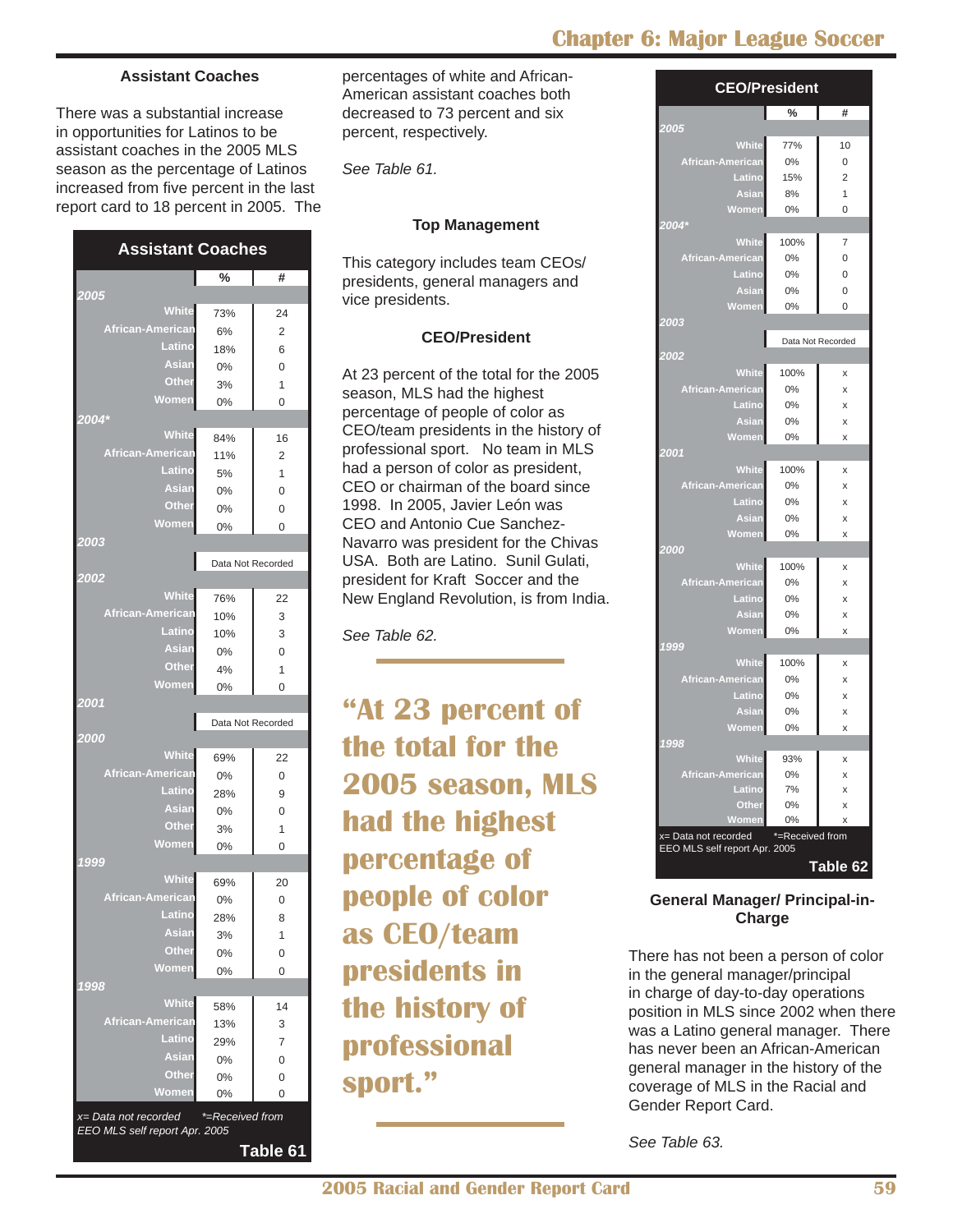| <b>General Manager/</b><br><b>Director of Player</b><br><b>Personnel</b> |      |                   |  |  |
|--------------------------------------------------------------------------|------|-------------------|--|--|
|                                                                          |      |                   |  |  |
|                                                                          | %    | #                 |  |  |
| 2005                                                                     |      |                   |  |  |
| <b>White</b>                                                             | 100% | 11                |  |  |
| African-American                                                         | 0%   | 0                 |  |  |
| Latino                                                                   | 0%   | 0                 |  |  |
| Asian                                                                    | 0%   | 0                 |  |  |
| Women                                                                    | 0%   | $\mathbf 0$       |  |  |
| 2004*                                                                    |      |                   |  |  |
| <b>White</b>                                                             | 100% | 12                |  |  |
| African-American                                                         | 0%   | 0                 |  |  |
| Latino                                                                   | 0%   | 0                 |  |  |
| Asian                                                                    | 0%   | 0                 |  |  |
| Women                                                                    | 0%   | 0                 |  |  |
| 2003                                                                     |      |                   |  |  |
|                                                                          |      | Data Not Recorded |  |  |
| 2002                                                                     |      |                   |  |  |
| <b>White</b>                                                             | 92%  | 11                |  |  |
| African-American                                                         | 0%   | 0                 |  |  |
| Latino                                                                   | 8%   | 1                 |  |  |
| Asian                                                                    | 0%   | 0                 |  |  |
| Women                                                                    | 0%   | $\mathbf 0$       |  |  |
| 2001                                                                     |      |                   |  |  |
| <b>White</b>                                                             | 92%  | 11                |  |  |
| African-American                                                         | 0%   | 0                 |  |  |
| Latino                                                                   | 8%   | 1                 |  |  |
| Asian                                                                    | 0%   | 0                 |  |  |
| Women                                                                    | 0%   | $\Omega$          |  |  |
| 2000                                                                     |      |                   |  |  |
| <b>White</b>                                                             | 100% | 12                |  |  |
| African-American                                                         | 0%   | 0                 |  |  |
| Latino                                                                   | 0%   | 0                 |  |  |
| Asian                                                                    | 0%   | 0                 |  |  |
| Women                                                                    | 0%   | 0                 |  |  |
| 1999                                                                     |      |                   |  |  |
| <b>White</b>                                                             | 92%  | 11                |  |  |
| African-American                                                         | 0%   | 0                 |  |  |
| Latino                                                                   | 8%   | 1                 |  |  |
| Asian                                                                    | 0%   | 0                 |  |  |
|                                                                          | 8%   | 1                 |  |  |
| Women<br>1998                                                            |      |                   |  |  |
|                                                                          |      |                   |  |  |
| White                                                                    | 92%  | 11                |  |  |
| African-American                                                         | 0%   | 0                 |  |  |
| Latino                                                                   | 8%   | 1                 |  |  |
| Asian                                                                    | 0%   | 0<br>0            |  |  |
| Womer<br>x= Data not recorded                                            | 0%   | *=Received from   |  |  |
| EEO MLS self report Apr. 2005                                            |      |                   |  |  |
|                                                                          |      | Table 63          |  |  |

## **Team Vice Presidents**

There were two women who were team vice presidents in the 2005 season. They were Deb Dowling-Canino, vice president, Community Relations for the Colorado Rapids and Kate McAllister, vice president, Business Operations for the San Jose Earthquakes. There were no team vice presidents who were people of color for the second consecutive report card.

### *See Table 64.*

| <b>Vice Presidents</b>                                |                 |                      |  |  |
|-------------------------------------------------------|-----------------|----------------------|--|--|
|                                                       | %               | #                    |  |  |
| 2005                                                  |                 |                      |  |  |
| <b>White</b>                                          | 100%            | 24                   |  |  |
| African-American                                      | 0%              | 0                    |  |  |
| Latino                                                | 0%              | $\Omega$             |  |  |
| <b>Asian</b>                                          | 0%              | 0                    |  |  |
| <u>Women</u>                                          | 8%              | $\overline{2}$       |  |  |
| $2004*$                                               |                 |                      |  |  |
| White                                                 | 100%            | 14                   |  |  |
| African-American                                      | 0%              | 0                    |  |  |
| Latino                                                | 0%              | $\Omega$             |  |  |
| <b>Asian</b>                                          | 0%              | 0                    |  |  |
| Women                                                 | 0%              | $\overline{0}$       |  |  |
| 2003                                                  |                 |                      |  |  |
|                                                       |                 | Data Not Recorded    |  |  |
| 2002                                                  |                 |                      |  |  |
| <b>White</b>                                          | 91%<br>9%       | 21<br>$\overline{2}$ |  |  |
| African-American                                      | 0%              | $\Omega$             |  |  |
| Latino<br>Asian                                       | 0%              | 0                    |  |  |
| Women                                                 | 0%              | $\Omega$             |  |  |
| 2001                                                  |                 |                      |  |  |
|                                                       |                 | Data Not Recorded    |  |  |
| 2000                                                  |                 |                      |  |  |
| White                                                 | 76%             | 14                   |  |  |
| African-American                                      | 12%             | $\overline{2}$       |  |  |
| Latino                                                | 12%             | $\overline{2}$       |  |  |
| Asian                                                 | 0%              | $\overline{0}$       |  |  |
| Women                                                 | 0%              | $\Omega$             |  |  |
| 1999                                                  |                 |                      |  |  |
| White                                                 | 90%             | 19                   |  |  |
| African-American                                      | 5%              | 1                    |  |  |
| Latino                                                | 0%              | 0                    |  |  |
| Asian                                                 | 5%              | 1                    |  |  |
| Women                                                 | 5%              | 1                    |  |  |
| 1998                                                  |                 |                      |  |  |
| White                                                 | 89%             | 16                   |  |  |
| African-American                                      | 5%              | 1                    |  |  |
| Latino                                                | 5%              | 1                    |  |  |
| Asian                                                 | 0%              | 0                    |  |  |
| /omen                                                 | 17%             | 3                    |  |  |
| x= Data not recorded<br>EEO MLS self report Apr. 2005 | *=Received from |                      |  |  |
|                                                       |                 | Table 64             |  |  |

**"There were no team vice presidents who were people of color for the second consecutive report card."**

### **Senior Administration**

This category includes the following titles but is not restricted to: directors, assistant general managers, chief legal counsel, chief operating officer, chief financial officer, public relations director and director of community relations.

During the 2005 season, 86 percent of the senior team administrators in Major League Soccer were white, a decrease of four percentage points. Latinos held 13 percent of senior team administrative positions, an increase of eight percentage points. There was one Asian and no African-Americans.

In the 2004 Report, women held 42 percent of these positions which had been the best among the men's leagues for women in 2004. In 2005, however, the percentage declined significantly to 21 percent. The difference between years is most likely related to the varying methodology of position categorization chosen by The Institute and the EEO Reporting Mechanism that MLS utilized. It is reasonable to deduce that MLS grouped directors and managers together originally while The Institute categorizes managers into what we term professional administration. Both companies have revised their reporting methodologies so that future periods will correlate.

*See Table 65.*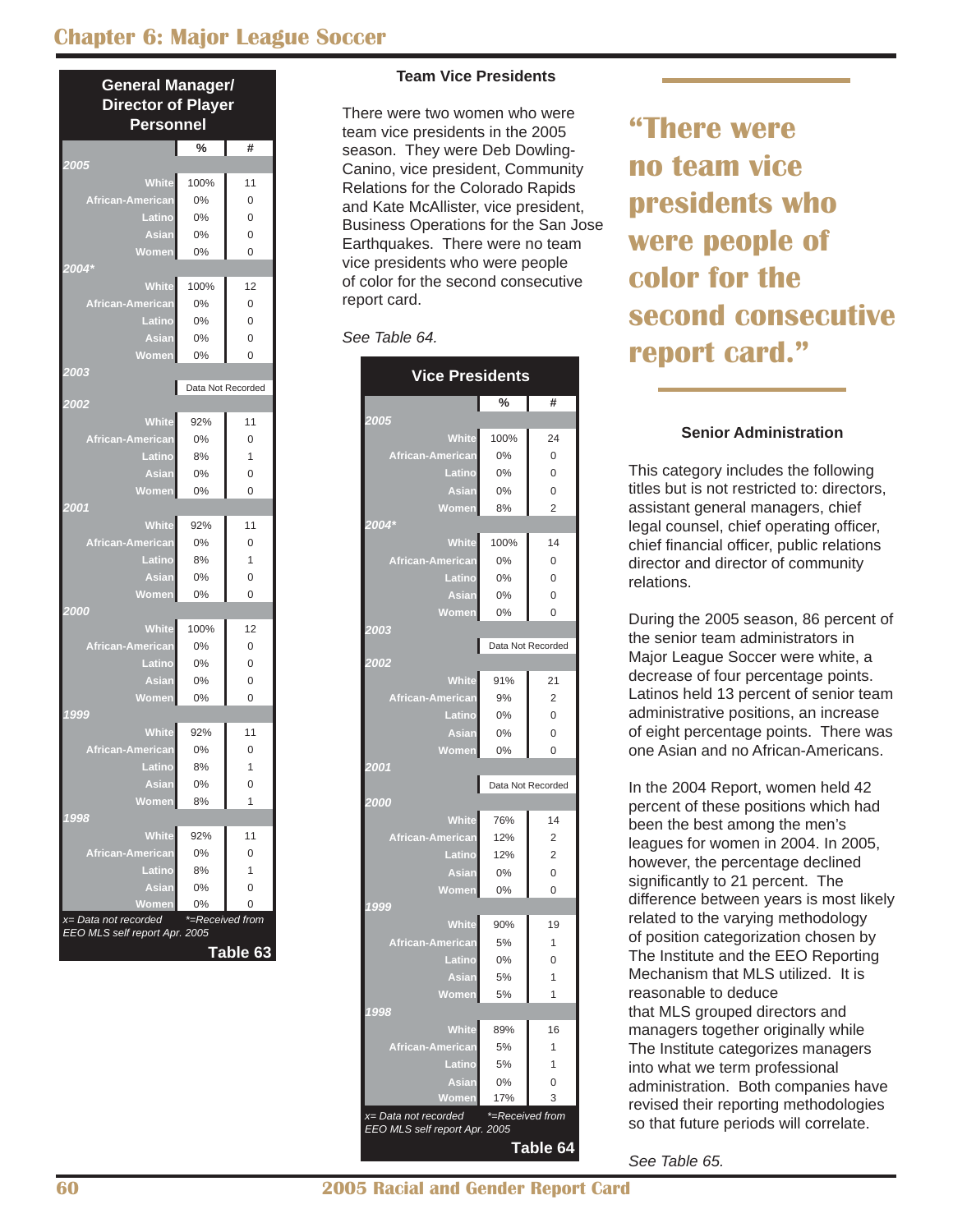## **Professional Administration**

Positions categorized as professional administration include, but are not restricted to, professionals who hold titles similar to manager, coordinator, supervisor, or administrator in business operations, marketing, promotions, publications and various other departments. The category excludes the traditional support staff positions such as secretaries, administrative assistants, staff assistants and receptionists.

Latinos experienced a substantial increase on MLS teams, doubling from 15 percent to 30 percent. The percentage of African-Americans, which had been continually declining over the past three seasons to only one percent during 2004, increased in 2005 to four percent. The percentage of whites filling professional team administration posts decreased from 81 to 66 percent. There were no Asians in team professional administrative positions, even though they had held two percent in 2004.

Women decreased dramatically from 42 percent in 2004 to 28 percent in 2005. During this period, MLS increased its total number of employees in professional administrative positions. However, the number of women in professional team administrative positions dropped from 36 to 32. There were 23 additional positions held by people of color.

**"There were 23 additional [professional administrative] positions held by people of color."** 

The MLS had previously demonstrated marked improvement for the 2004 season as it worked to increase opportunities for women in the wake of the F for gender it earned in the 2003 report. This change is probably the result of position categorization determination by the two entities. It was discovered that the teams typically consider Sales Account Executives full-time professional administration, whereas The Institute has not included them in this category in the past.

# **Chapter 6: Major League Soccer**

| <b>Professional Administration</b>                            |                     |                   |
|---------------------------------------------------------------|---------------------|-------------------|
|                                                               | $\frac{0}{0}$       | #                 |
| 2005                                                          |                     |                   |
| White                                                         | 66%                 | 76                |
| African-American                                              | 4%                  | 5                 |
| Latino                                                        | 30%                 | 34                |
| Asian                                                         | 0%                  | 0                 |
| Other                                                         | 0%                  | 0                 |
| Women                                                         | 28%                 | 32                |
| 2004*                                                         |                     |                   |
| White                                                         | 81%                 | 69                |
| African-American                                              | 1%                  | 1                 |
| <b>Latino</b>                                                 | 15%                 | 13                |
| Asian                                                         | 2%                  | $\overline{2}$    |
| Other                                                         | 0%                  | $\Omega$          |
| Women                                                         | 42%                 | 36                |
| 2003                                                          |                     |                   |
| 2002                                                          |                     | Data Not Recorded |
|                                                               |                     |                   |
| <b>White</b>                                                  | 77%                 | X                 |
| African-American                                              | 3%<br>17%           | X                 |
| Latino                                                        |                     | X                 |
| <u>Asian</u><br>Other                                         | 2%<br>1%            | X                 |
| Women                                                         | 22%                 | X<br>X            |
| 2001                                                          |                     |                   |
|                                                               |                     | Data Not Recorded |
| 2000                                                          |                     |                   |
| <b>White</b>                                                  | 81%                 | X                 |
| African-American                                              | 7%                  | X                 |
| Latino                                                        | 9%                  | X                 |
| Asian                                                         | 2%                  | X                 |
| Women                                                         | 32%                 | X                 |
| 1999                                                          |                     |                   |
| White                                                         | 74%                 | X                 |
| African-American                                              | 7%                  | X                 |
| Latino                                                        | 17%                 | X                 |
| Asian                                                         | 2%                  | X                 |
| Women                                                         | 15%                 | X                 |
| 1998                                                          |                     |                   |
| White                                                         | 78%                 | X                 |
| African-American                                              | 4%                  | X                 |
| Latino                                                        | 18%                 | X                 |
| Asian                                                         | 0%                  | X                 |
| Women                                                         | 31%                 | X                 |
| <b>Data not recorded</b><br>$x=$<br>MLS self report Apr. 2005 | *=Received from EEO |                   |
|                                                               |                     | Table 66          |

Through the cooperation and leadership exhibited by MLS, we have altered our categories to grade the teams and leagues more appropriately. We will be including a separate category that includes the individuals mentioned in future report cards.

*See Table 66.*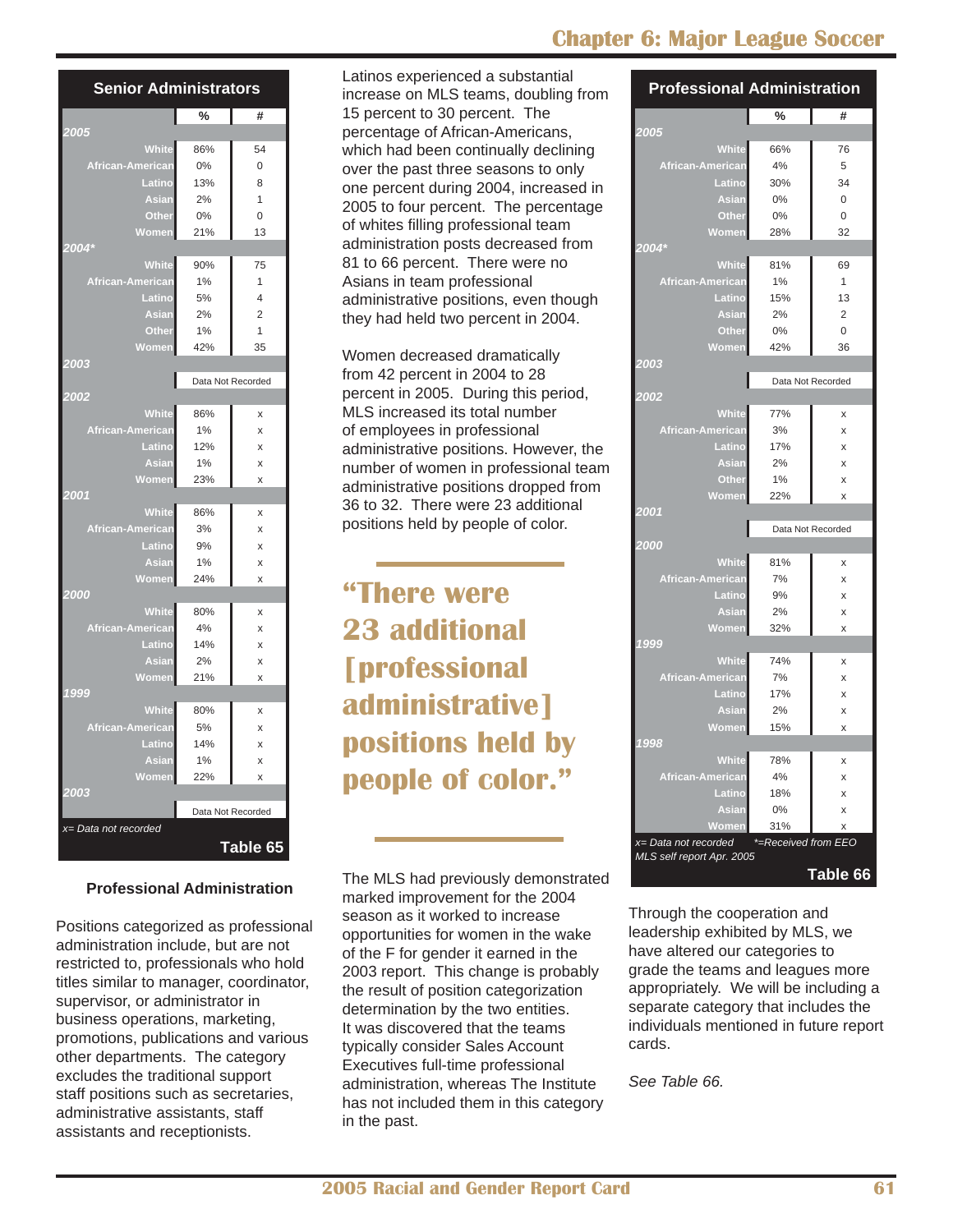### **Physicians and Head Trainers**

White physicians increased from 75 percent to 82 percent since the 2004 MLS season. Latinos had once held 22 percent of these positions in the 2002 Report Card. In 2005, Latinos and Asians each held nine percent of the positions, a three percentage point increase since 2004 for both. There were no female and no African-American physicians during the 2005 season in MLS.

#### *See Table 67.*

| <b>Physicians</b>                 |      |                   |
|-----------------------------------|------|-------------------|
|                                   | %    | #                 |
| 2005                              |      |                   |
| <b>White</b>                      | 82%  | 9                 |
| African-American                  | 0%   | 0                 |
| Latino                            | 9%   | 1                 |
| Asian                             | 9%   | $\overline{1}$    |
| Other                             | 0%   | $\overline{0}$    |
| Women                             | 0%   | 0                 |
| 2004*                             |      |                   |
| <b>White</b>                      | 75%  | 12                |
| African-American                  | 0%   | 0                 |
| Latino                            | 6%   | 1                 |
| Asian                             | 6%   | $\overline{1}$    |
| Other                             | 13%  | $\overline{2}$    |
| Women                             | 0%   | $\overline{0}$    |
| 2003                              |      |                   |
|                                   |      | Data Not Recorded |
| 2002                              |      |                   |
| <b>White</b>                      | 67%  | 6                 |
| African-American                  | 0%   | 0                 |
| Latino                            | 22%  | $\overline{2}$    |
| Asian                             | 0%   | $\overline{0}$    |
| Other                             | 11%  | 1                 |
| Women                             | 11%  | 1                 |
| 2001                              |      |                   |
|                                   |      | Data Not Recorded |
| 2000                              |      |                   |
| White                             | 100% | 10                |
| African-American                  | 0%   | 0                 |
| Latino                            | 0%   | 0                 |
| Asian                             | 0%   | 0                 |
| Women                             | 0%   | 0                 |
| 1999                              |      |                   |
| <b>White</b>                      | 100% | 11                |
| African-American                  | 0%   | 0                 |
| Latino                            | 0%   | 0                 |
| <b>Asian</b>                      | 0%   | $\overline{0}$    |
| <b>Women</b>                      | 0%   | 0                 |
| 1998                              |      |                   |
| <b>White</b>                      | 92%  | 13                |
| African-American                  | 0%   | $\overline{0}$    |
| Latino                            | 8%   | 1                 |
| Asian                             | 0%   | $\overline{0}$    |
| om                                | 0%   | $\overline{0}$    |
| <b>Data not recorded</b><br>$X =$ |      | *=Received from   |
| EEO MLS self report Apr. 2005     |      |                   |
|                                   |      | Table 67          |

For the first time in the last three Report Cards, Latinos held head trainer positions. White men had held 100 percent of these positions in the previous two reports. During the 2005 season, 80 percent of these positions were held by whites and 20 percent were held by Latinos. No women were head trainers for the third consecutive report card.

*See Table 68.*

| <b>Head Trainers</b>              |                 |                   |
|-----------------------------------|-----------------|-------------------|
|                                   |                 |                   |
|                                   | $\frac{1}{2}$   | #                 |
| 2005                              |                 |                   |
| <b>White</b>                      | 80%             | 12                |
| African-American                  | 0%              | 0                 |
| Latino                            | 20%             | 3                 |
| Asian                             | 0%              | 0                 |
| Other                             | 0%              | 0                 |
| Women                             | 0%              | 0                 |
| 2004*                             |                 |                   |
| White                             | 100%            | 7                 |
| African-American                  | 0%              | 0                 |
| Latino                            | 0%              | 0                 |
| Asian                             | 0%              | 0                 |
| Other                             | 0%              | 0                 |
| Women                             | 0%              | 0                 |
| 2003                              |                 |                   |
|                                   |                 | Data Not Recorded |
| 2002                              |                 |                   |
| <b>White</b>                      | 100%            | 10                |
| African-American                  | 0%              | 0                 |
| <b>Latino</b>                     | 0%              | 0                 |
| <b>Asian</b>                      | 0%              | 0                 |
| Other                             | 0%              | 0                 |
| Women                             | 0%              | $\Omega$          |
| 2001                              |                 |                   |
|                                   |                 | Data Not Recorded |
| 2000                              |                 |                   |
| <b>White</b>                      | 92%             | 11                |
| African-American                  | 0%              | 0                 |
| Latino                            | 8%              | 1                 |
| Other                             | 0%              | 0                 |
| Women                             | 17%             | 2                 |
| 1999                              |                 |                   |
| <b>White</b>                      | 92%             | 11                |
| African-American                  | 0%              | 0                 |
| Latino                            | 8%              | 1                 |
| Other                             | 0%              | 0                 |
| Women                             | 17%             | 2                 |
| 1998                              |                 |                   |
| White                             | 76%             | 8                 |
| African-American                  | 0%              | 0                 |
| Latino                            | 33%             | 4                 |
| Other                             | 0%              | 0                 |
| Women                             | 17%             | $\overline{2}$    |
| <b>Data not recorded</b><br>$X =$ | *=Received from |                   |
| EEO MLS self report Apr. 2005     |                 |                   |
|                                   |                 | Table 68          |

### **Radio/TV Broadcasters**

Radio and television announcers have the enormous ability to influence the way the public perceives athletes and sports, thus it is important that the people in the media be as diverse as the players on the fields.

There was a huge drop in Latino broadcasters for MLS teams in the 2005 season. Latinos held only 27 percent of these posts after having 44 percent in 2004. African-Americans increased from two to nine percent while whites had the biggest jump from 47 to 64 percent. There were no Asian or female broadcasters. There had previously been two percent of these positions held by other people of color in 2004, but there were none in 2005.

*See Table 69.*

| <b>Radio and TV Announcers</b>                                           |          |  |  |  |  |
|--------------------------------------------------------------------------|----------|--|--|--|--|
|                                                                          | %        |  |  |  |  |
| 2005                                                                     |          |  |  |  |  |
| <b>White</b>                                                             | 64%      |  |  |  |  |
| <b>African-American</b>                                                  | 9%       |  |  |  |  |
| Latino                                                                   | 27%      |  |  |  |  |
| <b>Asian</b>                                                             | 0%       |  |  |  |  |
| Other                                                                    | 0%       |  |  |  |  |
| Women                                                                    | 0%       |  |  |  |  |
| 2004*                                                                    |          |  |  |  |  |
| <b>White</b>                                                             | 47%      |  |  |  |  |
| African-American                                                         | 2%       |  |  |  |  |
| Latino                                                                   | 44%      |  |  |  |  |
| <b>Asian</b>                                                             | 4%       |  |  |  |  |
| Other                                                                    | 2%       |  |  |  |  |
| Women                                                                    | 4%       |  |  |  |  |
| *=Received from<br>x= Data not recorded<br>EEO MLS self report Apr. 2005 |          |  |  |  |  |
|                                                                          | Table 69 |  |  |  |  |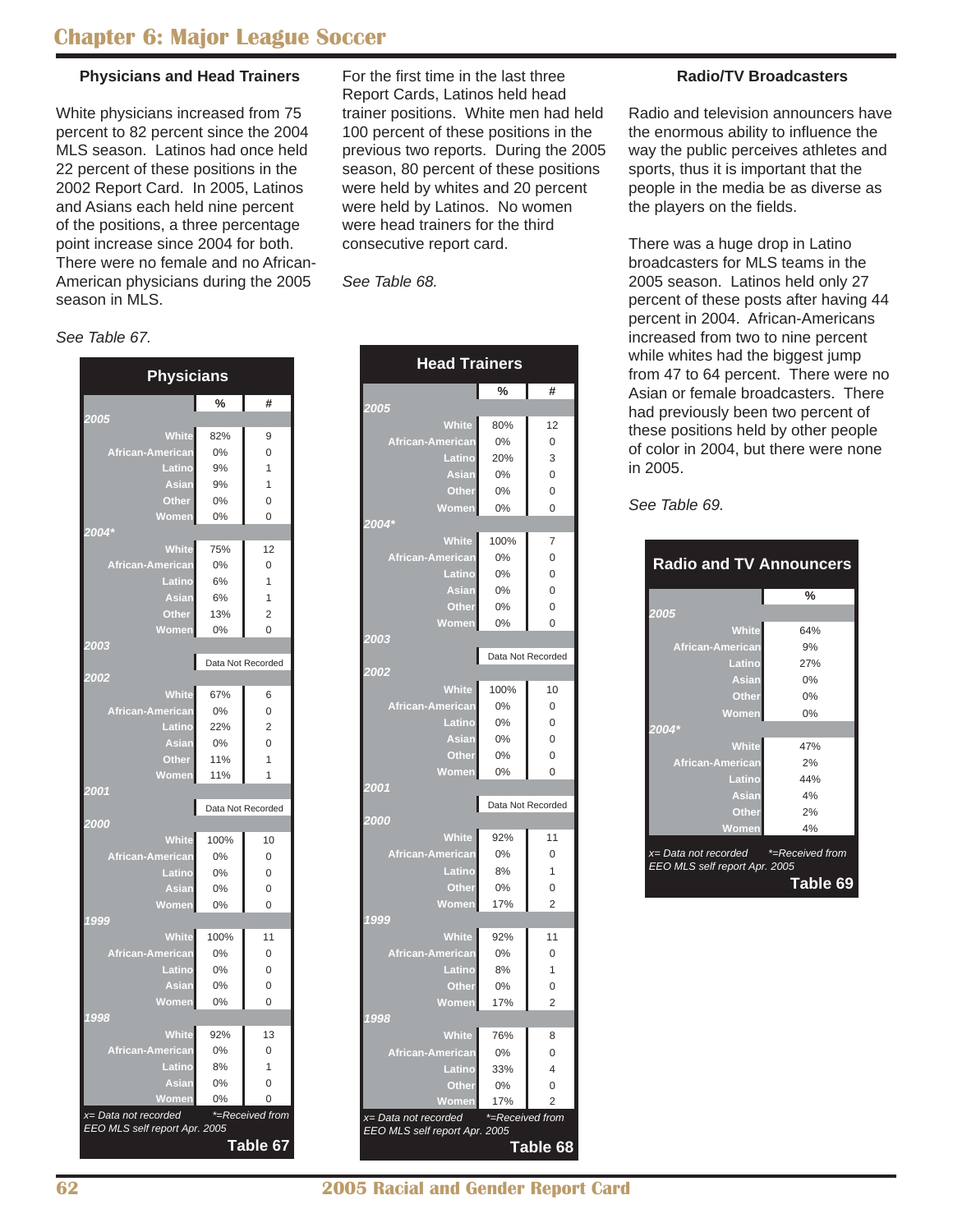# **OVERALL GRADES**

When all categories were combined, College Sport received a **B-** for race and a **B** for gender giving it a combined **B** overall. That compared to the 2004 Racial and Gender Report Card when college sport earned a **B-** for race and **B+** for gender. When compared to the grades for the professional sports leagues, the **B-** for race was last (Major League Soccer was not graded this year). However, its **B** for gender was better than all the men's leagues and only followed the WNBA's **A** for gender. The college sport combined grade of **B** was third behind the NBA (**B+**) and WNBA (**A**).

# **GRADES BY CATEGORY**

#### **NCAA Headquarters**

Leadership is a collection of leaders that make a difference from the top of the department to the bottom. The hope is that the entire department is a reflection of the leadership group. For this reason, the leadership group should be a diverse collection of leaders. Because this group also has tremendous influence on the hirings that occur within the organization, it is also important for the leaders to be diverse and open-minded. NCAA President Myles Brand is very supportive of creating opportunities for women and people of color within

the NCAA headquarters and at the member institutions that comprise the NCAA. In his State of the NCAA address in January 2005, he called the lack of opportunity for people of color in football head coaching positions "appalling." He also said the situation was bad for women and people of color as athletic directors and for women as head coaches.

Representation of women and people of color at the high levels of NCAA headquarters increased this year at the vice president/chief of staff position. At the vice president/chief of staff position, the number of people of color increased from two to three, up 6.3 percentage points to 18.8 percent. The number of

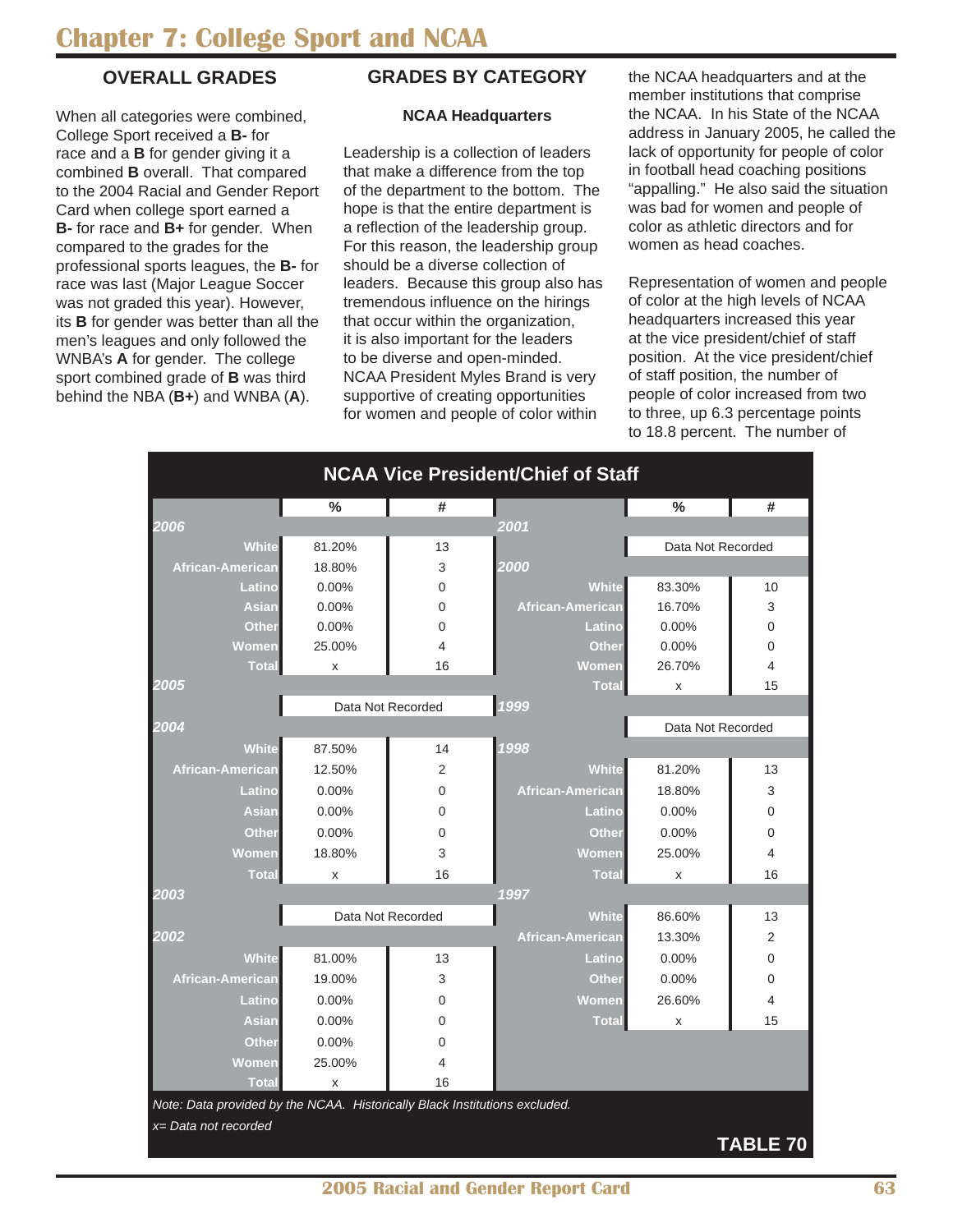| <b>NCAA Chief Aides/Directors</b>                                          |               |                   |                         |               |                   |  |
|----------------------------------------------------------------------------|---------------|-------------------|-------------------------|---------------|-------------------|--|
|                                                                            | $\frac{0}{0}$ | #                 |                         | $\frac{0}{0}$ | #                 |  |
| 2006                                                                       |               |                   | 1999                    |               |                   |  |
| <b>White</b>                                                               | 75.90%        | 44                |                         |               | Data Not Recorded |  |
| African-American                                                           | 19.00%        | 11                | 1998                    |               |                   |  |
| Latino                                                                     | 1.70%         | 1                 | <b>White</b>            | 85.70%        | 36                |  |
| <b>Asian</b>                                                               | 3.40%         | $\overline{2}$    | <b>African-American</b> | 7.10%         | 3                 |  |
| <b>Other</b>                                                               | $0.00\%$      | $\overline{0}$    | Latino                  | 2.40%         | 1                 |  |
| <b>Women</b>                                                               | 41.40%        | 24                | <b>Other</b>            | 4.80%         | $\overline{2}$    |  |
| Total                                                                      | x             | 58                | <b>Women</b>            | 38.10%        | 16                |  |
| 2005                                                                       |               |                   | <b>Total</b>            | X             | 42                |  |
|                                                                            |               | Data Not Recorded | 1997                    |               |                   |  |
| 2004                                                                       |               |                   | <b>White</b>            | 92.10%        | 35                |  |
| <b>White</b>                                                               | 81.30%        | 33                | <b>African-American</b> | 5.30%         | $\overline{2}$    |  |
| <b>African-American</b>                                                    | 12.50%        | 5                 | Latino                  | 2.60%         | 1                 |  |
| Latino                                                                     | 2.00%         | 1                 | <b>Other</b>            | $0.00\%$      | 0                 |  |
| Asian                                                                      | 4.00%         | $\overline{2}$    | Women                   | 34.20%        | 13                |  |
| <b>Other</b>                                                               | 0.00%         | $\Omega$          | <b>Total</b>            | X             | 38                |  |
| <b>Women</b>                                                               | 48.00%        | 20                | 2001                    |               |                   |  |
| Total                                                                      | x             | 41                |                         |               | Data Not Recorded |  |
| 2003                                                                       |               |                   | 2000                    |               |                   |  |
|                                                                            |               | Data Not Recorded | <b>White</b>            | 82.90%        | 34                |  |
| 2002                                                                       |               |                   | <b>African-American</b> | 9.70%         | 4                 |  |
| <b>White</b>                                                               | 79.00%        | X                 | Latino                  | 2.40%         | 1                 |  |
| <b>African-American</b>                                                    | 14.00%        | X                 | <b>Other</b>            | 4.80%         | 2                 |  |
| Latino                                                                     | 5.00%         | X                 | <b>Women</b>            | 39.00%        | 16                |  |
| <b>Asian</b>                                                               | 2.00%         | X                 | <b>Total</b>            | X             | 41                |  |
| <b>Other</b>                                                               | 0.00%         | X                 |                         |               |                   |  |
| Women                                                                      | 42.00%        | X                 |                         |               |                   |  |
| <b>Tota</b>                                                                | X             | X                 |                         |               |                   |  |
| Note: Data provided by the NCAA. Historically Black Institutions excluded. |               |                   |                         |               |                   |  |
| x= Data not recorded                                                       |               |                   |                         |               |                   |  |

women increased from three to four and jumped 6.2 percentage points to 25 percent. African-Americans continue to be the only people of color represented at the vice president/ chief of staff position, occupying 18.8 percent of the positions, a 6.3 percentage point increase. Whites held the remaining 81.3 percent of the positions.

Within the chief aides/director level, which includes the managing director position as well, people of color increased by 5.4 percentage points to 24.1 percent, and women increased in numbers from 20 to 24, but the

**"At the Vice President/Chief of Staff position, the number of people of color increased...6.3 percentage points."**

percentage decreased to 41.4 percent (down 6.6 percent) because of the increase in total numbers. At the administrator level, the percentage of people of color increased by 0.2 percentage points while women increased by 0.9 percentage points. Within the support staff position at the headquarters, which includes all levels of assistants, the percentage of people of color increased 3.5 percentage points to 18.4 percent while women increased to 91.2 percent.

**TABLE 71**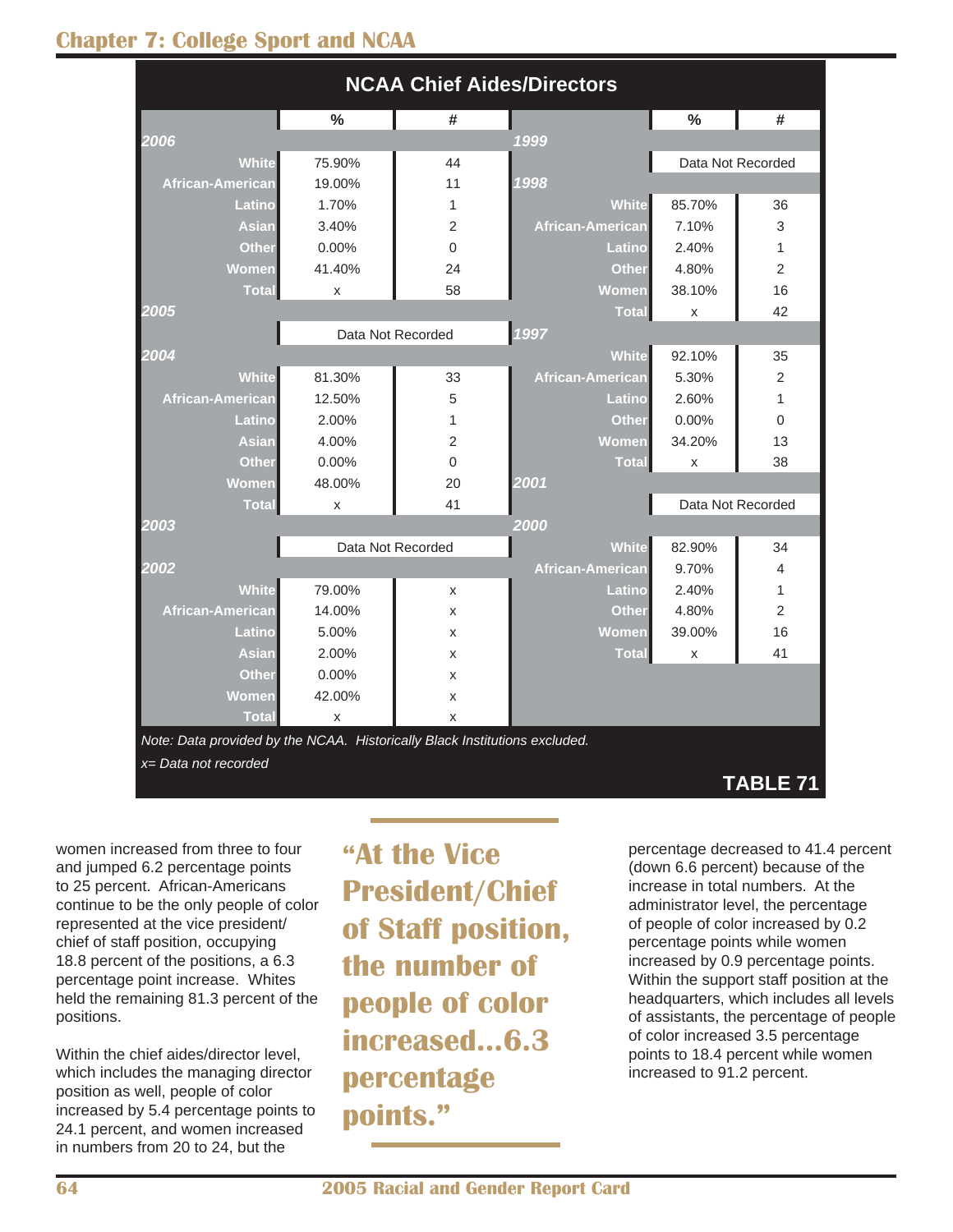Charlotte Westerhaus continued in her role as the vice president for the newly developed Office of Diversity and Inclusion, working closely with NCAA president Myles Brand. Her hire in 2005 gave the NCAA Headquarters four female vice presidents in the last report card. The 2004 NCAA vice president/chief of staff chart never reflected this change because she was hired after the period covered. Judith Sweet retired from her position of vice president for NCAA Championships, but the number of female vice presidents remained the same with the immediate hire of Joni Comstock for the same position.

**"...the hiring of [Charlotte] Westerhaus may represent Myles Brand's biggest signal to date of his commitment to emphasizing diversity and inclusion both at the NCAA Headquarters and with member institutions."**

| <b>NCAA Administrators</b>                |               |                   |                         |               |                   |  |
|-------------------------------------------|---------------|-------------------|-------------------------|---------------|-------------------|--|
|                                           | $\frac{0}{0}$ | #                 |                         | $\frac{0}{0}$ | #                 |  |
| 2006                                      |               |                   | 2001                    |               |                   |  |
| <b>White</b>                              | 76.50%        | X                 |                         |               | Data Not Recorded |  |
| African-American                          | 19.70%        | x                 | 2000                    |               |                   |  |
| Latino                                    | 1.10%         | X                 | <b>White</b>            | 76.60%        | 105               |  |
| <b>Asian</b>                              | 1.60%         | X                 | <b>African-American</b> | 21.90%        | 30                |  |
| <b>Other</b>                              | 1.10%         | X                 | Latino                  | 0.70%         | 1                 |  |
| Women                                     | 55.20%        | X                 | <b>Other</b>            | 0.70%         | 1                 |  |
| <b>Total</b>                              | X             | X                 | Women                   | 49.60%        | 68                |  |
| 2005                                      |               |                   | <b>Total</b>            | X             | 137               |  |
|                                           |               | Data Not Recorded | 1999                    |               |                   |  |
| 2004                                      |               |                   |                         |               | Data Not Recorded |  |
| <b>White</b>                              | 76.70%        | 124               | 1998                    |               |                   |  |
| African-American                          | 22.20%        | 37                | <b>White</b>            | 78.30%        | 90                |  |
| Latino                                    | 0.00%         | 0                 | <b>African-American</b> | 19.10%        | 22                |  |
| <b>Asian</b>                              | 1.20%         | $\overline{2}$    | Latino                  | 2.60%         | 3                 |  |
| <b>Other</b>                              | 0.00%         | 0                 | <b>Other</b>            | 0.00%         | $\Omega$          |  |
| <b>Women</b>                              | 54.30%        | 88                | <b>Women</b>            | 49.20%        | 53                |  |
| <b>Tota</b>                               | X             | 163               | <b>Total</b>            | X             | 115               |  |
| 2003                                      |               |                   | 1997                    |               |                   |  |
|                                           |               | Data Not Recorded | <b>White</b>            | 76.20%        | 77                |  |
| 2002                                      |               |                   | <b>African-American</b> | 19.10%        | 22                |  |
| <b>White</b>                              | 77.30%        | X                 | Latino                  | 1.00%         | 3                 |  |
| <b>African-American</b>                   | 22.20%        | X                 | <b>Other</b>            | 0.00%         | $\Omega$          |  |
| Latino                                    | 0.00%         | X                 | Women                   | 47.50%        | 48                |  |
| <b>Asian</b>                              | $< 1\%$       | X                 | <b>Total</b>            | X             | 101               |  |
| <b>Other</b>                              | 0.00%         | X                 |                         |               |                   |  |
| <b>Women</b>                              | 54.50%        | X                 |                         |               |                   |  |
| Total                                     | X             | X                 |                         |               |                   |  |
| Historically Black Institutions excluded. |               |                   |                         |               |                   |  |
| $x=$ Data not recorded                    |               |                   |                         |               | <b>TABLE 72</b>   |  |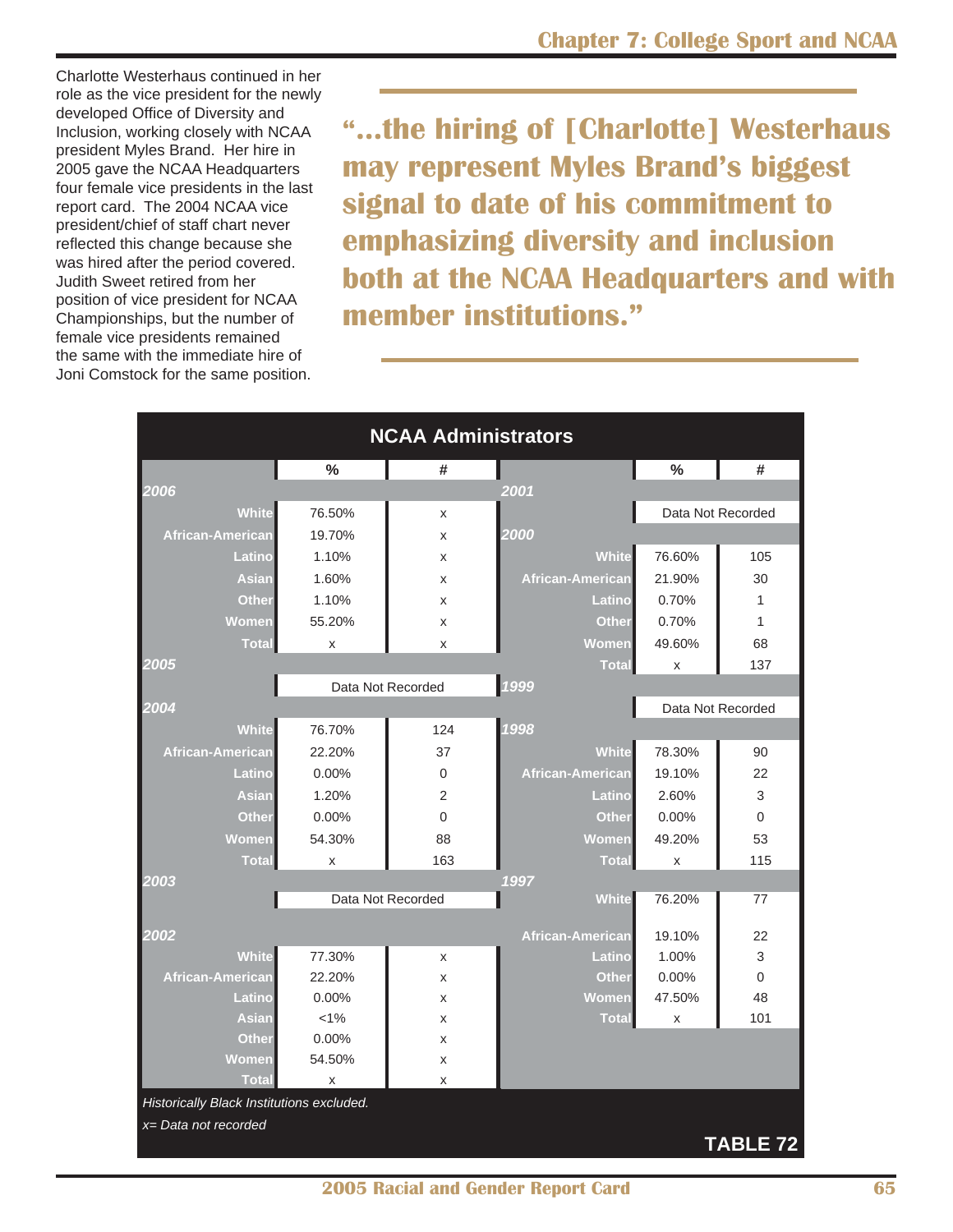| <b>NCAA Support Staff</b> |               |                   |                                                                            |               |                   |  |  |
|---------------------------|---------------|-------------------|----------------------------------------------------------------------------|---------------|-------------------|--|--|
|                           | $\frac{0}{0}$ | #                 |                                                                            | $\frac{0}{0}$ | #                 |  |  |
| 2006                      |               |                   | 2001                                                                       |               |                   |  |  |
| <b>White</b>              | 81.60%        | X                 |                                                                            |               | Data Not Recorded |  |  |
| <b>African-American</b>   | 15.80%        | X                 | 2000                                                                       |               |                   |  |  |
| Latino                    | 0.90%         | X                 | <b>White</b>                                                               | 84.00%        | 100               |  |  |
| <b>Asian</b>              | 1.80%         | X                 | African-American                                                           | 13.40%        | 16                |  |  |
| <b>Other</b>              | 0.00%         | х                 | Latino                                                                     | 0.80%         | 1                 |  |  |
| Women                     | 91.20%        | X                 | <b>Other</b>                                                               | 1.60%         | $\overline{2}$    |  |  |
| <b>Total</b>              | X             | X                 | Women                                                                      | 90.70%        | 108               |  |  |
| 2005                      |               |                   | Total                                                                      | x             | 119               |  |  |
|                           |               | Data Not Recorded | 1999                                                                       |               |                   |  |  |
| 2004                      |               |                   |                                                                            |               | Data Not Recorded |  |  |
| <b>White</b>              | 85.10%        | 97                | 1998                                                                       |               |                   |  |  |
| <b>African-American</b>   | 12.30%        | 13                | <b>White</b>                                                               | 90.50%        | 105               |  |  |
| Latino                    | 0.90%         | 1                 | <b>African-American</b>                                                    | 6.90%         | 8                 |  |  |
| <b>Asian</b>              | 1.70%         | $\overline{2}$    | Latino                                                                     | 0.00%         | $\Omega$          |  |  |
| <b>Other</b>              | 0.00%         | 0                 | <b>Other</b>                                                               | 2.50%         | 3                 |  |  |
| <b>Women</b>              | 90.40%        | 103               | Women                                                                      | 94.80%        | 110               |  |  |
| <b>Total</b>              | x             | 113               | Total                                                                      | x             | 122               |  |  |
| 2003                      |               |                   | 1997                                                                       |               |                   |  |  |
|                           |               | Data Not Recorded | <b>White</b>                                                               | 92.00%        | 92                |  |  |
| 2002                      |               |                   | African-American                                                           | 7.00%         | $\overline{7}$    |  |  |
| <b>White</b>              | 84.50%        | x                 | Latino                                                                     | $0.00\%$      | 0                 |  |  |
| <b>African-American</b>   | 13.00%        | x                 | Other                                                                      | 1.00%         | 1                 |  |  |
| Latino                    | X             | X                 | Women                                                                      | 54.40%        | 85                |  |  |
| <b>Asian</b>              | X             | X                 | <b>Total</b>                                                               | X             | 100               |  |  |
| Other                     | 2.50%         | X                 |                                                                            |               |                   |  |  |
| <b>Women</b>              | 84.00%        | X                 |                                                                            |               |                   |  |  |
| <b>Total</b>              | X             | X                 |                                                                            |               |                   |  |  |
|                           |               |                   | Note: Data provided by the NCAA. Historically Black Institutions excluded. |               |                   |  |  |
| x= Data not recorded      |               |                   |                                                                            |               |                   |  |  |

Additionally, the hiring of Westerhaus may represent Myles Brand's biggest signal to date of his commitment to emphasizing diversity and inclusion both at NCAA Headquarters and with member institutions. This was expanded when he created the NCAA's Diversity Leadership Strategic Planning Committee.

The African-American vice-presidents are:

- Bernard Franklin, senior vice president, Governance and Membership
- Ronald Stratten, vice president, Education Services
- Charlotte Westerhaus, vice president, Diversity and Inclusion

The four women vice presidents are:

- Charlotte Westerhaus, vice president, Diversity and Inclusion
- Elsa Cole, chief legal counsel Sue Donohoe, vice president, Women's Division I Basketball
- Joni Comstock, vice president, NCAA Championships

The percentage of people of color increased while the percentage of women decreased at the director level, which includes both managing directors and directors at the NCAA headquarters. Whites occupied 75.9 percent of the positions (down 5.4 percentage points), while African-Americans held 19 percent (up 6.5 percentage points) of the managing director/director positions. Latinos held 1.7 percent (down 0.3 percent) and Asians occupied 3.4

percent (down 0.6 percent). This year 41.4 percent of the managing director/director positions were filled by women, a decrease of 6.6 percent.

**TABLE 73**

At the administration level, people of color occupied 23.5 percent of the positions, which is a slight increase, while whites held 76.5 percent, which is a slight decrease. African-American representation decreased 2.5 percentage points, but the percentages of Asians, Latinos and the "other" category all increased. The percentage of women increased almost one percent.

**Grade for NCAA Headquarters: Race: A- Gender: A** 

*See Tables 70, 71, 72 and 73.*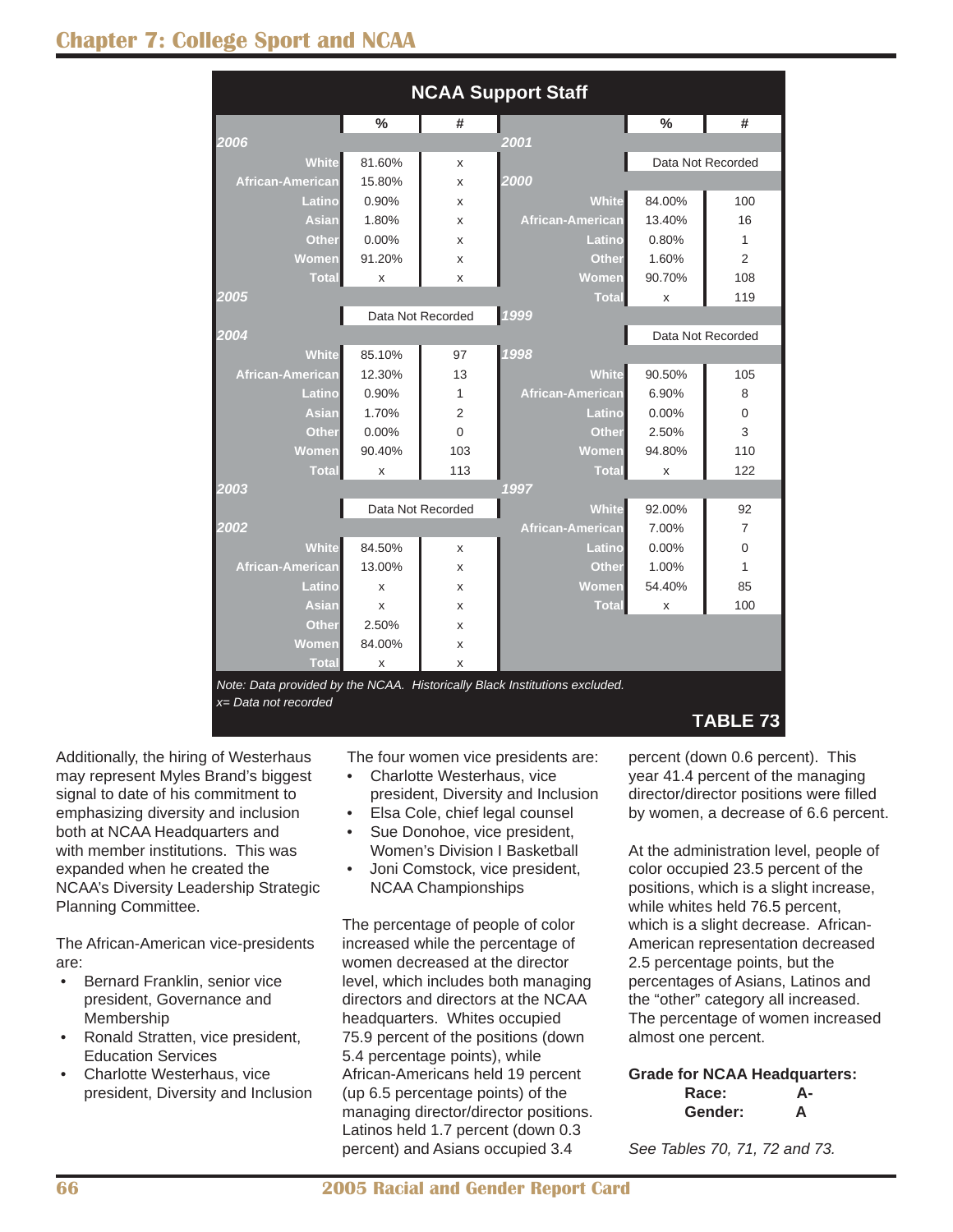| <b>Conference</b><br><b>Commissioners</b>                                     |                   |                     |  | <b>Conference</b><br><b>Commissioners</b>                                                                    |                   |                    |
|-------------------------------------------------------------------------------|-------------------|---------------------|--|--------------------------------------------------------------------------------------------------------------|-------------------|--------------------|
|                                                                               |                   | <b>Division IA</b>  |  |                                                                                                              |                   | <b>Division IA</b> |
|                                                                               | %                 | #                   |  |                                                                                                              | $\frac{0}{0}$     | #                  |
| 2005-06                                                                       |                   |                     |  | 2003-04                                                                                                      |                   |                    |
| <b>White</b>                                                                  | 100.0%            | 11                  |  | White                                                                                                        | 100.0%            | 11                 |
| African-American                                                              | 0.0%              | x                   |  | African-American                                                                                             | 0.0%              | x                  |
| Asian                                                                         | 0.0%              | x                   |  | Asian                                                                                                        | 0.0%              | $\mathbf{x}$       |
| Latino                                                                        | 0.0%              | x                   |  | Latino                                                                                                       | 0.0%              | x                  |
| <b>Native American</b>                                                        | 0.0%              | x                   |  | <b>Native American</b>                                                                                       | 0.0%              | x                  |
| Other                                                                         | 0.0%              | x                   |  | Other                                                                                                        | 0.0%              | x                  |
| Women                                                                         | 0.0%              | $\Omega$            |  | Women                                                                                                        | 0.0%              | U                  |
| <b>Total</b>                                                                  | X                 | 11                  |  | Tota                                                                                                         | $\mathsf{x}$      | 11                 |
|                                                                               |                   |                     |  |                                                                                                              |                   |                    |
|                                                                               | <b>Division I</b> |                     |  |                                                                                                              | <b>Division I</b> |                    |
|                                                                               | %                 | #                   |  |                                                                                                              | %                 | #                  |
| 2004-05                                                                       |                   |                     |  | 2003-04                                                                                                      |                   |                    |
| <b>White</b>                                                                  | 100.0%            | 36                  |  | White                                                                                                        | 100.0%            | 28                 |
| African-American                                                              | X                 | x                   |  | African-American                                                                                             | x                 | x                  |
| <b>Asian</b>                                                                  | x                 | x                   |  | Asian                                                                                                        | x                 | x                  |
| Latino                                                                        | x                 | X                   |  | Latino                                                                                                       | x                 | x                  |
| <b>Native American</b>                                                        | x                 | x                   |  | <b>Native American</b>                                                                                       | x                 | x                  |
| Other                                                                         |                   |                     |  | Other                                                                                                        | x                 | x<br>3             |
|                                                                               | X<br>5.6%         | X<br>$\overline{2}$ |  | Women<br>Tota                                                                                                | 9.1%              | 28                 |
| Women<br><b>Total</b>                                                         |                   | 36                  |  |                                                                                                              | X                 |                    |
| Note: Data provided by the NCAA.<br>Historically Black Institutions excluded. | x                 |                     |  | Note: Data provided by the NCAA.<br><b>Historically Black Institutions excluded.</b><br>x= Data not recorded |                   |                    |
| $x=$ Data not recorded                                                        |                   | <b>TABLE 74a</b>    |  |                                                                                                              |                   | <b>TABLE 74b</b>   |

Of the 52 associate commissioners listed in Division IA, 5.8 percent of them were African-American, which was a 6.7 percent decrease since the last report card. A total of 1.9 percent of the associate commissioners were Asian. Women held 13 (25 percent) of the Division IA associate commissioner posts.

In all of Division I, excluding the historically black conferences, all 36 (100 percent) of Division I conference commissioners were white. Two

conferences were led by women as commissioners, accounting for 5.6 percent. The NCAA lists four other women who led sport-specific conferences.

At the associate commissioner position in Division I, 86.8 percent were held by whites (1.2 percent decrease), 11.7 percent by African-Americans (2.1 percent increase), and 1.5 percent by Asians. The percentage of positions held by women increased slightly from 30 percent to 30.9 percent.

The RGRC breaks down the female conference commissioners as follows:

There were two females that headed Division I conferences:

## **Conference Commissioners**

Once again, 100 percent of the 11 Division IA conference commissioners were white men. Being a conference commissioner is a powerful position and those that head BCS Conferences are considered to be among the most powerful and influential people in college sport.

| <b>Associate Conference</b>                   |                    |          |  |  |  |  |  |
|-----------------------------------------------|--------------------|----------|--|--|--|--|--|
| <b>Commissioners</b>                          |                    |          |  |  |  |  |  |
|                                               | <b>Division IA</b> |          |  |  |  |  |  |
|                                               | %                  | #        |  |  |  |  |  |
| 2004-05                                       |                    |          |  |  |  |  |  |
| <b>White</b>                                  | 92.3%              | 48       |  |  |  |  |  |
| African-American                              | 5.8%               | 3        |  |  |  |  |  |
| Asian                                         | 1.9%               | 1        |  |  |  |  |  |
| Latino                                        | $0.0\%$            | $\Omega$ |  |  |  |  |  |
| <b>Native American</b>                        | 0.0%               | $\Omega$ |  |  |  |  |  |
| <b>Other</b>                                  | 0.0%               | $\Omega$ |  |  |  |  |  |
| Women                                         | 25.0%              | 13       |  |  |  |  |  |
| <b>Total</b>                                  | x                  | 52       |  |  |  |  |  |
| 2003-04                                       |                    |          |  |  |  |  |  |
| White                                         | 82.5%              | 22       |  |  |  |  |  |
| African-American                              | 12.5%              | 5        |  |  |  |  |  |
| Asian                                         | 2.5%               | 1        |  |  |  |  |  |
| Latino                                        | 2.5%               | 1        |  |  |  |  |  |
| <b>Native American</b>                        | x                  | x        |  |  |  |  |  |
| <b>Other</b>                                  | x                  | x        |  |  |  |  |  |
| Women                                         | 27.5%              | 11       |  |  |  |  |  |
| <b>Total</b><br>40<br>X                       |                    |          |  |  |  |  |  |
| Note: Data provided by the NCAA. Historically |                    |          |  |  |  |  |  |
| <b>Black Institutions excluded.</b>           |                    |          |  |  |  |  |  |
| x= Data not recorded                          |                    |          |  |  |  |  |  |
|                                               |                    | TABLE 75 |  |  |  |  |  |

| <b>Male Student-Athletes: Division I</b> |                                  |              |              |                                                                                                                                       |                                  |                   |                 |  |
|------------------------------------------|----------------------------------|--------------|--------------|---------------------------------------------------------------------------------------------------------------------------------------|----------------------------------|-------------------|-----------------|--|
|                                          | Basketball   Football   Baseball |              |              |                                                                                                                                       | Basketball   Football   Baseball |                   |                 |  |
| 2004-05                                  |                                  |              |              | 1999-00                                                                                                                               |                                  |                   |                 |  |
| White                                    | 31.9%                            | 47.7%        | 83.7%        | <b>White</b>                                                                                                                          | 34.6%                            | 51.3%             | 83.0%           |  |
| African-American                         | 57.8%                            | 45.4%        | 6.5%         | African-American                                                                                                                      | 55.0%                            | 39.5%             | 6.6%            |  |
| Latino                                   | 1.5%                             | 2.3%         | 5.4%         | Latino                                                                                                                                | 1.6%                             | 1.8%              | 4.3%            |  |
| American Indian/Alaskan Native           | 0.6%                             | 0.3%         | 0.3%         | American Indian/Alaskan Native                                                                                                        | 0.2%                             | 0.3%              | 0.4%            |  |
| Asian                                    | 0.4%                             | 1.6%         | 1.2%         | Asian                                                                                                                                 | 0.3%                             | 1.3%              | 1.1%            |  |
| <b>Non-Resident Aliens</b>               | 5.4%                             | 0.4%         | 1.0%         | <b>Non-Resident Aliens</b>                                                                                                            | 3.0%                             | 0.2%              | 0.6%            |  |
| Other                                    | 2.5%                             | 2.3%         | 1.9%         | Other                                                                                                                                 | 5.3%                             | 5.7%              | 3.9%            |  |
| 2003-04                                  |                                  |              |              | 1998-99                                                                                                                               |                                  |                   |                 |  |
| White                                    | 31.6%                            | 48.3%        | 83.8%        | White                                                                                                                                 | 34.0%                            | 46.9%             | 88.1%           |  |
| African-American                         | 58.2%                            | 44.3%        | 6.1%         | African-American                                                                                                                      | 55.9%                            | 46.4%             | 2.8%            |  |
| Latino                                   | 1.5%                             | 2.4%         | 4.9%         | Latino                                                                                                                                | 1.4%                             | 1.9%              | 4.7%            |  |
| American Indian/Alaskan Native           | 0.3%                             | 0.4%         | 0.3%         | American Indian/Alaskan Native                                                                                                        | 0.3%                             | 0.4%              | 0.5%            |  |
| Asian                                    | 0.2%                             | 1.6%         | 1.2%         | Asian                                                                                                                                 | 0.3%                             | 2.0%              | 0.8%            |  |
| <b>Non-Resident Aliens</b>               | 5.7%                             | 0.6%         | 1.3%         | <b>Non-Resident Aliens</b>                                                                                                            | 5.5%                             | 1.0%              | 1.4%            |  |
| Other                                    | 2.5%                             | 2.4%         | 2.1%         | Other                                                                                                                                 | 2.6%                             | 1.9%              | 1.7%            |  |
| 2002-03                                  |                                  |              |              | 1997 - 1998                                                                                                                           |                                  |                   |                 |  |
| White                                    | 32.3%                            | 49.3%        | 84.1%        |                                                                                                                                       |                                  | Data Not Recorded |                 |  |
| African-American                         | 57.9%                            | 43.8%        | 6.1%         | 1996-97                                                                                                                               |                                  |                   |                 |  |
| Latino                                   | 1.3%                             | 2.2%         | 5.1%         | White                                                                                                                                 | 33.8%                            | 46.9%             | 89.5%           |  |
| American Indian/Alaskan Native           | 0.4%                             | 0.4%         | 0.3%         | African-American                                                                                                                      | 57.3%                            | 47.6%             | 3.0%            |  |
| Asian                                    | 0.2%                             | 1.6%         | 1.2%         | Latino                                                                                                                                | 1.5%                             | 1.9%              | 4.3%            |  |
| <b>Non-Resident Aliens</b>               | 5.3%                             | 0.5%         | 1.2%         | American Indian/Alaskan Native                                                                                                        | 0.2%                             | 0.3%              | 0.5%            |  |
| Other                                    | 2.6%                             | 2.3%         | 2.0%         | Asian                                                                                                                                 | 0.3%                             | 1.2%              | 0.6%            |  |
| 2001-02                                  |                                  |              |              | <b>Non-Resident Aliens</b>                                                                                                            | 4.4%                             | 0.6%              | 0.9%            |  |
| White                                    | 32.3%                            | 50.1%        | 83.4%        | Other                                                                                                                                 | 2.5%                             | 1.5%              | 1.2%            |  |
| African-American                         | 57.7%                            | 42.6%        | 6.9%         | 1992 - 1996                                                                                                                           |                                  |                   |                 |  |
| Latino                                   | 1.5%                             | 2.1%         | 5.2%         |                                                                                                                                       |                                  | Data Not Recorded |                 |  |
| American Indian/Alaskan Native           | 0.3%                             | 0.4%         | 0.4%         | 1991-1992                                                                                                                             |                                  |                   |                 |  |
| Asian                                    | 0.2%                             | 1.4%         | 1.1%         | White                                                                                                                                 | 34.5%                            | 53.2%             | 90.0%           |  |
| <b>Non-Resident Aliens</b>               | 4.8%                             | 0.5%         | 1.1%         | African-American                                                                                                                      | 61.8%                            | 42.7%             | 4.3%            |  |
| Other<br>2000-01                         | 3.2%                             | 2.8%         | 1.9%         | Latino                                                                                                                                | 0.8%                             | 1.4%              | 3.9%            |  |
|                                          |                                  |              |              | American Indian/Alaskan Native                                                                                                        | 0.2%                             | 0.3%              | 0.3%            |  |
| White                                    | 32.5%                            | 49.4%        | 81.3%        | <b>Asian</b>                                                                                                                          | 0.2%                             | 1.0%              | 0.7%            |  |
| African-American                         | 57.1%                            | 42.1%        | 6.7%         | <b>Non-Resident Aliens</b>                                                                                                            | x                                | X                 | х               |  |
| Latino                                   | 1.4%                             | 2.1%         | 5.6%         | Other                                                                                                                                 | 2.5%                             | 1.4%              | 0.8%            |  |
| American Indian/Alaskan Native<br>Asian  | 0.4%<br>0.2%                     | 0.4%<br>1.3% | 0.4%<br>0.9% |                                                                                                                                       |                                  |                   |                 |  |
| <b>Non-Resident Aliens</b>               | 5.1%                             | 1.7%         | 2.1%         |                                                                                                                                       |                                  |                   |                 |  |
| Other                                    | 3.3%                             | 2.9%         | 3.0%         |                                                                                                                                       |                                  |                   |                 |  |
|                                          |                                  |              |              |                                                                                                                                       |                                  |                   |                 |  |
| in this report.                          |                                  |              |              | Note: Data provided by the NCAA. Historically Black institutions excluded. Only student-athletes receiving financial aid are included |                                  |                   |                 |  |
| x=Data not recorded                      |                                  |              |              |                                                                                                                                       |                                  |                   | <b>TABLE 76</b> |  |
|                                          |                                  |              |              |                                                                                                                                       |                                  |                   |                 |  |

**2005 Racial and Gender Report Card 67**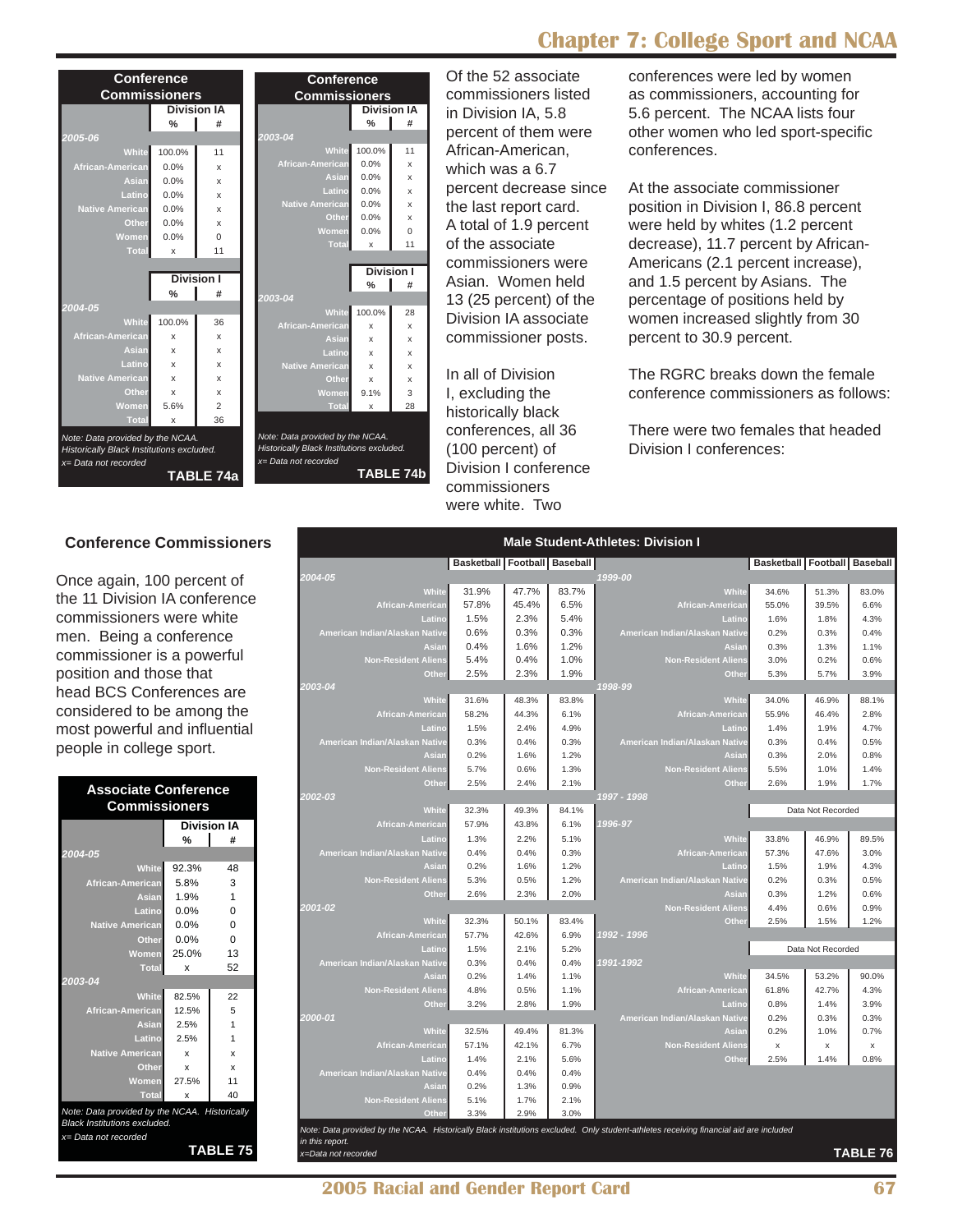| <b>Female Student-Athletes: Division I</b>                                                                                                               |                   |                 |                        |                                            |                   |                   |                        |
|----------------------------------------------------------------------------------------------------------------------------------------------------------|-------------------|-----------------|------------------------|--------------------------------------------|-------------------|-------------------|------------------------|
|                                                                                                                                                          | <b>Basketball</b> | <b>XC/Track</b> | Other<br><b>Sports</b> |                                            | <b>Basketball</b> | <b>XC/Track</b>   | Other<br><b>Sports</b> |
| 2004-05                                                                                                                                                  |                   |                 |                        | 1999-00                                    |                   |                   |                        |
| White                                                                                                                                                    | 44.6%             | 62.3%           | 70.6%                  | White                                      | 53.6%             | 66.2%             | 72.7%                  |
| African-American                                                                                                                                         | 43.7%             | 26.0%           | 4.6%                   | African-American                           | 35.7%             | 22.1%             | 6.2%                   |
| Latino                                                                                                                                                   | 1.6%              | 3.4%            | 3.1%                   | Latino                                     | 1.5%              | 2.6%              | 2.7%                   |
| American Indian/Alaskan Native                                                                                                                           | 0.5%              | 0.4%            | 0.3%                   | American Indian/Alaskan Native             | 0.4%              | 0.9%              | 0.3%                   |
| Asian                                                                                                                                                    | 1.3%              | 1.2%            | 2.6%                   | <b>Asian</b>                               | 0.7%              | 0.3%              | 3.1%                   |
| <b>Non-Resident Aliens</b>                                                                                                                               | 5.8%              | 3.8%            | 5.0%                   | <b>Non-Resident Aliens</b>                 | 2.4%              | 1.9%              | 2.5%                   |
| Other                                                                                                                                                    | 2.5%              | 3.0%            | 3.2%                   | Other                                      | 5.6%              | 6.0%              | 8.0%                   |
| 2003-04                                                                                                                                                  |                   |                 |                        | 1998-99                                    |                   |                   |                        |
| White                                                                                                                                                    | 46.8%             | 64.0%           | 70.5%                  | White                                      | 58.5%             | 60.8%             | 83.3%                  |
| African-American                                                                                                                                         | 41.6%             | 23.1%           | 5.7%                   | African-American                           | 31.4%             | 25.3%             | 2.6%                   |
| Latino                                                                                                                                                   | 1.8%              | 4.0%            | 2.9%                   | Latino                                     | 1.7%              | 3.7%              | 2.9%                   |
| American Indian/Alaskan Native                                                                                                                           | 0.5%              | 1.2%            | 0.5%                   | American Indian/Alaskan Native             | 0.6%              | 0.6%              | 0.5%                   |
| Asian                                                                                                                                                    | 1.3%              | 0.5%            | 3.5%                   | <b>Asian</b>                               | 0.9%              | 0.9%              | 2.4%                   |
| <b>Non-Resident Aliens</b>                                                                                                                               | 5.3%              | 4.1%            | 5.4%                   | <b>Non-Resident Aliens</b>                 | 4.9%              | 7.0%              | 6.4%                   |
| Other                                                                                                                                                    | 2.8%              | 3.2%            | 6.5%                   | Other                                      | 2.0%              | 1.8%              | 1.8%                   |
| 2002-03                                                                                                                                                  |                   |                 |                        | 1997 - 1998                                |                   |                   |                        |
| White                                                                                                                                                    | 48.7%             | 65.3%           | 70.1%                  |                                            |                   | Data Not Recorded |                        |
| African-American                                                                                                                                         | 40.9%             | 23.2%           | 4.5%                   | 1996-97                                    |                   |                   |                        |
| Latino                                                                                                                                                   | 1.7%              | 3.4%            | 2.4%                   | White                                      | 60.5%             | 60.3%             | 84.5%                  |
| American Indian/Alaskan Native                                                                                                                           | 0.6%              | 0.4%            | 0.3%                   | African-American                           | 30.7%             | 27.3%             | 2.5%                   |
| Asian                                                                                                                                                    | 1.2%              | 1.3%            | 2.3%                   | Latino                                     | 1.8%              | 2.8%              | 2.9%                   |
| <b>Non-Resident Aliens</b>                                                                                                                               | 4.5%              | 3.5%            | 4.4%                   | American Indian/Alaskan Native             | 0.6%              | 0.4%              | 0.4%                   |
|                                                                                                                                                          | 2.4%              | 3.0%            | 2.4%                   |                                            |                   | 1.6%              | 2.5%                   |
| Other<br>2001-02                                                                                                                                         |                   |                 |                        | <b>Asian</b><br><b>Non-Resident Aliens</b> | 0.9%              |                   | 5.5%                   |
|                                                                                                                                                          |                   |                 |                        |                                            | 3.2%              | 5.8%              |                        |
| White<br>African-American                                                                                                                                | 50.2%<br>39.7%    | 65.3%           | 71.4%<br>6.2%          | Other<br>1992 - 1996                       | 2.3%              | 1.8%              | 1.7%                   |
|                                                                                                                                                          |                   | 23.4%           |                        |                                            |                   |                   |                        |
| Latino                                                                                                                                                   | 1.7%              | 3.2%            | 2.3%                   |                                            |                   | Data Not Recorded |                        |
| American Indian/Alaskan Native                                                                                                                           | 0.5%              | 1.0%            | 0.4%                   | 1991-92                                    |                   |                   |                        |
| Asian                                                                                                                                                    | 0.8%              | 0.5%            | 3.5%                   | White                                      | 65.0%             | 68.6%             | 88.8%                  |
| <b>Non-Resident Aliens</b>                                                                                                                               | 4.3%              | 3.4%            | 4.7%                   | African-American                           | 31.0%             | 23.2%             | 2.9%                   |
| Other                                                                                                                                                    | 2.8%              | 3.2%            | 6.6%                   | Latino                                     | 1.4%              | 3.2%              | 2.3%                   |
| 2000-01                                                                                                                                                  |                   |                 |                        | American Indian/Alaskan Native             | 0.5%              | 0.4%              | 0.2%                   |
| <b>White</b>                                                                                                                                             | 50.6%             | 62.2%           | 68.9%                  | Asian                                      | 0.5%              | 0.8%              | 1.8%                   |
| African-American                                                                                                                                         | 38.6%             | 24.0%           | 8.4%                   | <b>Non-Resident Aliens</b>                 | x                 | x                 | x                      |
| Latino                                                                                                                                                   | 1.7%              | 2.7%            | 3.1%                   | Other                                      | 1.6%              | 3.9%              | 4.0%                   |
| American Indian/Alaskan Native                                                                                                                           | 0.5%              | 0.9%            | 0.3%                   |                                            |                   |                   |                        |
| Asian                                                                                                                                                    | 0.8%              | 0.5%            | 3.6%                   |                                            |                   |                   |                        |
| <b>Non-Resident Aliens</b>                                                                                                                               | 5.0%              | 5.6%            | 6.8%                   |                                            |                   |                   |                        |
| Other                                                                                                                                                    | 2.8%              | 4.1%            | 8.9%                   |                                            |                   |                   |                        |
| Note: Data provided by the NCAA. Historically Black institutions excluded. Only student-athletes receiving financial aid are included in this<br>report. |                   |                 |                        |                                            |                   |                   |                        |

• Linda Bruno, Atlantic 10 **Conference** 

*x=Data not recorded*

• Carolyn Schlie Femovich, Patriot League

There were four women who were in charge of sport-specific conferences:

- Patty Viverito, Gateway Football Conference and Pioneer Football League
- Carla M. Konet, Northern Pacific Field Hockey Conference
- Wendy J. Guthrie, Pacific Coast Softball Conference
- Peggy J. Pruitt, American Lacrosse Conference

### **Grade for Division I Conference Commissioners:**

| Race:   |  |
|---------|--|
| Gender: |  |

*See Tables 74a, 74b and 75.*

**"The percentages of Division I African-American male student athletes decreased in basketball for the first time in five years."**

## **Student-Athletes**

In the past 15 years there has not been much variance in the racial make-up of the male student-athlete population. The percentage of African-American male Division I college student-athletes was 24.8 percent in 2004-2005. This percentage has been slowly increasing over the past five years and it is inching towards the alltime high of 26.5 percent in 1991-92. The rate has not varied by more than two percentage points in the past 15 years.

The percentage of white male student-athletes has risen and fallen in very small increments in the last five years, but at 62.2 percent this year, it is well below its all-time high in the RGRC of 66.2 percent in 1991-92. Latinos were at 3.7 percent for the second year in a row

while Asian men increased from 1.6 percent in 2003-04 to 1.7 percent in 2004-05. The percentages of Division I African-American male studentathletes decreased in basketball for the first time in five years. On the other hand, percentages for African-American football and baseball players were up slightly. Percentages of white student-athletes were down in football and baseball but up in basketball. The percentage of Latinos increased in baseball, decreased in football and remained the same in basketball. The percentage of non-resident aliens decreased slightly in all three sports.

**TABLE 77**

In NCAA Division I men's basketball during the 2004-2005 academic year, African-Americans made up 57.8 percent (down 0.4 of a percentage point) of the student-athletes.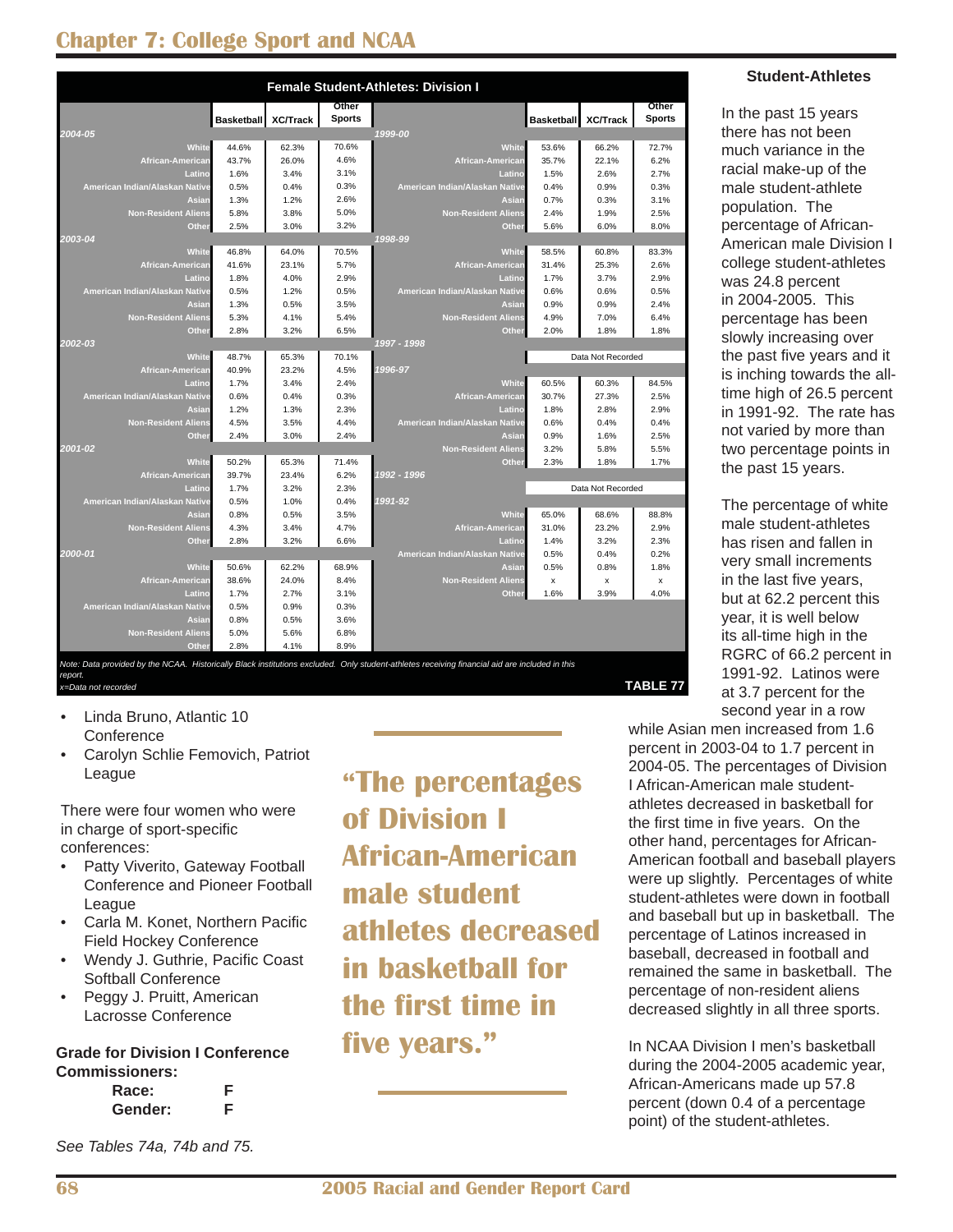| were 83.7 percent (down 0.1        |
|------------------------------------|
| of a percentage point), Latinos    |
| held 5.4 percent (up 0.5 of a      |
| percentage point), American        |
| Indian/Alaskan Natives remained    |
| at 0.3 percent, and Asian/Pacific  |
| Islanders held 1.2 percent, which  |
| was also identical to the previous |
| year. Non-resident aliens and      |
| "others" both decreased, holding   |
| 1.0 percent and 1.9 percent        |
| respectively.                      |
|                                    |

The percentage of African-American women playing Division I basketball reached an all-time record at 43.7 percent. In the 2004-05 Division I women's basketball season, 44.6 percent of the student-athletes were white (down 2.2 percentage points). This percentage has continued to decrease over the years. It has never increased in the history of the Report Card. The percentage of African-American female basketball players has continued to increase and has never decreased. This year African-Americans held 43.7 percent (up 2.1 percentage points) of the total population, 1.6 percent were Latina (down 0.2 of a percentage point), 0.5 percent were American Indian/Alaskan Native (same as 2003-04), 1.3 percent were Asian/ Pacific Islanders (same as 2003-04), non-resident aliens held 5.8

percent (up 0.5 of a percentage point) and "others" held 2.5 percent (down 0.3 of a percentage point).

On Division I women's cross country and track teams, 62.3 percent of the student-athletes were white (down 1.7 percentage points), African-Americans comprised 26 percent (up 2.9 percentage points), Latinas held 3.4 percent (down 0.6 of a percentage point), American Indian/Alaskan Natives held 0.4 percent (down 0.8 of a percentage point).

Asian/Pacific Islander held 1.2 (up 0.7) of a percentage point), non-resident aliens held 3.8 percent (down 0.3 of a percentage point) and "others" held 3.0 percent (down 0.2 of a percentage

| <b>Student-Athletes: Division I</b>                                                                        |              |              |                                         |                   |                 |
|------------------------------------------------------------------------------------------------------------|--------------|--------------|-----------------------------------------|-------------------|-----------------|
|                                                                                                            | Male         | Female       |                                         | Male              | Female          |
| 2004-05                                                                                                    |              |              | 1999-00                                 |                   |                 |
| White                                                                                                      | 62.2%        | 70.5%        | <b>White</b>                            | 64.4%             | 72.6%           |
| African-American                                                                                           | 24.8%        | 15.4%        | African-American                        | 22.9%             | 13.8%           |
| Latino                                                                                                     | 3.7%         | 3.3%         | Latino                                  | 2.8%              | 2.4%            |
| American Indian/Alaskan Native                                                                             | 0.4%         | 0.4%         | American Indian/Alaskan Native          | 0.3%              | 0.3%            |
| Asian                                                                                                      | 1.7%         | 2.2%         | Asian                                   | 1.4%              | 1.6%            |
| <b>Non-Resident Aliens</b>                                                                                 | 4.1%         | 4.9%         | <b>Non-Resident Aliens</b>              | 2.4%              | 2.4%            |
| Other                                                                                                      | 3.1%         | 3.3%         | Other                                   | 5.8%              | 6.7%            |
| 2003-04                                                                                                    |              |              | 1998-99                                 |                   |                 |
| White                                                                                                      | 62.3%        | 70.6%        | White                                   | 61.6%             | 75.8%           |
| African-American                                                                                           | 24.6%        | 14.9%        | African-American                        | 25.5%             | 10.7%           |
| Latino                                                                                                     | 3.6%         | 3.3%         | Latino                                  | 3.1%              | 2.9%            |
| American Indian/Alaskan Native                                                                             | 0.4%         | 0.4%         | American Indian/Alaskan Native          | 0.4%              | 0.6%            |
| <b>Asian</b>                                                                                               | 1.6%         | 2.1%         | Asian                                   | 1.3%              | 1.6%            |
| <b>Non-Resident Aliens</b>                                                                                 | 4.4%         | 5.0%         | <b>Non-Resident Aliens</b>              | 6.0%              | 6.3%            |
| Other                                                                                                      | 3.2%         | 3.7%         | Other                                   | 2.0%              | 2.5%            |
| 2002-03                                                                                                    |              |              | 1997-98                                 |                   |                 |
| White                                                                                                      | 62.6%        | 71.9%        |                                         | Data Not Recorded |                 |
| African-American                                                                                           | 24.6%        | 14.8%        | 1996-97                                 |                   |                 |
| Latino                                                                                                     | 3.3%         | 2.9%         | White                                   | 62.3%             | 78.2%           |
| American Indian/Alaskan Native                                                                             | 0.4%         | 0.3%         | African-American                        | 26.2%             | 11.1%           |
| Asian                                                                                                      | 1.6%<br>4.1% | 2.0%         | Latino                                  | 3.1%<br>0.5%      | 2.8%<br>0.5%    |
| <b>Non-Resident Aliens</b><br>Other                                                                        | 3.4%         | 4.5%<br>3.7% | American Indian/Alaskan Native<br>Asian | 1.6%              | 1.9%            |
| 2001-02                                                                                                    |              |              | <b>Non-Resident Aliens</b>              | 4.5%              | 3.8%            |
| White                                                                                                      | 63.1%        | 72.1%        | Other                                   | 1.8%              | 1.8%            |
| African-American                                                                                           | 24.3%        | 14.7%        | 1992-96                                 |                   |                 |
| Latino                                                                                                     | 3.4%         | 2.8%         |                                         | Data Not Recorded |                 |
| American Indian/Alaskan Native                                                                             | 0.4%         | 0.4%         | 1991-92                                 |                   |                 |
| <b>Asian</b>                                                                                               | 1.5%         | 1.8%         | White                                   | 66.2%             | 79.8%           |
| <b>Non-Resident Aliens</b>                                                                                 | 3.8%         | 4.2%         | African-American                        | 26.5%             | 12.8%           |
| Other                                                                                                      | 3.7%         | 3.9%         | Latino                                  | 2.5%              | 2.2%            |
| 2000-01                                                                                                    |              |              | American Indian/Alaskan Native          | 0.3%              | 0.3%            |
| White                                                                                                      | 61.6%        | 70.4%        | Asian                                   | 0.2%              | 1.5%            |
| African-American                                                                                           | 24.3%        | 14.8%        | <b>Non-Resident Aliens</b>              | X                 | x               |
| Latino                                                                                                     | 3.3%         | 2.6%         | Other                                   | 4.3%              | 3.4%            |
| American Indian/Alaskan Native                                                                             | 0.4%         | 0.4%         |                                         |                   |                 |
| <b>Asian</b>                                                                                               | 1.4%         | 1.7%         |                                         |                   |                 |
| <b>Non-Resident Aliens</b>                                                                                 | 4.7%         | 5.4%         |                                         |                   |                 |
| Other                                                                                                      | 4.4%         | 4.8%         |                                         |                   |                 |
| Note: Data provided by the NCAA. Historically Black institutions excluded. Only student-athletes receiving |              |              |                                         |                   |                 |
| financial aid are included in this report.                                                                 |              |              |                                         |                   |                 |
| x=Data not recorded                                                                                        |              |              |                                         |                   | <b>TABLE 78</b> |

Conversely, the number of whites increased for the first time in five years and comprised 31.9 percent (up 0.3 of a percentage point). Latinos accounted for 1.5 percent (the same as 2003-2004), and non-resident aliens represented 5.4 percent (down 0.3 of a percentage point) of the population. American Indian/Alaskan Natives were at 0.6 percent and Asian/ Pacific Islanders were at 0.4 percent, both categories increased since 2003- 2004. The "others" category remained the same as 2003-2004 at 2.5 percent.

During the same year in Division I football (IA and IAA combined), African-American student-athletes comprised 45.4 percent (up 1.1 percentage points). Since the 1999-

2000 academic year, the number of African-Americans participating in Division I football has increased every year. Whites, on the other hand, were at 47.7 percent (down 0.6 of a percentage point), Latinos held 2.3 percent (down 0.1 of a percentage point), American Indian/Alaskan Natives held 0.3 percent (down 0.1 of a percentage point), Asian/Pacific Islanders held 1.6 percent (same as 2003-2004), non-resident aliens held 0.4 percent (down 0.2 of a percentage point) and "others" held 2.3 percent (down 0.1 of a percentage point). Division I baseball statistics from 2004-05 revealed that African-American student-athletes were 6.5 percent (up 0.4 of a percentage point) of the total population, whites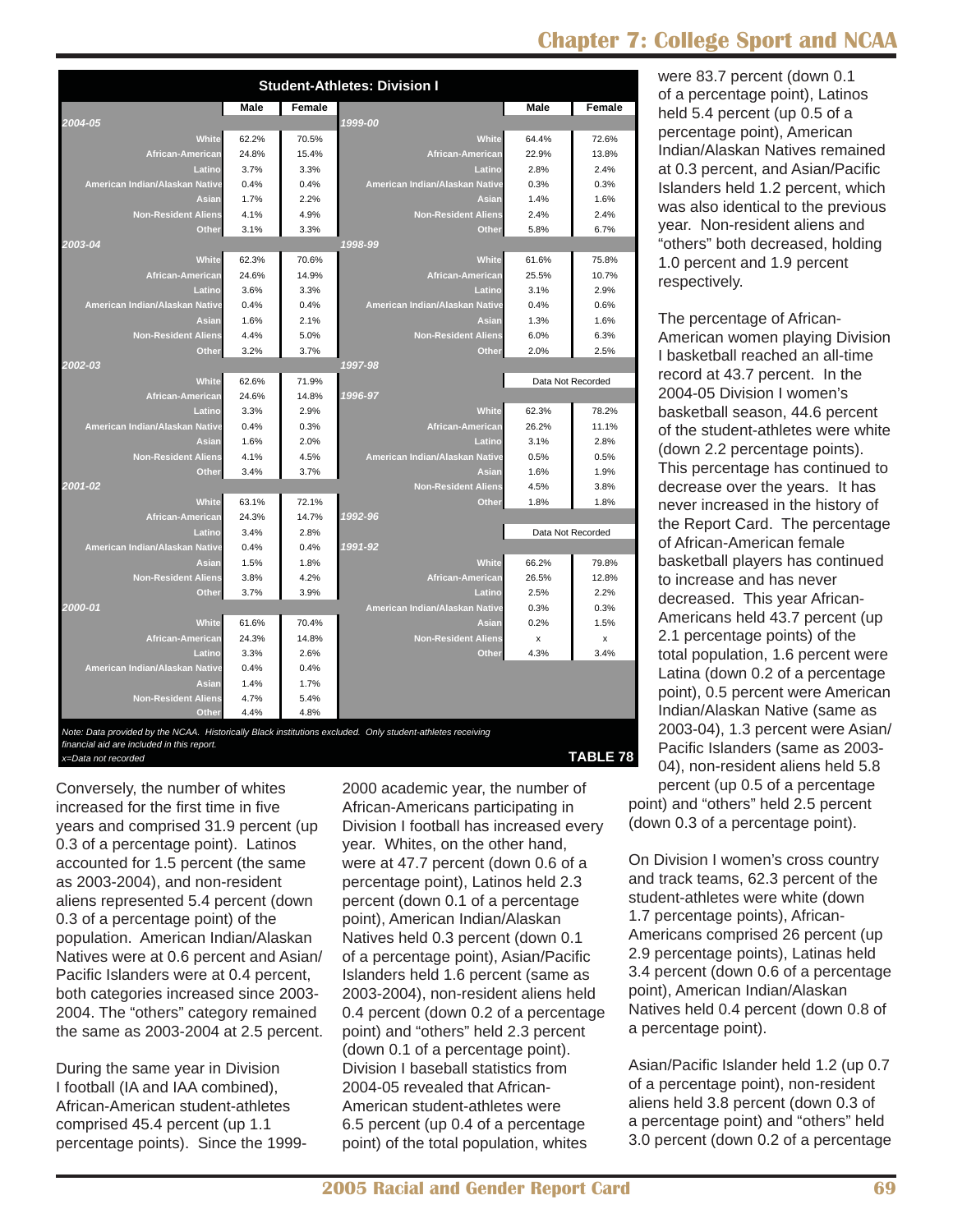point). African-American women took almost a three-point jump this year bringing their percentage up to 26 percent, which is the highest it has been since 1996-97 when they had 27.3 percent of the total cross country/ track population.

African-American women, Latinas and Asian women reached all-time highs for participation in all Division I sports combined while the percentage of white women in all Division I women's sports dropped 0.1 of a percentage point from 70.6 to 70.5 percent. This was the third consecutive year that the percentage has dropped. The percentages of white women was down slightly in basketball and track/ cross country, but went up 0.1 of a percentage point in the "all other sports combined" category. The percentages of African-American women went up in basketball to 43.7 (up 2.1 percentage points) and in track/cross country, but dropped in the "all other sports combined" category. African-Americans had 15.4 percent of the female student-athlete total, which for the second year in a row, was their all-time RGRC high. Latinas held 3.3 percent of the female student-athlete positions and Asian women held 2.2 percent, both of these being their highest ever percent for the second year in a row. Native American women had 0.4 of a percent, non-resident aliens held 4.9 percent of the population and "others" held 3.3 percent.

The percentage of white studentathletes at the Division I, II and III were 65.9 percent, 70.7 percent and 83.9 percent, respectively, while the percentages for African-American student-athletes were 20.6 percent, 18.1 percent and 7.3 percent at each level, respectively.

In Divisions I, II and III, white male student-athletes comprised 62.2, 66.6 and 82.5 percent of the total male student-athletes, respectively. In Division I, white female studentathletes comprised 70.5 percent of the total female student-athlete population. In Division II, they make up 76.7 percent and in Division III, 85.9 percent.

In Division I, II and III, African-American male student-athletes make up 24.8, 22.3 and 8.9 percent of total male student-athletes, respectively. In Division I, II and III, African-American female student-athletes comprised 15.4, 12.1 and 5.1 percent of the total female student-athlete population, respectively. Staying consistent with last year's data, 45 percent of NCAA Division I student-athletes are female and 55 percent are male.

All student-athlete data came from the NCAA 2004-05 Student-Athlete Ethnicity Report.

# **Grade for Student-Athlete Participation:**

| Race:   | $A/A+$ |
|---------|--------|
| Gender: | A      |

**Historical Listing of African-American and Latino**

*See Tables 76, 77 and 78.*

### **Head Coaches**

Institutions continued to be criticized for their hiring practices since the vast majority of head coaching positions in college sports, both for men's and women's teams, continued to be filled with white males. Action has been taken to improve this situation. The Black Coaches Association (BCA) issued a Football Hiring Report Card in October 2004, 2005 and 2006, to assess how universities handle the process for hiring head football coaches.

It evaluated whether the school contacted the BCA for assistance, who served on the search committee, which candidates were interviewed, who was hired, and whether the athletic department followed their school's affirmative action guidelines. This hiring report card has been a very positive tool in the hiring process of college coaches. The BCA will issue a hiring report card for athletic directors

| Historical Listing of Affican-Afflerican and Latino<br><b>Division IA Head Football Coaches</b> |                           |                |                 |  |  |
|-------------------------------------------------------------------------------------------------|---------------------------|----------------|-----------------|--|--|
|                                                                                                 | Team                      | Year(s)        | Record          |  |  |
|                                                                                                 |                           |                |                 |  |  |
| <b>Willie Jeffries</b>                                                                          | <b>Wichita State</b>      | 5              | $21 - 32 - 0$   |  |  |
| <b>Dennis Green</b>                                                                             | Northwestern              | 5              | $10 - 45 - 0$   |  |  |
|                                                                                                 | Stanford                  | 3              | $16 - 18 - 0$   |  |  |
| <b>Cleve Bryant</b>                                                                             | <b>Ohio University</b>    | 5              | $9 - 44 - 2$    |  |  |
| <b>Wayne Nunnely</b>                                                                            | Las Vegas                 | 4              | $19 - 25 - 0$   |  |  |
| <b>Francis Peay</b>                                                                             | Northwestern              | 6              | $13 - 51 - 1$   |  |  |
| <b>Willie Brown</b>                                                                             | Long Beach State          | 1              | $2 - 8 - 2$     |  |  |
| <b>James Caldwell</b>                                                                           | <b>Wake Forest</b>        | 8              | $14 - 41 - 5$   |  |  |
| <b>Ron Cooper</b>                                                                               | Eastern Michigan          | $\overline{2}$ | $9 - 13 - 0$    |  |  |
|                                                                                                 | Louisville                | 3              | $13 - 20 - 0$   |  |  |
| <b>Matt Simon</b>                                                                               | University of North Texas | 4              | $18 - 26 - 1$   |  |  |
| <b>Bob Simmons</b>                                                                              | Oklahoma State            | 6              | $29 - 37 - 1$   |  |  |
| <b>John Blake</b>                                                                               | Oklahoma                  | 3              | $11 - 21 - 0$   |  |  |
| <b>Tony Samuel</b>                                                                              | New Mexico State          | 4              | $19 - 37 - 0$   |  |  |
| <b>Jerry Baldwin</b>                                                                            | Louisiana Lafayette       | 3              | $6 - 27 - 0$    |  |  |
| <b>Bobby Williams</b>                                                                           | Michigan State            | $\mathfrak{p}$ | $12 - 11 - 0$   |  |  |
| <b>Ron Dickerson</b>                                                                            | Temple                    | 5              | $8 - 47$        |  |  |
| <b>Fitzgerald Hill</b>                                                                          | San Jose State            | 4              | $14 - 32 - 0$   |  |  |
| <b>Tyrone Willingham</b>                                                                        | Stanford                  | 7              | 44-36-1         |  |  |
|                                                                                                 | Notre Dame                | $\overline{2}$ | $21 - 15 - 0$   |  |  |
|                                                                                                 | Washington                | $\Omega$       | First season    |  |  |
| <b>Karl Dorrell</b>                                                                             | <b>UCLA</b>               | $\overline{2}$ | $12 - 12$       |  |  |
| <b>Sylvester Croom</b>                                                                          | Mississippi State         | 1              | $3 - 8$         |  |  |
| <b>Barry Alvarez</b>                                                                            | Wisconsin                 | 14             | 99-67-4         |  |  |
| <b>Ron Prince</b>                                                                               | Kansas State              | 1              | $5 - 6$         |  |  |
| <b>Turner Gill</b>                                                                              | University of Buffalo     | 1              | $2 - 10$        |  |  |
| Randy Shannon                                                                                   | University of Miami       | O              | First season    |  |  |
|                                                                                                 |                           |                | <b>TABLE 79</b> |  |  |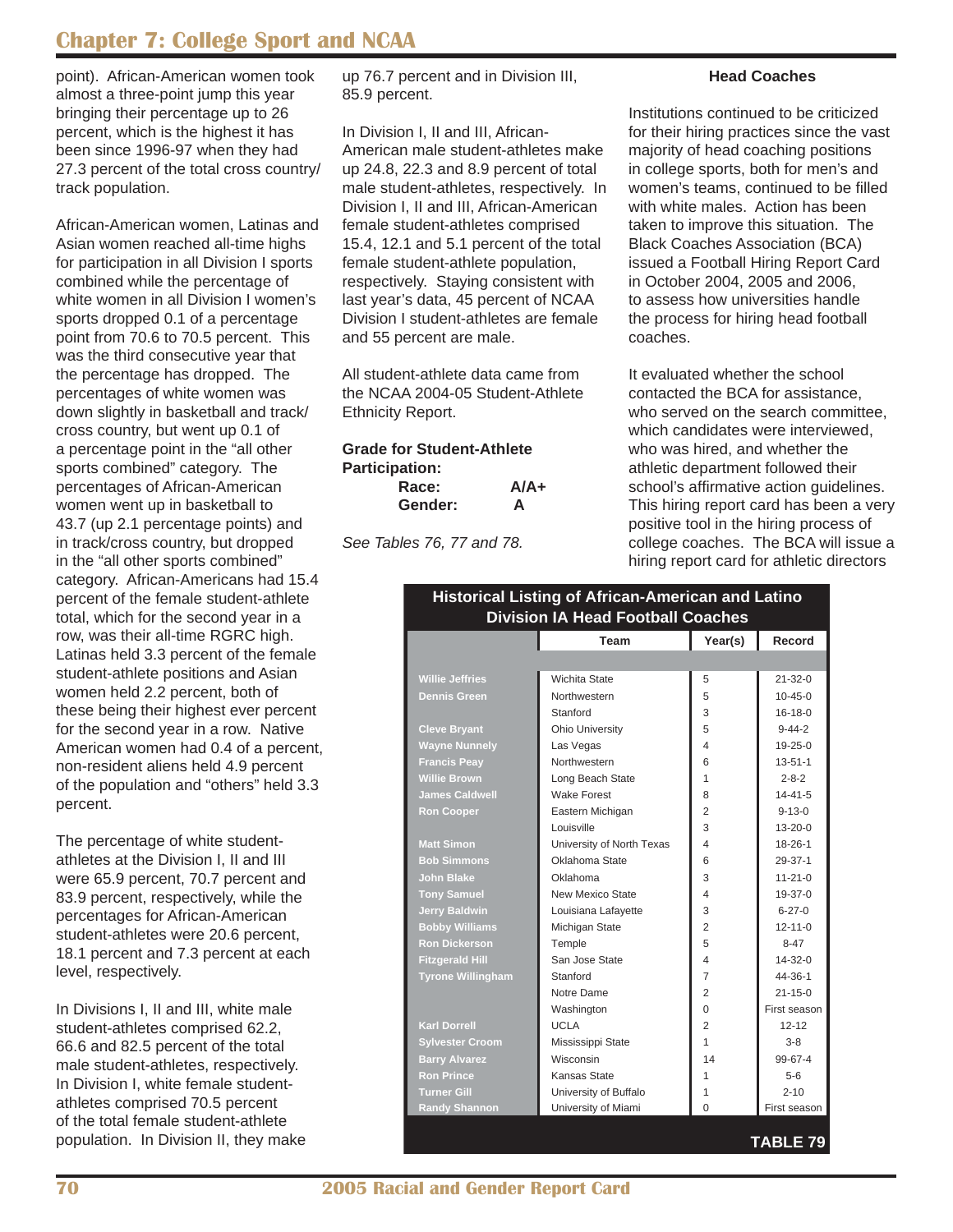and women's basketball coaches in 2007.

Division I men's basketball continues to be the best representation of diversity at all levels and across all sports. This year African-American men accounted for 25.2 percent of the men's basketball head coaching positions at the Division I level, which was a two percent increase from the last report card. Once again, this is an all-time high percentage. Both Latinos and Native Americans held 0.5 percent of the coaching positions.

**"Division I men's basketball continues to be the best representation of diversity at all levels..."**

There are no other men's or women's sports that even came close to being as diverse as Division I men's basketball.

At the start of the 2005 football season, African-Americans held 2.5 percent and Latinos held 0.8 percent of Division IA football coaching positions. In all of Division I, African-Americans held 6.1 percent and Latinos held 1.2 percent of the football head coaching positions. In Division I baseball, the percentage of people of color occupying the head coach position was only 4.1 percent, with 2.6 percent Latino.

|                                                                                                                                                       |                |                                    |                   |                |               |                   | <b>College Head Coaches: Men's Teams</b> |               |                   |                     |                   |               |                           |
|-------------------------------------------------------------------------------------------------------------------------------------------------------|----------------|------------------------------------|-------------------|----------------|---------------|-------------------|------------------------------------------|---------------|-------------------|---------------------|-------------------|---------------|---------------------------|
|                                                                                                                                                       |                | <b>Basketball</b>                  | Football          |                |               | <b>Baseball</b>   |                                          |               | <b>Basketball</b> |                     | Football          |               | <b>Baseball</b>           |
|                                                                                                                                                       | $\frac{0}{0}$  | #                                  | $\frac{0}{0}$     | #              | $\frac{0}{0}$ | #                 |                                          | $\frac{0}{0}$ | #                 | $\frac{9}{6}$       | #                 | $\frac{9}{6}$ | #                         |
|                                                                                                                                                       |                |                                    | <b>Division I</b> |                |               |                   |                                          |               |                   | Division I, II, III |                   |               |                           |
| 2005-06                                                                                                                                               |                |                                    |                   |                |               |                   | 2005-06                                  |               |                   |                     |                   |               |                           |
| <b>White</b>                                                                                                                                          | 73.9%          | X                                  | 92.7%             | X              | 95.9%         | X                 | <b>White</b>                             | 84.2%         | X                 | 95.4%               | X                 | 95.3%         | X                         |
| <b>African-Americar</b>                                                                                                                               | 25.2%          | $\pmb{\mathsf{X}}$                 | 6.1%              | $\mathsf{x}$   | 0.5%          | $\mathsf{x}$      | African-Americar                         | 14.0%         | $\mathsf{x}$      | 3.2%                | $\mathsf{x}$      | 0.7%          | X                         |
| <b>Asiar</b>                                                                                                                                          | 0.0%           | $\pmb{\times}$                     | 0.0%              | X              | 0.0%          | X                 | Asian                                    | 0.3%          | X                 | 0.0%                | X                 | 0.5%          | X                         |
| Latino                                                                                                                                                | 0.5%           | $\pmb{\times}$                     | 1.2%              | X              | 2.6%          | X                 | Latino                                   | 1.0%          | $\mathsf{x}$      | 0.7%                | X                 | 2.7%          | X                         |
| <b>Native American</b>                                                                                                                                | 0.5%           | X                                  | 0.0%              | X              | 0.0%          | $\mathsf{x}$      | <b>Native American</b>                   | 0.3%          | $\mathsf{x}$      | 0.0%                | X                 | 0.2%          | X                         |
| Othe                                                                                                                                                  | 0.0%           | X                                  | 0.0%              | X              | 1.0%          | X                 | Other                                    | 0.0%          | X                 | 0.5%                | X                 | 0.7%          | $\boldsymbol{\mathsf{x}}$ |
| 2003-04                                                                                                                                               |                |                                    |                   |                |               |                   | 2004-05                                  |               |                   |                     |                   |               |                           |
| White                                                                                                                                                 | 76.4%          | 201                                | 96.0%             | 179            | 96.4%         | 217               |                                          |               |                   |                     | Data Not Recorded |               |                           |
| African-American                                                                                                                                      | 23.2%          | 61                                 | 2.9%              | $\overline{4}$ | 0.9%          | $\overline{2}$    | 2003-04                                  |               |                   |                     |                   |               |                           |
| Othe                                                                                                                                                  | 0.4%           | 1                                  | 1.1%              | $\overline{2}$ | 2.7%          | 6                 | White                                    | 86.0%         | 713               | 97.7%               | 502               | 96.2%         | 702                       |
| 2001 - 03                                                                                                                                             |                |                                    |                   |                |               |                   | <b>African-Americar</b>                  | 12.3%         | 102               | 1.6%                | 8                 | 0.7%          | 5                         |
|                                                                                                                                                       |                |                                    | Data Not Recorded |                |               |                   | Other                                    | 1.7%          | 14                | 0.8%                | $\overline{4}$    | 3.1%          | 23                        |
| 2000-01                                                                                                                                               |                |                                    |                   |                |               |                   | 2001-03                                  |               |                   |                     |                   |               |                           |
| <b>White</b>                                                                                                                                          | 76.7%<br>22.9% | X                                  | 96.9%<br>2.1%     | X              | 97.5%<br>0.0% | X                 | 2000-01                                  |               |                   | Data Not Recorded   |                   |               |                           |
| African-American<br>Othe                                                                                                                              | 0.4%           | $\pmb{\mathsf{X}}$<br>$\mathsf{x}$ | 1.0%              | X<br>X         | 2.5%          | X<br>$\mathsf{x}$ | <b>White</b>                             | 86.6%         | X                 | 97.1%               | X                 | 96.8%         | X                         |
| 1999-2000                                                                                                                                             |                |                                    |                   |                |               |                   | African-Americar                         | 12.7%         | $\mathsf{x}$      | 2.0%                | $\mathsf{x}$      | 0.4%          | x                         |
| <b>White</b>                                                                                                                                          | 78.0%          | X                                  | 95.3%             | X              | 95.2%         | X                 | Other                                    | 0.7%          | X                 | 0.9%                | X                 | 2.8%          | X                         |
| African-American                                                                                                                                      | 21.6%          | $\pmb{\times}$                     | 4.7%              | X              | 0.4%          | X                 | 1999-2000                                |               |                   |                     |                   |               |                           |
| Othe                                                                                                                                                  | 0.3%           | X                                  | 0.0%              | X              | 4.4%          | X                 | White                                    | 85.9%         | X                 | 97.3%               | X                 | 96.0%         | X                         |
| 1998-99                                                                                                                                               |                |                                    |                   |                |               |                   | African-American                         | 12.7%         | X                 | 1.8%                | $\mathsf{x}$      | 0.4%          | X                         |
|                                                                                                                                                       |                |                                    | Data Not Recorded |                |               |                   | Othe                                     | 1.4%          | X                 | 0.9%                | X                 | 3.6%          | X                         |
| 1997-98                                                                                                                                               |                |                                    |                   |                |               |                   | 1998-99                                  |               |                   |                     |                   |               |                           |
| <b>White</b>                                                                                                                                          | 79.9%          | X                                  | 92.2%             | X              | 96.7%         | X                 |                                          |               |                   | Data Not Recorded   |                   |               |                           |
| African-American                                                                                                                                      | 19.4%          | $\pmb{\times}$                     | 7.8%              | X              | 0.4%          | X                 | 1997-98                                  |               |                   |                     |                   |               |                           |
| Othe                                                                                                                                                  | 0.7%           | $\mathsf{x}$                       | 0.0%              | X              | 2.9%          | $\mathsf{x}$      | White                                    | 87.2%         | X                 | 97.0%               | X                 | 96.7%         | X                         |
| 1996-97                                                                                                                                               |                |                                    |                   |                |               |                   | African-Americar                         | 12.2%         | X                 | 2.6%                | X                 | 0.7%          | X                         |
|                                                                                                                                                       |                |                                    | Data Not Recorded |                |               |                   | Other                                    | 0.6%          | X                 | 0.4%                | X                 | 2.6%          | X                         |
| 1995-96                                                                                                                                               |                |                                    |                   |                |               |                   | 1996-97                                  |               |                   |                     |                   |               |                           |
| <b>White</b>                                                                                                                                          | 81.5%          | X                                  | 94.4%             | X              | 97.6%         | X                 |                                          |               |                   |                     | Data Not Recorded |               |                           |
| <b>African-Americar</b>                                                                                                                               | 17.4%          | $\mathsf{x}$                       | 5.6%              | X              | 0.0%          | $\mathsf{x}$      | 1995-96                                  |               |                   |                     |                   |               |                           |
| Othe                                                                                                                                                  | 1.0%           | X                                  | 0.0%              | X              | 2.4%          | X                 | <b>White</b>                             | 87.3%         | X                 | 96.5%               | $\mathsf{x}$      | 97.6%         | X                         |
|                                                                                                                                                       |                |                                    |                   |                |               |                   | African-American                         | 11.3%         | X                 | 2.7%                | X                 | 0.8%          | X                         |
|                                                                                                                                                       |                |                                    |                   |                |               |                   | Other                                    | 1.5%          | $\mathsf{x}$      | 0.7%                | $\mathsf{x}$      | 1.6%          | $\pmb{\times}$            |
|                                                                                                                                                       |                |                                    |                   |                |               |                   |                                          |               |                   |                     |                   |               |                           |
| Note: Data provided by the NCAA. Historically Black institutions excluded. Only student-athletes receiving financial aid are included in this report. |                |                                    |                   |                |               |                   |                                          |               |                   |                     |                   |               |                           |
| x=Data not recorded                                                                                                                                   |                |                                    |                   |                |               |                   |                                          |               |                   |                     |                   |               | <b>TABLE 80</b>           |
|                                                                                                                                                       |                |                                    |                   |                |               |                   |                                          |               |                   |                     |                   |               |                           |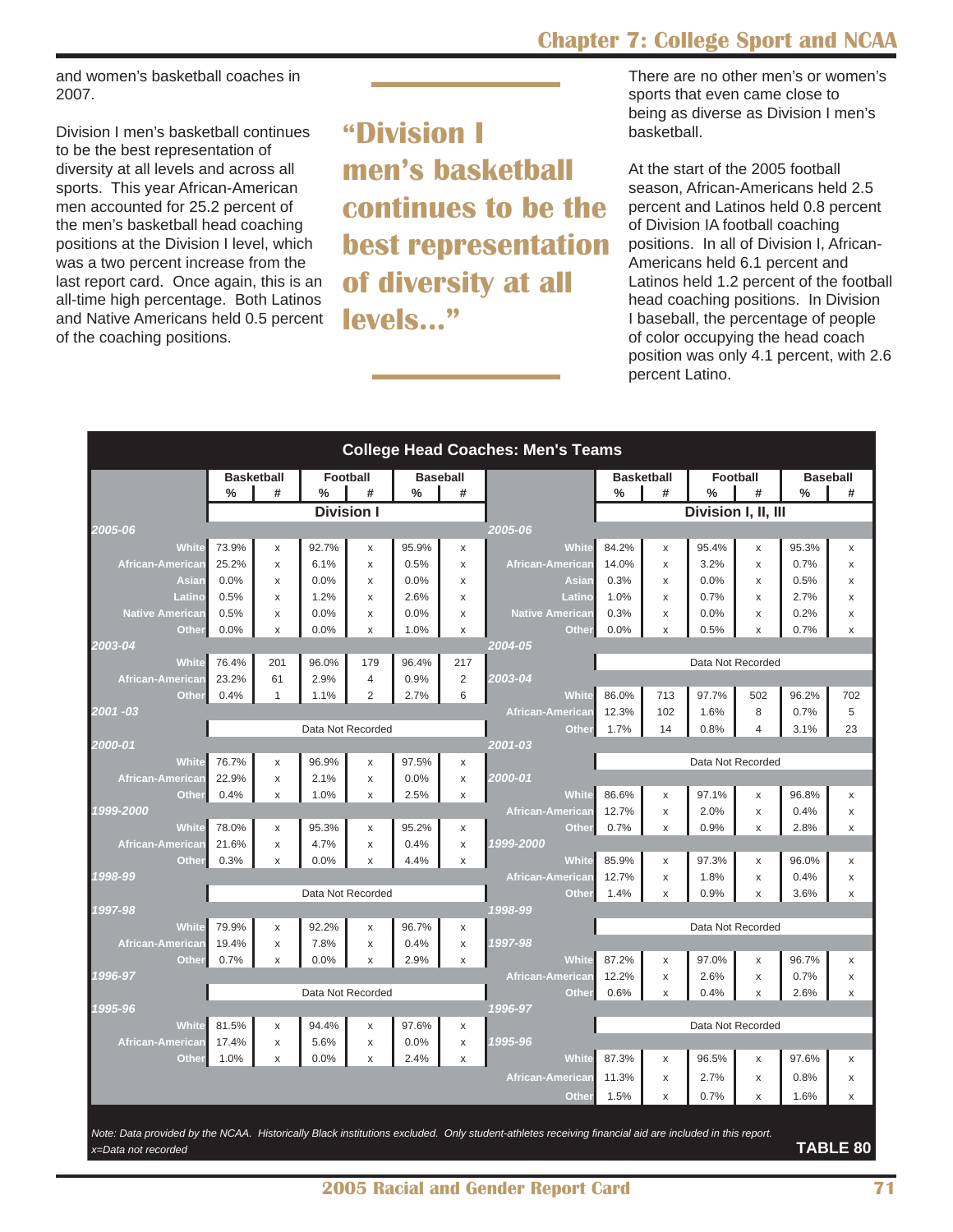|                                                                                          | <b>College Head Coaches: Division I</b> |                |                     |                |                   |      |                       |                |  |  |  |
|------------------------------------------------------------------------------------------|-----------------------------------------|----------------|---------------------|----------------|-------------------|------|-----------------------|----------------|--|--|--|
|                                                                                          |                                         |                | <b>Men's Sports</b> |                |                   |      | <b>Women's Sports</b> |                |  |  |  |
|                                                                                          |                                         | Men            |                     | Women          |                   | Men  |                       | Women          |  |  |  |
|                                                                                          | %                                       | #              | %                   | #              | $\%$              | #    | $\frac{0}{0}$         | #              |  |  |  |
| 2005-06                                                                                  |                                         |                |                     |                |                   |      |                       |                |  |  |  |
| White                                                                                    | 87.8%                                   | X              | 2.8%                | X              | 54.3%             | x    | 35.3%                 | x              |  |  |  |
| African-American                                                                         | 6.7%                                    | X              | 0.6%                | X              | 3.6%              | X    | 3.0%                  | x              |  |  |  |
| Asian                                                                                    | 0.4%                                    | X              | 0.0%                | X              | 0.8%              | x    | 0.3%                  | x              |  |  |  |
| Latino                                                                                   | 1.1%                                    | X              | 0.0%                | х              | 1.2%              | X    | 0.4%                  | X              |  |  |  |
| <b>Native American</b>                                                                   | 0.1%                                    | х              | 0.1%                | х              | 0.1%              | x    | 0.1%                  | х              |  |  |  |
| Other                                                                                    | 0.5%                                    | X              | 0.1%                | х              | 0.4%              | X    | 0.5%                  | х              |  |  |  |
| Tota                                                                                     | 96.6%                                   | X              | 3.6%                | X              | 60.4%             | x    | 39.6%                 | X              |  |  |  |
| 2004-05                                                                                  |                                         |                |                     |                |                   |      |                       |                |  |  |  |
|                                                                                          | Data Not Recorded                       |                |                     |                |                   |      |                       |                |  |  |  |
| 2003-04                                                                                  |                                         |                |                     |                |                   |      |                       |                |  |  |  |
| White                                                                                    | 87.6%                                   | 2030           | 1.9%                | 45             | 52.5%             | 1349 | 38.8%                 | 995            |  |  |  |
| African-American                                                                         | 7.2%                                    | 167            | 0.5%                | 11             | 3.4%              | 106  | 1.6%                  | 79             |  |  |  |
| Asian                                                                                    | 0.5%                                    | 12             | 0.0%                | $\mathbf{1}$   | 0.9%              | 23   | 0.3%                  | 10             |  |  |  |
| Latino                                                                                   | 1.4%                                    | 33             | 0.1%                | $\overline{2}$ | 1.3%              | 26   | 0.4%                  | 8              |  |  |  |
| <b>Native American</b>                                                                   | 0.1%                                    | $\overline{2}$ | 0.0%                | 1              | 0.0%              | 1    | 0.1%                  | $\overline{2}$ |  |  |  |
| Other                                                                                    | 0.6%                                    | 14             | 0.0%                | 0              | 0.6%              | 17   | 0.1%                  | 6              |  |  |  |
| Tota                                                                                     | 97.4%                                   | 2258           | 2.5%                | 60             | 58.7%             | 1522 | 41.3%                 | 1100           |  |  |  |
| 2001-03                                                                                  |                                         |                |                     |                |                   |      |                       |                |  |  |  |
|                                                                                          |                                         |                |                     |                | Data Not Recorded |      |                       |                |  |  |  |
| 2000-01                                                                                  |                                         |                |                     |                |                   |      |                       |                |  |  |  |
| White                                                                                    | 87.4%                                   | х              | 2.5%                | X              | 51.2%             | x    | 38.1%                 | X              |  |  |  |
| African-American                                                                         | 6.9%                                    | X              | 0.4%                | X              | 4.0%              | X    | 3.2%                  | x              |  |  |  |
| Asian                                                                                    | 0.1%                                    | X              | 0.0%                | X              | 0.9%              | X    | 0.4%                  | X              |  |  |  |
| Latino                                                                                   | 1.4%                                    | X              | 0.1%                | X              | 0.9%              | x    | 0.5%                  | x              |  |  |  |
| <b>Native American</b>                                                                   | 0.0%                                    | X              | 0.0%                | х              | 0.0%              | X    | 0.1%                  | х              |  |  |  |
| Other                                                                                    | 0.1%                                    | х              | 0.0%                | х              | 0.6%              | х    | 0.0%                  | х              |  |  |  |
| <b>Total Women</b>                                                                       | X                                       | X              | 3.0%                | X              | X                 | X    | 42.3%                 | X              |  |  |  |
| 1999-00                                                                                  |                                         |                |                     |                |                   |      |                       |                |  |  |  |
|                                                                                          |                                         |                |                     |                | Data Not Recorded |      |                       |                |  |  |  |
| 1998-99                                                                                  |                                         |                |                     |                |                   |      |                       |                |  |  |  |
| White                                                                                    | 89.8%                                   | X              | 2.0%                | X              | 52.5%             | X    | 39.1%                 | X              |  |  |  |
| African-American                                                                         | 5.9%                                    | X              | 0.1%                | X              | 3.1%              | x    | 2.6%                  | x              |  |  |  |
| Other                                                                                    | 2.2%                                    | х              | 0.0%                | x              | 2.2%              | X    | 0.4%                  | X              |  |  |  |
| <b>Total Women</b>                                                                       |                                         | X              | 0.2%                | x              | X                 | x    | 42.1%                 | x              |  |  |  |
| Note: Data provided by the NCAA. Historically Black institutions excluded. Only student- |                                         |                |                     |                |                   |      |                       |                |  |  |  |
| athletes receiving financial aid are included in this report.<br>x=Data not recorded     |                                         |                |                     |                |                   |      |                       | Table 81       |  |  |  |

Division I tends to have the most diverse group of coaches, with less diversity at the Division II and Division III levels. For men's basketball in all divisions combined, African-Americans held 14 percent (increase of 1.7 percent) of the head coaching positions. In all divisions combined for football, African-Americans held 3.2 percent (increase of 1.6 percent) of the coaching positions.

In all divisions combined for baseball, African-Americans once again held 0.7 percent and Latinos only held 2.7 percent (decrease of 0.4 of a percentage point) of coaching positions. Whites, on the other hand, held 84.2 (decrease of 1.8 percent), 95.4 percent (decrease of 2.3 percent) and 95.3 percent (decrease of 0.9 of a percentage point) of the head positions in basketball, football and baseball, respectively.

Division IA college football coaches continues to be in the spotlight. In Division IA football, the percentage of African-American head coaches decreased from 4.2 to 2.5 percent, or 1.7 percent for the 2005 season. Mississippi State hired Sylvester Croom, making him the 19th African-American head coach in the history of Division IA football, prior to the 2005 season.

The African-American football head coaches at the start of the 2005 season were:

- Tyrone Willingham, Washington
- Karl Dorrell, UCLA
- Sylvester Croom, Mississippi State

They were the only African-American football coaches in all Division IA during the 2005 season. Two African-American coaches were hired shortly after the end of the 2005 football season. Ron Prince was hired as

head coach at Kansas State University and Turner Gill was hired as the head coach at the University of Buffalo. These two men were the 20th and 21st African-American coaches to be hired in Division IA history. There were a total of five African-American

**"In Division IA football, the percentage of African-American head coaches decreased from 4.2 to 2.5 percent."**

head football coaches at Division IA to start the 2006 season. Randy Shannon was hired by the University of Miami after the 2006 season making him the 6th African-American head coach in Division IA as of December 10, 2006.

In 2003, St. Mary's head coach Vincent White was the only African-American head coach in Division IAA. St. Mary's dropped its football program before the start of the 2004 season. Jerome Souers, a Native American who is head coach at Northern Arizona University, was the only head coach of color in Division IAA during the 2004 season. After the 2004 season ended, Indiana State hired Lou West, who is African-American. Division IAA has improved in the area of hiring people of color for head coaching positions. During the 2005 football season, along with the five African-American head football coaches in Division IA, there were six people of color filling head coach slots at the Division IAA level.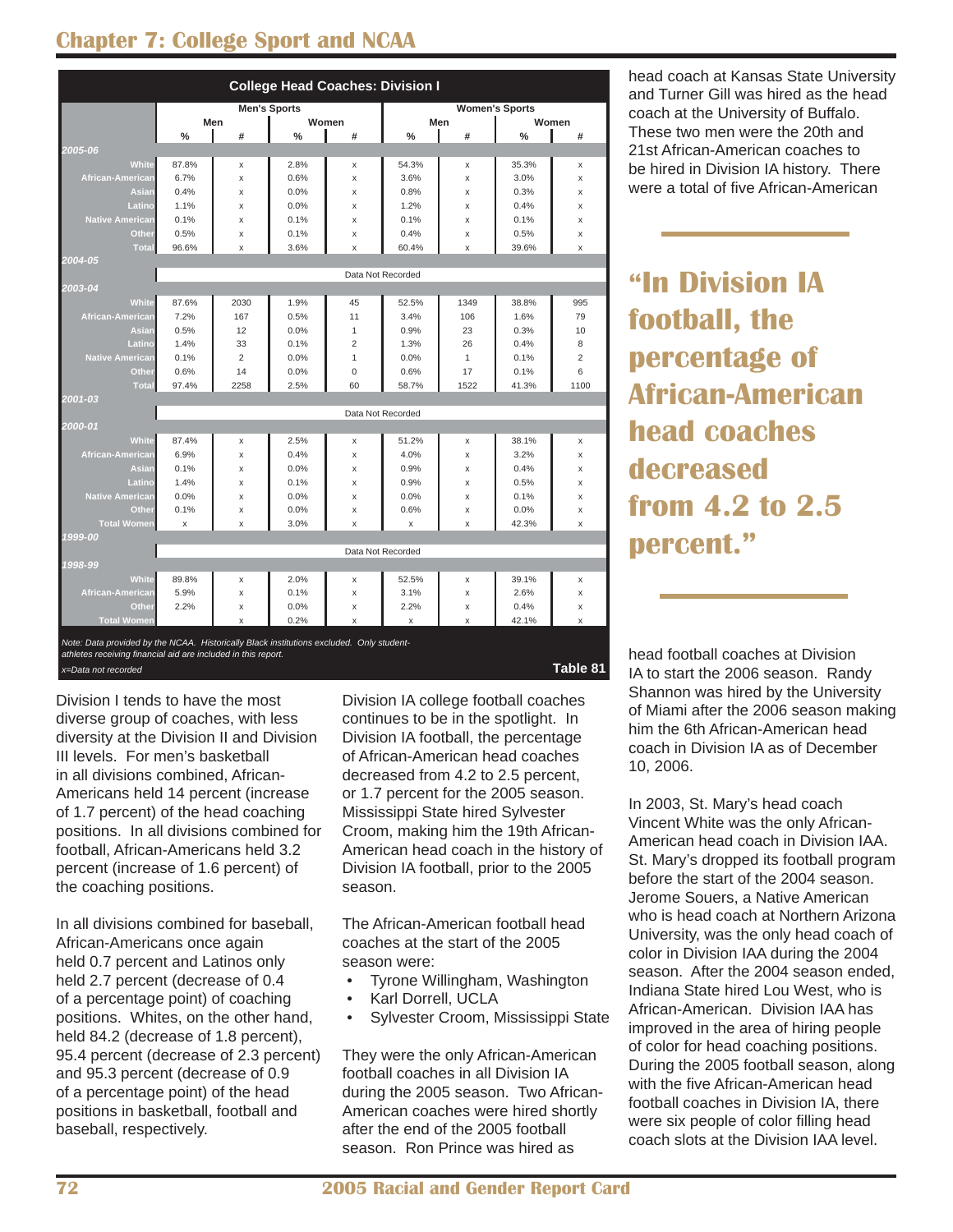| women coaching women's teams           |  |  |  |  |  |  |  |  |  |  |  |
|----------------------------------------|--|--|--|--|--|--|--|--|--|--|--|
| still do not represent the majority of |  |  |  |  |  |  |  |  |  |  |  |
| coaches in the women's game. In        |  |  |  |  |  |  |  |  |  |  |  |
| addition, this year's numbers show     |  |  |  |  |  |  |  |  |  |  |  |
| a decrease in women coaching           |  |  |  |  |  |  |  |  |  |  |  |
| women's sports in several different    |  |  |  |  |  |  |  |  |  |  |  |
| sports. Women continue to lose         |  |  |  |  |  |  |  |  |  |  |  |

|                                                                                 |                   |      | <b>Men's Sports</b> |       |                   | <b>Women's Sports</b> | Women<br>%<br>#<br>31.1%<br>x<br>1.3%<br>x<br>0.3%<br>x<br>0.7%<br>x<br>0.0%<br>x<br>0.1%<br>x<br>33.5%<br>x<br>571<br>33.6%<br>12<br>0.7%<br>3<br>0.2%<br>15<br>0.9%<br>0.0%<br>0<br>0.2%<br>3<br>35.5%<br>604<br>34.4%<br>x<br>1.2%<br>x<br>0.2%<br>x<br>0.3%<br>X |                 |  |  |  |
|---------------------------------------------------------------------------------|-------------------|------|---------------------|-------|-------------------|-----------------------|----------------------------------------------------------------------------------------------------------------------------------------------------------------------------------------------------------------------------------------------------------------------|-----------------|--|--|--|
|                                                                                 |                   | Men  |                     | Women |                   | Men                   |                                                                                                                                                                                                                                                                      |                 |  |  |  |
|                                                                                 | %                 | #    | %                   | #     | %                 | #                     |                                                                                                                                                                                                                                                                      |                 |  |  |  |
| 2005-06                                                                         |                   |      |                     |       |                   |                       |                                                                                                                                                                                                                                                                      |                 |  |  |  |
| <b>White</b>                                                                    | 86.6%             | x    | 2.9%                | x     | 58.8%             | х                     |                                                                                                                                                                                                                                                                      |                 |  |  |  |
| African-American                                                                | 4.2%              | x    | 0.2%                | x     | 3.0%              | x                     |                                                                                                                                                                                                                                                                      |                 |  |  |  |
| Asian                                                                           | 0.6%              | x    | 0.1%                | X     | 0.9%              | x                     |                                                                                                                                                                                                                                                                      |                 |  |  |  |
| Latino                                                                          | 3.5%              | x    | 0.1%                | x     | 2.2%              | x                     |                                                                                                                                                                                                                                                                      |                 |  |  |  |
| <b>Native American</b>                                                          | 0.6%              | x    | 0.0%                | x     | 0.3%              | x                     |                                                                                                                                                                                                                                                                      |                 |  |  |  |
| Other                                                                           | 1.1%              | x    | 0.1%                | x     | 1.3%              | x                     |                                                                                                                                                                                                                                                                      |                 |  |  |  |
| <b>Total</b>                                                                    | 96.6%             | x    | 3.4%                | x     | 66.5%             | x                     |                                                                                                                                                                                                                                                                      |                 |  |  |  |
| 2004-05                                                                         |                   |      |                     |       |                   |                       |                                                                                                                                                                                                                                                                      |                 |  |  |  |
|                                                                                 | Data Not Recorded |      |                     |       |                   |                       |                                                                                                                                                                                                                                                                      |                 |  |  |  |
| $2003 - 04$                                                                     |                   |      |                     |       |                   |                       |                                                                                                                                                                                                                                                                      |                 |  |  |  |
| <b>White</b>                                                                    | 87.6%             | 1369 | 2.9%                | 46    | 57.2%             | 972                   |                                                                                                                                                                                                                                                                      |                 |  |  |  |
| African-American                                                                | 3.4%              | 53   | 0.0%                | 0     | 3.0%              | 51                    |                                                                                                                                                                                                                                                                      |                 |  |  |  |
| Asian                                                                           | 0.9%              | 14   | 0.0%                | 0     | 0.8%              | 13                    |                                                                                                                                                                                                                                                                      |                 |  |  |  |
| Latino                                                                          | 3.8%              | 59   | 0.1%                | 1     | 2.2%              | 37                    |                                                                                                                                                                                                                                                                      |                 |  |  |  |
| <b>Native American</b>                                                          | 0.3%              | 5    | 0.0%                | 0     | 0.2%              | 3                     |                                                                                                                                                                                                                                                                      |                 |  |  |  |
| Other                                                                           | 1.0%              | 15   | 0.1%                | 1     | 1.1%              | 18                    |                                                                                                                                                                                                                                                                      |                 |  |  |  |
| <b>Total</b>                                                                    | 97.0%             | 1515 | 3.0%                | 48    | 64.5%             | 1094                  |                                                                                                                                                                                                                                                                      |                 |  |  |  |
| 2001-03                                                                         |                   |      |                     |       |                   |                       |                                                                                                                                                                                                                                                                      |                 |  |  |  |
|                                                                                 |                   |      |                     |       | Data Not Recorded |                       |                                                                                                                                                                                                                                                                      |                 |  |  |  |
| 2000-01                                                                         |                   |      |                     |       |                   |                       |                                                                                                                                                                                                                                                                      |                 |  |  |  |
| <b>White</b>                                                                    | 88.6%             | x    | 4.6%                | x     | 58.4%             | x                     |                                                                                                                                                                                                                                                                      |                 |  |  |  |
| African-American                                                                | 3.5%              | x    | 0.3%                | X     | 2.5%              | x                     |                                                                                                                                                                                                                                                                      |                 |  |  |  |
| Asian                                                                           | 0.8%              | x    | 0.1%                | x     | 1.0%              | x                     |                                                                                                                                                                                                                                                                      |                 |  |  |  |
| Latino                                                                          | 1.2%              | x    | 0.0%                | X     | 0.7%              | x                     |                                                                                                                                                                                                                                                                      |                 |  |  |  |
| <b>Native American</b>                                                          | 0.1%              | x    | 0.0%                | x     | 0.1%              | x                     | 0.0%                                                                                                                                                                                                                                                                 | x               |  |  |  |
| Other                                                                           | 0.8%              | x    | 0.1%                | x     | 0.9%              | x                     | 0.4%                                                                                                                                                                                                                                                                 | x               |  |  |  |
| <b>Total Women</b>                                                              | x                 | x    | 5.1%                | X     | х                 | x                     | 36.5%                                                                                                                                                                                                                                                                | X               |  |  |  |
| 1999-2000                                                                       |                   |      |                     |       |                   |                       |                                                                                                                                                                                                                                                                      |                 |  |  |  |
| 1998-99                                                                         |                   |      |                     |       | Data Not Recorded |                       |                                                                                                                                                                                                                                                                      |                 |  |  |  |
|                                                                                 |                   |      | 3.2%                |       | 58.7%             |                       |                                                                                                                                                                                                                                                                      |                 |  |  |  |
| <b>White</b>                                                                    | 88.0%             | x    |                     | x     |                   | x                     | 33.3%                                                                                                                                                                                                                                                                | x               |  |  |  |
| African-American<br>Other                                                       | 3.4%<br>4.6%      | x    | 0.2%<br>0.4%        | x     | 2.4%<br>3.7%      | х                     | 1.0%<br>0.7%                                                                                                                                                                                                                                                         | x               |  |  |  |
| <b>Total Women</b>                                                              |                   | x    | 3.8%                | X     |                   | x                     | 35.0%                                                                                                                                                                                                                                                                | x               |  |  |  |
|                                                                                 | x                 | x    |                     | x     | x                 | x                     |                                                                                                                                                                                                                                                                      | x               |  |  |  |
| Note: Data provided by the NCAA. Historically Black institutions excluded. Only |                   |      |                     |       |                   |                       |                                                                                                                                                                                                                                                                      |                 |  |  |  |
| student-athletes receiving financial aid are included in this report.           |                   |      |                     |       |                   |                       |                                                                                                                                                                                                                                                                      | <b>TABLE 82</b> |  |  |  |
| x=Data not recorded                                                             |                   |      |                     |       |                   |                       |                                                                                                                                                                                                                                                                      |                 |  |  |  |

**College Head Coaches: Division II**

**"African-Americans were so underrepresented as head coaches that once again, the percent of women coaching men's teams actually exceeded that of African-Americans in Division III."**

Those coaches were as follows:

- Stacy Adams, Valparaiso
- Tony Samuel, Southeast Missouri **State**
- Jerome Souers, Northern Arizona
- Chris Taylor, St. Peter's College
- Lou West, Indiana State
- Norries Wilson, Columbia

*Note: This excludes the Historically Black Colleges and Universities.*

Barry Alvarez at the University of Wisconsin, Madison, stepped down from the position of head football coach after the 2005 football season to focus solely on his athletic director duties leaving no Latino head coaches in Division IA football.

As of December 10, 2006, a total of six out of 119 Division IA head football coaches were African-American.

In fact, African-Americans were so underrepresented as head coaches, that once again, the percent of women coaching men's teams actually exceeded that of African-Americans in Division III (4.3 percent versus 4.1 percent). In Division II, the percentage of women coaching men's teams almost matched the percentage of African-Americans (3.5 percent versus 4.4 percent).

Women have made significant advances in the arena of college sports. However, more than three decades after the passage of Title IX, ground when coaching their own gender, as women head coaches in Division I basketball dropped to 64.3 percent, from the 67.5 percent that was reported in the last report card.

Head coaches of Division I track/cross country, which combines the head coaches of cross country, indoor track and outdoor track, saw a decrease in female head coaches from 21.7 percent down to 20.6 percent.

The female coaching totals in general were 40.9, 33.3 and 43.2 percent respectively in Division I, II and III. Division I coaches were 34.8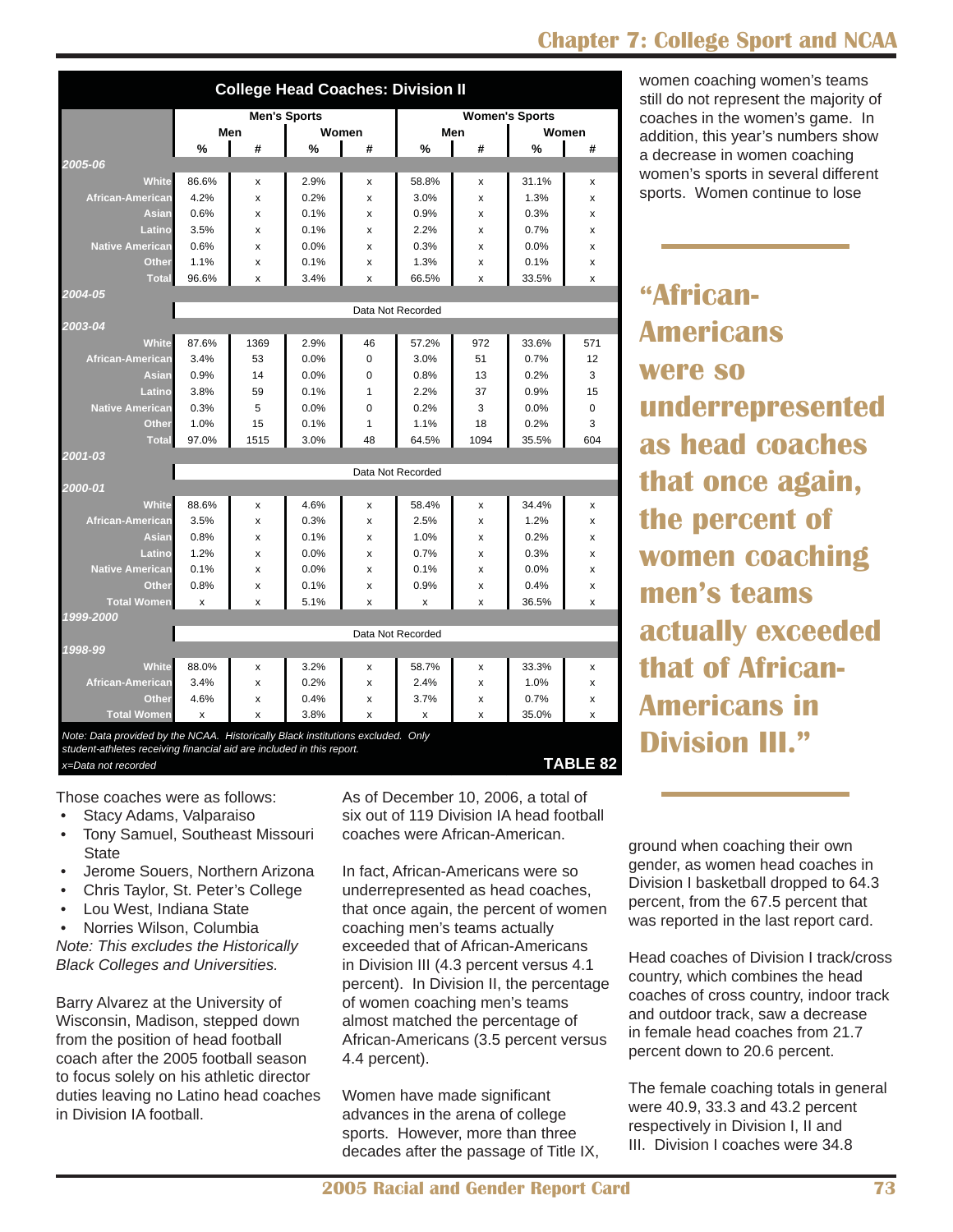percent white women, five percent black women and 1.1 percent were identified as "other" minority female coaches.

White female coaches in Division II comprised of 28.4 percent, while black women accounted for 3.7 percent. "Others" held another 1.2 percent.

While Division III coaching positions had the highest female representation of the three at 43.2 percent, they lacked diversity in that group. The 43.2 percent of female coaches included 41 percent of white women, 1.5 percent of black women and less than one percent of "other" minority women.

**"The percentage of African-American women head coaches of women's Division I basketball teams was 9.3 percent...[this] percent stood in stark contrast to the 43.7 percent of the studentathletes playing women's basketball who were African-American."**

|                        |                   |      | <b>Men's Sports</b> |             |                   |      | <b>Women's Sports</b> |                |  |  |  |
|------------------------|-------------------|------|---------------------|-------------|-------------------|------|-----------------------|----------------|--|--|--|
|                        |                   | Men  |                     | Women       |                   | Men  |                       | Women          |  |  |  |
|                        | %                 | #    | %                   | #           | %                 | #    | %                     | #              |  |  |  |
| 2005-06                |                   |      |                     |             |                   |      |                       |                |  |  |  |
| <b>White</b>           | 89.5%             | x    | 3.9%                | x           | 51.6%             | x    | 41.3%                 | x              |  |  |  |
| African-American       | 3.7%              | X    | 0.4%                | x           | 2.9%              | x    | 1.3%                  | x              |  |  |  |
| Asian                  | 0.6%              | X    | 0.0%                | x           | 0.8%              | x    | 0.4%                  | x              |  |  |  |
| Latino                 | 1.5%              | x    | 0.0%                | x           | 1.1%              | x    | 0.2%                  | x              |  |  |  |
| <b>Native American</b> | 0.1%              | X    | 0.0%                | x           | 0.0%              | x    | 0.0%                  | x              |  |  |  |
| Other                  | 0.3%              | X    | 0.0%                | x           | 0.2%              | x    | 0.2%                  | x              |  |  |  |
| <b>Total</b>           | 95.7%             | x    | 4.3%                | x           | 56.6%             | x    | 43.4%                 | x              |  |  |  |
| 2004-05                |                   |      |                     |             |                   |      |                       |                |  |  |  |
|                        | Data Not Recorded |      |                     |             |                   |      |                       |                |  |  |  |
| 2003-04                |                   |      |                     |             |                   |      |                       |                |  |  |  |
| <b>White</b>           | 88.9%             | 2667 | 4.1%                | 123         | 50.9%             | 1668 | 42.1%                 | 1379           |  |  |  |
| African-American       | 3.8%              | 113  | 0.3%                | 9           | 3.0%              | 99   | 1.0%                  | 33             |  |  |  |
| Asian                  | 0.4%              | 12   | 0.0%                | 1           | 0.6%              | 21   | 0.4%                  | 12             |  |  |  |
| Latino                 | 1.5%              | 45   | 0.0%                | 0           | 1.0%              | 33   | 0.2%                  | $\overline{7}$ |  |  |  |
| <b>Native American</b> | 0.2%              | 6    | 0.0%                | 0           | 0.2%              | 6    | 0.0%                  | 0              |  |  |  |
| Other                  | 0.7%              | 21   | 0.0%                | $\mathbf 0$ | 0.5%              | 16   | 0.2%                  | 5              |  |  |  |
| <b>Total</b>           | 95.5%             | 2864 | 4.4%                | 133         | 56.2%             | 1843 | 43.9%                 | 1436           |  |  |  |
| 2001-03                |                   |      |                     |             |                   |      |                       |                |  |  |  |
|                        |                   |      |                     |             | Data Not Recorded |      |                       |                |  |  |  |
| 2000-01                |                   |      |                     |             |                   |      |                       |                |  |  |  |
| <b>White</b>           | 87.4%             | x    | 5.9%                | x           | 50.7%             | x    | 42.7%                 | x              |  |  |  |
| African-American       | 3.5%              | X    | 0.3%                | x           | 2.7%              | x    | 1.3%                  | x              |  |  |  |
| Asian                  | 0.4%              | X    | 0.1%                | х           | 0.6%              | x    | 0.2%                  | x              |  |  |  |
| Latino                 | 1.5%              | X    | 0.0%                | x           | 1.2%              | x    | 0.4%                  | x              |  |  |  |
| <b>Native American</b> | 0.2%              | x    | 0.0%                | x           | 0.1%              | x    | 0.0%                  | x              |  |  |  |
| Other                  | 0.4%              | x    | 0.1%                | x           | 0.1%              | x    | 0.1%                  | x              |  |  |  |
| <b>Total Women</b>     | x                 | X    | 6.4%                | X           | x                 | x    | 44.7%                 | x              |  |  |  |
| 1999-00                |                   |      |                     |             |                   |      |                       |                |  |  |  |
|                        |                   |      |                     |             | Data Not Recorded |      |                       |                |  |  |  |
| 1998-99                |                   |      |                     |             |                   |      |                       |                |  |  |  |
| <b>White</b>           | 89.8%             | X    | 4.1%                | x           | 49.2%             | x    | 44.2%                 | x              |  |  |  |
| African-American       | 3.5%              | X    | 0.1%                | x           | 2.6%              | X    | 1.2%                  | x              |  |  |  |
| Other                  | 2.4%              | X    | 0.1%                | x           | 2.0%              | x    | 0.8%                  | х              |  |  |  |
| <b>Total Women</b>     | $\pmb{\times}$    | X    | 4.3%                | x           | x                 | X    | 46.2%                 | X              |  |  |  |

*x=Data not recorded*

Just as there were sports singled out for the men's teams, it is important to look more closely at particular women's sports as well. This serves to obtain a balanced view of coaching positions on the women's teams. The Racial and Gender Report Card examines the head coaching percentages in women's basketball and cross-country/indoor and outdoor track programs.

Whites held 86.6 percent (down from 89.3 percent) of Division I women's basketball head coaching positions. African-Americans held 12.1 percent (up from 9.6 percent). There were no Latinas coaching women's basketball, but Latinos hold 0.5 percent.

Conversely, there were no Asian men and no Native American men coaching women's basketball, but Asian women held 0.5 percent and Native American women made up 0.5 percent. Women held 64.3 percent of these positions, a 3.2 percentage decrease. The percentage of white women decreased significantly, dropping from 59.4 percent to 54 percent, whereas white men increased once again from 29.9 percent to 32.6 percent.

**TABLE 83**

The percentage of Native American and Asian women coaching women sports both increased 0.5 percent and 0.1 percent respectively. The percentage of African-American women head coaches of women's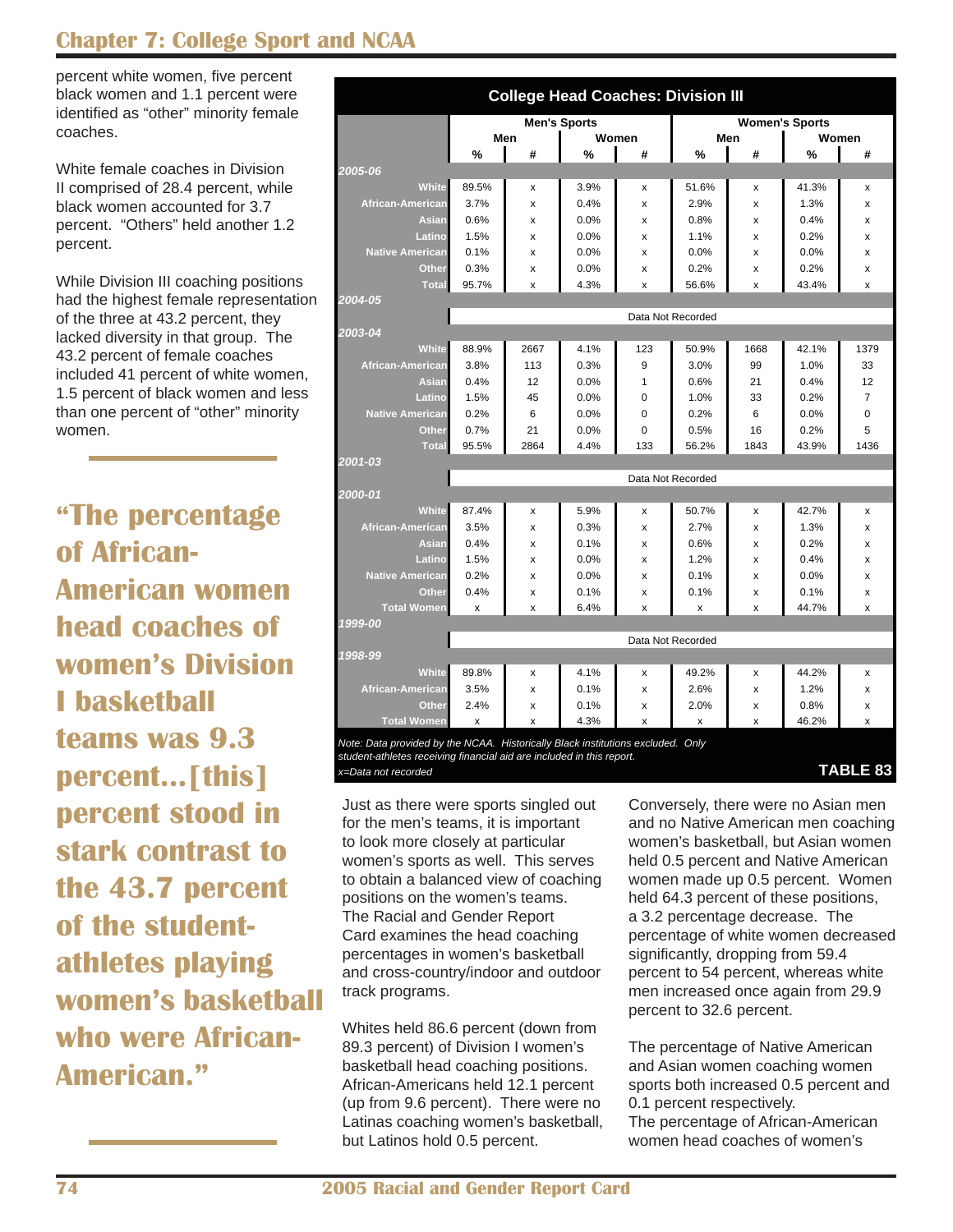|                                                                                                                                                          | <b>College Head Coaches: Division I Women's Teams</b> |          |                   |              |       |              |                            |                           |               |     |                         |                 |
|----------------------------------------------------------------------------------------------------------------------------------------------------------|-------------------------------------------------------|----------|-------------------|--------------|-------|--------------|----------------------------|---------------------------|---------------|-----|-------------------------|-----------------|
|                                                                                                                                                          |                                                       |          | <b>Basketball</b> |              |       |              | <b>Cross Country/Track</b> |                           |               |     | <b>All Other Sports</b> |                 |
|                                                                                                                                                          |                                                       | Men      | Women             |              | Men   |              | Women                      |                           | Men           |     |                         | Women           |
|                                                                                                                                                          | $\frac{0}{0}$                                         | #        | %                 | #            | %     | #            | $\frac{0}{0}$              | #                         | $\frac{0}{0}$ | #   | $\frac{0}{0}$           | #               |
| 2005-06                                                                                                                                                  |                                                       |          |                   |              |       |              |                            |                           |               |     |                         |                 |
| White                                                                                                                                                    | 32.6%                                                 | X        | 54.0%             | X            | 69.5% | X            | 14.2%                      | X                         | X             | X   | X                       | X               |
| African-Americar                                                                                                                                         | 2.8%                                                  | X        | 9.3%              | X            | 8.7%  | X            | 6.0%                       | x                         | X             | x   | X                       | x               |
| Asiar                                                                                                                                                    | 0.0%                                                  | X        | 0.5%              | X            | 0.0%  | X            | 0.0%                       | x                         | X             | x   | X                       | x               |
| Latino                                                                                                                                                   | 0.5%                                                  | X        | 0.0%              | X            | 1.0%  | X            | 0.2%                       | x                         | X             | x   | X                       | X               |
| <b>Native Americar</b>                                                                                                                                   | 0.0%                                                  | x        | 0.5%              | X            | 0.0%  | X            | 0.2%                       | X                         | X             | X   | X                       | х               |
| Other                                                                                                                                                    | 0.0%                                                  | X        | 0.0%              | X            | 0.0%  | X            | 0.2%                       | X                         | X             | x   | x                       | x               |
| <b>Total</b>                                                                                                                                             | 35.9%                                                 | X        | 64.3%             | X            | 79.2% | X            | 20.8%                      | X                         | X             | x   | X                       | x               |
| 2004-05                                                                                                                                                  |                                                       |          |                   |              |       |              |                            |                           |               |     |                         |                 |
|                                                                                                                                                          | Data Not Recorded                                     |          |                   |              |       |              |                            |                           |               |     |                         |                 |
| 2003-04                                                                                                                                                  |                                                       |          |                   |              |       |              |                            |                           |               |     |                         |                 |
| White                                                                                                                                                    | 29.9%                                                 | 78       | 59.4%             | 155          | 65.3% | 458          | 15.0%                      | 105                       | 47.1%         | 813 | 46.5%                   | 735             |
| African-Americar                                                                                                                                         | 1.9%                                                  | 5        | 7.7%              | 20           | 11.0% | 77           | 6.3%                       | 44                        | 1.4%          | 25  | 1.1%                    | 15              |
| Asiar                                                                                                                                                    | 0.4%                                                  | 1        | 0.4%              | $\mathbf{1}$ | 0.4%  | 3            | 0.0%                       | $\mathbf 0$               | 0.8%          | 16  | 0.4%                    | 9               |
| Latino                                                                                                                                                   | 0.4%                                                  | 1        | 0.0%              | $\mathbf 0$  | 1.4%  | 10           | 0.3%                       | $\overline{2}$            | 1.2%          | 19  | 0.2%                    | 6               |
| <b>Native Americar</b>                                                                                                                                   | 0.0%                                                  | $\Omega$ | 0.0%              | $\Omega$     | 0.0%  | $\Omega$     | 0.1%                       | 1                         | 0.0%          | 0   | 0.1%                    | 1               |
| Other                                                                                                                                                    | 0.0%                                                  | 0        | 0.0%              | $\mathbf 0$  | 0.1%  | 1            | 0.0%                       | $\Omega$                  | 0.8%          | 16  | 0.4%                    | 6               |
| <b>Total</b>                                                                                                                                             | 32.6%                                                 | 85       | 67.5%             | 176          | 78.3% | 549          | 21.7%                      | 152                       | 51.3%         | 889 | 48.8%                   | 772             |
| 2001-03                                                                                                                                                  |                                                       |          |                   |              |       |              |                            |                           |               |     |                         |                 |
|                                                                                                                                                          |                                                       |          |                   |              |       |              | Data Not Recorded          |                           |               |     |                         |                 |
| 2000-01                                                                                                                                                  |                                                       |          |                   |              |       |              |                            |                           |               |     |                         |                 |
| White                                                                                                                                                    | 29.2%                                                 | X        | 57.7%             | X            | 65.4% | X            | 14.6%                      | $\boldsymbol{\mathsf{x}}$ | 50.6%         | X   | 43.4%                   | X               |
| African-Americar                                                                                                                                         | 1.5%                                                  | X        | 9.9%              | X            | 10.5% | $\mathsf{x}$ | 6.2%                       | X                         | 1.7%          | X   | 0.6%                    | X               |
| Asiar                                                                                                                                                    | 0.4%                                                  | x        | 0.4%              | X            | 0.5%  | X            | 0.3%                       | x                         | 0.4%          | x   | 0.1%                    | x               |
| Latino                                                                                                                                                   | 0.7%                                                  | X        | 0.4%              | X            | 0.4%  | X            | 0.0%                       | X                         | 1.5%          | x   | 0.0%                    | x               |
| <b>Native Americar</b>                                                                                                                                   | 0.0%                                                  | X        | 0.0%              | X            | 0.0%  | X            | 0.7%                       | X                         | 0.2%          | x   | 0.0%                    | x               |
| Other                                                                                                                                                    | 0.0%                                                  | x        | 0.0%              | X            | 0.3%  | X            | 0.3%                       | X                         | 0.4%          | X   | 0.1%                    | х               |
| <b>Total Women</b>                                                                                                                                       | X                                                     | X        | 68.4%             | X            | х     | X            | 22.1%                      | X                         | x             | x   | 44.2%                   | x               |
| 1999-00                                                                                                                                                  |                                                       |          |                   |              |       |              |                            |                           |               |     |                         |                 |
|                                                                                                                                                          |                                                       |          |                   |              |       |              | Data Not Recorded          |                           |               |     |                         |                 |
| 1998-99                                                                                                                                                  |                                                       |          |                   |              |       |              |                            |                           |               |     |                         |                 |
| White                                                                                                                                                    | 31.3%                                                 | X        | 59.7%             | X            | 69.7% | X            | 15.1%                      | X                         | 48.9%         | x   | 44.5%                   | x               |
| <b>African-Americar</b>                                                                                                                                  | 1.4%                                                  | X        | 5.9%              | X            | 8.8%  | X            | 4.8%                       | X                         | 1.3%          | X   | 1.3%                    | x               |
| Other                                                                                                                                                    | 0.7%                                                  | x        | 1.0%              | X            | 1.6%  | X            | 0.0%                       | X                         | 3.4%          | x   | 0.6%                    | x               |
| <b>Total Women</b>                                                                                                                                       | x                                                     | x        | 66.7%             | X            | х     | X            | 19.9%                      | X                         | x             | Χ   | 46.5%                   | x               |
| Note: Data provided by the NCAA. Historically Black institutions excluded. Only student-athletes receiving<br>financial aid are included in this report. |                                                       |          |                   |              |       |              |                            |                           |               |     |                         |                 |
| x=Data not recorded                                                                                                                                      |                                                       |          |                   |              |       |              |                            |                           |               |     |                         | <b>TABLE 84</b> |

Division I basketball teams was 9.3 percent, a 1.6 percent jump from 7.7 percent. Nonetheless, the 9.3 percent stood in stark contrast to the 43.7 percent of the student-athletes playing women's basketball who were African-American. The disparity is what compelled the BCA to initiate a women's basketball hiring report card for 2007.

Although head coaches in NCAA Division I track/cross-country teams have the highest percent of people of color in head coaching positions for women's college sports, the percentage of people of color is decreasing. Whites held 83.7 percent of these posts (up 3.4 percentage points), African-Americans held 14.7

percent (down 2.6 percentage points). There were no Asian men, while Latino men held 1.0 percent of these positions.

 Women overall held 20.8 percent of these positions which is a decrease of 0.9 percentage points from the last report. Asian women did not hold any of these positions, but Latinas, Native American women and women classified as "other" each held 0.2 percent. African-American women dropped to 6.0 percent and white women dropped to 14.2 percent of these positions. Men coached 79.2 percent of the men's and women's track/cross country teams, another half of a percentage point increase from the last report.

Although the percentage of whites coaching women's teams decreased at every level, whites still dominated as coaches of women's teams of each division. Whites held 89.6 percent (a decrease of 1.7 percent), 89.9 percent (a decrease of 0.9 percent) and 92.9 percent (a decrease of 0.1 percent) of all head coaching positions in Divisions I, II and III, respectively. African-Americans held 6.6 percent (an increase of 1.6 percent), 4.3 percent (an increase of 0.6 percent) and 4.2 percent (an increase of 0.2 percent) of the women's head coaching positions in the three NCAA divisions, respectively. Latinos held 1.6 percent, 2.9 percent and 1.3 percent of head coaching positions for women's teams in the respective divisions. Asians held 1.1, 1.2 and 1.2 percent of head coaching positions for women's teams in the respective divisions. Native American representation was minimal. These figures accounted for male and female head coaches of women's teams.

As in all cases regarding employment in college athletics, the data reported here and throughout the 2005 Racial and Gender Report Card excludes the Historically Black Colleges and Universities (HBCUs).

**Grade for Head Coaches for all Division I Men's Teams:** Race: **B-**

**Grade for Head Coaches for all Division I Women's Teams: Race: C Gender: A-**

**Grade for Head Coaches for all Division IA Football Teams: Race: F**

**Grade for Head Coaches for all Division I Men's Basketball Teams: Race: A**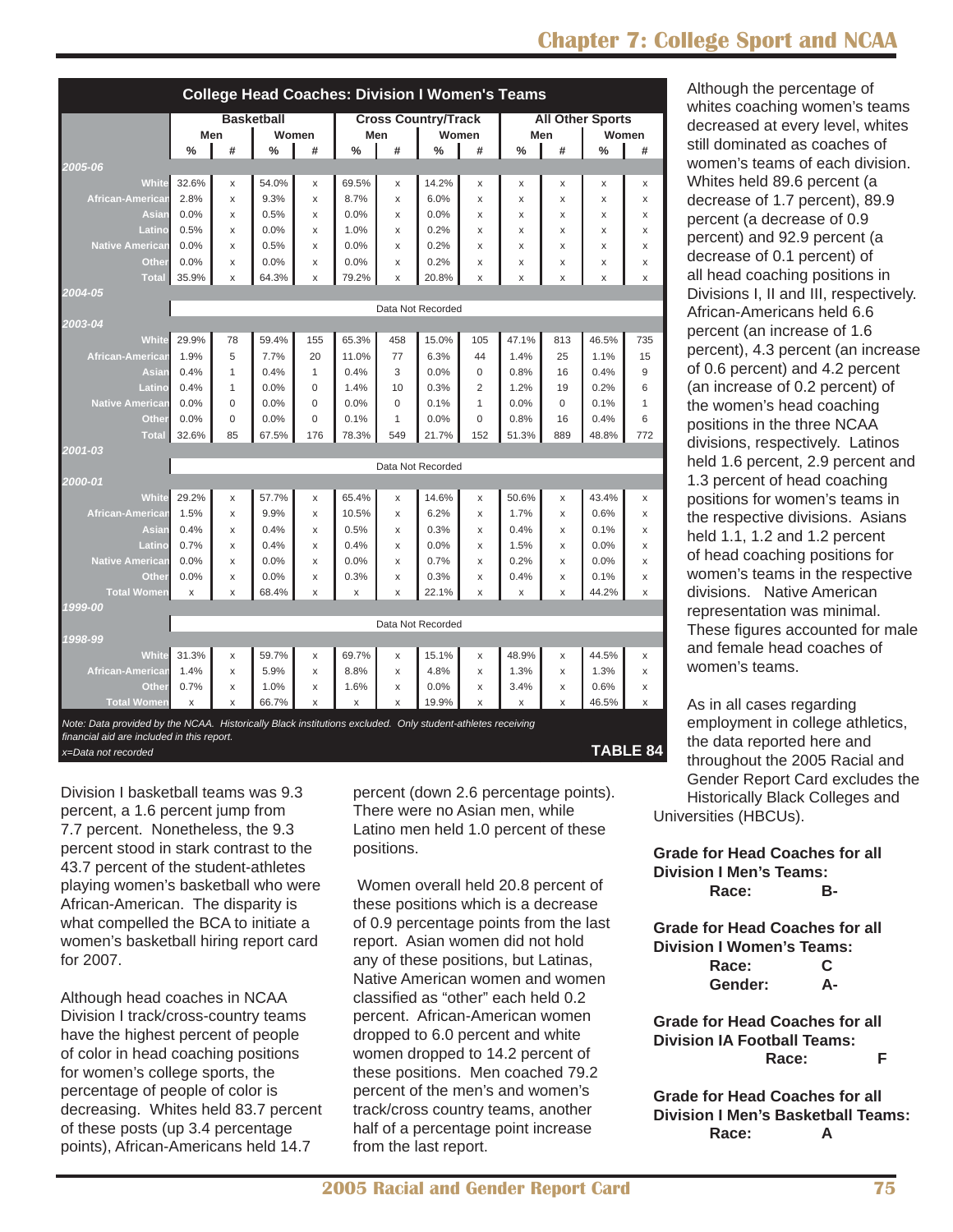**Grade for Head Coaches for all Division I Women's Basketball Teams:**

| Race:   | в    |
|---------|------|
| Gender: | $A+$ |

*See Tables 79, 80, 81, 82, 83 and 84.* 

#### **Assistant Coaches**

Those coaches aspiring to remain at the assistant coach level are few and far between. The assistant coach title is often seen as a stepping stone to the very sought-after head coach position. This position usually attracts all the attention and recognition, but more importantly, the head coach holds all the power within a team dynamic.As is the case in many professional situations, it is often perceived that African-Americans come to a road block at the assistant coach position when trying to climb to the top of the coaching ladder. This appears to be true mainly in Division I basketball and football where 35.8 and 23.2 percent of the jobs were held by African-Americans, respectively. The percentage drops to 25.2 for basketball and 16.9 percent for football in all Divisions combined.

When looking at assistant jobs in all sports combined in each of the divisions, this is the first year that the proportion of African-American males coaching men's teams decreased at the Division I level since 2000. The proportion at the Division II level remained the same, but the percentage dropped at the Division III level as well. On the men's teams, whites held 79.2, 82.7, and 88.5 percent of the assistant positions in the three divisions, respectively. African-Americans held 17.6, 11.6, and 8.3 percent, respectively.

|                                                                            |                           |      | <b>College Assistant Coaches: Division I</b> |                |                   |                |                       |                 |  |  |  |
|----------------------------------------------------------------------------|---------------------------|------|----------------------------------------------|----------------|-------------------|----------------|-----------------------|-----------------|--|--|--|
|                                                                            |                           |      | <b>Men's Sports</b>                          |                |                   |                | <b>Women's Sports</b> |                 |  |  |  |
|                                                                            |                           | Men  |                                              | Women          |                   | Men            |                       | Women           |  |  |  |
|                                                                            | %                         | #    | %                                            | #              | $\%$              | #              | %                     | #               |  |  |  |
| 2005-06                                                                    |                           |      |                                              |                |                   |                |                       |                 |  |  |  |
| <b>White</b>                                                               | 72.6%                     | X    | 6.6%                                         | x              | 39.3%             | X              | 42.3%                 | x               |  |  |  |
| African-American                                                           | 16.3%                     | x    | 1.3%                                         | x              | 6.3%              | X              | 6.9%                  | x               |  |  |  |
| Asian                                                                      | 0.6%                      | x    | 0.2%                                         | x              | 1.2%              | x              | 0.9%                  | x               |  |  |  |
| Latino                                                                     | 1.4%                      | X    | 0.1%                                         | x              | 1.1%              | x              | 0.6%                  | x               |  |  |  |
| <b>Native American</b>                                                     | 0.1%                      | x    | 0.1%                                         | x              | 0.1%              | х              | 0.1%                  | x               |  |  |  |
| Other                                                                      | 0.7%                      | x    | 0.1%                                         | x              | 0.5%              | x              | 0.7%                  | x               |  |  |  |
| <b>Total</b>                                                               | 91.7%                     | x    | 8.4%                                         | x              | 48.5%             | X              | 51.5%                 | x               |  |  |  |
| 2004-05                                                                    |                           |      |                                              |                |                   |                |                       |                 |  |  |  |
|                                                                            | Data Not Recorded         |      |                                              |                |                   |                |                       |                 |  |  |  |
| 2003-04                                                                    |                           |      |                                              |                |                   |                |                       |                 |  |  |  |
| <b>White</b>                                                               | 72.3%                     | 3875 | 5.9%                                         | 319            | 39.5%             | 1772           | 41.4%                 | 1861            |  |  |  |
| African-American                                                           | 16.9%                     | 905  | 1.3%                                         | 69             | 5.9%              | 267            | 7.4%                  | 331             |  |  |  |
| Asian                                                                      | 0.7%                      | 38   | 0.1%                                         | 6              | 1.1%              | 49             | 1.0%                  | 45              |  |  |  |
| Latino                                                                     | 1.7%                      | 92   | 0.1%                                         | 4              | 1.2%              | 56             | 0.8%                  | 34              |  |  |  |
| <b>Native American</b>                                                     | 0.1%                      | 8    | 0.1%                                         | 3              | 0.2%              | $\overline{7}$ | 0.2%                  | 4               |  |  |  |
| Other                                                                      | 0.7%                      | 36   | 0.1%                                         | $\overline{7}$ | 0.6%              | 28             | 0.8%                  | 37              |  |  |  |
| <b>Total</b>                                                               | 92.4%                     | 4954 | 7.6%                                         | 408            | 48.5%             | 2179           | 51.5%                 | 2312            |  |  |  |
| 2001-03                                                                    |                           |      |                                              |                |                   |                |                       |                 |  |  |  |
|                                                                            |                           |      |                                              |                | Data Not Recorded |                |                       |                 |  |  |  |
| 2000-01                                                                    |                           |      |                                              |                |                   |                |                       |                 |  |  |  |
| <b>White</b>                                                               | 73.0%                     | x    | 5.5%                                         | x              | 40.7%             | х              | 40.0%                 | x               |  |  |  |
| African-American                                                           | 16.5%                     | X    | 1.3%                                         | x              | 6.8%              | x              | 7.4%                  | x               |  |  |  |
| Asian                                                                      | 0.6%                      | х    | 0.1%                                         | x              | 1.2%              | х              | 0.6%                  | x               |  |  |  |
| Latino                                                                     | 1.8%                      | X    | 0.1%                                         | x              | 1.4%              | x              | 0.7%                  | x               |  |  |  |
| <b>Native American</b>                                                     | 0.2%                      | X    | 0.1%                                         | x              | 0.1%              | X              | 0.1%                  | x               |  |  |  |
| Other                                                                      | 0.6%                      | х    | 0.1%                                         | x              | 0.5%              | х              | 0.5%                  | x               |  |  |  |
| <b>Total Women</b>                                                         | X                         | X    | 7.2%                                         | X              | x                 | x              | 49.3%                 | x               |  |  |  |
| 1999-2000                                                                  |                           |      |                                              |                |                   |                |                       |                 |  |  |  |
| <b>White</b>                                                               | 74.2%                     | x    | 6.0%                                         | x              | 39.1%             | x              | 43.8%                 | x               |  |  |  |
| <b>African-American</b>                                                    | 15.2%                     | x    | 1.4%                                         | x              | 5.5%              | х              | 7.5%                  | x               |  |  |  |
| Other                                                                      | 3.0%                      | x    | 0.2%                                         | x              | 2.6%              | x              | 1.5%                  | x               |  |  |  |
| <b>Total Women</b>                                                         | $\boldsymbol{\mathsf{x}}$ | X    | 7.6%                                         | X              | x                 | x              | 52.4%                 | x               |  |  |  |
| Note: Data provided by the NCAA. Historically Black Institutions excluded. |                           |      |                                              |                |                   |                |                       |                 |  |  |  |
| x=Data not recorded.                                                       |                           |      |                                              |                |                   |                |                       |                 |  |  |  |
|                                                                            |                           |      |                                              |                |                   |                |                       | <b>TABLE 85</b> |  |  |  |

**"...this is the first year that the proportion of African-American males coaching men's teams decreased at the Division I level since 2000."**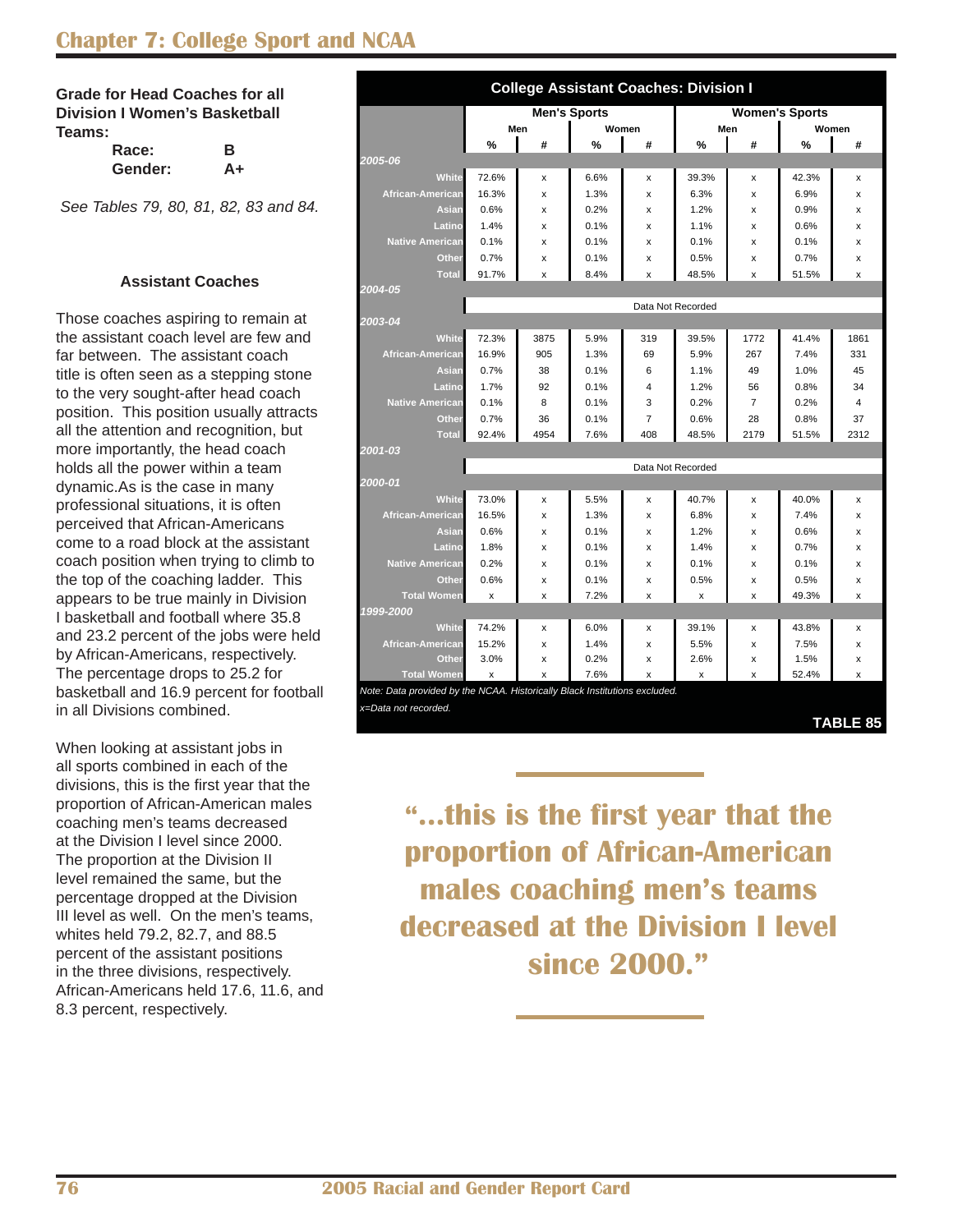|                         |       | <b>College Assistant Coaches: Division II</b> |                     |          |                   |                |                                                                                                                                                                                                                   |                |  |  |  |
|-------------------------|-------|-----------------------------------------------|---------------------|----------|-------------------|----------------|-------------------------------------------------------------------------------------------------------------------------------------------------------------------------------------------------------------------|----------------|--|--|--|
|                         |       |                                               | <b>Men's Sports</b> |          |                   |                | <b>Women's Sports</b><br>Women<br>%<br>43.2%<br>4.6%<br>0.8%<br>1.9%<br>0.0%<br>0.9%<br>51.4%<br>43.4%<br>3.8%<br>0.5%<br>1.8%<br>0.1%<br>0.6%<br>50.2%<br>45.2%<br>3.1%<br>0.6%<br>0.7%<br>0.0%<br>0.9%<br>50.5% |                |  |  |  |
|                         |       | Men                                           |                     | Women    |                   | Men            |                                                                                                                                                                                                                   |                |  |  |  |
|                         | %     | #                                             | %                   | #        | $\frac{9}{6}$     | #              |                                                                                                                                                                                                                   | #              |  |  |  |
| 2005-06                 |       |                                               |                     |          |                   |                |                                                                                                                                                                                                                   |                |  |  |  |
| <b>White</b>            | 75.2% | x                                             | 7.5%                | х        | 39.2%             | x              |                                                                                                                                                                                                                   | x              |  |  |  |
| African-American        | 11.0% | x                                             | 0.6%                | x        | 4.8%              | x              |                                                                                                                                                                                                                   | x              |  |  |  |
| <b>Asian</b>            | 0.6%  | x                                             | 0.0%                | x        | 0.5%              | x              |                                                                                                                                                                                                                   | X              |  |  |  |
| Latino                  | 3.8%  | X                                             | 0.2%                | x        | 2.8%              | x              |                                                                                                                                                                                                                   | X              |  |  |  |
| <b>Native American</b>  | 0.3%  | X                                             | 0.0%                | x        | 0.3%              | x              |                                                                                                                                                                                                                   | X              |  |  |  |
| Other                   | 0.7%  | X                                             | 0.1%                | x        | 1.0%              | x              |                                                                                                                                                                                                                   | x              |  |  |  |
| <b>Total</b>            | 91.6% | X                                             | 8.4%                | x        | 48.6%             | x              |                                                                                                                                                                                                                   | X              |  |  |  |
| 2004-05                 |       |                                               |                     |          |                   |                |                                                                                                                                                                                                                   |                |  |  |  |
|                         |       |                                               |                     |          | Data Not Recorded |                |                                                                                                                                                                                                                   |                |  |  |  |
| 2003-04                 |       |                                               |                     |          |                   |                |                                                                                                                                                                                                                   |                |  |  |  |
| <b>White</b>            | 76.4% | 1889                                          | 6.1%                | 152      | 39.9%             | 748            |                                                                                                                                                                                                                   | 814            |  |  |  |
| African-American        | 11.0% | 273                                           | 0.5%                | 12       | 4.3%              | 81             |                                                                                                                                                                                                                   | 71             |  |  |  |
| <b>Asian</b>            | 0.8%  | 19                                            | 0.0%                | $\Omega$ | 1.2%              | 23             |                                                                                                                                                                                                                   | 9              |  |  |  |
| Latino                  | 2.9%  | 72                                            | 0.7%                | 14       | 2.9%              | 55             |                                                                                                                                                                                                                   | 34             |  |  |  |
| <b>Native American</b>  | 0.3%  | $\overline{7}$                                | 0.0%                | 1        | 0.1%              | $\overline{2}$ |                                                                                                                                                                                                                   | $\overline{2}$ |  |  |  |
| Other                   | 1.3%  | 31                                            | 0.1%                | 3        | 1.4%              | 26             |                                                                                                                                                                                                                   | 12             |  |  |  |
| <b>Total</b>            | 92.7% | 2291                                          | 7.4%                | 182      | 49.8%             | 935            |                                                                                                                                                                                                                   | 942            |  |  |  |
| 2001-03                 |       |                                               |                     |          |                   |                |                                                                                                                                                                                                                   |                |  |  |  |
|                         |       |                                               |                     |          | Data Not Recorded |                |                                                                                                                                                                                                                   |                |  |  |  |
| 2000-01                 |       |                                               |                     |          |                   |                |                                                                                                                                                                                                                   |                |  |  |  |
| <b>White</b>            | 79.6% | x                                             | 6.3%                | x        | 41.5%             | x              |                                                                                                                                                                                                                   | x              |  |  |  |
| <b>African-American</b> | 9.6%  | $\mathbf x$                                   | 0.3%                | x        | 4.6%              | x              |                                                                                                                                                                                                                   | X              |  |  |  |
| <b>Asian</b>            | 1.0%  | x                                             | 0.0%                | x        | 1.1%              | x              |                                                                                                                                                                                                                   | x              |  |  |  |
| Latino                  | 2.3%  | $\mathbf x$                                   | 0.0%                | x        | 1.6%              | x              |                                                                                                                                                                                                                   | X              |  |  |  |
| <b>Native American</b>  | 0.1%  | x                                             | 0.0%                | x        | 0.1%              | x              |                                                                                                                                                                                                                   | x              |  |  |  |
| Other                   | 0.8%  | X                                             | 0.1%                | x        | 0.7%              | x              |                                                                                                                                                                                                                   | X              |  |  |  |
| <b>Total Women</b>      | x     | X                                             | 6.6%                | x        | x                 | x              |                                                                                                                                                                                                                   | X              |  |  |  |
| 1999-2000               |       |                                               |                     |          |                   |                |                                                                                                                                                                                                                   |                |  |  |  |
| <b>White</b>            | 78.4% | x                                             | 5.4%                | x        | 42.3%             | x              | 44.2%                                                                                                                                                                                                             | x              |  |  |  |
| African-American        | 9.8%  | x                                             | 0.5%                | x        | 3.6%              | x              | 3.3%                                                                                                                                                                                                              | X              |  |  |  |
| Other                   | 5.5%  | X                                             | 0.6%                | x        | 4.3%              | x              | 2.4%                                                                                                                                                                                                              | x              |  |  |  |
| <b>Total Women</b>      | x     | X                                             | 6.7%                | x        | x                 | x              | 49.5%                                                                                                                                                                                                             | X              |  |  |  |

*x=Data not recorded.*

**TABLE 86**

|                                                                            | <b>College Assistant Coaches: Division III</b> |              |              |              |                   |          |                       |                 |  |  |  |  |  |
|----------------------------------------------------------------------------|------------------------------------------------|--------------|--------------|--------------|-------------------|----------|-----------------------|-----------------|--|--|--|--|--|
|                                                                            |                                                |              | Men's Sports |              |                   |          | <b>Women's Sports</b> |                 |  |  |  |  |  |
|                                                                            |                                                | Men          |              | Women        |                   | Men      |                       | Women           |  |  |  |  |  |
|                                                                            | %                                              | #            | %            | #            | %                 | #        | %                     | #               |  |  |  |  |  |
| 2005-06                                                                    |                                                |              |              |              |                   |          |                       |                 |  |  |  |  |  |
| White                                                                      | 79.9%                                          | x            | 8.6%         | x            | 40.6%             | x        | 49.9%                 | x               |  |  |  |  |  |
| African-American                                                           | 7.3%                                           | x            | 1.0%         | x            | 3.8%              | x        | 2.7%                  | X               |  |  |  |  |  |
| Asian                                                                      | 0.5%                                           | x            | 0.1%         | x            | 0.6%              | x        | 0.4%                  | $\mathbf x$     |  |  |  |  |  |
| Latino                                                                     | 1.8%                                           | x            | 0.2%         | x            | 0.8%              | x        | 0.6%                  | $\mathbf x$     |  |  |  |  |  |
| <b>Native American</b>                                                     | 0.1%                                           | x            | 0.0%         | x            | 0.0%              | x        | 0.1%                  | X               |  |  |  |  |  |
| <b>Other</b>                                                               | 0.5%                                           | x            | 0.1%         | x            | 0.2%              | x        | 0.3%                  | X               |  |  |  |  |  |
| <b>Total</b>                                                               | 90.0%                                          | x            | 10.0%        | x            | 46.0%             | x        | 54.0%                 | $\mathbf x$     |  |  |  |  |  |
| 2004-05                                                                    |                                                |              |              |              |                   |          |                       |                 |  |  |  |  |  |
|                                                                            | Data Not Recorded                              |              |              |              |                   |          |                       |                 |  |  |  |  |  |
| 2003-04                                                                    |                                                |              |              |              |                   |          |                       |                 |  |  |  |  |  |
| <b>White</b>                                                               | 81.1%                                          | 4124         | 7.8%         | 393          | 41.6%             | 1737     | 49.2%                 | 2054            |  |  |  |  |  |
| African-American                                                           | 7.8%                                           | 398          | 0.7%         | 38           | 4.3%              | 178      | 2.3%                  | 97              |  |  |  |  |  |
| Asian                                                                      | 0.5%                                           | 27           | 0.0%         | 1            | 0.6%              | 24       | 0.4%                  | 15              |  |  |  |  |  |
| Latino                                                                     | 1.4%                                           | 73           | 0.1%         | 5            | 0.8%              | 32       | 0.4%                  | 16              |  |  |  |  |  |
| <b>Native American</b>                                                     | 0.1%                                           | 3            | 0.0%         | 0            | 0.0%              | $\Omega$ | 0.1%                  | 4               |  |  |  |  |  |
| Other                                                                      | 0.5%                                           | 24           | 0.0%         | 1            | 0.3%              | 14       | 0.2%                  | 8               |  |  |  |  |  |
| <b>Total</b>                                                               | 91.4%                                          | 4649         | 8.6%         | 438          | 47.6%             | 1985     | 52.5%                 | 2194            |  |  |  |  |  |
| 2001-03                                                                    |                                                |              |              |              |                   |          |                       |                 |  |  |  |  |  |
|                                                                            |                                                |              |              |              | Data Not Recorded |          |                       |                 |  |  |  |  |  |
| 2000-01                                                                    |                                                |              |              |              |                   |          |                       |                 |  |  |  |  |  |
| <b>White</b>                                                               | 82.4%                                          | x            | 7.1%         | x            | 43.5%             | x        | 46.6%                 | X               |  |  |  |  |  |
| African-American                                                           | 7.2%                                           | x            | 0.8%         | x            | 4.7%              | x        | 2.7%                  | X               |  |  |  |  |  |
| Asian                                                                      | 0.5%                                           | x            | 0.0%         | x            | 0.5%              | x        | 0.3%                  | X               |  |  |  |  |  |
| Latino                                                                     | 1.6%                                           | x            | 0.0%         | x            | 0.7%              | x        | 0.4%                  | x               |  |  |  |  |  |
| <b>Native American</b>                                                     | 0.1%                                           | x            | 0.0%         | x            | 0.1%              | x        | 0.1%                  | x               |  |  |  |  |  |
| Other                                                                      | 0.3%                                           | X            | 0.0%         | x            | 0.3%              | x        | 0.1%                  | X               |  |  |  |  |  |
| <b>Total Women</b>                                                         | x                                              | $\mathbf{x}$ | 7.9%         | x            | $\mathbf{x}$      | x        | 50.2%                 | $\mathbf{x}$    |  |  |  |  |  |
| 1999-2000                                                                  |                                                |              |              |              |                   |          |                       |                 |  |  |  |  |  |
| <b>White</b>                                                               | 81.6%                                          | x            | 7.1%         | x            | 42.8%             | x        | 47.3%                 | x               |  |  |  |  |  |
| African-American                                                           | 8.0%                                           | x            | 0.5%         | x            | 4.9%              | x        | 2.4%                  | x               |  |  |  |  |  |
| Other                                                                      | 2.7%                                           | x            | 0.1%         | x            | 1.7%              | x        | 1.0%                  | X               |  |  |  |  |  |
| <b>Total Women</b>                                                         | x                                              | x            | 7.7%         | $\mathbf{x}$ | x                 | x        | 50.7%                 | $\mathbf{x}$    |  |  |  |  |  |
| Note: Data provided by the NCAA. Historically Black Institutions excluded. |                                                |              |              |              |                   |          |                       |                 |  |  |  |  |  |
| x=Data not recorded.                                                       |                                                |              |              |              |                   |          |                       |                 |  |  |  |  |  |
|                                                                            |                                                |              |              |              |                   |          |                       | <b>TABLE 87</b> |  |  |  |  |  |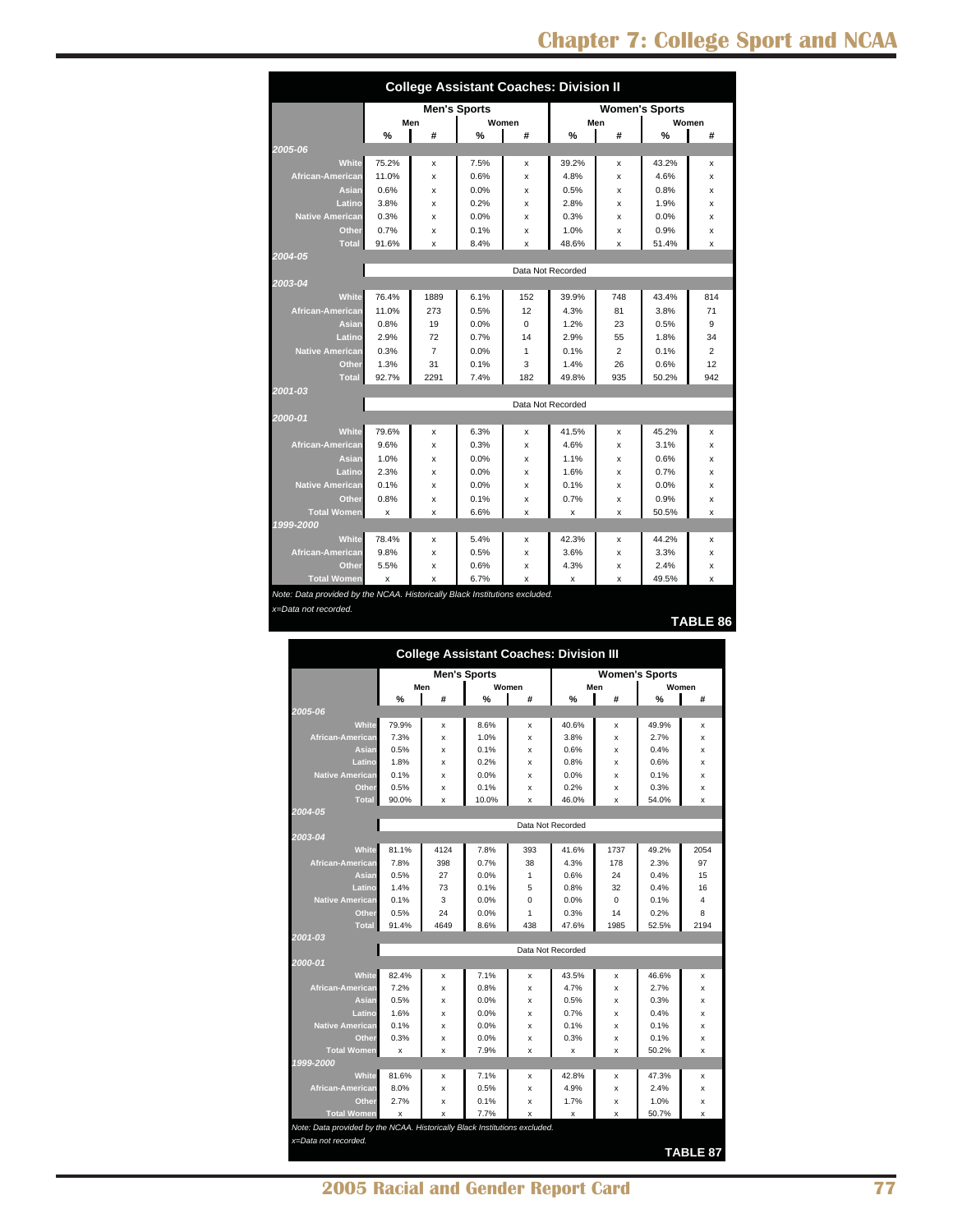|                                                                            | <b>College Assistant Coaches: Division I Men's Teams</b> |                           |                   |                |        |      |                   |                           |        |                |                 |                 |
|----------------------------------------------------------------------------|----------------------------------------------------------|---------------------------|-------------------|----------------|--------|------|-------------------|---------------------------|--------|----------------|-----------------|-----------------|
|                                                                            |                                                          |                           | <b>Basketball</b> |                |        |      | Football          |                           |        |                | <b>Baseball</b> |                 |
|                                                                            |                                                          | Men                       |                   | Women          | Men    |      |                   | Women                     |        | Men            |                 | Women           |
|                                                                            | %                                                        | #                         | %                 | #              | %      | #    | %                 | #                         | %      | #              | %               | #               |
| 2005-06                                                                    |                                                          |                           |                   |                |        |      |                   |                           |        |                |                 |                 |
| White                                                                      | 62.4%                                                    | x                         | 0.1%              | x              | 73.4%  | x    | 1.4%              | x                         | 92.7%  | x              | 0.7%            | х               |
| African-American                                                           | 35.7%                                                    | $\boldsymbol{\mathsf{x}}$ | 0.1%              | X              | 22.9%  | x    | 0.3%              | X                         | 1.6%   | x              | 0.0%            | х               |
| Asian                                                                      | 0.0%                                                     | X                         | 0.0%              | X              | 0.5%   | x    | 0.1%              | x                         | 0.7%   | x              | 0.0%            | x               |
| Latino                                                                     | 1.2%                                                     | $\boldsymbol{\mathsf{x}}$ | 0.0%              | X              | 0.8%   | X    | 0.0%              | X                         | 3.3%   | x              | 0.0%            | x               |
| <b>Native-American</b>                                                     | 0.0%                                                     | $\boldsymbol{\mathsf{x}}$ | 0.0%              | X              | 0.1%   | x    | 0.0%              | X                         | 0.0%   | x              | 0.0%            | x               |
| Other                                                                      | 0.4%                                                     | $\boldsymbol{\mathsf{x}}$ | 0.0%              | X              | 0.6%   | x    | 0.0%              | $\boldsymbol{\mathsf{x}}$ | 0.9%   | x              | 0.0%            | x               |
| <b>Total</b>                                                               | 99.7%                                                    | x                         | 0.2%              | X              | 98.3%  | x    | 1.8%              | X                         | 99.2%  | x              | 0.7%            | х               |
| 2004-05                                                                    |                                                          |                           |                   |                |        |      |                   |                           |        |                |                 |                 |
|                                                                            |                                                          |                           |                   |                |        |      | Data Not Recorded |                           |        |                |                 |                 |
| 2003-04                                                                    |                                                          |                           |                   |                |        |      |                   |                           |        |                |                 |                 |
| White                                                                      | 62.4%                                                    | 497                       | 0.0%              | 0              | 73.5%  | 1155 | 0.0%              | 0                         | 96.1%  | 481            | 0.0%            | 0               |
| African-American                                                           | 36.4%                                                    | 290                       | 0.0%              | $\overline{0}$ | 24.4%  | 383  | 0.0%              | 0                         | 0.6%   | 3              | 0.0%            | $\mathbf 0$     |
| Asian                                                                      | 0.0%                                                     | $\mathbf 0$               | 0.0%              | $\mathbf 0$    | 0.7%   | 11   | 0.0%              | 0                         | 0.4%   | $\overline{2}$ | 0.0%            | $\mathbf 0$     |
| Latino                                                                     | 0.8%                                                     | 6                         | 0.0%              | $\mathbf 0$    | 0.6%   | 10   | 0.0%              | $\Omega$                  | 2.8%   | 14             | 0.0%            | $\mathbf 0$     |
| <b>Native-American</b>                                                     | 0.0%                                                     | $\mathbf 0$               | 0.0%              | $\mathbf 0$    | 0.3%   | 4    | 0.0%              | 0                         | 0.0%   | 0              | 0.0%            | $\mathbf 0$     |
| Other                                                                      | 0.4%                                                     | 3                         | 0.0%              | $\mathbf 0$    | 0.6%   | 9    | 0.0%              | 0                         | 0.2%   | 1              | 0.0%            | 0               |
| <b>Total</b>                                                               | 100.0%                                                   | 796                       | 0.0%              | $\Omega$       | 100.0% | 1572 | 0.0%              | 0                         | 100.0% | 501            | 0.0%            | $\mathbf 0$     |
| 2001-03                                                                    |                                                          |                           |                   |                |        |      |                   |                           |        |                |                 |                 |
|                                                                            |                                                          |                           |                   |                |        |      | Data Not Recorded |                           |        |                |                 |                 |
| 2000-01                                                                    |                                                          |                           |                   |                |        |      |                   |                           |        |                |                 |                 |
| White                                                                      | 65.0%                                                    | x                         | 0.2%              | x              | 74.6%  | x    | 0.5%              | x                         | 95.7%  | x              | 0.2%            | х               |
| African-American                                                           | 33.4%                                                    | $\boldsymbol{\mathsf{x}}$ | 0.0%              | x              | 22.7%  | x    | 0.0%              | X                         | 1.0%   | x              | 0.0%            | х               |
| Asian                                                                      | 0.0%                                                     | X                         | 0.0%              | X              | 0.4%   | x    | 0.0%              | x                         | 1.0%   | x              | 0.0%            | x               |
| Latino                                                                     | 1.2%                                                     | X                         | 0.0%              | x              | 1.1%   | x    | 0.0%              | X                         | 1.8%   | x              | 0.2%            | x               |
| <b>Native-American</b>                                                     | 0.0%                                                     | $\boldsymbol{\mathsf{x}}$ | 0.0%              | X              | 0.4%   | x    | 0.0%              | X                         | 0.0%   | X              | 0.0%            | x               |
| Other                                                                      | 0.1%                                                     | $\boldsymbol{\mathsf{x}}$ | 0.0%              | X              | 0.4%   | x    | 0.0%              | $\boldsymbol{\mathsf{x}}$ | 0.2%   | x              | 0.0%            | x               |
| <b>Total Women</b>                                                         | $\boldsymbol{\mathsf{x}}$                                | $\boldsymbol{\mathsf{x}}$ | 0.2%              | X              | х      | x    | 0.5%              | X                         | x      | x              | 0.4%            | х               |
| 1999-2000                                                                  |                                                          |                           |                   |                |        |      |                   |                           |        |                |                 |                 |
| White                                                                      | 63.8%                                                    | x                         | 1.4%              | x              | 77.3%  | x    | 0.1%              | X                         | 94.8%  | x              | 0.4%            | x               |
| African-American                                                           | 32.9%                                                    | $\boldsymbol{\mathsf{x}}$ | 0.2%              | X              | 20.4%  | x    | 0.0%              | $\boldsymbol{\mathsf{x}}$ | 1.0%   | x              | 0.0%            | x               |
| Other                                                                      | 1.6%                                                     | x                         | 0.0%              | X              | 2.2%   | x    | 0.0%              | x                         | 3.8%   | x              | 0.6%            | х               |
| <b>Total Women</b>                                                         | $\boldsymbol{\mathsf{x}}$                                | $\boldsymbol{\mathsf{x}}$ | 1.6%              | X              | x      | X    | 0.1%              | X                         | x      | x              | 1.0%            | x               |
| Note: Data provided by the NCAA. Historically Black Institutions excluded. |                                                          |                           |                   |                |        |      |                   |                           |        |                |                 |                 |
| x= Data not recorded                                                       |                                                          |                           |                   |                |        |      |                   |                           |        |                |                 |                 |
|                                                                            |                                                          |                           |                   |                |        |      |                   |                           |        |                |                 | <b>TABLE 88</b> |

|                                                                           | College Assistant Coaches: Men's Teams Divisions I, II, and III |                   |                   |                |               |      |                   |                |               |                |                 |                 |
|---------------------------------------------------------------------------|-----------------------------------------------------------------|-------------------|-------------------|----------------|---------------|------|-------------------|----------------|---------------|----------------|-----------------|-----------------|
|                                                                           |                                                                 |                   | <b>Basketball</b> |                |               |      | Football          |                |               |                | <b>Baseball</b> |                 |
|                                                                           |                                                                 | Men               |                   | Women          |               | Men  |                   | Women          |               | Men            |                 | Women           |
|                                                                           | $\frac{0}{0}$                                                   | #                 | $\frac{9}{6}$     | #              | $\frac{9}{6}$ | #    | $\frac{9}{6}$     | #              | $\frac{0}{2}$ | #              | $\frac{9}{6}$   | #               |
| 2005-06                                                                   |                                                                 |                   |                   |                |               |      |                   |                |               |                |                 |                 |
| White                                                                     | 72.1%                                                           | x                 | 0.6%              | X              | 79.5%         | X    | 1.3%              | x              | 93.3%         | x              | 0.4%            | X               |
| African-American                                                          | 25.0%                                                           | X                 | 0.2%              | X              | 16.6%         | X    | 0.3%              | x              | 2.0%          | X              | 0.0%            | X               |
| Asian                                                                     | 0.2%                                                            | X                 | 0.0%              | x              | 0.4%          | X    | 0.0%              | x              | 0.4%          | x              | 0.0%            | x               |
| Latino                                                                    | 1.6%                                                            | x                 | 0.0%              | X              | 1.3%          | x    | 0.0%              | x              | 3.5%          | X              | 0.0%            | х               |
| Native-American                                                           | 0.1%                                                            | X                 | 0.0%              | х              | 0.2%          | x    | 0.0%              | x              | 0.1%          | X              | 0.0%            | x               |
| Other                                                                     | 0.3%                                                            | X                 | 0.0%              | X              | 0.4%          | X    | 0.0%              | x              | 0.3%          | X              | 0.0%            | x               |
| Tota                                                                      | 98.3%                                                           | x                 | 0.8%              | X              | 98.4%         | X    | 1.6%              | x              | 99.6%         | X              | 0.4%            | X               |
| 2004-05                                                                   |                                                                 |                   |                   |                |               |      |                   |                |               |                |                 |                 |
|                                                                           |                                                                 | Data Not Recorded |                   |                |               |      |                   |                |               |                |                 |                 |
| 2003-04                                                                   |                                                                 |                   |                   |                |               |      |                   |                |               |                |                 |                 |
| White                                                                     | 72.1%                                                           | 1356              | 0.2%              | 3              | 80.9%         | 2956 | 0.0%              | $\mathbf 0$    | 94.7%         | 1285           | 0.0%            | 0               |
| African-American                                                          | 26.2%                                                           | 493               | 0.0%              | $\overline{0}$ | 17.0%         | 621  | 0.0%              | $\overline{0}$ | 1.5%          | 20             | 0.0%            | 0               |
| Asian                                                                     | 0.2%                                                            | 3                 | 0.0%              | 0              | 0.6%          | 21   | 0.0%              | $\mathbf 0$    | 0.5%          | $\overline{7}$ | 0.0%            | 0               |
| Latino                                                                    | 1.0%                                                            | 19                | 0.0%              | 0              | 0.8%          | 31   | 0.0%              | 0              | 3.0%          | 41             | 0.0%            | 0               |
| Native-American                                                           | 0.1%                                                            | $\mathbf{1}$      | 0.0%              | $\mathbf 0$    | 0.2%          | 8    | 0.0%              | 0              | 0.1%          | 2              | 0.0%            | 0               |
| Other                                                                     | 0.4%                                                            | $\overline{7}$    | 0.0%              | 0              | 0.5%          | 18   | 0.0%              | $\mathbf 0$    | 0.1%          | $\overline{2}$ | 0.0%            | 0               |
| Total                                                                     | 99.8%                                                           | 1879              | 0.2%              | 3              | 100.0%        | 3655 | 0.0%              | $\mathbf 0$    | 100.0%        | 1357           | 0.0%            | 0               |
| 2001-03                                                                   |                                                                 |                   |                   |                |               |      |                   |                |               |                |                 |                 |
|                                                                           |                                                                 |                   |                   |                |               |      | Data Not Recorded |                |               |                |                 |                 |
| 2000-01                                                                   |                                                                 |                   |                   |                |               |      |                   |                |               |                |                 |                 |
| White                                                                     | 72.5%                                                           | х                 | 0.6%              | х              | 81.8%         | X    | 0.4%              | x              | 95.3%         | x              | 0.1%            | х               |
| African-American                                                          | 24.5%                                                           | x                 | 0.1%              | X              | 15.7%         | X    | 0.0%              | x              | 1.2%          | X              | 0.0%            | X               |
| Asian                                                                     | 0.4%                                                            | X                 | 0.0%              | X              | 0.3%          | X    | 0.0%              | x              | 0.9%          | x              | 0.0%            | x               |
| Latino                                                                    | 1.6%                                                            | X                 | 0.0%              | х              | 1.1%          | X    | 0.0%              | x              | 2.1%          | X              | 0.1%            | x               |
| Native-American                                                           | 0.0%                                                            | X                 | 0.0%              | X              | 0.3%          | X    | 0.0%              | x              | 0.2%          | X              | 0.0%            | x               |
| Other                                                                     | 0.3%                                                            | X                 | 0.0%              | x              | 0.3%          | X    | 0.0%              | x              | 0.2%          | X              | 0.0%            | x               |
| <b>Total Women</b>                                                        | X                                                               | x                 | 0.7%              | X              | x             | X    | 0.4%              | x              | X             | x              | 0.2%            | X               |
| 1999-2000                                                                 |                                                                 |                   |                   |                |               |      |                   |                |               |                |                 |                 |
| White                                                                     | 72.1%                                                           | x                 | 1.0%              | х              | 82.7%         | X    | 0.1%              | x              | 93.6%         | x              | 0.4%            | X               |
| African-American                                                          | 24.3%                                                           | х                 | 0.2%              | X              | 14.9%         | X    | 0.1%              | x              | 1.5%          | x              | 0.0%            | x               |
| Other                                                                     | 2.4%                                                            | x                 | 0.1%              | x              | 2.3%          | X    | 0.0%              | x              | 4.5%          | X              | 0.0%            | х               |
| <b>Total Women</b>                                                        | X                                                               | x                 | 1.3%              | X              | x             | X    | 0.2%              | x              | X             | x              | 0.4%            | x               |
| Note: Data provided by the NCAA. Historically Black Institutions excluded |                                                                 |                   |                   |                |               |      |                   |                |               |                |                 |                 |
| x= Data not recorded                                                      |                                                                 |                   |                   |                |               |      |                   |                |               |                |                 |                 |
|                                                                           |                                                                 |                   |                   |                |               |      |                   |                |               |                |                 | <b>TABLE 89</b> |

**78 2005 Racial and Gender Report Card**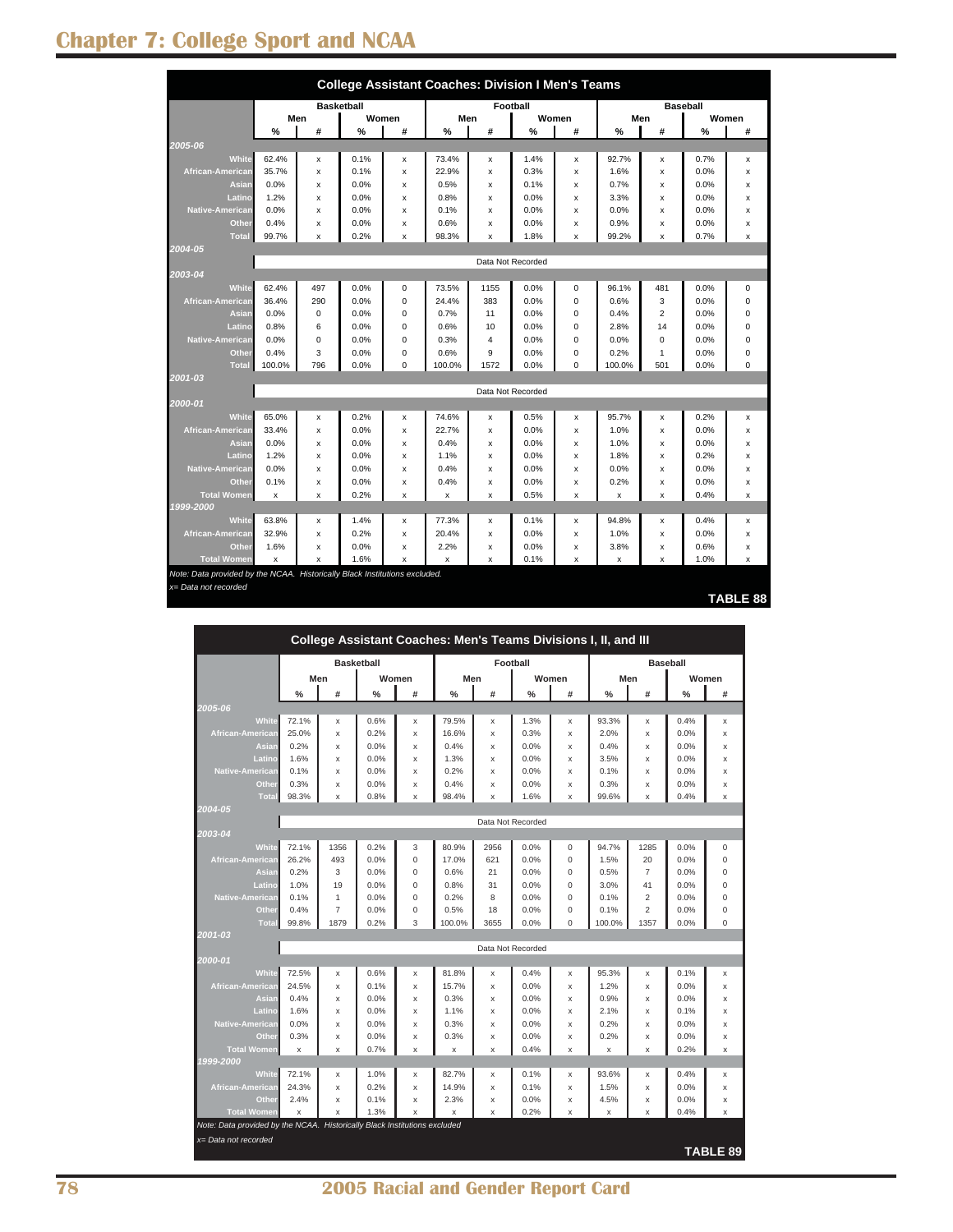| <b>College Assistant Coaches: Division I Women's Teams</b>                |                   |                           |       |          |                             |                |                           |              |                         |                           |       |          |
|---------------------------------------------------------------------------|-------------------|---------------------------|-------|----------|-----------------------------|----------------|---------------------------|--------------|-------------------------|---------------------------|-------|----------|
|                                                                           | <b>Basketball</b> |                           |       |          | <b>Cross Country/ Track</b> |                |                           |              | <b>All Other Sports</b> |                           |       |          |
|                                                                           |                   | Men                       | Women |          |                             | Men            |                           | Women        |                         | Men                       |       | Women    |
|                                                                           | %                 | #                         | %     | #        | %                           | #              | %                         | #            | %                       | #                         | %     | #        |
| 2005-06                                                                   |                   |                           |       |          |                             |                |                           |              |                         |                           |       |          |
| <b>White</b>                                                              | 23.3%             | x                         | 42.9% | x        | X                           | X              | $\boldsymbol{\mathsf{x}}$ | X            | x                       | x                         | x     | x        |
| African-American                                                          | 7.6%              | x                         | 24.2% | x        | X                           | x              | x                         | x            | x                       | x                         | x     | x        |
| Asian                                                                     | 0.5%              | X                         | 0.5%  | x        | X                           | X              | x                         | X            | x                       | x                         | X     | x        |
| Latino                                                                    | 0.5%              | X                         | 0.3%  | x        | X                           | X              | x                         | X            | x                       | x                         | X     | x        |
| <b>Native American</b>                                                    | 0.0%              | $\mathbf x$               | 0.0%  | x        | X                           | X              | x                         | $\mathbf x$  | x                       | x                         | x     | x        |
| Other                                                                     | 0.2%              | x                         | 0.2%  | x        | x                           | X              | x                         | X            | x                       | x                         | x     | x        |
| <b>Total</b>                                                              | 32.1%             | x                         | 68.1% | x        | x                           | X              | x                         | X            | x                       | x                         | x     | x        |
| 2004-05                                                                   |                   |                           |       |          |                             |                |                           |              |                         |                           |       |          |
|                                                                           |                   |                           |       |          |                             |                | Data Not Recorded         |              |                         |                           |       |          |
| 2003-04                                                                   |                   |                           |       |          |                             |                |                           |              |                         |                           |       |          |
| White                                                                     | 22.5%             | 170                       | 46.0% | 347      | 52.3%                       | 761            | 20.9%                     | 305          | 36.5%                   | 841                       | 53.0% | 1209     |
| African-American                                                          | 6.4%              | 48                        | 22.4% | 169      | 12.8%                       | 186            | 9.0%                      | 131          | 1.4%                    | 33                        | 1.4%  | 31       |
| Asian                                                                     | 0.3%              | $\overline{2}$            | 0.7%  | 5        | 0.5%                        | $\overline{7}$ | 0.2%                      | 3            | 1.7%                    | 40                        | 1.6%  | 37       |
| Latino                                                                    | 0.3%              | $\overline{2}$            | 0.5%  | 4        | 1.9%                        | 27             | 0.6%                      | 9            | 1.2%                    | 27                        | 0.9%  | 21       |
| <b>Native American</b>                                                    | 0.1%              | 1                         | 0.0%  | $\Omega$ | 0.4%                        | 6              | 0.2%                      | 3            | 0.0%                    | $\Omega$                  | 0.0%  | 1        |
| Other                                                                     | 0.4%              | 3                         | 0.4%  | 3        | 0.3%                        | 5              | 0.8%                      | 12           | 0.9%                    | 20                        | 1.0%  | 22       |
| <b>Total</b>                                                              | 30.0%             | 226                       | 70.0% | 528      | 68.2%                       | 992            | 31.8%                     | 463          | 47.1%                   | 961                       | 57.9% | 1321     |
| 2001-03                                                                   |                   |                           |       |          |                             |                |                           |              |                         |                           |       |          |
|                                                                           |                   |                           |       |          |                             |                | Data Not Recorded         |              |                         |                           |       |          |
| 2000-01                                                                   |                   |                           |       |          |                             |                |                           |              |                         |                           |       |          |
| White                                                                     | 22.5%             | $\boldsymbol{\mathsf{x}}$ | 45.7% | x        | 73.7%                       | $\mathbf{x}$   | 20.6%                     | X            | 42.3%                   | x                         | 47.9% | x        |
| African-American                                                          | 5.1%              | $\mathbf{x}$              | 24.3% | x        | 22.0%                       | $\mathsf{x}$   | 7.4%                      | $\mathsf{x}$ | 2.3%                    | $\mathbf x$               | 1.5%  | X        |
| Asian                                                                     | 0.4%              | x                         | 0.3%  | x        | 1.0%                        | X              | 0.2%                      | X            | 0.6%                    | x                         | 0.2%  | x        |
| Latino                                                                    | 0.3%              | X                         | 0.4%  | x        | 0.7%                        | X              | 0.3%                      | X            | 1.2%                    | x                         | 0.4%  | x        |
| <b>Native American</b>                                                    | 0.1%              | $\mathbf x$               | 0.3%  | x        | 0.1%                        | $\mathbf{x}$   | 0.0%                      | $\mathbf x$  | 0.1%                    | $\boldsymbol{\mathsf{x}}$ | 0.0%  | x        |
| Other                                                                     | 0.0%              | x                         | 0.7%  | x        | 0.9%                        | X              | 0.4%                      | x            | 0.1%                    | x                         | 0.1%  | x        |
| <b>Total Women</b>                                                        | x                 | X                         | 71.7% | x        | x                           | x              | 28.9%                     | X            | X                       | x                         | 50.1% | X        |
| 1999-2000                                                                 |                   |                           |       |          |                             |                |                           |              |                         |                           |       |          |
| White                                                                     | 20.3%             | x                         | 49.0% | x        | 52.6%                       | X              | 23.0%                     | x            | 37.7%                   | x                         | 55.7% | x        |
| African-American                                                          | 4.4%              | $\mathbf x$               | 23.9% | x        | 12.3%                       | X              | 7.9%                      | x            | 1.5%                    | x                         | 1.3%  | x        |
| Other                                                                     | 0.0%              | X                         | 2.4%  | x        | 3.1%                        | X              | 1.1%                      | x            | 3.3%                    | x                         | 0.6%  | x        |
| <b>Total Women</b>                                                        | X                 | X                         | 75.3% | x        | X                           | X              | 32.0%                     | X            | x                       | x                         | 57.6% | x        |
| Note: Data provided by the NCAA. Historically Black Institutions excluded |                   |                           |       |          |                             |                |                           |              |                         |                           |       |          |
| x= Data not recorded                                                      |                   |                           |       |          |                             |                |                           |              |                         |                           |       |          |
|                                                                           |                   |                           |       |          |                             |                |                           |              |                         |                           |       | TABLE 90 |

There are more women (10.0 percent) as assistants in Division III on men's teams than African-Americans (8.3 percent). Women have increased their presence within coaching staffs of men's teams at all levels raising their percentages to 8.4, 8.4 and 10.0 percent, respectively in Division I, II and III. This is an improvement from holding 7.6, 7.4 and 8.6 percent of the assistant men's jobs in Division I, II, and III, respectively in the previous Racial and Gender Report Card.

Among the women's teams, whites held 81.6, 82.4 and 90.5 percent of the assistant positions in Divisions I, II and III, respectively. African-Americans had 13.2, 9.4, and 6.5 percent, respectively. As assistants, women held slightly more than half of the jobs on women's teams with 51.5 in Division I, 51.4 in Division II and 54 percent in Division III.

| <b>Grade for Assistant Coaches on</b> |   |
|---------------------------------------|---|
| men's teams:                          |   |
| Race:                                 | A |

| <b>Grade for Assistant Coaches on</b> |   |  |  |  |  |  |  |
|---------------------------------------|---|--|--|--|--|--|--|
| women's teams:                        |   |  |  |  |  |  |  |
| Race:                                 | В |  |  |  |  |  |  |
| Gender:                               | A |  |  |  |  |  |  |

*See Tables 85, 86, 87, 88, 89 and 90.*

#### **College Athletic Directors**

As in all cases regarding employment in college athletics, the data reported here and throughout the 2005 Racial and Gender Report Card excludes the Historically Black Colleges and Universities (HBCUs). The previous report card had some major breakthroughs in the period it reported. Damon Evans became the first African-American athletics director in the SEC and Daryl Gross became the first African-American athletics director in the Big East.

**"Damon Evans became the first African-American athletics director in the SEC and Daryl Gross became the first African-American athletics director in the Big East."**

As of the May 1, 2005 there was an all-time high of 12 (10.3 percent) athletics directors of color in Division IA. The level of diversity within the athletic director position at Division IA institutions has continued to grow and currently holds 16 (13.4 percent) people of color in that position, which is over a three percentage point increase.

Although some of these senior positions did become more diversified, people of color and women continued to be underrepresented in the top administrative positions throughout Division I. Whites held 93.1 percent (down 1.9 percentage points) of Division I athletic director jobs. African-American men held 5.0 percent, (up 1.6 percentage points). Latino men held 0.9 (down 0.3 percent) and 0.5 percent of the positions were filled with the "other" category.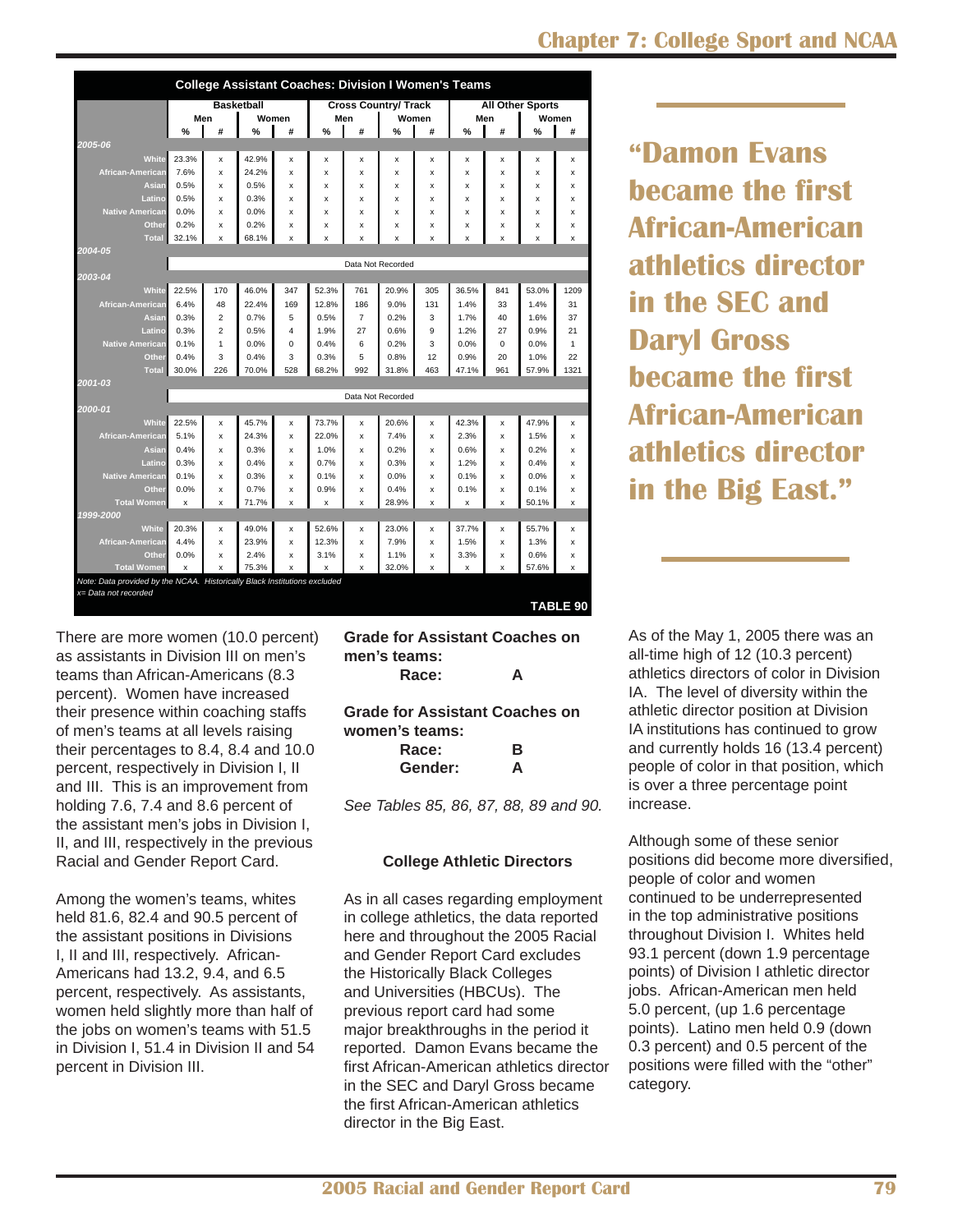| <b>College Athletics Directors: Division I</b>                   |       |          |                   |                 |  |  |  |  |
|------------------------------------------------------------------|-------|----------|-------------------|-----------------|--|--|--|--|
|                                                                  | Men   | Women    |                   |                 |  |  |  |  |
|                                                                  | %     | #        | %                 | #               |  |  |  |  |
| 2005-06                                                          |       |          |                   |                 |  |  |  |  |
| <b>White</b>                                                     | 85.8% | x        | 7.3%              | x               |  |  |  |  |
| African-American                                                 | 5.0%  | X        | 0.5%              | X               |  |  |  |  |
| Asian                                                            | 0.0%  | x        | 0.0%              | x               |  |  |  |  |
| Latino                                                           | 0.9%  | X        | 0.0%              | X               |  |  |  |  |
| <b>Native American</b>                                           | 0.0%  | X        | 0.0%              | X               |  |  |  |  |
| Other                                                            | 0.5%  | x        | 0.0%              | x               |  |  |  |  |
| <b>Total</b>                                                     | 92.2% | X        | 7.8%              | X               |  |  |  |  |
| 2004-05                                                          |       |          |                   |                 |  |  |  |  |
|                                                                  |       |          | Data Not Recorded |                 |  |  |  |  |
| 2003-04                                                          |       |          |                   |                 |  |  |  |  |
| <b>White</b>                                                     | 88.5% | 232      | 6.5%              | 17              |  |  |  |  |
| African-American                                                 | 3.4%  | 9        | 0.0%              | 0               |  |  |  |  |
| Asian                                                            | 0.0%  | 0        | 0.4%              | 1               |  |  |  |  |
| Latino                                                           | 1.2%  | 3        | 0.0%              | 0               |  |  |  |  |
| <b>Native American</b>                                           | 0.0%  | $\Omega$ | 0.4%              | 1               |  |  |  |  |
| Other                                                            | 0.0%  | 0        | 0.0%              | 0               |  |  |  |  |
| <b>Total</b>                                                     | 92.7% | 243      | 7.3%              | 19              |  |  |  |  |
| 2001-03                                                          |       |          |                   |                 |  |  |  |  |
|                                                                  |       |          | Data Not Recorded |                 |  |  |  |  |
| 2000-01                                                          |       |          |                   |                 |  |  |  |  |
| <b>White</b>                                                     | 88.4% | X        | 6.9%              | X               |  |  |  |  |
| African-American                                                 | 2.9%  | X        | 0.0%              | X               |  |  |  |  |
| Asian                                                            | 0.4%  | X        | 0.0%              | X               |  |  |  |  |
| Latino                                                           | 1.1%  | X        | 0.0%              | X               |  |  |  |  |
| <b>Native American</b>                                           | 0.0%  | x        | 0.4%              | x               |  |  |  |  |
| Other                                                            | 0.0%  | X        | 0.0%              | x               |  |  |  |  |
| <b>Total</b>                                                     | 92.8% |          | 7.2%              | x               |  |  |  |  |
| 1999-2000                                                        |       |          |                   |                 |  |  |  |  |
| <b>White</b>                                                     | 86.9% | x        | 9.0%              | X               |  |  |  |  |
| African-American                                                 | 2.4%  | x        | 0.0%              | x               |  |  |  |  |
| Other                                                            | 1.7%  | x        | 0.0%              | X               |  |  |  |  |
| <b>Total</b>                                                     | 91.0% | X        | 9.0%              | X               |  |  |  |  |
| Note: Data provided by the NCAA. Historically Black Institutions |       |          |                   |                 |  |  |  |  |
| excluded $x=Data$ not recorded                                   |       |          |                   |                 |  |  |  |  |
|                                                                  |       |          |                   | <b>TABLE 91</b> |  |  |  |  |

Women continue to struggle to increase representation in the athletic director position. The percentage of female athletic directors at the Division I level did increase 0.5 percent, but this only brought the total to 7.8 percent of all positions. White women held 7.3 percent, African-American women held 0.5 percent. There were no Asian, Latina or Native American female athletic directors in Division I.

As of November 2006, there were 12 African-American athletic directors at Division IA institutions:

- Warde Manuel, University of Buffalo
- Keith Tribble, University of Central Florida
- Derrick Gragg, Eastern Michigan **University**
- Damon Evans, University of **Georgia**
- Herman R. Frazier, University of Hawaii, Manoa
- McKinley Boston Jr., New Mexico State University
- Eugene Smith, The Ohio State **University**
- Michael Garrett, University of Southern California
- Daryl Gross, Syracuse University
- Kevin Anderson, West Point • David Williams II, Vanderbilt University
- Craig Littlepage, University of Virginia

There were three Latino athletic directors at Division IA institutions:

- Daniel G. Guerrero, University of California, Los Angeles
- Chris Del Conte, University of Rice
- Barry Alvarez, University of Wisconsin, Madison

| <b>College Athletics Directors: Division II</b>                  |       |                   |       |                |  |  |  |  |  |
|------------------------------------------------------------------|-------|-------------------|-------|----------------|--|--|--|--|--|
|                                                                  |       | Men               | Women |                |  |  |  |  |  |
|                                                                  | %     | #                 | %     | #              |  |  |  |  |  |
| 2005-06                                                          |       |                   |       |                |  |  |  |  |  |
| <b>White</b>                                                     | 74.7% | x                 | 17.6% | X              |  |  |  |  |  |
| African-American                                                 | 3.3%  | X                 | 0.5%  | X              |  |  |  |  |  |
| Asian                                                            | 0.0%  | X                 | 0.5%  | X              |  |  |  |  |  |
| Latino                                                           | 2.7%  | x                 | 0.0%  | x              |  |  |  |  |  |
| <b>Native American</b>                                           | 0.5%  | X                 | 0.0%  | X              |  |  |  |  |  |
| Other                                                            | 0.0%  | X                 | 0.0%  | X              |  |  |  |  |  |
| <b>Total</b>                                                     | 81.3% | x                 | 18.7% | X              |  |  |  |  |  |
| 2004-05                                                          |       |                   |       |                |  |  |  |  |  |
|                                                                  |       | Data Not Recorded |       |                |  |  |  |  |  |
| 2003-04                                                          |       |                   |       |                |  |  |  |  |  |
| <b>White</b>                                                     | 79.6% | 187               | 14.5% | 34             |  |  |  |  |  |
| African-American                                                 | 1.3%  | 3                 | 0.9%  | 2              |  |  |  |  |  |
| Asian                                                            | 0.0%  | 0                 | 0.9%  | $\overline{2}$ |  |  |  |  |  |
| Latino                                                           | 2.6%  | 6                 | 0.0%  | 0              |  |  |  |  |  |
| <b>Native American</b>                                           | 0.4%  | $\mathbf{1}$      | 0.0%  | 0              |  |  |  |  |  |
| Other                                                            | 0.0%  | 0                 | 0.0%  | 0              |  |  |  |  |  |
| <b>Total</b>                                                     | 83.8% | 197               | 16.2% | 38             |  |  |  |  |  |
| 2001-03                                                          |       |                   |       |                |  |  |  |  |  |
|                                                                  |       | Data Not Recorded |       |                |  |  |  |  |  |
| 2000-01                                                          |       |                   |       |                |  |  |  |  |  |
| White                                                            | 82.4% | x                 | 12.9% | X              |  |  |  |  |  |
| African-American                                                 | 1.9%  | X                 | 0.5%  | x              |  |  |  |  |  |
| Asian                                                            | 0.0%  | X                 | 0.5%  | X              |  |  |  |  |  |
| Latino                                                           | 1.0%  | X                 | 0.5%  | X              |  |  |  |  |  |
| <b>Native American</b>                                           | 0.5%  | x                 | 0.0%  | X              |  |  |  |  |  |
| Other                                                            | 0.5%  | X                 | 0.0%  | X              |  |  |  |  |  |
| <b>Total</b>                                                     | 86.3% | x                 | 14.4% | x              |  |  |  |  |  |
| 1999-2000                                                        |       |                   |       |                |  |  |  |  |  |
| White                                                            | 79.6% | x                 | 13.7% | X              |  |  |  |  |  |
| African-American                                                 | 1.6%  | X                 | 1.2%  | x              |  |  |  |  |  |
| Other                                                            | 3.5%  | X                 | 0.4%  | x              |  |  |  |  |  |
| Total                                                            | X     | X                 | 15.3% | X              |  |  |  |  |  |
| Note: Data provided by the NCAA. Historically Black Institutions |       |                   |       |                |  |  |  |  |  |
| excluded $x=Data$ not recorded                                   |       |                   |       |                |  |  |  |  |  |
|                                                                  |       |                   |       | TABLE 92       |  |  |  |  |  |

There was one Native American:

• Rick Dickson, Tulane University

The following six women were serving as Division IA athletic directors overseeing football:

- Lisa Love, Arizona State **University**
- Anne "Sandy" Barbour, University of California, Berkeley
- Deborah A. Yow, University of Maryland, College Park
- Cary Sue Groth, University of Nevada
- Kathy Beauregard, Western Michigan University
- Barbara Burke, University of Wyoming (Interim)

Joan C. Cronan, Beverly R. Lewis and Christine Plonsky headed separate women's athletic departments at the Universities of Tennessee at Knoxville, Arkansas at Fayetteville and Texas at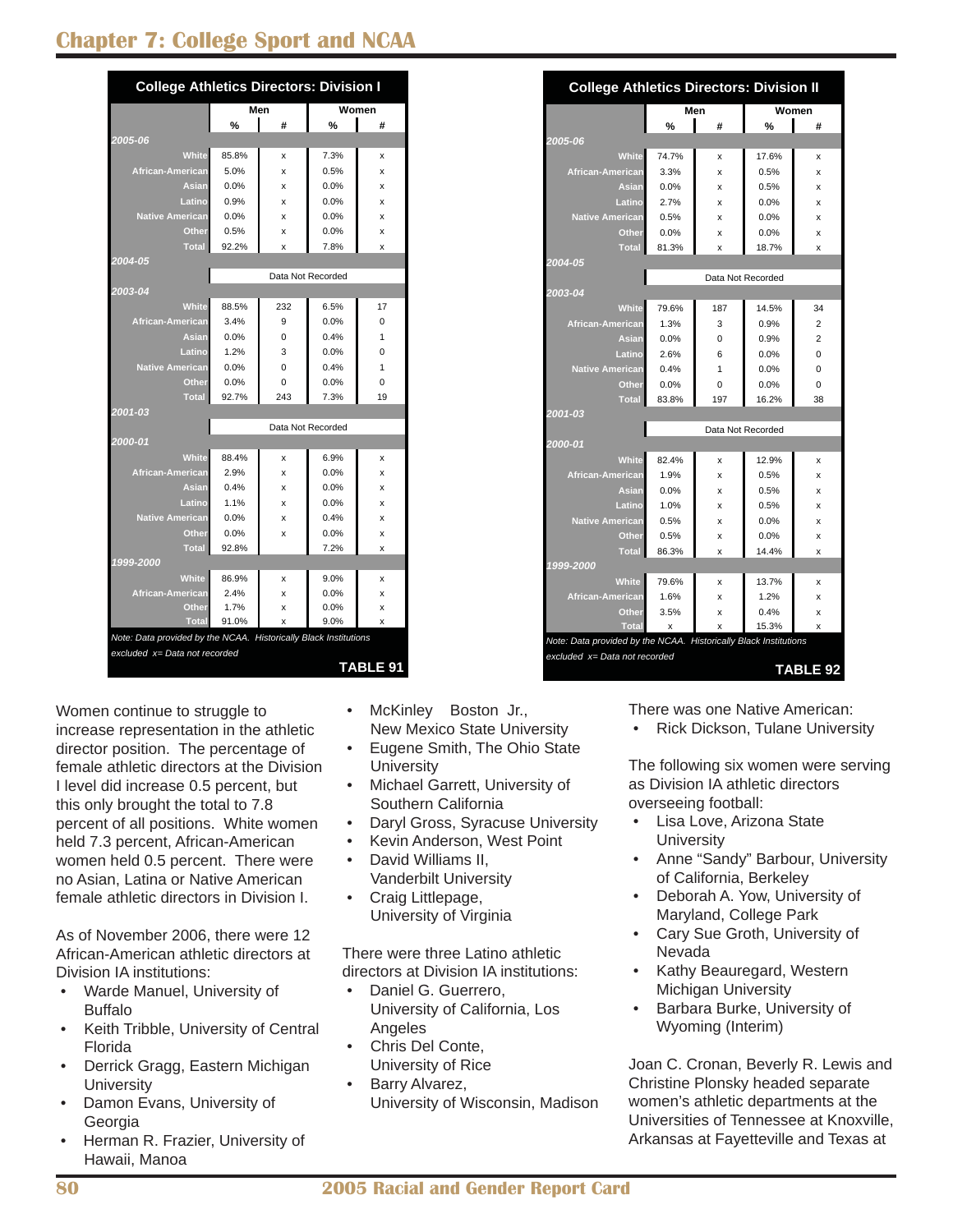| <b>Chapter 7: College Sport and NCAA</b> |  |  |  |  |  |
|------------------------------------------|--|--|--|--|--|
|------------------------------------------|--|--|--|--|--|

#### **College Athletics Directors: Division III**

|                                                                  |       | Men            |                   | Women    |  |
|------------------------------------------------------------------|-------|----------------|-------------------|----------|--|
|                                                                  | %     | #              | %                 | #        |  |
| 2005-06                                                          |       |                |                   |          |  |
| <b>White</b>                                                     | 69.5% | x              | 26.6%             | X        |  |
| African-American                                                 | 1.9%  | x              | 0.0%              | X        |  |
| Asian                                                            | 0.3%  | x              | 0.3%              | X        |  |
| Latino                                                           | 0.3%  | x              | 0.0%              | X        |  |
| <b>Native American</b>                                           | 0.6%  | x              | 0.3%              | X        |  |
| Other                                                            | 0.0%  | x              | 0.0%              | x        |  |
| <b>Total</b>                                                     | 72.7% | X              | 27.3%             | X        |  |
| 2004-05                                                          |       |                |                   |          |  |
|                                                                  |       |                | Data Not Recorded |          |  |
| 2003-04                                                          |       |                |                   |          |  |
| <b>White</b>                                                     | 68.6% | 258            | 26.9%             | 101      |  |
| African-American                                                 | 3.2%  | 12             | 0.0%              | 0        |  |
| Asian                                                            | 0.3%  | 1              | 0.3%              | 1        |  |
| Latino                                                           | 0.5%  | $\overline{2}$ | 0.0%              | $\Omega$ |  |
| <b>Native American</b>                                           | 0.3%  | 1              | 0.0%              | $\Omega$ |  |
| Other                                                            | 0.0%  | 0              | 0.0%              | 0        |  |
| <b>Total</b>                                                     | 72.9% | 274            | 27.1%             | 102      |  |
| 2001-03                                                          |       |                |                   |          |  |
|                                                                  |       |                | Data Not Recorded |          |  |
| 2000-01                                                          |       |                |                   |          |  |
| <b>White</b>                                                     | 69.3% | x              | 23.9%             | x        |  |
| <b>African-American</b>                                          | 4.5%  | x              | 0.6%              | x        |  |
| Asian                                                            | 0.3%  | x              | 0.6%              | x        |  |
| Latino                                                           | 0.3%  | x              | 0.3%              | x        |  |
| <b>Native American</b>                                           | 0.3%  | x              | 0.0%              | x        |  |
| Other                                                            | 0.0%  | x              | 0.0%              | X        |  |
| <b>Total</b>                                                     | 74.7% | X              | 25.4%             | X        |  |
| 1999-2000                                                        |       |                |                   |          |  |
| <b>White</b>                                                     | 71.3% | x              | 24.3%             | x        |  |
| African-American                                                 | 3.0%  | x              | 0.5%              | X        |  |
| Other                                                            | 0.7%  | x              | 0.2%              | X        |  |
| <b>Total</b>                                                     | X     | X              | 25.0%             | X        |  |
| Note: Data provided by the NCAA. Historically Black Institutions |       |                |                   |          |  |
| excluded $x=Data$ not recorded                                   |       |                |                   |          |  |
|                                                                  |       |                |                   | TABLE 93 |  |

When considering all divisions combined, the athletic director position was one of the whitest positions in all of sport when HBCUs were excluded. The only position that had a greater percentage of whites filling the position was the Sports Information Director. At the athletic director position, whites held 93.1 percent (down 1.9 percentage points) of the athletic director jobs in Division I, 92.3 percent in Division II (down 1.8 percentage points) and 96.1 percent in Division III (up 0.5 of a percentage point). Division II was the only division to see an increase in female athletic directors, increasing from 16.2 percent to 18.7 percent. The percentage of female athletic directors at the Division I level increased from 7.3 to 7.8 percent. It increased in Division II to 18.7 percent and in Division III to 27.3 percent.

Further breakdown of the athletic director position at the Division II level, excluding the HBCUs, shows that whites held 92.3 percent (1.8 percent decrease) of the athletic director jobs, African-Americans held 3.8 percent (1.6 percent increase), Latinos held 2.7 percent (0.1 percent increase), Asians 0.5 percent (0.4 percent decrease) and Native Americans 0.5 percent (0.1 percent increase). The percentage of white men decreased almost five percent, from 79.6 percent to 74.7 percent.

Women held 18.7 percent (2.4 percent increase) of Division II athletic director posts. White women comprised 17.6 percent (3.1 percent increase), 0.5 percent were African-American women, and 0.5 percent were Asian women. Both of these categories decreased.

The athletic director position in Division III continues to be overwhelmingly represented by whites. Whites held 96.1 percent (0.6 percent increase), African-Americans held 1.9 percent (1.3 percent decrease) of these posts, while Asians held 0.6 percent,

Latinos held 0.3 percent and Native Americans held 0.9 percent.

Although Division III has a poor record for racial diversity among athletic directors, this division does offer women the greatest opportunity to serve this position. Women held 27.3 percent of the athletic director jobs, an increase of 0.2 of a percentage point. Among the female athletic directors, white women held 26.6 percent while Asian women and Native American women each held 0.3 percent. There were no female African-American or Latina athletic directors.

#### **Grade for Division I Athletic Directors:**

 **Race: F Gender: F**

*See Tables 91, 92 and 93.*

#### **University Presidents in Division IA**

Analyzing the leadership at the top of the colleges and universities leading Division IA institutions, we also see little diversity.

In Division IA, 94.1 percent of university presidents were white, 3.4 percent were African-American and 2.5 percent were Latino. There were no Asian or Native American university presidents. There were 13 females in this position, which is 11 percent. The list of presidents that follows was as of the beginning of the 2006-07 school year.

**"In Division IA, 94.1 percent of university presidents were white, 3.4 percent were African-American and 2.5 percent were Latino."**

The four African-American presidents were:

- Sidney A. Ribeau, Bowling Green State University
- Adam W. Herbert, Indiana University, Bloomington
- Sidney McPhee, Middle Tennessee State University
- Roderick McDavis, Ohio University

The two Latino presidents were:

- Luis Proenza, University of Akron
- Modesto A. Maidique, Florida International University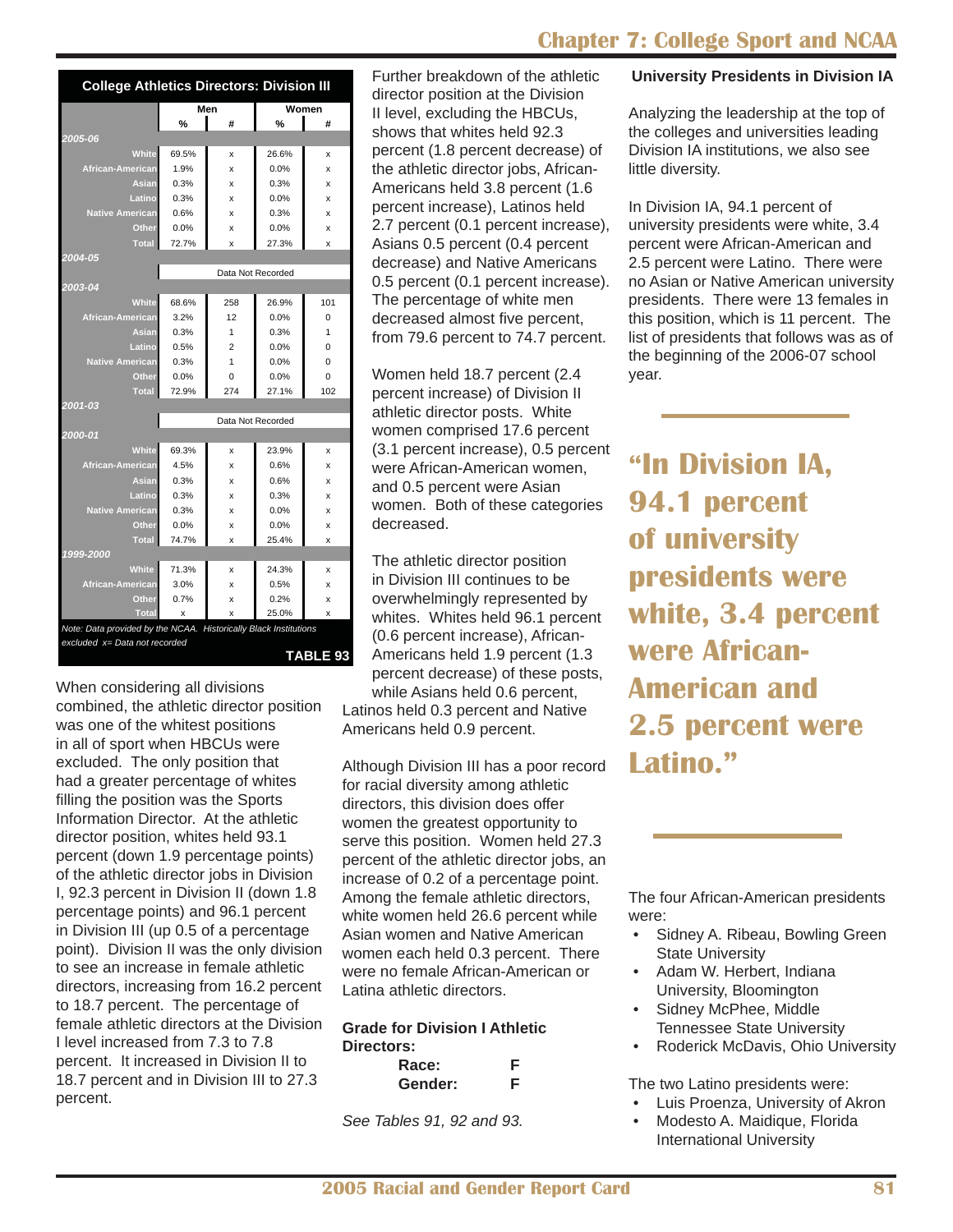The 13 women presidents were:

- Carol Garrison, University of Alabama at Birmingham
- Jo Ann M. Gora, Ball State **University**
- Nancy L. Zimpher, University of **Cincinnati**
- Denise Konan, University of Hawaii, Manoa
- Shirley Raines, University of Memphis
- Donna E. Shalala, University of Miami (Florida)
- Mary Sue Coleman, University of Michigan
- Lou Anna Kimsey Simon, Michigan State University
- Karen Holbook, The Ohio State **University**
- Judy Genshaft, University of South Florida
- Nancy Cantor, Syracuse **University**
- Diana S. Natalicio, University of Texas at El Paso
- Ann Weaver Hart, Temple **University**

#### **Grade for Division IA Presidents:**

| Race:   |  |
|---------|--|
| Gender: |  |

#### **College Associate and Assistant Athletic Directors**

As in all cases regarding employment in college athletics, the data reported on associate and assistant athletics directors, senior woman administrators and faculty athletics representatives excludes the HBCUs.

The senior administrative title includes both the associate and assistant athletic director positions. It is widely believed that these jobs are the pipeline to the athletics director position. This is created at the college level to mirror the structure that many of the professional leagues utilize. People in both of these positions work very closely with the athletic director and they are often training grounds for future athletic directors. In the hierarchy of power, associate athletic directors do fall above assistant athletic directors. Although

these are two separate positions, the demographic make-up of each slot is strikingly similar at the Division I level.

At the associate athletic director position, whites comprised 89.5 percent 94.0 percent and 95.3 percent of the total population at Division I, II and III respectively. African-Americans held 8.2 percent, 4.0 percent and 3.6 percent of the positions at each level. The percentage of women filling associate athletic director positions was 28.4 percent in Division I, 48.7 percent in Division II and 49.7 percent in Division III.

At the assistant athletic director position, whites held 88.9, 90.2 and 91.1 percent of the positions in Divisions I, II and III, respectively. African-Americans totaled 8.7, 4.6 and 6.9 percent in the respective divisions. The assistant athletic directors in Division I were 27.1 percent female. In Division II, the percentage was 39.2 percent and Division III assistant ADs were 35.7 percent female.

The gender breakdown was very similar between associate and assistant ADs in these two positions at the Division I level. Associate athletic directors were 71.6 percent male and 28.4 percent female and assistant athletic directors were 72.9 percent male and 27.1 percent female. At the Division III level, the associate athletic director position was almost split 50/50 between males and females, with males holding 50.3 percent and females holding 49.7 percent.

| <b>Grade for Division I Associate and</b> |    |  |  |  |  |  |  |  |
|-------------------------------------------|----|--|--|--|--|--|--|--|
| <b>Assistant Athletics Directors:</b>     |    |  |  |  |  |  |  |  |
| Race:                                     | C+ |  |  |  |  |  |  |  |
| Gender:                                   | C- |  |  |  |  |  |  |  |

*See Table 94.*

#### **Senior Woman Administrator**

The senior woman administrator is a significant title within an athletic department. Women held 97.7, 99.4 and 98.9 percent of the senior woman administrator jobs in Division I, II

and III, respectively. White women continued to dominate at 84.3, 90.6 and 95.7 percent in Division I, II and III, respectively.

In Division I, African-American women held 10.2 percent (increase of 1.9 percent), Asian women held 0.5 percent, Latinas held 1.4 percent, Native American women 0.5 percent, and there were 0.9 percent represented in the "other" category. Overall a total of 13.5 percent of the positions were occupied by females of color, an increase of 2.4 percentage points. White men were 1.4 percent and African-American men held 0.5 percent in this position. The percentage of women in this post decreased 1.9 percentage points to 97.7 percent.

The senior woman administrator position is less diverse at the Division II level. White women held 90.6 percent of these positions, a two percent drop. African-American women held 5.3 percent, Latinas held 2.4 percent and women classified in the "other" category accounted for 1.2 percent. This year 0.6 percent of the people holding this position at the Division II level were white men. All of the people of color in this position were women and they gained 1.5 percent, increasing from 7.4 percent to 8.9 percent. Women lost their 100 percent hold on this position from the previous RGRC, dropping down to 99.4 percent.

With almost no change from the last report, senior woman administrators in Division III were 98.9 percent female. Of these women, 95.7 percent of the senior woman administrators were white women, 2.2 percent were African-American women, 0.4 percent were Asian women, 0.4 percent were Latina and 0.4 percent were categorized as "other."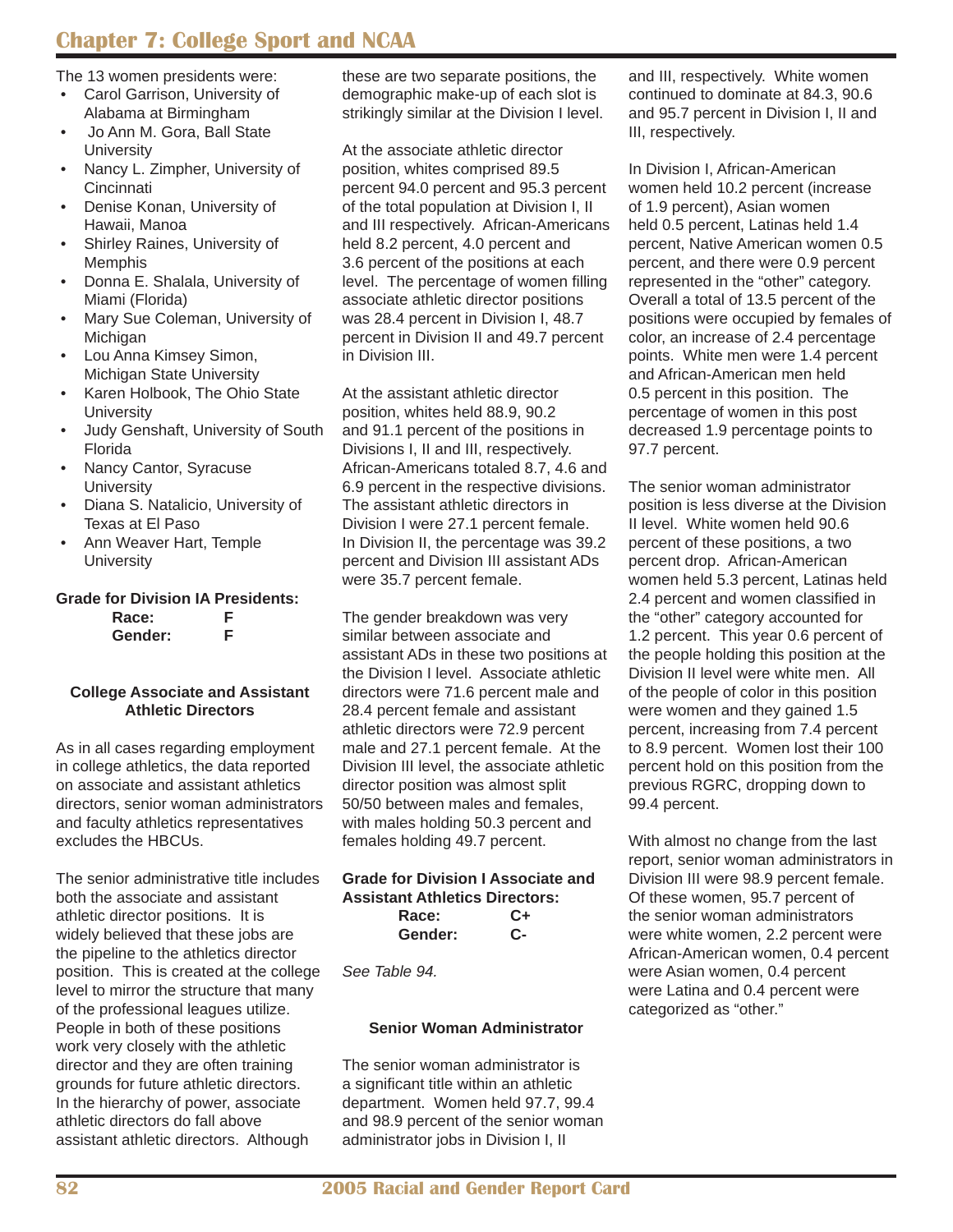| College Senior Athletic Administrators: Associate and Assistant Athletics Director |                |             |                   |        |               |             |                                    |                |       |                     |               |        |  |
|------------------------------------------------------------------------------------|----------------|-------------|-------------------|--------|---------------|-------------|------------------------------------|----------------|-------|---------------------|---------------|--------|--|
|                                                                                    |                |             | <b>Division I</b> |        |               |             | <b>Division II</b>                 |                |       | <b>Division III</b> |               |        |  |
|                                                                                    |                | Men         |                   | Women  |               | Men         |                                    | Women          | Men   |                     |               | Women  |  |
|                                                                                    | %              | #           | $\frac{0}{0}$     | #      | $\frac{0}{0}$ | #           | $\frac{0}{0}$                      | #              | %     | #                   | $\frac{0}{0}$ | #      |  |
| 2005-06                                                                            |                |             |                   |        |               |             | <b>Associate Athletic Director</b> |                |       |                     |               |        |  |
| <b>White</b>                                                                       | 63.5%          |             | 26.0%             |        | 48.5%         |             | 45.5%                              |                | 46.2% |                     | 49.1%         |        |  |
| <b>African-American</b>                                                            | 6.1%           | x<br>x      | 2.1%              | x<br>x | 2.0%          | x<br>x      | 2.0%                               | x<br>X         | 2.4%  | x<br>x              | 1.2%          | x<br>x |  |
| Asian                                                                              | 0.1%           | x           | 0.1%              | x      | 1.0%          | x           | 0.0%                               | X              | 0.6%  | x                   | 0.0%          | x      |  |
| Latino                                                                             | 0.9%           | x           | 0.5%              | X      | 0.0%          | X           | 0.0%                               | X              | 0.6%  | x                   | 0.0%          | x      |  |
| <b>Native American</b>                                                             | 0.1%           | x           | 0.1%              | x      | 0.0%          | x           | 0.0%                               | X              | 0.0%  | x                   | 0.0%          | x      |  |
| Other                                                                              | 0.0%           | x           | 0.3%              | x      | 1.0%          | x           | 0.0%                               | X              | 0.0%  | x                   | 0.0%          | x      |  |
| <b>Total</b>                                                                       | 71.6%          | x           | 28.4%             | X      | 51.3%         | X           | 48.7%                              | X              | 50.3% | x                   | 49.7%         | x      |  |
|                                                                                    |                |             |                   |        |               |             | <b>Assistant Athletic Director</b> |                |       |                     |               |        |  |
| 2005-06                                                                            |                |             |                   |        |               |             |                                    |                |       |                     |               |        |  |
| <b>White</b>                                                                       | 66.3%          | x           | 22.6%             | x      | 56.6%         | x           | 33.6%                              | X              | 58.2% | x                   | 32.9%         | x      |  |
| <b>African-American</b>                                                            | 5.1%           | X           | 3.6%              | X      | 3.3%          | X           | 1.3%                               | X              | 4.6%  | x                   | 2.3%          | x      |  |
| Asian                                                                              | 0.5%           | х           | 0.2%              | X      | 0.7%          | X           | 0.7%                               | X              | 0.3%  | x                   | 0.3%          | x      |  |
| Latino                                                                             | 0.9%           | x           | 0.3%              | X      | 2.0%          | X           | 1.3%                               | X              | 1.0%  | x                   | 0.0%          | x      |  |
| <b>Native American</b>                                                             | 0.2%           | x           | 0.0%              | X      | 0.0%          | X           | 0.0%                               | X              | 0.0%  | x                   | 0.3%          | x      |  |
| Other                                                                              | 0.2%           | х           | 0.3%              | X      | 0.0%          | X           | 0.7%                               | X              | 0.0%  | x                   | 0.0%          | x      |  |
| <b>Total</b>                                                                       | 72.9%          | х           | 27.1%             | x      | 60.8%         | X           | 39.2%                              | X              | 64.3% | x                   | 35.7%         | x      |  |
| 2004-05                                                                            |                |             |                   |        |               |             |                                    |                |       |                     |               |        |  |
|                                                                                    |                |             |                   |        |               |             | Data Not Recorded                  |                |       |                     |               |        |  |
| 2003-04                                                                            |                |             |                   |        |               |             |                                    |                |       |                     |               |        |  |
| <b>White</b>                                                                       | 62.6%          | 943         | 27.3%             | 411    | 55.2%         | 185         | 34.0%                              | 114            | 51.8% | 259                 | 42.6%         | 213    |  |
| <b>African-American</b>                                                            | 6.0%           | 91          | 1.9%              | 29     | 2.7%          | 9           | 2.1%                               | $\overline{7}$ | 3.4%  | 17                  | 1.0%          | 5      |  |
| Asian                                                                              | 0.3%           | 5           | 0.1%              | 3      | 0.3%          | 1           | 0.3%                               | 1              | 0.0%  | $\mathbf 0$         | 0.2%          | 1      |  |
| Latino                                                                             | 0.7%           | 11          | 0.5%              | 8      | 3.0%          | 10          | 1.2%                               | 4              | 0.4%  | 2                   | 0.2%          | 1      |  |
| <b>Native American</b>                                                             | 0.0%           | $\mathbf 0$ | 0.1%              | 1      | 0.0%          | $\mathbf 0$ | 0.0%                               | 0              | 0.0%  | 0                   | 0.0%          | 0      |  |
| Other                                                                              | 0.1%           | 1           | 0.4%              | 6      | 0.9%          | 3           | 0.3%                               | 1              | 0.4%  | 2                   | 0.0%          | 0      |  |
| Total                                                                              | 69.7%          | 1051        | 30.2%             | 456    | 62.1%         | 208         | 37.9%                              | 127            | 56.0% | 280                 | 44.0%         | 220    |  |
| 2001-03                                                                            |                |             |                   |        |               |             |                                    |                |       |                     |               |        |  |
|                                                                                    |                |             |                   |        |               |             | Data Not Recorded                  |                |       |                     |               |        |  |
| 2000-01                                                                            |                |             |                   |        |               |             |                                    |                |       |                     |               |        |  |
| <b>White</b>                                                                       | 63.0%          | x           | 27.6%             | x      | 57.8%         | x           | 33.3%                              | X              | 49.6% | x                   | 44.2%         | х      |  |
| <b>African-Americar</b>                                                            | 5.3%           | x           | 1.8%              | x      | 3.3%          | X           | 1.6%                               | X              | 3.5%  | x                   | 1.3%          | x      |  |
| Asian                                                                              | 0.3%           | x           | 0.1%              | x      | 0.5%          | X           | 0.0%                               | X              | 0.0%  | x                   | 0.0%          | x      |  |
| Latino                                                                             | 0.9%           | X           | 0.6%              | x      | $1.7\%$       | X           | 0.7%                               | X              | 0.3%  | x                   | 0.3%          | X      |  |
| <b>Native American</b>                                                             | 0.1%           | x           | 0.0%              | x      | 0.0%          | x           | 0.3%                               | x              | 1.0%  | x                   | 0.2%          | x      |  |
| <b>Other</b>                                                                       | 0.0%           | x           | 0.3%              | x      | 0.5%          | x           | 0.3%                               | X              | 0.5%  | x                   | 0.0%          | X      |  |
| <b>Total</b><br>1999-2000                                                          | $\pmb{\times}$ | x           | 30.4%             | х      | x             | x           | 36.2%                              | x              | x     | x                   | 46.0%         | x      |  |
|                                                                                    |                |             |                   |        |               |             |                                    |                |       |                     |               |        |  |
| <b>White</b>                                                                       | 63.7%          | x           | 27.0%             | X      | 59.5%         | x           | 33.2%                              | X              | 52.8% | x                   | 42.0%         | x      |  |
| <b>African-American</b>                                                            | 5.9%           | x           | 1.5%              | х      | 1.7%          | x           | 1.3%                               | X              | 2.7%  | x                   | 1.6%          | x      |  |
| <b>Other</b>                                                                       | 1.2%           | x           | 0.8%              | x      | 2.7%          | x           | 1.7%                               | X              | 0.2%  | x                   | 0.7%          | х      |  |
| <b>Total</b>                                                                       | x              | x           | 29.3%             | x      | x             | x           | 36.2%                              | x              | x     | x                   | 44.3%         | x      |  |
| Note: Data provided by the NCAA. Historically Black Institutions excluded          |                |             |                   |        |               |             |                                    |                |       |                     |               |        |  |
| x= Data not recorded                                                               |                |             |                   |        |               |             |                                    |                |       |                     |               |        |  |

**TABLE 94**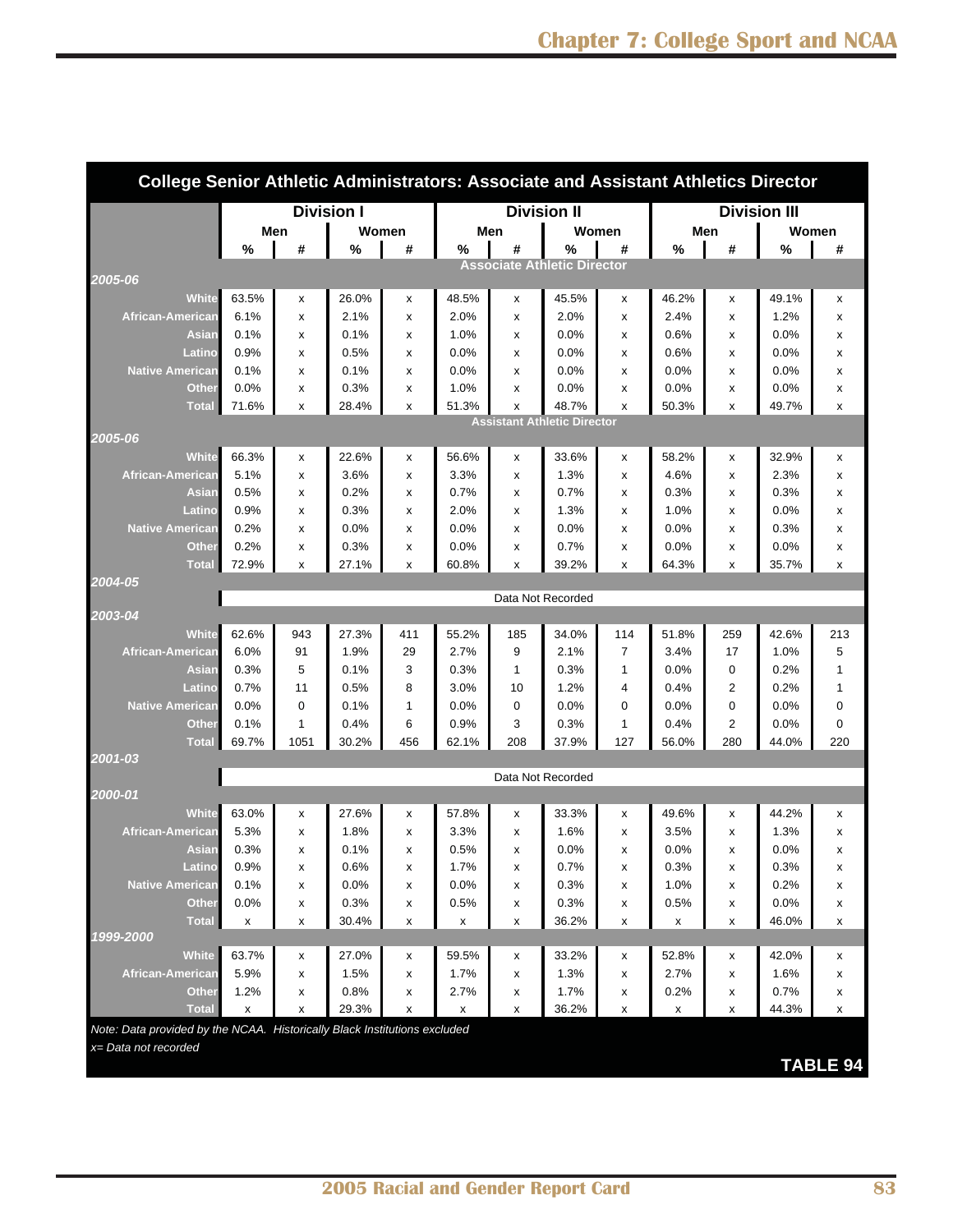| <b>NCAA Senior Woman Administrators</b>                                   |               |                           |                   |                           |               |             |                    |                           |      |                         |               |                |  |
|---------------------------------------------------------------------------|---------------|---------------------------|-------------------|---------------------------|---------------|-------------|--------------------|---------------------------|------|-------------------------|---------------|----------------|--|
|                                                                           |               |                           | <b>Division I</b> |                           |               |             | <b>Division II</b> |                           |      | <b>Division III</b>     |               |                |  |
|                                                                           |               | Men                       |                   | Women                     |               | Men         |                    | Women                     |      | Men                     |               | Women          |  |
|                                                                           | $\frac{9}{6}$ | #                         | $\frac{9}{6}$     | #                         | $\frac{9}{6}$ | #           | %                  | #                         | $\%$ | #                       | $\frac{9}{6}$ | #              |  |
| 2005-06                                                                   |               |                           |                   |                           |               |             |                    |                           |      |                         |               |                |  |
| <b>White</b>                                                              | 1.4%          | x                         | 84.3%             | X                         | 0.6%          | x           | 90.6%              | x                         | 1.1% | x                       | 95.7%         | x              |  |
| African-American                                                          | 0.5%          | $\mathbf{x}$              | 10.2%             | X                         | 0.0%          | x           | 5.3%               | $\boldsymbol{\mathsf{x}}$ | 0.0% | x                       | 2.2%          | x              |  |
| <b>Asian</b>                                                              | 0.0%          | x                         | 0.5%              | $\boldsymbol{\mathsf{x}}$ | 0.0%          | x           | 0.0%               | X                         | 0.0% | x                       | 0.4%          | x              |  |
| Latino                                                                    | 0.5%          | X                         | 1.4%              | x                         | 0.0%          | X           | 2.4%               | X                         | 0.0% | x                       | 0.4%          | x              |  |
| <b>Native American</b>                                                    | 0.0%          | $\boldsymbol{\mathsf{x}}$ | 0.5%              | X                         | 0.0%          | x           | 0.0%               | X                         | 0.0% | X                       | 0.0%          | x              |  |
| Other                                                                     | 0.0%          | x                         | 0.9%              | X                         | 0.0%          | x           | 1.2%               | x                         | 0.0% | x                       | 0.4%          | x              |  |
| <b>Total</b>                                                              | 2.3%          | $\boldsymbol{\mathsf{x}}$ | 97.7%             | X                         | 0.6%          | X           | 99.4%              | X                         | 1.1% | x                       | 98.9%         | x              |  |
| 2004-05                                                                   |               |                           |                   |                           |               |             |                    |                           |      |                         |               |                |  |
|                                                                           |               |                           |                   |                           |               |             | Data Not Recorded  |                           |      |                         |               |                |  |
| 2003-04                                                                   |               |                           |                   |                           |               |             |                    |                           |      |                         |               |                |  |
| <b>White</b>                                                              | 0.4%          | $\mathbf{1}$              | 88.5%             | 224                       | 0.0%          | $\pmb{0}$   | 92.6%              | 201                       | 1.2% | 4                       | 95.4%         | 312            |  |
| African-American                                                          | 0.0%          | $\Omega$                  | 8.3%              | 21                        | 0.0%          | $\mathbf 0$ | 4.6%               | 10                        | 0.0% | 0                       | 2.4%          | 8              |  |
| Asian                                                                     | 0.0%          | $\Omega$                  | 0.0%              | $\mathbf 0$               | 0.0%          | $\mathbf 0$ | 0.5%               | $\mathbf{1}$              | 0.0% | 0                       | 0.3%          | 1              |  |
| Latino                                                                    | 0.0%          | $\Omega$                  | 1.6%              | $\overline{4}$            | 0.0%          | $\mathbf 0$ | 2.3%               | 5                         | 0.0% | 0                       | 0.6%          | $\overline{2}$ |  |
| <b>Native American</b>                                                    | 0.0%          | $\Omega$                  | 0.4%              | $\mathbf{1}$              | 0.0%          | $\mathbf 0$ | 0.0%               | $\mathbf 0$               | 0.0% | 0                       | 0.0%          | 0              |  |
| Other                                                                     | 0.0%          | $\mathbf 0$               | 0.8%              | $\overline{2}$            | 0.0%          | $\pmb{0}$   | 0.0%               | 0                         | 0.0% | 0                       | 0.0%          | 0              |  |
| <b>Total</b>                                                              | 0.4%          | $\mathbf{1}$              | 99.6%             | 252                       | 0.0%          | $\Omega$    | 100.0%             | 217                       | 1.2% | $\overline{\mathbf{4}}$ | 98.8%         | 323            |  |
| 2001-03                                                                   |               |                           |                   |                           |               |             |                    |                           |      |                         |               |                |  |
|                                                                           |               |                           |                   |                           |               |             | Data Not Recorded  |                           |      |                         |               |                |  |
| 2000-01                                                                   |               |                           |                   |                           |               |             |                    |                           |      |                         |               |                |  |
| <b>White</b>                                                              | 0.7%          | x                         | 89.6%             | x                         | 0.5%          | x           | 91.2%              | $\pmb{\times}$            | 1.1% | x                       | 93.7%         | x              |  |
| African-American                                                          | 0.7%          | $\boldsymbol{\mathsf{x}}$ | 6.3%              | $\boldsymbol{\mathsf{x}}$ | 0.0%          | X           | 5.7%               | $\boldsymbol{\mathsf{x}}$ | 0.0% | x                       | 3.2%          | x              |  |
| <b>Asian</b>                                                              | 0.0%          | X                         | 0.4%              | x                         | 0.0%          | X           | 0.0%               | X                         | 0.0% | x                       | 0.4%          | x              |  |
| Latino                                                                    | 0.0%          | $\boldsymbol{\mathsf{x}}$ | 1.5%              | X                         | 0.0%          | X           | 2.1%               | X                         | 0.0% | X                       | 1.4%          | x              |  |
| <b>Native American</b>                                                    | 0.0%          | X                         | 0.0%              | X                         | 0.0%          | X           | 0.5%               | X                         | 0.0% | X                       | 0.0%          | x              |  |
| Other                                                                     | 0.4%          | x                         | 0.4%              | X                         | 0.0%          | x           | 0.0%               | x                         | 0.0% | x                       | 0.4%          | x              |  |
| <b>Total</b>                                                              | 1.8%          | $\boldsymbol{\mathsf{x}}$ | 98.2%             | X                         | 0.5%          | X           | 99.5%              | X                         | 1.1% | X                       | 99.1%         | X              |  |
| 1999-2000                                                                 |               |                           |                   |                           |               |             |                    |                           |      |                         |               |                |  |
| <b>White</b>                                                              | 1.5%          | x                         | 91.0%             | x                         | 1.0%          | x           | 90.4%              | x                         | 0.0% | x                       | 94.7%         | x              |  |
| African-American                                                          | 0.0%          | x                         | 6.0%              | x                         | 0.0%          | x           | 4.3%               | $\pmb{\times}$            | 0.0% | x                       | 3.3%          | x              |  |
| Other                                                                     | 0.4%          | x                         | 1.1%              | X                         | 1.4%          | х           | 2.9%               | x                         | 0.0% | x                       | 2.0%          | x              |  |
| <b>Total</b>                                                              | 1.9%          | X                         | 98.1%             | X                         | 2.4%          | X           | 97.6%              | $\boldsymbol{x}$          | 0.0% | X                       | 100.0%        | X              |  |
| Note: Data provided by the NCAA. Historically Black Institutions excluded |               |                           |                   |                           |               |             |                    |                           |      |                         |               |                |  |
| x= Data not recorded                                                      |               |                           |                   |                           |               |             |                    |                           |      |                         |               |                |  |

The percentage of African-Americans, including men and women, in this position, continued to drop this year, as it has since 2000. African-Americans accounted for 2.2 percent of these positions. People of color, which were all women of color, increased slightly from 3.3 percent to 3.4 percent.

#### **Grade for Division I Senior Woman Administrators:**

| Race:   | $B/B+$ |
|---------|--------|
| Gender: | $A+$   |

*See Table 95.*

#### **Faculty Athletics Representatives**

The faculty athletics representative (FAR) is a university's representative of the president and faculty on issues regarding athletics. The FAR is usually appointed by the president and is in involved with the assurance of the academic integrity of the athletics programs, as well as the maintenance of the welfare of the student-athlete. The FAR is a very important position within a university. Whites filled the vast majority of the FAR positions with 92.4, 92.2 and 95.5 percent in Divisions I, II and III, respectively.

In Division I, 71.2 percent were white men and 21.2 percent were white women. Among African-Americans serving as FAR, 2.2 percent were men and 0.9 percent were women. Total African-Americans in this position decreased almost two percent. Also among the FAR positions in Division I, 1.3 percent were Asian men and 0.4 percent were Asian women, 1.3 percent were Latino, 0.9 percent were Native American men, and there were 0.4 percent men in the "other" category. Women held 22.6 percent of these posts (increase of 0.7 of a percentage point), while people of color held 7.6 percent (decrease of 0.5 of a percentage point). There were no Latina or Native American women in this position.

**TABLE 95**

At the Division II level where whites held 92.2 percent of the FAR posts, 66.5 percent were white men and 25.7 percent were white women.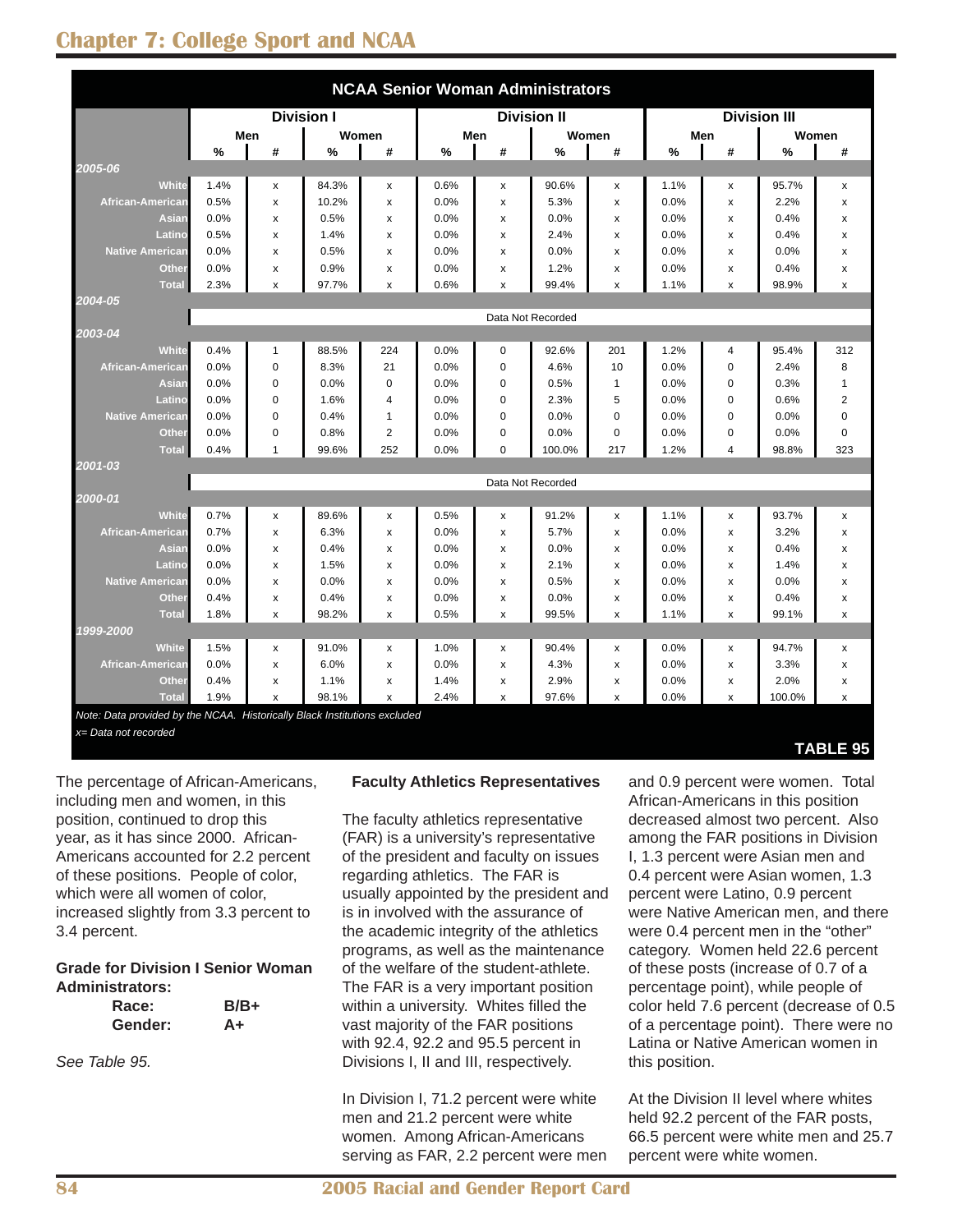African-Americans held a total of 3.4 percent of the positions, equally split between men and women. Asian men dropped 1.2 percent to 0.6 percent. Latinos held 3.4 percent, 2.8 percent being Latino and 0.6 percent Latina. Women overall gained 5.1 percentage points, increasing from 22.8 to 27.9 percent. People of color in this position increased their percentage by 0.3 percent. In Division III where whites held 95.5 percent, 64.7 percent were white men and 30.8 percent were white women. The percentage of white men fell 4.1 percent, whereas the percentage of white women increased 3.9 percent. African-Americans accounted for a total of 2.3 percent, which were held by two percent men and 0.3 percent women. Latinos held just under one percent of the FAR positions. This represented a 0.2 of a percentage point decrease for

whites. African-American men dropped one percent to two percent. Women held 31.6 percent of the FAR posts in Division III, a gain of 4.1 percent.

**Grade for Division I Faculty Athletics Representatives: Race: D Gender: F**

*See Table 96.*

#### **Professional Administration**

This category includes a wide range of job descriptions. At NCAA member institutions, jobs that fit in this category are academic advisor/counselor, compliance coordinator/officer, the sports information director and assistant directors, strength coaches,

life skills coordinator, and managers for business, equipment, fundraiser/ development, facilities, promotions/ marketing and tickets. As in all cases regarding employment in college athletics, the data reported in this section excludes the HBCUs. These positions are often starting points from which many people rise into higher level slots within a university or athletic department. There is a tendency for opportunities for women to increase as you move from Division I to II to III. However, the percentage of people of color filling these positions decrease while moving from Division I to II to III.

Across all three divisions, women continue to be pigeon-holed in to the academic advisor/counselor position, as well as the life skills coordinator position.

| <b>NCAA Faculty Athletics Representative</b>                                                      |                   |                           |               |                           |               |                           |                   |                     |               |                |               |                 |  |
|---------------------------------------------------------------------------------------------------|-------------------|---------------------------|---------------|---------------------------|---------------|---------------------------|-------------------|---------------------|---------------|----------------|---------------|-----------------|--|
|                                                                                                   |                   |                           |               |                           |               |                           |                   |                     |               |                |               |                 |  |
|                                                                                                   | <b>Division I</b> |                           |               |                           |               | <b>Division II</b>        |                   | <b>Division III</b> |               |                |               |                 |  |
|                                                                                                   |                   | Men                       |               | Women                     |               | Men                       |                   | Women               |               | Men            |               | Women<br>#      |  |
|                                                                                                   | %                 | #                         | %             | #                         | %             | #                         | %                 | #                   | %             | #              | %             |                 |  |
| $2005 - 06$                                                                                       |                   |                           |               |                           |               |                           |                   |                     |               |                |               |                 |  |
| <b>White</b>                                                                                      | 71.2%             | X                         | 21.2%         | $\mathsf{x}$              | 66.5%         | x                         | 25.7%             | x                   | 64.7%         | x              | 30.8%         | x               |  |
| African-American                                                                                  | 2.2%              | $\boldsymbol{\mathsf{x}}$ | 0.9%          | $\boldsymbol{\mathsf{x}}$ | 1.7%          | $\boldsymbol{\mathsf{x}}$ | 1.7%              | x                   | 2.0%          | X              | 0.3%          | x               |  |
| Asian                                                                                             | 1.3%              | X                         | 0.4%          | X                         | 0.6%          | x                         | 0.0%              | x                   | 0.6%          | x              | 0.3%          | x               |  |
| Latino                                                                                            | 1.3%              | х                         | 0.0%          | x                         | 2.8%          | х                         | 0.6%              | x                   | 0.6%          | x              | 0.3%          | x               |  |
| <b>Native American</b>                                                                            | 0.9%              | X                         | 0.0%          | x                         | 0.0%          | x                         | 0.0%              | x                   | 0.0%          | x              | 0.0%          | x               |  |
| Other<br><b>Total</b>                                                                             | 0.4%<br>77.4%     | X                         | 0.0%<br>22.6% | X                         | 0.6%<br>72.1% | $\boldsymbol{\mathsf{x}}$ | 0.0%<br>27.9%     | X                   | 0.6%<br>68.4% | X              | 0.0%<br>31.6% | x               |  |
| 2004-05                                                                                           |                   | X                         |               | $\boldsymbol{\mathsf{x}}$ |               | $\boldsymbol{\mathsf{x}}$ |                   | X                   |               | X              |               | x               |  |
|                                                                                                   |                   |                           |               |                           |               |                           |                   |                     |               |                |               |                 |  |
| 2003-04                                                                                           |                   |                           |               |                           |               |                           | Data Not Recorded |                     |               |                |               |                 |  |
| <b>White</b>                                                                                      | 70.9%             | 188                       | 21.1%         | 56                        | 71.9%         | 164                       | 20.6%             | 47                  | 68.8%         | 256            | 26.9%         | 100             |  |
| African-American                                                                                  | 4.2%              | 11                        | 0.8%          | $\overline{2}$            | 1.3%          | 3                         | 0.4%              | $\mathbf{1}$        | 3.0%          | 11             | 0.3%          | 1               |  |
| Asian                                                                                             | 1.1%              | 3                         | 0.0%          | 0                         | 1.8%          | 4                         | 0.0%              | $\mathbf 0$         | 0.0%          | 0              | 0.0%          | 0               |  |
| Latino                                                                                            | 0.8%              | $\overline{2}$            | 0.0%          | $\mathbf 0$               | 1.8%          | 4                         | 1.8%              | 4                   | 0.5%          | $\overline{2}$ | 0.3%          | 1               |  |
| <b>Native American</b>                                                                            | 0.4%              | 1                         | 0.0%          | $\Omega$                  | 0.0%          | $\Omega$                  | 0.0%              | $\Omega$            | 0.0%          | $\Omega$       | 0.0%          | $\Omega$        |  |
| Other                                                                                             | 0.8%              | $\overline{2}$            | 0.0%          | $\Omega$                  | 0.4%          | $\mathbf{1}$              | 0.0%              | $\mathbf 0$         | 0.3%          | $\mathbf{1}$   | 0.0%          | 0               |  |
| <b>Total</b>                                                                                      | 78.2%             | 207                       | 21.9%         | 58                        | 77.2%         | 176                       | 22.8%             | 52                  | 72.6%         | 270            | 27.5%         | 102             |  |
| 2001-03                                                                                           |                   |                           |               |                           |               |                           |                   |                     |               |                |               |                 |  |
|                                                                                                   |                   |                           |               |                           |               |                           | Data Not Recorded |                     |               |                |               |                 |  |
| 2000-01                                                                                           |                   |                           |               |                           |               |                           |                   |                     |               |                |               |                 |  |
| White                                                                                             | 73.2%             | х                         | 18.1%         | x                         | 77.9%         | x                         | 17.3%             | x                   | 67.0%         | x              | 27.8%         | x               |  |
| African-American                                                                                  | 5.1%              | X                         | 1.1%          | x                         | 1.0%          | X                         | 0.5%              | x                   | 3.1%          | x              | 0.6%          | x               |  |
| Asian                                                                                             | 1.1%              | $\boldsymbol{\mathsf{x}}$ | 0.0%          | $\boldsymbol{\mathsf{x}}$ | 0.5%          | $\boldsymbol{\mathsf{x}}$ | 0.0%              | X                   | 0.3%          | X              | 0.0%          | x               |  |
| Latino                                                                                            | 0.4%              | $\boldsymbol{\mathsf{x}}$ | 0.4%          | $\boldsymbol{\mathsf{x}}$ | 0.0%          | $\boldsymbol{\mathsf{x}}$ | 0.5%              | X                   | 0.9%          | X              | 0.3%          | x               |  |
| <b>Native American</b>                                                                            | 0.4%              | X                         | 0.0%          | X                         | 0.5%          | X                         | 0.0%              | X                   | 0.0%          | x              | 0.0%          | x               |  |
| Other                                                                                             | 0.4%              | x                         | 0.0%          | X                         | 0.0%          | X                         | 0.0%              | X                   | 0.0%          | x              | 0.0%          | x               |  |
| <b>Total</b>                                                                                      | X                 | x                         | 19.6%         | X                         | x             | X                         | 18.3%             | x                   | X             | x              | 28.7%         | x               |  |
| 1999-2000                                                                                         |                   |                           |               |                           |               |                           |                   |                     |               |                |               |                 |  |
| <b>White</b>                                                                                      | 75.6%             | X                         | 18.1%         | X                         | 78.0%         | x                         | 15.5%             | x                   | 67.9%         | x              | 27.8%         | x               |  |
| African-American                                                                                  | 3.1%              | x                         | 1.4%          | X                         | 1.2%          | X                         | 0.4%              | x                   | 1.8%          | x              | 0.3%          | x               |  |
| Other                                                                                             | 1.7%              | $\boldsymbol{\mathsf{x}}$ | 0.0%          | $\boldsymbol{\mathsf{x}}$ | 3.3%          | $\boldsymbol{\mathsf{x}}$ | 1.6%              | x                   | 2.3%          | X              | 0.0%          | x               |  |
| <b>Total</b>                                                                                      | X                 | x                         | x             | X                         | x             | $\boldsymbol{\mathsf{x}}$ | 17.6%             | X                   | X             | X              | 28.1%         | x               |  |
|                                                                                                   |                   |                           |               |                           |               |                           |                   |                     |               |                |               |                 |  |
| Note: Data provided by the NCAA. Historically Black Institutions excluded<br>x= Data not recorded |                   |                           |               |                           |               |                           |                   |                     |               |                |               |                 |  |
|                                                                                                   |                   |                           |               |                           |               |                           |                   |                     |               |                |               | <b>TABLE 96</b> |  |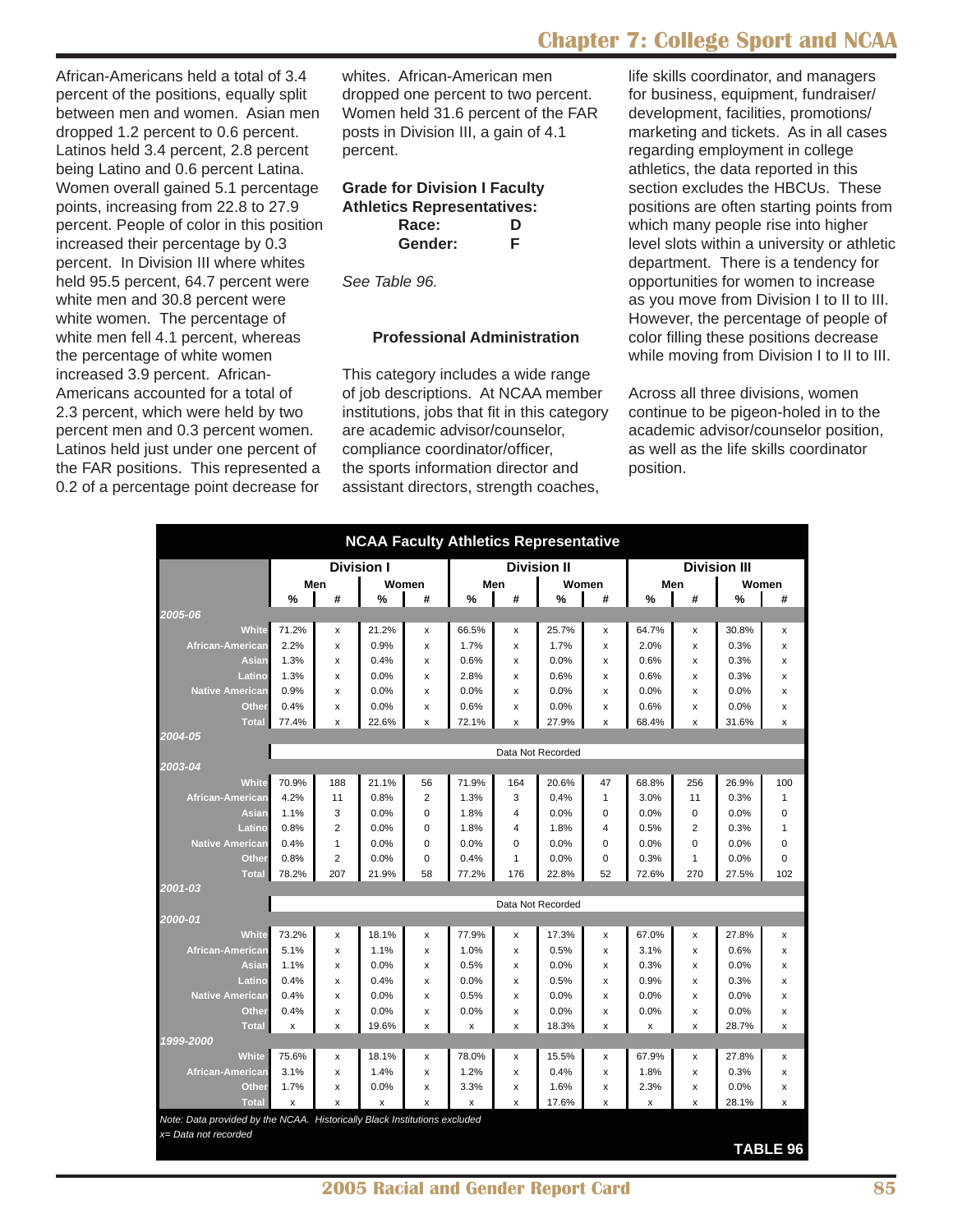| <b>College Professional Administration by Division</b>                    |                   |        |              |                    |              |                     |                      |        |  |
|---------------------------------------------------------------------------|-------------------|--------|--------------|--------------------|--------------|---------------------|----------------------|--------|--|
|                                                                           | <b>Division I</b> |        |              | <b>Division II</b> |              | <b>Division III</b> | <b>All Divisions</b> |        |  |
|                                                                           | Women<br>Men      |        | Women<br>Men |                    | Women<br>Men |                     | Men                  | Women  |  |
| 2003-04                                                                   |                   |        |              |                    |              |                     |                      |        |  |
| <b>White</b>                                                              | 60.40%            | 27.50% | 55.20%       | 34.00%             | 51.80%       | 42.60%              | 61.80%               | 27.60% |  |
| African-American                                                          | 5.90%             | 2.30%  | 2.70%        | 2.30%              | 3.40%        | 1.00%               | 5.10%                | 1.80%  |  |
| <b>Asian</b>                                                              | 0.60%             | 0.30%  | x            | x                  | x            | X                   | 0.60%                | 0.30%  |  |
| Latino                                                                    | 1.10%             | 0.80%  | x            | X                  | x            | x                   | 1.20%                | 0.70%  |  |
| <b>Native American</b>                                                    | 0.04%             | 0.01%  | X            | X                  | X            | X                   | 0.10%                | 0.10%  |  |
| Other                                                                     | 0.40%             | 0.60%  | 4.20%        | 1.50%              | 1.10%        | 0.90%               | 0.40%                | 0.30%  |  |
| <b>Total</b>                                                              | 68.44%            | 31.51% | 62.10%       | 37.80%             | 56.30%       | 44.50%              | 69.20%               | 30.80% |  |
| 2000-01                                                                   |                   |        |              |                    |              |                     |                      |        |  |
| <b>White</b>                                                              | 63.0%             | 27.6%  | 57.8%        | 33.3%              | 49.6%        | 44.2%               | 61.1%                | 28.0%  |  |
| African-American                                                          | 5.3%              | 1.8%   | 3.3%         | 1.6%               | 3.5%         | 1.3%                | 5.0%                 | 1.9%   |  |
| <b>Other</b>                                                              | 1.5%              | 0.8%   | 2.8%         | 1.3%               | 1.0%         | 0.5%                | 2.4%                 | 1.6%   |  |
| <b>Total</b>                                                              | 69.8%             | 30.2%  | 63.9%        | 36.2%              | 54.1%        | 46.0%               | 68.5%                | 31.5%  |  |
| 1999-2000                                                                 |                   |        |              |                    |              |                     |                      |        |  |
| <b>White</b>                                                              | 62.6%             | 24.8%  | 59.5%        | 33.2%              | 52.8%        | 42.0%               | 64.3%                | 24.5%  |  |
| African-American                                                          | 6.2%              | 2.8%   | 1.7%         | 1.3%               | 2.7%         | 1.6%                | 5.2%                 | 2.1%   |  |
| Other                                                                     | 2.3%              | 1.3%   | 2.7%         | 1.7%               | 0.2%         | 0.7%                | 2.5%                 | 1.3%   |  |
| <b>Total</b>                                                              | 71.1%             | 28.9%  | 63.9%        | 36.2%              | 55.7%        | 44.3%               | 72.0%                | 27.9%  |  |
| Note: Data provided by the NCAA. Historically Black Institutions excluded |                   |        |              |                    |              |                     |                      |        |  |
| y Data not recorded                                                       |                   |        |              |                    |              |                     |                      |        |  |

*x= Data not recorded*

In the academic advisor/counselor position, women held 60.5, 48.3 and 48.6 percent at Division I, II and III institutions, respectively. Within the life skills coordinator position, women held 69.2 60.3 and 69.0 percent, respectively. However, in the business manager position, 54.9 percent, 59.2

and 64.2 percent of the positions were held by women at Divisions I, II and III respectively. The compliance coordinator/officer also had a strong representation of women at all three levels holding 47.3, 48.6 and 50.6 percent of the slots at each division.

**TABLE 97**

Within the graduate assistant and intern positions at each level, the gender breakdown at each division was pretty close to 50/50. These two positions were the most diverse when looking at the different positions within professional administration. At the Division I level in the graduate assistant position, whites accounted for 79.2 percent, African-Americans were 13.5 percent, Asians were 1.8 percent, Latinos were 3.4 percent and the "other" category had 2.1 percent. At Division I, in the intern position, whites held 80.4 percent, African-Americans held 13.8 percent, Asians held 1.4 percent, Latinos held 3.2 percent and the "other" category held 1.2 percent. Graduate assistant and intern positions tend to be filled with young people, so hopefully diversity within this group is a sign of things to come in the future.

#### **Grade for Division I Professional Administrators:**

| Race:   | B |
|---------|---|
| Gender: | в |

*See Tables 97 and 98.*

|                                                                                                                         |                   |       |              |       |       | <b>College Professional Administration by Position</b> |                 |       |                        |       |                       |       |
|-------------------------------------------------------------------------------------------------------------------------|-------------------|-------|--------------|-------|-------|--------------------------------------------------------|-----------------|-------|------------------------|-------|-----------------------|-------|
|                                                                                                                         | <b>Division I</b> |       |              |       |       |                                                        |                 |       |                        |       |                       |       |
|                                                                                                                         |                   | White | <b>Black</b> |       | Asian |                                                        | <b>Hispanic</b> |       | <b>Native American</b> |       | <b>Other Minority</b> |       |
| 2005-06                                                                                                                 | Men               | Women | Men          | Women | Men   | Women                                                  | Men             | Women | Men                    | Women | Men                   | Women |
| <b>Academic Advisor/Counselor</b>                                                                                       | 24.5%             | 49.1% | 13.5%        | 10.0% | 0.0%  | 0.1%                                                   | 1.2%            | 1.0%  | 0.0%                   | 0.0%  | 0.3%                  | 0.3%  |
| <b>Business Mgr.</b>                                                                                                    | 42.8%             | 48.3% | 1.0%         | 2.1%  | 0.3%  | 0.7%                                                   | 1.0%            | 2.8%  | 0.0%                   | 0.3%  | 0.0%                  | 0.7%  |
| <b>Compliance Coordinator/Officer</b>                                                                                   | 43.5%             | 42.3% | 7.9%         | 4.4%  | 0.3%  | 0.3%                                                   | 0.9%            | 0.3%  | 0.0%                   | 0.0%  | 0.0%                  | 0.0%  |
| <b>Equipment Mgr.</b>                                                                                                   | 75.4%             | 9.9%  | 7.0%         | 1.6%  | 1.9%  | 0.0%                                                   | 2.4%            | 1.1%  | 0.5%                   | 0.0%  | 0.0%                  | 0.3%  |
| Fundraiser/Development Mgr.                                                                                             | 64.6%             | 26.5% | 4.5%         | 1.1%  | 0.7%  | 0.7%                                                   | 0.9%            | 0.2%  | 0.2%                   | 0.0%  | 0.2%                  | 0.4%  |
| <b>Facility Mgr.</b>                                                                                                    | 79.2%             | 11.6% | 4.1%         | 1.6%  | 1.9%  | 0.3%                                                   | 0.8%            | 0.0%  | 0.0%                   | 0.0%  | 0.5%                  | 0.0%  |
| <b>Life Skills Coordinator</b>                                                                                          | 17.8%             | 57.2% | 10.6%        | 9.6%  | 0.5%  | 0.0%                                                   | 1.4%            | 1.9%  | 0.5%                   | 0.0%  | 0.0%                  | 0.5%  |
| Promotions/Marketing Mgr.                                                                                               | 59.5%             | 32.3% | 2.9%         | 2.4%  | 0.5%  | 0.0%                                                   | 1.6%            | 0.5%  | 0.0%                   | 0.0%  | 0.3%                  | 0.0%  |
| <b>Sports Information director</b>                                                                                      | 88.4%             | 9.5%  | 0.4%         | 0.4%  | 0.0%  | 0.4%                                                   | 0.9%            | 0.0%  | 0.0%                   | 0.0%  | 0.0%                  | 0.0%  |
| Asst. or Assoc. SID                                                                                                     | 69.7%             | 24.4% | 1.5%         | 1.1%  | 0.6%  | 0.8%                                                   | 0.6%            | 0.6%  | 0.2%                   | 0.0%  | 0.4%                  | 0.0%  |
| <b>Strength Coaches</b>                                                                                                 | 75.2%             | 9.9%  | 10.3%        | 1.2%  | 0.8%  | 0.2%                                                   | 0.8%            | 0.4%  | 0.6%                   | 0.2%  | 0.0%                  | 0.2%  |
| <b>Ticket Manager</b>                                                                                                   | 52.4%             | 38.8% | 3.3%         | 1.6%  | 1.0%  | 1.0%                                                   | 1.3%            | 0.3%  | 0.0%                   | 0.0%  | 0.0%                  | 0.3%  |
| Note: Data provided by the NCAA. Historically Black Institutions excluded<br>$x = Data not recorded$<br><b>TABLE 98</b> |                   |       |              |       |       |                                                        |                 |       |                        |       |                       |       |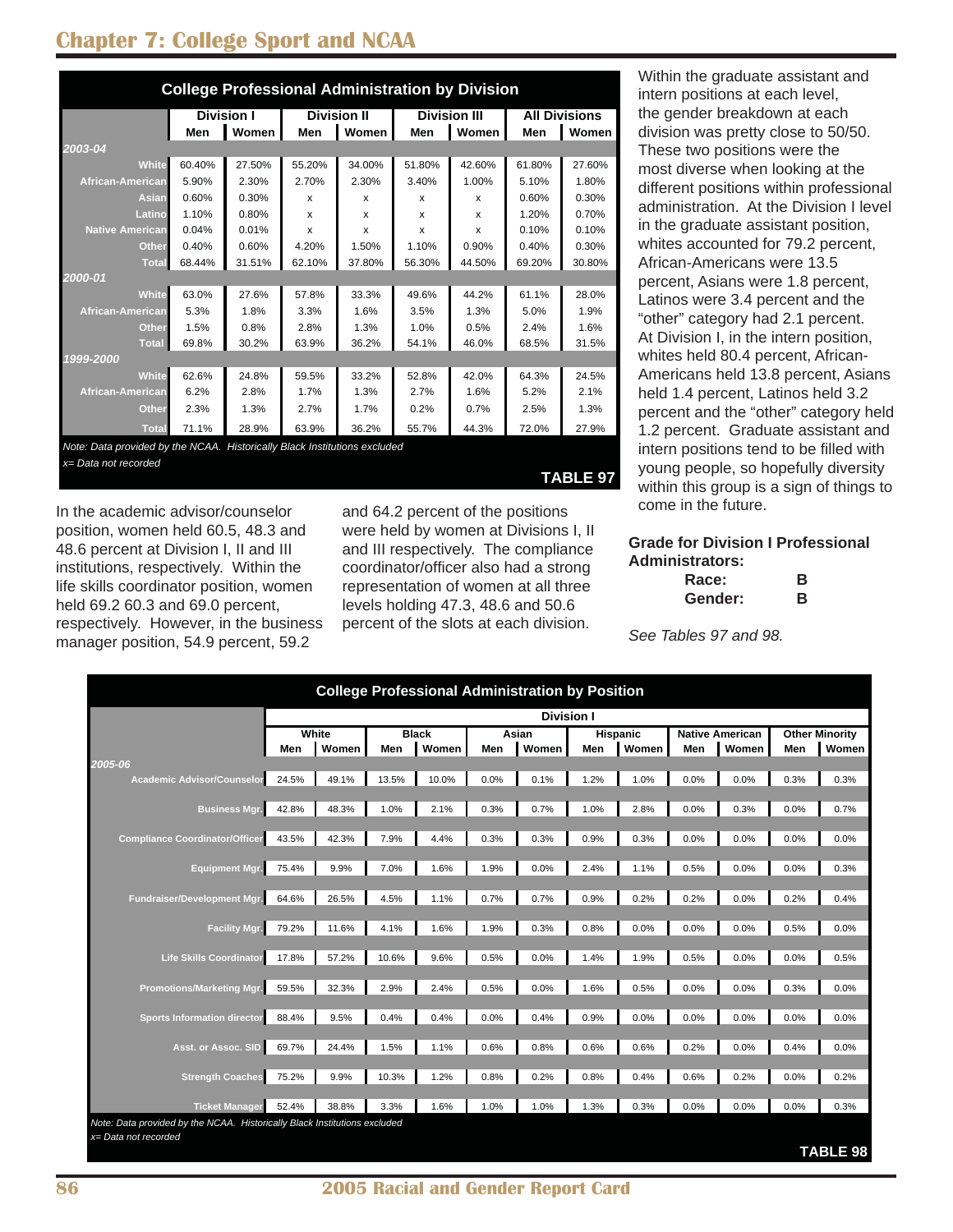# **Chapter 8: Conclusion**

There were very different results on issues of race and gender for professional and college sport in the 2005 Racial and Gender Report Card. The industry was looking better with all Bs on the issue of race for the first time.

The period under review showed that the leadership at the top levels of the pro leagues and the NCAA regarding diversity issues was paying off with notable improvements. There were also improvements at the professional levels on teams where most of the positions in sport are located. However, the results for teams and colleges come at a slower pace. Thus, issues of race and gender persist as concerns for sport in America. As in society itself, we have a long way to go to achieve equality in sport. However, it was especially notable that the only overall improvement for race in the 2005 Report was achieved by the NFL who went from a B to a B+. The NBA, MLB, WNBA and college sport maintained their race grades of A, B+, A and B-, respectively.

There were no overall improvements for gender in the 2005 Report Card. The WNBA was the only sport that maintained their A grade. Ground was slightly lost on gender by the NBA's drop from a B to a B- and college sport's slight drop from B+ to a B. The NFL and MLS were not issued gender grades.

With all categories combined for the men's league, the NBA continued to fare the best. The NBA earned its highest grade ever for race and its highest combined grade for race and gender ever with an A for race and a B- for gender which combined for a high B+ overall. MLB also made strides for race and maintained a B+. Among all the professional leagues, the WNBA continued its reign on top with an A for race, gender and as a combined grade for the third time. It had received the same sweep of A's in the 2001 and 2004 Racial and Gender Report Cards. No other professional sports league has achieved that even once.

Some of the high and low points were:

- The Chicago White Sox won the 2005 World Series led by Ozzie Guillen, a Latino manager, and Ken Williams, the only African-American general manager in MLB.
- The 8.5 percent African-American player total in MLB was the lowest percentage since the Report was initiated in the mid-1980's.
- People of color comprised 24 percent of all MLB professionals, technicians and supervisors; 27 percent were women, as reported by the Central Office.
- The NBA set historic high marks for race in the following categories: League Office, team senior and professional administrators, president/CEOs, physicians, trainers and radio/TV broadcasters. It equaled the high for team vice presidents of color.
- Robert Johnson, who owns the NBA Charlotte Bobcats, remains men's pro sports only African-American team majority owner.
- Arturo Moreno, who owns the Los Angeles Angels of Anaheim, is men's pro sports only Latino team

majority owner.

- In February 2005, it was announced that Red McCombs was selling the Minnesota Vikings to Reggie Fowler, an African-American. The sale was not approved as originally announced, but Fowler instead became a minority owner of the Vikings.
- In the NBA, there were 11 African-American head coaches during the 2005-06 season. While this number decreased by one since the 2004-05 season, the NBA continues to have the highest percentages in all pro sports at 37 percent of the total.
- At the start of the 2006-07 NBA season, there were 12 African-American head coaches, back up to the all-time record of 40 percent.
- In February 2005, Donna Orender was announced as the new president of the WNBA replacing Val Ackerman. Orender remains the only woman president of a professional sports league.
- Women in positions of vice president on the WNBA team level

nearly doubled from 13 in 2004 to 23 in 2005. African-American vice presidents increased from five in 2004 to seven in 2005. There was one Asian vice president.

- The 2005 NFL season saw a record number of African-American head coaches with seven. People of color in assistant coaching positions in the NFL also set a record with 162 assistant coaches of color, or 34 percent.
- In general, the record of NFL teams regarding gender hiring practices remained poor although the percentage of women did increase slightly in the categories of team vice presidents and professional administration. It decreased slightly in team senior administration positions.
- The MLS League Office had its biggest increase in the history of the Racial and Gender Report Card with people of color increasing from 24 to 34 percent of professional level positions since the last RGRC.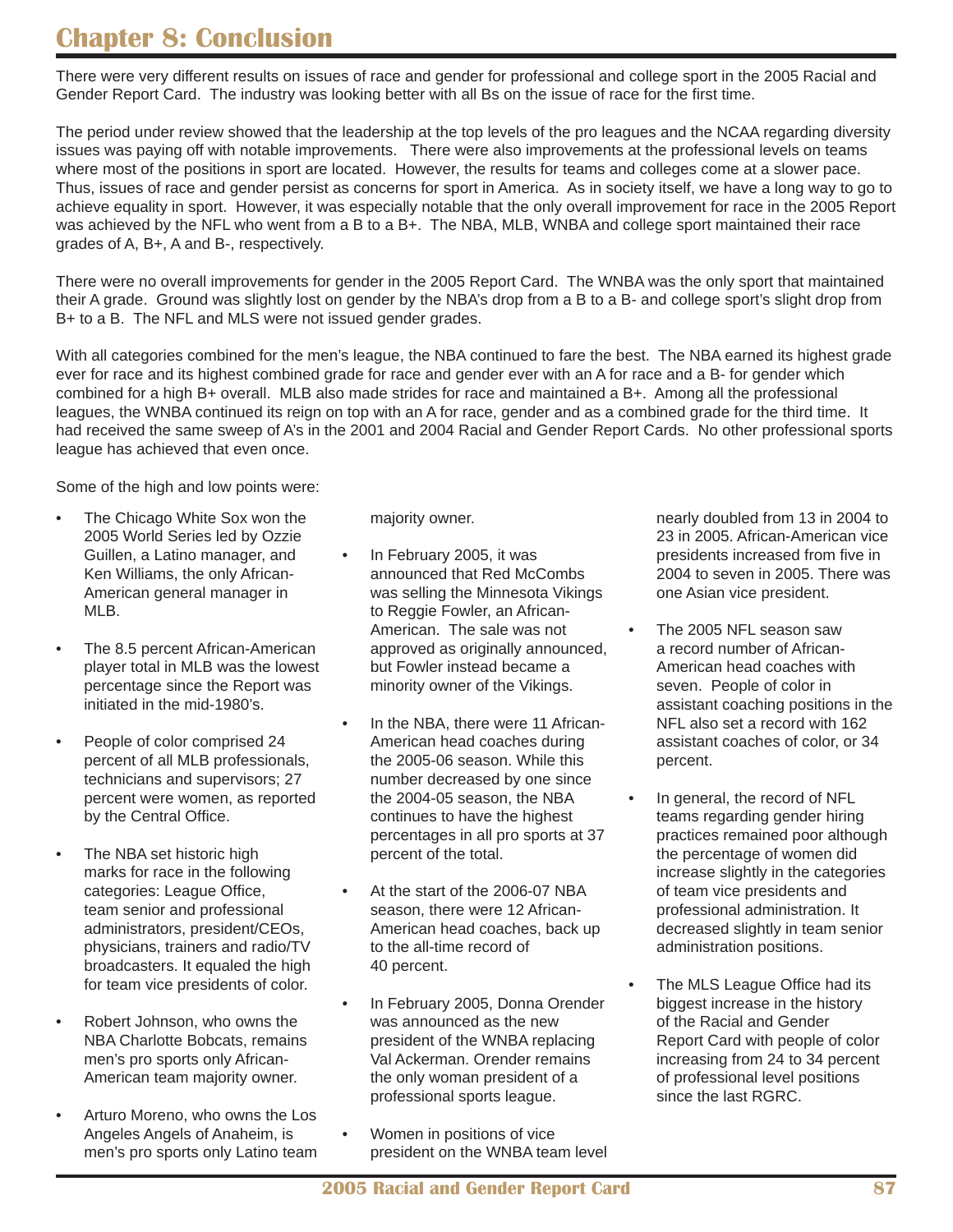### **Chapter 8: Conclusion**

- At 42 percent, there were more players of color in the 2005 MLS season than in any previous season reviewed in the Racial and Gender Report Card.
- MLS has had no people of color as general managers since the 2002 season.
- The percentages of Division I African-American male studentathletes decreased for basketball for the first time in five years.
- The NCAA made a major commitment to the issue of diversity by creating a new position for a vice president for Diversity and Inclusion. In May 2005, the NCAA hired Charlotte Westerhaus for this position. Today, the NCAA headquarters

has three African-American vice presidents and three women vice presidents. Westerhaus reports directly to NCAA President Myles Brand and co-chairs the NCAA's Diversity Leadership Strategic Planning

- Opportunities in college coaching for people of color in men's sports other than basketball remained poor.
- Only three of 119 Division IA head coaches were African-American during the 2005 collegiate football season. The 2006 season had five African-Americans leading Division IA football programs. Randy Shannon was hired by the University of Miami after the 2006 season making the 6th African-American head football coach as

of December 10, 2006.

- African-Americans were so underrepresented as college head coaches, that once again, the percent of women coaching men's teams actually exceeded that of African-Americans in Division III. In Division II, the percentage of women coaching men's teams almost matched the percentage of African-Americans.
- As of November 2006, in the Division IA athletic director position, there were 12 African-American men, three Latino men, one Native American man and six women heading departments with Division IA football.

The goal of the Institute for Diversity and Ethics in Sport in publishing the Racial and Gender Report Card is to help professional and college sport recognize that sport, which is America's most integrated workplace for players, can do better than society in who it hires in decision-making positions. There is widely acknowledged enlightened leadership on issues of diversity in the league offices of the NBA, the NFL, MLB, NHL, MLS and at the NCAA. Nevertheless, white men control the operations on most teams and athletics departments.

What the WNBA, NBA, NFL and MLB and the NCAA headquarters have done on the issue of race can be looked at as an example by other sports organizations and leagues. The WNBA, NBA and college sport had the best records to model on gender.

With the improvements noted and individual category record highs in most of the leagues and colleges, it shows that if you set goals for diversity, they can be reached with persistent effort.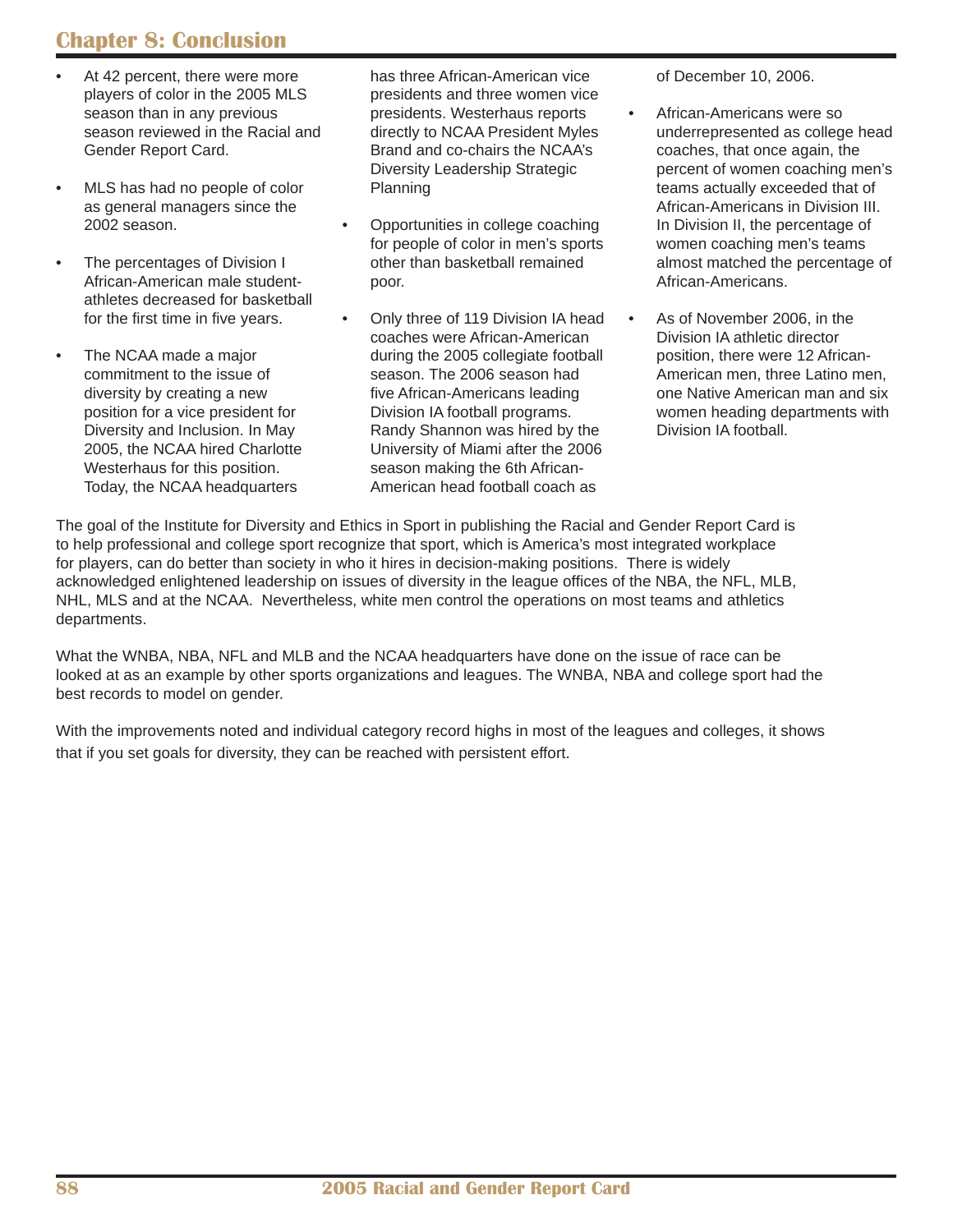#### **MAJOR LEAGUE BASEBALL DIVERSITY INITIATIVES**

Major League Baseball's strategic focus of formal commitments to the diversity of its game has not only included employment but also addresses supplier diversity, player development, community relations, education and philanthropic awards. MLB has been widely recognized nationally for their efforts, most notably the 2005 CEO Diversity Leadership award presented to Commissioner Selig by D.C. based Diversity Best Practices. This entity recognizes national and global diversity leadership. MLB is the first sport to be awarded. Here are a few highlights of some of MLB's commitments:

#### **Employment/Workforce Diversity**

Since 1995 MLB has aggressively addressed workplace diversity primarily through its Human Resources practices at both the Commissioner's Office and the Clubs. The industry is staffed throughout by professional HR practitioners who contribute to MLB's benchmark reports that profile all levels of employment within the baseball organizations. The resulting matrix serves as a management tool for strategic planning and performance management.

#### **Supplier Diversity**

Major League Baseball's Diverse Business Partner's Program is the leading supplier diversity program in sports. This major league procurement initiative has produced significant economic opportunity for baseball's Commissioner's office, its franchises and local communities. The strategic implementation of MLB's Diverse Business Partners Program has resulted well over 300 million of dollars being spent with thousands of minority- and womenowned businesses. This awardwinning program has continued to enrich baseball's business case for diversity by establishing a procurement environment that economically benefits the league

as well as its minority and majority business partners. The DBP program has been awarded the recognition of being listed with "America's TOP 50 Organizations for Multicultural Business Opportunities." MLB was the first sport to receive this prestigious award for the third year in a row.

#### **Urban Youth Initiatives**

There are several aspects to this component of MLB's mission to grow its game. They are:

- 1) to make meaningful contributions the development of minority communities,
- 2) to provide safe and organized recreational activities for urban youth, and
- 3) to prepare minority high school players for college and professional baseball and softball programs.

One example of this commitment is Major League Baseball's Youth Baseball Academy located on the campus of Compton Community College in Los Angeles, California. The Academy is an actual brick and mortar presence in the community and is now officially open for business. The Academy is home to four fields: two regulation baseball fields, one softball field and one youth field. MLB will operate the facility and work with local youth organizations to identify the Academy's attendees. In addition to offering year-round baseball and softball instruction, MLB will provide academic support and career development through after-school study programs. Baseball's return on investment for this multi-million dollar facility is the marketplace strategy that eventually thousands will participate as members of the Academy and ultimately become players, baseball operation and business operations employees, franchise leaders and fans.

Another example is one of MLB's longest on-going urban youth initiatives, the RBI program. Reviving Baseball in the Inner Cities is a youth outreach program to promote interest in baseball, boost self-esteem and to

encourage young people to stay in school. Managed with the Boys and Girls Clubs of America, RBI programs have been started in more than 200 cities worldwide and in 2004 gave nearly 95,000 young women and men the opportunity to play the game. In 2005, over 75 percent of RBI's targeted age group (13 to 18 year olds) were minorities.

#### **Education and Philanthropy**

"Breaking Barriers: In Sports, In Life" is a multi-curricular character education program developed by Major League Baseball, The Major League Baseball Player's Trust for Children, and Scholastic Inc. The program utilizes baseball-themed features, activities and lessons to teach children grades K-12 the values and traits they need to deal with the barriers and challenges in their lives. Using baseball as a metaphor for life, the curriculum is based on the nine values demonstrated by Jackie Robinson. The nine values are: Determination, Commitment, Persistence, Integrity, Justice, Courage, Teamwork, Citizenship and Excellence.

"The Baseball Tomorrow Fund" is a joint initiative between Major League Baseball and the Major League Baseball Player's Association. It is designed to promote and enhance the growth of the game throughout the world by funding programs, field improvements and equipment purchases to encourage and maintain youth participation in baseball and softball. Since its inception in 1999, BTF has awarded grants totaling more than \$9.5 million and has benefited 111,000 youth participating in more than 200 baseball and softball programs across the US, Canada, Latin America, Europe and Asia. In 2005, 66 percent of the award recipients provided programs with a 50 to 100 percent participation rate.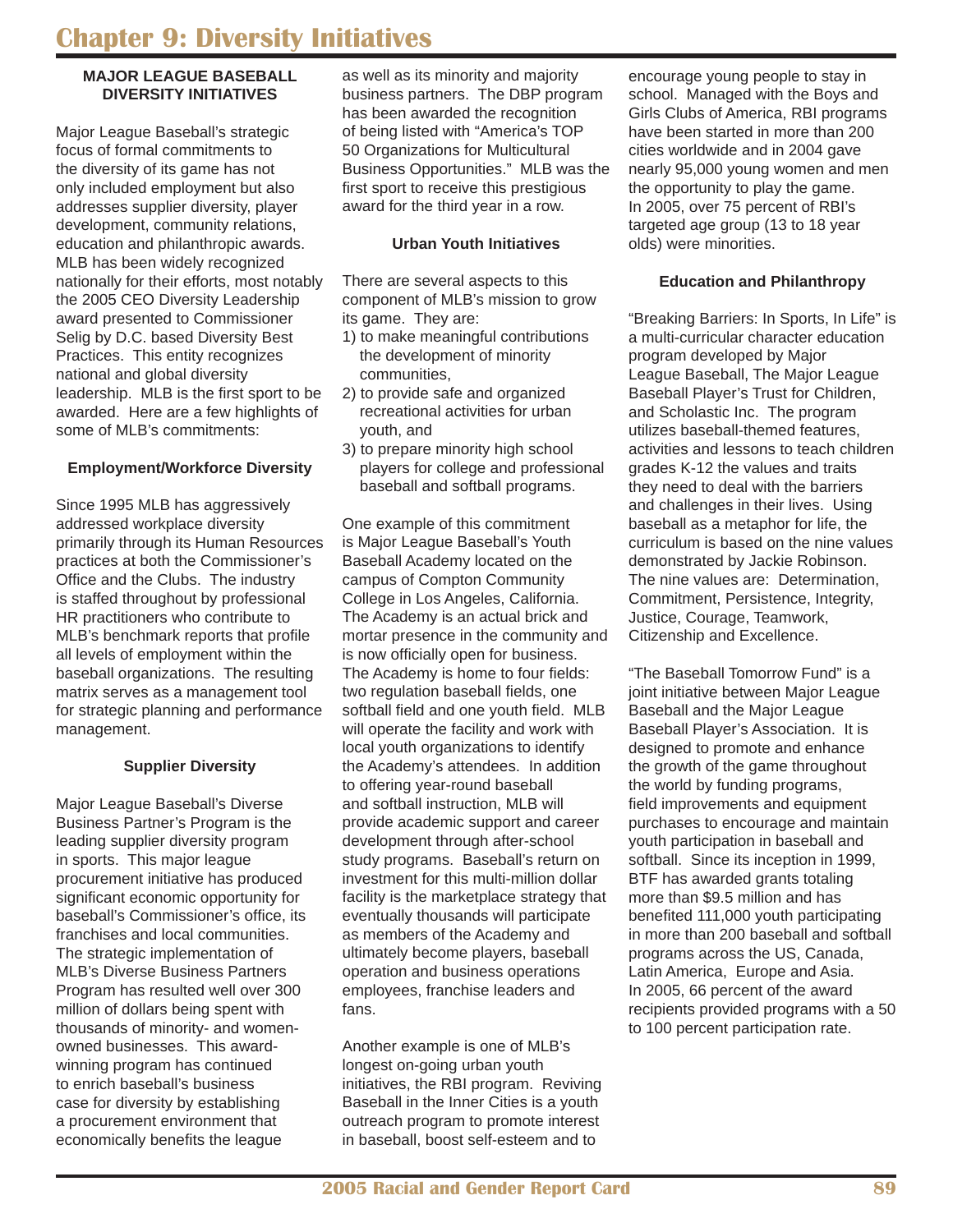#### **NATIONAL BASKETBALL ASSOCIATION DIVERSITY INITIATIVES**

The NBA League office was the first to undertake mandatory diversity management training. In 1997, all 730 employees at the time went through an eight-hour session in groups of 25 or less.

The NBA conducts periodic mandatory diversity and respectful workplace training programs for league employees. The NBA's new employee orientation also includes a diversity awareness component.

The NBA maintains diverse applicant pools in its hiring process and encourages all NBA teams to do so as well. This includes, among other things, active recruitment at historically black colleges and universities and posting job openings on diversity websites.

Consistent with the National Basketball Association's Vendor Diversity Policy Statement, the NBA takes steps to further its goal of maximizing contracting opportunities for Women/Minority Business Enterprises to participate in the business opportunities generated by the NBA. The NBA has implemented a process by which potential suppliers who are Women/Minority Business Enterprises can be identified for inclusion in the NBA's vendor procurement process.

The NBA maintains a vendor diversitysourcing program in connection with the NBA's annual All-Star event. This includes: (i) building alliances in the All-Star host city with business advocacy organizations, tourism officials and local business regulatory agencies; (ii) informing prospective local business entities of the types of contracting opportunities available by conducting vendor diversity seminars in the host city; and (iii) compiling and publishing a comprehensive vendor resource guide to aid the NBA, its sponsors and local contractors in identifying prospective vendors.

#### **MAJOR LEAGUE SOCCER DIVERSITY INITIATIVES**

MLS is committed to developing all of its employees and provides training that will promote professionalism, respect and diversity throughout the league.

#### **Diversity Initiative**

MLS has demonstrated a commitment to diversity by embracing a Diversity Initiative designed to improve diversity on a league-wide basis. The Strategic Diversity Initiative affirms that MLS will promote diversity through our player pool, League office, team offices, team staffs and among our business partners.

#### **Diversity Education**

In early 2005, MLS conducted sexual harassment and diversity awareness training for the League office and completed such training for all the teams by the end of 2005. In the first few months of 2006, all teams completed another segment of sexual harassment and diversity awareness training. The workshop provided training to increase awareness of the value of mutual respect in the workplace, discussed the elements of diversity and its impact when interacting with others, and provided an understanding of cross culture differences and the value of these differences.

In April 2006, the League office conducted training for all employees which encompassed such topics as the different management styles, communicating with co-workers and the importance of diversity within the organization. This training provided employees with the tools necessary to communicate and work with people who may have different work styles than their own.

The League's Director of Human Resources & Administration will be attending a five-day intensive "trainthe-trainer" course on diversity in June 2006. This hands-on course being offered by the Society for Human Resources Management (SHRM) is designed to build the confidence, knowledge and skills of individuals charged with conducting effective diversity training. Our Director will attend this training in order to be equipped with the tools, models and skills needed to make diversity interventions within our organization.

#### **MLS Diversity Programs**

#### *MLS ¡Futbolito!*

MLS *¡Futbolito!* is the largest touring Hispanic grassroots initiative hosted by a US professional sports league. Total participation was up 58% in 2004 with over 90% of the participants of Hispanic decent, and the growth has continued in 2005.

#### *MLS Budweiser Hispanic Heritage Nights*

The 2005 season marked the fifth anniversary of the MLS Budweiser Hispanic Heritage Night, in which each of the 12 MLS teams host cultural events to highlight the Hispanic leaders in their communities. Total attendance for the events exceeded 165,000 in 2004, with more expected in 2005.

#### *Hispanic Heritage Month*

Major League Soccer players Amado Guevara, Eliseo Quintanilla and former MLS All-Star Marco Etcheverry represented the league for the Hispanic Heritage Month Celebration at The White House. The September 14, 2004 event was attended by government officials and political dignitaries from both the United States and abroad.

#### *CD Chivas USA*

In 2005, Major League Soccer added expansion team Club Deportivo Chivas USA to the league. CD Chivas USA will seek to preserve the connection to the tradition and history of its Guadalajara, Mexico roots.

#### *Real Salt Lake*

New to MLS in 2005, Real Salt Lake's front office is made up of a number of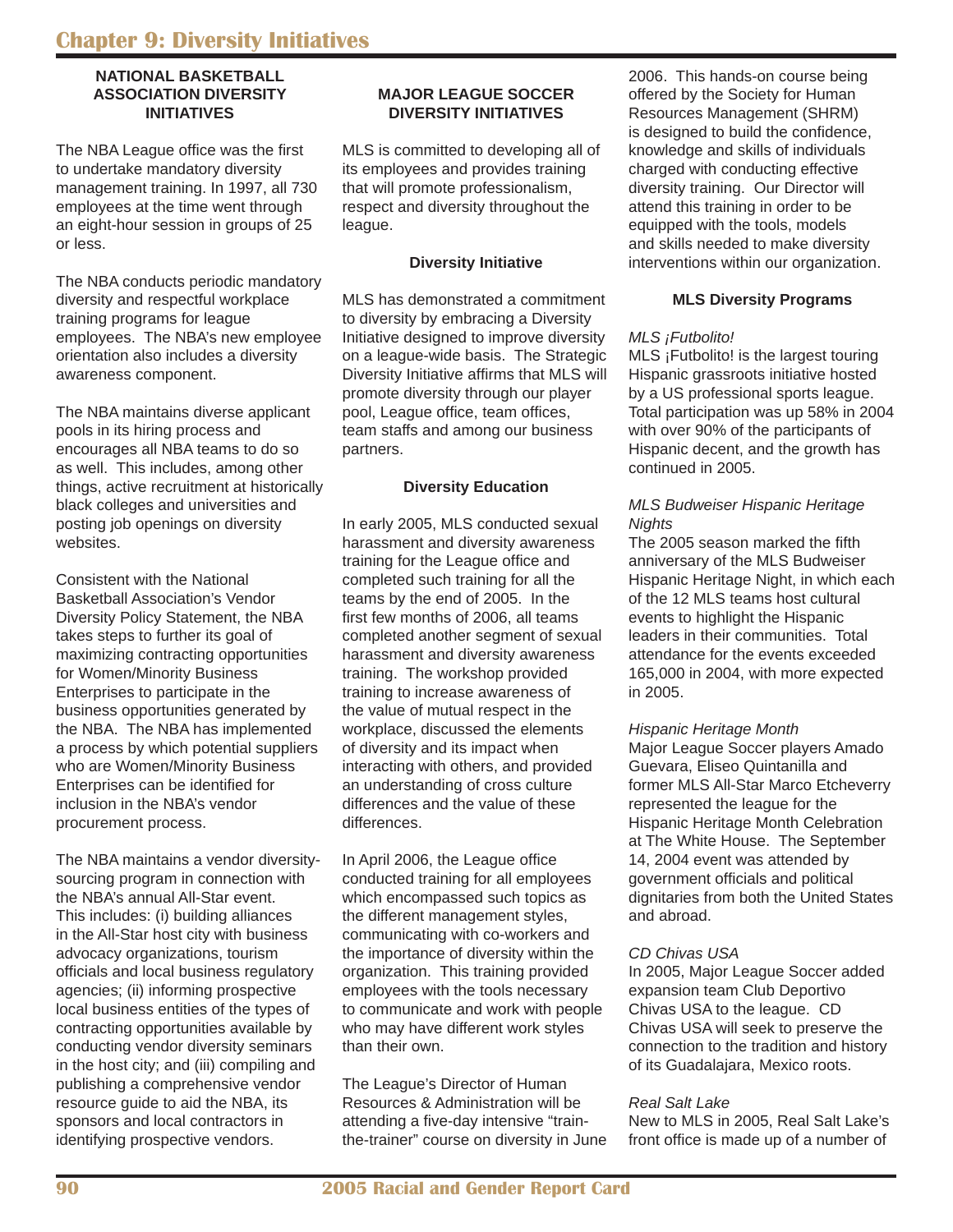Spanish-speaking members, including GM Steve Pastorino and Assistant Director of Marketing Trino Martinez. Pastorino said, "We are committed to the Hispanic community to be their team of choice." All of the team's press releases are translated into Spanish and distributed to Hispanic media outlets, including Spanish radio and TV stations. All RSL games are broadcast on Spanish-language KRRD-AM.

#### *East Village Youth Program (Chicago Fire)*

Through their FireWorks for Kids Foundation, the Chicago Fire awarded a major grant to the East Village Youth Program. EVYP is an early college readiness program that offers intensive, year-round academic assistance and college career preparatory services to Latino students from grade six to their college graduation.

#### *Mexican Fine Arts Center Museum (Chicago Fire)*

The FireWorks program also awarded a grant to the Mexican Fine Arts Center Museum. The donation will be used to fund the museums free youth arts education programs, which reach over 50,000 children each year.

*Latino Book & Family Festival* Major League Soccer has been a promotional partner for The Latino Book & Family Festival since 2002. The festival was launched in 1997 in Los Angeles to promote literacy, culture and education and to provide people of all ages and backgrounds the opportunity to celebrate the diversity of the multicultural communities in the United States in a festival atmosphere.

#### *Get a Kick Out of Reading/¡Lee y Marca un Golazo!*

2005 marks the third year of the Get a Kick Out of Reading/¡Lee y Marca un Golazo! program. The goal of the joint initiative is to create a bilingual, multicultural program that educates not only children, but families on the importance of reading.

*Covering Kids and Families* Major League Soccer teams are supporting the Robert Wood Johnson Foundation's Covering Kids & Families' Back-to-School Campaign by declaring "Children's Health Care Coverage Days" at home games in cities across the country. This year's campaign focuses on reaching African American and Hispanic parents whose children are uninsured, but may be eligible for low-cost or free health care coverage through Medicaid or the State Children's Health Insurance Program.

#### *America SCORES*

America SCORES is a national non-profit organization dedicated to developing programs that use the world's most popular sport, soccer, to energize and inspire public school students. As an official grassroots partner of Major League Soccer, America SCORES works closely with MLS to reach students in underprivileged urban areas across the country.

#### *NY SCORES*

NY SCORES Adopt A Game Day –MLS League office has adopted a game day in June 2006 in support of the NY SCORES organization. This program entails sending staff members who are interested in volunteering in Harlem on a Friday afternoon to spend time with children and help out with the kids' soccer games.

*Kicks for Kids (DC United)* Provides the D.C. United "game-day" experience to thousands of urban, inner-city and under-served youth throughout the Greater Washington D.C. area.

*United Community Grants (DC United)* Provides in-kind and cash donations to local organizations in order to use the sport of soccer to positively impact the lives of inner-city, at-risk youth in the Washington D.C. area.

*Super Copa DC (DC United)* An adult male full size tournament for 8 Hispanic teams

*Accion TV (DC United)* A 30 minute magazine show which airs on Univison for 28 weeks.

#### *Hispanic Season ticket packages (DC United)*

Special discounted packages that are sold through one of the top Hispanic Radio stations in the market. This program has a limited time for consumers to respond. All tickets are pulled in the same location.

#### *Hispanic Community Soccer Clinic (DC United)*

This event brings players into the community to run a clinic for 200 Hispanic Children.

#### *Employment (Colorado Rapids)*

All job openings (paid and internships) are distributed to Latino Advisory Coalition, Colorado Black Chamber of Commerce, Latina Chamber of Commerce, Women's Chamber of Commerce, Denver Hispanic Chamber of Commerce, Asian Chamber of Commerce job boards.

#### *Ticket Donation Program (Colorado Rapids)*

Tickets for games distributed to agencies which serve low-income children and families

*Community Relations Programs targeted to diverse organizations (Colorado Rapids)* 50 DPS Local Competitions 12 Play Like a Pro Clinics 5 Camps within the Rapids Academy 20 School Appearances

*Game Operations (Colorado Rapids)* Hispanic Hero Award presentation in conjunction with Hispanic Heritage Night

#### *Fundación Chivas de Corazón USA (Chivas USA)*

Chivas USA's community foundation partners with local business and organizations that donate money making it possible for low-income families to attend Chivas USA games for the first time! The foundation sets up auctions, a Comedy Session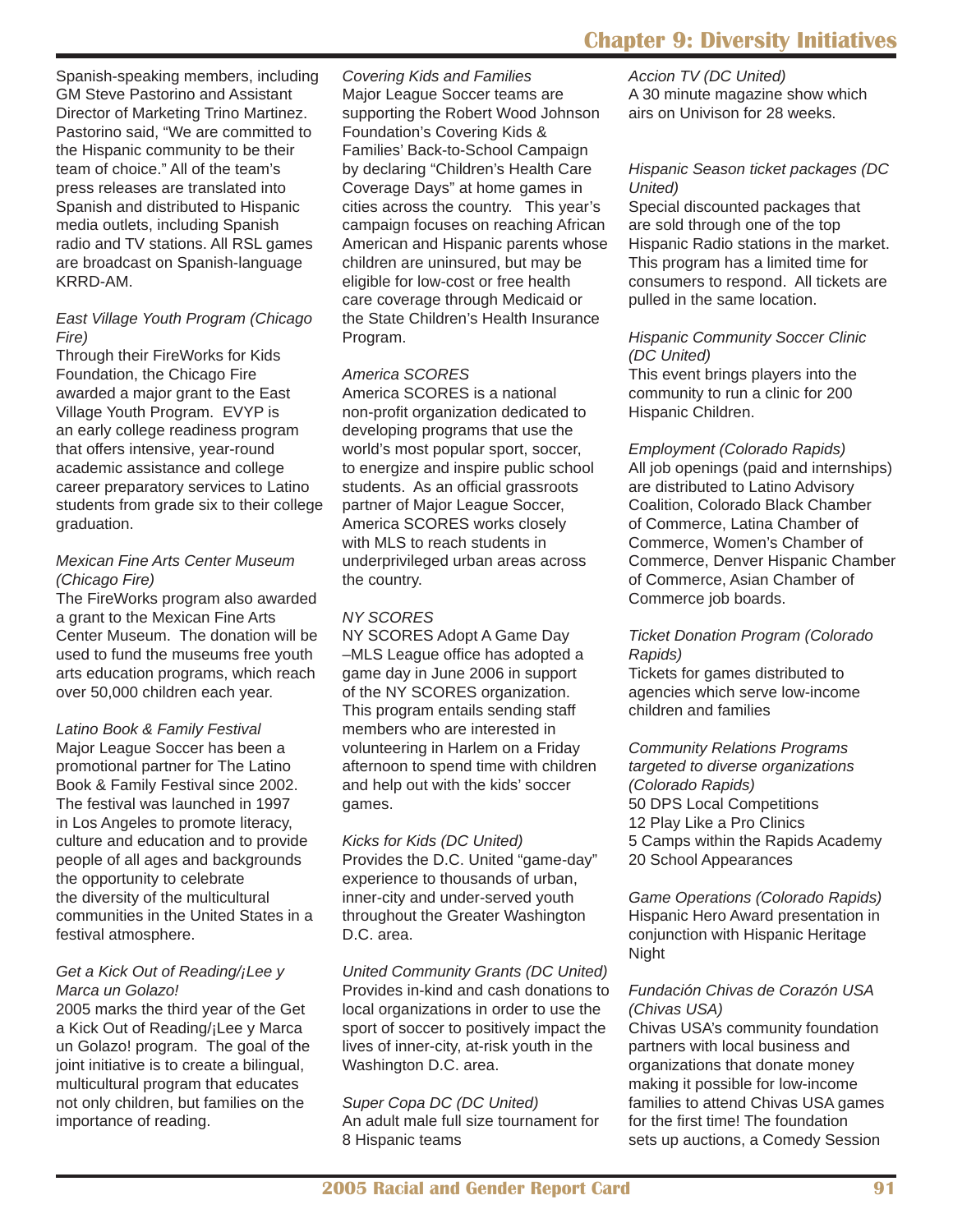### **Chapter 9: Diversity Initiatives**

and other events raising money and making it possible to give away scholarships, etc.

*ChivaKids (Chivas USA)* Through donations to Fundación

Chivas de Corazón USA and Honda's support, the ChivaKids program enables children from various non-profit and community-based organizations to enjoy a pure "futbol" experience at Chivas USA home game.

#### *CAPITAL Program*

The MLS League office will be participating in the New York City CAPITAL Program during the summer of 2006. The Corporate Allies Program of Internships, Training and Leadership (CAPITAL) is a publicprivate collaboration to connect young people with strong work skills to private sector jobs. CAPITAL introduces private sector employees to young talent from the five boroughs of New York City, and sets youth on a course of achievement and selfsufficiency.

#### **NCAA Diversity Initiatives**

The NCAA administers six programs designed to increase the pool of qualified staff members by enhancing knowledge and practical work experiences of minorities and women.

#### *1. NCAA Internship Program*

Year Established: 1988

Program Administrator: Office for Diversity and Inclusion

Program Mission Statement: To train and develop, through onthe-job learning experiences, talented graduates pursuing a career in intercollegiate athletics administration. The goal of the NCAA Internship Program is to equip NCAA interns with professional project skills; identify career goals and techniques necessary for growth; enhance personal skills necessary for

success; and prepare interns to become highly marketable in the athletics field.

*2. NCAA Ethnic Minority and Women's Enhancement Programs' Postgraduate Scholarship for Careers in Athletics*

Year Established: 1988

Program Administrator: Office for Diversity and Inclusion

Program Mission Statement: The mission of the Ethnic Minority and Women's Enhancement Postgraduate Scholarship for Careers in Athletics (NCAA Enhancement Scholarship) is to increase the pool of minority and women candidates obtaining sports-related graduate degrees.

*3. Division II Strategic Alliance Matching Grant Enhancement Program* 

Year Established: 2000

Program Administrator: Office for Diversity and Inclusion

Program Mission: Division II is committed to promoting and supporting racial and gender diversity within Division II athletics departments and conference offices through the continued support of the Division II Strategic Alliance Matching Grant Enhancement Program. This grant is designed to create fulltime administrative positions for minorities and women administrators.

*4. Division III Strategic Alliance Matching Grant*

Year Established: 2001

Program Administrator: Office for Diversity and Inclusion

Program Mission Statement: Division III celebrates its commitment

and stand for inclusion as demonstrated through its continued support of the Division III Strategic Alliance Matching Grant for its member institutions and conference

- offices. This grant provides monetary assistance to create full-time professional administrative opportunities for minorities and women within their athletics and administrative coaching staffs.
- *5. Division III Ethnic Minority and Women's Internship Grant Program*

Year Established: 2001

Program Administrator: Office for Diversity and Inclusion

Program Mission Statement: The Division III Ethnic Minority and Women's Internship Grant Program is an important initiative that supports the stated mission of Division III institutions and conferences embracing racial and gender diversity. The internship is a two-year grant designed to provide an administrative and/or coaching opportunity to a developing administrator.

*6. NFL Player Development Internship Program*

Year Established: 2003

Program Administrator: Office for Diversity and Inclusion and NCAA Human Resources

Program Mission Statement: The National Football League Player Development Internship Program serves to provide one identified player with hands-on experience and exposure to the inner workings of the NCAA national office. This intern is exposed to the different areas of the office and provided with professional development opportunities. This intern also becomes immersed in various projects of the Education Services group to enhance his knowledge of intercollegiate athletics.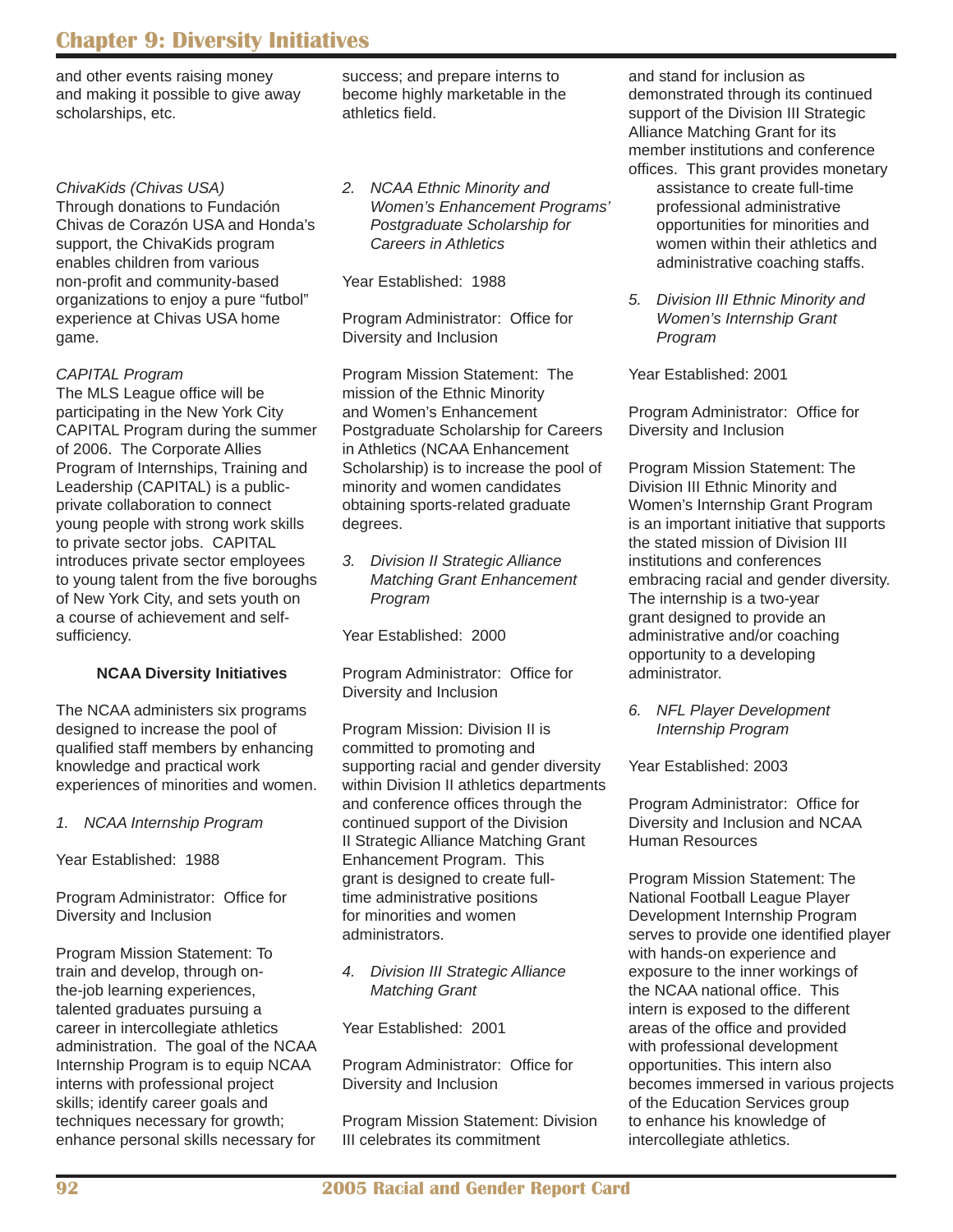**Chapter 9: Diversity Initiatives**

*7. NCAA Future Football Coaches Academy*

Year Established: 2006

Program Administrator: Office for Diversity and Inclusion

Program Mission Statement: The NCAA Future Football Coaches Academy will assist individuals who have recently completed their collegiate eligibility and have a desire to enter the college football coaching profession. The Academy is sponsored and administered by the National Collegiate Athletic Association (NCAA). In order to enhance the excellence of the Academy's programs, the Academy will also receive support from the American Football Coaches Association (AFCA). The AFCA is the largest and primary professional association for football coaches at all levels of competition, and works closely with several athletic associations, including the NCAA. In addition, the Academy will receive support from the Black Coaches Association (BCA) and the National Football League (NFL).

#### **PROGRAMS FOR PROFESSIONAL DEVELOPMENT OF MINORITIES AND WOMEN CURRENTLY IN THE PROFESSION**

The NCAA supports six programs designed to provide professional development and career advancement opportunities for minorities and women currently in the profession.

*1. NCAA Fellows Leadership Development Program* 

Year Established: 1997

Program Administrator: Office for Diversity and Inclusion

Program Goal: The goal of the NCAA Fellows Leadership Development Program (Fellows Program) is to enhance the employment and leadership opportunities for minorities and women at the

senior management level of intercollegiate athletics.

*2. NCAA Leadership Institute for Ethnic Minority Males and Females*

Year Established: 2001

Program Administrator: Office for Diversity and Inclusion

Program Mission: The mission of the NCAA Leadership Institute for Ethnic Minority Males and Females (the Institute) is to enhance jobrelated competencies for midlevel minority male and female administrators.

*3. NCAA and NACWAA Athletics Administrative Partnership*

Year Established: 1998

Program Administrator: NACWAA and NCAA Human Resources Staff

Program Goal: The goal of NCAA/ NACWAA partnership is to defray the cost for women to participate in the NACWAA/Hers Institute and the NACWAA Executive Institute, and to provide financial assistance to NACWAA in the maintenance of their Executive Institute.

*4. Matching Grants for Minority Women Coaches*

Year Established: 2002

Program Administrator: Office for Diversity and Inclusion

Program Mission Statement: The mission of the Matching Grants for Minority Women Coaches (matching grants) is to provide grant funds to coaching and other associations or organizations to assist in their programming efforts to increase the available development opportunities for minority women coaches in intercollegiate athletics.

*5. NCAA Men's and Expert Football Coaches Academies*

Year Established: 2003

Program Administrator: Office for Diversity and Inclusion

Program Mission Statement: The NCAA Men's Coaches Academy is administered by the NCAA with support from the American Football Coaches Association (AFCA), the Black Coaches Association and the National Football League (NFL). The academy is designed to address the lack of minorities in the football coaching ranks.

The mission of the NCAA Men's and Expert Football Coaches Academies is to assist minority coaches with career advancement through skills enhancement, networking and exposure opportunities, and to raise awareness regarding the substantial pool of talented minority coaches.

The following are objectives for the academy:

- 1. To increase the understanding and application of skills necessary to secure head coaching positions.
- 2. To increase the understanding and awareness of competencies necessary for success in head coaching at the intercollegiate level.
- 3. To motivate assistant coaches and coordinators to pursue careers as head coaches.
- 4. To introduce minority coaches to senior-level coaches and administrators through a mentoring program.
- 5. To raise public awareness of the existing talent pool of minority coaches.

Expert Football Coaching Program: The Expert Football Coaching Program is aimed at coaches with at least eight years of experience. The sessions are conducted annually in conjunction with the Black Coaches Association Convention in June. The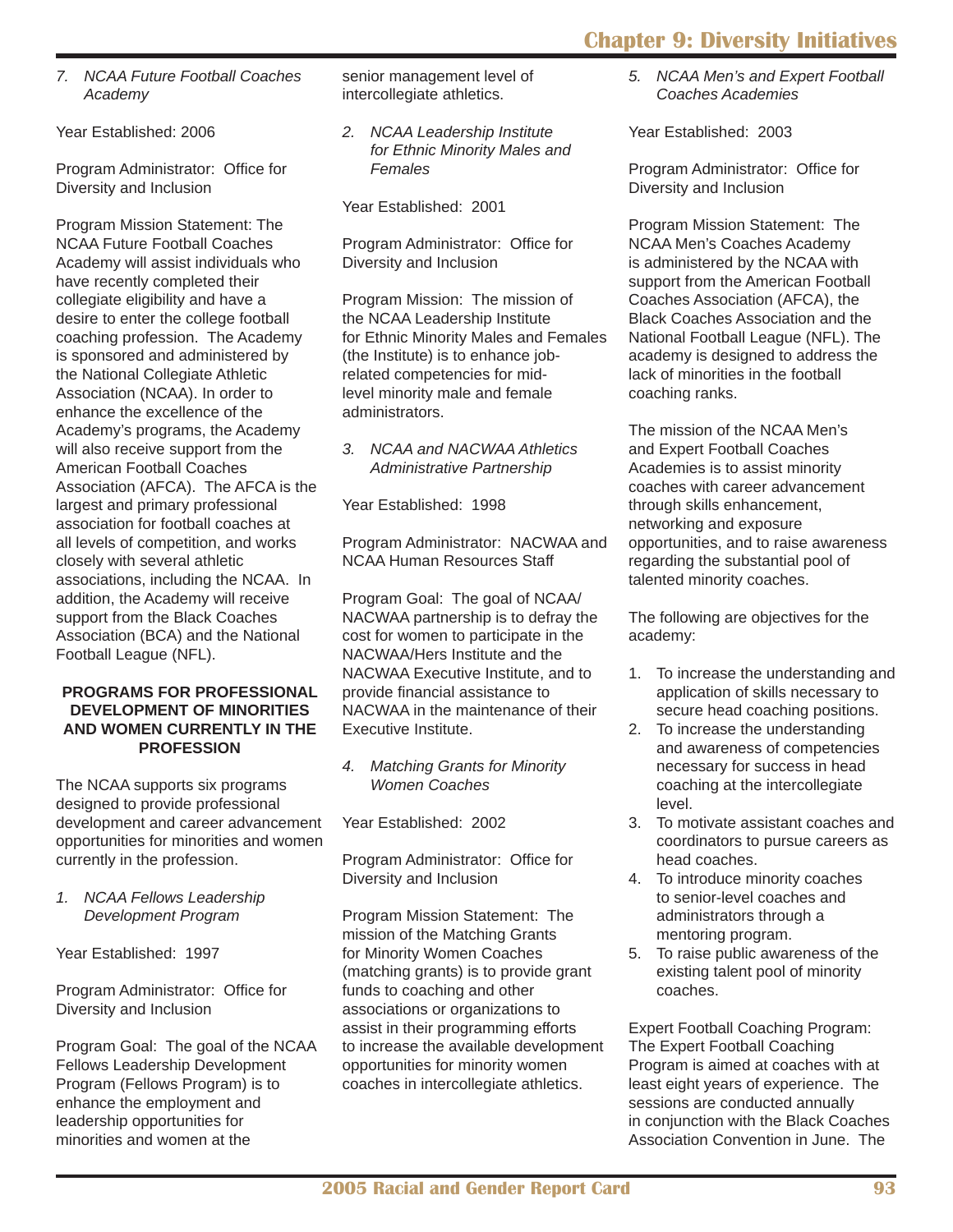### **Chapter 9: Diversity Initiatives**

program is designed to develop new and innovative coaching approaches by helping coaches (1) with the media and public relations, (2) developing a coaching portfolio, (3) fundraising and networking, and (4) handling the challenges of being a head coach.

*6. NCAA Women of Color Coaches Academy*

Year Established: 2006

Program Administrator: Office for Diversity and Inclusion

Program Mission Statement: The overall mission of this academy is to assist the most underrepresented group of the NCAA in terms of race and gender diversity with career advancement through skills enhancement, networking and exposure opportunities, as well as raise awareness regarding the substantial pool of women of color in intercollegiate athletics.

Program Overview: Assist women of color aspiring to have a career as a coach through educational and professional development programming.

The following are objectives of the academy:

- To increase the understanding and application of skills necessary to become a head coach.
- To increase the understanding and awareness of competencies necessary for success as a coach.
- To motivate current and former female student-athletes of color to pursue a career as a coach.
- To introduce coaches, athletics administrators and future coaches to one another through a networking program.
- To raise public awareness of the existing talent pool of coaches and athletics administrators of color.

Measurement of Success:

- Increase the pipeline of women of color interested in being a college coach.
- Successful completion of programs by selected participants.
- Increase the professional development and advancement opportunities for women of color.

Program Accomplishments: TBD.

*7. NCAA Women's Coaches Academy*

Year Established: 2002

Program Administrator: WinStar Foundation

Program Mission Statement: The NCAA Women Coaches Academy (WCA) provides skills training for coaches at all levels to assist them in being more efficient, productive, resourceful and successful. The academy is designed for women coaches who are ready and willing to increase their individual effectiveness by learning advanced skills and strategies that directly affect their personal and team success. The participants learn skills that are not sport specific, yet ones that are relevant and necessary for coaching responsibilities, beyond the X's and O's.

#### **EDUCATIONAL PROGRAMS AND RESOURCES FOR THE MEMBERSHIP**

The NCAA administers five programs designed to serve as educational programs and resources to keep the membership informed of issues relating to minorities and women.

#### *1. Diversity Education*

Year Established: 1995

Program Administrator: Office for Diversity and Inclusion

Program Mission: The mission of the NCAA Diversity Education Program (diversity education program) is to enhance awareness and respect for diversity and inclusion of athletics administrators, coaching staffs and student-athletes.

*2. NCAA Summit on Athletics Opportunities for Minority Women*

Year Established: 1999

Program Administrator: Office for Diversity and Inclusion

Program Mission: The mission of the NCAA Summit on Athletics Opportunities for Minority Women (the NCAA Summit) is to address issues related to the low representation of women minority coaches and lack of available professional development opportunities.

Program Overview: The NCAA Summit invites representatives from sports organizations and coaching associations to collaborate on advancement opportunities for minority women at the grass roots, high schools, and college levels. The selected participants use their annual meetings to reflect and evaluate on available opportunities and how to increase the availability and accessibility of these opportunities. In 2003, the MOIC and CWA determined to host the summit on a 2 or 3-year basis and to use the funds to host the summit towards funding matching grants for minority women coaches.

This program has combined with the Matching Grant for Minority Women Coaches. The NCAA gives the funding for this program directly to organizations that are recipients of the matching grant.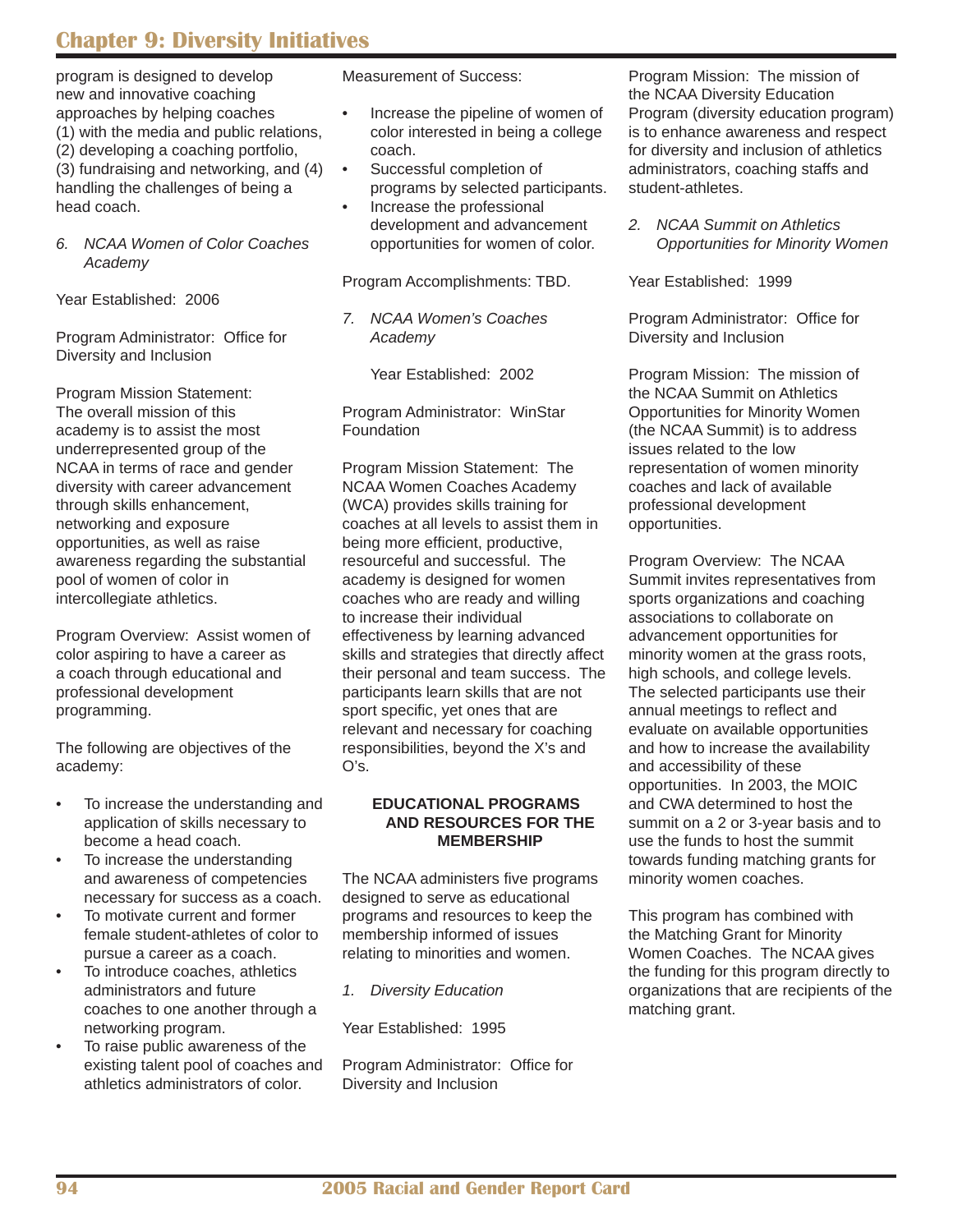#### *3. Gender Equity and Issues Forum*

Year Established: 1995

Program Administrator: Education **Outreach** 

Program Mission Statement: The mission of the Gender Equity and Issues Forum is to assist member institutions in their efforts to comply with the Federal mandate of Title IX.

*4. Race Demographics of NCAA Member Institutions' Athletic Personnel*

Year Established: 1995

Program Administrator: Research **Staff** 

Program Mission: The mission of the race demographics study is to provide the membership with data concerning the racial and gender breakdown of athletics personnel at NCAA member institutions.

*5. NCAA National Forum on Women of Color in Intercollegiate Athletics*

Year Established: 2006

Program Administrator: Office for Diversity and Inclusion

Program Mission Statement: Address significant issues and challenges pertaining to the participation and employment of women of color in intercollegiate athletics. Assist women of color aspiring to have a career in athletics through educational and professional development programming .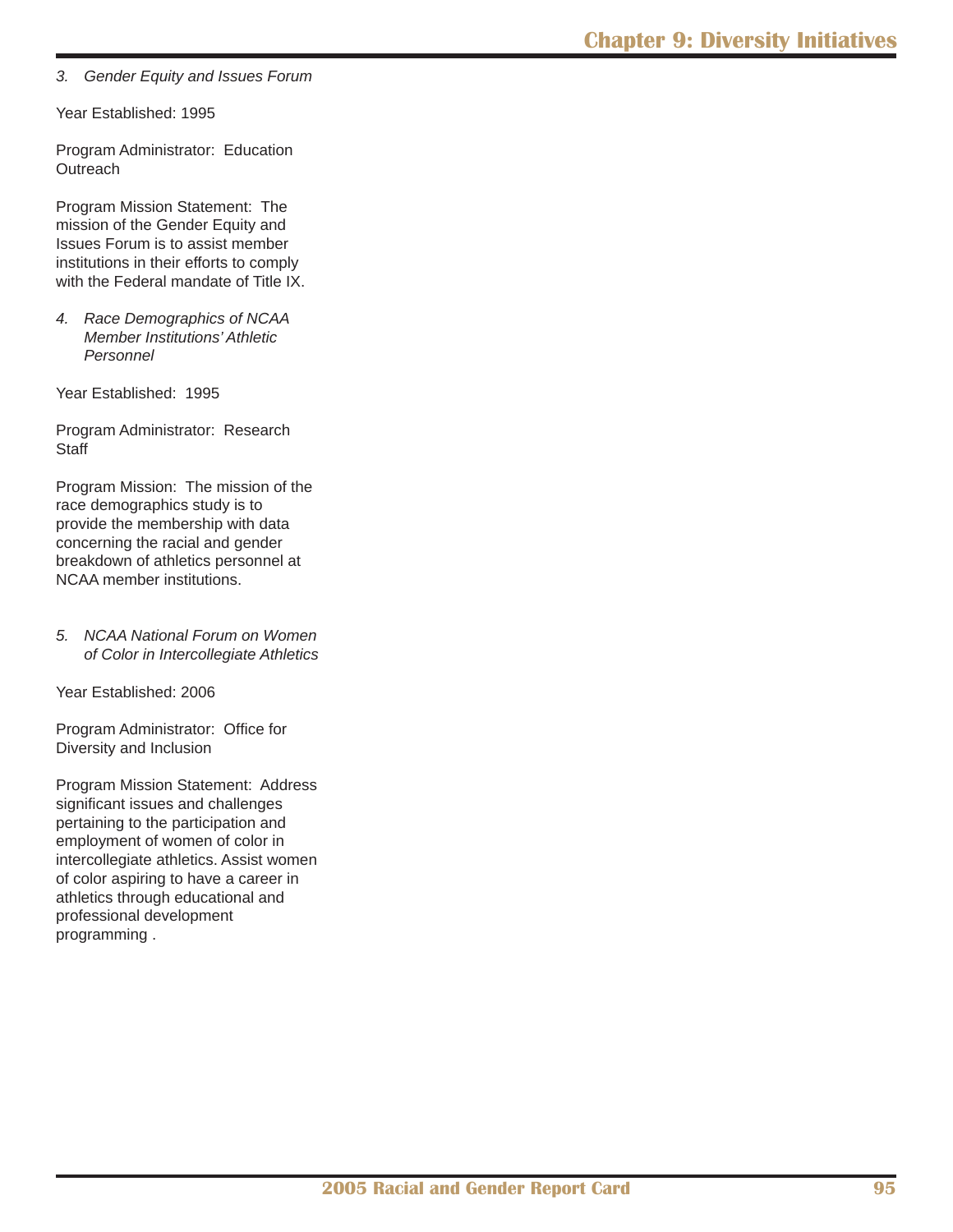### **TERMS REGARDING EMPLOYMENT CATEGORIES**

| <b>ADMINISTRATION:</b>                                             | The professional personnel that direct the affairs of business<br>operations, community relations, finance, game operations,<br>marketing, promotions, publications and public relations. A very<br>general term applied to all employees who do not manage, coach,<br>instruct or scout players. For the purpose of this report, the term<br>front office is applied to those professional employees working in<br>administration. It does not include those employees working in top<br>management, coaching, medical or support staff positions. |
|--------------------------------------------------------------------|-----------------------------------------------------------------------------------------------------------------------------------------------------------------------------------------------------------------------------------------------------------------------------------------------------------------------------------------------------------------------------------------------------------------------------------------------------------------------------------------------------------------------------------------------------|
| <b>ATHLETICS DIRECTOR:</b>                                         | Person responsible for the overall operation of a college athletics<br>department.                                                                                                                                                                                                                                                                                                                                                                                                                                                                  |
| <b>COACHING STAFF:</b>                                             | The positions of head coach or manager, assistant coach and<br>instructor.                                                                                                                                                                                                                                                                                                                                                                                                                                                                          |
| <b>MEDICAL STAFF:</b>                                              | Physician, head trainer, assistant trainer and dentist.                                                                                                                                                                                                                                                                                                                                                                                                                                                                                             |
| <b>OWNER:</b>                                                      | Individual who acts as majority or limited minority partner.                                                                                                                                                                                                                                                                                                                                                                                                                                                                                        |
| <b>PRINICIPAL IN CHARGE</b><br>OF DAY-TO-DAY<br><b>OPERATIONS:</b> | The person in charge of player personnel matters, draft picks, free<br>agents and the coach staff. These duties may fall under any one of<br>the following job titles - general manager, director of player<br>personnel, vice president in charge of team operations or director of<br>team operations.                                                                                                                                                                                                                                            |
| <b>TOP MANAGEMENT:</b>                                             | The positions of chairman of the board, chief executive officer,<br>president, vice president and the principle in charge of day-to-day<br>operations.                                                                                                                                                                                                                                                                                                                                                                                              |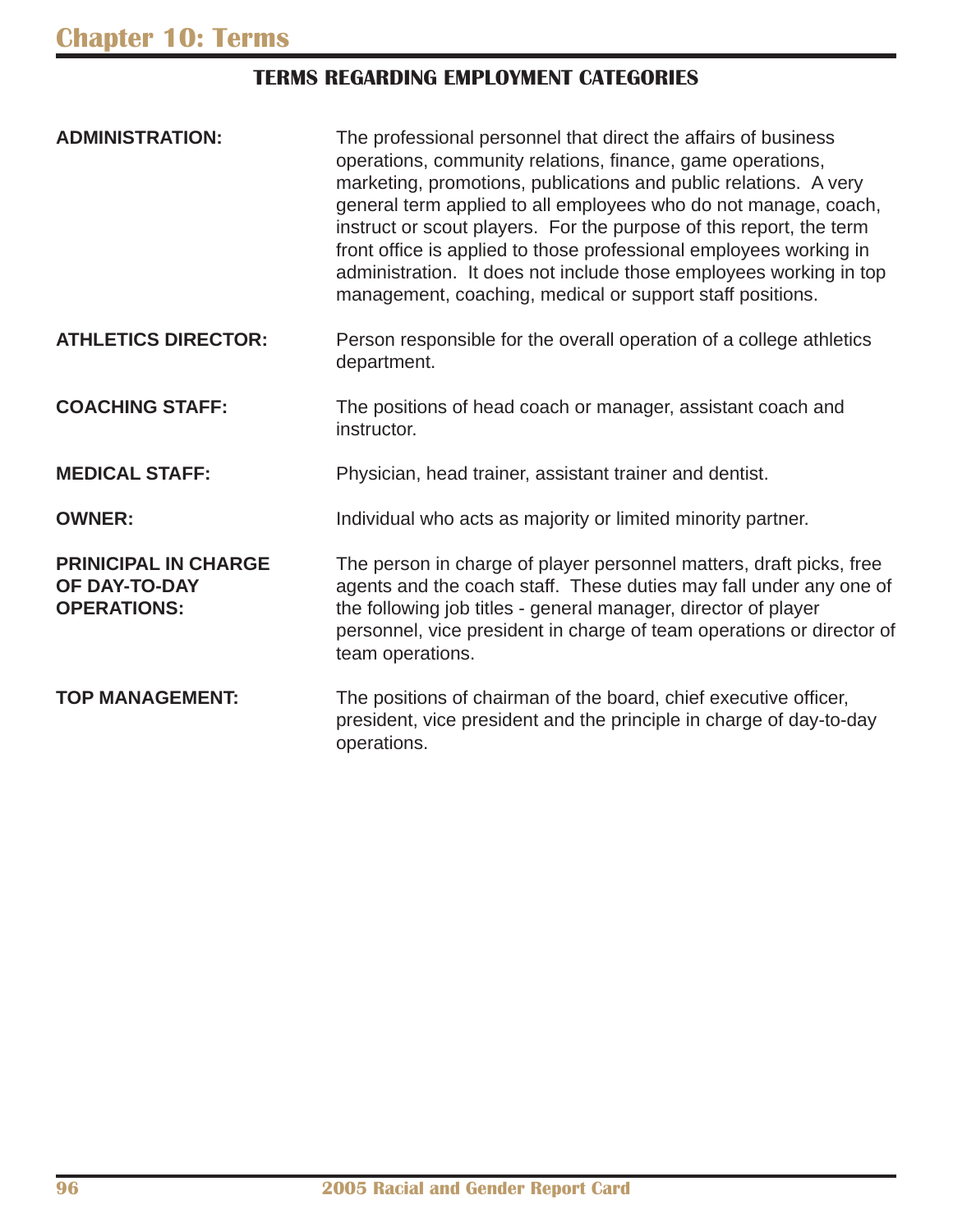### **TERMS REGARDING RACE**

For the purpose of this report, race will be defined as a group of people united or classified together on a basis of common history, nationally or geographic distribution or human made distinct by genetically transmitted physical characteristics.

| <b>AFRICAN-AMERICAN:</b> | Refers to people of African descent. For the purposes of this<br>report, "African-American" is used throughout. The author<br>recognizes that citizens coming from other lands do not consider<br>themselves as "African-American" in the current meaning of the<br>term.                                                                              |
|--------------------------|--------------------------------------------------------------------------------------------------------------------------------------------------------------------------------------------------------------------------------------------------------------------------------------------------------------------------------------------------------|
| <b>ASIAN:</b>            | Refers to people of Asian descent living in the United States.                                                                                                                                                                                                                                                                                         |
| <b>PACIFIC ISLANDER:</b> | Refers to people from the islands of the Pacific.                                                                                                                                                                                                                                                                                                      |
| LATINO(A):               | Refers to people from North, Central, and South America, as well<br>as the Spanish-speaking Caribbean.                                                                                                                                                                                                                                                 |
| <b>NATIVE AMERICAN:</b>  | Refers to the descendants of the people who originally inhabited<br>North America.                                                                                                                                                                                                                                                                     |
| <b>WHITE:</b>            | Refers to people of European descent.                                                                                                                                                                                                                                                                                                                  |
| <b>PERSON OF COLOR:</b>  | Refers to the combined racial categories above except whites.                                                                                                                                                                                                                                                                                          |
| <b>MINORITY:</b>         | Frequently used interchangeably with "people of color." However,<br>many African-Americans, Latinos, Asians, Pacific Islanders and<br>Native Americans resist the terms because they believe it implies<br>inferiority. Indeed, demographically, "people of color" represent the<br>minority in the United States, but the majority on a global scale. |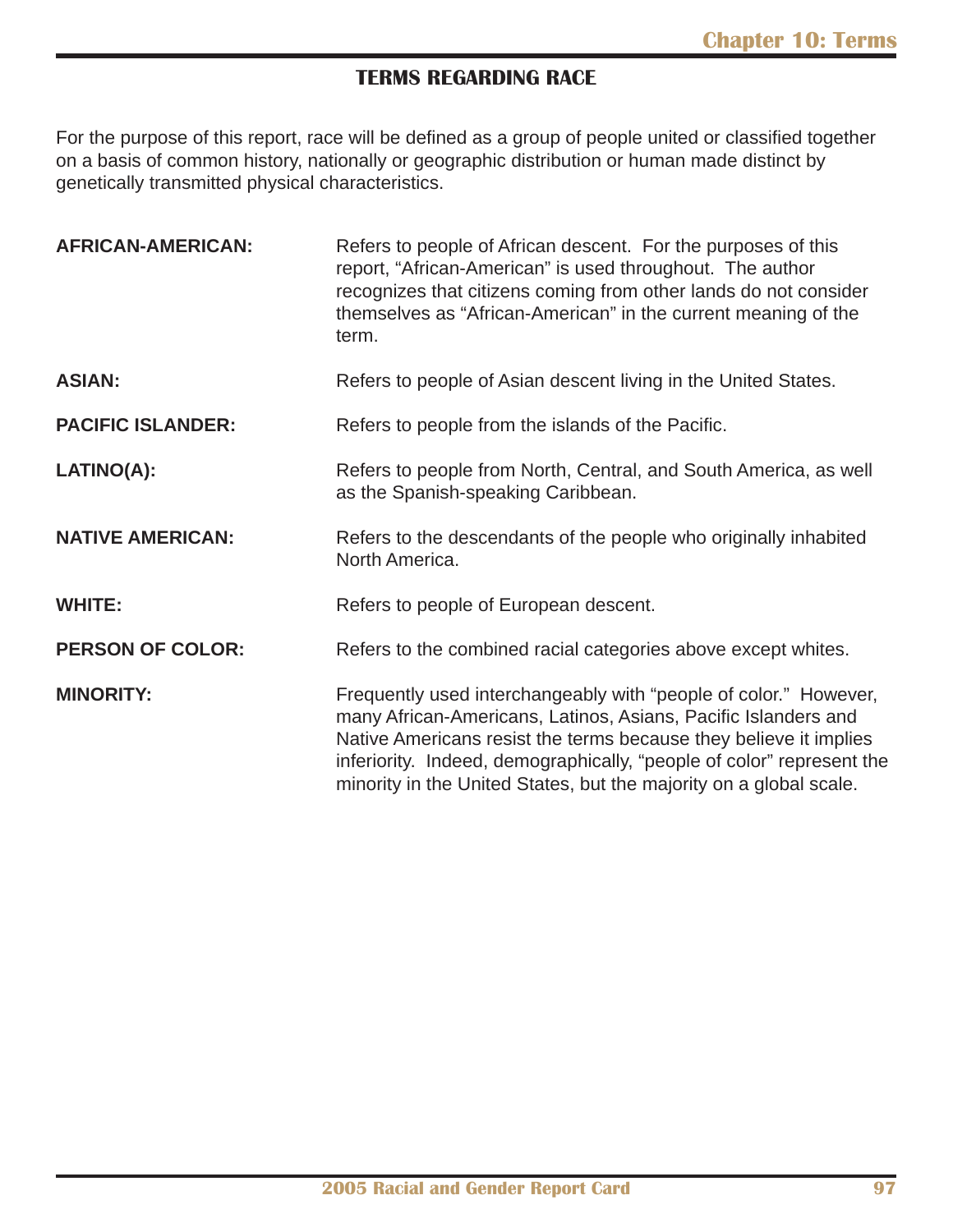# **Acknowledgements**

#### **AUTHOR**

**Richard E. Lapchick with Stacy Martin Danielle Kushner Jenny Brenden**

#### **RESEARCH COORDINATORS**

**Stacy Martin Danielle Kushner**

#### **RESEARCH ASSISTANTS**

**Jenny Brenden Ryan Vandament Chun (Sunny) Sha**

#### **REPORT DESIGNERS**

**Stacy Martin Danielle Kushner Jessica Bartter**

#### **LOGO DESIGNER**

**Jessica Bartter Ben Goodman**

**The Institute for Diversity and Ethics in Sport would like to thank the following individuals for their contributions to this report:**

**Jamin Dershowitz, WNBA Charlotte Westerhaus, NCAA Susie Goldsmith, MLS Michelle Leftwich, NBA Wendy Lewis, MLB Belinda Lerner, NFL**

**Donna Orender, WNBA Myles Brand, NCAA Don Garber, MLS David Stern, NBA Bud Selig, MLB Paul Tagliabue, NFL**